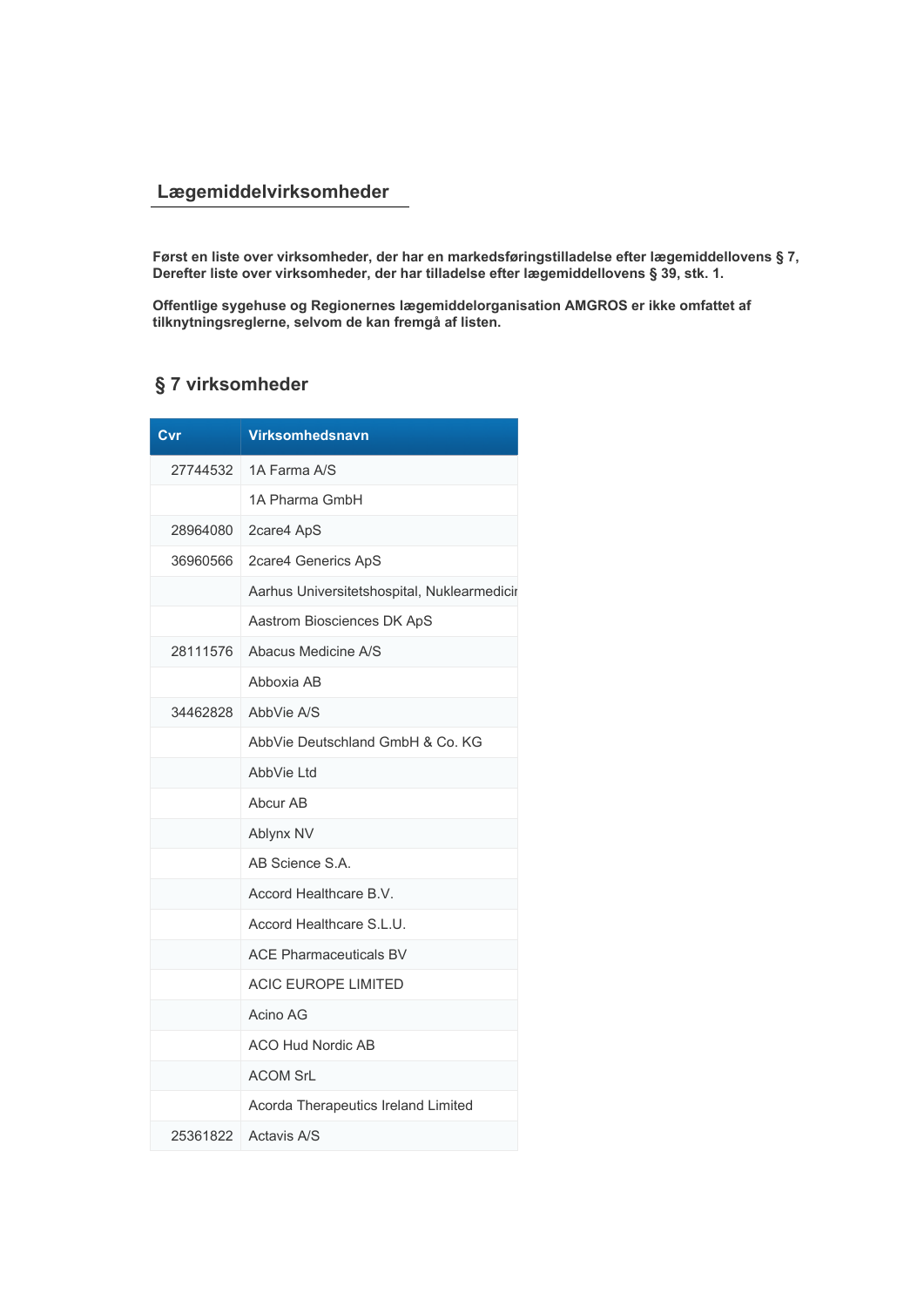|          | Actavis Group PTC ehf.                  |
|----------|-----------------------------------------|
|          | <b>Activase Pharmaceuticals Limited</b> |
|          | Actrevo GmbH                            |
|          | <b>AdAlvo Limited</b>                   |
|          | Adamed Laboratorios, S.L.U.             |
|          | Adamed Pharma S.A.                      |
|          | Adamed Sp. z.o.o.                       |
|          | Addmedica                               |
|          | <b>ADIENNE S.r.I.</b>                   |
|          | ADIENNE S.r.I. S.U.                     |
|          | ADOH B.V.                               |
|          | Advanced Accelerator Application        |
|          | Aflofarm Farmacja Polska Sp. z o.o.     |
|          | <b>AGA AB</b>                           |
|          | AGB-Pharma AB                           |
|          | Agepha Pharma s.r.o.                    |
|          | AgMedica Bioscience Inc.                |
| 40873309 | <b>Aguettant Nordic ApS</b>             |
|          | Aimmune Therapeutics Ireland Limited    |
|          | AIR LIQUIDE Santé INTERNATIONAL         |
| 37911143 | AJ Vaccines A/S                         |
|          | Akcea Therapeutics Ireland Itd          |
|          | Alapis S.A.                             |
|          | Albireo AB                              |
| 15887478 | Alcon Nordic A/S                        |
|          | <b>Alexion Europe SAS</b>               |
|          | <b>ALFAMED</b>                          |
|          | Alfasan International B.V.              |
|          | Alfasan Nederland BV                    |
|          | Alfasigma S.p.A                         |
|          | Alfred E. Tiefenbacher GmbH & Co. KG    |
|          | Alimera Sciences Europe Ltd.            |
| 63717916 | ALK-Abello A/S                          |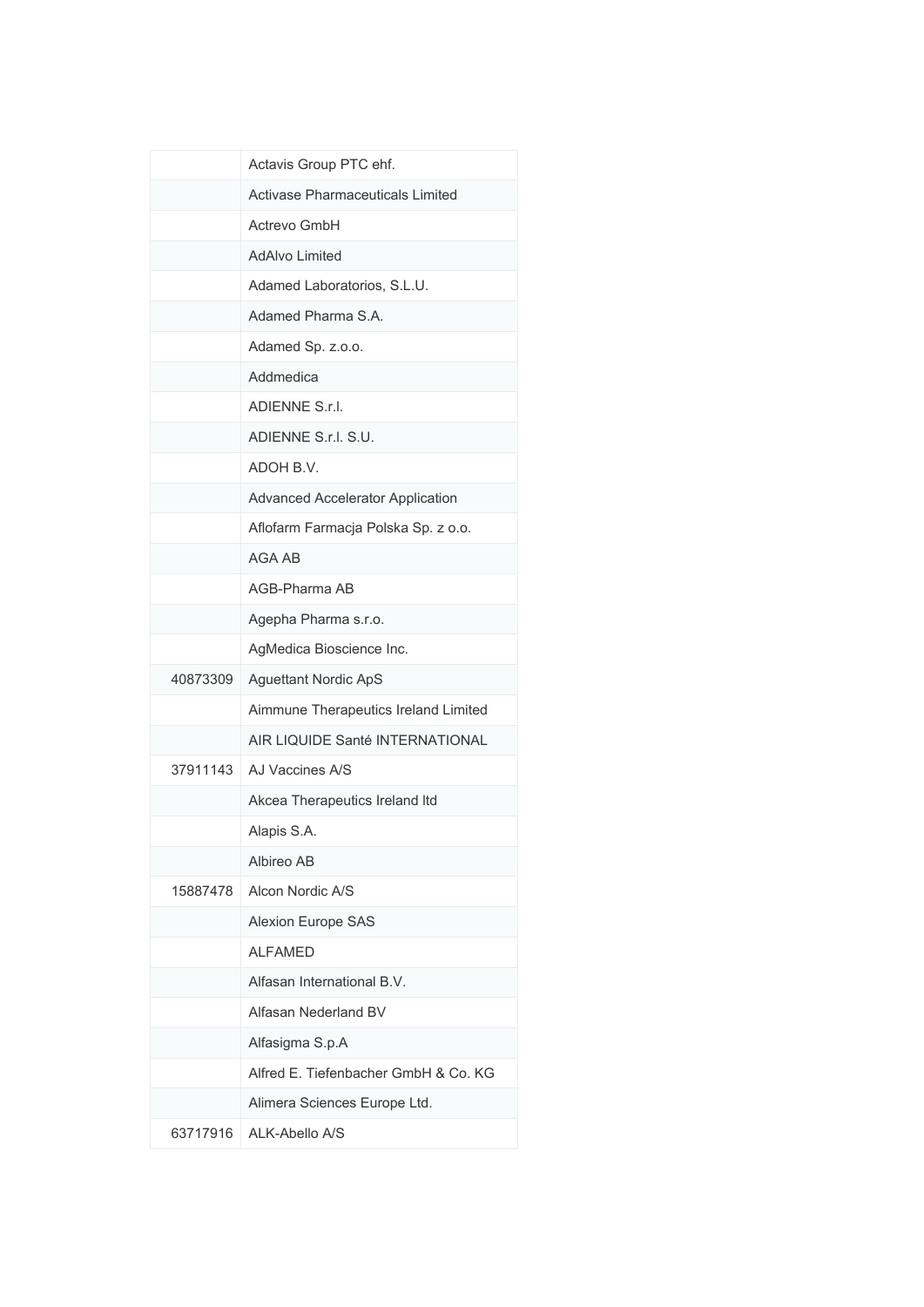|          | Alkaloid - INT d.o.o.                       |
|----------|---------------------------------------------|
| 30711726 | Aller Aqua A/S                              |
|          | Allergan Pharmaceutical International Ltd.  |
|          | Allergan Pharmaceuticals Int.Ltd            |
|          | Allergan Pharmaceuticals Ireland            |
|          | Alliance Pharma (Ireland) Ltd               |
| 32762891 | <b>Almirall ApS</b>                         |
|          | Almirall Hermal GmbH                        |
|          | Almirall S.A.                               |
|          | Almirall, S.A.                              |
|          | Alnylam Netherlands B.V.                    |
| 25237978 | Alternova A/S                               |
|          | Alvogen IPCo S.a.r.l.                       |
|          | Alvogen Malta Operations (ROW) Limited      |
|          | Alvogen Pharma Trading Europe EOOD          |
|          | Amarin Pharmaceuticals Ireland Limited      |
|          | Amarox Pharma B.V.                          |
|          | Amarox Pharma GmbH                          |
|          | Amdipharm Limited                           |
|          | A. Menarini Industrie Farmaceutiche Riunite |
|          | Amersham Health AS                          |
| 30833880 | Amgen Denmark (filial af Amgen AB, Sverig   |
|          | Amgen Europe BV                             |
| 30833880 | Amgen, Filial af Amgen AB, Sverige          |
|          | Amgen Technology (Ireland) Unlimited Com    |
| 14479880 | Amgros I/S                                  |
|          | Amicus Therapeutics Europe Ltd              |
|          | Amivas Ireland Limited                      |
|          | <b>AMMTeK</b>                               |
|          | Amomed Pharma GmbH                          |
|          | Amring Farma SRL                            |
|          | Amryt GmbH                                  |
|          | Amryt Pharmaceuticals DAC                   |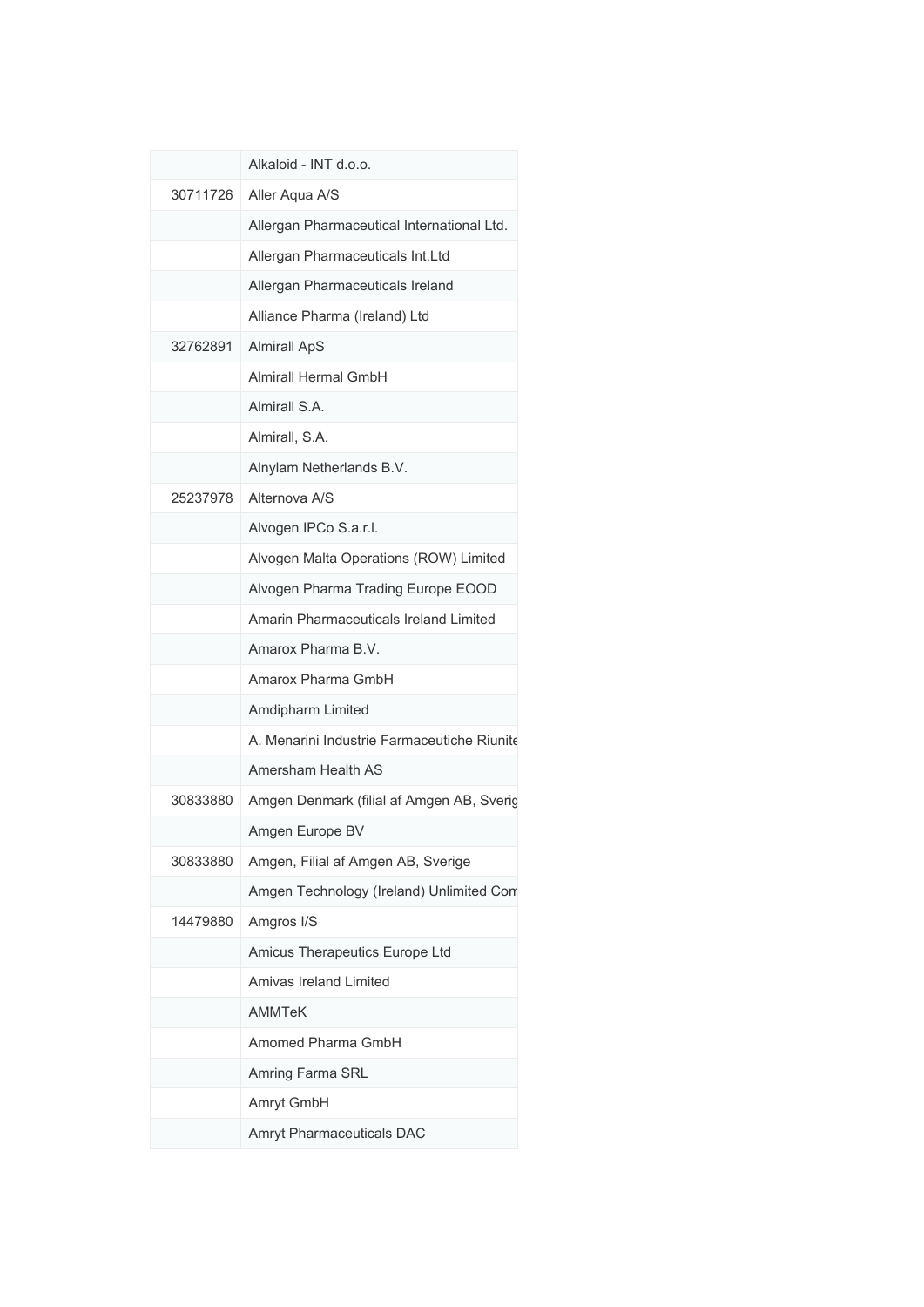|          | aniMedica GmbH                               |
|----------|----------------------------------------------|
|          | Anpharm Przedsiebiorstwo Farmaceutyczno      |
|          | Antibiotice S.A.                             |
|          | AOP Orphan Pharmaceuticals AG                |
|          | AOP Orphan Pharmaceuticals GmbH              |
|          | APC Instytut Sp. z o.o.                      |
|          | Apotex Europe B.V.                           |
|          | Aristo Pharma GmbH                           |
| 32328768 | Aristo Pharma Nordic                         |
| 32328768 | Aristo Pharma Nordic ApS                     |
|          | <b>Arvelle Therapeutics Netherlands</b>      |
|          | Asamedic AS                                  |
| 29918791 | Ascendis Pharma Endocrinology Division A     |
| 27744532 | A/S Gea                                      |
|          | <b>AS Grindeks</b>                           |
|          | <b>AS Kalceks</b>                            |
| 38163566 | Aspen Nordic, filial af Aspen Pharma Ireland |
|          | Aspen Pharma Trading Limited                 |
|          | Aspen Pharma Trading Ltd.                    |
| 10888638 | Astellas Pharma A/S                          |
|          | Astellas Pharma Europe B.V.                  |
|          | Astellas Pharma GmbH                         |
|          | Astrazeneca AB                               |
|          | AstraZeneca AB                               |
| 55742928 | AstraZeneca A/S                              |
|          | Atnahs Pharma Netherlands B.V.               |
|          | Audevard                                     |
|          | Aurobindo Pharma (Malta) Limited             |
|          | Aurora Cannabis Enterprises Inc.             |
| 14345132 | <b>Aventis Pasteur MSD</b>                   |
| 15473886 | Aventis Pasteur MSD A/S                      |
|          | Aventis Pasteur MSD SNC                      |
|          | Aventis Pasteur S.A.                         |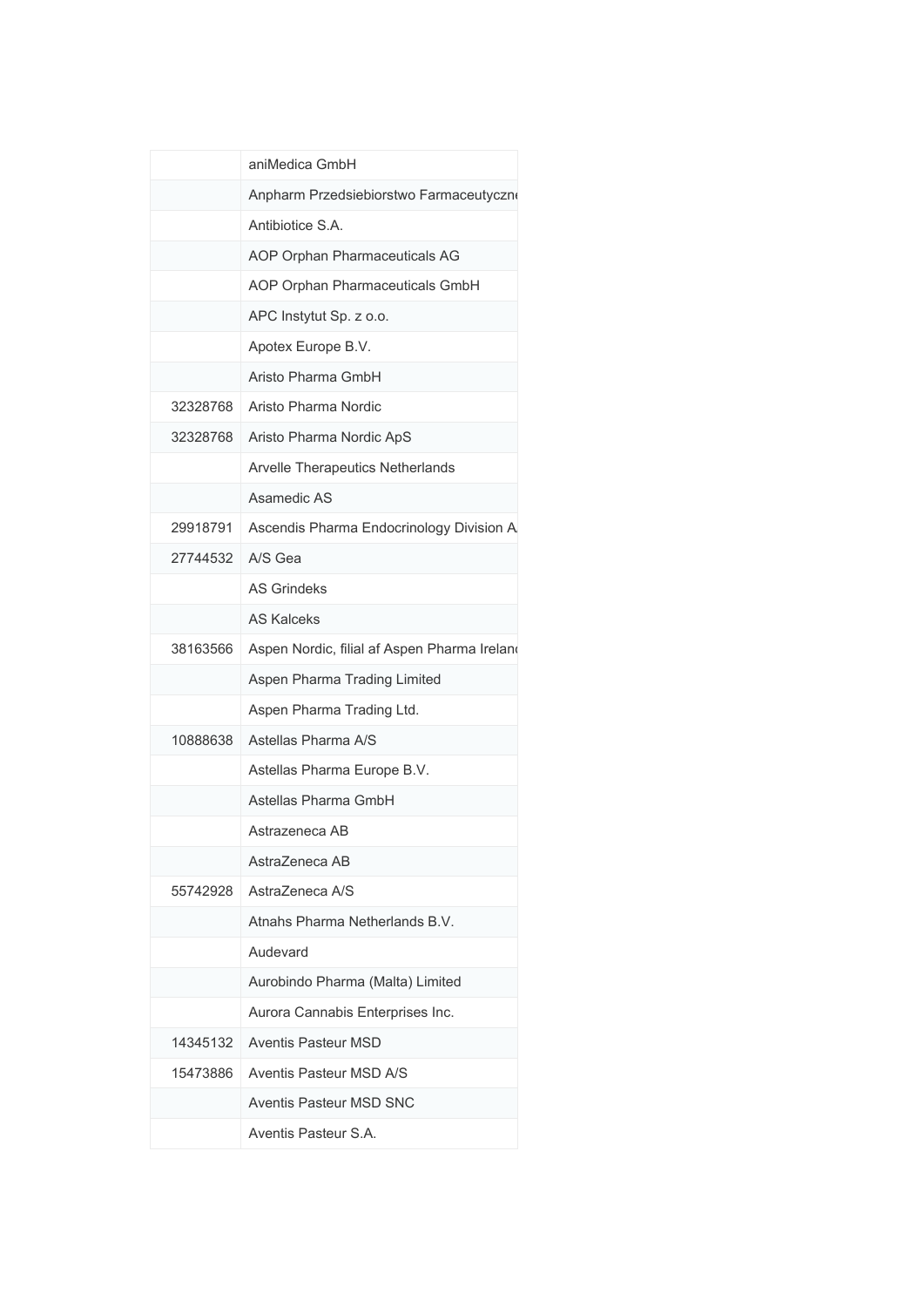|          | Aventis Pharma Deutschland GmbH           |
|----------|-------------------------------------------|
|          | <b>AveXis EU Limited</b>                  |
|          | Avimedical B.V.                           |
| 78965215 | A. Vogel Danmark A/S                      |
| 16173592 | Axellus A/S                               |
|          | Axience                                   |
|          | axunio Pharma GmbH                        |
|          | Ayrton Saunders (Ireland) Ltd.            |
| 25260279 | Azanta Danmark A/S                        |
|          | Aziende Chimiche Riunite Angelini Frances |
|          | Basilea Pharmaceutica Deutschland GmbH    |
|          | Bausch Health Ireland Limited             |
|          | Bausch & Lomb Ireland Limited             |
| 16271187 | Bavarian Nordic A/S                       |
|          | Baxalta Innovations GmbH                  |
|          | <b>Baxter AG</b>                          |
| 72246012 | Baxter A/S                                |
|          | Baxter Holding B.V.                       |
|          | Bayer AB                                  |
|          | Bayer AG                                  |
|          | Bayer Animal Health GmbH                  |
|          | Bayer Animal Health GMBH                  |
| 16089818 | Bayer A/S                                 |
| 16089818 | Bayer A/S - Animal Health                 |
| 16089818 | Bayer A/S - Consumer Care                 |
|          | Bayer HealthCare AG                       |
|          | Bayer Pharma AG                           |
|          | Bayer Schering Pharma AG                  |
|          | <b>B. Braun Avitum AG</b>                 |
| 20343249 | B. Braun Medical A/S                      |
|          | B. Braun Melsungen                        |
|          | B. Braun Melsungen AG                     |
|          | Bedrocan B.V.                             |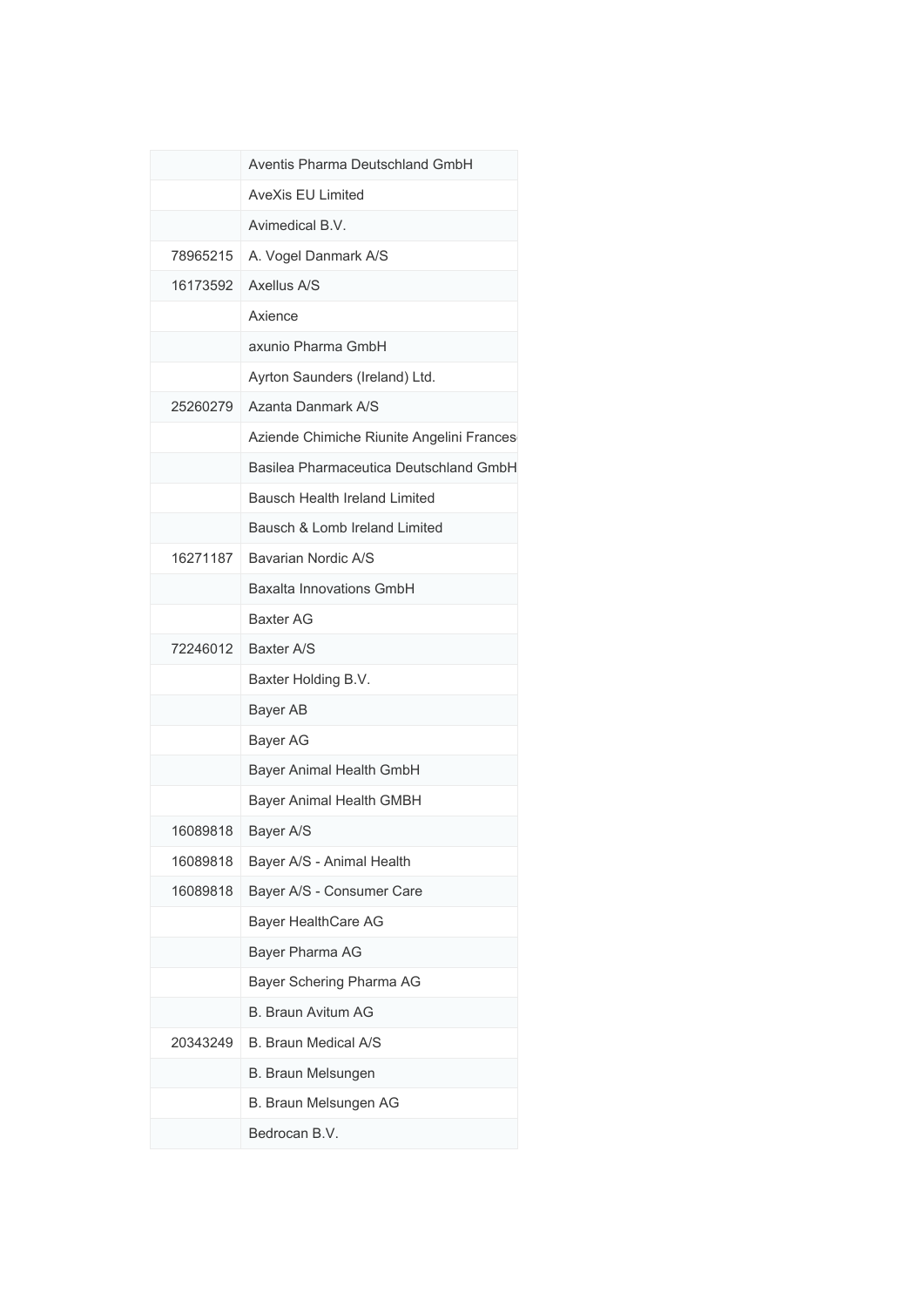|          | BeeVital GmbH                              |
|----------|--------------------------------------------|
|          | BeiGene Ireland Limited                    |
|          | Bela-Pharm GmbH & Co. KG                   |
|          | <b>BEI PHARMA S.A.</b>                     |
|          | Bene-Arzneimittel GmbH                     |
|          | Berlin-Chemie AG                           |
| 29196591 | Berlin-Chemie/A. Menarini Danmark ApS      |
|          | <b>Besins Healthcare</b>                   |
|          | Besins Healthcare Ireland Limited          |
|          | betapharm Arzneimittel GmbH                |
|          | BIAL - Portela & Ca., S.A.                 |
|          | Bimeda Animal Health Limited               |
| 42283584 | <b>Bimeda Nordic ApS</b>                   |
|          | <b>Biocodex</b>                            |
|          | <b>BioCryst Ireland Limited</b>            |
|          | Biofrontera Bioscience GmbH                |
|          | <b>BIOGARAN</b>                            |
| 21682977 | Biogen (Denmark) A/S                       |
| 21682977 | Biogen Idec Denmark A/S                    |
|          | Biogen Idec Limited                        |
|          | Biogen Idec Ltd                            |
|          | Biogen Netherlands B.V.                    |
|          | <b>Bioglan AB</b>                          |
|          | <b>Biohaven Pharmaceutical Ireland DAC</b> |
|          | <b>Biokema Anstalt</b>                     |
|          | biolitec Pharma Itd.                       |
|          | <b>BioMarin International Limited</b>      |
|          | Biomo Pharma GmbH                          |
|          | <b>Bionorica SE</b>                        |
|          | <b>BioNTech Manufacturing GmbH</b>         |
|          | <b>Biopartners GmbH</b>                    |
|          | Bioprojet Europe Ltd.                      |
|          | Bioprojet Pharma                           |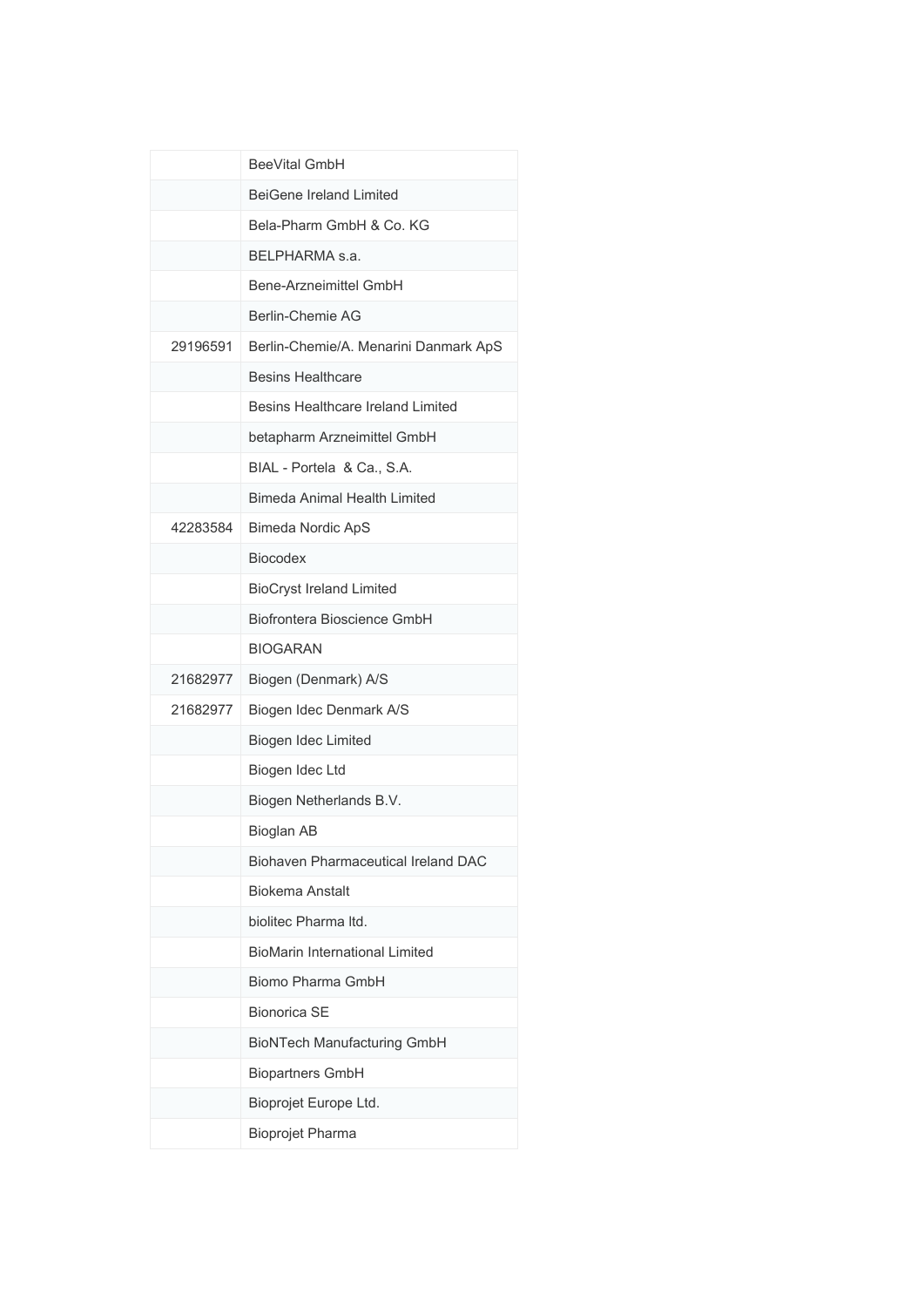|          | BioQ Pharma B.V.                          |
|----------|-------------------------------------------|
|          | <b>Biosyn Arzneimittel GmbH</b>           |
|          | <b>Biotest Pharma GmbH</b>                |
|          | Bioveta a.s.                              |
| 13228787 | <b>Biovet ApS</b>                         |
|          | Biovet J.S.C.                             |
|          | Blue Bio Pharmaceuticals Ltd.             |
|          | Blue Earth Diagnostics Ireland Ltd        |
|          | <b>Bluefish Pharmaceuticals AB</b>        |
|          | Bluepharma Indústria Farmacêutica, S.A.   |
|          | <b>Blueprint Medicines (Netherlands</b>   |
| 13526990 | Boehringer Ingelheim Animal Health Nordic |
| 14450807 | Boehringer Ingelheim Danmark A/S          |
|          | Boehringer Ingelheim Int. GmbH            |
|          | Boehringer Ingelheim Pharma GmbH & Co.    |
|          | Boehringer Ingelheim Vetmedica GmbH       |
|          | <b>BPL Bioproducts Laboratory GmbH</b>    |
|          | Bracco Imaging S.p.A.                     |
|          | Bracco International B.V.                 |
|          | Bradex S.A.                               |
|          | Brancaster Pharma Ireland Ltd.            |
|          | Brillpharma (Ireland) Limited             |
|          | <b>Bristol Laboratories Ltd.</b>          |
| 20315407 | <b>Bristol-Myers Squibb</b>               |
|          | Bristol-Myers Squibb AB                   |
|          | Bristol-Myers Squibb/Pfizer EEIG          |
|          | Bristol-Myers Squibb Pharma EEIG          |
|          | Brown & Burk IR Limited                   |
|          | <b>Bruschettini</b>                       |
|          | Cabot Norit Nederland BV.                 |
| 80614810 | Camette A/S                               |
|          | Camland GmbH                              |
|          | CampusPharma AB                           |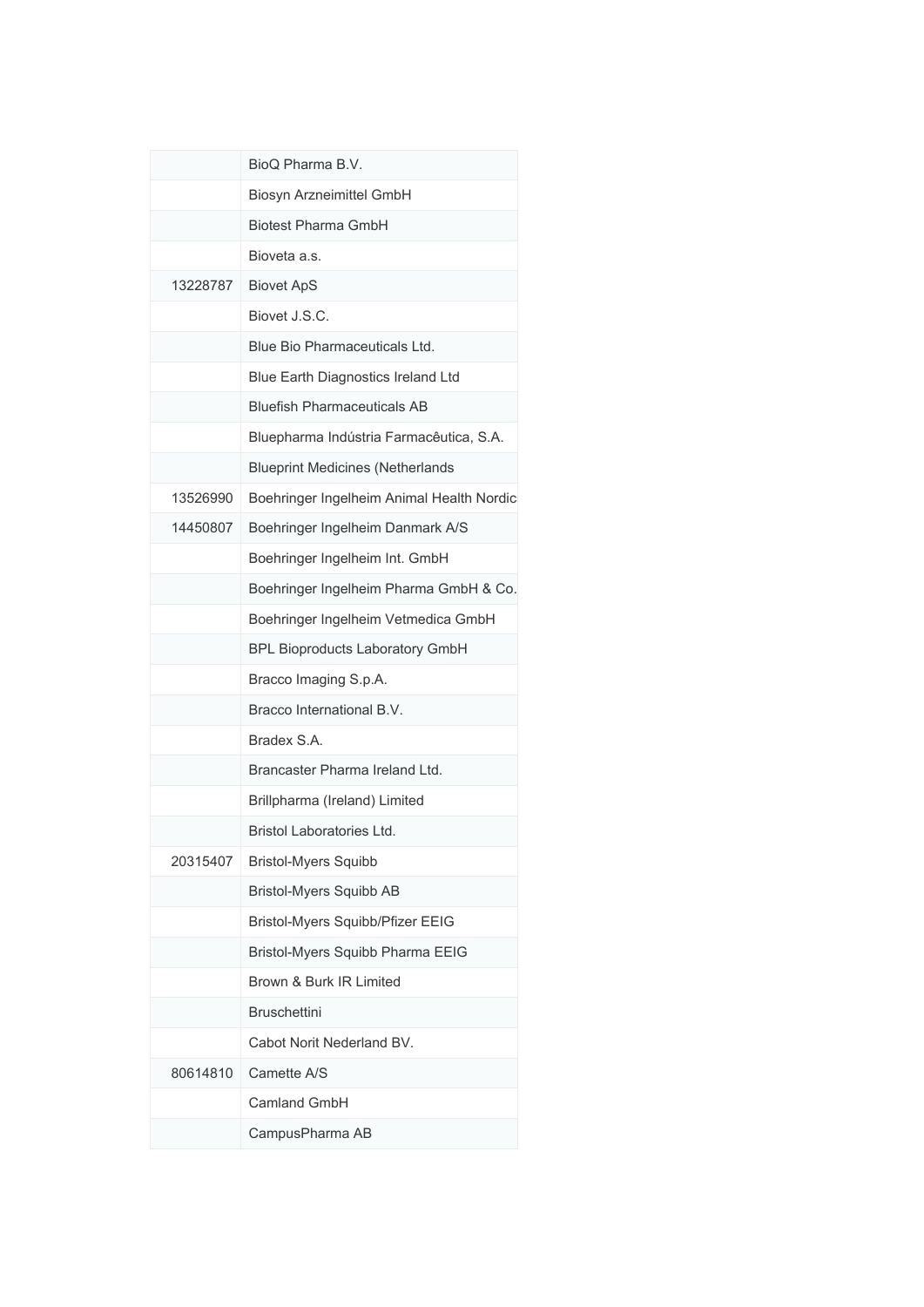|          | Camurus AB                                |
|----------|-------------------------------------------|
| 39039451 | CannGros ApS                              |
|          | Carinopharm GmbH                          |
|          | Casen Recordati, S.L.                     |
|          | CD Pharmaceutical AB                      |
| 30497147 | Celgene ApS                               |
|          | Celgene Europe B.V.                       |
|          | Celltrion Healthcare Hungary Kft          |
|          | Centrient Pharmaceuticals Netherlands B.V |
|          | Cephalon Europe                           |
| 27210392 | Ceva Animal Health A/S                    |
|          | Ceva Animal Health A/S                    |
|          | CEVA-Phylaxia Co. Ltd.                    |
|          | Ceva Salute Animale S.p.A.                |
|          | Ceva Sante Animale                        |
|          | Ceva Santé Animale                        |
|          | Chanelle Medical Unlimited Company        |
|          | Chanelle Pharmaceuticals Manufacturing Li |
|          | Chemical Works Of Gedeon Richter PLC      |
|          | Chemische Fabrik Kreussler & Co.          |
|          | Chemi S.p.A.                              |
| 11988237 | Chemvet dk A/S                            |
| 20386908 | ChemVet Pharma ApS                        |
|          | CHEPLAPHARM Arzneimittel GmbH             |
|          | Chiesi Farmaceutici S.p.a.                |
|          | Chiesi Farmaceutici S.p.A.                |
|          | Chiesi Orphan B.V.                        |
|          | Cipla Chanelle Generics Limited           |
|          | CIPLA (EU) Limited                        |
|          | Cipla Europe NV                           |
|          | CIS bio international                     |
|          | Cis Bio International Oris Ind.           |
|          | Clinigen Healthcare Limited               |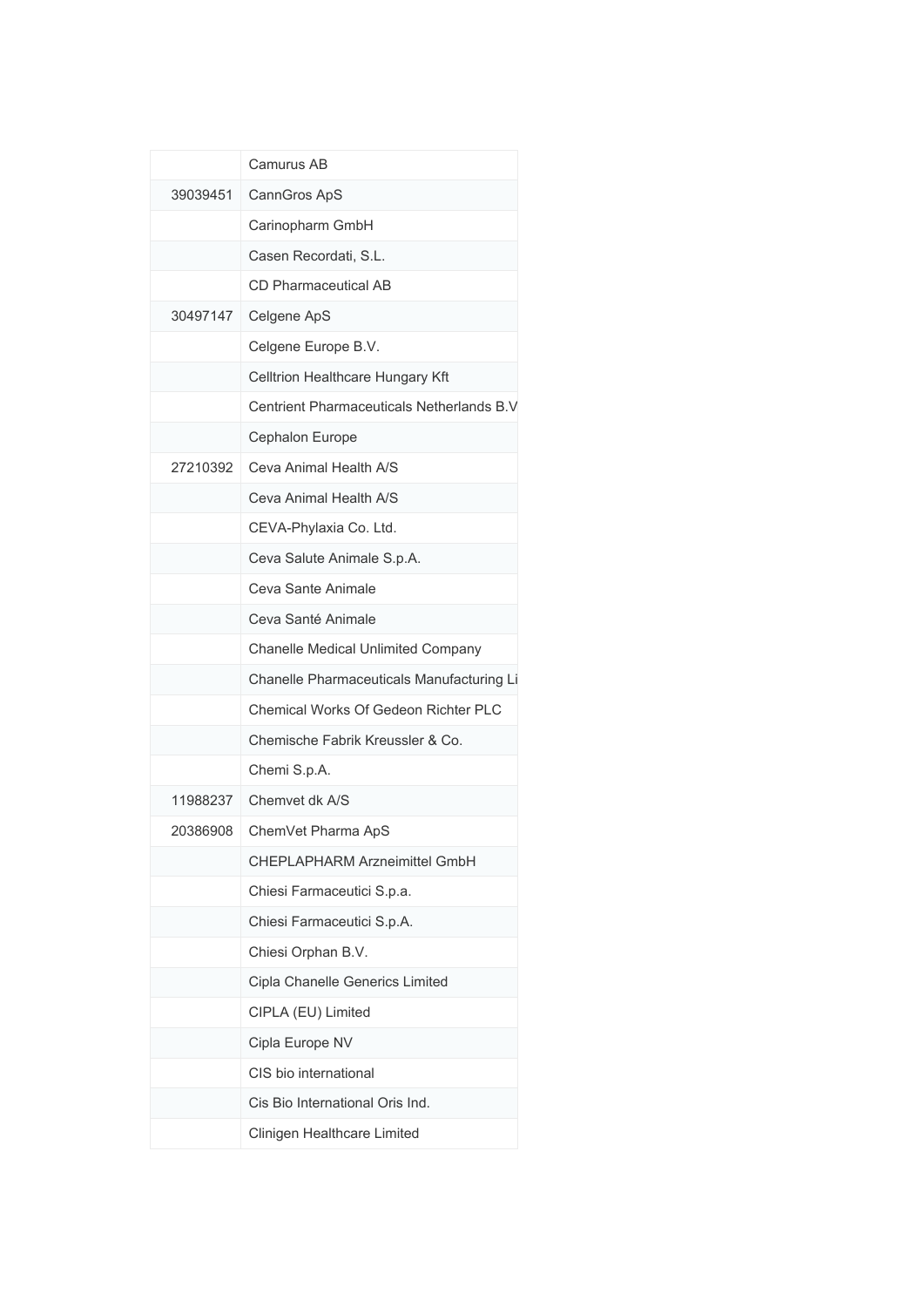|          | CLINUVEL EUROPE LIMITED                   |
|----------|-------------------------------------------|
|          | Clovis Oncology Ireland Ltd               |
|          | Codal Synto Ltd.                          |
|          | co.don AG                                 |
| 43418114 | Colgate-Palmolive A/S                     |
|          | Consilient Health Ltd.                    |
| 25674030 | Copyfarm A/S                              |
|          | Correvio                                  |
|          | Corza Medical GmbH                        |
|          | Covis Pharma Europe B.V.                  |
|          | CP-Pharma Handelsgesellschaft mbH         |
| 25361695 | <b>CSL Behring ApS</b>                    |
|          | <b>CSL Behring GmbH</b>                   |
|          | Curium Netherlands B.V.                   |
|          | Cycle Pharmaceuticals (Eur.) Ltd          |
|          | Cyclomedica Ireland Limited               |
|          | CZ Veterinaria SA                         |
|          | Daiichi Sankyo Altkirch SARL              |
|          | Daiichi Sankyo Europe GmbH                |
| 39371049 | Daiichi Sankyo Nordics ApS                |
| 30274865 | Dansk Lægemiddelforsyning DLF ApS         |
|          | Dany Bienenwohl GmbH                      |
|          | Day Zero ehf.                             |
|          | Dechra Regulatory B.V.                    |
| 10114241 | Dechra Veterinary Products A/S            |
|          | Deciphera Pharmaceuticals (Netherlands) E |
|          | Demo SA Pharmaceutical Industry           |
|          | Denk Pharma GmbH & Co KG                  |
|          | Dentsply DeTrey GmbH                      |
|          | <b>DENTSPLY Limited</b>                   |
|          | Dentsply Ltd UK                           |
|          | Desitin Arzneimittel Gmbh                 |
| 19389006 | Desitin Pharma A/S                        |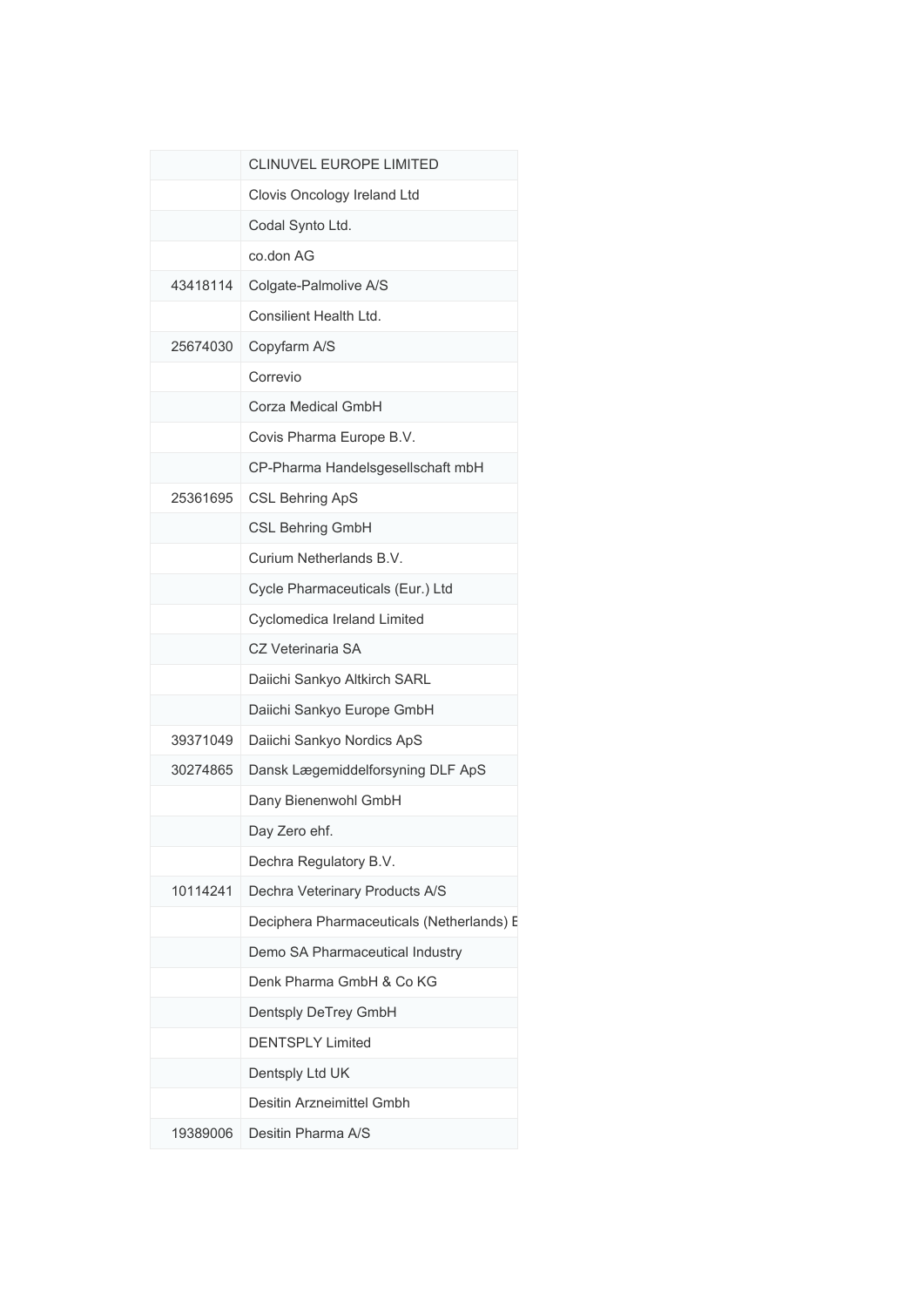|          | Difa Cooper S.p.A.                        |
|----------|-------------------------------------------|
|          | Dipharma B.V.                             |
|          | Diurnal Europe B.V.                       |
|          | Divasa-Farmavic S.A.                      |
|          | dne pharma as                             |
|          | DOC Generici S.r.I.                       |
|          | Dolorgiet GmbH & Co. KG                   |
|          | Domes Pharma                              |
|          | <b>DOMES PHARMA SC</b>                    |
|          | Dompé farmaceutici SpA                    |
|          | Dopharma Holding B.V.                     |
|          | Dopharma Research B.V.                    |
|          | Dr. August Wolff GmbH & Co. KG Arzneimit  |
|          | Dr. Falk Pharma GmbH                      |
|          | Dr. Friedrich Eberth Arzneimittel e. K.   |
|          | Dr. Friedrich Eberth Arzneimittel GmbH    |
|          | Dr. Gerhard Mann Chem.-pharm. Fabrik Gn   |
|          | Dr. Kade Pharmazeutisce Fabrik GmbH       |
|          | Dr. Loges + Co. GmbH                      |
|          | Drossapharm Arzneimittel Handelsgesellsch |
|          | Dr. Pfleger Arzneimittel GmbH             |
| 33377541 | Dune Medicare ApS                         |
| 16582891 | Dupharma Aps                              |
|          | Dymalife Pharmaceutical Srl               |
|          | Dynavax GmbH                              |
|          | Ebewe Pharma Ges.m.b.H. Nfg. KG           |
|          | Eckert & Ziegler Radiopharma GmbH         |
|          | ECO Animal Health Europe Ltd.             |
|          | ECO Animal Health Ltd.                    |
|          | Ecuphar NV                                |
|          | Ecuphar Veterinaria S.L.U.                |
|          | EFFIK S.A.                                |
|          | Egis Pharmaceuticals PLC                  |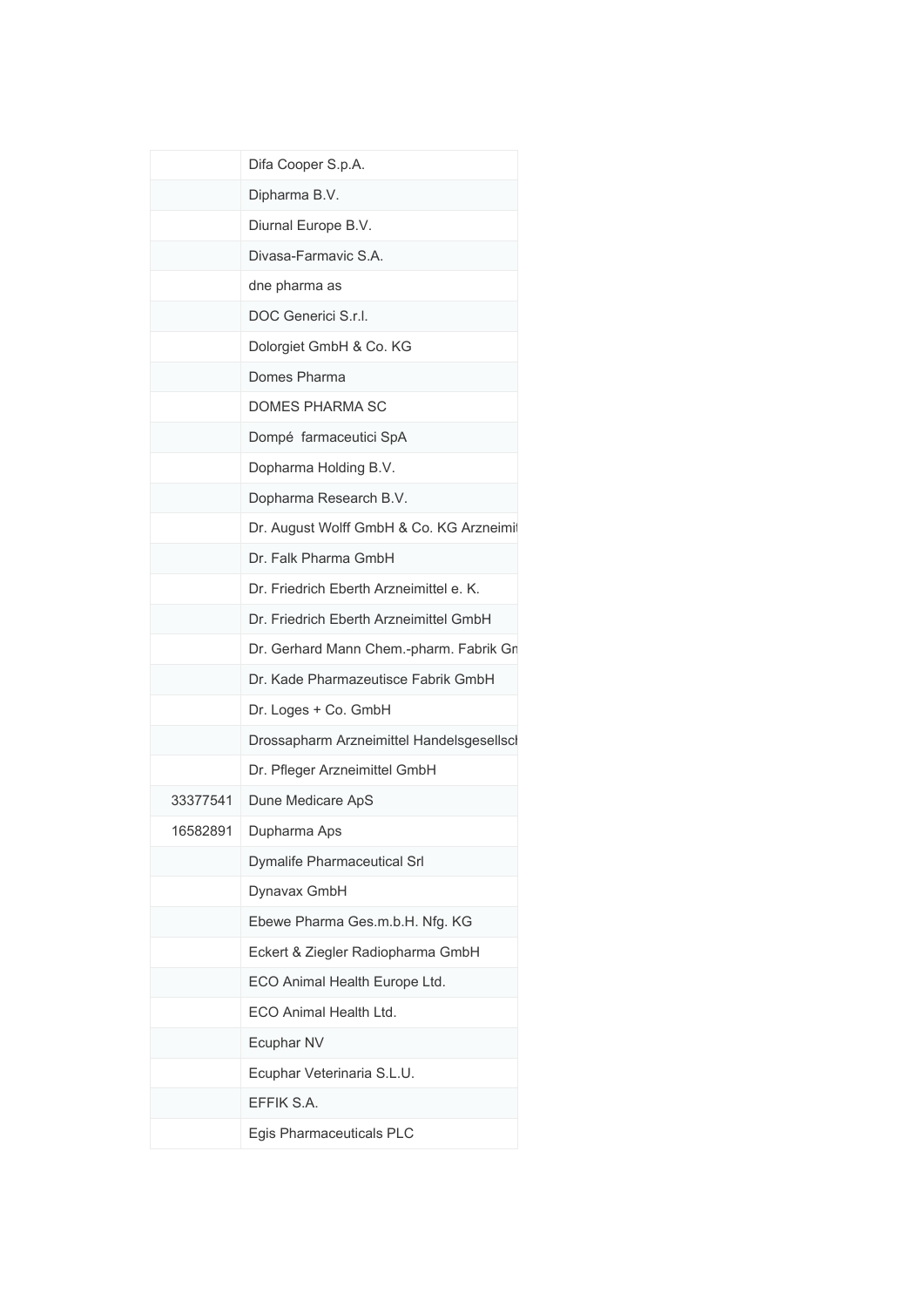|          | Eisai AB                                |
|----------|-----------------------------------------|
|          | Fisai GmbH                              |
| 51619811 | Elanco Animal Health A/S                |
| 39640163 | Elanco Denmark ApS                      |
|          | Elanco GmbH                             |
|          | Elara Pharmaservices Europe Ltd.        |
|          | ELC Group s.r.o                         |
|          | Eli Lilly and Company (Ireland) Limited |
| 51619811 | Eli Lilly Danmark A/S                   |
|          | Eli Lilly Nederland B.V.                |
|          | Eli Lilly, Nederland B.V.               |
|          | Eli Lilly Netherland B.V.               |
|          | Elpen Pharmaceutical Co. Inc            |
|          | Emdoka byba                             |
|          | Emergent Netherlands B.V.               |
|          | <b>EndoCeutics LTD</b>                  |
| 41812052 | Epione Medicine ApS                     |
|          | Epionpharma s.r.l.                      |
|          | <b>EQL Pharma AB</b>                    |
|          | Equicord-YMAS S.L.                      |
|          | Equi Pharma Ltd.                        |
|          | <b>Essential Pharmaceuticals Ltd.</b>   |
|          | Essential Pharma (M) Limited            |
|          | <b>Estetra SRL</b>                      |
|          | Esteve Pharmaceuticals GmbH             |
|          | Ethypharm                               |
| 89885019 | E. Tjellesen A/S                        |
|          | Eumedica Pharmaceuticals GmbH           |
|          | Eurocept International B.V.             |
|          | Eurovet Animal Health B.V.              |
|          | EUSA Pharma (Netherlands) B.V.          |
|          | <b>EVER Neuro Pharma GmbH</b>           |
|          | <b>EVER Valinject GmbH</b>              |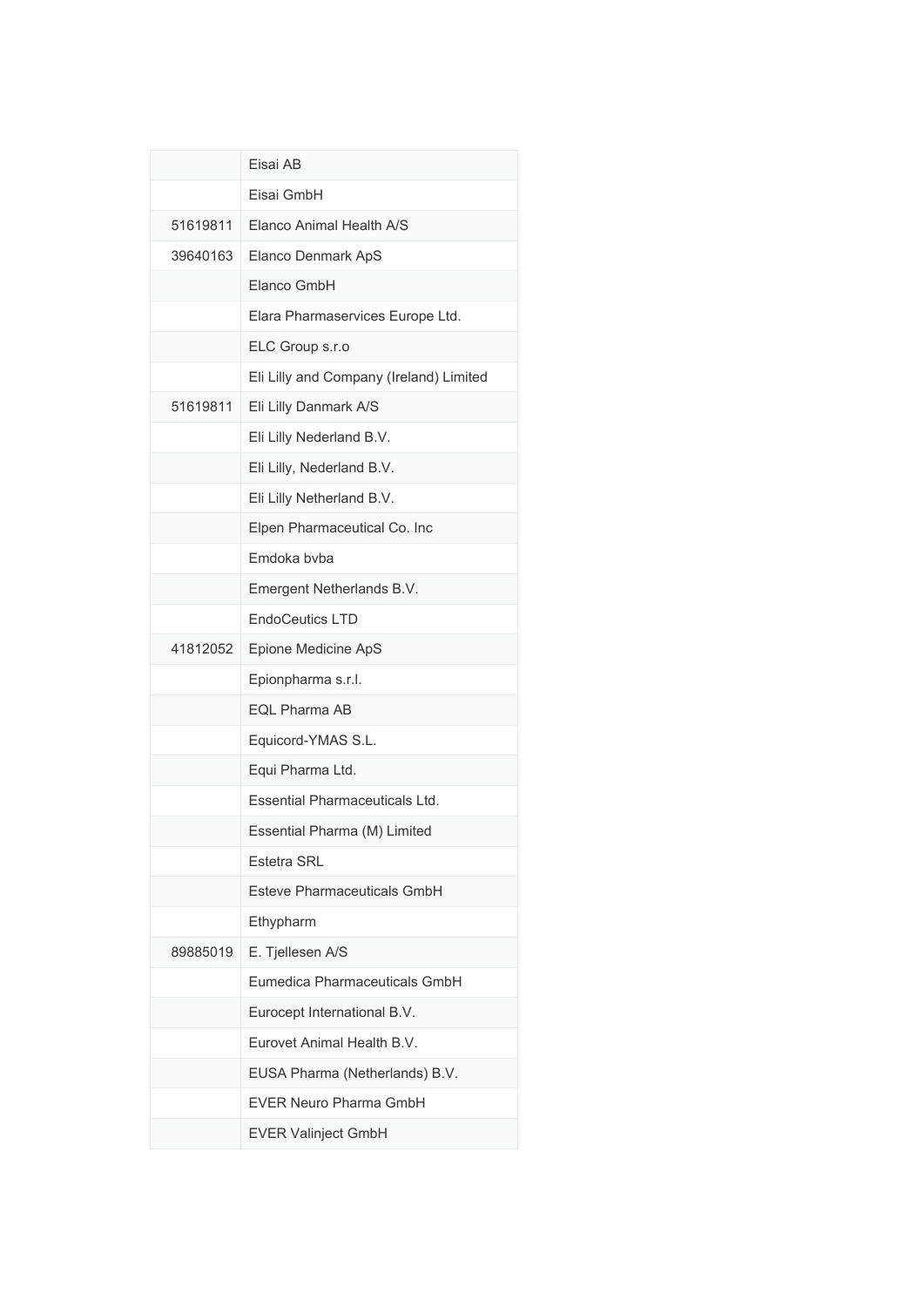|          | Evolan Pharma AB                            |
|----------|---------------------------------------------|
|          | Evolus Pharma B.V.                          |
|          | Exelgyn                                     |
|          | Exeltis Healthcare S.L                      |
|          | Faes Farma S.A.                             |
|          | Fair-Med Healthcare GmbH                    |
|          | Farco-Pharma GmbH                           |
|          | Farmalider S.A.                             |
|          | Farmaprojects, S.A.                         |
|          | Farmaprojects S.A.U.                        |
|          | Fatro S.p.A.                                |
|          | <b>Felix Pharmaceuticals PVT</b>            |
|          | Ferdinand Eimermacher GmbH & Co.            |
|          | Ferrer Internacional, SA.                   |
| 16313491 | Ferring Lægemidler A/S                      |
| 16313440 | Ferring Pharmaceuticals A/S                 |
| 25834844 | Fertin Pharma A/S                           |
|          | Fidia Farmaceutici S.p.A.                   |
|          | <b>Filavie SAS</b>                          |
|          | Florealis ehf.                              |
|          | Floris Holding BV                           |
|          | <b>FORTE Healthcare Limited</b>             |
|          | <b>Franklin Pharmaceuticals Limited</b>     |
|          | Fresenius Kabi AB                           |
|          | Fresenius Kabi Deutschland GmbH             |
| 21347809 | Fresenius Kabi, Filial af Fresenius Kabi AB |
| 20247371 | <b>Fresenius Medical Care Danmark</b>       |
|          | Fresenius Medical Care Deutschland GmbH     |
| 42447242 | Galapagos Biopharma Denmark ApS             |
|          | Galapagos NV                                |
|          | Galderma International                      |
|          | Galderma Nordic AB                          |
|          | Galenica AB                                 |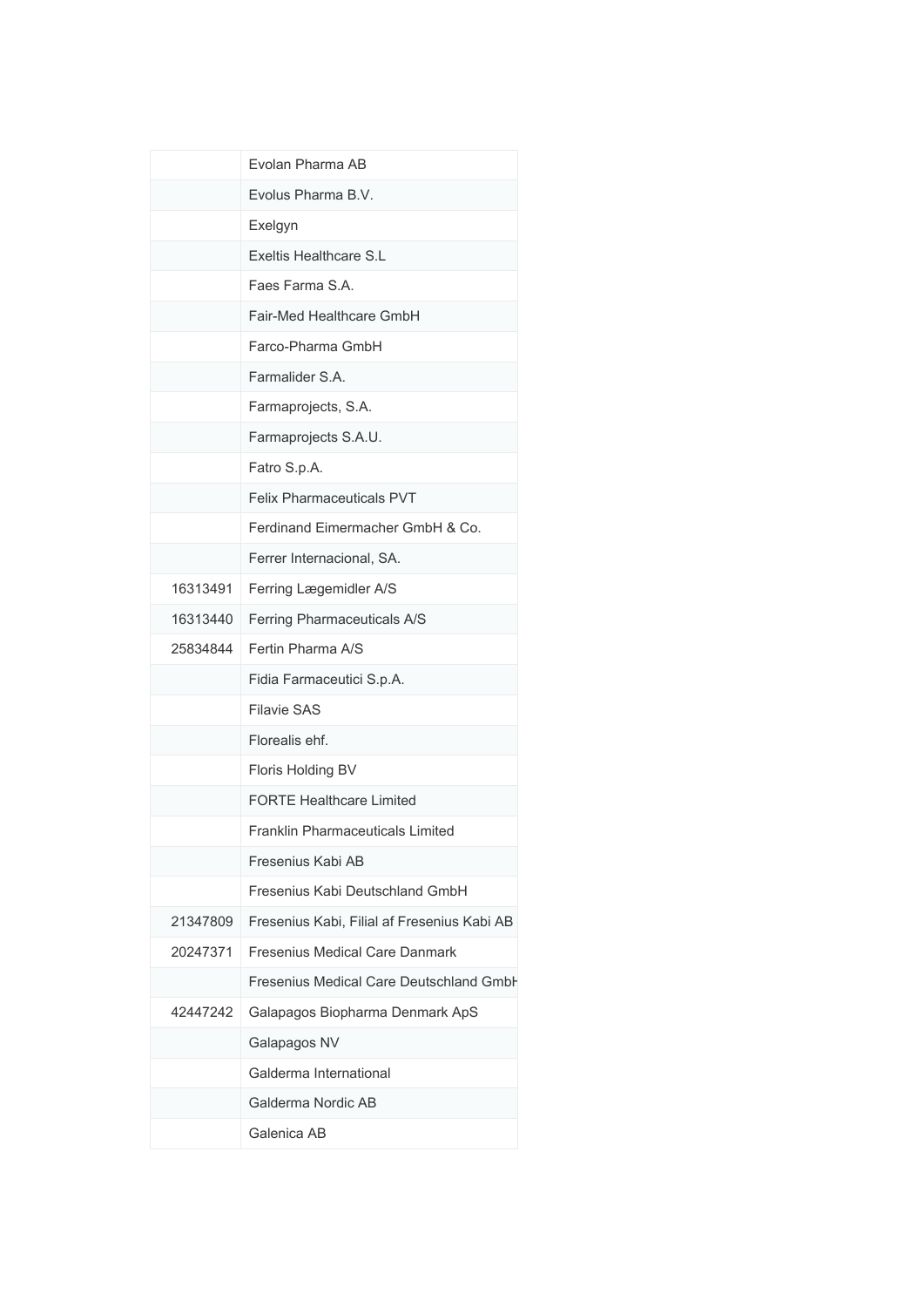|          | Galenica SA                              |
|----------|------------------------------------------|
|          | GALENpharma GmbH                         |
|          | GAP S.A.                                 |
|          | Gebro Pharma GmbH                        |
|          | Gedeon Richter Plc.                      |
| 70979217 | <b>GE Healthcare A/S</b>                 |
|          | <b>GE Healthcare AS</b>                  |
|          | GE Healthcare Buchler GmbH. & Co KG      |
|          | GE Healthcare B.V.                       |
|          | Geiser Pharma S.L.                       |
|          | Genepharm S.A.                           |
|          | Genera Inc.                              |
|          | Genilac Germany GmbH                     |
|          | Gennisium Pharma                         |
|          | Gen.Orph SaS                             |
|          | Genthon BV                               |
|          | Gentium SpA                              |
|          | Genzyme Europe B.V.                      |
|          | Gilead Sciences Ireland UC               |
|          | Glaxo Group Limited                      |
|          | Glaxo Group Ltd                          |
|          | GlaxoSmithKline Biologicals              |
|          | GlaxoSmithKline Biologicals S.A.         |
| 55541817 | GlaxoSmithKline Consumer Healthcare ApS  |
| 55541817 | GlaxoSmithKline Consumer Healthcare A/S  |
|          | GlaxoSmithKline Dungarvan Ltd.           |
|          | GlaxoSmithKline (Ireland)Limited         |
| 27394019 | GlaxoSmithKline Pharma A/S               |
|          | GlaxoSmithKline Trading Services         |
|          | GlaxoSmithKline Trading Services Limited |
|          | <b>Glenmark Arzneimittel GmbH</b>        |
|          | Glenmark Pharmaceuticals Europe Limited  |
|          | Glenmark Pharmaceuticals Nordic AB       |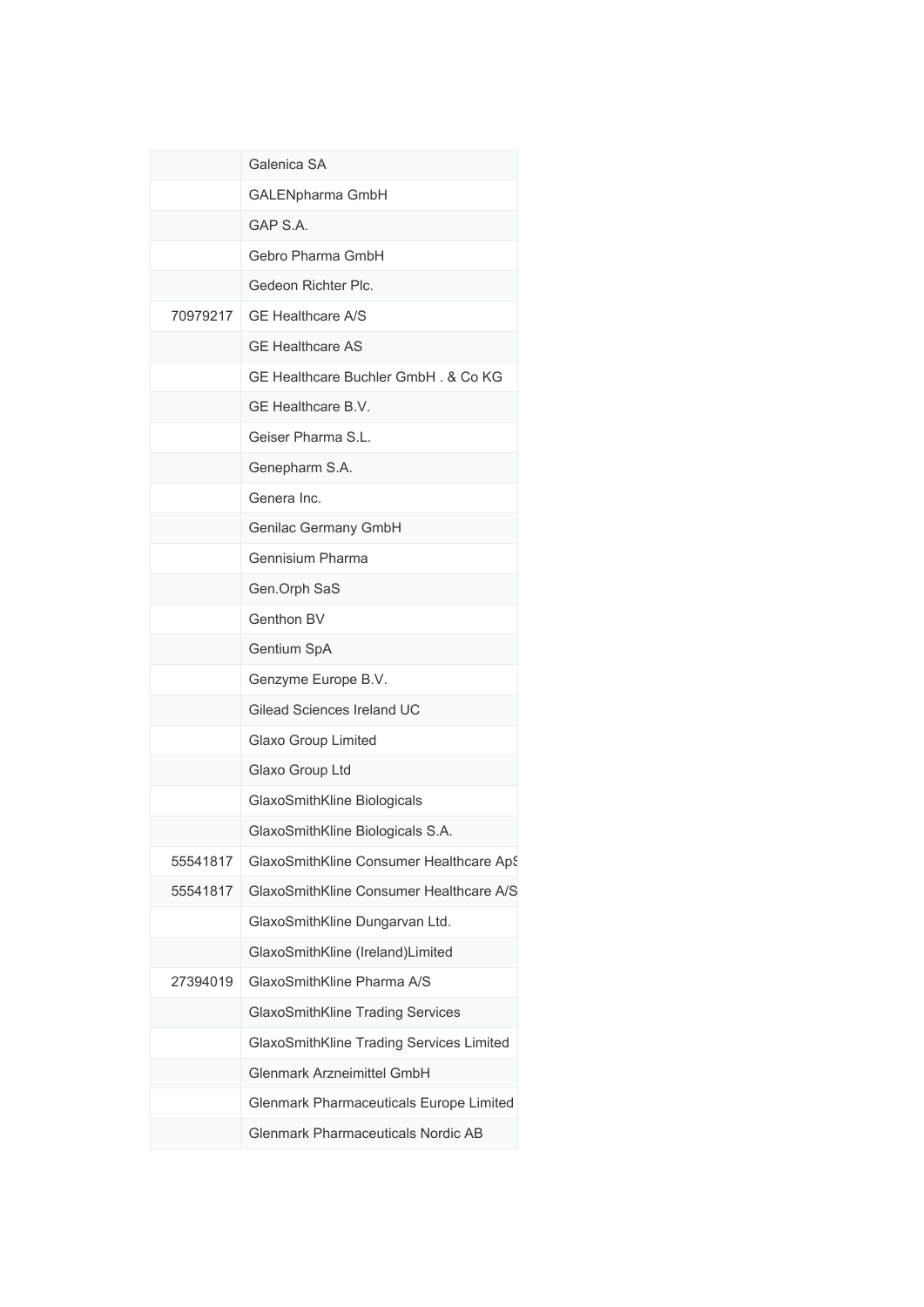|          | Glenmark Pharmaceuticals s.r.o.                            |
|----------|------------------------------------------------------------|
|          | Glenwood GmbH Pharmazeutische Erzeugi                      |
|          | Global Blood Therapeutics Netherlands B.V                  |
|          | G.L. Pharma GmbH                                           |
|          | gmp-orphan SA                                              |
|          | G. Pohl-Boskamp GmbH. & Co.                                |
|          | GP-Pharm S.A.                                              |
|          | Grifols Deutschland GmbH                                   |
|          | Grindeks AS                                                |
| 30906276 | Grünenthal Denmark ApS                                     |
|          | Grünenthal GmbH                                            |
|          | Grünenthal Gmbh Registration Dep                           |
|          | <b>GSK Vaccines S.r.l.</b>                                 |
|          | Guerbet                                                    |
|          | GW Pharma (International) B.V.                             |
|          | Haemato Pharm GmbH                                         |
| 39720213 | hameln nordic ApS                                          |
| 39720213 |                                                            |
|          | hameln pharma ApS<br>hameln pharma gmbh                    |
|          | Hansa Biopharma AB                                         |
| 26074908 | <b>HB Pharma</b>                                           |
|          | Heaton k.s.                                                |
|          | <b>Helsinn Birex Pharmaceuticals Lt</b>                    |
|          |                                                            |
|          | Hennig Arzneimittel AG<br>Herbert J. Passauer GmbH & Co.KG |
|          |                                                            |
|          | Herlev Hospital, University CPH Departmen                  |
|          | Heron Therapeutics B.V.                                    |
|          | Heumann Pharma GmbH & Co. Generica K                       |
| 42154113 | Hevesy Laboratoriet, DTU Sundhedsteknold                   |
|          | <b>Hexal AG</b>                                            |
|          | Hexal A/S                                                  |
|          | Hikma Farmacêutica (Portugal) S.A.                         |
| 56759913 | H. Lundbeck A/S                                            |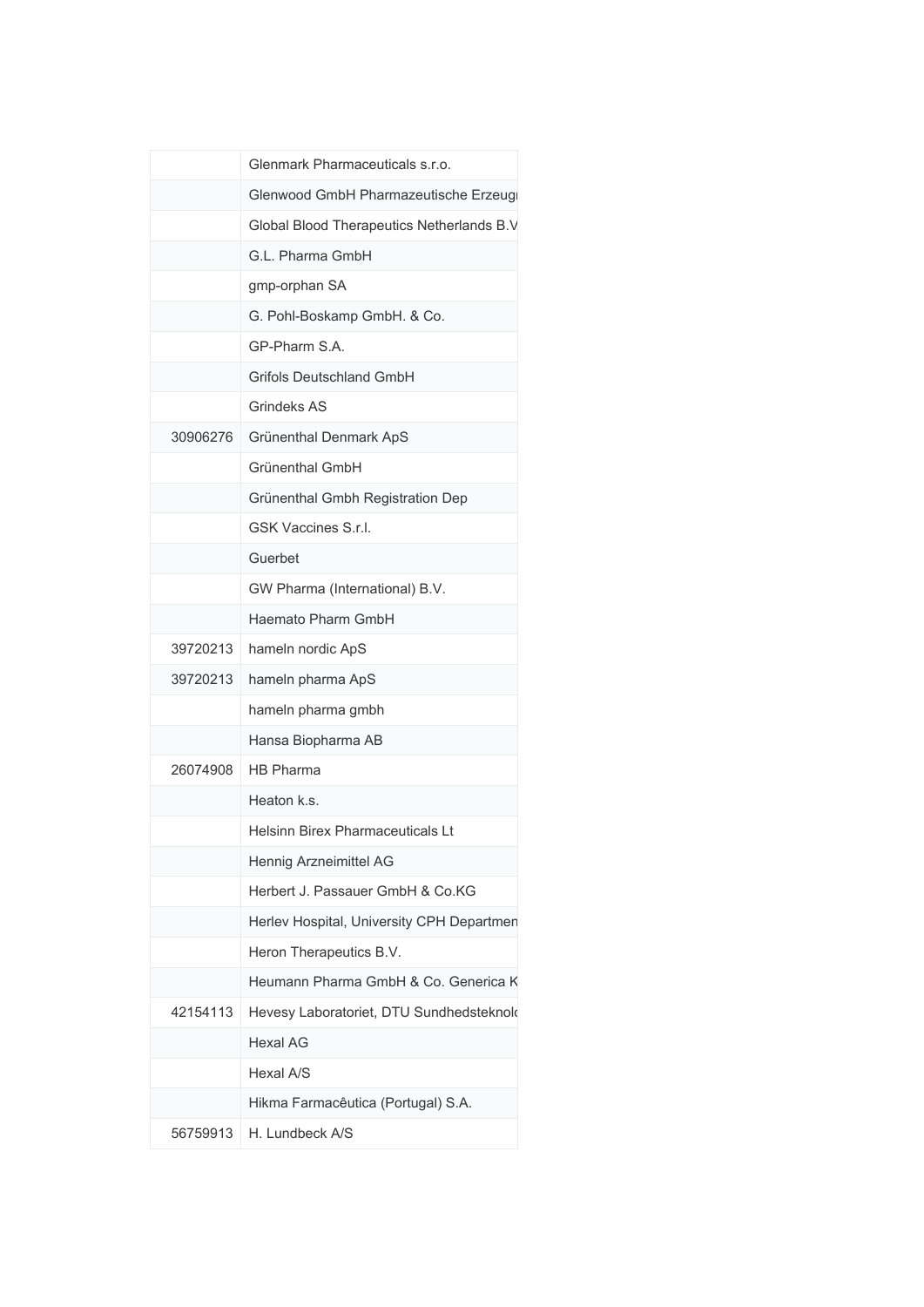|          | Holostem Terapie Avanzate S.r.l.       |
|----------|----------------------------------------|
|          | Horus Pharma                           |
|          | <b>HRA Pharma Rare Diseases</b>        |
|          | Hübner Naturarzneimittel GmbH          |
|          | Huvepharma NV                          |
|          | Huvepharma SA                          |
|          | HWI pharma services GmbH               |
|          | <b>IBSA Farmaceutici Italia S.r.I</b>  |
| 36405449 | <b>IBSA Nordic ApS</b>                 |
|          | I.C.F. Srl Industria Chimica Fine      |
|          | LD.B. Holland B.V.                     |
|          | <b>IDT Biologika GmbH</b>              |
|          | Immedica Pharma AB                     |
|          | Immunocore Ireland Limited             |
|          | Inceptua AB                            |
|          | Incyte Biosciences Distribution        |
|          | Indivior Europe Limited                |
|          | Industrial Farmaceutica Cantabria S.A. |
|          | Industrial Veterinaria S.A.            |
|          | <b>INFAI GmbH</b>                      |
|          | InfectoPharm GmbH                      |
|          | Inibsa Dental S.L.U.                   |
|          | INN-FARM d.o.o.                        |
|          | Insmed Netherlands B.V.                |
|          | Instituto Grifols S.A.                 |
|          | Institut Produits Synthése (Ipsen) AB  |
|          | Intercept Pharma Ltd.                  |
|          | Interchemie Werken De Adelaar Eesti AS |
|          | InterGal Pharma Ireland Limited        |
|          | INTERNATIONAL DRUG DEVELOPMENT         |
|          | Intervacc AB                           |
| 46290828 | Intervet Danmark A/S                   |
| 46290828 | Intervet Danmark AS                    |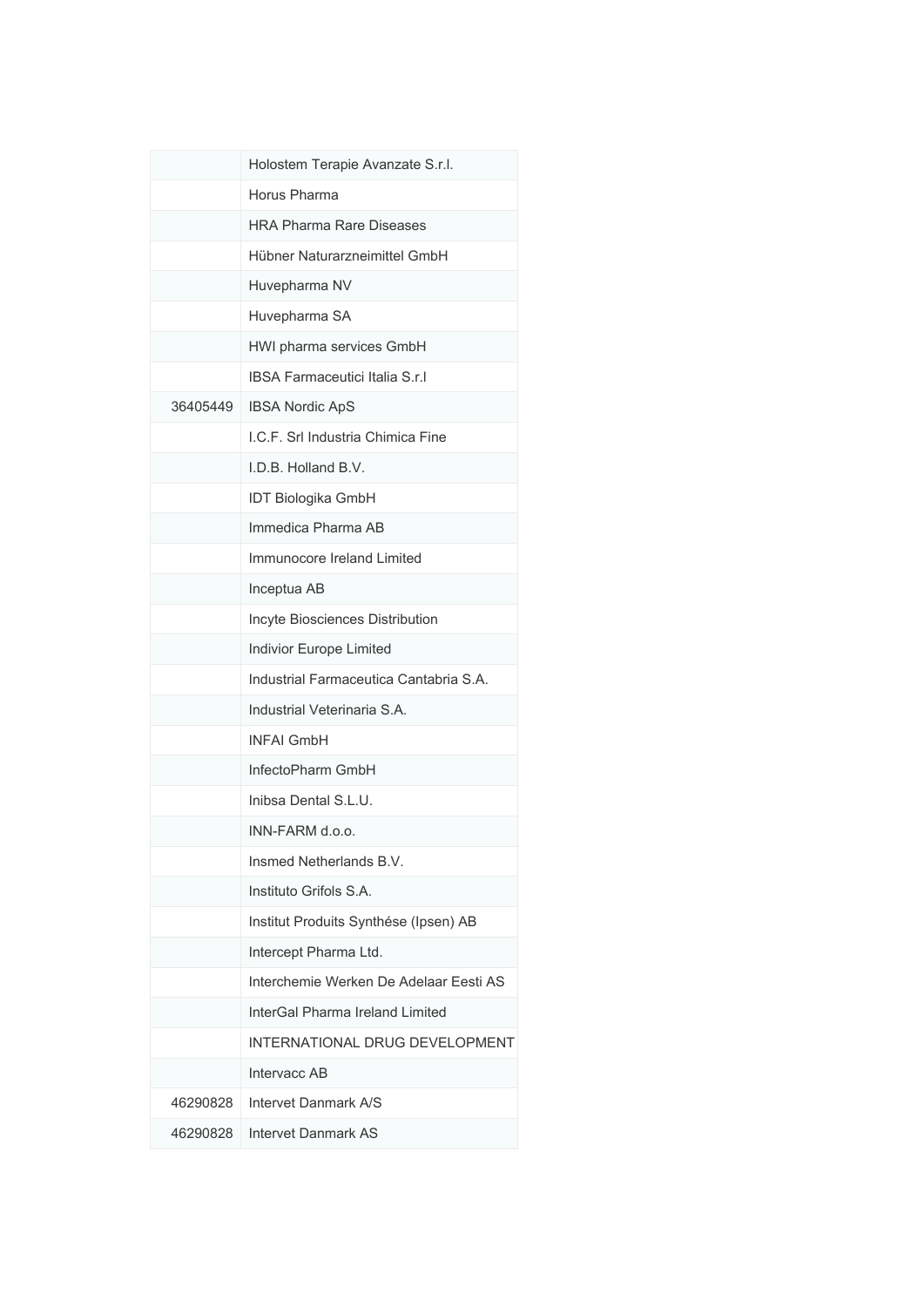|          | Intervet International B.V.              |
|----------|------------------------------------------|
|          | Intracare BV                             |
|          | <b>IPM Beldium AISBL</b>                 |
|          | Ipsen Pharma                             |
|          | IRE-Elit Institut Nat. des Radioéléments |
| 34350981 | iron4u                                   |
|          | Italfarmaco S.A.                         |
|          | ITM Medical Isotopes GmbH                |
|          | Janssen Biologics B.V.                   |
| 19248615 | Janssen-Cilag A/S                        |
|          | Janssen-Cilag International NV           |
|          | Jazz Pharmaceuticals Ireland Ltd         |
| 10216109 | Jemo-Pharm A/S                           |
| 10216109 | JemoPharm A/S                            |
|          | Jubilant Pharmaceuticals nv              |
| 27399126 | Junge Logistics ApS                      |
|          | J. Uriach & Cia S.A.                     |
|          | Jurox (Ireland) Limited                  |
|          | Juta Pharma GmbH                         |
|          | Karo Pharma AB                           |
|          | Karo Pharma AS                           |
|          | Karyopharm Europe GmbH                   |
|          | Kedrion S.p.A.                           |
|          | Kela Laboratoria N.v.                    |
|          | Kela N.V.                                |
| 15278692 | Kemifarma ApS                            |
|          | Keocyt                                   |
|          | Kibion AB                                |
|          | Kite Pharma EU B.V.                      |
|          | Klinge Pharma GmbH                       |
|          | Koanaa Healthcare GmbH                   |
|          | KRKA d.d. Novo mesto                     |
|          | Krka Sverige AB                          |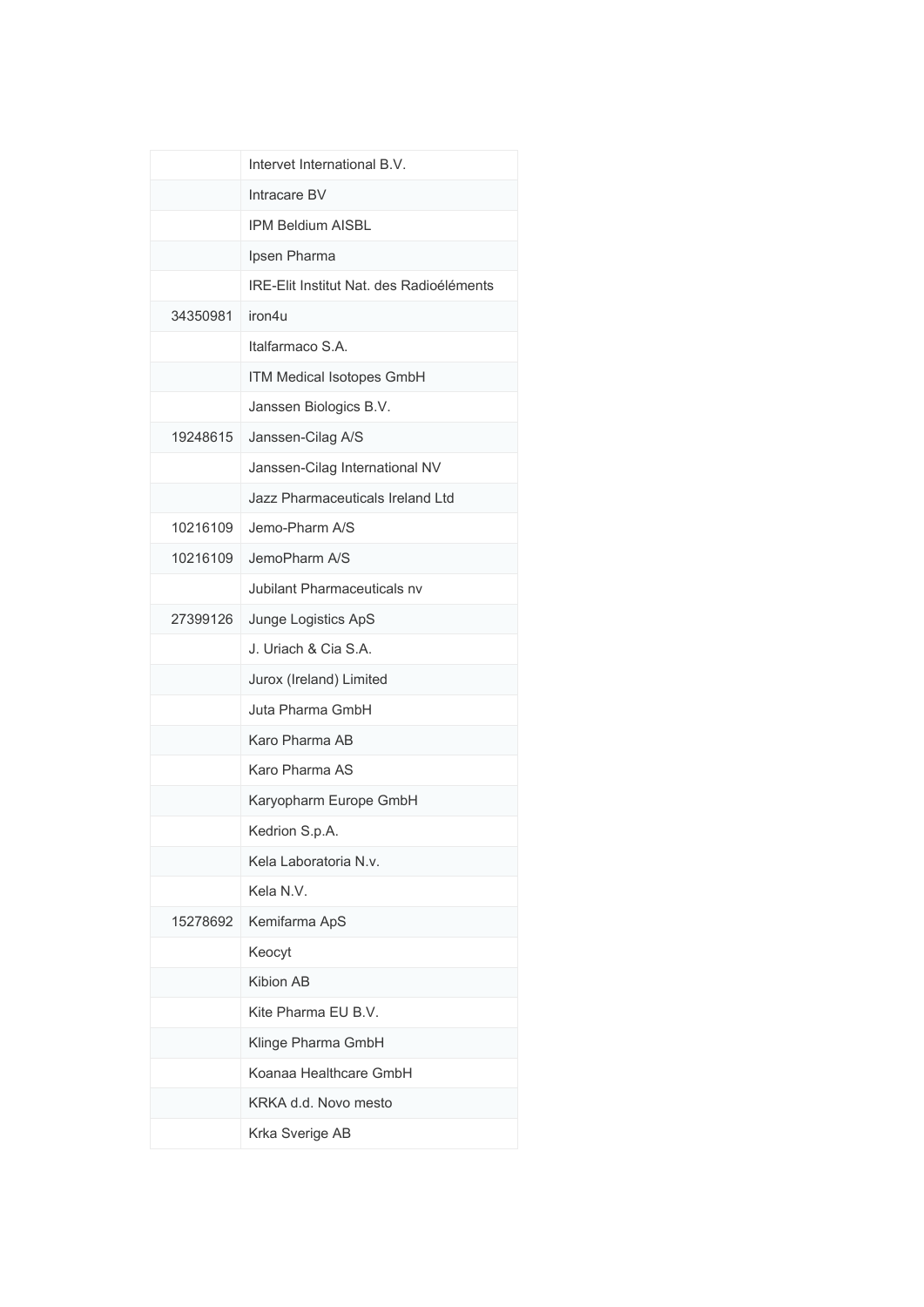| 32768067 | Kyowa Kirin, Filial af Kyowa Kirin AB Sverig |
|----------|----------------------------------------------|
|          | Kyowa Kirin Holdings B.V.                    |
|          | Labiana Life Sciences S.A.                   |
|          | Labiana Pharmaceuticals S.L.U.               |
|          | Laboratoire Aguettant                        |
|          | Laboratoire Francais du Fractionnement et    |
|          | Laboratoire HRA Pharma                       |
|          | Laboratoires Besins Int. S.A.S.              |
|          | <b>Laboratoires CTRS</b>                     |
|          | Laboratoires Juvisé Pharmaceuticals          |
|          | Laboratoires SMB S.A.                        |
|          | <b>LABORATOIRES STEROP NV</b>                |
|          | Laboratoires Thea S.A.S.                     |
|          | Laboratories Lesvi S.L.                      |
|          | Laboratorio Farmaceutico S.I.T.              |
|          | Laboratorio Reig Jofre S.A.                  |
|          | Laboratorios Calier SA                       |
|          | Laboratorios Farmaceuticos Rovi S.A.         |
|          | Laboratorios Hipra S.A.                      |
|          | Laboratorios Karizoo, S.A.                   |
|          | Laboratorios Leon Farma, S.A.                |
|          | Laboratorios Liconsa S.A.                    |
|          | Laboratorios Liconsa, S.A.                   |
|          | Laboratorios Lorien S.L.                     |
|          | Laboratorios Maymó, S.A.                     |
|          | Laboratorios SYVA, S.A.U.                    |
|          | Lannacher Heilmittel Ges.m.b.H.              |
|          | Lantheus EU Limited                          |
|          | Laurus Generics GmbH                         |
|          | Lavet Pharmaceuticals Ltd.                   |
|          | LAVET Pharmaceuticals Ltd.                   |
|          | Lavipharm SA                                 |
|          | Leadiant GmbH                                |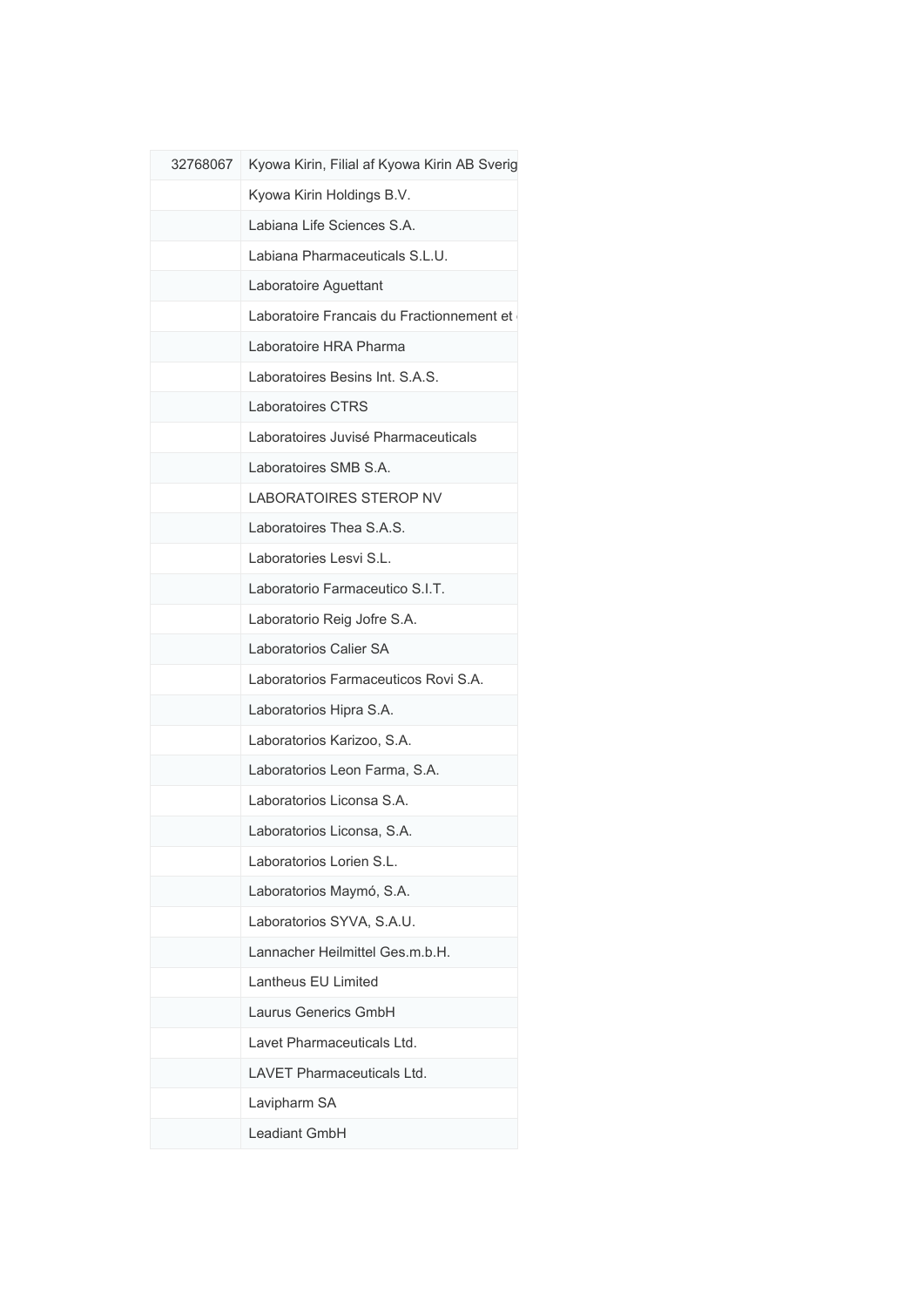|          | 56759514   LEO Pharma A/S                         |
|----------|---------------------------------------------------|
|          | Les Laboratoires Servier                          |
|          | Les Laboratoires Servier IRIS                     |
|          | I FTI Pharma S.I.U.                               |
|          | Le Vet Beheer B.V.                                |
|          | Le Vet B.V.                                       |
|          | LFB-Biomedicaments                                |
|          | LIDCO Netherlands B.V.                            |
| 32560946 | Life Medical ApS                                  |
|          | Life Medical Sweden AB                            |
|          | Life Radiopharma Berlin GmbH                      |
|          | Linde Gas                                         |
|          | Linde Healthcare AB                               |
|          | Linde Sverige AB                                  |
|          | Linepharma France                                 |
|          | Lipomed GmbH                                      |
| 38947737 | Little Green Pharma Denmark ApS                   |
|          | Livisto Int'l S.L.                                |
|          | L. Molteni & C. dei F.IIi Alitti Societa di Eseri |
|          | <b>Lobsor Pharmaceuticals AB</b>                  |
|          | Lohmann Animal Health GmbH                        |
|          | Lohmann Animal Health GmbH & Co.                  |
|          | Lohmann Pharma Herstellung GmbH                   |
|          | Lucane Pharma                                     |
| 56750215 | Lundbeck Pharma A/S                               |
|          | Lupin Europe GmbH                                 |
|          | Mabixience Research SL                            |
|          | Maco Pharma SA                                    |
| 35234748 | Macure Pharma ApS                                 |
|          | Maddox Pharma Swiss B.V.                          |
|          | Maperath Herbal Ltd.                              |
|          | MCM Vaccine B.V.                                  |
| 30077008 | McNeil Denmark ApS                                |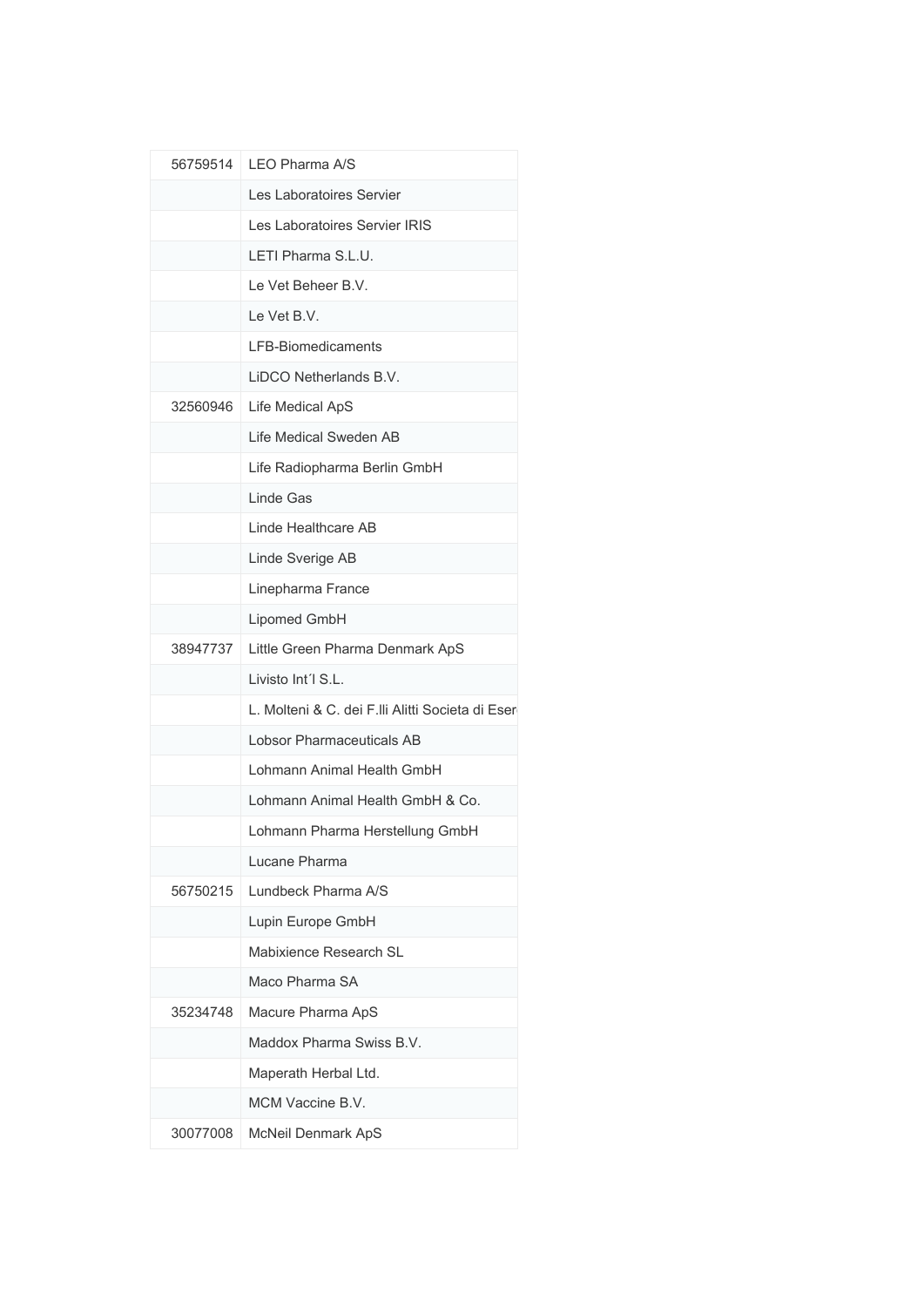|          | Meda AB                                      |
|----------|----------------------------------------------|
|          | Medac, Gesellschaft für klinische Spezialpra |
|          | Medac Gmbh                                   |
| 31264189 | Medica Clinical Nord Danmark A/S             |
|          | Medical Developments NED B.V.                |
|          | Medical Valley Invest AB                     |
|          | MEDICE Arzneimittel Pütter GmbH & Co. K      |
| 19301540 | Medilink A/S                                 |
| 19301540 | MediLink A/S                                 |
|          | Medipha Sante SN                             |
|          | Medi-Radiopharma Ltd.                        |
|          | Medis GmbH                                   |
|          | MediWound Germany GmbH                       |
|          | Medochemie Hellas S.A.                       |
|          | Medochemie Iberia, S.A.                      |
|          | Medochemie Ltd                               |
|          | Medochemie Ltd.                              |
|          | Medochemie Romania S.R.L.                    |
|          | Medtronic BioPharma B.V.                     |
|          | Menarini International Operation Luxembou    |
|          | Mendelikabs Europe Limited                   |
| 32932274 | Merck AB                                     |
| 32932274 | Merck A/S                                    |
|          | Merck Europe B.V.                            |
|          | Merck Healthcare KGaA                        |
|          | Merck KGaA                                   |
|          | Merck Sante s.a.s.                           |
| 54969228 | Merck Sharp & Dohme                          |
|          | Merck Sharp & Dohme B.V.                     |
|          | Merck Sharp & Dohme Ltd.                     |
|          | Merck Sharp & Dohme - Schering-Plough L      |
| 13526990 | Merial Norden A/S                            |
|          | Merz Pharmaceuticals GmbH                    |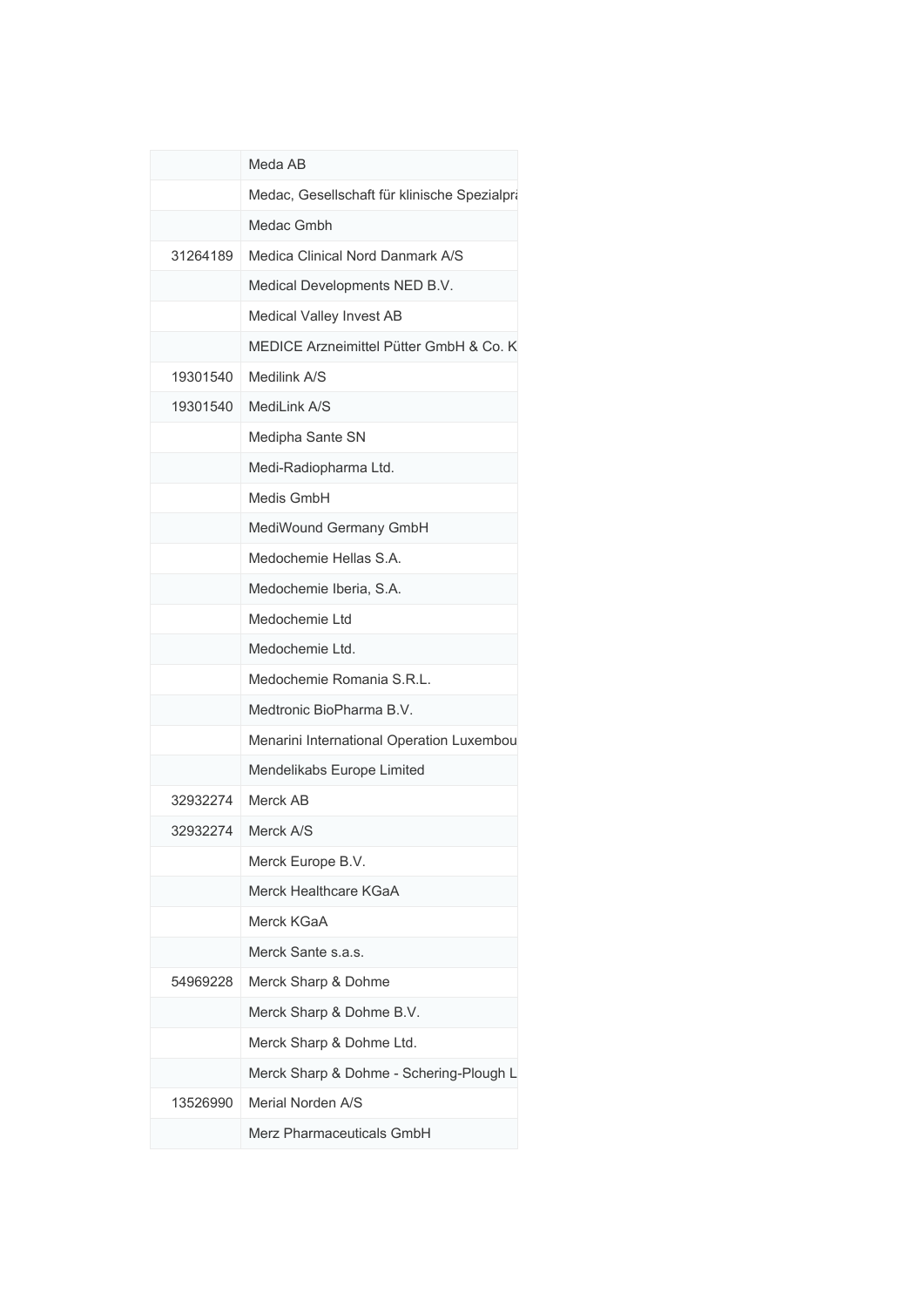|          | Merz Pharma GmbH & Co. KGaA            |
|----------|----------------------------------------|
| 15094532 | Mezina A/S                             |
| 31493994 | Midsona Danmark A/S                    |
|          | Midsona Sverige AB                     |
|          | MIP Pharma GmbH                        |
|          | Mitsubishi Tanabe Pharma GmbH          |
|          | MODERNA BIOTECH SPAIN, S.L             |
|          | Molteni Dental srl                     |
|          | Monrol Europe S.R.L.                   |
|          | Morningside Healthcare (Malta) Limited |
| 46290828 | <b>MSD Animal Health A/S</b>           |
| 29883718 | <b>MSD Danmark ApS</b>                 |
|          | <b>MSD VACCINS</b>                     |
| 17981994 | Mundipharma A/S                        |
|          | Mundipharma Biologics S.L.             |
|          | Mundipharma Corporation (Ireland) Ltd. |
|          | Mylan AB                               |
| 36184779 | Mylan Denmark ApS                      |
|          | Mylan IRE Healthcare Limited           |
|          | Mylan Ireland Limited                  |
|          | Mylan Pharmaceuticals Limited          |
|          | Mylan S.A.S.                           |
|          | Myovant Sciences Ireland Limited       |
|          | <b>NAARI BV</b>                        |
|          | Nabriva Therapeutics Ireland DAC       |
|          | Narodowe Centrum Badan Jadrowych       |
| 10610990 | Natur-Drogeriet A/S                    |
|          | Navamedic ASA                          |
|          | Navidea Biopharmaceuticals Europe Ltd  |
|          | NEOGEN N.V.                            |
|          | neuraxpharm Arzneimittel GmbH          |
|          | Neuraxpharm Bohemia s.r.o.             |
|          | Neuraxpharm Sweden AB                  |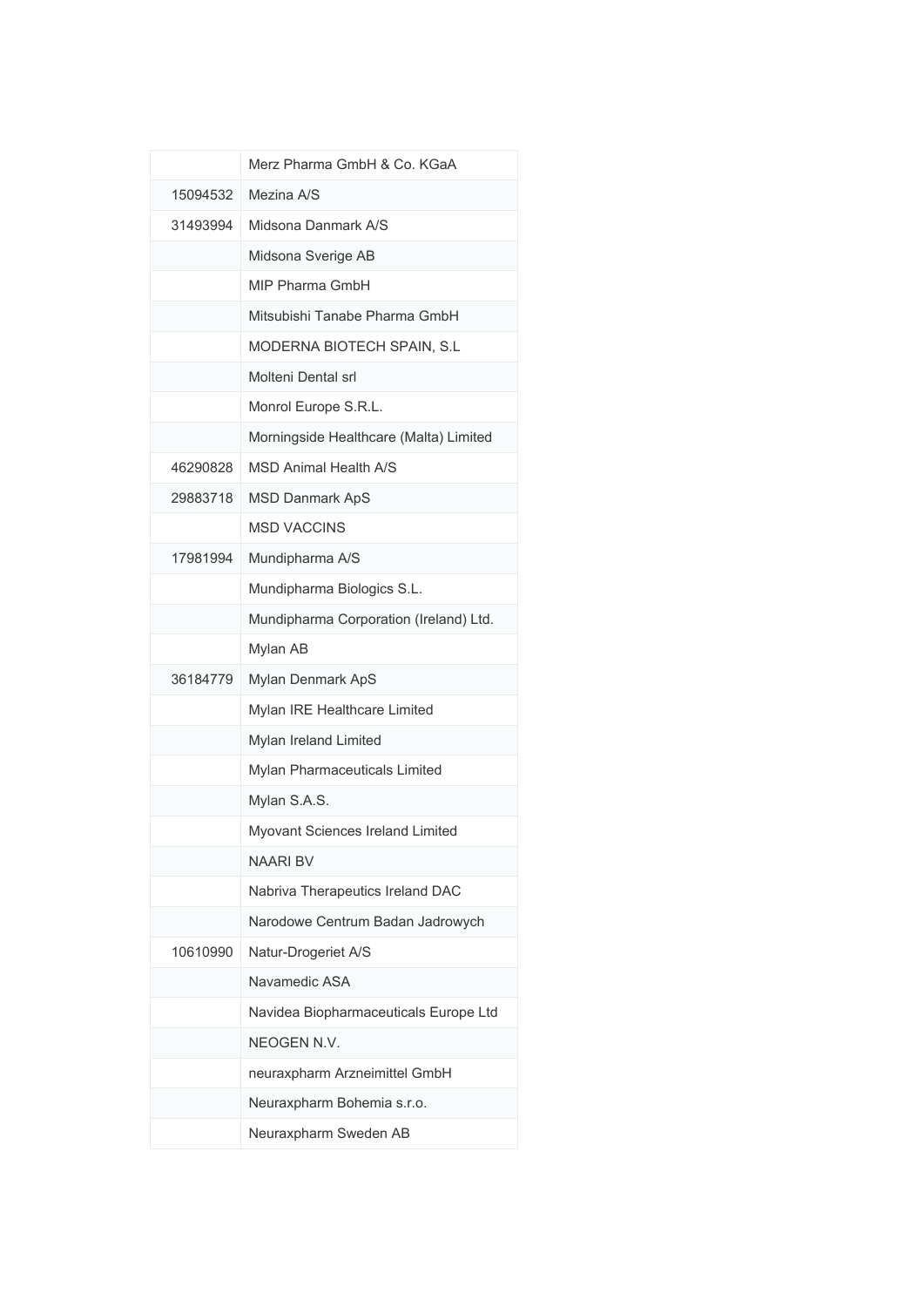|          | <b>Neurim Pharmaceuticals EEC Limit</b>       |
|----------|-----------------------------------------------|
|          | Neutec Inhaler Ireland Limited                |
|          | Newbury Pharmaceuticals AB                    |
|          | Nicobrand Limited                             |
|          | Niconovum AB                                  |
|          | Nippon Gases Scandinavia Holding AS           |
|          | <b>NOD Apiary Ireland Limited</b>             |
|          | Noden Pharma DAC                              |
|          | Norbrook Laboratories (Ireland) Limited       |
|          | Norbrook Laboratories Ltd.                    |
| 19835081 | Nordic Drugs AB                               |
|          | Nordic Drugs AB                               |
|          | Nordic Group B.V.                             |
|          | Nordic Group BV                               |
| 28520042 | NordicInfuCare AB                             |
| 28520042 | NordicInfu Care AB, Filial af NordicInfu Care |
| 36893419 | Nordic Prime ApS                              |
| 27299032 | NordMedica International A/S                  |
|          | Nordvacc Läkemedel AB                         |
|          | Norgine B.V.                                  |
| 29310025 | Norgine Danmark A/S                           |
|          | Norgine Healthcare B.V.                       |
|          | Noridem Enterprises Ltd.                      |
|          | Norton Healthcare Ltd.                        |
|          | Nova Laboratories Ireland Ltd                 |
|          | Nova Laboratories Ltd.                        |
|          | Novartis Europharm Limited                    |
|          | Novartis Europharm Ltd.                       |
| 20575786 | Novartis Healthcare A/S                       |
|          | Novartis Ireland Limited                      |
|          | Novartis Vaccines and Diagnostics S.r.l.      |
|          | Novavax CZ a.s.                               |
|          | Noventia Pharma Srl                           |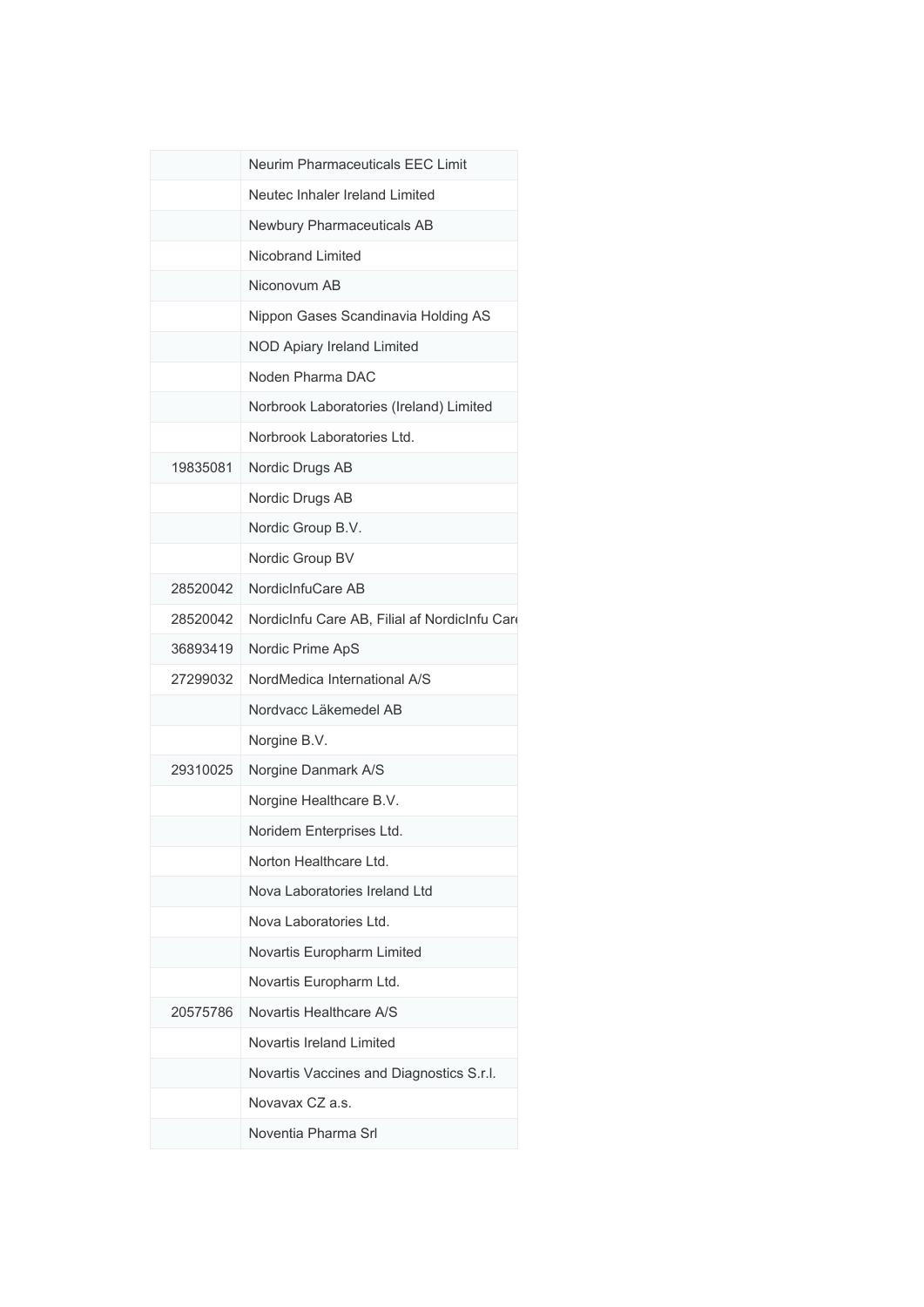| 24256790 | Novo Nordisk A/S                           |
|----------|--------------------------------------------|
|          | Nutra Essential OTC, S.L.                  |
|          | N.V. Organon                               |
|          | Nycomed GmbH                               |
| 19995607 | OBA-Pharma ApS                             |
|          | Obvius Investment B.V.                     |
|          | Octapharma AB                              |
| 29190909 | Odense Universitetshospital, Nuklearmedici |
|          | Ology Bioservices Ireland LTD              |
|          | <b>Omeros Ireland Limited</b>              |
|          | Omrix Biopharmaceuticals S.A.              |
|          | Opella Healthcare France SAS               |
|          | <b>OPK Biotech Netherlands BV</b>          |
|          | Orchard Therapeutics BV                    |
| 39492059 | Oresund Pharma ApS                         |
| 39492059 | Øresund Pharma ApS                         |
|          | Orexigen Therapeutics Ireland Limited      |
|          | Organon AS                                 |
| 41193093 | Organon Denmark ApS                        |
| 26058708 | Orifarm A/S                                |
| 25674030 | Orifarm Generics A/S                       |
|          | Orifarm Healthcare A/S                     |
|          | Orion Corporation                          |
| 20601116 | Orion Pharma Animal Health A/S             |
| 20601116 | Orion Pharma A/S                           |
|          | Orkla Care AB                              |
| 16173592 | Orkla Care A/S                             |
|          | Orpha Devel Handels- und Vertr.            |
|          | Orphan Europe SARL                         |
|          | Orphelia Pharma SAS                        |
|          | Otsuka Novel Products GmbH                 |
|          | Otsuka Pharmaceutical Netherlands B.V.     |
|          | Owlpharma - Consulting, Lda.               |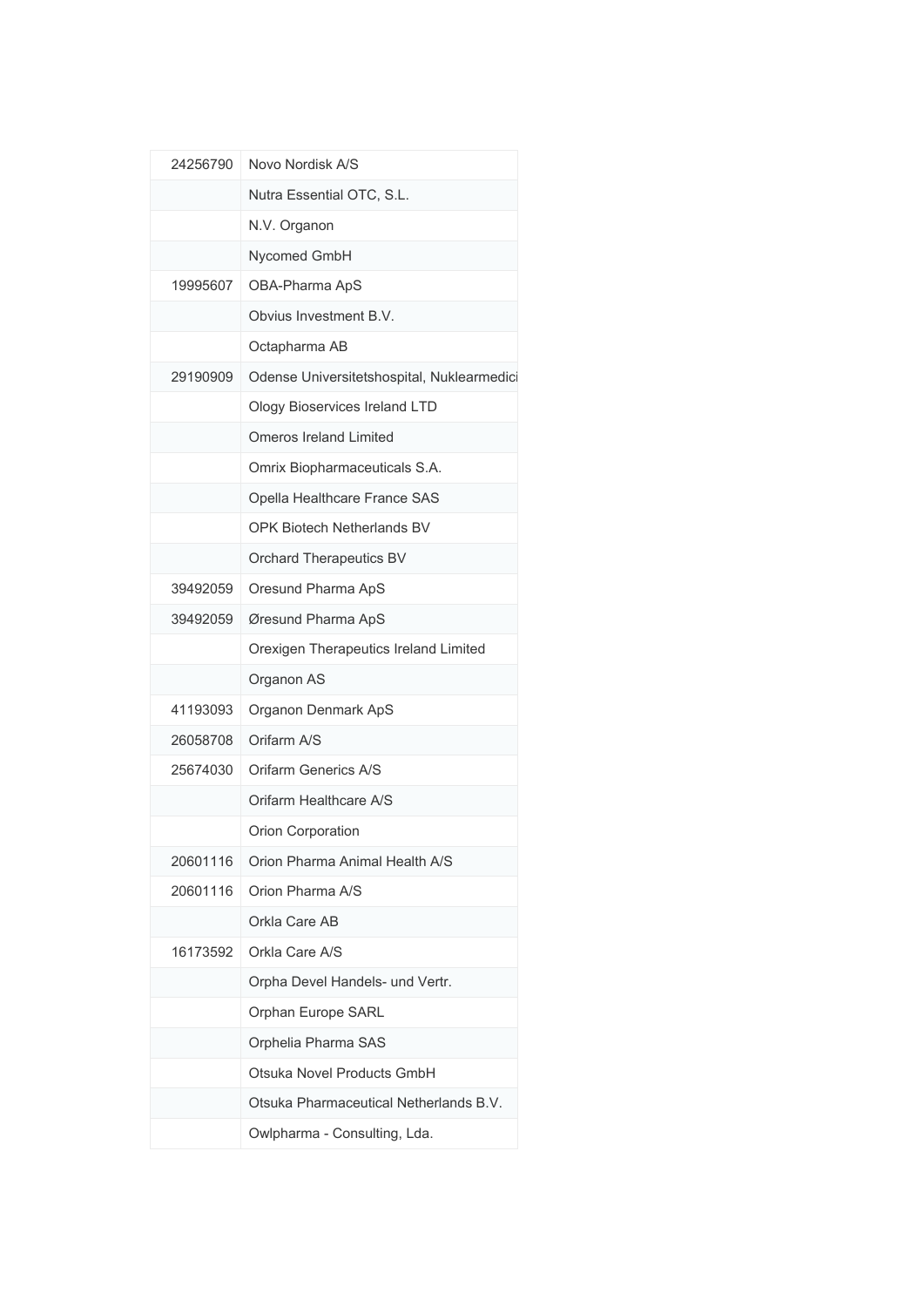|          | Oxurion NV                            |
|----------|---------------------------------------|
|          | Pacira Ireland Limited                |
|          | Padma Europe GmbH                     |
|          | <b>PAION Deutschland GmbH</b>         |
|          | PAION Netherlands B.V.                |
|          | <b>PANMEDICA</b>                      |
|          | Panpharma SA                          |
| 19252191 | Paranova Danmark A/S                  |
|          | PARI Pharma GmbH                      |
|          | Pascoe Pharm.Praparate GmbH           |
|          | Pensa Pharma AB                       |
|          | Perrigo Sverige AB                    |
| 66351912 | Pfizer ApS                            |
|          | Pfizer Europe MA EEIG                 |
|          | <b>Pfizer Ireland Pharmaceuticals</b> |
|          | Pfizer Ltd                            |
|          | Pharbio Medical International AB      |
|          | Pharmaceutical Works Polpharma        |
|          | Pharmaceutical Works Polpharma S.A    |
| 13902992 | PharmaCoDane ApS                      |
| 15517085 | Pharmacosmos A/S                      |
| 26394198 | Pharmaforce ApS                       |
|          | PHARMAGEN CZ s.r.o.                   |
|          | Pharma Mar, S.A.                      |
| 25615697 | PharmaMénta ApS                       |
| 67303016 | Pharma Nord ApS                       |
| 32287824 | Pharmanovia A/S                       |
|          | Pharmaprim AB                         |
|          | Pharmag AS                            |
|          | Pharmascience International Ltd       |
| 16275247 | Pharma-Skan Aps                       |
|          | PharmaSwiss Ceska republika s.r.      |
|          | Pharmathen International S.A.         |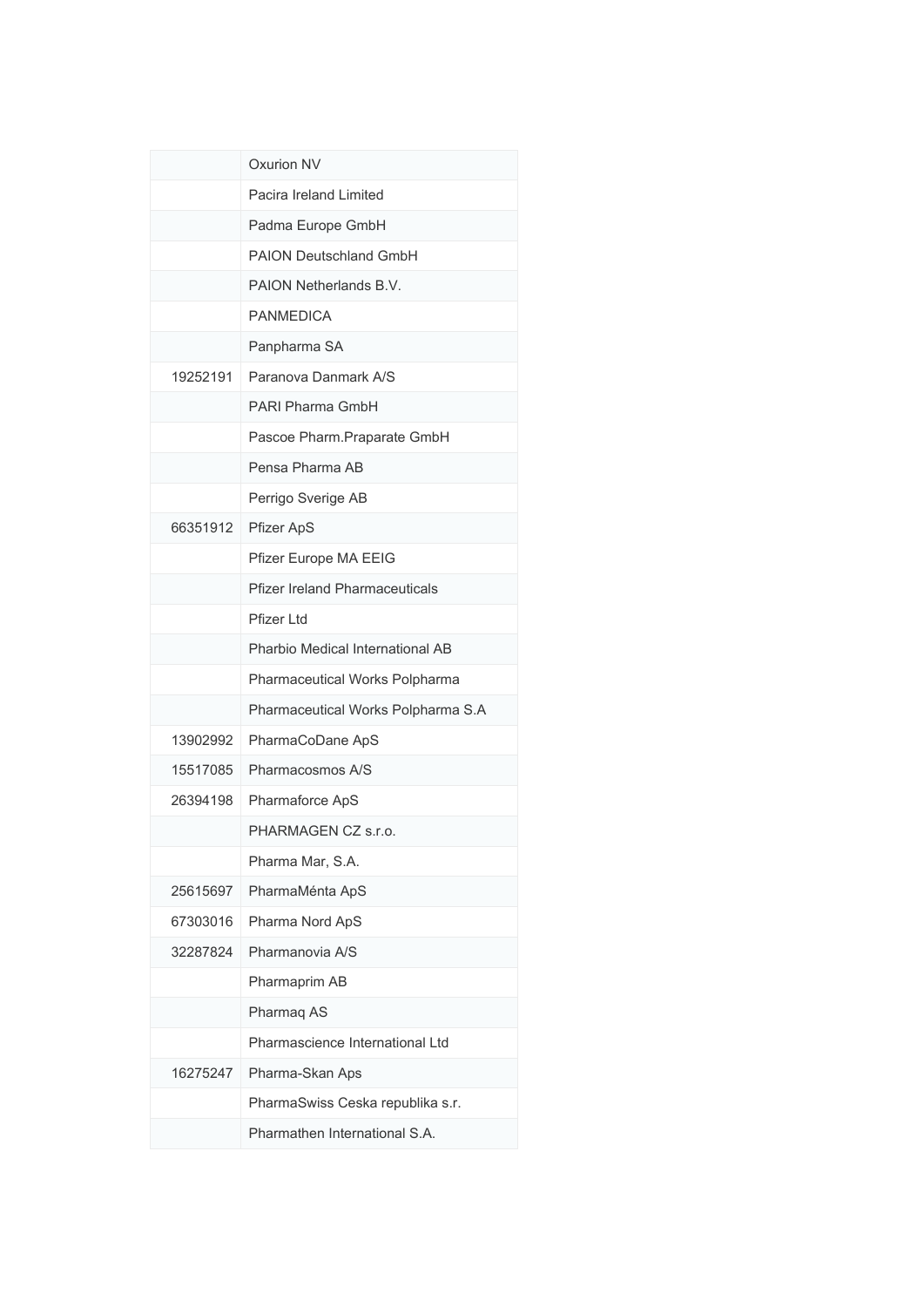|          | Pharmathen S.A.                          |
|----------|------------------------------------------|
|          | Pharmaxim Sweden AB                      |
|          | Pharmaxis Europe Limited                 |
|          | Pharmazac S.A.                           |
|          | PharmConsul s.r.o.                       |
|          | Pharming Group N.V.                      |
|          | PharmSol Europe Limited                  |
|          | Pharmsure Vet. Products Eur. Ltd.        |
|          | <b>Phoenix Labs</b>                      |
|          | Phoenix Labs Unlimited Company           |
|          | Photocure ASA                            |
|          | Photonamic GmbH & Co. KG                 |
|          | Pierre Fabre Dermatologie                |
|          | Pierre Fabre Medicament                  |
|          | Pierre Fabre Pharma Norden AB            |
|          | Pilum Pharma A/S                         |
|          | Pinax Pharma GmbH                        |
|          | Piramal Critical Care B.V.               |
|          | Plethora Pharma Solutions Limited        |
|          | POA Pharma Scandinavia AB                |
|          | Polichem SA                              |
|          | Prevtec Microbia GmbH                    |
|          | Primex Pharmaceuticals Oy                |
|          | PRO.MED.CS Praha a.s.                    |
|          | ProPharma Group Netherlands B.V.         |
|          | Prothya Biosolutions Netherlands B.V.    |
|          | Protina Pharmazeutische Gesellschaft mbH |
|          | Proveca Limited                          |
|          | Provepharm SAS                           |
| 32441238 | proVET ApS                               |
| 32441238 | proVET Nordic ApS                        |
|          | PTC Therapeutics International Limited   |
|          | QBiotics Nethersland B.V.                |
|          |                                          |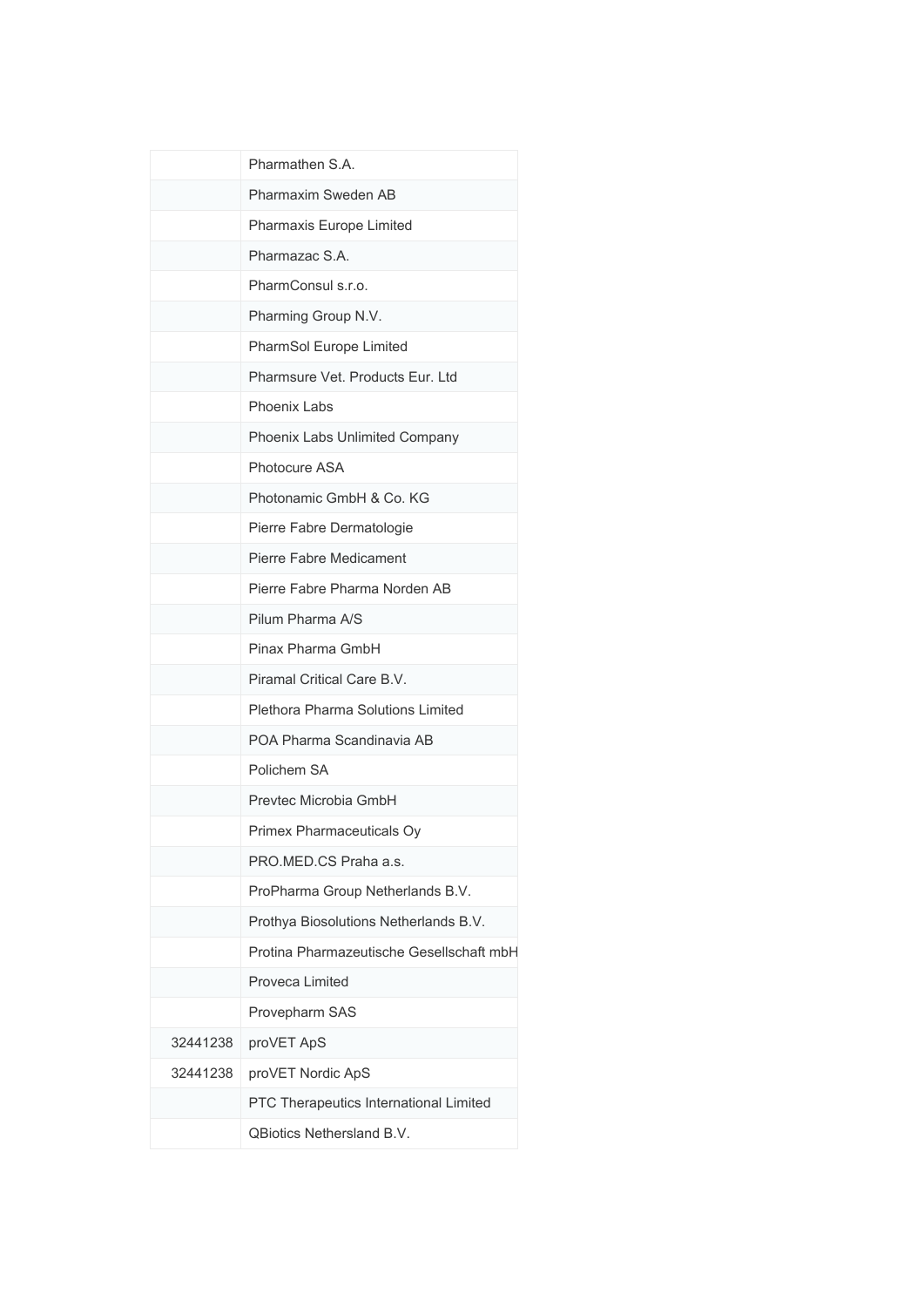|          | Qilu Pharma Spain S.L.                      |
|----------|---------------------------------------------|
|          | Radiopharmacy Laboratory Ltd.               |
|          | <b>RAD Neurim Pharmaceuticals EEC SARL</b>  |
|          | Rapidscan Pharma Solutions EU Lt            |
| 25762290 | Ratiopharm A/S                              |
|          | ratiopharm GmbH                             |
| 61016317 | Reckitt Benckiser A/S                       |
| 61016317 | Reckitt Benckiser Healthcare (Scandinavia)  |
|          | Recordati Ind. Chim.Farmaceutica            |
|          | Recordati Ireland Limited                   |
|          | Recordati Rare Diseases                     |
|          | Reddy Holding GmbH                          |
|          | Regeneron Ireland U.C.                      |
|          | Renapharma AB                               |
|          | Rhythm Pharmaceuticals Netherlands B.V.     |
|          | Richter Pharma AG                           |
|          | Riemser Pharma GmbH                         |
|          | Rigshospitalet, afsnit 3982 PET & Cyklotron |
|          | Rivopharm Limited                           |
| 25230515 | Roche A/S                                   |
|          | Roche Registration GmbH                     |
|          | ROTOP Pharmaka GmbH                         |
|          | <b>RPH Pharmaceuticals AB</b>               |
| 67456211 | Salfarm Danmark A/S                         |
|          | S.A.L.F. S.p.A.                             |
|          | Samsung Bioepis NL B.V.                     |
|          | Samsung Bioepis UK Limited                  |
| 27744532 | Sandoz A/S                                  |
|          | Sandoz GmbH                                 |
|          | Sandoz Pharmaceuticals GmbH                 |
| 19064301 | Sanofi A/S                                  |
| 19064301 | Sanofi-aventis Denmark A/S                  |
|          | Sanofi-Aventis Deutschland GmbH             |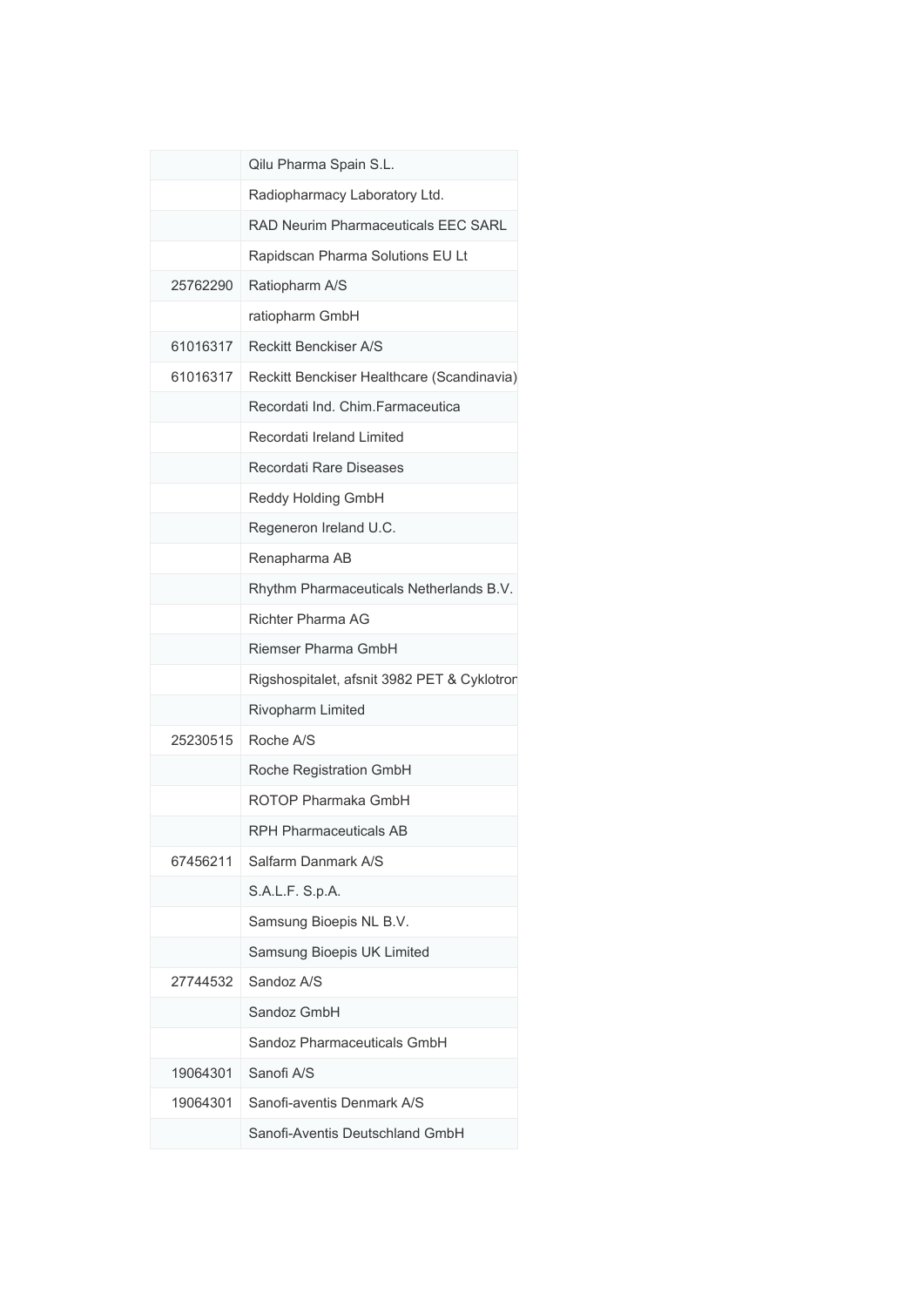|          | Sanofi-Aventis groupe                    |
|----------|------------------------------------------|
|          | Sanofi Belgium                           |
|          | Sanofi Mature IP                         |
|          | Sanofi Pasteur Europe                    |
|          | Santen Danmark                           |
|          | Santen Oy                                |
|          | Santhera Pharmaceuticals (Deutschland) G |
| 26208815 | ScanimalHealth ApS                       |
| 39900351 | Scanleaf ApS                             |
| 16279099 | Scanpharm A/S                            |
| 13153604 | ScanVet Animal Health A/S                |
|          | Schaper & Brümmer GmbH & Co. KG          |
|          | Schering AG                              |
| 17260871 | Schering AS                              |
|          | Schering-Plough Animal Health            |
| 29883718 | Schering-Plough A/S                      |
|          | Schering-Plough Europe                   |
|          | Schering-Plough Limited                  |
|          | Scipharm Sárl                            |
|          | Seagen Denmark ApS                       |
|          | Seagen Netherlands B.V.                  |
|          | Secura Bio Limited                       |
|          | Sedana Medical AB                        |
|          | Sensidose AB                             |
|          | Septodont                                |
|          | Seqirus GmbH                             |
|          | Seqirus Netherlands B.V.                 |
|          | Seqirus S.r.l.,                          |
|          | SERB S.A.                                |
|          | <b>SERB SAS</b>                          |
|          | Serono Europe Ltd.                       |
|          | Serumwerk Bernburg AG                    |
| 87148114 | Servier Danmark A/S                      |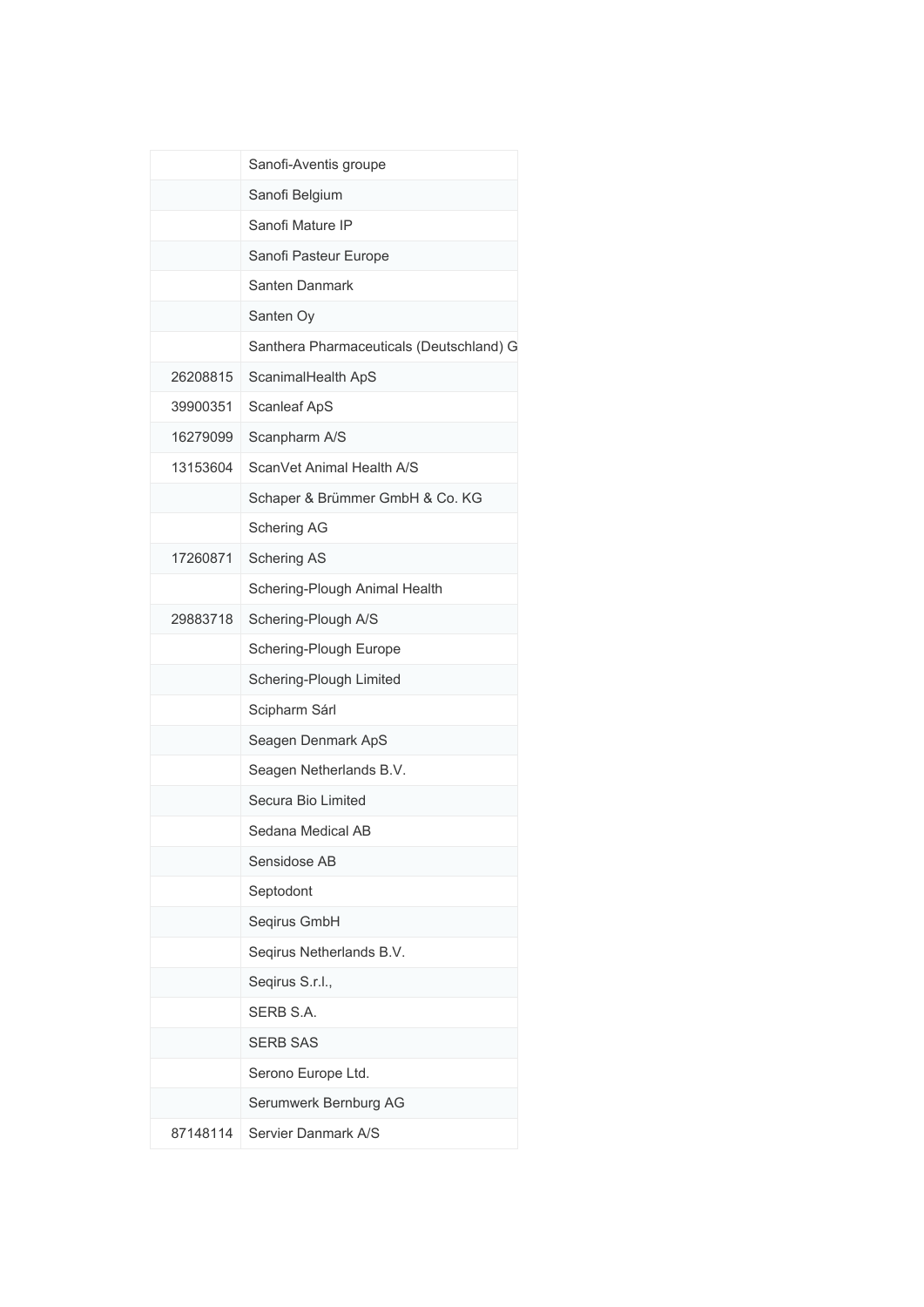|          | Servier (Ireland) Industries Ltd              |
|----------|-----------------------------------------------|
|          | S.F. Group S.r.l.                             |
|          | <b>SFL Pharmaceuticals Deutschland GmbH</b>   |
|          | Shield TX (UK) Limited                        |
|          | Shin Poong Pharmaceutical Co.Ltd              |
|          | Shionogi B.V.                                 |
|          | Shionogi Limited                              |
|          | Shire Human Genetic Therapies AB              |
|          | Shire Pharmaceuticals Ireland L               |
|          | <b>Shire Services BVBA</b>                    |
|          | SIGA Technologies Netherlands B.V.            |
|          | Sigillata Limited                             |
|          | Silver Pharma S.L.                            |
| 27252257 | Singad Pharma ApS                             |
|          | Sintetica GmbH                                |
|          | Sloan Pharma S.a.r.l.                         |
| 89669510 | <b>SmartPractice Denmark APS</b>              |
|          | SmithKline Beecham plc                        |
|          | SP Europe                                     |
|          | SP Veterinaria, S.A.                          |
|          | S-P Veterinary                                |
|          | STADA Arzneimittel AG                         |
| 13902992 | <b>STADA Nordic ApS</b>                       |
|          | STALLERGENES SA                               |
|          | Steba Biotech SA                              |
|          | Stemline Therapeutics B.V.                    |
| 39024705 | <b>STENOCARE A/S</b>                          |
|          | Steriscience B.V.                             |
|          | Stiefel Laboratories Legacy (Ireland) Limited |
| 26717825 | Stragen Nordic A/S                            |
| 13913072 | Strandmøllen A/S                              |
|          | Strides Arcolab International Limited         |
|          | Strides Pharma (Cyprus) Limited               |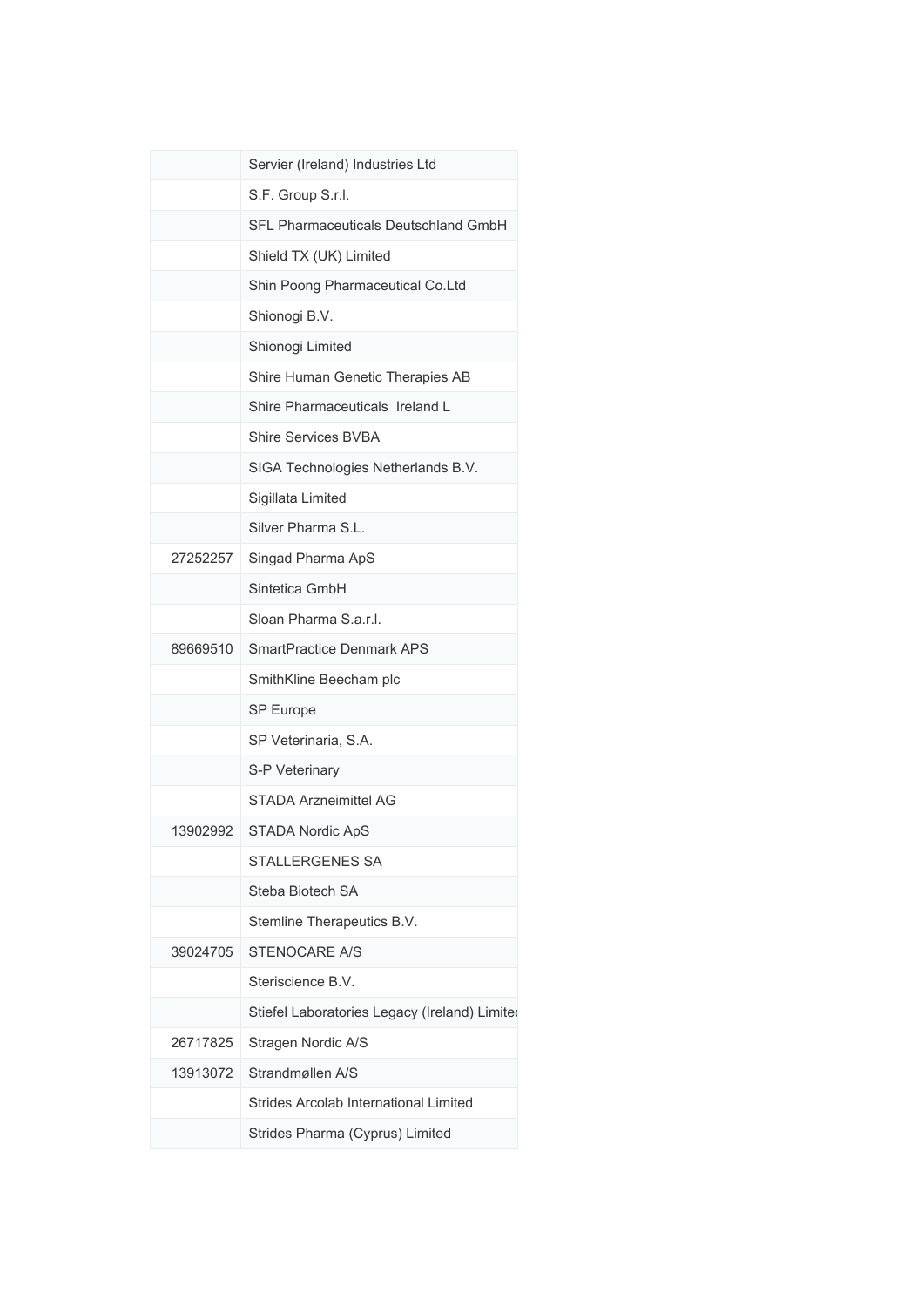|          | Substipharm                                |
|----------|--------------------------------------------|
|          | Substipharm développement                  |
|          | SUN Pharmaceutical Industries Europe BV    |
|          | Sun Pharma France                          |
|          | <b>Sunstar France</b>                      |
|          | Svenska Örtmedicinska Institutet           |
|          | Swedish Orphan Biovitrum AB                |
| 19179079 | Swedish Orphan Biovitrum A/S               |
|          | Swedish Orphan Biovitrum Interna           |
|          | Synthon BV                                 |
|          | Syri Pharma Limited                        |
|          | Tad Pharma GmbH                            |
|          | Takeda France SAS                          |
|          | Takeda GmbH                                |
|          | Takeda Manufacturing Austria AG            |
| 16406899 | Takeda Pharma A/S                          |
|          | Takeda Pharmaceuticals International AG In |
|          | Taw Pharma (Ireland) Ltd                   |
|          | <b>Techdow Europe AB</b>                   |
|          | Techdow Pharma Netherlands B.V.            |
|          | Temmler Pharma GmbH                        |
|          | Tenshi Kaizen B.V.                         |
|          | Teofarma S.r.l.                            |
|          | Terix Labs Ltd.                            |
|          | Tetris Pharma B.V.                         |
|          | Teva B.V.                                  |
| 29634076 | Teva Denmark ApS                           |
| 29634076 | Teva Denmark A/S                           |
|          | Teva Generics B.V.                         |
|          | Teva GmbH                                  |
|          | Teva Pharma B.V.                           |
|          | TEVA Pharma B.V.                           |
|          | Teva Pharmaceuticals Europe B.V.           |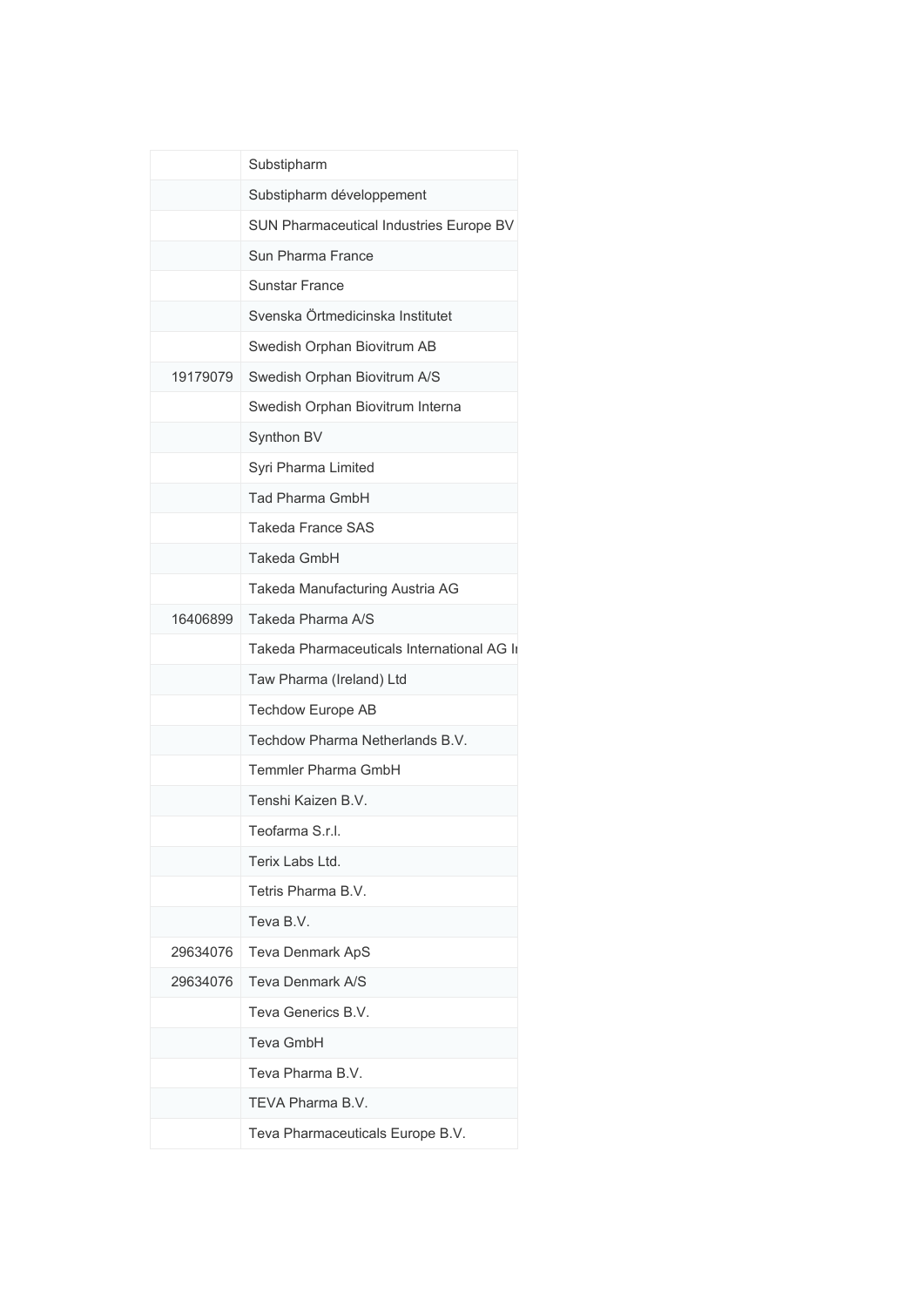|          | Therakind (Europe) Limited               |
|----------|------------------------------------------|
|          | Therakos Europe Ltd,                     |
|          | Theramex Ireland Limited                 |
|          | Thrive Pharma Ltd                        |
|          | <b>Tiefenbacher GmbH</b>                 |
|          | <b>Tillomed Pharma GmbH</b>              |
|          | <b>Tillotts Pharma AB</b>                |
|          | Tillotts Pharma GmbH                     |
|          | Tiofarma B.V.                            |
|          | Topridge pharma (Ireland) Ltd.           |
|          | <b>Torbet Laboratories Ireland Ltd</b>   |
|          | TOWA Pharmaceutical Europe, S.L.         |
|          | <b>UAB Norameda</b>                      |
|          | <b>UAB Sanoswiss</b>                     |
| 26688949 | <b>UCB Nordic A/S</b>                    |
|          | <b>UCB Pharma GmbH</b>                   |
|          | UCB Pharma S.A.                          |
|          | UCB S.A. UCB Center                      |
|          | Ultragenyx Germany GmbH                  |
|          | Unigene UK Limited                       |
|          | Unimedic Pharma AB                       |
|          | UNI-Pharma Kleon                         |
|          | United Vaccines Holding BV               |
|          | <b>Univar Solutions BV</b>               |
|          | Universal Farma S.L.                     |
|          | Univet Limited                           |
|          | Upjohn EESV                              |
|          | Valneva Austria GmbH                     |
|          | Valneva Sweden AB                        |
|          | Vanda Pharmaceuticals Netherland B.V.    |
|          | VBI Vaccines B.V.                        |
|          | Vectans Pharma                           |
|          | Vertex Pharmaceuticals (Ireland) Limited |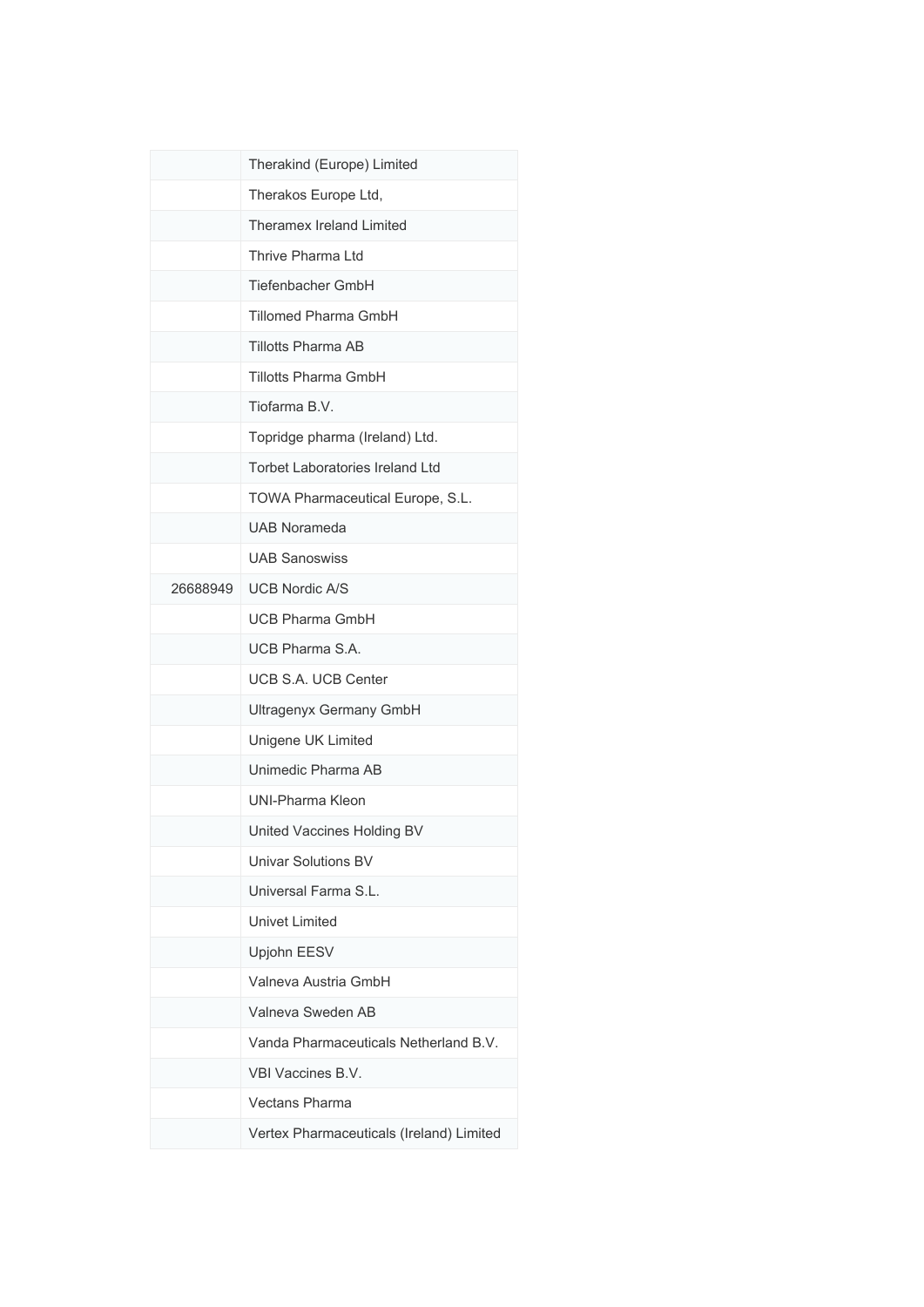|          | Vetcare Oy                                |
|----------|-------------------------------------------|
|          | Veto Pharma SAS                           |
|          | Vetoquinol S.A.                           |
| 33679645 | Vetoquinol Scandinavia AB                 |
|          | Vetoquinol Scandinavia AB                 |
|          | Vetpharma Animal Health, S.L.             |
|          | Veyx-Pharma GmbH                          |
|          | Vian S.A.                                 |
| 36184779 | Viatris ApS                               |
|          | <b>Viatris Limited</b>                    |
|          | Viela Bio B.V.                            |
|          | <b>Vifor France</b>                       |
|          | Vifor Fresenius Medical Care Renal Pharma |
|          | Viiv Healthcare BV                        |
|          | ViiV Healthcare BV                        |
|          | Villerton Invest S.A.                     |
| 13988102 | Vingmed A/S                               |
|          | Vipharm S.A.                              |
| 16313637 | Virbac Danmark A/S                        |
|          | Virbac S.A.                               |
|          | Vitabalans Oy                             |
|          | Vita Bee Health Ltd.                      |
| 32289290 | Vital Pharma Nordic ApS                   |
|          | Vivanta Generics s.r.o.                   |
| 26830699 | VivaVet ApS                               |
|          | <b>VIVUS BV</b>                           |
|          | V.M.D. n.v.                               |
|          | Warburton Technology Limited              |
|          | Warner Chilcott Deutschland GmbH          |
|          | Waverley Pharma Europe Limited            |
|          | Waymade B.V.                              |
|          | Win Medica S.A.                           |
| 61094628 | Xellia Pharmaceuticals ApS                |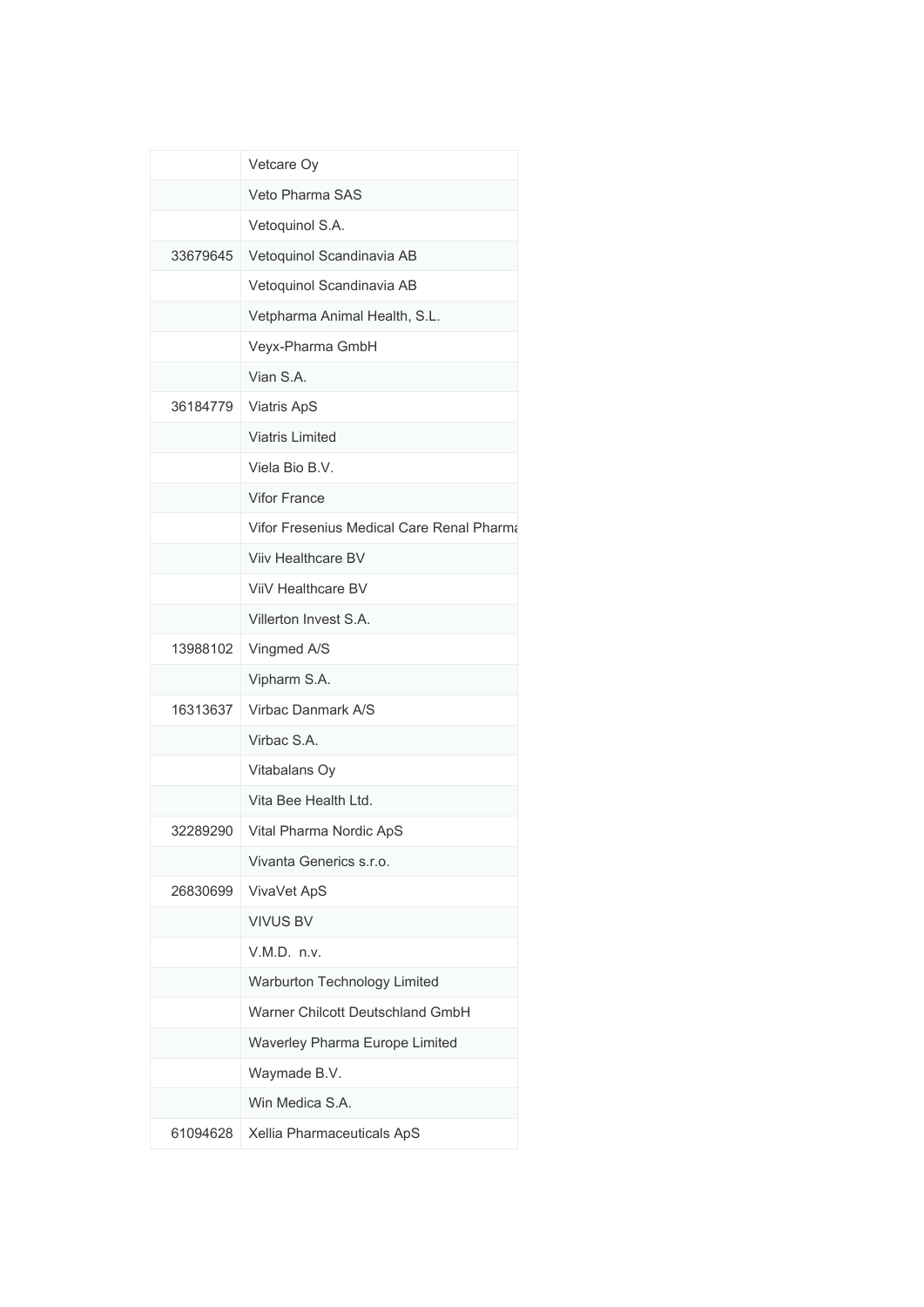|          | Zakady Farmaceutyczne Polpharma S.A. |
|----------|--------------------------------------|
|          | Zaktady Farmaceutyczne POLPHARMA     |
|          | Zambon S.p.A.                        |
|          | Zentiva a.s.                         |
| 41172029 | Zentiva Denmark ApS                  |
|          | Zentiva k.s.                         |
| 41127090 | Zoetis Animal Health ApS             |
|          | Zoetis Belgium SA                    |
|          | Zoetis Finland Oy                    |
|          | Zogenix ROI Limited                  |
|          | zr pharma& GmbH                      |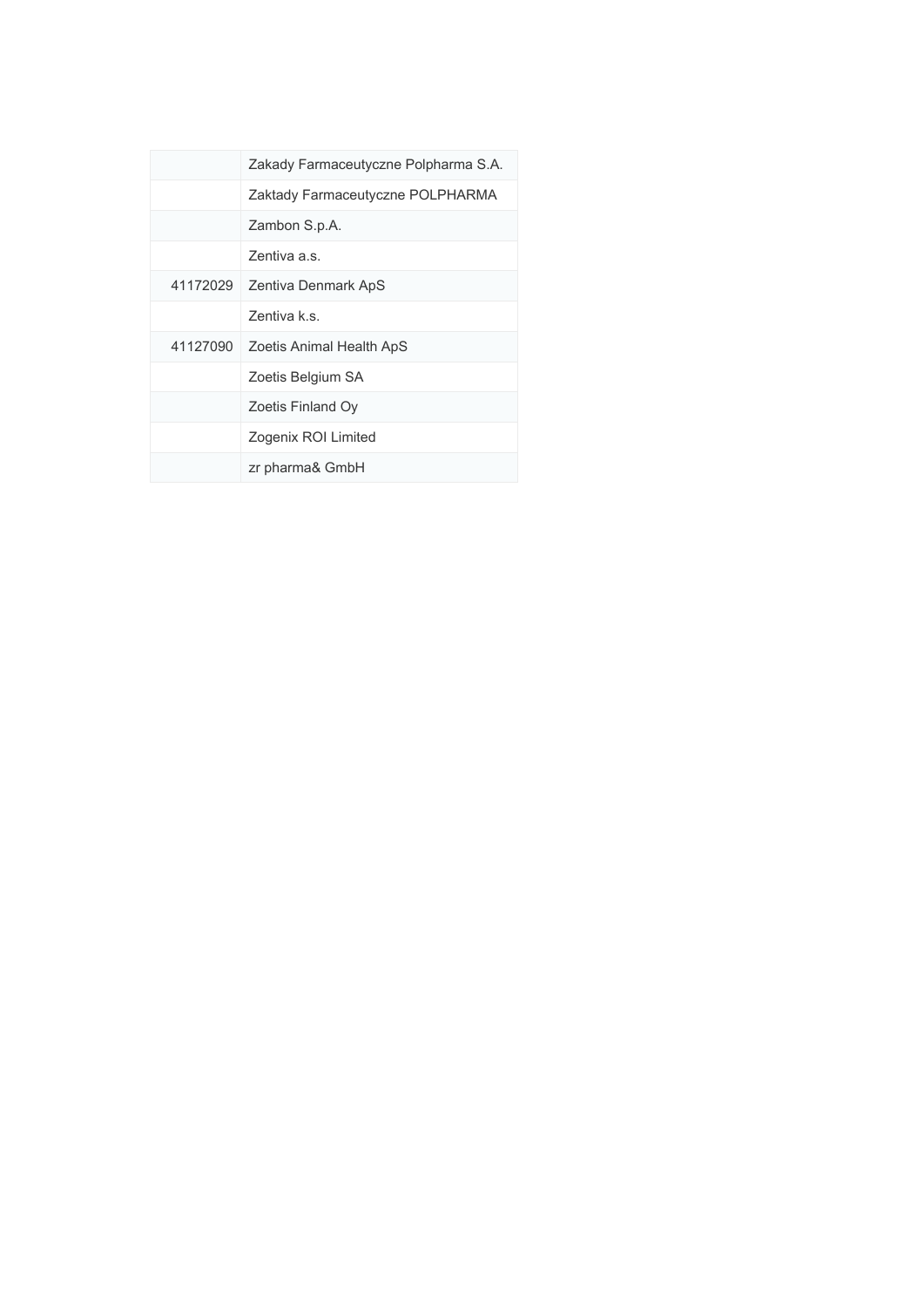## **Lægemiddelvirksomheder**

**Liste over virksomheder, der har tilladelse efter lægemiddellovens § 39, stk. 1.**

**Offentlige sygehuse og Regionernes lægemiddelorganisation AMGROS er ikke omfattet af tilknytningsreglerne, selvom de kan fremgå af listen.**

## **§ 39 virksomheder**

| CVR-nr.  | <b>Virksomhedsnavn</b>            |
|----------|-----------------------------------|
| 41164018 | 02072020 ApS                      |
| 58448311 | 07-22 Kiosken                     |
| 35954716 | 1204 Nicolinehus                  |
| 42327727 | 1 Plus 2 ApS                      |
| 37061913 | 1st Choice, Nordic Works IVS      |
| 26630797 | 267 Lidl Ribe                     |
| 26630797 | 270 Lidl Vejle, Boulevarden       |
| 28964080 | 2care4 ApS                        |
| 36960566 | 2care4 Generics ApS               |
| 26630797 | 309 Lidl Odense, Munkebjergvænget |
| 12101449 | 3S A/S                            |
| 33067674 | 3S Vet ApS                        |
| 89797217 | 74 Aldi Mejrup                    |
| 34086397 | 7-Eleven 1                        |
| 36901071 | 7-Eleven 13                       |
| 42353019 | 7-Eleven 15                       |
| 36414847 | 7-Eleven 16                       |
| 42760358 | 7-Eleven 18                       |
| 29152632 | 7-Eleven 19                       |
| 40092919 | 7-Eleven 2                        |
| 39437651 | 7-Eleven 21                       |
| 36414847 | 7-Eleven 22                       |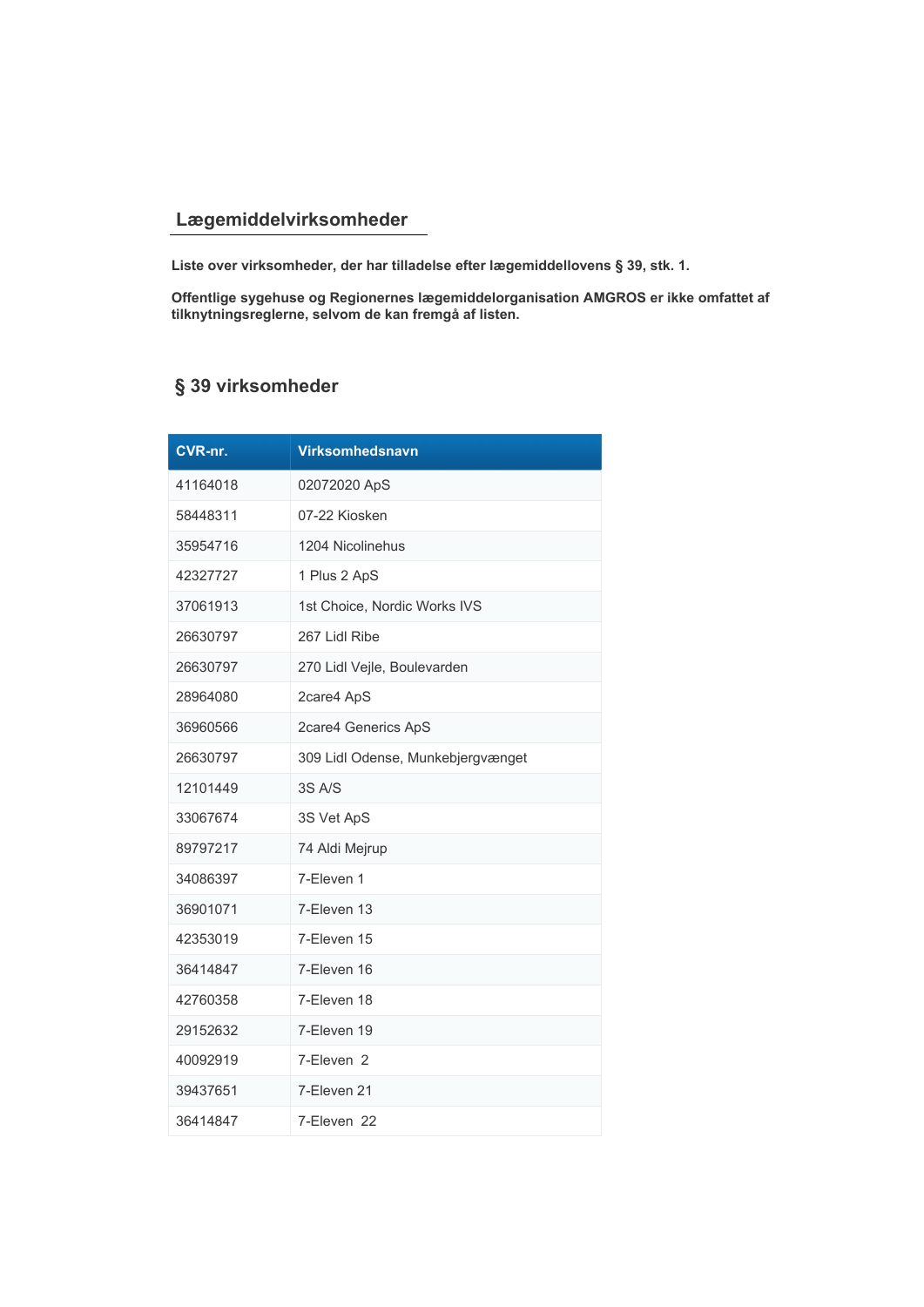| 38430467 | 7-Eleven 25    |
|----------|----------------|
| 34726760 | 7-Eleven 26    |
| 40262741 | 7-Eleven 27    |
| 37879045 | 7-Eleven 3     |
| 34229732 | 7-Eleven 33    |
| 38895079 | 7-Eleven 37    |
| 38895079 | 7-Eleven 38    |
| 37869880 | 7-Eleven 39    |
| 42524735 | 7-Eleven 4     |
| 39789949 | 7-Eleven 40    |
| 39924277 | 7-Eleven 406   |
| 40145893 | 7-Eleven 408   |
| 39789949 | 7-Eleven 41    |
| 42855448 | 7-Eleven 411   |
| 31589231 | 7-Eleven 419   |
| 41728442 | 7-Eleven 422   |
| 31589231 | 7-Eleven 427   |
| 40284893 | 7-Eleven 429   |
| 30513967 | 7-Eleven 442   |
| 40145893 | 7-Eleven 443   |
| 39841223 | 7-Eleven 445   |
| 31257069 | 7-Eleven 455   |
| 31257069 | 7-Eleven 456   |
| 30259157 | 7-Eleven 457   |
| 30513967 | 7-Eleven 459   |
| 27000347 | 7-Eleven 46    |
| 41728442 | 7-Eleven 467   |
| 40414444 | 7-Eleven 469   |
| 33389833 | 7-Eleven 47    |
| 39795906 | 7-Eleven - 470 |
| 31744261 | 7-Eleven 474   |
| 31589231 | 7-Eleven - 475 |
| 42524743 | 7-Eleven 477   |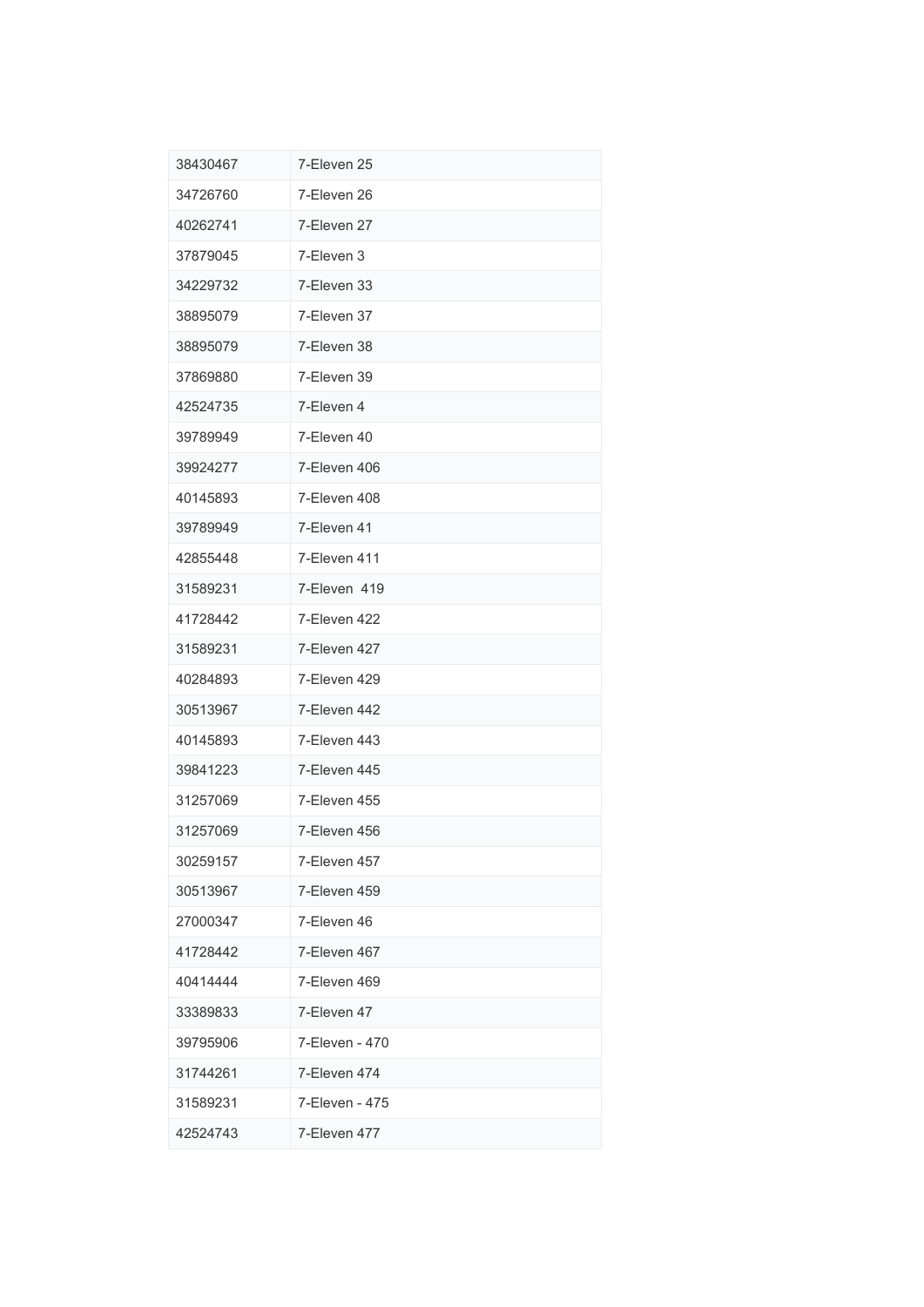| 31257069 | 7-Eleven - 479                                 |
|----------|------------------------------------------------|
| 39795906 | 7-Eleven 483                                   |
| 40747958 | 7-Eleven 49                                    |
| 31601258 | 7-Eleven 491                                   |
| 27444210 | 7-Eleven 494                                   |
| 32359930 | 7-Eleven 495                                   |
| 30259157 | 7-Eleven - 496                                 |
| 30259157 | 7-Eleven - 498                                 |
| 40092919 | 7-Eleven 5                                     |
| 34621500 | 7-Eleven 50                                    |
| 29779341 | 7-Eleven 52                                    |
| 36414847 | 7-Eleven 54                                    |
| 41627220 | 7-Eleven 55                                    |
| 27367364 | 7-Eleven 56                                    |
| 10882230 | 7-Eleven 5682 Nørreport St.                    |
| 38430467 | 7-Eleven 6                                     |
| 10882230 | 7-Eleven 604                                   |
| 10882230 | 7-Eleven 611                                   |
| 40509763 | 7-Eleven 63                                    |
| 41147296 | 7-Eleven 66                                    |
| 30513967 | 7-Eleven 68                                    |
| 27367364 | 7-Eleven 69                                    |
| 41147296 | 7-Eleven 70                                    |
| 29152632 | 7-Eleven 83, Rigshospitalet                    |
| 40015949 | 7-Eleven Butik 100, Regionshospitalet Gødstrup |
| 37879045 | 7-Eleven butik 11                              |
| 36414847 | 7-Eleven butik 12                              |
| 40262741 | 7-Eleven butik 14                              |
| 40015949 | 7-Eleven butik 34                              |
| 42198633 | 7-Eleven butik 407                             |
| 34708916 | 7-Eleven butik 413                             |
| 40740031 | 7-Eleven butik 416                             |
| 40740031 | 7-Eleven Butik 417                             |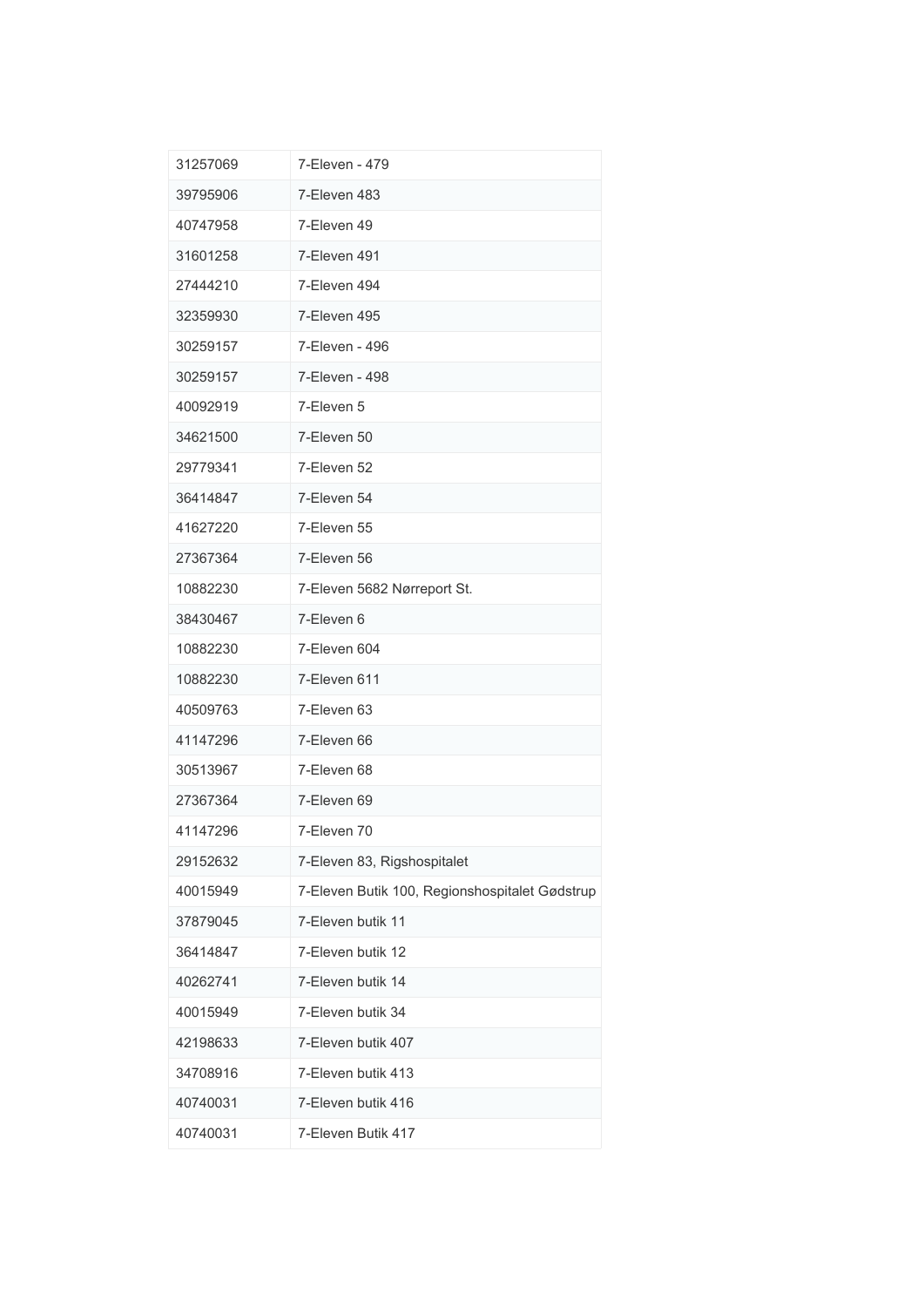| 31631440 | 7-Eleven butik 421                   |
|----------|--------------------------------------|
| 40284893 | 7-Eleven butik 430                   |
| 37215627 | 7-Eleven butik 431                   |
| 40770127 | 7-Eleven butik 432                   |
| 40414444 | 7-Eleven, Butik 434                  |
| 41381132 | 7-Eleven butik 438                   |
| 41381132 | 7-Eleven butik 441                   |
| 39841223 | 7-Eleven butik 444                   |
| 39833441 | 7-Eleven butik 447                   |
| 41394102 | 7-Eleven Butik 449                   |
| 30513967 | 7-Eleven, Butik 453                  |
| 25120000 | 7-Eleven butik 461                   |
| 27976190 | 7-Eleven, butik 464                  |
| 32056598 | 7-Eleven butik 472                   |
| 40740031 | 7-eleven butik 480                   |
| 30513967 | 7-Eleven butik 481                   |
| 41728442 | 7-Eleven butik 486 v/Leanaf ApS      |
| 39924277 | 7-Eleven butik 487                   |
| 32056598 | 7-Eleven butik 488                   |
| 42277029 | 7-Eleven Butik 493 v/Buus Retail ApS |
| 39833441 | 7-Eleven butik 534                   |
| 43237896 | 7-Eleven butik 65                    |
| 40509763 | 7-Fleven Butik 71                    |
| 36091169 | 7-Eleven butik 8                     |
| 29152632 | 7-Eleven Butik 86                    |
| 29152632 | 7-Eleven Butik 87                    |
| 40015949 | 7-Eleven Butik 88                    |
| 39437651 | 7-Eleven Butik 89                    |
| 42977284 | 7-Eleven butik 9                     |
| 36091169 | 7-Eleven butik 90                    |
| 36091169 | 7-Eleven butik 91                    |
| 36901071 | 7-Eleven Butik 92                    |
| 34621500 | 7-Eleven Butik 93                    |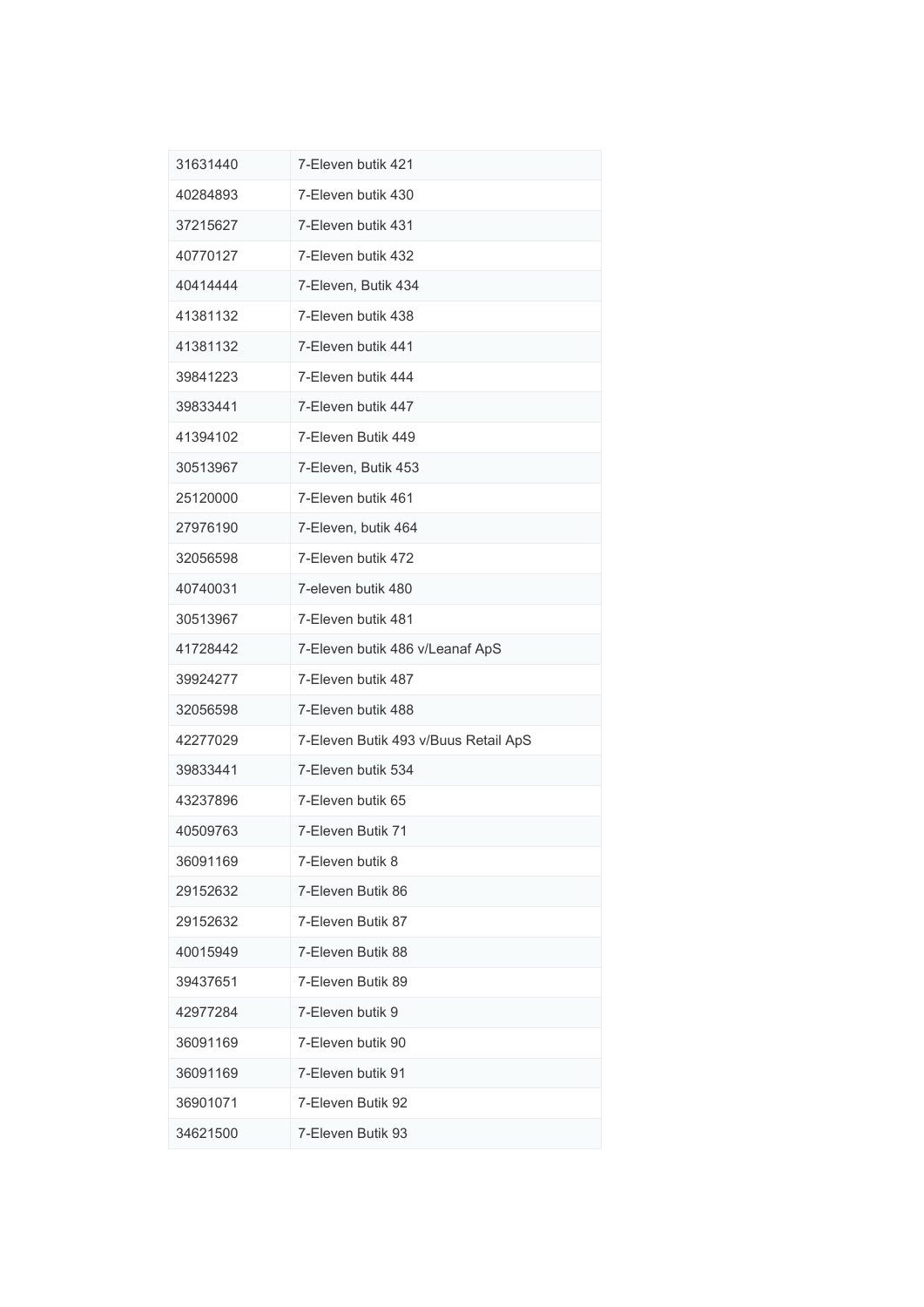| 27367364 | 7-Eleven Butik 94                                 |
|----------|---------------------------------------------------|
| 39437651 | 7-Eleven Butik 98                                 |
| 27000347 | 7-Eleven Butik 99 - Aalborg Universitetshospital  |
| 33144318 | 7-Eleven butik nr. 401                            |
| 27367364 | 7-Eleven Deli, Butik 85                           |
| 10882230 | 7-Eleven, Minibar 4, per. 7-8                     |
| 10882230 | 7-Eleven, Minibar 5, per. 9-10                    |
| 10882230 | 7-Eleven, Minibar 6, Per 11-12                    |
| 31257069 | 7-Eleven Sorø 478                                 |
| 32886175 | AABYBRO DYREHOSPITAL ApS                          |
| 26992915 | AALBORG DYREHOSPITAL A/S                          |
| 20121483 | Aalborg Lufthavn a.m.b.a, Airsite                 |
|          | Aalborg Sygehus, Nuklearmedicinsk Afdeling        |
|          | Aalborg Universitetshospital, Klinisk Immunologis |
|          | Aalborg Universitetshospital, Nuklearmedicinsk A  |
| 25449746 | <b>AARHUS AIRPORT</b>                             |
|          | Aarhus Universitetshospital, Nuklearmedicin og F  |
| 28111576 | Abacus Medicine A/S                               |
| 34462828 | AbbVie A/S                                        |
| 16991139 | ABC Lavpris Billund Aps                           |
| 33880677 | ABC Lavpris Brædstrup Aps                         |
| 25585275 | ABC Lavpris Egtved Aps                            |
| 40988807 | ABC LAVPRIS, Fredericia ApS                       |
| 33244495 | ABC Lavpris Glamsbjerg Aps                        |
| 38977512 | ABC Lavpris Gram Aps                              |
| 10587786 | <b>ABC Lavpris Herning Aps</b>                    |
| 31869609 | ABC Lavpris Holsted Aps                           |
| 38588362 | ABC Lavpris Randers Aps                           |
| 10606276 | ABC Lavpris Rødding Aps                           |
| 18369184 | ABC Lavpris Tarm Aps                              |
|          |                                                   |
| 78779411 | <b>ABC Lavpris Tørring Aps</b>                    |
| 15387343 | ABC Lavpris Ulfborg Aps                           |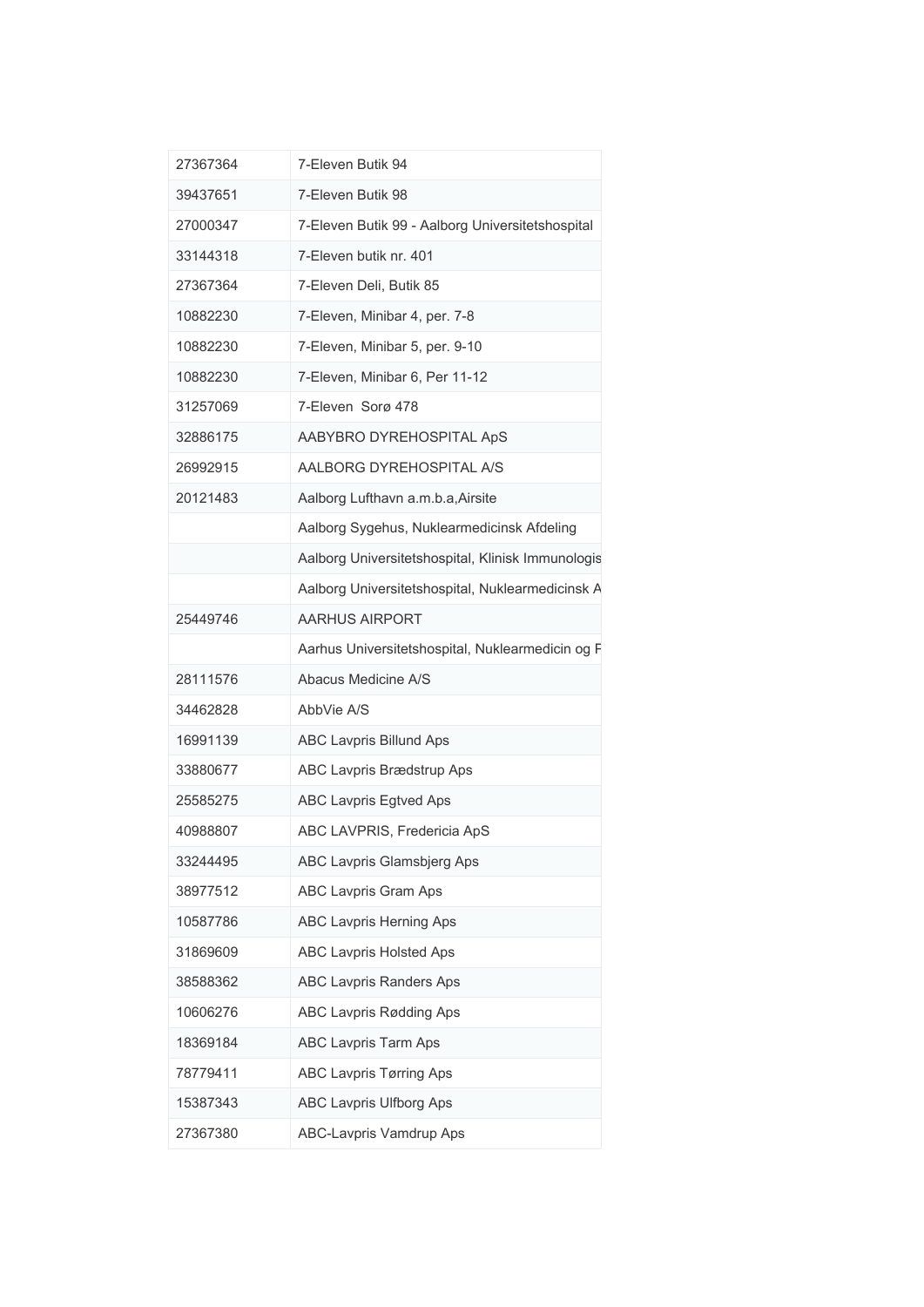| 15961538 | ABC Lavpris Videbæk Aps            |
|----------|------------------------------------|
| 25682742 | Abena A/S                          |
| 36177020 | Abild Dyreklinik                   |
| 25697588 | A C Marked                         |
| 10072956 | AcuPharma ApS                      |
| 58448311 | Ådalen                             |
| 19876381 | Ada's Dyrehospital og Klinik       |
| 25950941 | <b>AGC Biologics A/S</b>           |
| 42442259 | Agersø Købmandshandel v/Carsten R. |
| 25584996 | Agility A/S                        |
| 21290475 | Agrosam Hobby-Grovvarer            |
| 40873309 | <b>Aguettant Nordic ApS</b>        |
| 15036117 | Air Liquide Danmark A/S            |
| 35527095 | AIR STORE ApS                      |
| 37911143 | AJ Vaccines A/S                    |
| 62180013 | AKB vin og tobak                   |
| 25770099 | Aksel Nielsen                      |
| 36317825 | Akvarie West                       |
| 39991373 | Albert Larsen ApS                  |
| 30418212 | ALBERTSLUND DYREKLINIK             |
| 15887478 | Alcon Nordic A/S                   |
| 89797217 | ALDI <sub>1</sub>                  |
| 89797217 | ALDI <sub>10</sub>                 |
| 89797217 | <b>ALDI 100</b>                    |
| 89797217 | <b>ALDI 101</b>                    |
| 89797217 | <b>ALDI 102</b>                    |
| 89797217 | <b>ALDI 103</b>                    |
| 89797217 | <b>ALDI 104</b>                    |
| 89797217 | <b>ALDI 105</b>                    |
| 89797217 | <b>ALDI 107</b>                    |
| 89797217 | <b>ALDI 108</b>                    |
| 89797217 | ALDI 11                            |
| 89797217 | <b>ALDI 110</b>                    |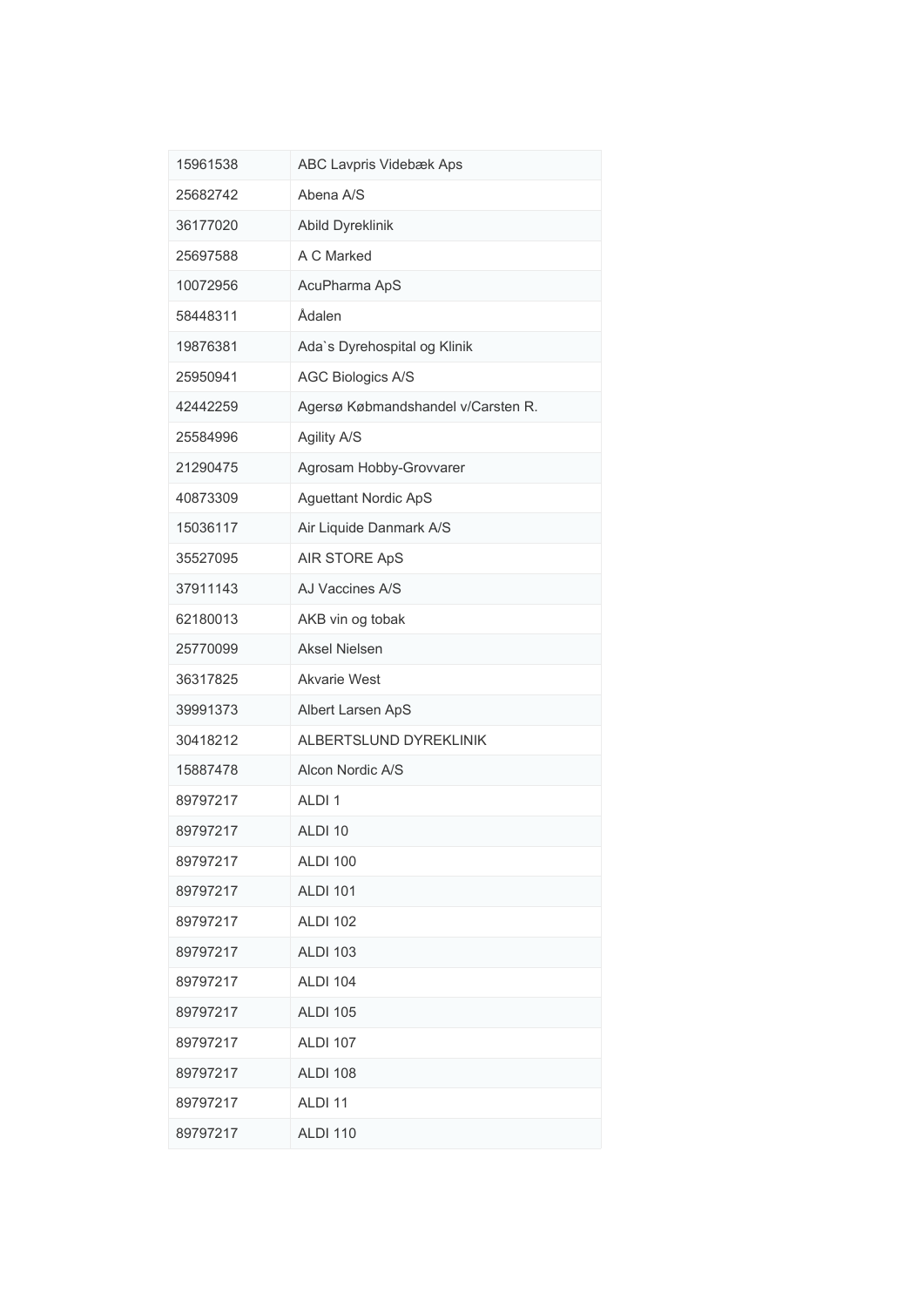| 89797217 | <b>ALDI 111</b>    |
|----------|--------------------|
| 89797217 | <b>ALDI 112</b>    |
| 89797217 | ALDI 12            |
| 89797217 | <b>ALDI 120</b>    |
| 89797217 | <b>ALDI 121</b>    |
| 89797217 | <b>ALDI 124</b>    |
| 89797217 | ALDI <sub>13</sub> |
| 89797217 | <b>ALDI 132</b>    |
| 89797217 | <b>ALDI 134</b>    |
| 89797217 | <b>ALDI 136</b>    |
| 89797217 | <b>ALDI 138</b>    |
| 89797217 | <b>ALDI 139</b>    |
| 89797217 | ALDI 14            |
| 89797217 | <b>ALDI 140</b>    |
| 89797217 | <b>ALDI 141</b>    |
| 89797217 | <b>ALDI 142</b>    |
| 89797217 | <b>ALDI 143</b>    |
| 89797217 | <b>ALDI 146</b>    |
| 89797217 | ALDI 15            |
| 89797217 | ALDI 16            |
| 89797217 | ALDI 17            |
| 89797217 | ALDI <sub>18</sub> |
| 89797217 | Aldi 193           |
| 89797217 | ALDI <sub>2</sub>  |
| 89797217 | ALDI 20            |
| 89797217 | ALDI 21            |
| 89797217 | ALDI <sub>22</sub> |
| 89797217 | ALDI 23            |
| 89797217 | ALDI 24            |
| 89797217 | ALDI <sub>25</sub> |
| 89797217 | ALDI 26            |
| 89797217 | ALDI 27            |
| 89797217 | ALDI 28            |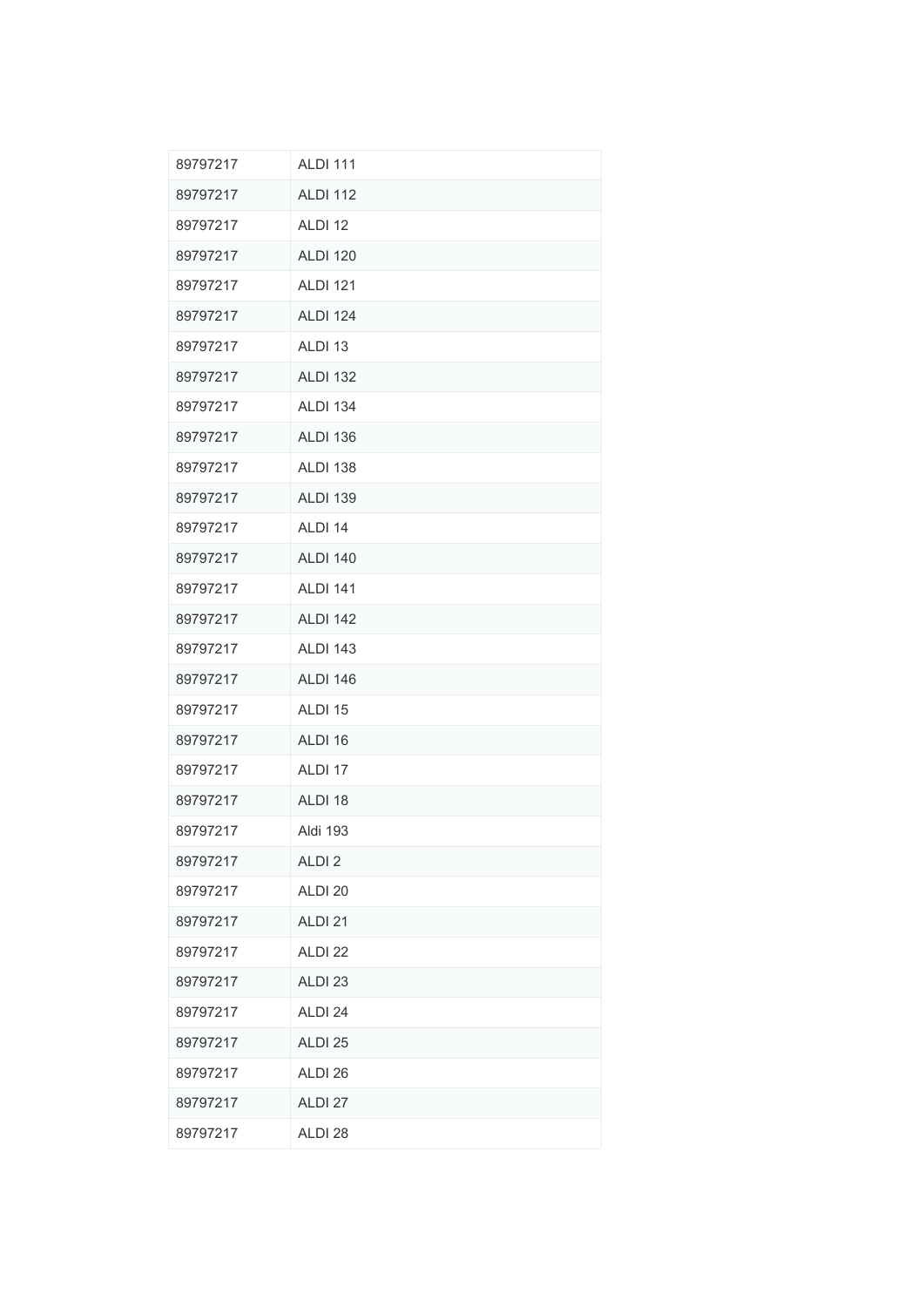| 89797217 | ALDI <sub>29</sub> |
|----------|--------------------|
| 89797217 | ALDI <sub>3</sub>  |
| 89797217 | ALDI 30            |
| 89797217 | ALDI 31            |
| 89797217 | ALDI 32            |
| 89797217 | ALDI 33            |
| 89797217 | ALDI 34            |
| 89797217 | ALDI 35            |
| 89797217 | ALDI 36            |
| 89797217 | ALDI 37            |
| 89797217 | ALDI 38            |
| 89797217 | ALDI 39            |
| 89797217 | ALDI <sub>4</sub>  |
| 89797217 | ALDI 40            |
| 89797217 | ALDI <sub>41</sub> |
| 89797217 | ALDI 42            |
| 89797217 | ALDI <sub>43</sub> |
| 89797217 | ALDI 44            |
| 89797217 | ALDI 45            |
| 89797217 | ALDI 46            |
| 89797217 | ALDI 47            |
| 89797217 | ALDI <sub>48</sub> |
| 89797217 | ALDI 49            |
| 89797217 | ALDI 5             |
| 89797217 | ALDI 50            |
| 89797217 | ALDI 51            |
| 89797217 | ALDI 52            |
| 89797217 | ALDI 53            |
| 89797217 | ALDI 54            |
| 89797217 | ALDI 55            |
| 89797217 | ALDI 56            |
| 89797217 | ALDI 57            |
| 89797217 | ALDI 58            |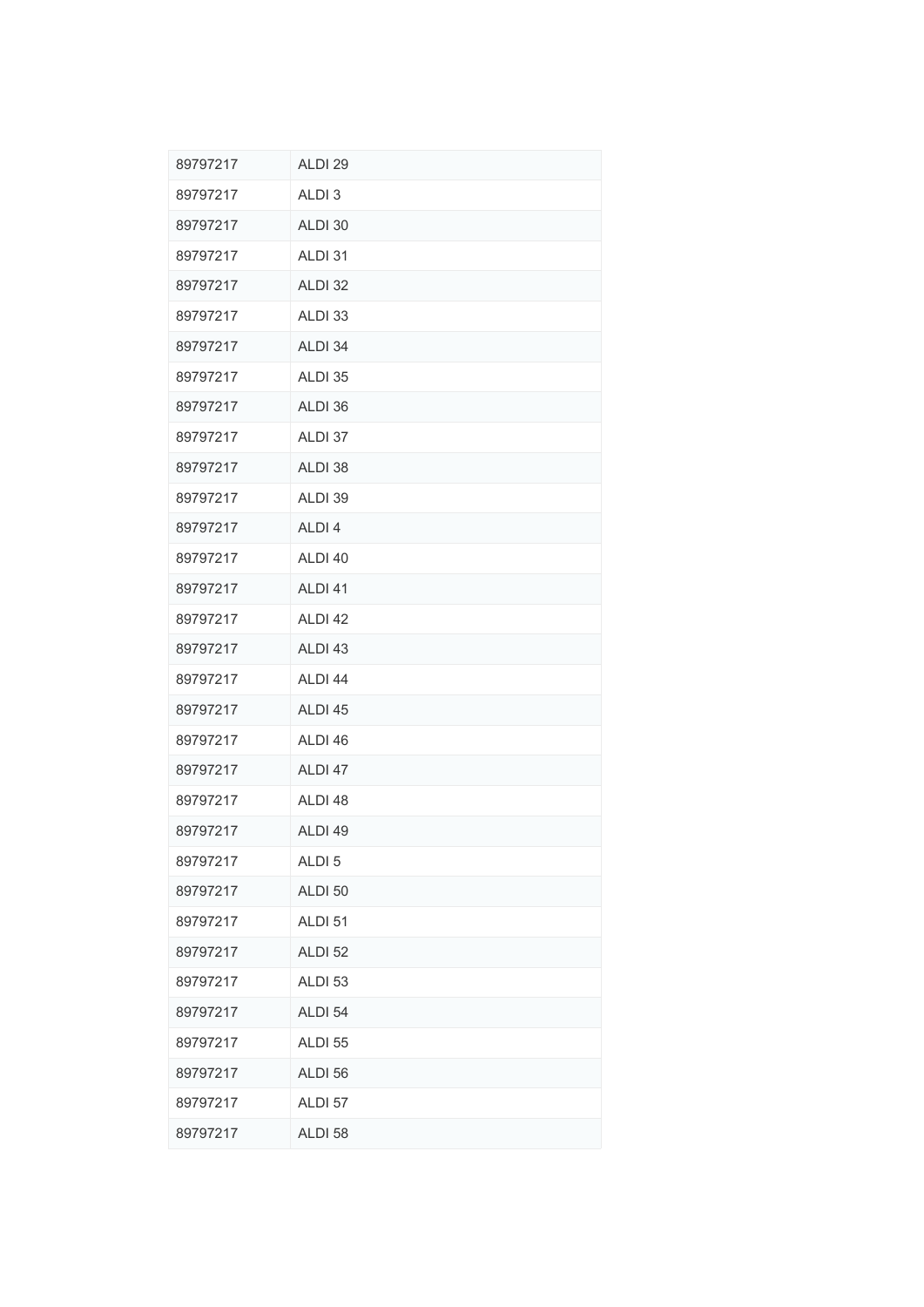| 89797217 | ALDI 59            |
|----------|--------------------|
| 89797217 | ALDI <sub>6</sub>  |
| 89797217 | ALDI 60            |
| 89797217 | ALDI <sub>61</sub> |
| 89797217 | ALDI <sub>62</sub> |
| 89797217 | ALDI <sub>63</sub> |
| 89797217 | ALDI <sub>64</sub> |
| 89797217 | ALDI 65            |
| 89797217 | ALDI 66            |
| 89797217 | ALDI 67            |
| 89797217 | ALDI <sub>68</sub> |
| 89797217 | ALDI <sub>69</sub> |
| 89797217 | ALDI <sub>7</sub>  |
| 89797217 | ALDI 70            |
| 89797217 | ALDI <sub>71</sub> |
| 89797217 | ALDI <sub>72</sub> |
| 89797217 | ALDI <sub>73</sub> |
| 89797217 | ALDI 74            |
| 89797217 | Aldi 75            |
| 89797217 | ALDI 75            |
| 89797217 | ALDI 76            |
| 89797217 | Aldi 77            |
| 89797217 | ALDI 77            |
| 89797217 | ALDI 78            |
| 89797217 | ALDI 79            |
| 89797217 | ALDI <sub>8</sub>  |
| 89797217 | ALDI 80            |
| 89797217 | ALDI 81            |
| 89797217 | ALDI 82            |
| 89797217 | ALDI 83            |
| 89797217 | ALDI 84            |
| 89797217 | ALDI 85            |
| 89797217 | ALDI 86            |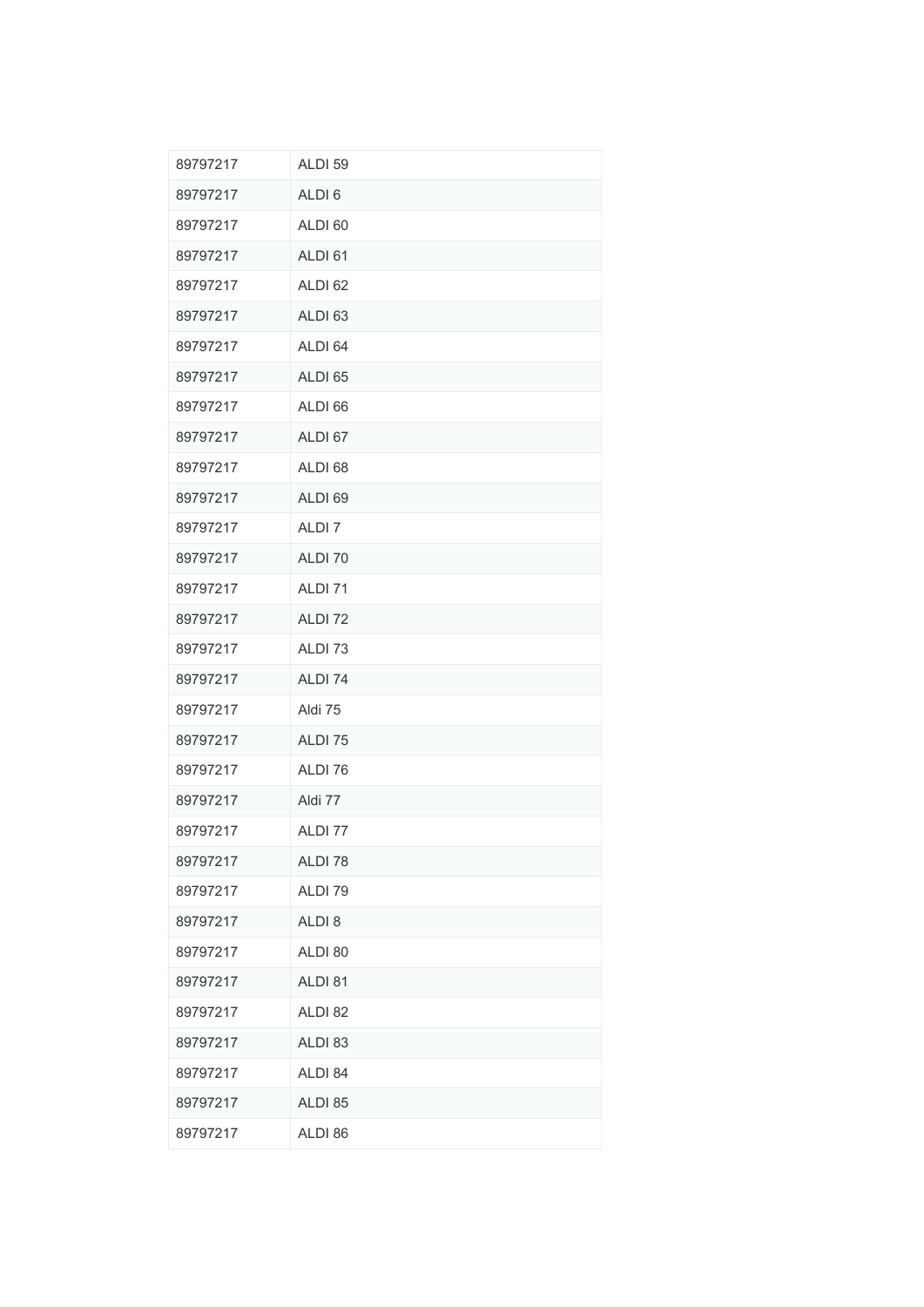| 89797217 | ALDI 87                                     |
|----------|---------------------------------------------|
| 89797217 | ALDI <sub>88</sub>                          |
| 89797217 | ALDI 89                                     |
| 89797217 | ALDI <sub>9</sub>                           |
| 89797217 | ALDI 90                                     |
| 89797217 | ALDI 91                                     |
| 89797217 | ALDI <sub>92</sub>                          |
| 89797217 | ALDI 93                                     |
| 89797217 | ALDI 94                                     |
| 89797217 | ALDI <sub>95</sub>                          |
| 89797217 | ALDI 96                                     |
| 89797217 | ALDI 99                                     |
| 36297778 | Alexapharma                                 |
| 39807823 | Alfa Plus ApS                               |
| 41783613 | Alisen Group ApS                            |
| 63717916 | ALK-Abello A/S                              |
| 31501296 | ALK-Abelló Nordic A/S                       |
| 30273826 | Alkalon A/S                                 |
| 11919677 | Allergica A/S                               |
| 25723368 | Alle's Pizza og kiosk                       |
| 32762891 | <b>Almirall ApS</b>                         |
| 26753864 | Alphalyse A/S                               |
| 15129506 | <b>ALPI DANMARK A/S</b>                     |
| 35634460 | ALSØNDERUP KØBMAND ApS                      |
| 68557828 | Alt Til Hund Og Kat                         |
| 19262243 | Amager Center Kiosk ApS                     |
| 30833880 | Amgen Denmark (filial af Amgen AB, Sverige) |
| 14479880 | Amgros I/S                                  |
| 40490485 | Amicis Dyreklinik                           |
| 25925033 | Amina Service                               |
| 39083183 | Amtoft Købmand ApS                          |
| 37362832 | Andelsforeningen Venslev Høkeren            |
| 25706455 | AniCura Centrum Dyrehospital A/S            |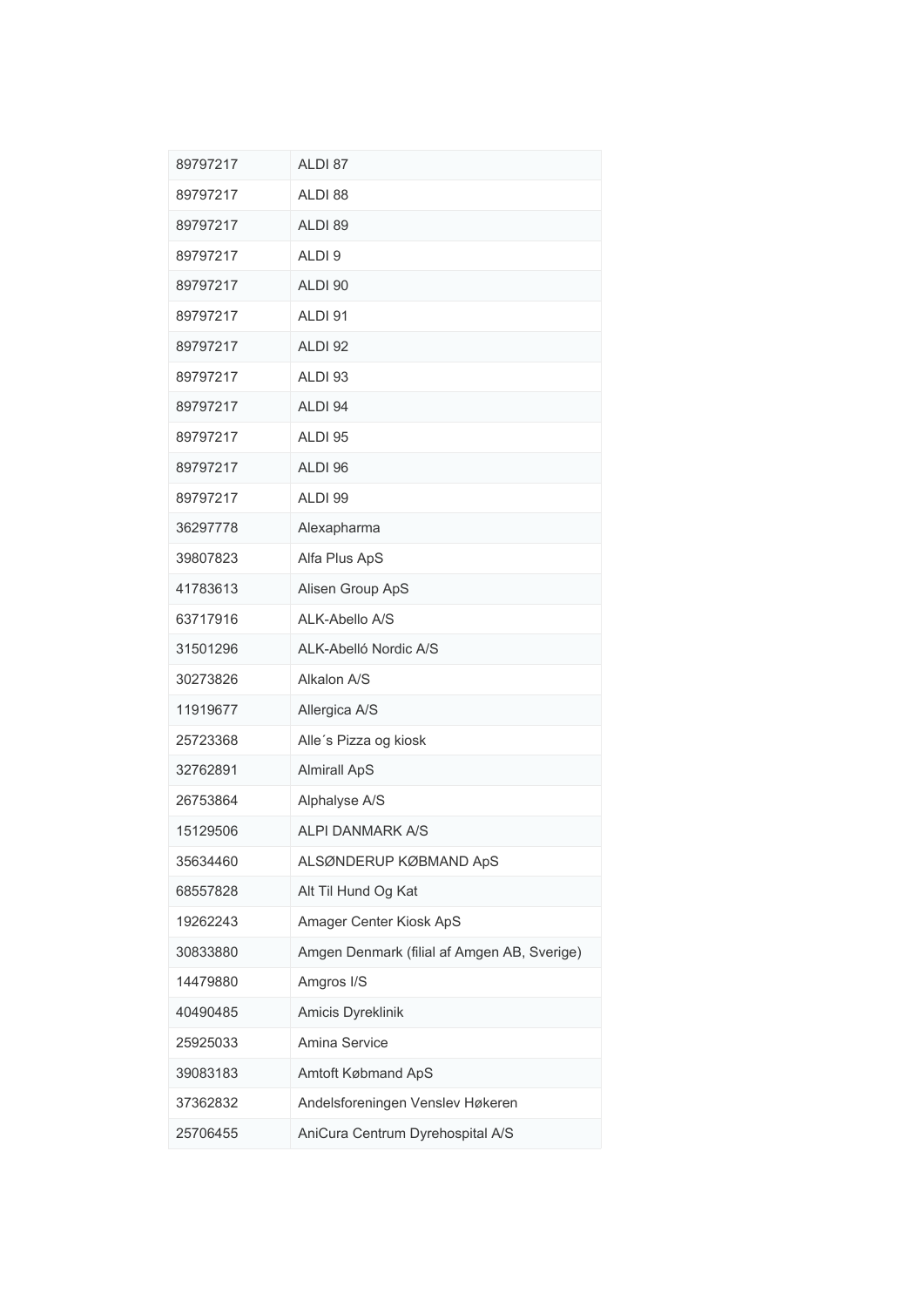| 29612935 | AniCura Dyrehospitalet City Syd ApS              |
|----------|--------------------------------------------------|
| 29612935 | AniCura Dyrehospital Nørresundby ApS             |
| 32662315 | AniCura Familiedyrlægerne A/S                    |
| 10058015 | ANICURA FREDERIKSVÆRK DYREHOSPITAL               |
| 30359194 | Anicura Gistrup Dyrehospital ApS                 |
| 19562433 | AniCura Hjørring Dyrehospital                    |
| 38603248 | Anicura Holbæk Dyrehospital                      |
| 33256825 | Anicura Københavns Dyrehospital P/S              |
| 29852170 | AniCura Rynkeby Dyreklinik ApS                   |
| 40725032 | AniCura Skovlunde Dyrehospital                   |
| 21105686 | AniCura Vangede Dyreklinik ApS                   |
| 36557265 | AniCura Varde Dyrehospital ApS                   |
| 36222794 | Annes Dyrecenter v/Anne Casandra Koch            |
| 41014431 | Ano 2020 ApS                                     |
| 15226072 | Apo Pharm ApS                                    |
| 31473624 | <b>AP Services A/S</b>                           |
|          | Århus Universitetshospital, Blodbank & Immunold  |
|          | Århus Universitetshospital, Nuklearmedicinsk afd |
| 32328768 | Aristo Pharma Nordic                             |
| 29918791 | Ascendis Pharma A/S                              |
| 10578140 | A/S Harald Thomsen - HT Superland                |
| 15248912 | A/S Orthana Kemisk Fabrik                        |
| 86921812 | <b>ASSENS DYREKLINIK</b>                         |
| 10888638 | Astellas Pharma A/S                              |
| 55742928 | AstraZeneca A/S                                  |
| 11969437 | <b>ASX 12835 ApS</b>                             |
| 36699051 | Atnahs Pharma Denmark ApS                        |
| 28887388 | AVEDØRE DYREKLINIK ApS                           |
| 41619783 | Avifauna ApS                                     |
| 78965215 | A. Vogel Danmark A/S                             |
| 10553490 | Axel Madsen A/S                                  |
| 25260279 | Azanta Danmark A/S                               |
| 35954716 | A-Z Hjørring                                     |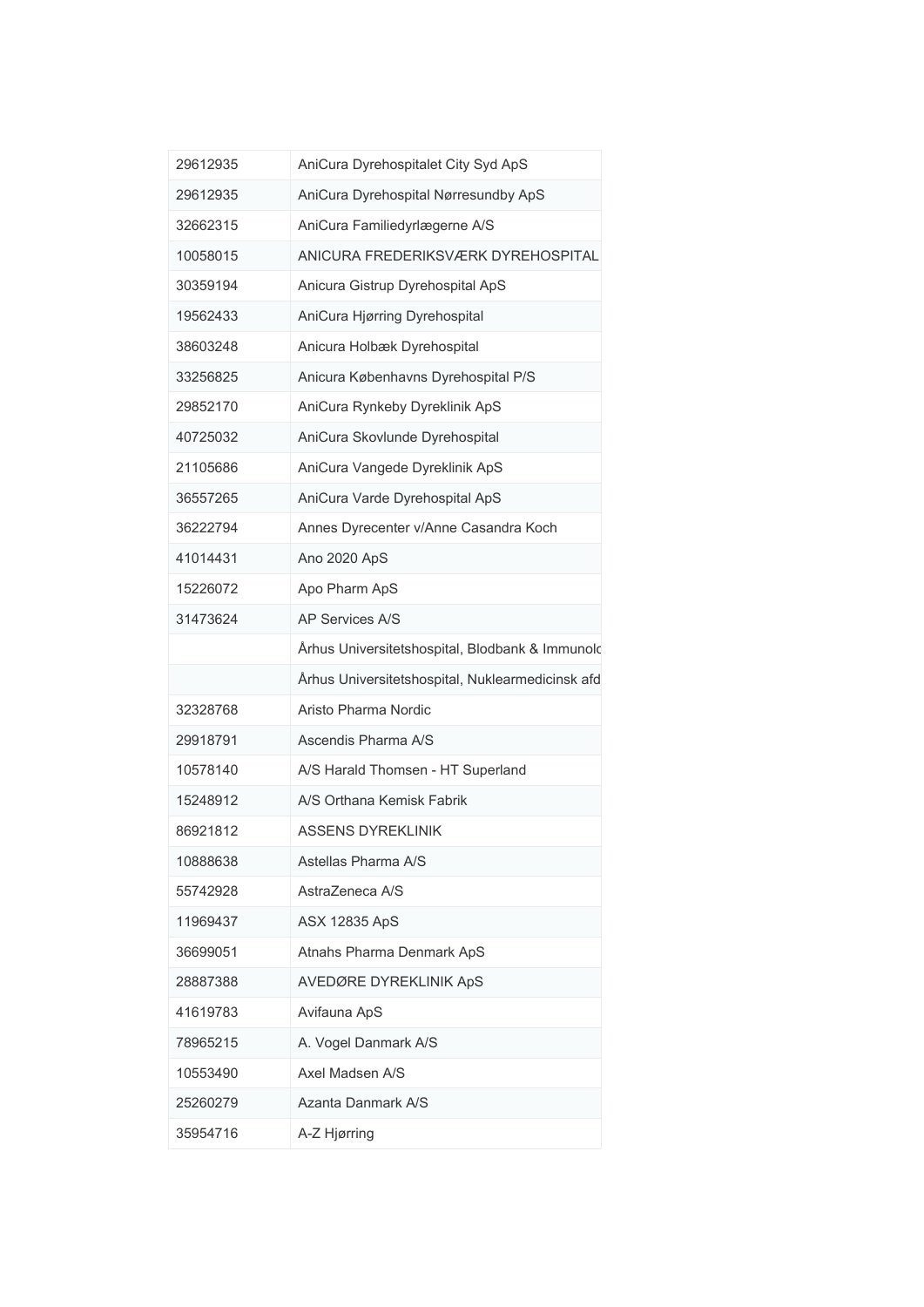| 41284730 | A-Z Kiosken                          |
|----------|--------------------------------------|
| 37835269 | <b>AZRA Aps</b>                      |
| 40697322 | Bacthera Denmark A/S                 |
| 33144261 | <b>Bahbly ApS</b>                    |
| 27463193 | Bakkegårdens Kiosk                   |
| 24993035 | Bakkegårdens Kiosk V/Babar Khan      |
| 20210591 | BALLERUP DYREKLINIK AF 1997 ApS      |
| 34059926 | <b>Bandholm Tanken</b>               |
| 40338918 | <b>BaneKiosken</b>                   |
| 36870141 | Barf Center Nord v/Stine Christensen |
| 16271187 | Bavarian Nordic A/S                  |
| 72246012 | Baxter A/S                           |
| 16089818 | Bayer A/S                            |
| 20343249 | <b>B. Braun Medical A/S</b>          |
| 34836426 | Beethovens Kiosk, MNA Transport      |
| 19037738 | <b>Bella Dyreklinik</b>              |
| 39453975 | <b>Bellinge Nærbutik Aps</b>         |
| 41702141 | <b>Bent Hjørring ApS</b>             |
| 41356030 | <b>BH Service ApS</b>                |
| 40015434 | <b>Bikram ApS</b>                    |
| 35954716 | <b>Bilka</b>                         |
| 35954716 | <b>Bilka Esbjerg</b>                 |
| 35954716 | <b>Bilka Herning</b>                 |
| 35954716 | <b>Bilka Hillerød</b>                |
| 35954716 | <b>Bilka Holstebro</b>               |
| 35954716 | <b>Bilka Horsens</b>                 |
| 35954716 | Bilka Hundige, Waves                 |
| 35954716 | Bilka Ishøj                          |
| 35954716 | <b>Bilka Næstved</b>                 |
| 35954716 | <b>Bilka One Stop</b>                |
| 35954716 | <b>Bilka Randers</b>                 |
| 35954716 | <b>Bilka Skalborg</b>                |
| 35954716 | <b>Bilka Slagelse</b>                |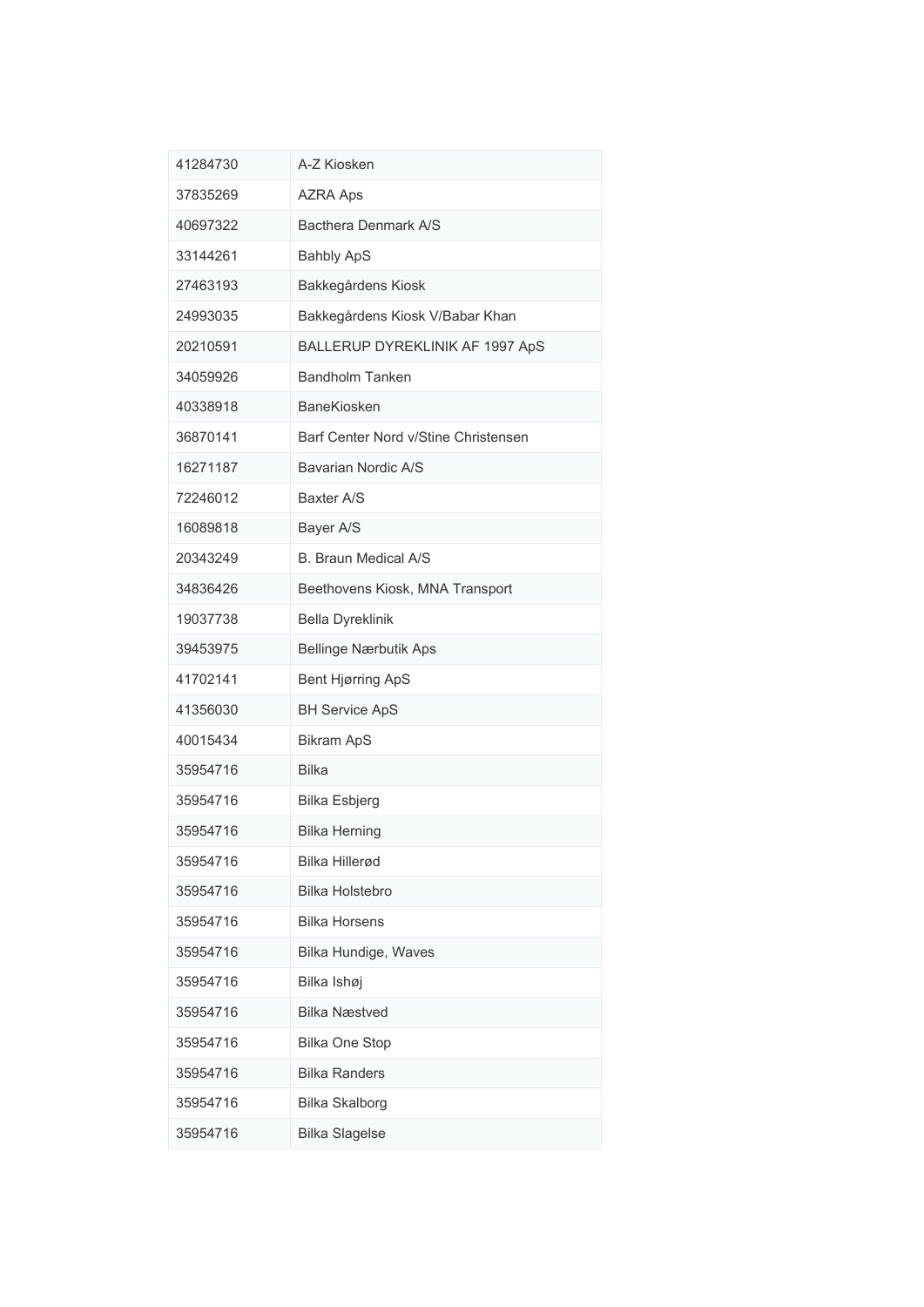| 35954716 | <b>Bilka Sønderborg</b>                            |
|----------|----------------------------------------------------|
| 35954716 | <b>Bilka Tilst</b>                                 |
| 35954716 | <b>Bilka Vejle</b>                                 |
| 35954716 | <b>Bilka Viborg</b>                                |
| 27645542 | Billund Specialfoder & Dyrecente                   |
| 42283584 | <b>Bimeda Nordic ApS</b>                           |
| 62550511 | Biofac A/S                                         |
| 83744014 | Biofarma Logistik A/S                              |
| 21682977 | Biogen (Denmark) A/S                               |
| 13228787 | <b>Biovet ApS</b>                                  |
| 82590013 | BioVita A/S                                        |
|          | Bispebjerg-Frederiksberg Hospital, Klinisk fysiolo |
|          | Bispebjerg og Frederiksberg Hospital, Klinisk fysi |
| 55793956 | <b>Bispeparkens Kiosk</b>                          |
| 19446778 | <b>BJ</b> Service                                  |
| 26857465 | Bladcentralen                                      |
| 30088530 | Bladcentralen                                      |
| 43111965 | <b>Bladcentralen Aars</b>                          |
| 31339731 | <b>Bladkiosken</b>                                 |
| 25139496 | Blågård Dyreklinik                                 |
| 37375985 | <b>Blangstedgaard Nærbutik</b>                     |
| 35233644 | <b>Bobbys ApS</b>                                  |
| 13526990 | Boehringer Ingelheim Animal Health Denmark A/      |
| 14450807 | Boehringer Ingelheim Danmark A/S                   |
| 31791286 | Bønnespiren v/Britta Culmbach Gyldenklev           |
| 13975655 | <b>Bonnie Dyrecenter</b>                           |
| 28842449 | Bonnie Dyrecenter Esbjerg                          |
| 28505248 | Bonnie Dyrecenter Frederiksberg                    |
| 39687267 | Bonnie dyrecenter Frederiksværk ApS                |
| 39340739 | Bonnie Dyrecenter, JBN 2018 Aps                    |
| 28441177 | Bonnie Dyrecenter Nyborg                           |
| 21867977 | Bonnie Dyrecenter Rødovre Aps                      |
| 36477415 | Bonnie Dyrecenter Søborg Aps                       |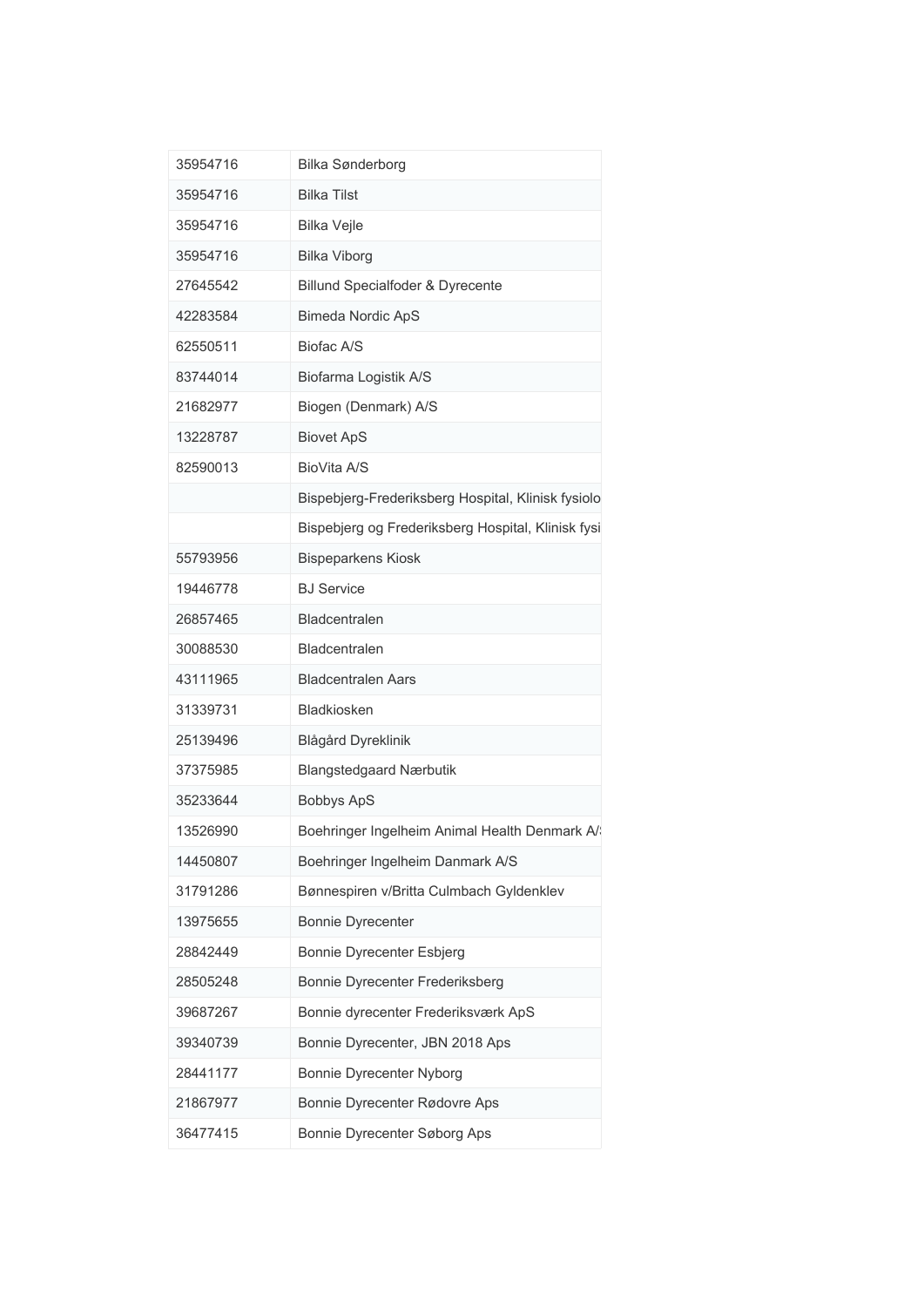| 30547357 | Bonnie Dyrecenter Stenløse                      |
|----------|-------------------------------------------------|
| 28505248 | Bonnie Dyrecenter Værløse                       |
| 19347508 | Bording Pro A/S                                 |
| 76384711 | <b>BORESKO TOTALKONTOR A/S</b>                  |
|          | Bornholms Sygehus, Blodbanken                   |
| 31658888 | Boulevard Minimarked v/ Arsalan Hussain         |
| 42508438 | Bovrup Købmandsgård Drift af 2021               |
| 45484815 | Brdr. Ewers A/S                                 |
| 26156416 | <b>Brians Dyrecenter</b>                        |
| 20315407 | <b>Bristol-Myers Squibb</b>                     |
| 45484815 | <b>BRØDR, EWERS A/S</b>                         |
| 10328497 | Brogaarden Korn & Foderstof. ApS                |
| 38885278 | Brøndby Købmand                                 |
| 15097744 | <b>Brøndby Minimarked</b>                       |
| 34920311 | Brugsen Assentoft                               |
| 43435612 | Brugsforeningen Hornslet                        |
| 26308054 | Butik Lady og Vagabonden                        |
| 28369565 | Butik tanken v/Kenny Finne                      |
| 40490485 | <b>Byens Dyreklinik Taastrup</b>                |
| 33452926 | Byens Dyreklinik v/Annette Creutzberg Mikkelser |
| 36465123 | Byens Dyreklinik v/C. Heidemann                 |
| 45533859 | BYENS KIOSK V/GITTE WEDFALD                     |
| 40919902 | <b>Byens Købmand ApS</b>                        |
| 25330048 | Byens Købmand Kjellerup - Let-Køb               |
| 43042971 | <b>Bykiosken ApS</b>                            |
| 81093628 | Cafe Finsen - Esbjerg - Varde Sygehus - Compas  |
| 80614810 | Camette A/S                                     |
| 21847992 | Camilla's Dyrecenter                            |
| 27113591 | Candy Kiosk - Brønshøj                          |
| 26062853 | Candy Kiosk Cafe Fitou v/J Mahmu                |
| 42397962 | Candy Kiosken Aps                               |
| 38476750 | Candy Paradise IVS                              |
| 38105264 | Candy Store ApS                                 |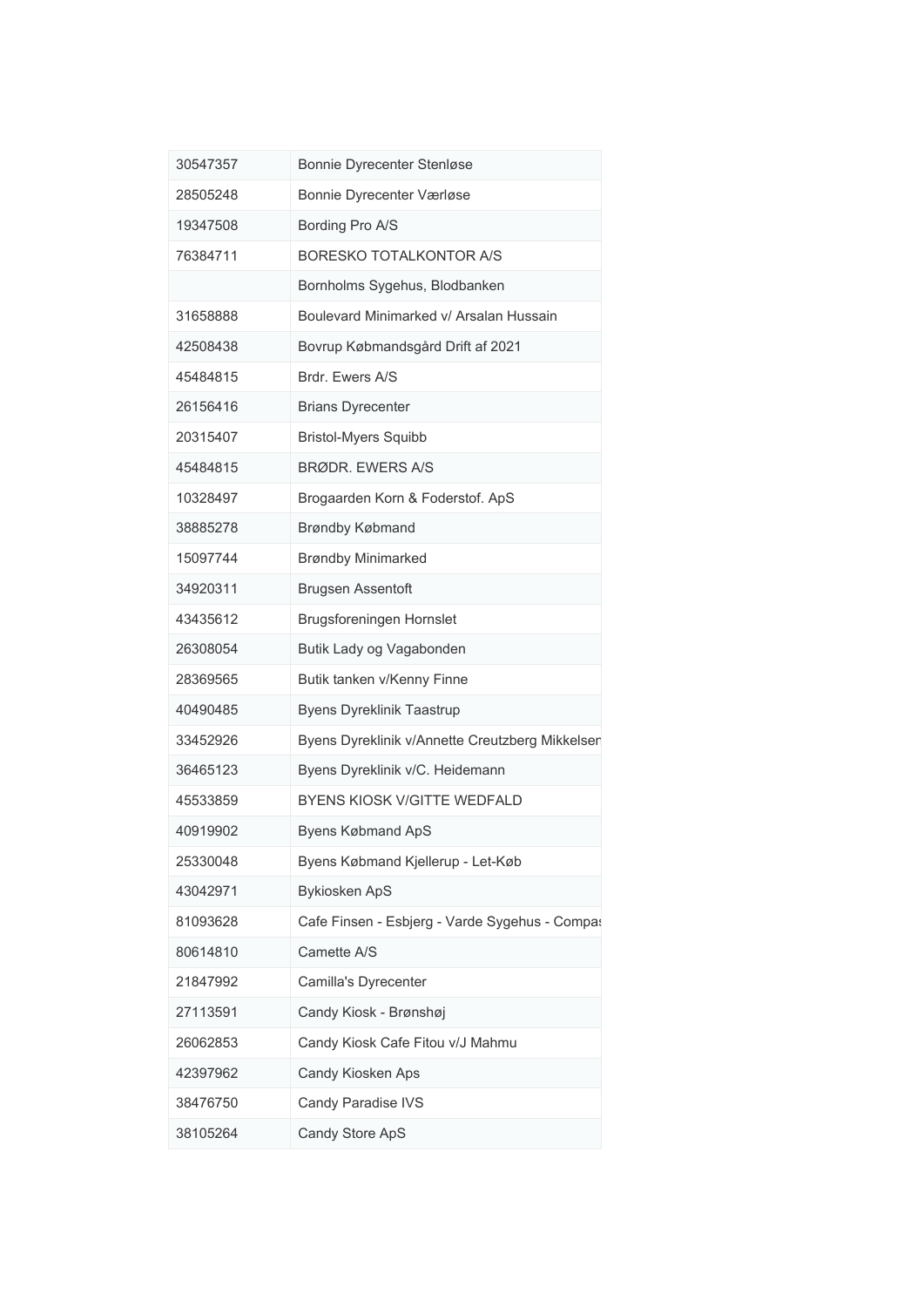| 39583232 | Canem IVS                       |
|----------|---------------------------------|
| 37821845 | <b>CBM Trading ApS</b>          |
| 39461528 | CC Pharma Nordic ApS            |
| 30497147 | Celgene ApS                     |
| 42557161 | Centerkiosken                   |
| 58448311 | Centerkiosken                   |
| 36689633 | Centerkiosken ApS               |
| 33266898 | CENTERKIOSKEN FIELDS ApS        |
| 25944437 | Centerkiosken Hammel            |
| 18815206 | Center kiosken sille broen      |
| 27834841 | Centerkøb v/ Mohamad N. Nezam   |
| 27210392 | Ceva Animal Health A/S          |
| 67131118 | CHARLOTTENLUND DYREHOSPITAL I/S |
| 11988237 | Chemvet dk A/S                  |
| 20386908 | ChemVet Pharma ApS              |
| 30312287 | Cherry Kiosk v/lftikhar Wasim   |
| 12516479 | Chr. Hansen A/S                 |
| 41370998 | Christianhavns Kiosken          |
| 19261204 | Circle K                        |
| 31961262 | Circle K                        |
| 28142412 | Circle K - Aalborg              |
| 28142412 | Circle K Aalborg Ø              |
| 28142412 | CIRCLE K AALBORG SØ             |
| 28142412 | <b>CIRCLE K AARS</b>            |
| 28142412 | <b>CIRCLE K ÅBENRÅ</b>          |
| 28142412 | CIRCLE K ÅBENRÅVEJ 1, HADERSLEV |
| 28142412 | <b>CIRCLE K ALBERTSLUND</b>     |
| 28142412 | CIRCLE K ALLEGADE, HORSENS      |
| 28142412 | <b>CIRCLE K ALLERØD</b>         |
| 28142412 | <b>CIRCLE K ALLINGE</b>         |
| 28142412 | Circle K Ålsgårde               |
| 28142412 | CIRCLE K AMAGERFÆLLEDVEJ, KBH S |
| 28142412 | CIRCLE K AMAGER LANDEVEJ        |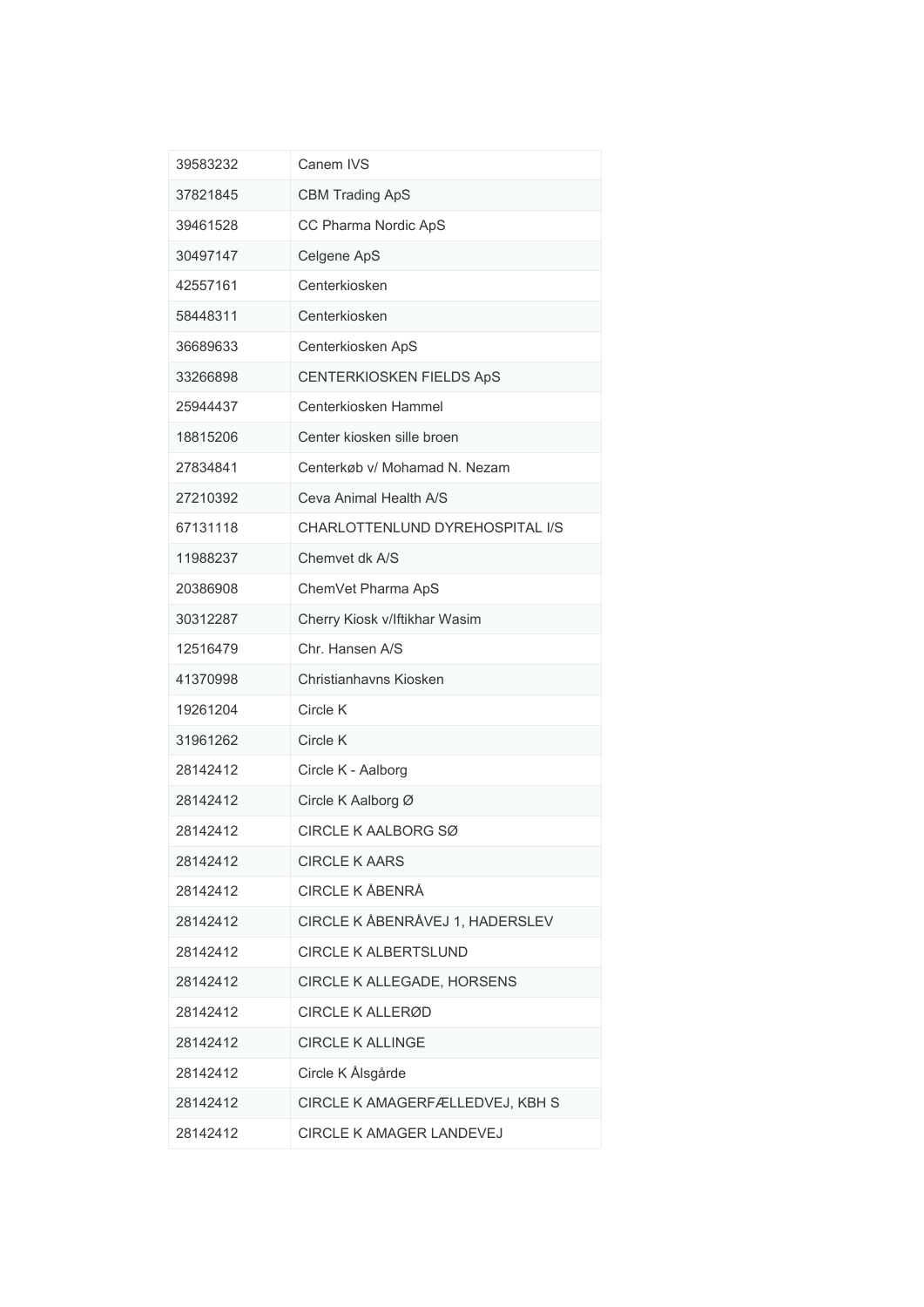| 28142412 | Circle K Århus V                      |
|----------|---------------------------------------|
| 28142412 | CIRCLE K ÅRHUSVEJ, RANDERS            |
| 28142412 | Circle K Asnæs                        |
| 28142412 | <b>CIRCLE K BAGSVÆRD</b>              |
| 28142412 | Circle K Ballerup Byvej               |
| 28142412 | CIRCLE K BÅRSE RUNDDEL, PRÆSTØ        |
| 28142412 | Circle K Benløse                      |
| 28142412 | Circle K Bernstoffsvej                |
| 28142412 | Circle K - Birkerød                   |
| 28142412 | Circle K Bjæverskov                   |
| 28142412 | CIRCLE K BJERREVEJ, HORSENS           |
| 28142412 | <b>CIRCLE K BJERRINGBRO</b>           |
| 28142412 | CIRCLE K BLOVSTRØD                    |
| 28142412 | <b>CIRCLE K BØGEPARKEN</b>            |
| 28142412 | CIRCLE K BORGMESTER CHR. GADE, KBH SV |
| 28142412 | <b>CIRCLE K BOULEVARDEN</b>           |
| 28142412 | <b>CIRCLE K BRABRAND</b>              |
| 28142412 | <b>CIRCLE K BREGNEVEJ</b>             |
| 28142412 | <b>CIRCLE K BRØNDBY STRAND</b>        |
| 28142412 | <b>CIRCLE K BRØNDERSLEV</b>           |
| 28142412 | CIRCLE K BUEN, KOLDING                |
| 28142412 | <b>CIRCLE K BULLERUP</b>              |
| 28142412 | CIRCLE K DANMARKSGADE, FREDERIKSHAV   |
| 28142412 | <b>CIRCLE K DIANALUND</b>             |
| 28142412 | <b>CIRCLE K DRAGØR</b>                |
| 28142412 | <b>CIRCLE K EBELTOFT</b>              |
| 16208442 | Circle K Egtved                       |
| 28142412 | <b>CIRCLE K EJSTRUPHOLM</b>           |
| 28142412 | <b>CIRCLE K ENGLANDSVEJ</b>           |
| 28142412 | CIRCLE K ESBERN SNARESV., KAL         |
| 28142412 | <b>CIRCLE K ESPERGÆRDE</b>            |
| 28142412 | Circle K Exxit 59                     |
| 28142412 | <b>CIRCLE K FARUM</b>                 |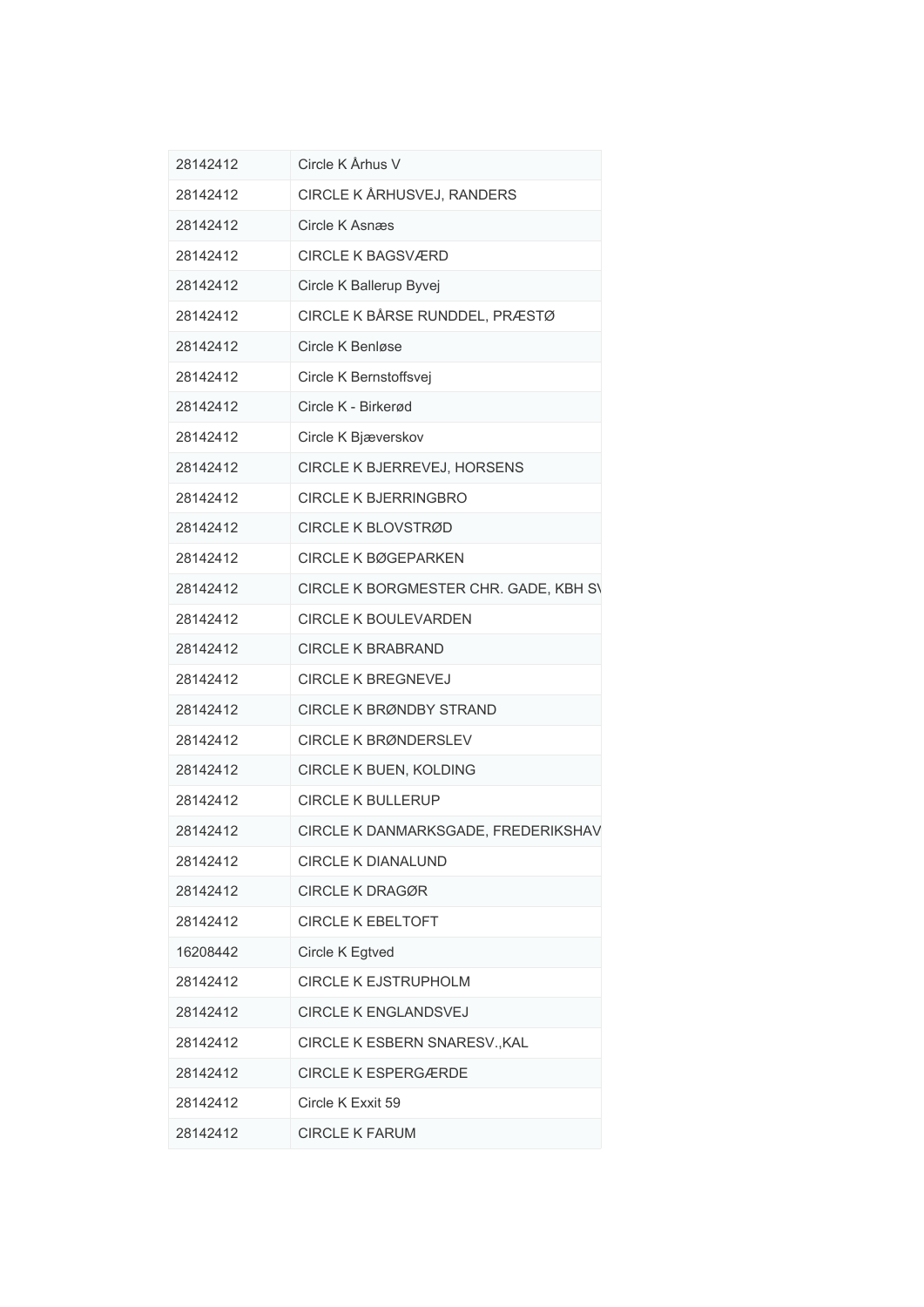| 28142412 | CIRCLE K FRAMLEV, HARLEV                 |
|----------|------------------------------------------|
| 28142412 | <b>CIRCLE K FREDENSBORG</b>              |
| 28142412 | <b>CIRCLE K FREDERIKSBERG, SILKEBORG</b> |
| 28142412 | CIRCLE K FREDERIKSBORGVEJ, KBH NV        |
| 28142412 | Circle K Frederikssund                   |
| 28142412 | CIRCLE K FR.HAVNSV., HJØRRING            |
| 28142412 | <b>CIRCLE K FRUENS BØGE</b>              |
| 28142412 | Circle K Gaabensevej Nyk. F.             |
| 28142412 | CIRCLE K - GAMMELBY RINGVEJ              |
| 28142412 | Circle K Gilleleje                       |
| 28142412 | <b>CIRCLE K GJESING</b>                  |
| 28142412 | CIRCLE K GLADSAXE MØLLEVEJ               |
| 28142412 | <b>CIRCLE K GLAMSBJERG</b>               |
| 28142412 | <b>CIRCLE K GODTHÅBSVEJ</b>              |
| 28142412 | Circle K Græsted                         |
| 28142412 | <b>CIRCLE K GRENÅ</b>                    |
| 28142412 | <b>CIRCLE K GREVE STRAND</b>             |
| 28142412 | CIRCLE K HADERSLEVVEJ, KOLDING           |
| 28142412 | <b>CIRCLE K HADSTEN</b>                  |
| 28142412 | <b>CIRCLE K HADSUND</b>                  |
| 28142412 | CIRCLE K HADSUNDVEJ, RANDERS             |
| 28142412 | Circle K Hammel                          |
| 28142412 | <b>CIRCLE K HANSTHOLM</b>                |
| 28142412 | <b>CIRCLE K HÅRLEV</b>                   |
| 28142412 | Circle K Hasseris                        |
| 28142412 | CIRCLE K HAVNEGADE, NÆSTVED              |
| 28142412 | <b>CIRCLE K HEDENSTED</b>                |
| 28142412 | Circle K Helsinge                        |
| 28142412 | <b>CIRCLE K HELSINGØR</b>                |
| 28142412 | <b>CIRCLE K HERFØLGE</b>                 |
| 28142412 | <b>CIRCLE K - Herlev</b>                 |
| 28142412 | <b>CIRCLE K HILLERØD</b>                 |
| 28142412 | <b>CIRCLE K HIRTSHALS</b>                |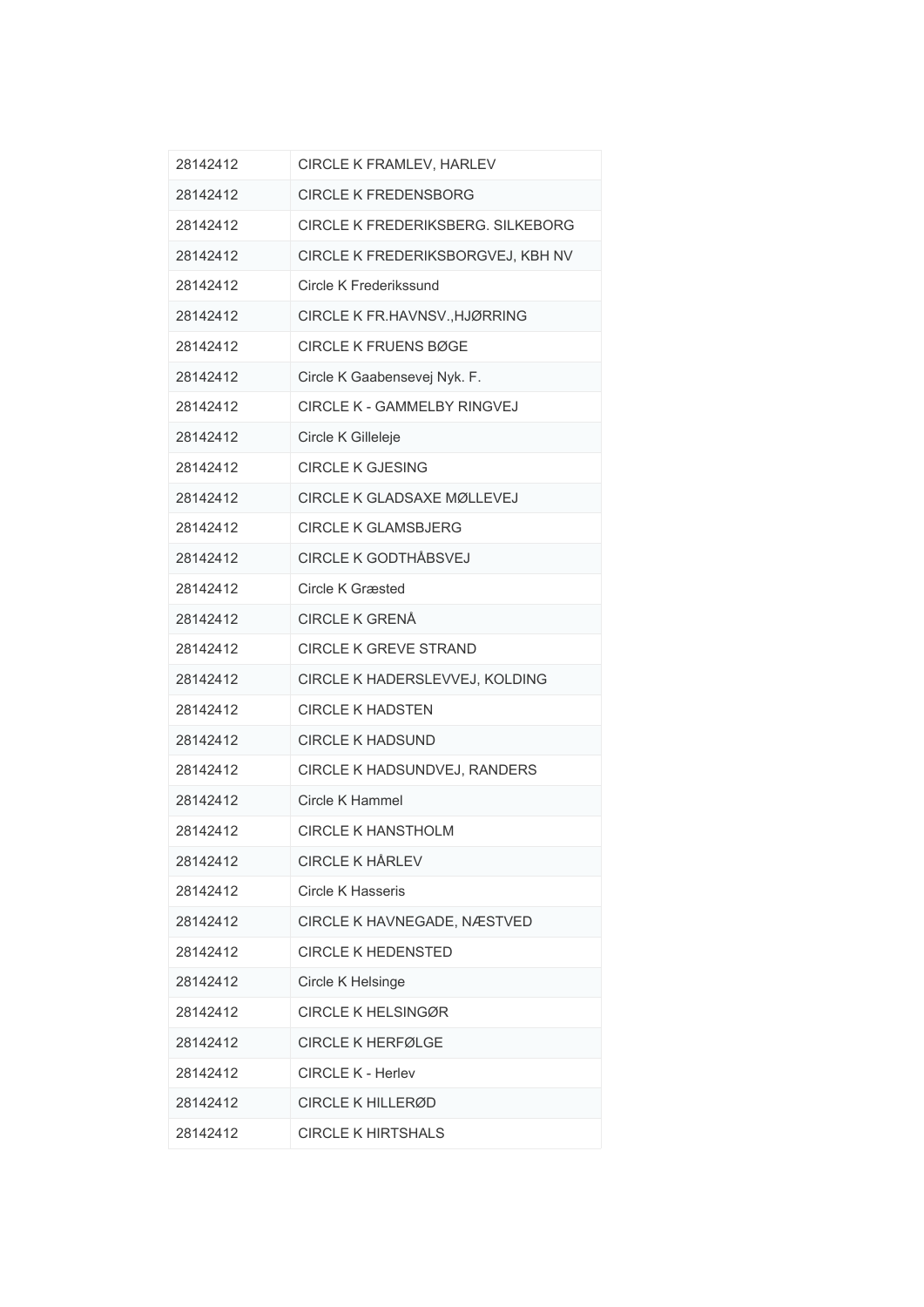| 28142412 | CIRCLE K HJALLELSEVEJ, ODENSE C  |
|----------|----------------------------------|
| 28142412 | Circle K Hjallese                |
| 28142412 | <b>CIRCLE K HOBRO</b>            |
| 28142412 | CIRCLE K HOBROVEJ, AALBORG       |
| 28142412 | <b>CIRCLE K HØJBJERG</b>         |
| 28142412 | Circle K Holstebrovej Skive      |
| 28142412 | CIRCLE K HOLSTEBROV., HERNING    |
| 28142412 | Circle K Hørning                 |
| 28142412 | <b>CIRCLE K HORSENSVEJ</b>       |
| 28142412 | <b>CIRCLE K HØRSHOLM</b>         |
| 28142412 | Circle K Humlebæk                |
| 28142412 | <b>CIRCLE K IKAST</b>            |
| 28142412 | Circle K Indre Ringvej           |
| 28142412 | CIRCLE K ISHØJ PARKVEJ, ISHØJ    |
| 28142412 | <b>CIRCLE K JÆGERSBORG ALLE</b>  |
| 28142412 | <b>CIRCLE K JYDERUP</b>          |
| 28142412 | Circle K Jyllinge                |
| 28142412 | Circle K Jyllingevej             |
| 28142412 | CIRCLE K KALUNDBORGVEJ, HOLBÆK   |
| 28142412 | CIRCLE K KAMPMANNSGADE, KBH V    |
| 28142412 | <b>CIRCLE K KERTEMINDE</b>       |
| 28142412 | Circle K Kettevej                |
| 28142412 | <b>CIRCLE K KILDEGÅRDS PLADS</b> |
| 28142412 | CIRCLE K Kirke Såby              |
| 28142412 | Circle K Klampenborg             |
| 28142412 | Circle K Knudstrup               |
| 28142412 | CIRCLE K KØBENHAVNSVEJ, KØGE     |
| 28142412 | CIRCLE K KØBENHAVNSVEJ, ROSKILDE |
| 28142412 | CIRCLE K KONGEVEJEN, VIRUM       |
| 28142412 | <b>CIRCLE K KORSØR</b>           |
| 28142412 | <b>CIRCLE K KREGME</b>           |
| 28142412 | Circle K Kuldyssen               |
| 28142412 | <b>CIRCLE K KYSTVEJEN</b>        |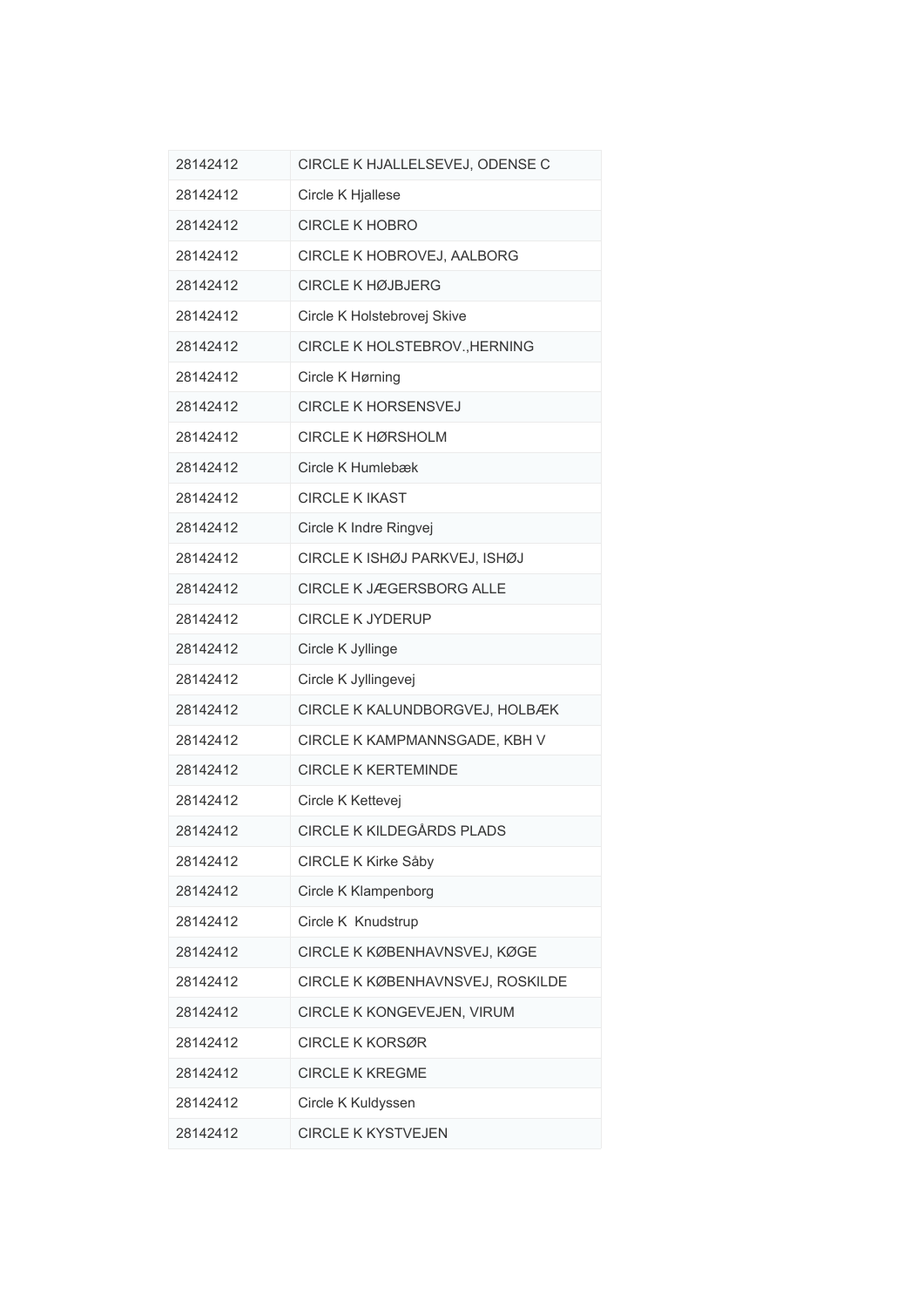| 28142412 | Circle K Lægårdvej 10865                  |
|----------|-------------------------------------------|
| 28142412 | <b>CIRCLE K LANDLYSTVÆNGE</b>             |
| 28142412 | <b>CIRCLE K - LAURIDS SKAUSGADE</b>       |
| 28142412 | <b>CIRCLE K LIND</b>                      |
| 28142412 | CIRCLE K LYNGBYGÅRDSVEJ, LYNGBY           |
| 28142412 | <b>CIRCLE K MÅLØV</b>                     |
| 28142412 | Circle K Maribo                           |
| 28142412 | CIRCLE K MARIENDALS ALLE, SLAGELSE        |
| 28142412 | <b>CIRCLE K MIDDELFART</b>                |
| 21838500 | CIRCLE K MOTORVEJSCENTER EJER BAVNE       |
| 28142412 | CIRCLE K MOTORVEJSCENTER HIMMERLANI       |
| 28142412 | CIRCLE K MOTORVEJSCENTER KARLSLUNDI       |
| 28142412 | CIRCLE K MOTORVEJSCENTER SKÆRUP ØS        |
| 28142412 | <b>CIRCLE K MOTORVEJSCENTER SKÆRUP VE</b> |
| 28142412 | CIRCLE K MOTORVEJSCENTER SORØ             |
| 28142412 | CIRCLE K MOTORVEJSCENTER USTRUP ØST       |
| 28142412 | CIRCLE K MOTORVEJSCENTER USTRUP VES       |
| 28142412 | CIRCLE K MOTORVEJSCENTER VISSENBJER       |
| 28142412 | Circle K Næsby                            |
| 28142412 | CIRCLE K NÆSTVEDVEJ, VORDINGBORG          |
| 28142412 | <b>CIRCLE K NAKSKOV</b>                   |
| 28142412 | Circle K Ndr. Ringgade Århus              |
| 28142412 | CIRCLE K NDR. RINGVEJ 131, SILKEBORG      |
| 28142412 | Circle K Nivå                             |
| 28142412 | <b>CIRCLE K NØRAGER</b>                   |
| 28142412 | CIRCLE K NORDHØJ, KØGE                    |
| 28142412 | Circle K Nørrebrog., Holstebro            |
| 28142412 | <b>CIRCLE K NØRRESUNDBY</b>               |
| 28142412 | Circle K Nr . Lyndelse 10238              |
| 28142412 | Circle K Nyborg                           |
| 28142412 | Circle K Nyborg Mango                     |
| 28142412 | <b>CIRCLE K NYBORGVEJ</b>                 |
| 28142412 | CIRCLE K NYBROVEJ, GENTOFTE               |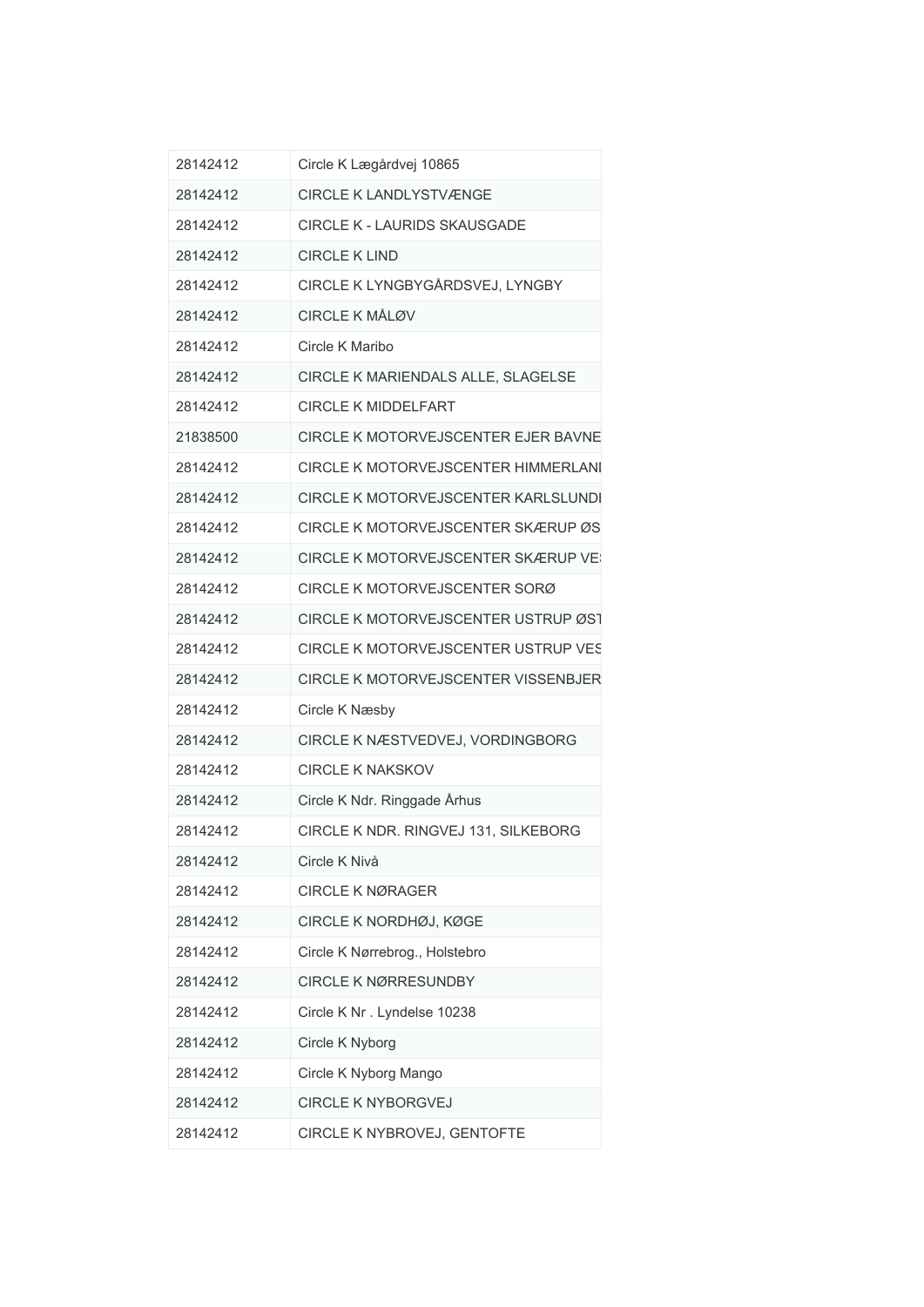| 28142412 | <b>CIRCLE K NYKØBING M</b>         |
|----------|------------------------------------|
| 28142412 | Circle K Odense V                  |
| 28142412 | <b>CIRCLE KØLGOD</b>               |
| 28142412 | <b>CIRCLE K ØLSTYKKE</b>           |
| 28142412 | <b>CIRCLE K ØRSTEDSVEJ</b>         |
| 28142412 | <b>CIRCLE K OSTED</b>              |
| 28142412 | <b>CIRCLE K ØSTERBAKKEN</b>        |
| 28142412 | Circle K Padborg                   |
| 28142412 | CIRCLE K PARK ALLE, BRØNDBY        |
| 28142412 | CIRCLE K RANDERSVEJ, ÅRHUS         |
| 28142412 | CIRCI F K RIBE                     |
| 28142412 | CIRCLE K RIBEVEJ, VARDE            |
| 28142412 | <b>CIRCLE K RIMMENS ALLE</b>       |
| 28142412 | <b>CIRCLE K Ringsted</b>           |
| 28142412 | <b>CIRCLE K RINGSTEDV.ROSKILDE</b> |
| 28142412 | CIRCLE K RINGVEJEN, HJØRRING       |
| 28142412 | <b>CIRCLE K RISSKOV</b>            |
| 28142412 | <b>CIRCLE K RØNDE</b>              |
| 28142412 | <b>CIRCLE K RØNNE</b>              |
| 28142412 | CIRCLE K ROSKILDEVEJ, HOLBÆK       |
| 28142412 | CIRCLE K ROSKILDEVEJ, VALBY        |
| 28142412 | Circle K Rundkørslen Roskilde      |
| 28142412 | <b>CIRCLE K RUNGSTED</b>           |
| 28142412 | <b>CIRCLE K SÆBY</b>               |
| 28142412 | CIRCLE K SCT. JØRGENS PARK         |
| 28142412 | CIRCLE K SILKEBORGVEJ, ÅRHUS C     |
| 28142412 | CIRCLE K SILKEBORGVEJ, HERNING     |
| 28142412 | <b>CIRCLE K SKÅDE</b>              |
| 28142412 | <b>CIRCLE K SKÆLSKØR</b>           |
| 28142412 | <b>CIRCLE K SKÆRING</b>            |
| 28142412 | Circle K Skanderborg               |
| 28142412 | Circle K Skanderborgvej Århus      |
| 28142412 | CIRCLE K SKIBBROEN, ÅBENRÅ         |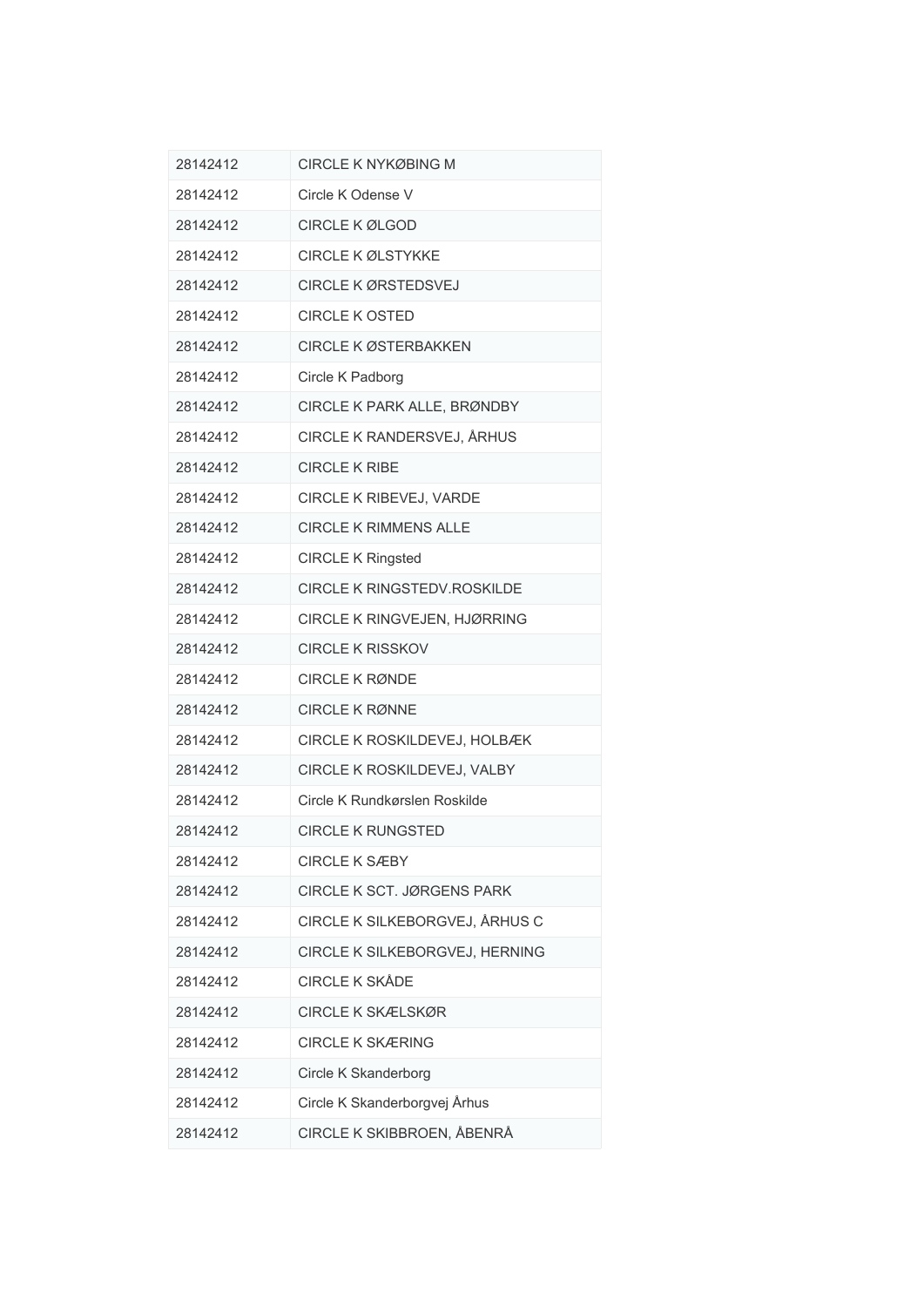| 28142412 | Circle K Skibby                       |
|----------|---------------------------------------|
| 28142412 | <b>CIRCLE K SKJERN</b>                |
| 28142412 | <b>CIRCLE K SLANGERUP</b>             |
| 28142412 | <b>CIRCLE K SLET</b>                  |
| 28142412 | CIRCLE K SMEDEGADE, SLAGELSE          |
| 21838500 | CIRCLE K SNAREMOSEVEJ, FREDERICIA     |
| 28142412 | <b>CIRCLE K SNERTINGE</b>             |
| 28142412 | Circle K Søborg                       |
| 28142412 | <b>CIRCLE K SØFTEN</b>                |
| 28142412 | <b>CIRCLE K SØNDERBORG</b>            |
| 28142412 | CIRCLE K SØNDRE RINGVEJ, ROSKILDE     |
| 28142412 | Circle K Stationsholmen               |
| 28142412 | CIRCLE K STRANDBOULEVARDEN            |
| 28142412 | CIRCLE K STRANDBY PLADS, ESBJERG      |
| 28142412 | CIRCLE K STRANDVEJEN, HELLERUP        |
| 28142412 | <b>CIRCLE K STRUER</b>                |
| 28142412 | Circle K Svendborg                    |
| 28142412 | <b>CIRCLE K SVINNINGE</b>             |
| 28142412 | <b>CIRCLE K SYDHAVNS PLADS</b>        |
| 28142412 | <b>CIRCLE K Taastrup</b>              |
| 28142412 | CIRCLE K - TAPPERNØJE ØST             |
| 28142412 | CIRCLE K - TAPPERNØJE VEST            |
| 28142412 | <b>CIRCLE K TÅSINGE</b>               |
| 28142412 | Circle K Tempovej                     |
| 28142412 | <b>CIRCLE K TILST</b>                 |
| 28142412 | <b>CIRCLE K TØNDER</b>                |
| 28142412 | <b>CIRCLE K TRAFIKCENTER SLAGELSE</b> |
| 28142412 | <b>CIRCLE K TUBORGVEJ</b>             |
| 28142412 | <b>CIRCLE K ULKÆR</b>                 |
| 28142412 | <b>CIRCLE K VALBY LANGGADE</b>        |
| 28142412 | CIRCLE K VALDEMAR SEJRSVEJ, HOLBÆK    |
| 28142412 | <b>CIRCLE K VARDE</b>                 |
| 28142412 | Circle K Vejby                        |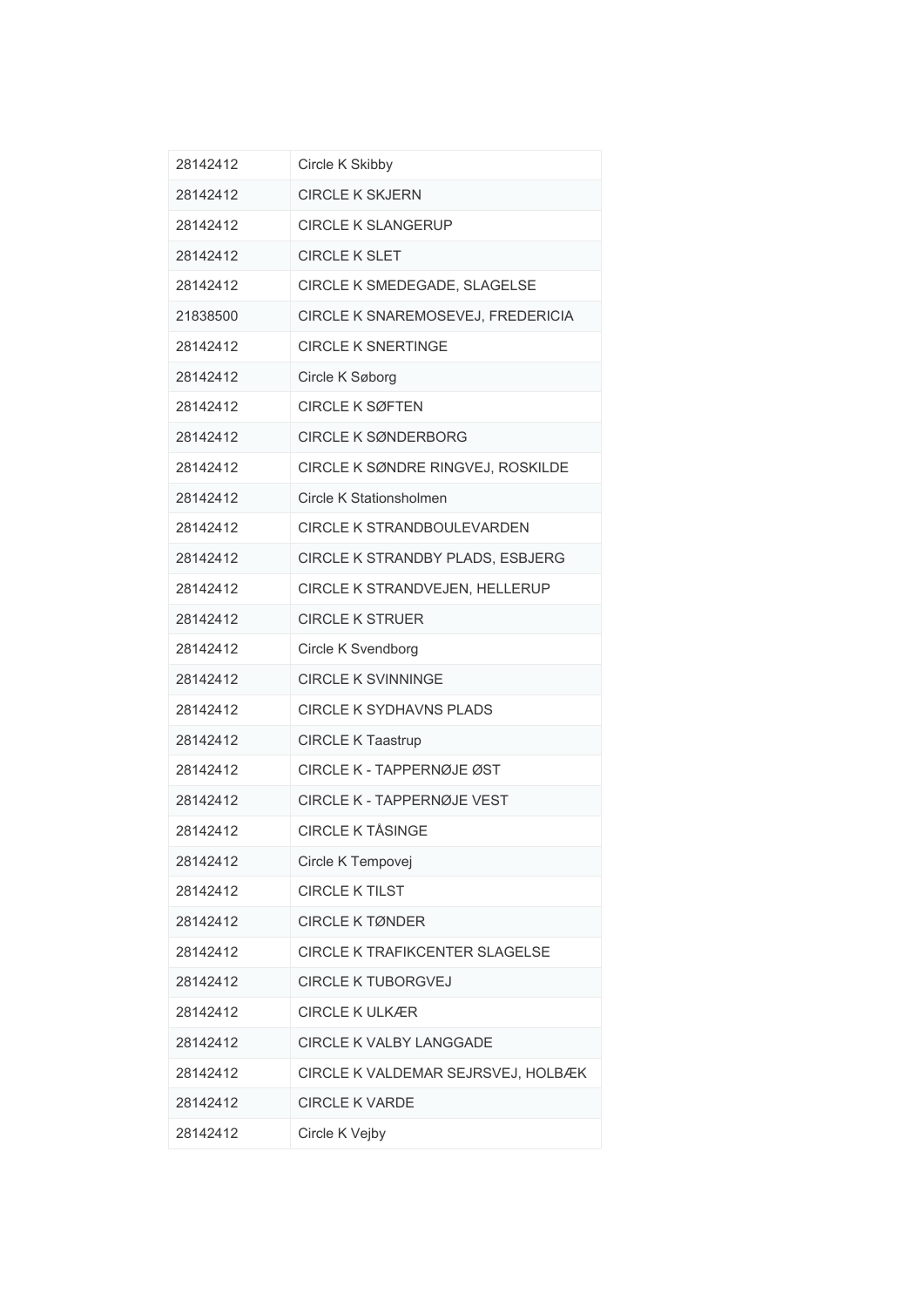| 28142412 | <b>CIRCLE K VEJEN</b>               |
|----------|-------------------------------------|
| 28142412 | <b>CIRCLE K VEJLE</b>               |
| 28142412 | CIRCLE K VEJLEVEJ 168, KOLDING      |
| 28142412 | CIRCLE K VEJLEVEJ, FREDERICIA       |
| 28142412 | CIRCLE K VEJLEVEJ, KOLDING          |
| 28142412 | CIRCLE K VERMLANDSGADE, KBH S       |
| 28142412 | CIRCLE K VIBORGVEJ, RANDERS         |
| 28142412 | CIRCLE K VIGERSLEVVEJ, VALBY        |
| 28142412 | CIRCLE K VORDINGBORGV., KØGE        |
| 38789996 | City 2 - Kiosk Bien ApS             |
| 42647551 | City K ApS                          |
| 41400056 | <b>City Kiosk</b>                   |
| 29038023 | City kiosken                        |
| 39128314 | Citykiosken Holstebro ApS           |
| 42862010 | City Kiosken og Bager Brørup ApS    |
| 25689879 | CK COMPANY ApS                      |
| 38774522 | Claro Nakskov Aps                   |
| 18267349 | <b>CMS Dental A/S</b>               |
| 43418114 | Colgate-Palmolive A/S               |
| 45107728 | Color Line Danmark A/S              |
| 38730436 | Complet Kiosken Aps                 |
| 27050832 | Contura International A/S           |
| 11517498 | Coop 365discount Arden              |
| 11517498 | Coop 365discount Assens             |
| 11517498 | Coop 365discount Borup              |
| 11517498 | Coop 365discount Bramming           |
| 11517498 | Coop 365discount Brande             |
| 11517498 | Coop 365discount Bredballe Center   |
| 11517498 | Coop 365discount Bremensgade        |
| 38425919 | Coop 365discount Brenderup (BRF)    |
| 11517498 | Coop 365discount Brøndby, Kærdammen |
| 11517498 | Coop 365discount Brovst             |
| 11517498 | Coop 365discount Buddinge           |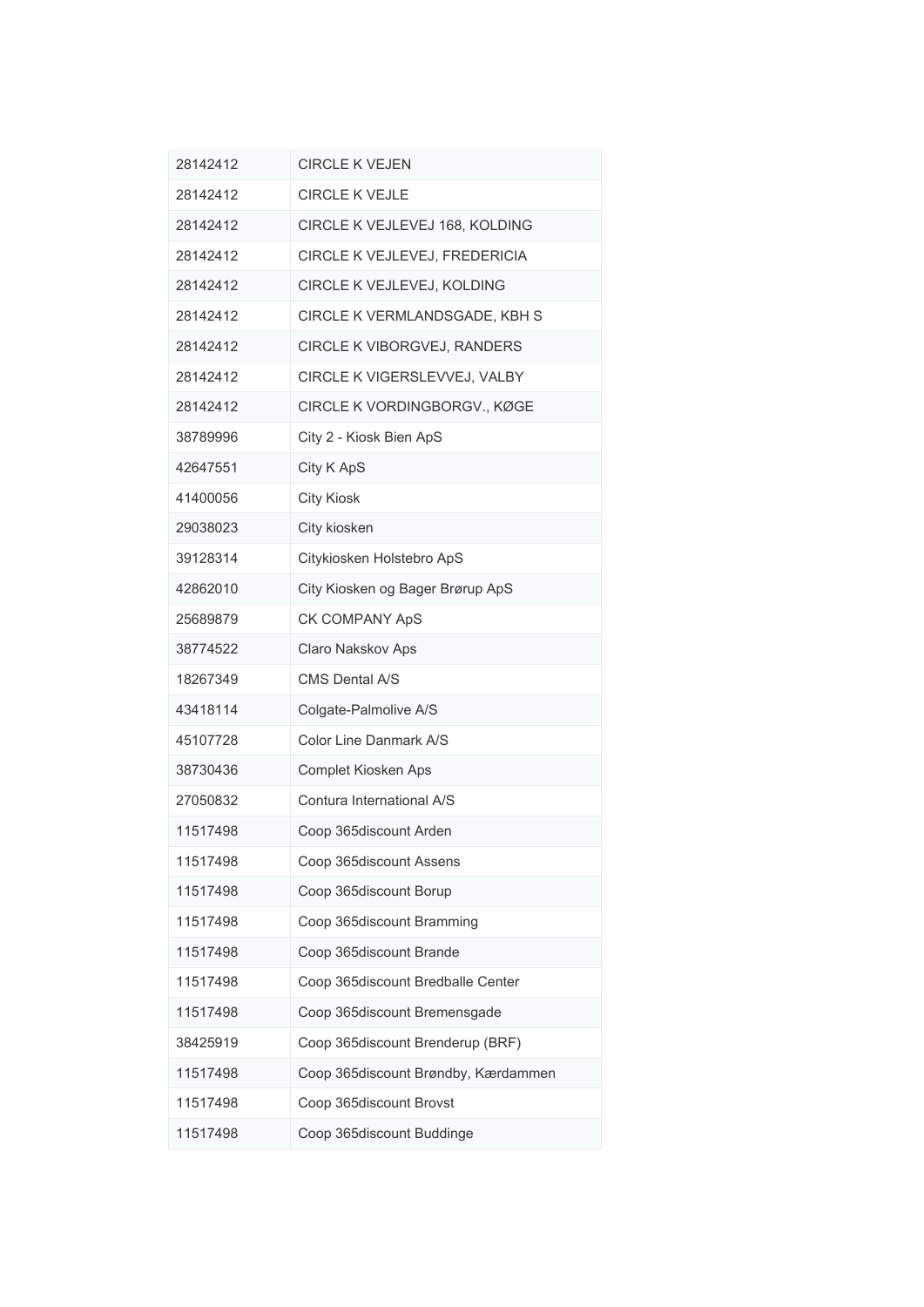| 11517498 | Coop 365discount Englandsvej               |
|----------|--------------------------------------------|
| 11517498 | Coop 365discount Farsø                     |
| 11517498 | Coop 365discount Frederiksborgvej          |
| 11517498 | Coop 365discount Frederikshavn, Skagensvej |
| 11517498 | Coop 365discount Frugtparken, Skive        |
| 11517498 | Coop 365discount Galten                    |
| 38425919 | Coop 365discount Gelsted                   |
| 11517498 | Coop 365discount Glesborg                  |
| 11517498 | Coop 365discount Godthåbsparken            |
| 11517498 | Coop 365discount Hadsten                   |
| 11517498 | Coop 365discount Hammel                    |
| 11517498 | Coop 365discount Hasle                     |
| 11517498 | Coop 365discount Haslev                    |
| 11517498 | Coop 365discount Helsingør                 |
| 11517498 | Coop 365discount Herlev, Dildhaven         |
| 11517498 | Coop 365discount Herning Grøndahlsvej      |
| 11517498 | Coop 365discount Hjallerup                 |
| 11517498 | Coop 365discount Hjallesevej Odense        |
| 11517498 | Coop 365discount Hobro, Hostrupvej         |
| 11517498 | Coop 365discount Høng                      |
| 11517498 | Coop 365discount Horsens, Egebjerg         |
| 11517498 | Coop 365discount Horsens, Vejlevej         |
| 11517498 | Coop 365discount Hørve                     |
| 11517498 | Coop 365discount Hovedgaard                |
| 11517498 | Coop 365discount Humlebæk                  |
| 11517498 | Coop 365discount Hundested                 |
| 11517498 | Coop 365discount Jagtvej Kbh N             |
| 11517498 | Coop 365discount Kastruplundgade           |
| 11517498 | Coop 365discount Kingosgade Frederiksberg  |
| 11517498 | Coop 365discount Langå                     |
| 11517498 | Coop 365discount Langenæs                  |
| 11517498 | Coop 365discount Løgumkloster              |
| 11517498 | Coop 365 discount løsning                  |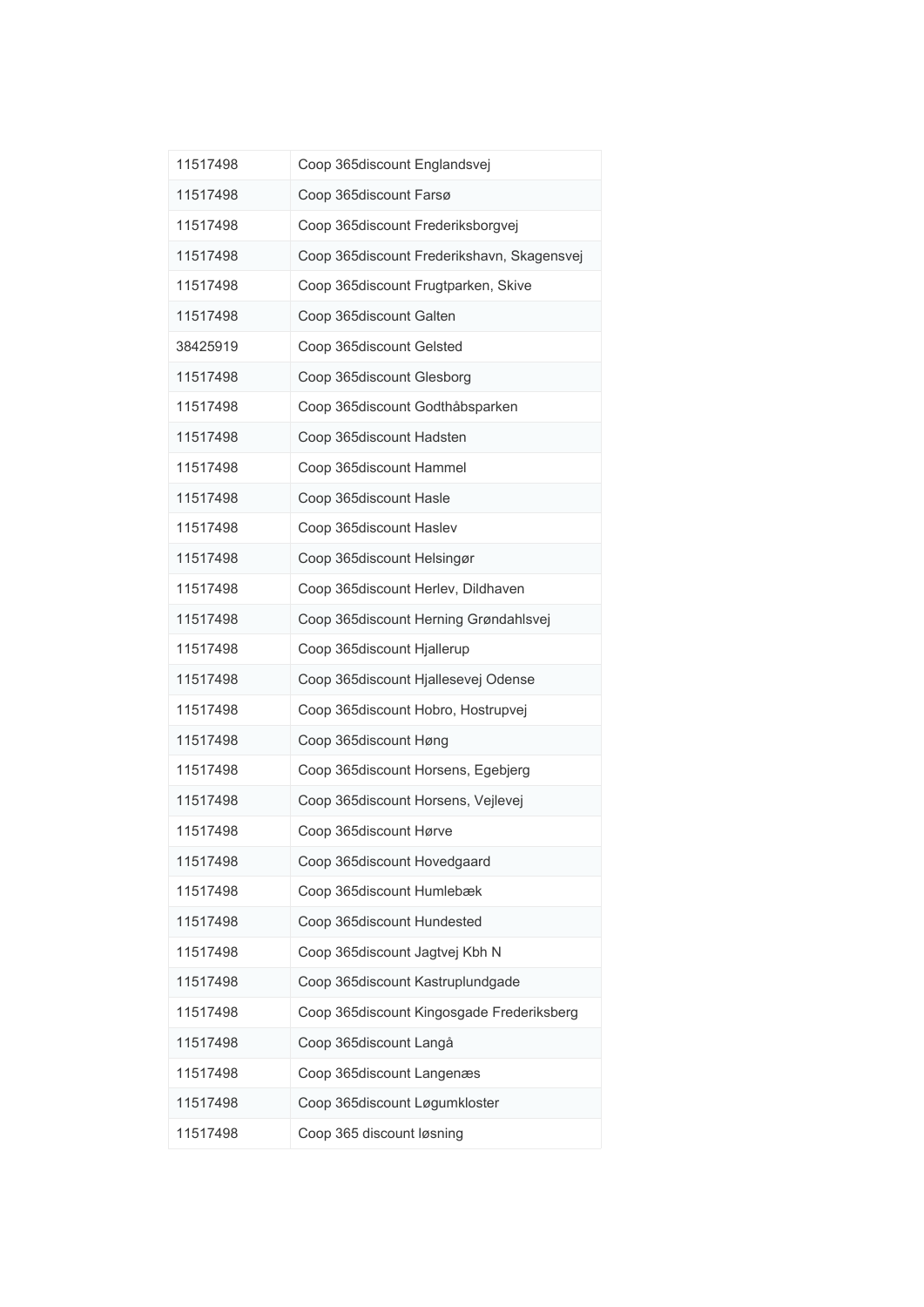| 11517498 | Coop 365 discount Mariagervej, Randers     |
|----------|--------------------------------------------|
| 11517498 | Coop 365discount Masnedøgade Kbh Ø         |
| 11517498 | Coop 365 discount Næstved Præstøvej        |
| 11517498 | Coop 365discount Nørre Nebel               |
| 11517498 | Coop 365discount Nykøbing Sjælland         |
| 11517498 | Coop 365discount Odense C, Skibhusvej      |
| 11517498 | Coop 365discount Odense, Enebærvej         |
| 11517498 | Coop 365discount Odense, Kochsgade         |
| 11517498 | Coop 365 discount Odense, Nørregade        |
| 11517498 | Coop 365discount Ølstykke, Ørnebjergvej    |
| 11517498 | Coop 365discount Ordrupvej                 |
| 11517498 | Coop 365discount Ørslev                    |
| 11517498 | Coop 365discount Østervrå                  |
| 11517498 | Coop 365discount Otterup                   |
| 11517498 | Coop 365discount Randers Hadsundvej        |
| 11517498 | Coop 365discount Randers, Kristrup         |
| 11517498 | Coop 365discount Ringkøbing Holstebrovej   |
| 11517498 | Coop 365discount Rødovre, Islevbrovej      |
| 11517498 | Coop 365discount Rønde                     |
| 11517498 | Coop 365discount Rørmosen                  |
| 11517498 | Coop 365discount Rudkøbing, Ahlefeldtsgade |
| 38425919 | Coop 365discount Skærbæk (BRF)             |
| 11517498 | Coop 365discount Skanderborg, Kildevej     |
| 11517498 | Coop 365discount Skipperen Aalborg         |
| 11517498 | Coop 365discount Skive, Asylgade           |
| 11517498 | Coop 365discount Skødstrup                 |
| 11517498 | Coop 365discount Skørping                  |
| 11517498 | Coop 365discount Smørum                    |
| 11517498 | Coop 365discount Søborg Hovedgade          |
| 11517498 | Coop 365discount Søholm                    |
| 11517498 | Coop 365discount Søllested                 |
| 11517498 | Coop 365discount Solrød                    |
| 11517498 | Coop 365discount Søndergade Frederikshavn  |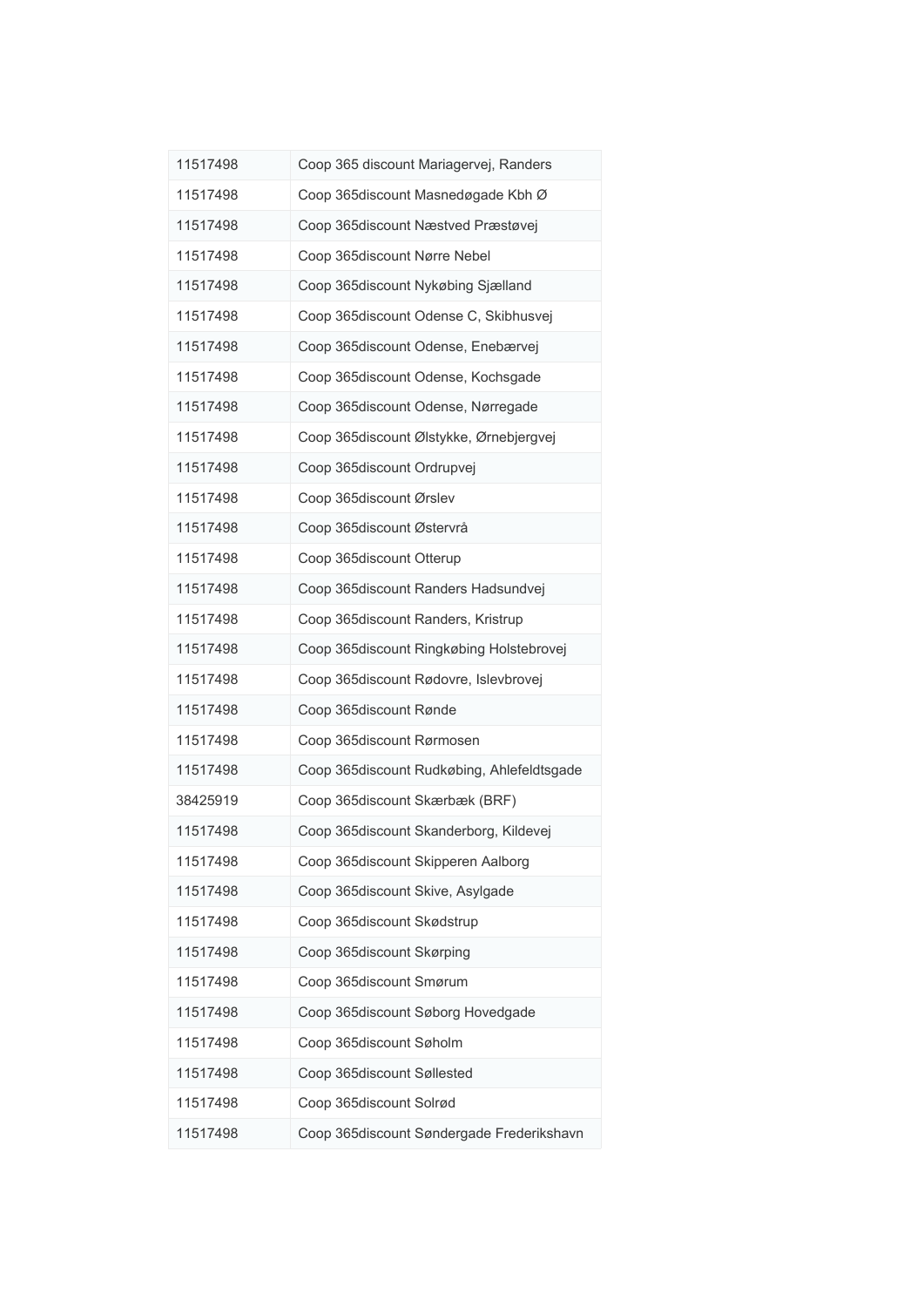| 11517498 | Coop 365discount Sønderport, Nørresundby    |
|----------|---------------------------------------------|
| 11517498 | Coop 365discount Sønderris                  |
| 11517498 | Coop 365discount Stavtrup                   |
| 11517498 | Coop 365discount Stege                      |
| 11517498 | Coop 365discount Strandby-Elling            |
| 11517498 | Coop 365discount Strandby Kirkevej          |
| 11517498 | Coop 365discount Strandlodsvej              |
| 11517498 | Coop 365discount Struer                     |
| 11517498 | Coop 365discount Svendborg, Nyborgvej       |
| 11517498 | Coop 365discount Taastrup                   |
| 11517498 | Coop 365discount Taulov                     |
| 11517498 | Coop 365discount Tinglev                    |
| 11517498 | Coop 365discount Tved                       |
| 11517498 | Coop 365discount Valby, Spinderiet          |
| 11517498 | Coop 365discount Vejle, Urhøj               |
| 11517498 | Coop 365discount Vesterbro Odense           |
| 11517498 | Coop 365discount Vesterkøb                  |
| 11517498 | Coop 365discount Vordingborg, Ndr. Vindinge |
| 11517498 | Coop 365 Frederiksbro                       |
| 11517498 | Coop365 Gartnerbyen                         |
| 11517498 | Coop 365 Hørning                            |
| 11517498 | Coop 365 Lerchesvej                         |
| 11517498 | Coop 365 Løjtegårdsvej                      |
| 11517498 | Coop 365 Mølleparken, Århus                 |
| 11517498 | Coop 365 Mørkhøj                            |
| 11517498 | Coop 365 Odensevej, Odense S                |
| 11517498 | Coop 365 Smidstrup                          |
| 11517498 | Coop365 Tølløse                             |
| 26259495 | Coop Dagli Brugsen                          |
| 26259495 | Coop DagliBrugsen Merløse                   |
| 26259495 | Coop DagliBrugsen Mørkøv                    |
| 26259495 | COOP DAGLIBRUGSEN PARCELVEJ                 |
| 26259495 | COOP Danmark A/S                            |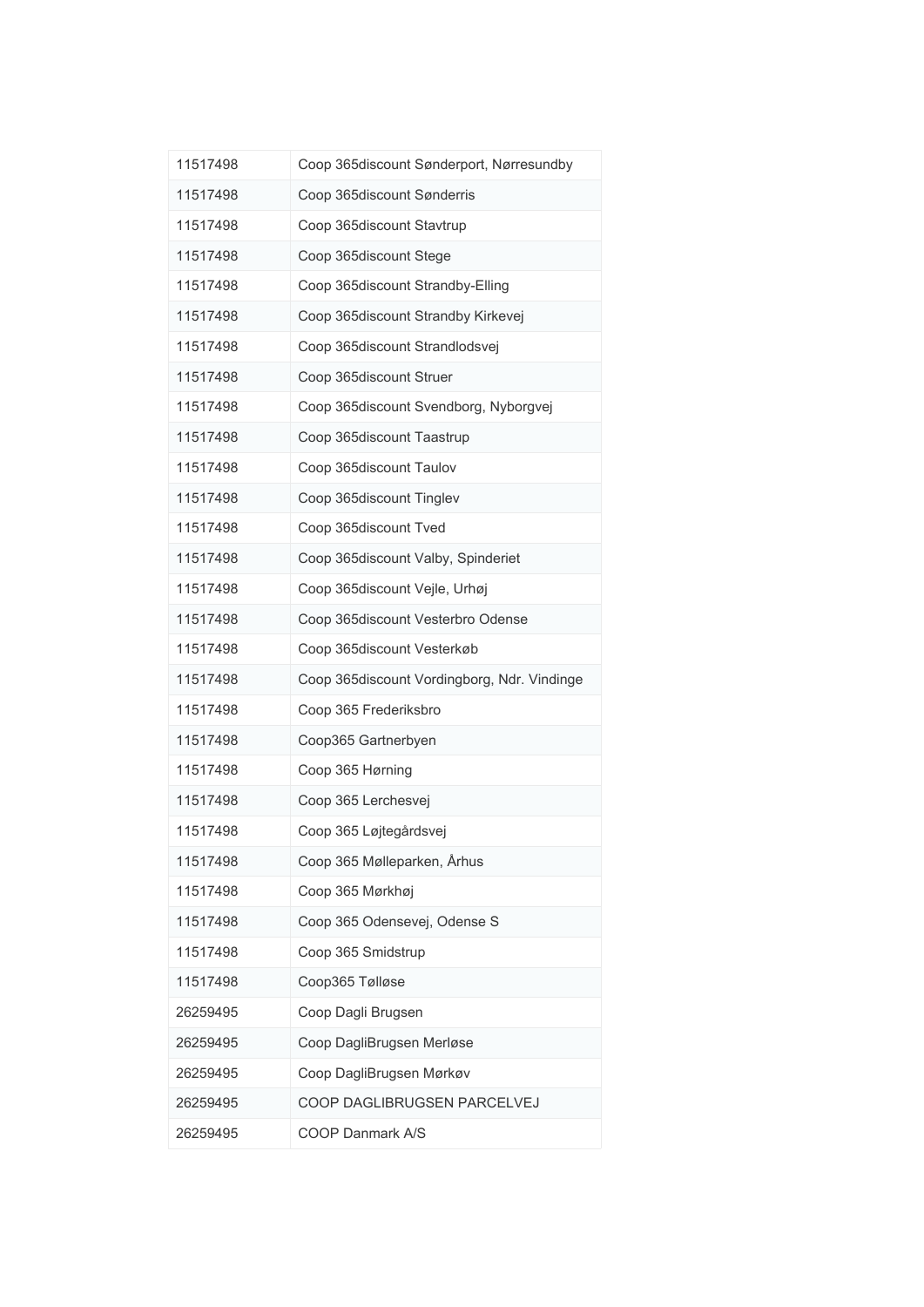| 26259495 | Coop.dk                         |
|----------|---------------------------------|
| 26259495 | <b>COOP Kvickly Dalum</b>       |
| 26259495 | COOP Kvickly Farum              |
| 26259495 | COOP Kvickly Grenaa             |
| 26259495 | COOP Kvickly Helsingør          |
| 26259495 | Coop Kvickly Herning            |
| 26259495 | Coop Kvickly Hjørring           |
| 26259495 | Coop Kvickly Holstebro          |
| 26259495 | Coop Kvickly Holte              |
| 26259495 | <b>COOP Kvickly Næstved</b>     |
| 26259495 | <b>COOP Kvickly Nexø</b>        |
| 26259495 | Coop Kvickly Prøvestenscentret  |
| 26259495 | Coop Kvickly Ringkøbing         |
| 26259495 | COOP Kvickly Rønne              |
| 26259495 | Coop Kvickly Skibhusvej         |
| 26259495 | COOP Kvickly Skive Søndercenter |
| 26259495 | Coop Kvickly Slagelse           |
| 26259495 | Coop Kvickly Slotscentret       |
| 26259495 | Coop Kvickly Stenløse           |
| 26259495 | Coop Kvickly Værløse            |
| 26259495 | Coop Kvickly Vejle              |
| 26259495 | COOP Kvickly Vestbyen           |
| 26259495 | Coop SuperBrugsen Assens        |
| 26259495 | Coop SuperBrugsen Dragør        |
| 26259495 | Coop SuperBrugsen Haderslev     |
| 26259495 | Coop SuperBrugsen Hobro         |
| 26259495 | Coop SuperBrugsen Hovedbanen    |
| 26259495 | Coop SuperBrugsen Matthæusgade  |
| 26259495 | Coop SuperBrugsen Nærheden      |
| 26259495 | Coop SuperBrugsen Nyborg        |
| 26259495 | Coop SuperBrugsen Ringsted      |
| 26259495 | Coop SuperBrugsen Samsø         |
| 26259495 | Coop SuperBrugsen Skovlunde     |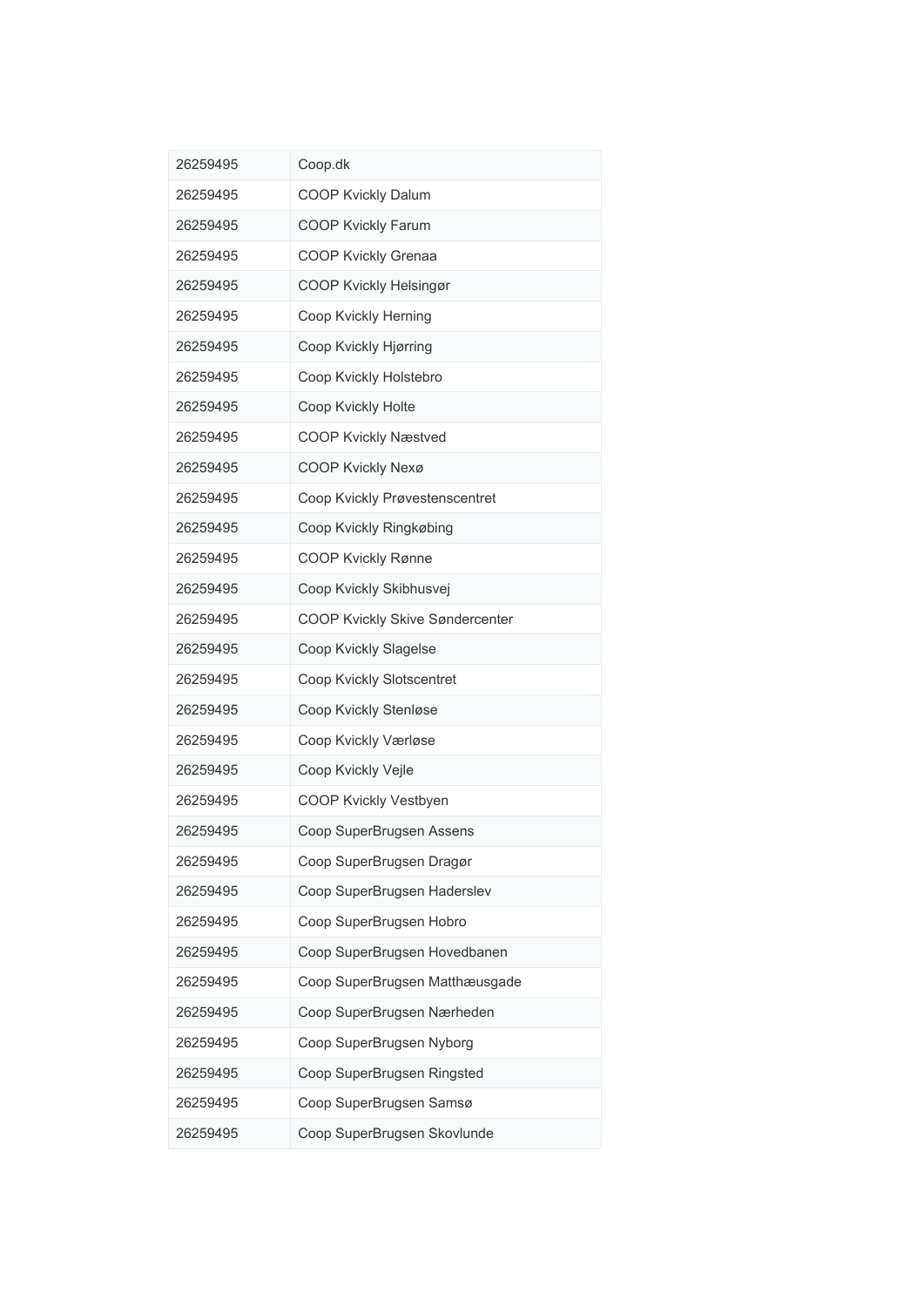| 26259495 | Coop SuperBrugsen Søtorvet   |
|----------|------------------------------|
| 26259495 | Coop Superbrugsen Stensballe |
| 26259495 | Coop SuperBrugsen Thisted    |
| 26259495 | Coop SuperBrugsen Trekroner  |
| 40309365 | CP2019 APS, OK Plus          |
| 36319321 | Crazy Candy Land             |
| 36058714 | Croda Denmark A/S            |
| 25361695 | <b>CSL Behring ApS</b>       |
| 26140439 | CuraPet                      |
| 31262666 | Cytovac A/S                  |
| 61874011 | DagliBrugsen                 |
| 26259495 | DagliBrugsen Ågård           |
| 26259495 | DagliBrugsen Agersted        |
| 26259495 | DagliBrugsen Alfa 05415      |
| 17173715 | DagliBrugsen Allingåbro      |
| 26259495 | DagliBrugsen Anholt          |
| 35714618 | DagliBrugsen Ansager         |
| 26259495 | DagliBrugsen Årre            |
| 22536214 | DagliBrugsen Arrild          |
| 38113313 | DagliBrugsen Askov           |
| 12673213 | DagliBrugsen Aslev           |
| 53894518 | DagliBrugsen Asperup         |
| 31083818 | DagliBrugsen Assens          |
| 63379018 | Daglibrugsen Astrup Arden    |
| 37662410 | DagliBrugsen Bække           |
| 45017516 | DagliBrugsen, Bagenkop       |
| 35476628 | Dagli Brugsen Ballen         |
| 17285718 | DagliBrugsen Balling         |
| 41312319 | DagliBrugsen Bårdesø         |
| 26259495 | DagliBrugsen Bårse           |
| 37378364 | DagliBrugsen Biersted        |
| 26259495 | DagliBrugsen Bindslev        |
| 21243817 | DagliBrugsen Birkelse        |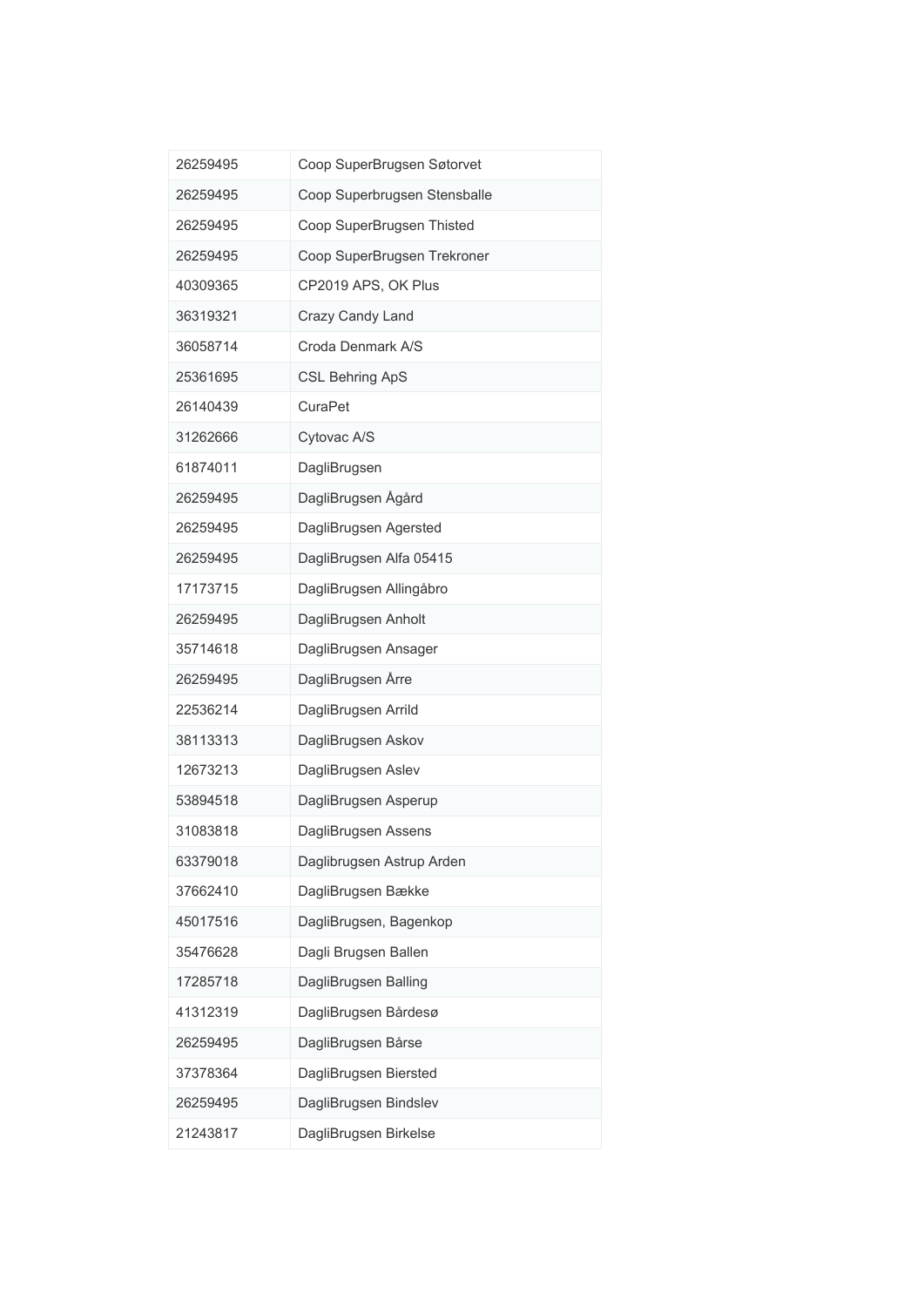| 26259495 | DagliBrugsen Bispeparken      |
|----------|-------------------------------|
| 69406912 | Dagli Brugsen Bjergby         |
| 26259495 | DagliBrugsen Bogø             |
| 26259495 | DagliBrugsen Bønnerup         |
| 26259495 | DagliBrugsen Borris           |
| 45638014 | DagliBrugsen Bøvling          |
| 26259495 | Daglibrugsen Brahetrolleborg  |
| 26259495 | DagliBrugsen Bredsten Centret |
| 26259495 | DagliBrugsen Brydes Allé      |
| 26259495 | Daglibrugsen Bryrup           |
| 66873412 | DagliBrugsen Dalby            |
| 20031611 | DagliBrugsen Dybbøl           |
| 39436515 | DagliBrugsen Egebjerg         |
| 26259495 | DagliBrugsen Engesvang        |
| 17477811 | Dagli brugsen Eskebjerg       |
| 69841414 | DagliBrugsen Fårevejle        |
| 26259495 | DagliBrugsen Fjellerup        |
| 26259495 | Dagli'Brugsen Folehaven       |
| 26259495 | Dagli'Brugsen Frølunde        |
| 20031611 | Daglibrugsen Fynshav          |
| 43996312 | DagliBrugsen Gadstrup         |
| 62005815 | DagliBrugsen Gærum            |
| 26259495 | DagliBrugsen Gandrup          |
| 26259495 | DagliBrugsen Gedser           |
| 26259495 | DagliBrugsen Gislinge         |
| 60547416 | DagliBrugsen Gjerlev          |
| 21259314 | DagliBrugsen Gjøl             |
| 44017717 | DagliBrugsen Glud Nørby       |
| 26259495 | DagliBrugsen Græse Bakkeby    |
| 26259495 | DagliBrugsen Gredstedbro      |
| 43557114 | Dagli Brugsen Gudumholm       |
| 32466117 | DagliBrugsen Guldborg         |
| 45709914 | Daglibrugsen Hammershøj       |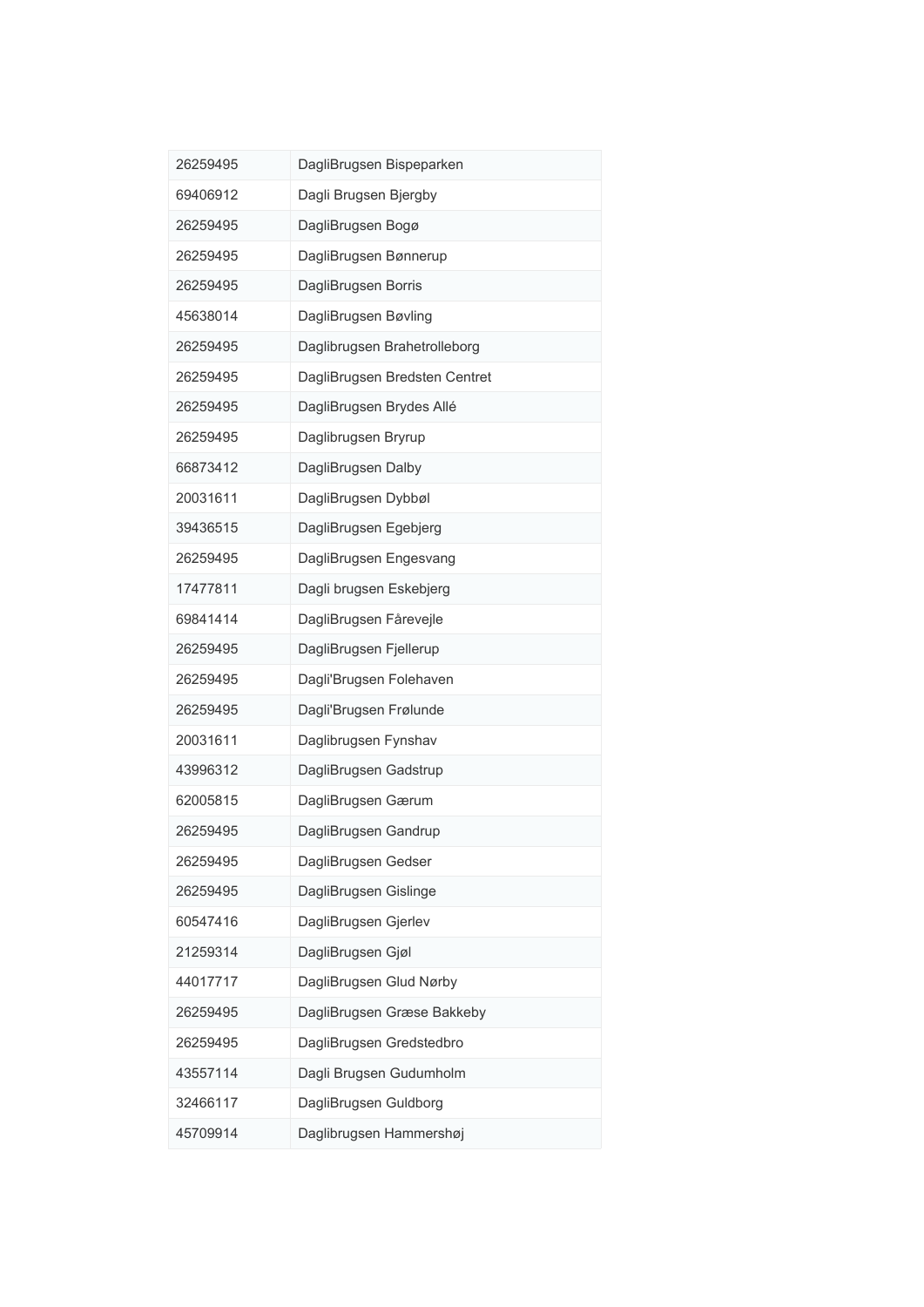| 26259495 | DagliBrugsen Harboøre         |
|----------|-------------------------------|
| 23059428 | DagliBrugsen Harridslev       |
| 26259495 | DagliBrugsen Havndal          |
| 26259495 | DagliBrugsen Havnsø           |
| 26259495 | Dagli Brugsen Hedegårdene     |
| 42351113 | DagliBrugsen Hejls            |
| 21480614 | Dagli'Brugsen Hellested       |
| 66668118 | DagliBrugsen Hemmet           |
| 43442511 | DagliBrugsen Herskind, Galten |
| 26259495 | DagliBrugsen Hjordkær         |
| 26259495 | DagliBrugsen Hjortshøj        |
| 45617319 | Dagli Brugsen Højden          |
| 35692819 | DagliBrugsen Højer og Omegn   |
| 26259495 | DagliBrugsen Holbæk           |
| 42715115 | DagliBrugsen Holsteinborg     |
| 70912414 | Dagli'Brugsen Høm             |
| 66668118 | DagliBrugsen Horne            |
| 26259495 | DagliBrugsen Hornum           |
| 26259495 | Dagli Brugsen Horslunde       |
| 43486519 | Dagli Brugsen Hou             |
| 26259495 | DagliBrugsen Humble           |
| 26259495 | DagliBrugsen Hundelev         |
| 26259495 | Dagli Brugsen Hundrupparken   |
| 45757919 | DagliBrugsen Hviding          |
| 40011811 | DagliBrugsen Jennum           |
| 26259495 | Dagli Brugsen Jerslev         |
| 26259495 | DagliBrugsen Jordrup          |
| 26259495 | DagliBrugsen Kalvehave        |
| 26259495 | DagliBrugsen Kirke Såby       |
| 66948013 | DagliBrugsen Kirke-Stillinge  |
| 16194913 | DagliBrugsen Kliplev          |
| 63410012 | Daglibrugsen Kongeådal        |
| 66873412 | Dagli Brugsen Kulhuse         |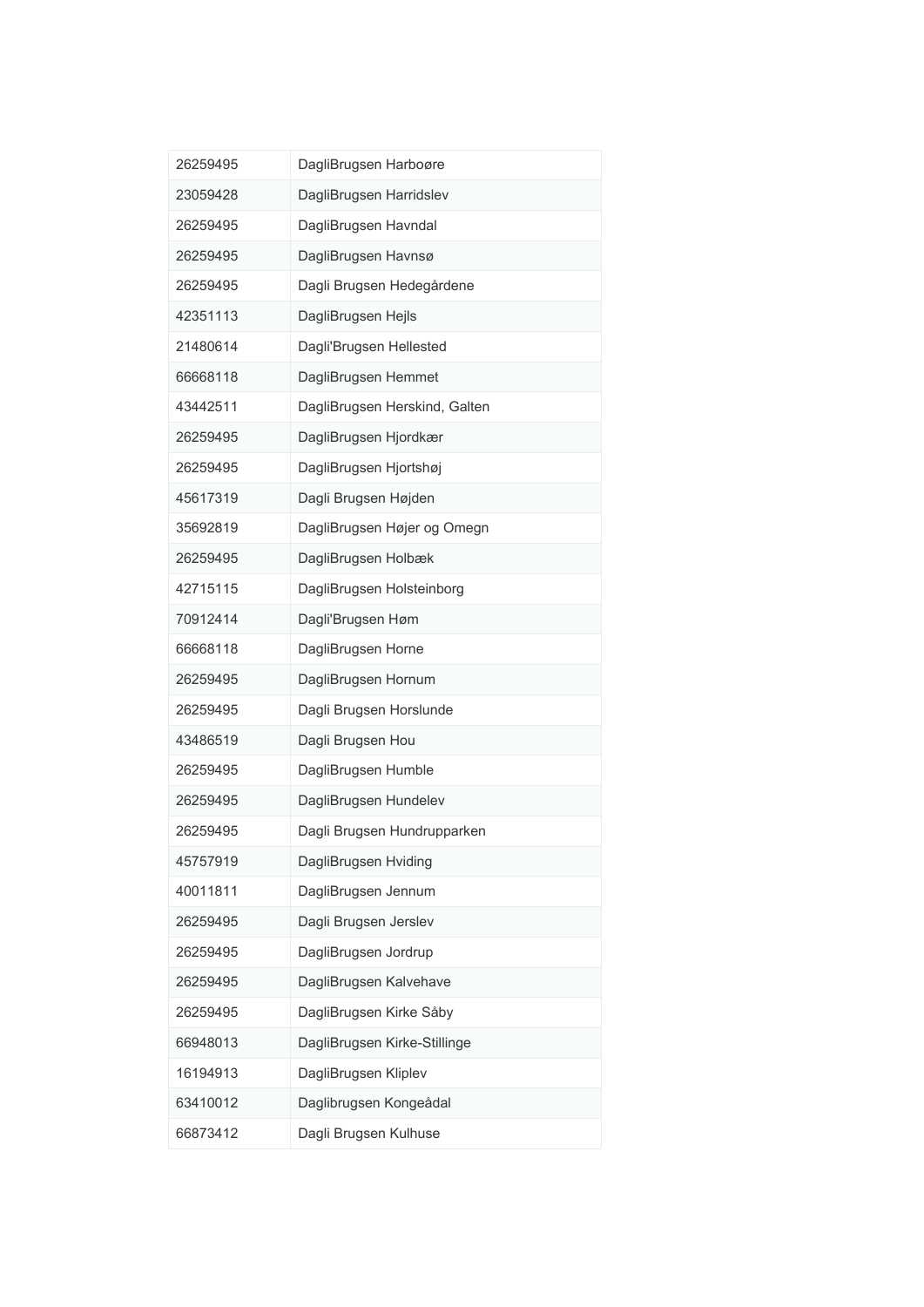| 69841414 | DagliBrugsen Kundby                            |
|----------|------------------------------------------------|
| 70081717 | Dagli'Brugsen Kvik                             |
| 26259495 | DagliBrugsen Lejre                             |
| 50021319 | DagliBrugsen Lellinge                          |
| 26259495 | <b>DAGLIBRUGSEN LEM</b>                        |
| 61857419 | Daglibrugsen Lendum                            |
| 26259495 | DagliBrugsen Lille Skensved                    |
| 26259495 | DagliBrugsen Lime                              |
| 26259495 | DagliBrugsen Lindved                           |
| 37831115 | DagliBrugsen Løgstrup (Løgstrup Brugsforening) |
| 37970719 | DagliBrugsen Lyne                              |
| 35537228 | DagliBrugsen Mårup                             |
| 33745745 | DagliBrugsen Mejdal                            |
| 17157914 | DagliBrugsen Mejlby                            |
| 26259495 | DagliBrugsen Mogenstrup                        |
| 44162318 | DagliBrugsen Mønsted                           |
| 34835411 | Dagli'Brugsen Mou                              |
| 40631712 | DagliBrugsen Nimtofte                          |
| 26259495 | DagliBrugsen Nørhalne                          |
| 26259495 | Dagli Brugsen Nørre Jernløse                   |
| 26259495 | DagliBrugsen Nr. Broby                         |
| 20031611 | DagliBrugsen Nybøl                             |
| 26259495 | DagliBrugsen Ny Nørup                          |
| 26259495 | Dagli Brugsen Nyråd                            |
| 70081717 | DagliBrugsen Nysted                            |
| 26259495 | DagliBrugsen Odsted                            |
| 69373119 | DagliBrugsen Ødsted                            |
| 65198819 | Dagli'Brugsen Ørholm                           |
| 52085012 | DagliBrugsen Ørslev                            |
| 26259495 | DagliBrugsen Ørum                              |
| 17186612 | DAGLIBRUGSEN ØRUM DJURS                        |
| 21794228 | DagliBrugsen Østerbro                          |
| 40808728 | DagliBrugsen Østerlars                         |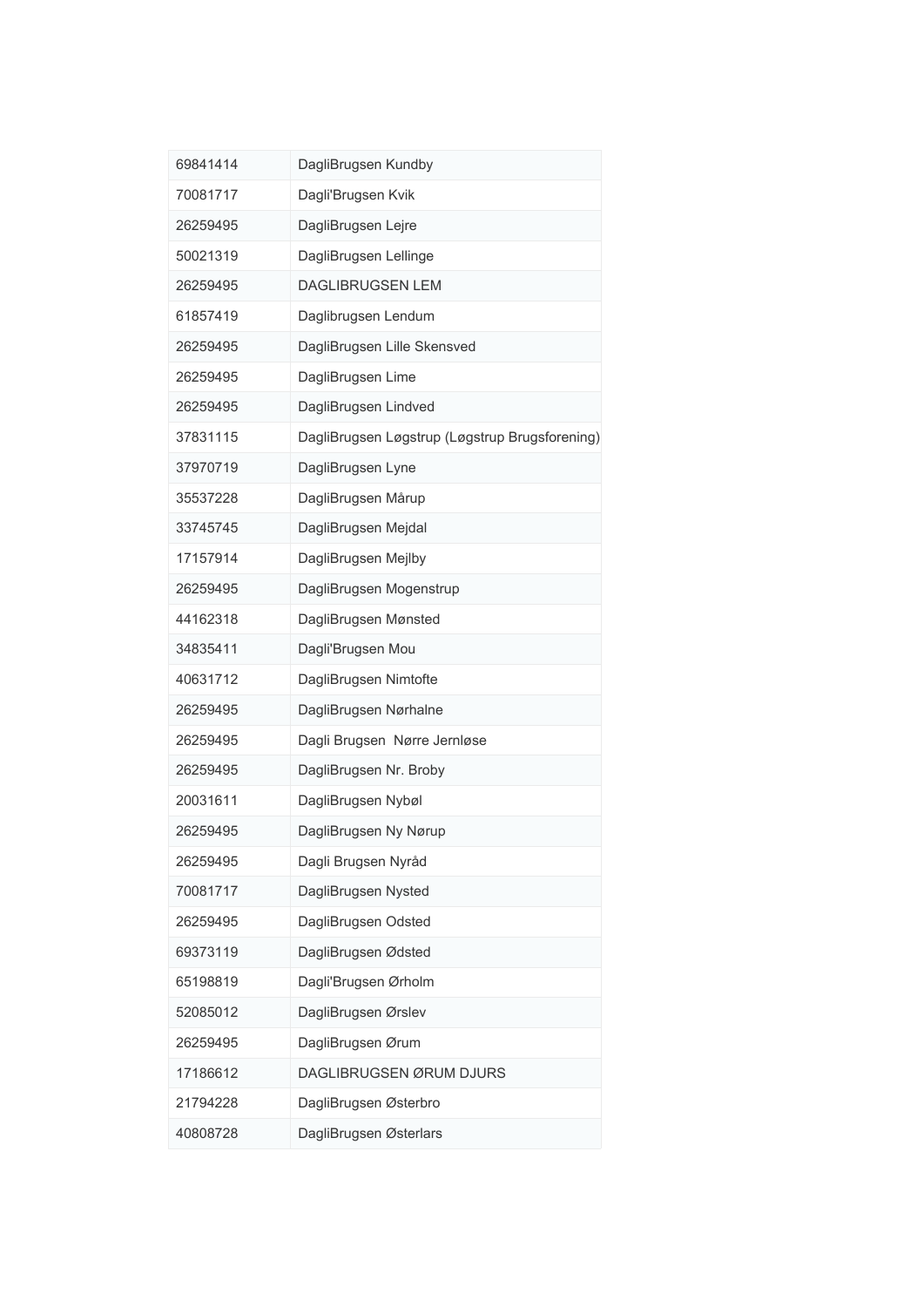| 35219315 | DagliBrugsen Østermarie        |
|----------|--------------------------------|
| 16317918 | DagliBrugsen Overlade          |
| 14009914 | DagliBrugsen Raklev            |
| 26259495 | DagliBrugsen Rantzausminde     |
| 26259495 | DagliBrugsen Rask Mølle        |
| 30980328 | Dagli'Brugsen Roager           |
| 70081717 | DagliBrugsen Rødbyhavn         |
| 26259495 | DagliBrugsen Rødkærsbro        |
| 26259495 | DagliBrugsen Rødvig            |
| 25507118 | DagliBrugsen Rømø              |
| 26259495 | Dagli'Brugsen Rørby            |
| 42380695 | DagliBrugsen Røsnæs            |
| 26259495 | DagliBrugsen Ruds Vedby        |
| 41287519 | DagliBrugsen Ryslinge          |
| 41319216 | Daglibrugsen Særslev           |
| 38402315 | DagliBrugsen Sdr. Felding      |
| 26259495 | DagliBrugsen Sejs              |
| 26259495 | Dagli'Brugsen Sengeløse        |
| 12673213 | DagliBrugsen Sig               |
| 38216813 | DagliBrugsen Sjørup            |
| 24247139 | DagliBrugsen Skjoldhøj         |
| 26259495 | DagliBrugsen Skodborg          |
| 26259495 | Dagli Brugsen Skødstrup        |
| 20031611 | DagliBrugsen Skovby            |
| 37805513 | Dagli'Brugsen Skovsgård        |
| 26259495 | DagliBrugsen Skt. Jørgens Gade |
| 66873412 | DagliBrugsen Skuldelev         |
| 26259495 | Dagli'Brugsen Skyttegården     |
| 36682825 | DagliBrugsen Snertinge         |
| 43138219 | DagliBrugsen Snøde             |
| 57768118 | DagliBrugsen Snogebæk          |
| 54747411 | DagliBrugsen Søby              |
| 24544710 | Dagli Brugsen Sønderho         |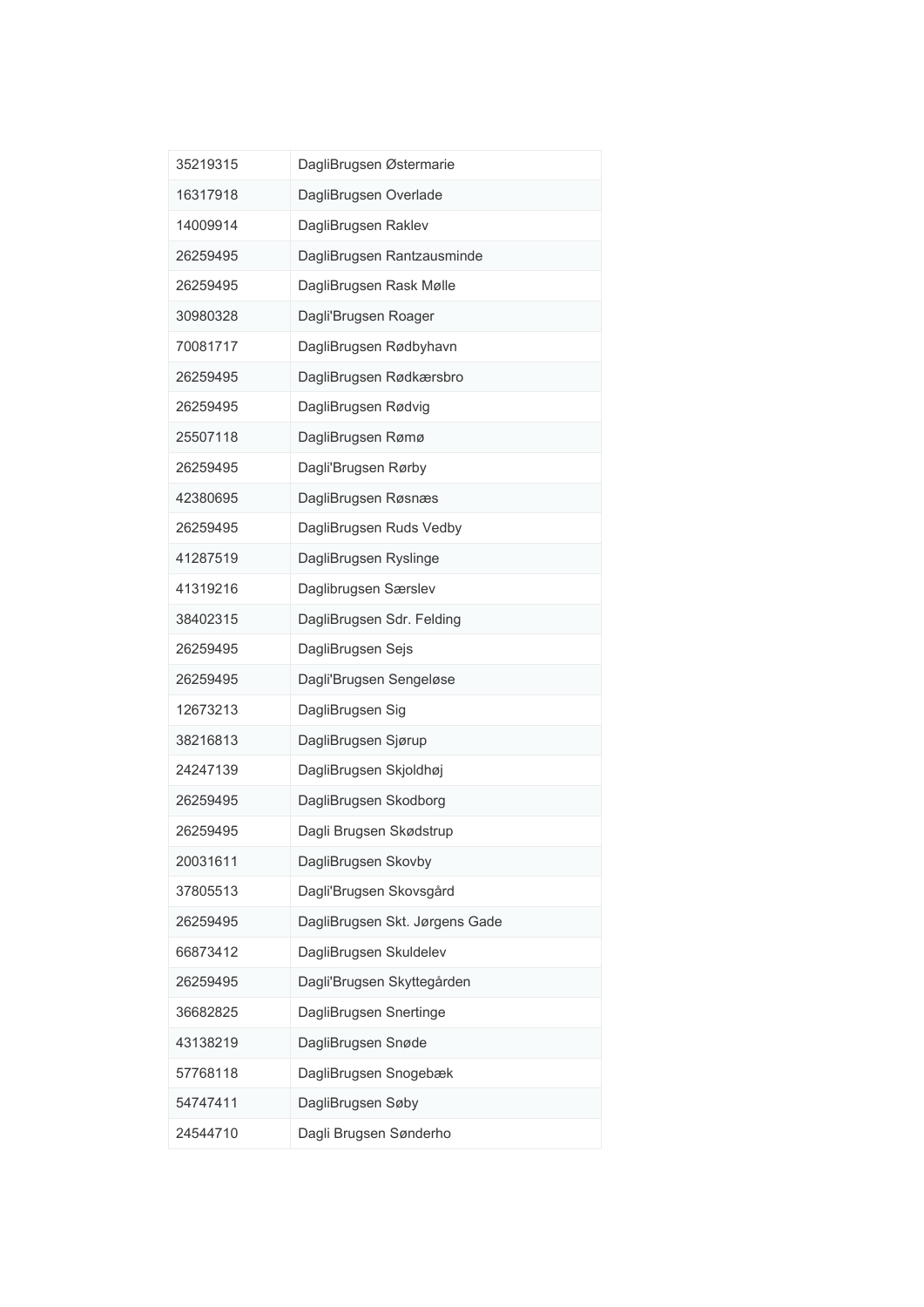| 37301515 | Daglibrugsen Sønder Nissum |
|----------|----------------------------|
| 20031611 | DagliBrugsen Sotterup      |
| 26259495 | DagliBrugsen Søvind        |
| 64284215 | DagliBrugsen Stenstrup     |
| 43726811 | DagliBrugsen Stjær, Galten |
| 62104716 | DagliBrugsen Stokkemarke   |
| 50017613 | Dagli Brugsen Strøby       |
| 68771919 | DagliBrugsen Sulsted       |
| 40357610 | Dagli Brugsen Svaneke      |
| 26259495 | DagliBrugsen Svenstrup     |
| 66668118 | DagliBrugsen Tarm          |
| 26259495 | DagliBrugsen Tarp          |
| 26259495 | DagliBrugsen Tejn          |
| 52085012 | DagliBrugsen Terslev       |
| 26259495 | DagliBrugsen Thor          |
| 14000410 | DagliBrugsen Tømmerup      |
| 31266211 | DagliBrugsen Tornby        |
| 26259495 | DagliBrugsen Trige         |
| 65944316 | DagliBrugsen Tuse          |
| 26259495 | Dagli'Brugsen Tuse Næs     |
| 60739013 | DagliBrugsen Tved          |
| 42287318 | DagliBrugsen Tylstrup      |
| 70067013 | DagliBrugsen, Ugerløse     |
| 26259495 | DagliBrugsen Uldum         |
| 26259495 | Dagli'Brugsen Ulsted       |
| 26259495 | DagliBrugsen Ulstrup       |
| 70369419 | DagliBrugsen Undløse       |
| 26259495 | DagliBrugsen Væggerløse    |
| 37221015 | Dagli Brugsen Vandel       |
| 68824915 | DagliBrugsen Veddum        |
| 26259495 | DagliBrugsen Veflinge      |
| 30919211 | DagliBrugsen Vemb og Omegn |
| 26259495 | Dagli Brugsen Vemmelev     |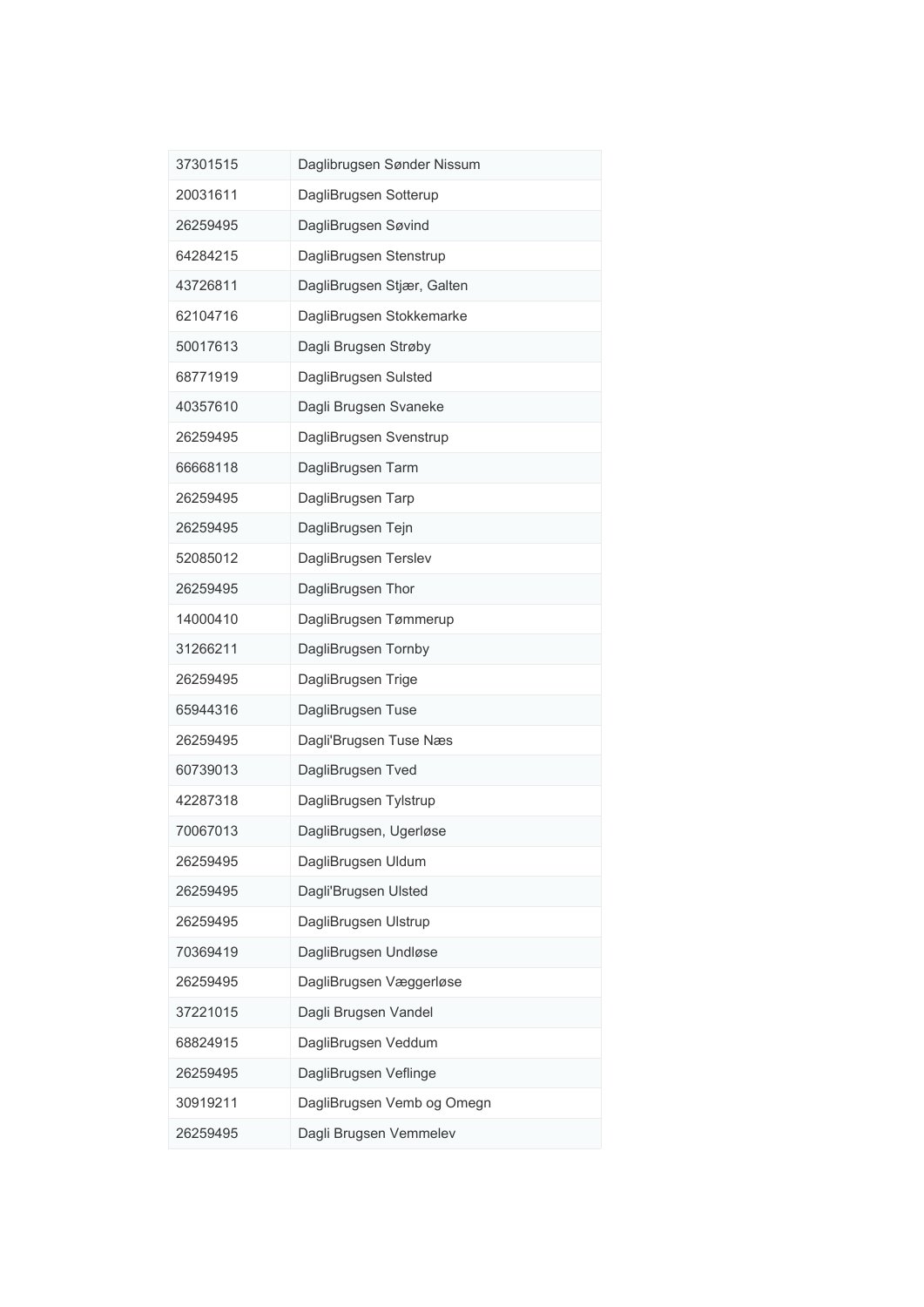| 35305319 | DagliBrugsen Vestermarie        |
|----------|---------------------------------|
| 68005612 | DagliBrugsen Vester Nebel       |
| 26259495 | DagliBrugsen Vivild             |
| 26259495 | DagliBrugsen Voel               |
| 26259495 | DagliBrugsen Vorrevangen        |
| 61939318 | Dagli'Brugsen Vrinners          |
| 26259495 | Dagli Brusen Vester Åby         |
| 21063614 | DagligBrugsen Almind            |
| 64879715 | Daglig Brugsen Brenderup        |
| 39133717 | DagligBrugsen Sorring           |
| 38643819 | DagligBrugsen Tebstrup          |
| 17285718 | Dagli Gedsted                   |
| 78895918 | Dagrofa Logistik a/s            |
| 39371049 | Daiichi Sankyo Nordics ApS      |
| 40307893 | Dalby Sommermarked 2019 IVS     |
| 39332175 | Dalgas Kiosken 2                |
|          |                                 |
| 37106321 | Dalum Dyrehandel                |
| 12335040 | Danipharm A/S                   |
| 59789317 | Danish Agro a.m.b.a.            |
| 59789317 | Danish Agro Gistrup             |
| 59036416 | Danish Agro Shop Dronningelund  |
| 59036416 | Danish Agro Shop Kr. Stillingen |
| 59036416 | Danish Agro Shoppen A/S         |
| 59036416 | Danish Agro Shoppen - Åstedbro  |
| 59036416 | Danish Agro Shoppen - Brørup    |
| 59036416 | Danish Agro Shoppen - Egtved    |
| 59036416 | Danish Agro Shoppen, Forum      |
| 59036416 | Danish Agro Shoppen Gadstrup    |
| 59036416 | Danish Agro Shoppen - Gallten   |
| 59036416 | Danish Agro Shoppen - Hårlev    |
| 59036416 | Danish Agro Shoppen Hørve       |
| 59036416 | Danish Agro Shoppen - Kolding   |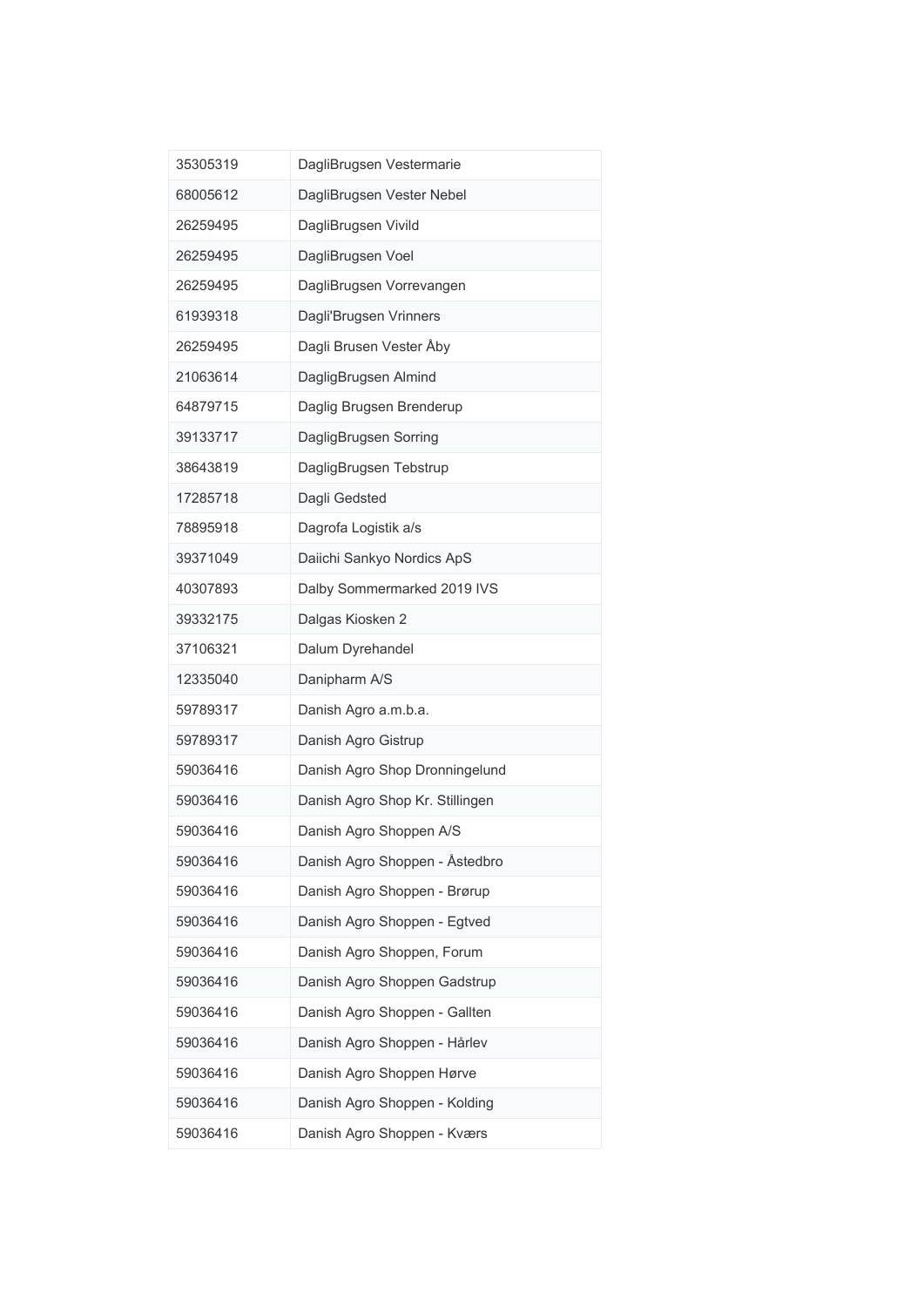| 59036416 | Danish Agro Shoppen - Nykøbing       |
|----------|--------------------------------------|
| 59036416 | Danish Agro Shoppen - Ørsted         |
| 59036416 | Danish Agro Shoppen - Ringsted       |
| 59036416 | Danish Agro Shoppen - Slangerup      |
| 59036416 | Danish Agro Shoppen, St. Merløse     |
| 59036416 | Danish Agro Shoppen Vrå              |
| 59036416 | Danish Agro Trading A/S              |
| 59036416 | Danish Agro Trading - Nyborg         |
| 34435057 | DanKøbmand                           |
| 14298878 | Danplus ApS                          |
| 37868310 | Dansk Detail ApS                     |
| 38291289 | Dansk Websalg ApS                    |
| 73109310 | DB Lab A/S                           |
| 38437798 | db Store Skærød                      |
| 10114241 | Dechra Veterinary Products A/S       |
| 11169732 | Deerland Probiotics & Enzymes A/S    |
| 35226672 | Den Gamle Købmand                    |
| 32507662 | Den Lille Købmand                    |
| 27063632 | Den Lokale Købmand                   |
| 39457245 | Den Lokale Købmand ApS               |
| 28600259 | Den Lokale Købmand v/Yusuf Atici     |
| 34905037 | Den Røde Kiosk                       |
| 38927620 | Deres Købmand                        |
| 19389006 | Desitin Pharma A/S                   |
| 26808073 | Det Blå Hus. v/Marianne Mulvad       |
| 37985996 | Det lille Vinhjørne                  |
| 37985996 | Det lille Vinhjørne Kastruplundsgade |
| 37985996 | Det lille Vinhjørne Tomgårdsvej      |
| 14194711 | DFDS A/S (Crown Seaways)             |
| 14194711 | DFDS A/S (Pearl Seaways)             |
| 17246070 | Dhaliwal Kiosk (Elite købmand)       |
| 80142617 | DHL Supply Chain Denmark A/S         |
| 15239549 | <b>DIGE LAVPRIS A/S</b>              |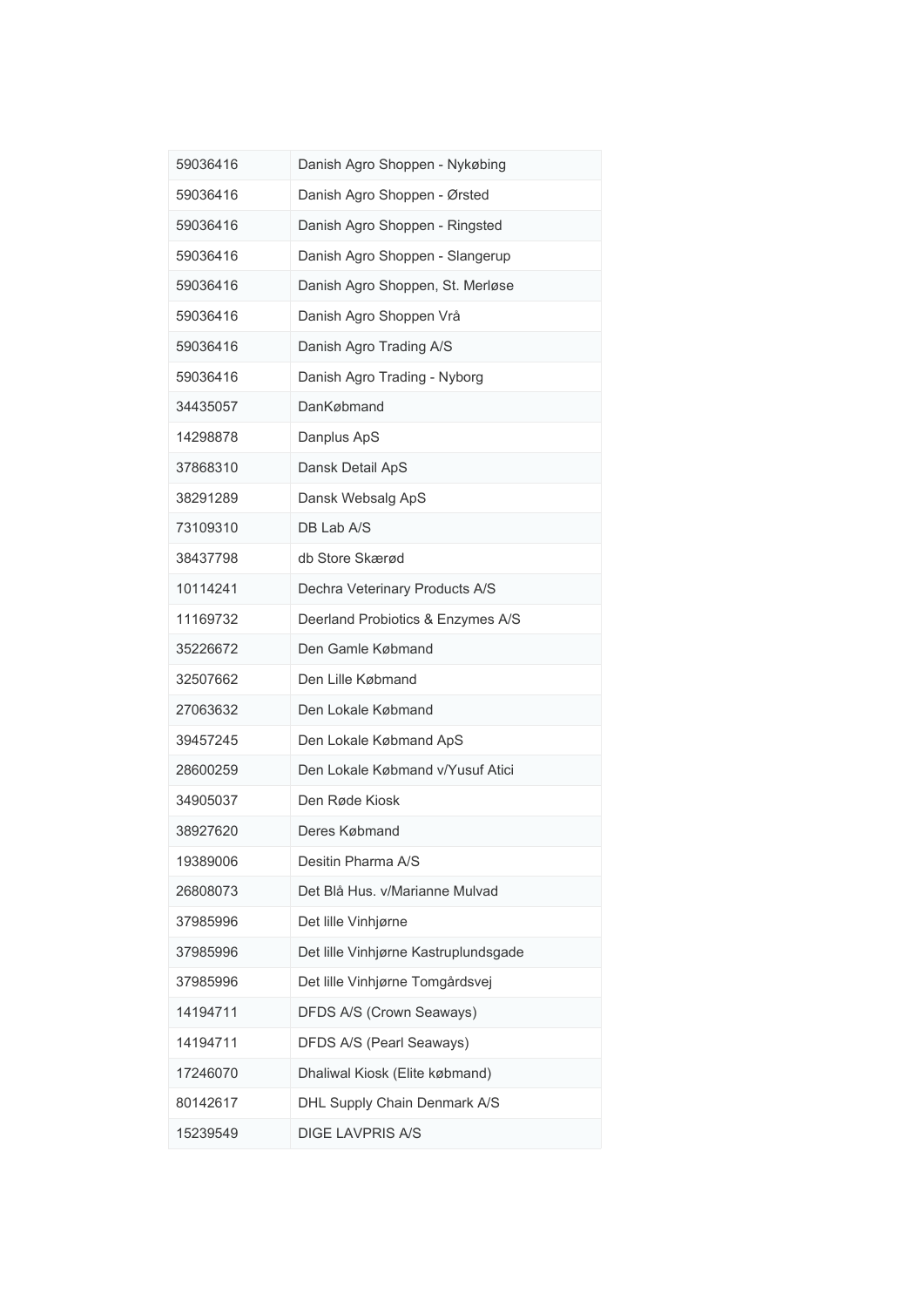| 37955183 | Din Lokale Butik                      |
|----------|---------------------------------------|
| 38013289 | Discount International I/S            |
| 41115203 | Dit Dyr I Fokus                       |
| 42273864 | Diva 2021 ApS                         |
| 40671242 | DK-DM ApS                             |
| 24246930 | DLG A.M.B.A                           |
| 16181528 | DLG/Land & Fritid                     |
| 16181528 | DLG/Land & Fritid Aakirkeby           |
| 16181528 | <b>DLG/Land &amp; Fritid Aars</b>     |
| 16181528 | DLG/Land & Fritid Aarup               |
| 16181528 | DLG/Land & Fritid Åbybro              |
| 16181528 | DLG/Land & Fritid Bårse               |
| 16181528 | DLG/Land & Fritid Bjerringbro         |
| 16181528 | <b>DLG/Land &amp; Fritid Bromme</b>   |
| 16181528 | <b>DLG/Land &amp; Fritid Frankfri</b> |
| 16181528 | DLG/Land & Fritid Fredensborg         |
| 16181528 | DLG/Land & Fritid Gredstedbro         |
| 16181528 | DLG/Land & Fritid Hedensted           |
| 16181528 | DLG/Land & Fritid Hillerslev          |
| 16181528 | DLG/Land & Fritid Hjørring            |
| 16181528 | DLG/Land & Fritid Holstebro           |
| 16181528 | DLG/Land & Fritid Nr. Vium            |
| 16181528 | DLG/Land & Fritid Nykøbing Mors       |
| 16181528 | DLG/Land & Fritid Odder               |
| 16181528 | DLG/Land & Fritid Ølgod               |
| 16181528 | <b>DLG/Land &amp; Fritid Randers</b>  |
| 16181528 | DLG/Land & Fritid Ringe               |
| 16181528 | DLG/Land & Fritid Ringsted            |
| 16181528 | DLG/Land & Fritid Rødekro             |
| 16181528 | DLG/Land & Fritid Rom                 |
| 16181528 | DLG/Land & Fritid Rudkøbing           |
| 16181528 | DLG/Land & Fritid Skærbæk             |
| 16181528 | DLG/Land & Fritid Skævinge            |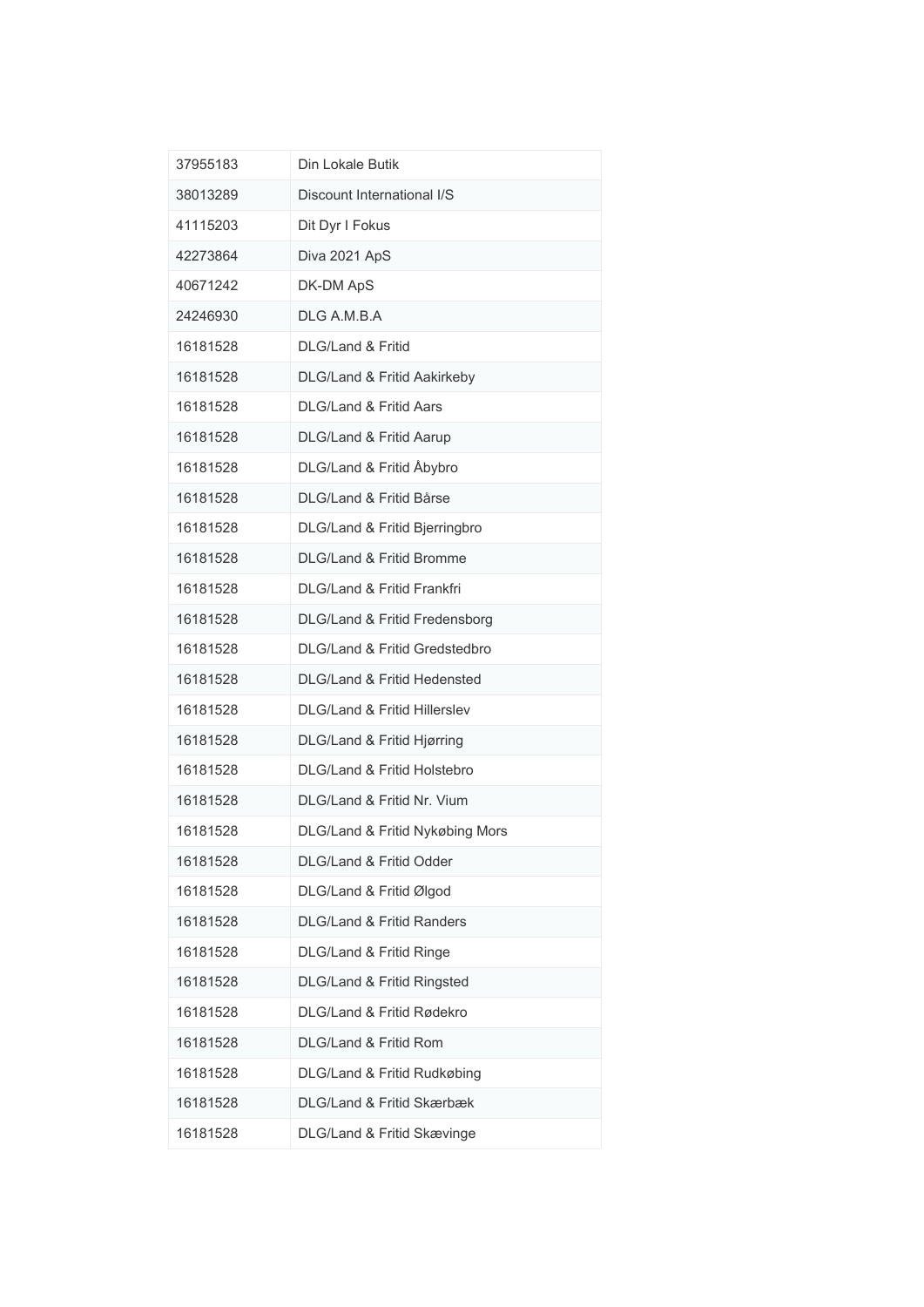| 16181528 | <b>DLG/Land &amp; Fritid Skive</b>   |
|----------|--------------------------------------|
| 16181528 | DLG/Land & Fritid Sørup              |
| 16181528 | DLG/Land & Fritid Stagestrup         |
| 16181528 | DLG/Land & Fritid Sundeved           |
| 16181528 | DLG/Land & Fritid Thorning           |
| 16181528 | <b>DLG/Land &amp; Fritid Tølløse</b> |
| 16181528 | DLG/Land & Fritid Vaast              |
| 16181528 | DLG/Land & Fritid Vester Hassing     |
| 16181528 | DLG/Land & Fritid Vig                |
| 16181528 | DLG / Land og Fritid Ærøskøbing      |
| 16181528 | DLG/Land og Fritid Dybvad            |
| 16181528 | DLG/Land og Fritid Fjelstrup         |
| 16181528 | DLG/Land og Fritid Ikast             |
| 16181528 | DLG/Land og Fritid Nr. Nebel         |
| 16181528 | DLG/Land og Fritid Skjern            |
| 24246930 | <b>DLG Randers Kundecenter</b>       |
| 16181528 | <b>DLG</b> service A/S               |
| 16181528 | DLG Service / Land & Fritid Børkop   |
| 34708762 | <b>DLG Vet I/S</b>                   |
| 27530877 | Døgnkiosk                            |
| 32437281 | Døgn Miriam Kiosk                    |
| 43094351 | Driftsselskabet Viborg ApS           |
| 34168288 | Dr. louises bro kiosk n food         |
| 37817473 | Drømmedyr                            |
| 29946043 | Dronninglund Dyrehandel              |
| 20185074 | Drugstore                            |
| 41787058 | DS12 AUTO ApS                        |
| 10882230 | DSB 7-Eleven butik 5601              |
| 10882230 | DSB 7-Eleven butik 5602              |
| 10882230 | DSB 7-Eleven butik 5603              |
| 10882230 | DSB 7-Eleven butik 5605              |
| 10882230 | DSB 7-Eleven butik 5607              |
| 10882230 | DSB 7-Eleven butik 5609              |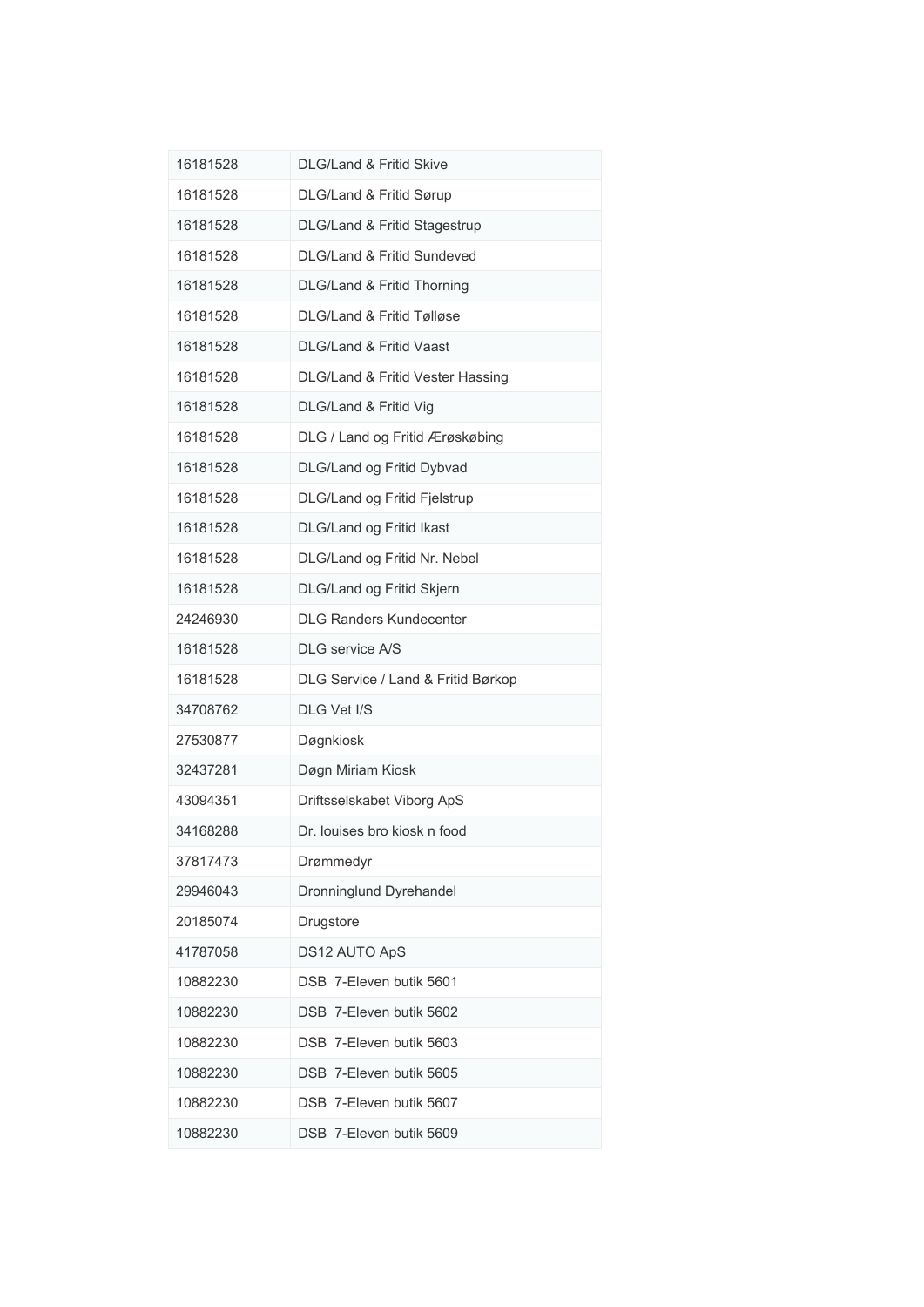| 10882230 | DSB 7-Eleven butik 5612                     |
|----------|---------------------------------------------|
| 10882230 | DSB 7-Eleven butik 5614 (Københavns Hovedba |
| 10882230 | DSB 7-Eleven butik 5617 (Københavns Hovedba |
| 10882230 | DSB 7-Eleven butik 5618                     |
| 10882230 | DSB 7-Eleven butik 5619                     |
| 10882230 | DSB 7-Eleven butik 5620                     |
| 10882230 | DSB 7-Eleven butik 5621                     |
| 10882230 | DSB 7-Eleven butik 5623                     |
| 10882230 | DSB 7-Eleven butik 5624                     |
| 10882230 | DSB 7-Eleven butik 5625                     |
| 10882230 | DSB 7-Eleven butik 5626                     |
| 10882230 | DSB 7-Eleven butik 5629                     |
| 10882230 | DSB 7-Eleven butik 5630                     |
| 10882230 | DSB 7-Eleven butik 5631                     |
| 10882230 | DSB 7-Eleven butik 5632                     |
| 10882230 | DSB 7-Eleven butik 5633                     |
| 10882230 | DSB 7-Eleven butik 5638                     |
| 10882230 | DSB 7-Eleven butik 5639                     |
| 10882230 | DSB 7-Eleven butik 5640                     |
| 10882230 | DSB 7-Eleven butik 5641                     |
| 10882230 | DSB 7-Eleven butik 5642                     |
| 10882230 | DSB 7-Eleven butik 5643                     |
| 10882230 | DSB 7-Eleven butik 5645                     |
| 21827738 | DSB 7-Eleven butik 5650                     |
| 10882230 | DSB 7-Eleven butik 5653                     |
| 10882230 | DSB 7-Eleven butik 5654                     |
| 10882230 | DSB 7-Eleven butik 5655                     |
| 10882230 | DSB 7-Eleven butik 5656                     |
| 10882230 | DSB 7-Eleven butik 5657                     |
| 10882230 | DSB 7-Eleven butik 5659                     |
| 10882230 | DSB 7-Eleven butik 5661                     |
| 25050053 | DSB 7-Eleven butik 5662                     |
| 10882230 | DSB 7-Eleven butik 5663                     |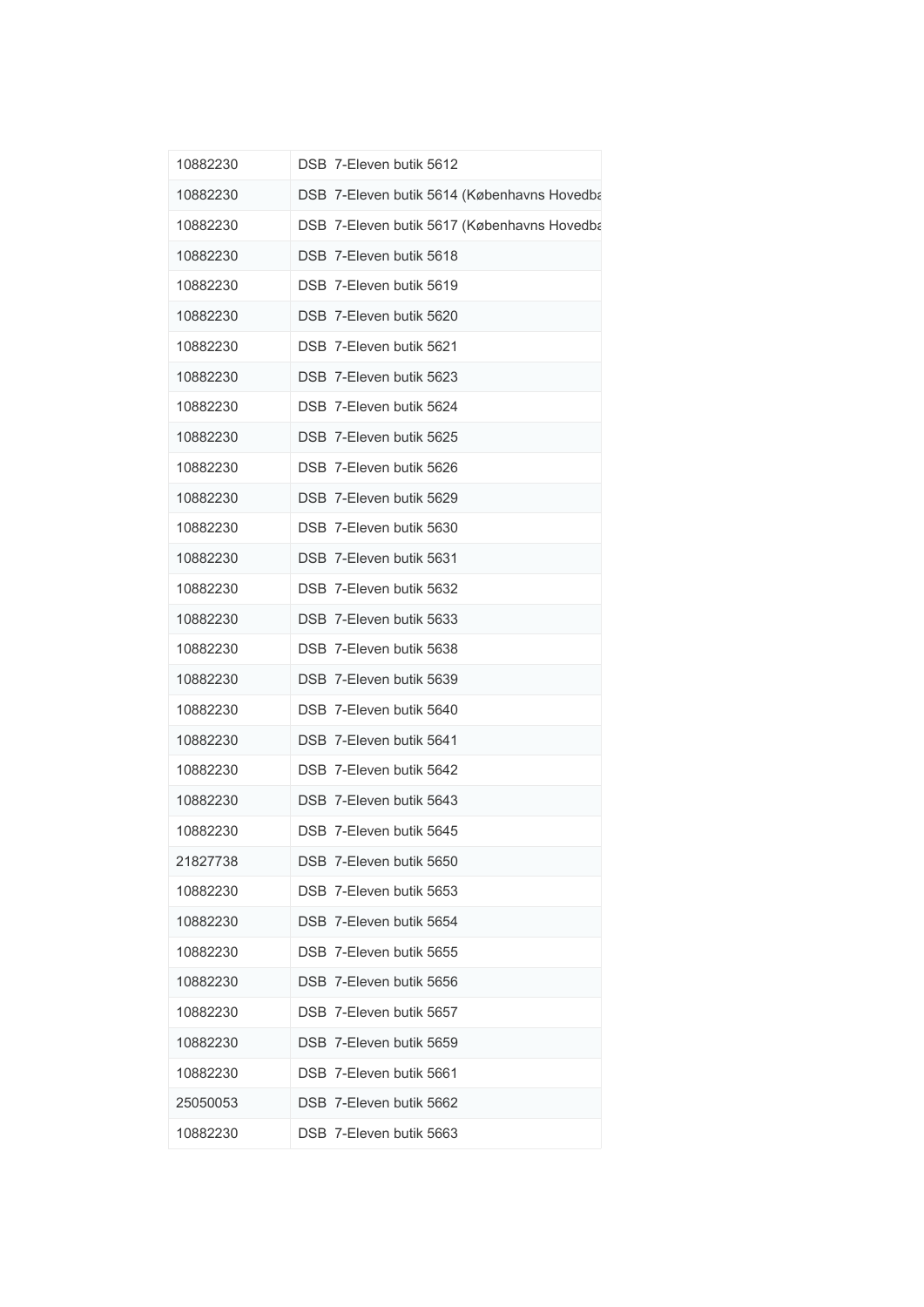| 10882230 | DSB 7-Eleven butik 5668                  |
|----------|------------------------------------------|
| 10882230 | DSB 7-Eleven butik 5669                  |
| 10882230 | DSB 7-Eleven butik 5670                  |
| 10882230 | DSB 7-Eleven butik 5671                  |
| 10882230 | DSB 7-Eleven butik 5672                  |
| 10882230 | DSB 7-Eleven butik 5673                  |
| 10882230 | DSB 7-Eleven butik 5675                  |
| 10882230 | DSB 7-Eleven butik 5676                  |
| 10882230 | DSB 7-Eleven butik 5677                  |
| 10882230 | DSB 7-Eleven butik 5678                  |
| 10882230 | DSB 7-Eleven butik 5679                  |
| 10882230 | DSB 7-Fleven butik 5681                  |
| 10882230 | DSB 7-Eleven butik 5683                  |
| 10882230 | DSB 7-Eleven Butik 5688                  |
| 10882230 | DSB 7-Eleven butik 5690                  |
| 10882230 | DSB 7-Eleven Butik 5691 (Køge station)   |
| 10882230 | DSB 7-Eleven Randers 5658                |
| 10882230 | <b>DSB Stationsstuen Holstebro</b>       |
| 26366321 | <b>DSV Solutions A/S</b>                 |
| 27789749 | Dubai Supermarked                        |
| 33377541 | Dune Medicare ApS                        |
| 16582891 | Dupharma Aps                             |
| 41541652 | <b>Dyrecenter Midt</b>                   |
| 32972853 | Dyredoktoren                             |
| 25475445 | Dyrehospitalet Heden ApS                 |
| 40490485 | Dyreklinikken Bjerringbro                |
| 32725031 | Dyreklinikken Centrum                    |
| 32725031 | Dyreklinikken Centrum v/Laila Stubkjær   |
| 34145709 | Dyreklinikken Dit Dyr                    |
| 26677084 | DYREKLINIKKEN RUNGSTEDVEJ ApS            |
| 14354670 | Dyreklinikken Solsikke                   |
| 29179735 | Dyrelageret.dk ApS (DALSAGER HOLDING ApS |
| 32137709 | Dyrene på Torvet                         |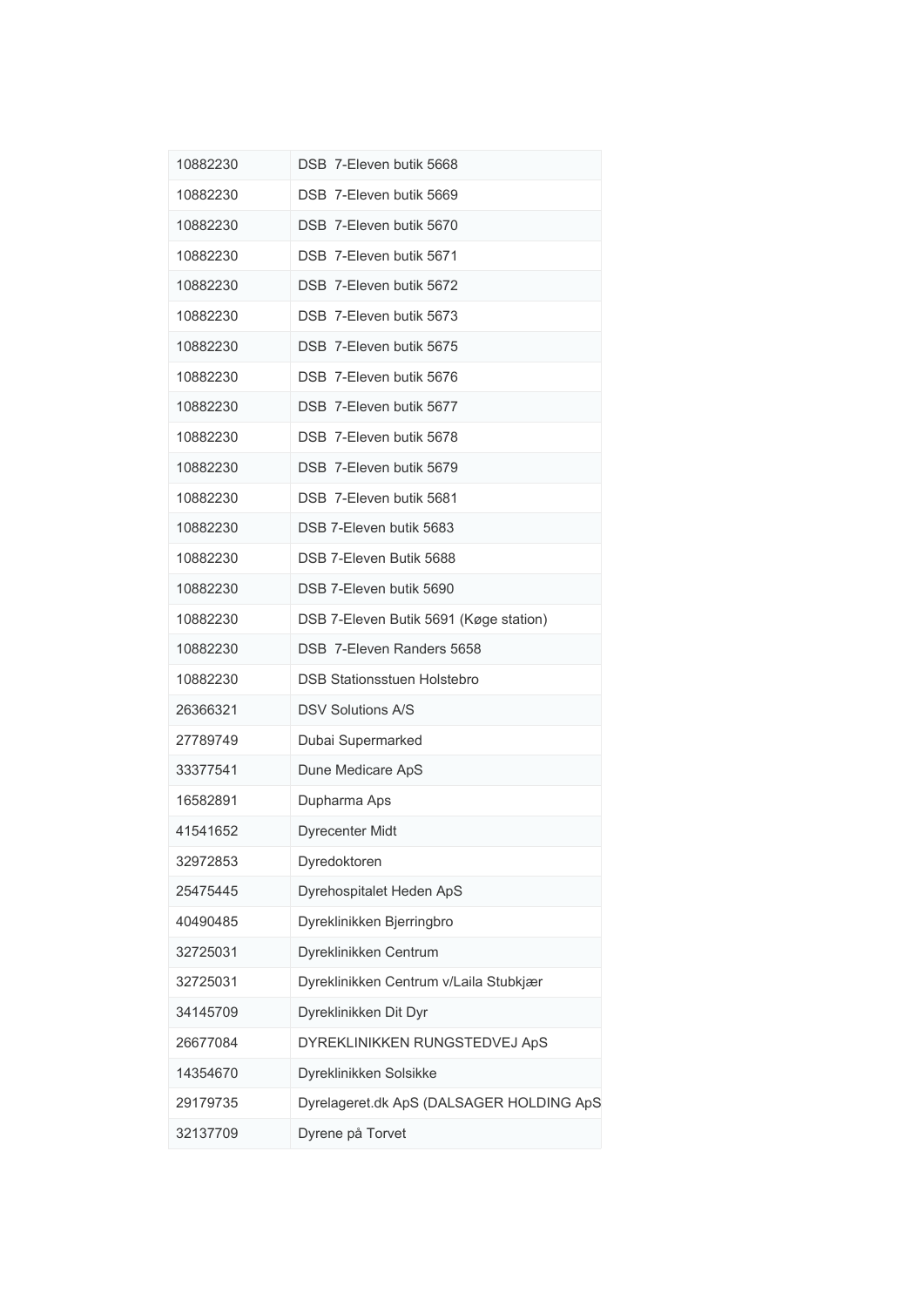| 25972538 | <b>Dyrenes Butik</b>                           |
|----------|------------------------------------------------|
| 27158013 | Dyrenes Butik ApS                              |
| 20163305 | Dyrenes Eldorado ApS.                          |
| 31582555 | <b>DYRENES KLINIK</b>                          |
| 16701076 | Dyrenes no. 1 / Pet's no. 1                    |
| 59036416 | Dyrenes Supermarked (DANISH AGRO TRADIN        |
| 33317328 | Dyreværnet - Foreningen til Værn for Værgeløse |
| 38868721 | Dyreverdenen                                   |
| 12659598 | Dyr & Fritid (MEDANA A/S)                      |
| 31489199 | Dyr i Centrum Aps                              |
| 14254706 | DYRLÆGECENTRET, BRÆDSTRUP-TØRRING              |
| 83897619 | DYRLÆGEGÅRDEN I/S                              |
| 39290065 | Dyrlægegården Kauslunde                        |
| 33070276 | Dyrlægegården Mariendal ApS                    |
| 29827842 | Dyrlægegruppen Vestjylland                     |
| 33245459 | DYRLÆGE HELLE JUUL RASMUSSEN ApS               |
| 42912360 | Dyrlægehuset Brøndbyøster ApS                  |
| 40742069 | Dyrlægehuset Farum                             |
| 40381341 | Dyrlægehuset Hesselager ApS                    |
| 28287488 | DYRLÆGEHUSET SKANDERBORG ApS                   |
| 36998709 | Dyrlægehuset Videbæk ApS                       |
| 40735879 | Dyrlæge Hyslop                                 |
| 40464832 | Dyrlæge Ina Nielsen                            |
| 32100481 | Dyrlæge Mikkelsen                              |
| 28851154 | Dyrlægeringen                                  |
| 28851154 | <b>DYRLÆGERINGEN A/S</b>                       |
| 12388136 | Dyrlægerne Ry-Låsby-Galten                     |
| 25073444 | DYRLÆGERNE UNIVET A/S                          |
| 40457348 | Dyrlægerne ved stranden ApS                    |
| 18992930 | Eda Kiosk v/Durmus Ozen                        |
| 31873258 | EGEBJERG KØBMANDSGÅRD A/S                      |
| 10015804 | EGTVED-ØDSTED-Ø. STARUP DYRLÆGER               |
| 27421369 | E-INVASION A/S                                 |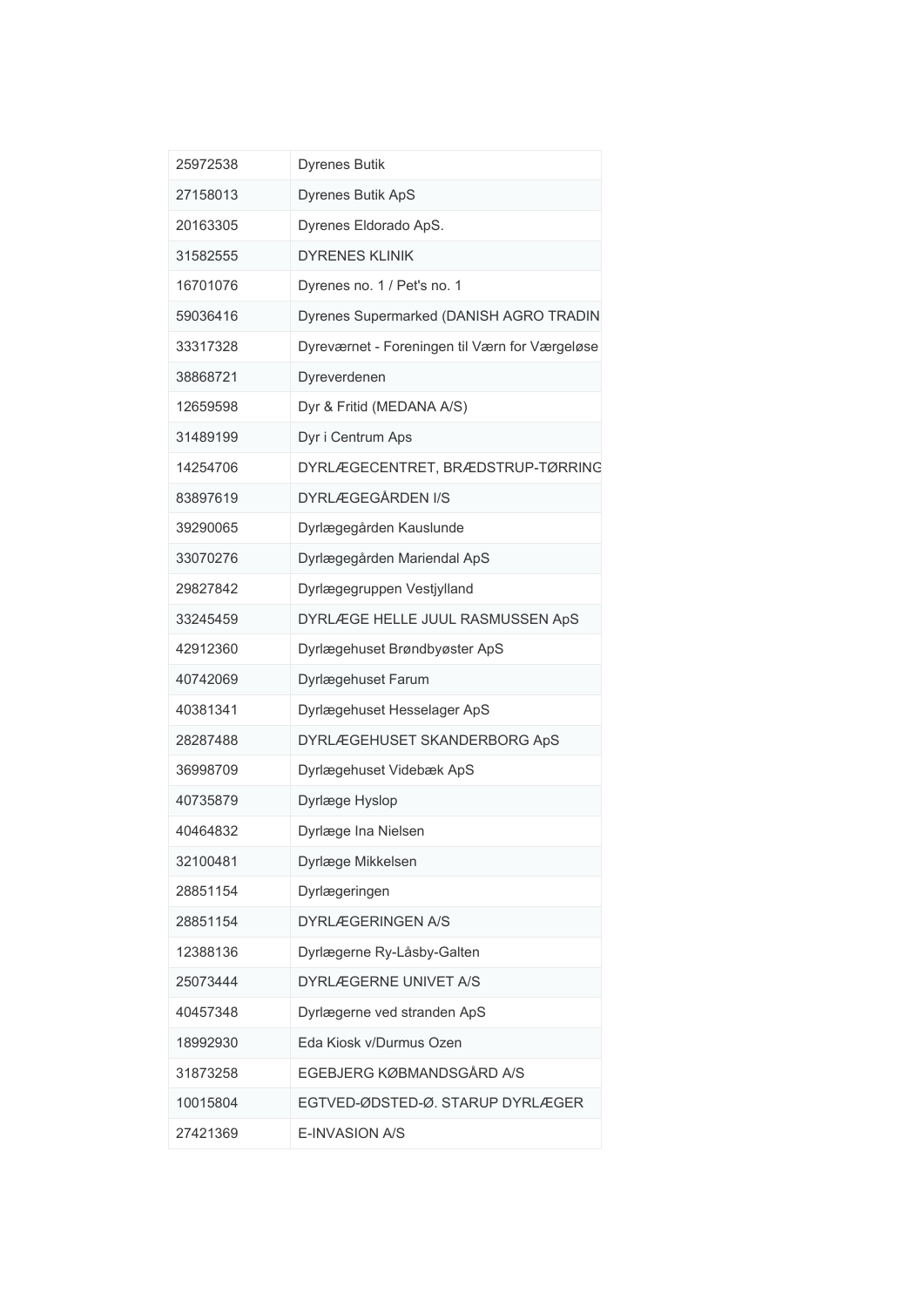| 39692066 | E-Købmand                                     |
|----------|-----------------------------------------------|
| 39640163 | Elanco Denmark ApS                            |
| 32433510 | Eldorado A/S                                  |
| 51619811 | Eli Lilly Danmark A/S                         |
| 38503677 | Elite 2017 IVS                                |
| 39591588 | Elite F13 2018 ApS                            |
| 15833459 | Elite Kiosken                                 |
| 21530948 | Flite Købmand                                 |
| 25844017 | Elite Købmand                                 |
| 25984277 | Elite Købmand                                 |
| 26947936 | Flite Købmand                                 |
| 33595271 | Elite Købmand                                 |
| 20629932 | ELITE KØBMAND - Din Købmand                   |
| 40437991 | Elite Købmand - Døgnkiosk IVS                 |
| 26715806 | Elite Købmanden                               |
| 29238537 | Elite Købmanden                               |
| 34698619 | Elite Købmand, Kiosk Rungsted Pl              |
| 34932913 | Elite Købmand, Tria Kiosk                     |
| 32726526 | Elite Købmand v/Naser Ali Khan                |
| 26419522 | Elite Købmand v/Ramazan Kantin                |
| 26946654 | Elite Købmand v/Zahid Mahmood                 |
| 25286189 | Elite Marked (Deres Marked V/Shabir Ahmad)    |
| 39589265 | Eng pakkeshop IVS                             |
| 35141499 | <b>ENORIUM TURIST ApS</b>                     |
| 41812052 | Epione Medicine ApS                           |
| 27927106 | Equidan Vetline ApS                           |
| 27927106 | <b>EQUIDAN VETLINE ApS</b>                    |
| 89885019 | E. Tjellesen A/S                              |
| 29428689 | Eurofins Biopharma Product Testing Denmark A/ |
| 38636545 | Euro Kiosk, Slik Lækkeriet                    |
| 33769849 | Euro Spar Thyborøn                            |
| 14708146 | E-vet A/S                                     |
| 28855591 | EVIDENSIA Brønshøj Dyreklinik                 |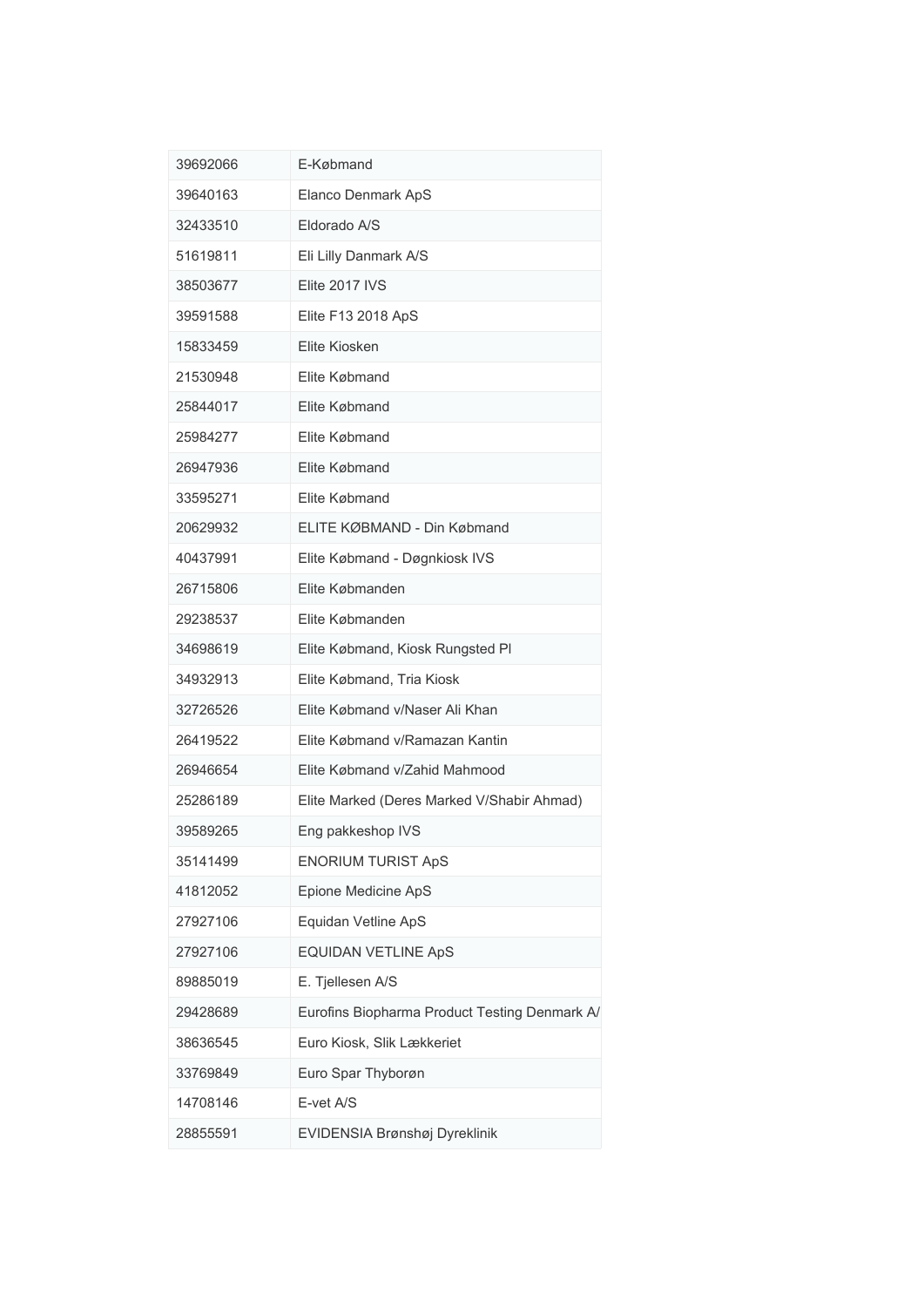| 28855591 | <b>EVIDENSIA Dahlgaard Dyreklinik</b> |
|----------|---------------------------------------|
| 42335320 | Extra 365                             |
| 35053182 | Extra Fabriksparken ApS               |
| 17645277 | Extra og Dækspecialisten              |
| 27046738 | Extra Them v/Bejer-Andersen Aps       |
| 32137067 | Extra Vejen I/S                       |
| 36201258 | Extra v/ Moonflower ApS               |
| 27075924 | Fåborg Dyrehospital VetGruppen        |
| 31903246 | Fadøls-Kiosken v/Henrik Kjærulff      |
| 29256764 | Fælledparkens Kiosk                   |
| 38403753 | Fælledvej Købmand                     |
| 11517498 | Fakta 0564 Ringsted                   |
| 11517498 | Fakta 24005 Kolind                    |
| 20031611 | Fakta 24136 Havnbjerg                 |
| 20031611 | Fakta 24149 Sønderborg                |
| 11517498 | Fakta 24227 Christiansfeld            |
| 11517498 | Fakta 24473 Espergærde                |
| 11517498 | Fakta 24499 Holbæk                    |
| 11517498 | Fakta 24535 Elmegade                  |
| 11517498 | Fakta 24537 Slangerup                 |
| 11517498 | Fakta 24539 Køge Park                 |
| 11517498 | Fakta 24557 Rødovre                   |
| 11517498 | Fakta 24562 Ålsgaarde                 |
| 12673213 | Fakta 24805 Oksbøl                    |
| 11517498 | Fakta 24827 Esbjerg                   |
| 11517498 | Fakta 24831 Viborg                    |
| 11517498 | Fakta 24837 Ferritslev                |
| 11517498 | Fakta 24860 Viby J                    |
| 11517498 | Fakta 24897 Dronninglund              |
| 11517498 | Fakta 869 - Nyborg Skabeshusevej      |
| 11517498 | Fakta Aabenraa Tøndervej              |
| 11517498 | Fakta Aabybro                         |
| 11517498 | Fakta Aalborg Kastetvej               |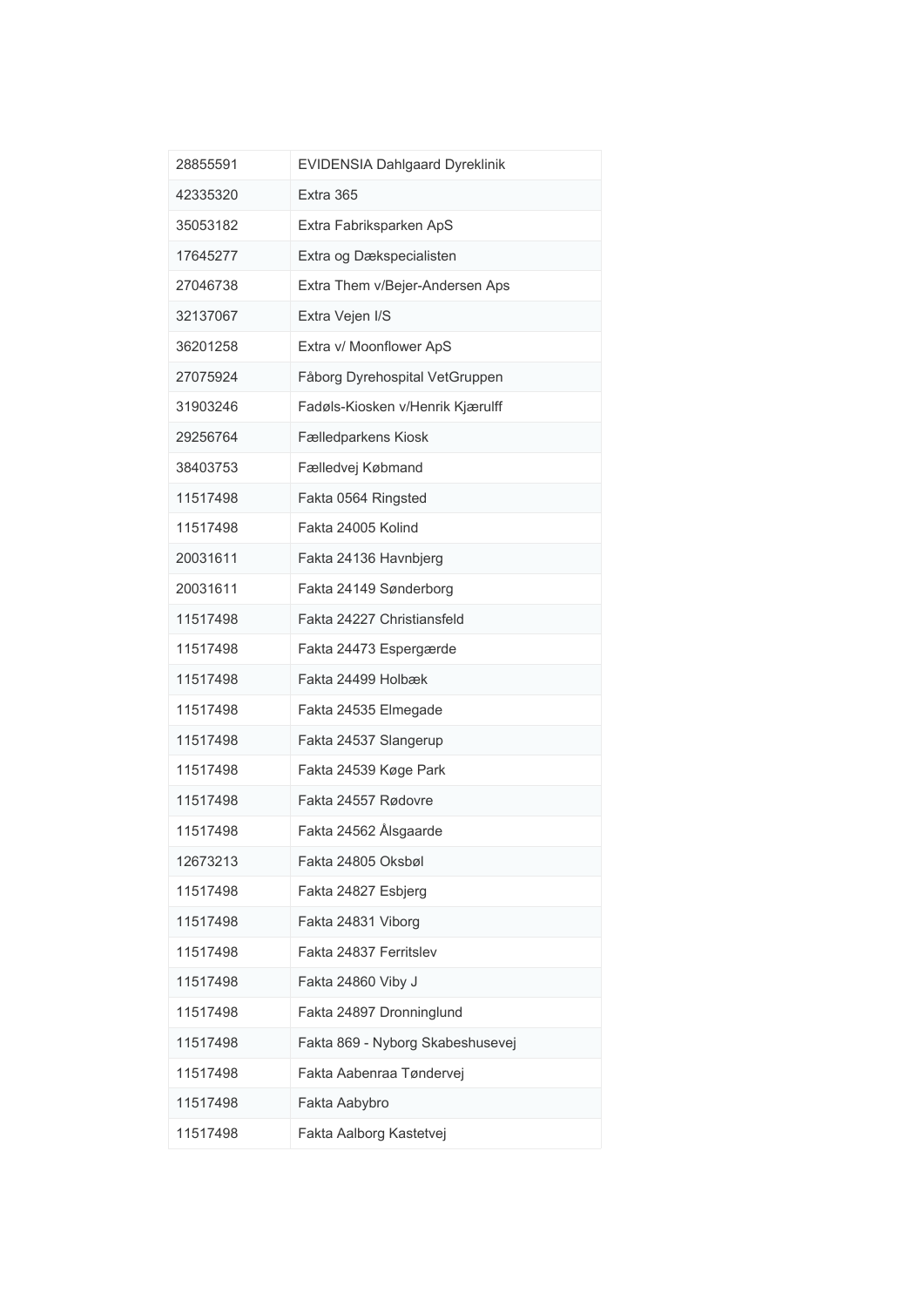| 11517498 | Fakta Aalborg, Saltumvej         |
|----------|----------------------------------|
| 11517498 | Fakta Aalborg Sdr Tranders       |
| 11517498 | Fakta Åbyhøj, Silkeborgvej 340   |
| 11517498 | Fakta Ågerup                     |
| 11517498 | Fakta Århus, Norges Alle         |
| 11517498 | Fakta Århus, Viborgvej 155-159   |
| 11517498 | Fakta Års                        |
| 11517498 | Fakta Årup                       |
| 11517498 | Fakta Asserbo                    |
| 11517498 | Fakta Aulum                      |
| 11517498 | Fakta Bagsværd                   |
| 11517498 | Fakta Ballerup                   |
| 11517498 | Fakta Bellinge Brogårdsvej       |
| 11517498 | Fakta Benløse - Ringsted         |
| 11517498 | Fakta Bjerringbro                |
| 11517498 | Fakta Boholtegård Køge           |
| 11517498 | Fakta Bording                    |
| 11517498 | Fakta Borgergade, Kbh K          |
| 11517498 | Fakta Børkop                     |
| 11517498 | Fakta Bramdrupdam                |
| 11517498 | Fakta Brejning                   |
| 11517498 | Fakta Broager                    |
| 11517498 | Fakta Brøderup                   |
| 11517498 | Fakta Brønderslev, Aalborgvej    |
| 11517498 | Fakta Brønshøj 24457             |
| 11517498 | Fakta Brønshøj, Frederikssundvej |
| 11517498 | Fakta Charlottenlund, Jægersb Al |
| 11517498 | Fakta Dianalund                  |
| 29512086 | Fakta Ebeltoft (021)             |
| 11517498 | <b>Fakta Egeris</b>              |
| 11517498 | Fakta Ejby Sj                    |
| 11517498 | Fakta Erritsø                    |
| 11517498 | Fakta Esbjerg, Jernbanegade 48   |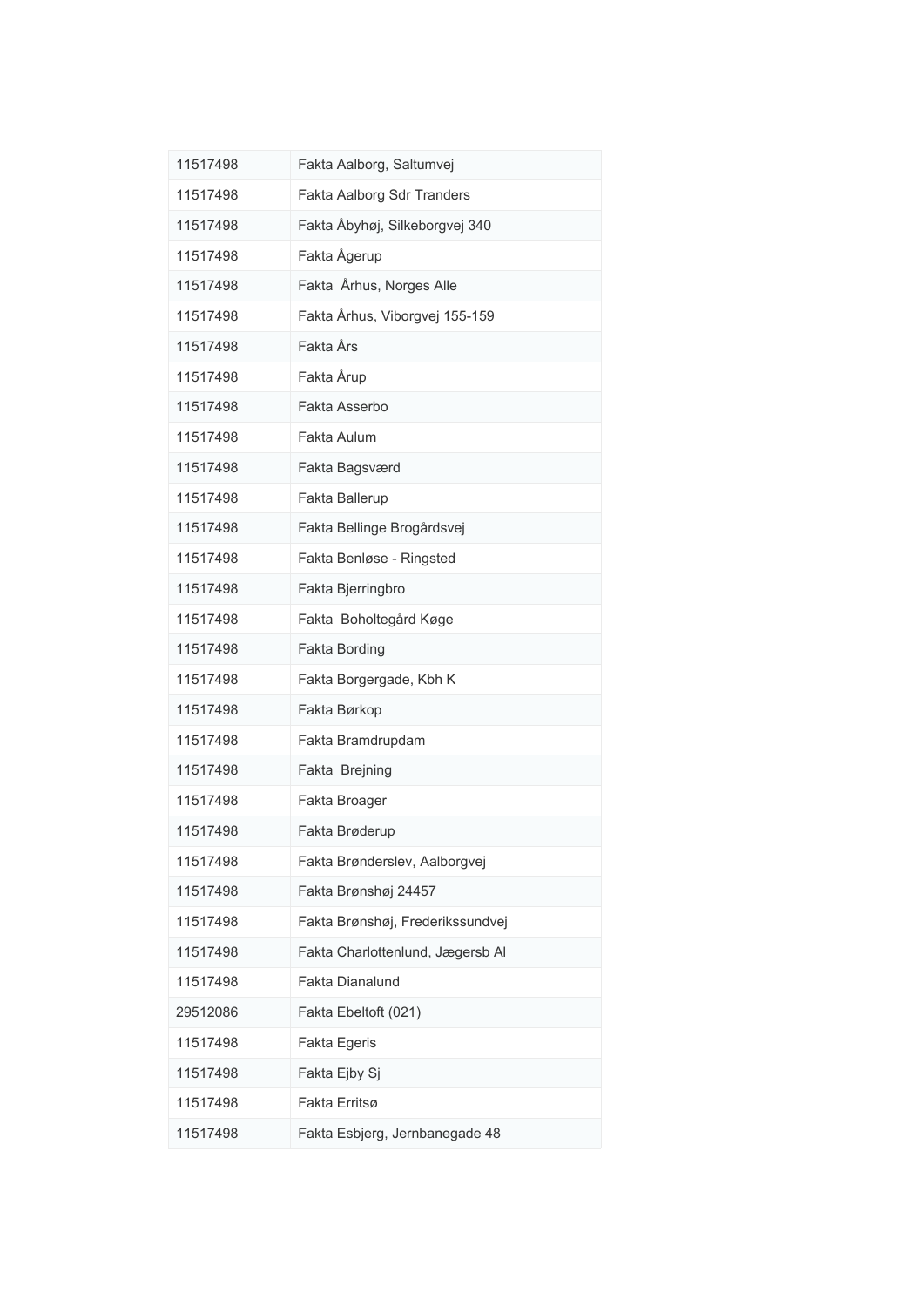| 11517498 | Fakta Esbjerg Sp Møllevej       |
|----------|---------------------------------|
| 11517498 | Fakta Esbjerg Storcenter        |
| 11517498 | Fakta Esbjerg, Storegade        |
| 11517498 | Fakta Esbjerg Tordenskjoldsgade |
| 11517498 | Fakta Esbjerg V                 |
| 11517498 | Fakta Eternitten 24832          |
| 11517498 | Fakta Fåborgvej 24858           |
| 11517498 | Fakta Fakse, Vinkældertorvet    |
| 11517498 | Fakta Fakta Rødovre Rødovrevej  |
| 11517498 | Fakta Farum                     |
| 11517498 | Fakta Frberg H C Ørstedsvej     |
| 11517498 | Fakta Fr-Berg, Peter Bangsvej   |
| 11517498 | Fakta Frb, Ndr Fasanvej         |
| 11517498 | Fakta Fredericia, Vendersgade   |
| 11517498 | Fakta Frederiksberg             |
| 11517498 | Fakta Frederiksberg, Finsensvej |
| 11517498 | Fakta Frederikshavn Koktvedvej  |
| 11517498 | Fakta Frederiksh, Hjørringvej   |
| 11517498 | Fakta Frederikssund, Østergade  |
| 11517498 | Fakta Frederiksværk             |
| 11517498 | Fakta Gentofte Vangede Bygade   |
| 11517498 | Fakta Gilleleje                 |
| 11517498 | <b>Fakta Gistrup</b>            |
| 11517498 | <b>Fakta Give</b>               |
| 11517498 | Fakta Glostrup                  |
| 11517498 | Fakta Glumsø                    |
| 11517498 | Fakta Gørlev                    |
| 11517498 | <b>Fakta Græsted</b>            |
| 11517498 | Fakta Gråsten, Torvet           |
| 11517498 | Fakta Grenå, Nørregade          |
| 11517498 | Fakta Grenå, Østerbrogade       |
| 11517498 | Fakta Grønlandsgade, Ikast      |
| 11517498 | Fakta Gug                       |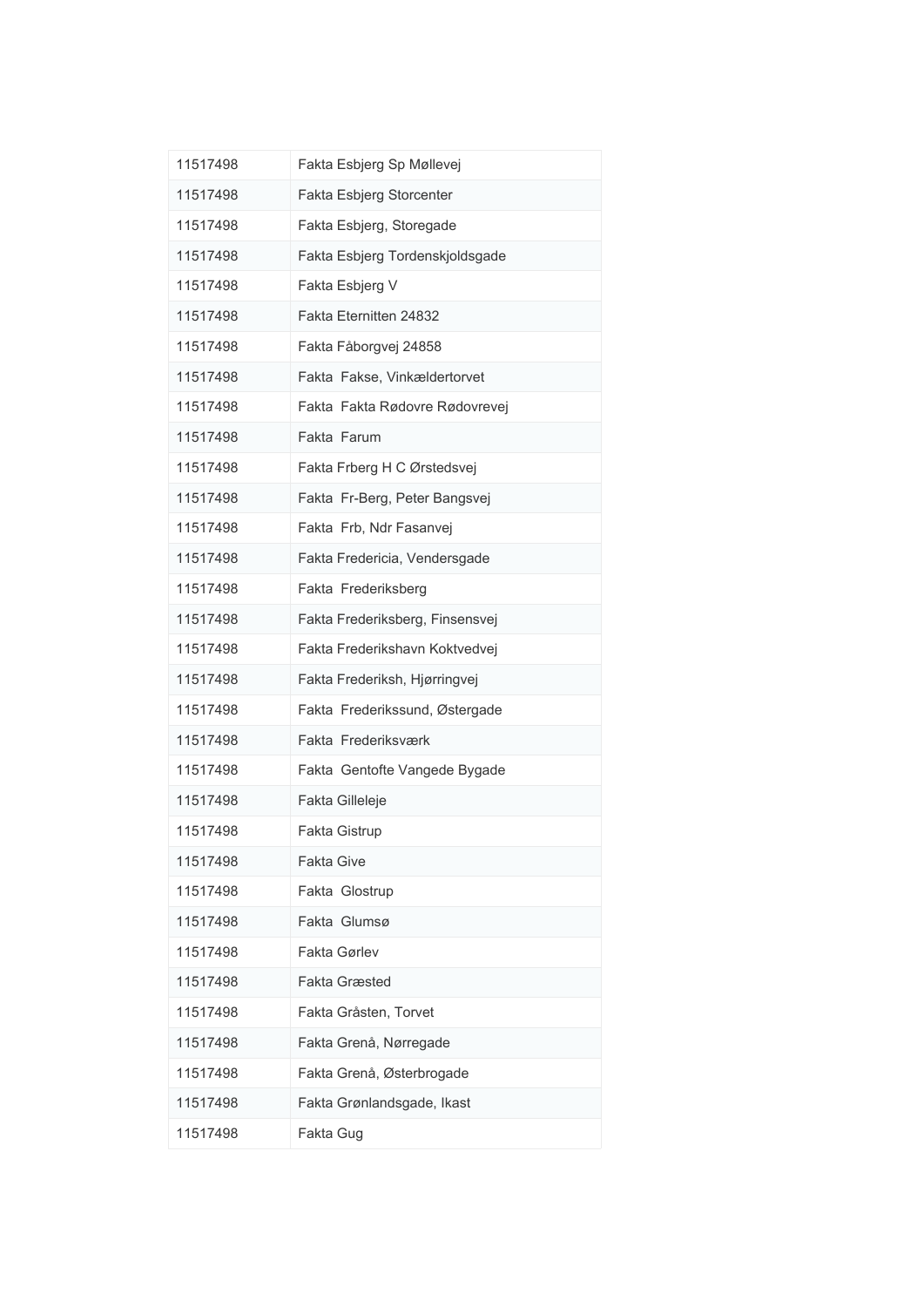| 11517498 | Fakta Gug 24838                     |
|----------|-------------------------------------|
| 11517498 | Fakta Haderslev, Bygnaf             |
| 11517498 | Fakta Hadsund                       |
| 11517498 | <b>Fakta Hals</b>                   |
| 11517498 | Fakta Hammerum                      |
| 11517498 | Fakta Hanstholm                     |
| 11517498 | Fakta Hårlev                        |
| 11517498 | <b>Fakta Hasseris</b>               |
| 11517498 | Fakta Hedehusene                    |
| 11517498 | <b>Fakta Hedensted</b>              |
| 11517498 | Fakta Helsinge                      |
| 11517498 | Fakta Herfølge                      |
| 11517498 | Fakta Herlev, Vindebyvej            |
| 11517498 | Fakta Hermodsgade                   |
| 11517498 | Fakta Herning, Vestergade           |
| 11517498 | Fakta Hillerød                      |
| 11517498 | Fakta Hinnerup                      |
| 11517498 | Fakta Hirtshals 24899               |
| 11517498 | Fakta Hjørring                      |
| 11517498 | Fakta Hjørring, Åstrupvej           |
| 11517498 | Fakta Høegh Guldbergs Gade, Horsens |
| 11517498 | Fakta Højby                         |
| 11517498 | Fakta Holstebro, Enghaven           |
| 11517498 | Fakta Holsted                       |
| 11517498 | <b>Fakta Hornslet</b>               |
| 11517498 | Fakta Horsens, Svanenstorv          |
| 11517498 | Fakta Hurup Thy                     |
| 11517498 | Fakta Hvalsø                        |
| 11517498 | <b>Fakta Hvide Sande</b>            |
| 11517498 | Fakta Hvidovre, A Niels Boulevar    |
| 11517498 | Fakta Hvidovre, GI Køge Landeve     |
| 11517498 | Fakta Jægerspris                    |
| 11517498 | Fakta Jens Baggesensvej Århus       |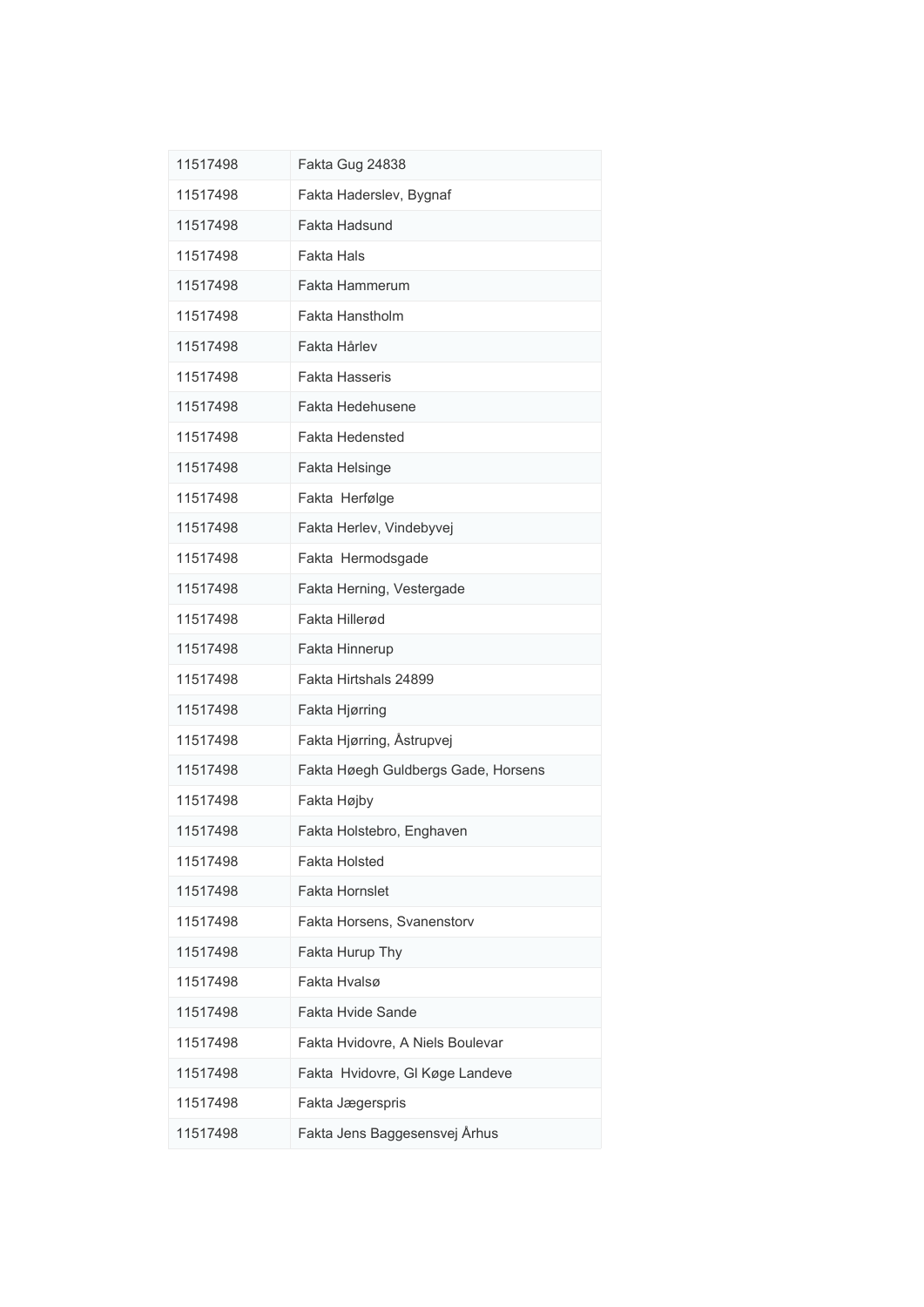| 11517498 | Fakta Jyllandsgade             |
|----------|--------------------------------|
| 11517498 | Fakta Karise                   |
| 11517498 | Fakta Kastrup                  |
| 11517498 | Fakta Kbh, Æbeløgade           |
| 11517498 | Fakta Kbh K, Nr Farimagsgade   |
| 11517498 | Fakta Kbh N Hamletsgade        |
| 11517498 | Fakta kbh N Lundtoftegade      |
| 11517498 | Fakta Kbh N Nørrebrogade       |
| 11517498 | Fakta kbh Nv Frederikssundsvej |
| 11517498 | Fakta Kbh Ø Lundehus           |
| 11517498 | Fakta Kbh S Amagerbrogade 150  |
| 11517498 | Fakta Kbh S Amagerbrogade 242  |
| 11517498 | Fakta Kbh S, Amagerbrogade 29  |
| 11517498 | Fakta Kbh S Njalsgade          |
| 11517498 | Fakta Kbh Sv Borgbjergsvej     |
| 11517498 | Fakta Kbh Sv, Mozarts Pl       |
| 11517498 | Fakta Kbh S Wittenberggade     |
| 11517498 | Fakta Kibæk                    |
| 11517498 | Fakta Kirke Hyllinge           |
| 11517498 | Fakta Kirkendrup               |
| 11517498 | Fakta Kjellerup                |
| 11517498 | Fakta Klarup                   |
| 11517498 | Fakta Kolding 806, Tøndervej   |
| 11517498 | Fakta Kolding Agtrupvej        |
| 11517498 | Fakta Kolding Haderslevvej     |
| 11517498 | Fakta Korup                    |
| 11517498 | Fakta Kvaglundcentret          |
| 11517498 | Fakta Lejre                    |
| 11517498 | Fakta Lemvig                   |
| 11517498 | Fakta Løgstør                  |
| 11517498 | Fakta Løkken                   |
| 11517498 | Fakta Lyngby Station           |
| 11517498 | <b>Fakta Malling</b>           |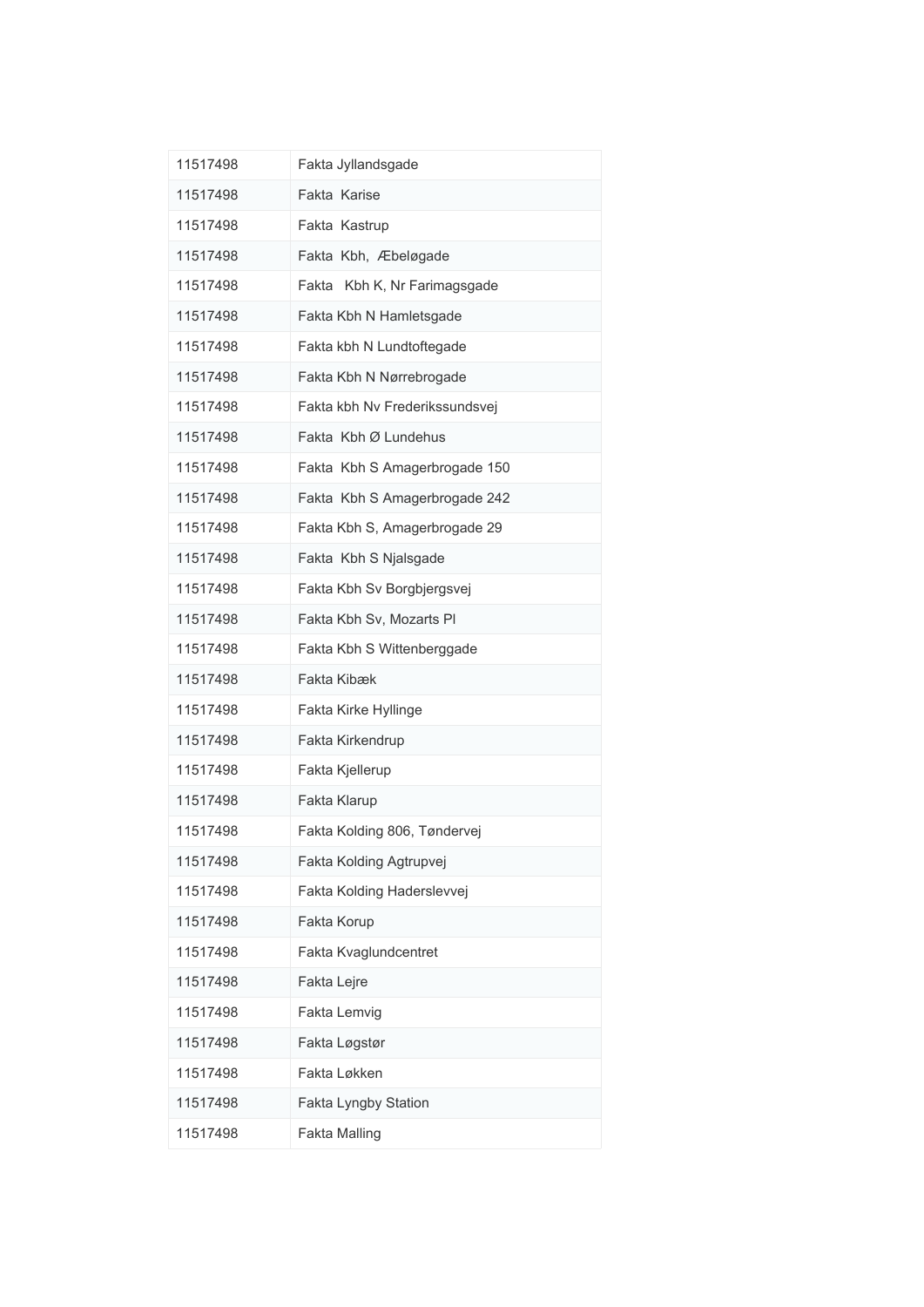| 11517498 | <b>Fakta Mariendals Alle</b>    |
|----------|---------------------------------|
| 11517498 | Fakta Middelfart, Jernbanegade  |
| 11517498 | Fakta Mundelstrup               |
| 11517498 | Fakta Munkebo                   |
| 11517498 | Fakta Næstved, Ringstedgade     |
| 11517498 | Fakta Nakskov                   |
| 11517498 | Fakta Nexø                      |
| 11517498 | <b>Fakta Nibe</b>               |
| 11517498 | Fakta Nordborg, Løjtertoft      |
| 11517498 | Fakta Nyborg                    |
| 11517498 | Fakta Nykøbing Falster          |
| 11517498 | Fakta Nykøbing Mors             |
| 11517498 | Fakta Odder                     |
| 11517498 | Fakta Odense C Benediktsgade    |
| 11517498 | Fakta Odense C Nyborgvej        |
| 11517498 | Fakta Odense, La Ringsvej       |
| 11517498 | Fakta Odense N Bogensevej       |
| 11517498 | Fakta Odense, Rugårdsvej        |
| 11517498 | Fakta Odense Sv Mågebakken      |
| 11517498 | Fakta Ølstykke, Niels Olsensvej |
| 11517498 | Fakta Ormhøjgårdsvej, Horsens   |
| 11517498 | Fakta Ø Strandvejen             |
| 11517498 | Fakta Pandrup                   |
| 11517498 | Fakta Pedersborg                |
| 11517498 | Fakta Q Århusgade               |
| 11517498 | Fakta Q Helsingør St            |
| 11517498 | Fakta Q Kbh N, Jagtvej 141      |
| 11517498 | Fakta Q København K             |
| 11517498 | Fakta Q Nørre Voldgade          |
| 11517498 | Fakta Q - Randers C             |
| 11517498 | Fakta Quick - 306               |
| 11517498 | Fakta Randers, Vorup            |
| 11517498 | Fakta Ringe                     |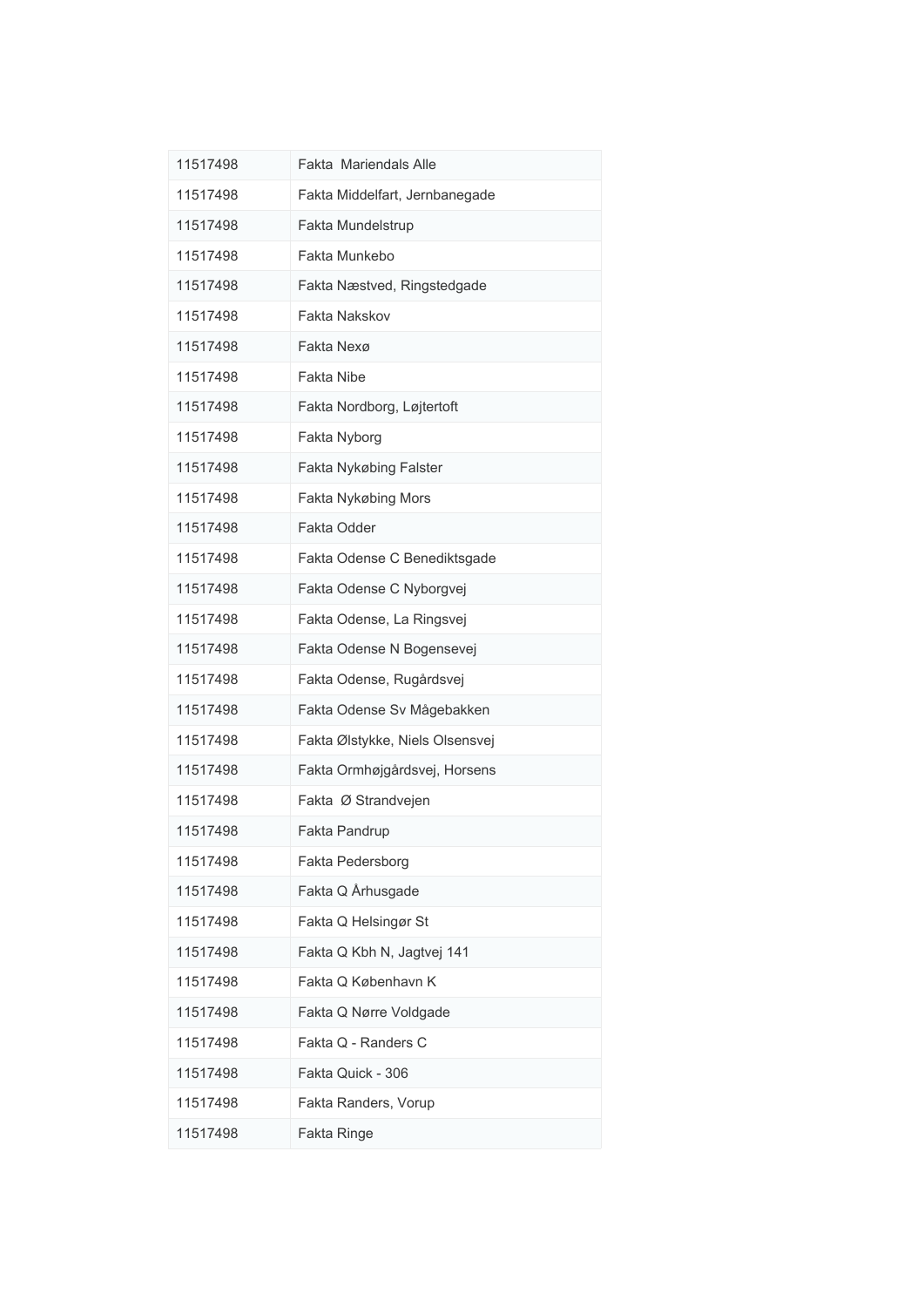| 11517498 | Fakta Risskov                   |
|----------|---------------------------------|
| 11517498 | Fakta Rødekro                   |
| 11517498 | Fakta Rødovre, Valhøjs Alle     |
| 11517498 | Fakta Rønne                     |
| 11517498 | Fakta Roskilde                  |
| 11517498 | Fakta Roskilde, Astersvej       |
| 11517498 | Fakta Roskilde Hyrdehøj         |
| 11517498 | Fakta Roskilde, Trekronercenter |
| 11517498 | Fakta Sæby, Rådhus Centret      |
| 11517498 | Fakta Sct. Jørgens Park         |
| 11517498 | Fakta Silkeborg, Padborgvej     |
| 11517498 | Fakta Silkeborg, Randersvej     |
| 11517498 | Fakta Silkeborg Vestergade      |
| 11517498 | Fakta Skærbæk                   |
| 11517498 | Fakta Skive Dalgas Torv         |
| 11517498 | Fakta Skjern 21128              |
| 11517498 | Fakta Solbjerg                  |
| 11517498 | Fakta Sønderborg                |
| 11517498 | <b>Fakta Sønder Omme</b>        |
| 11517498 | <b>Fakta Stenlille</b>          |
| 11517498 | Fakta - Stensballe              |
| 11517498 | Fakta Stubbekøbing              |
| 11517498 | Fakta Svendborg Vesterløkken    |
| 11517498 | <b>Fakta Svenstrup</b>          |
| 11517498 | Fakta Tårs                      |
| 11517498 | Fakta Terndrup                  |
| 11517498 | Fakta Thisted, Kastet           |
| 11517498 | Fakta Thisted, Østerbakken      |
| 11517498 | <b>Fakta Toftlund</b>           |
| 11517498 | Fakta Tommerup                  |
| 11517498 | Fakta Tønder, Kongevej          |
|          |                                 |
| 11517498 | Fakta Tranbjerg                 |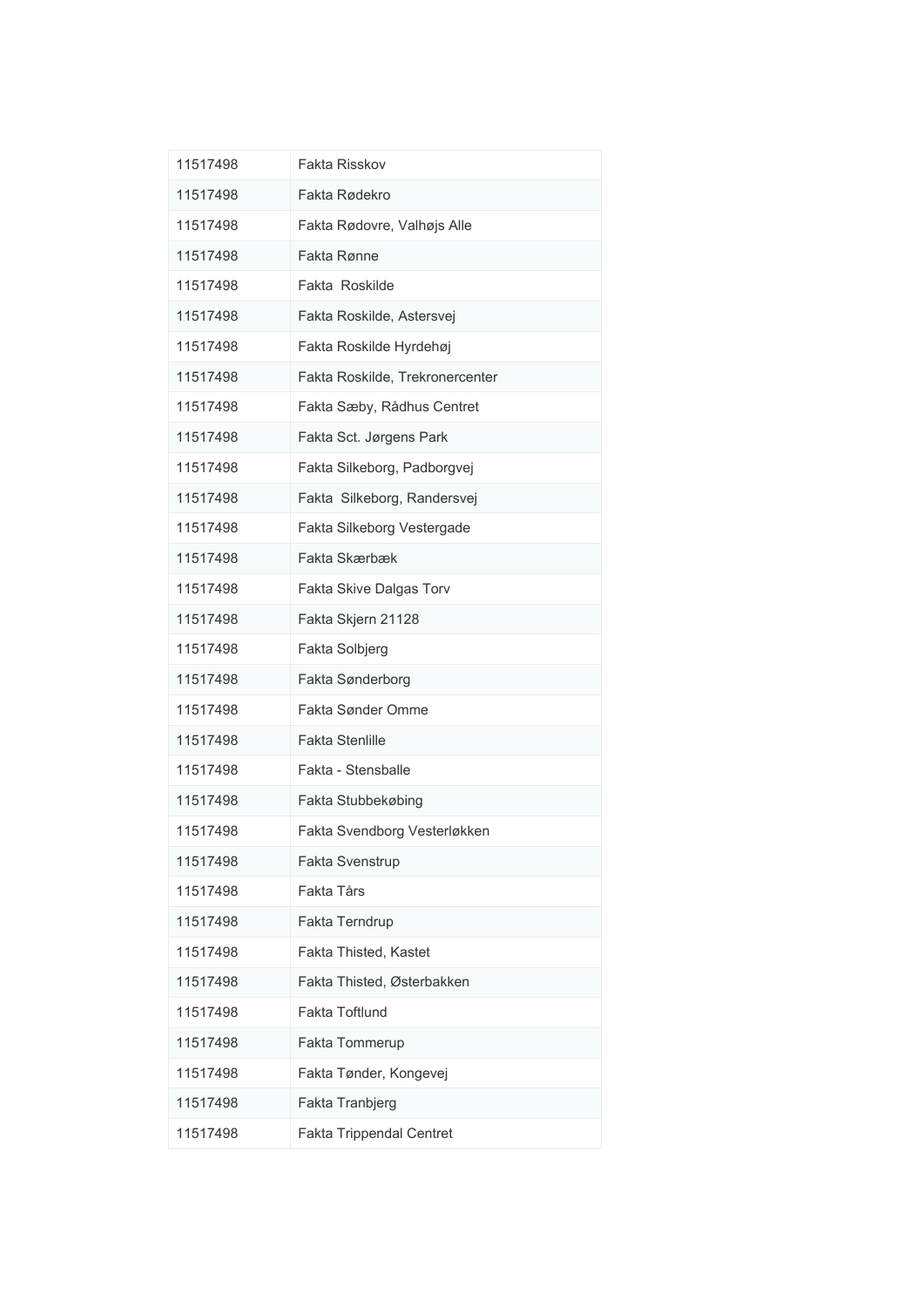| 11517498 | Fakta Trøjborg                      |
|----------|-------------------------------------|
| 11517498 | Fakta Ubby                          |
| 20031611 | Fakta Ulkebøl                       |
| 11517498 | Fakta Værløse                       |
| 11517498 | Fakta Valby                         |
| 11517498 | Fakta Valbyvej                      |
| 11517498 | Fakta Vallensbæk, Tværbækvej        |
| 11517498 | Fakta Vanløse Alekistevej           |
| 11517498 | Fakta Vanløse, Sallingvej           |
| 12673213 | Fakta Varde 24829                   |
| 11517498 | Fakta Vejen                         |
| 11517498 | Fakta Vejgaard                      |
| 11517498 | Fakta Vejle Enghavecentret          |
| 11517498 | Fakta Vejle, Koldingvej             |
| 11517498 | Fakta Vejle Vestergade              |
| 11517498 | Fakta Vejle Vindinggaard            |
| 11517498 | Fakta Veri Centret 819              |
| 11517498 | Fakta Vestbjerg 24815               |
| 11517498 | Fakta Vester Hassing                |
| 11517498 | Fakta Viborg Houlkær                |
| 11517498 | Fakta Viborg Jegstrup               |
| 11517498 | Fakta Viby Holme Møllevej           |
| 11517498 | Fakta Vildbjerg                     |
| 11517498 | Fakta Virum                         |
| 11517498 | Fakta Vissenbjerg                   |
| 11517498 | Fakta Vordingborg                   |
| 38049372 | Falck Assistance A/S                |
| 42529761 | Faldineshoppen Aps                  |
| 28236077 | Falsters Kattepension (De Kære Dyr) |
| 21062235 | Familiedyrlægen                     |
| 10421608 | Fanø Dyreklinik                     |
| 39250136 | Farma Mondo Nordics ApS             |
| 18461285 | Farsø Kiosk / Center Kiosken        |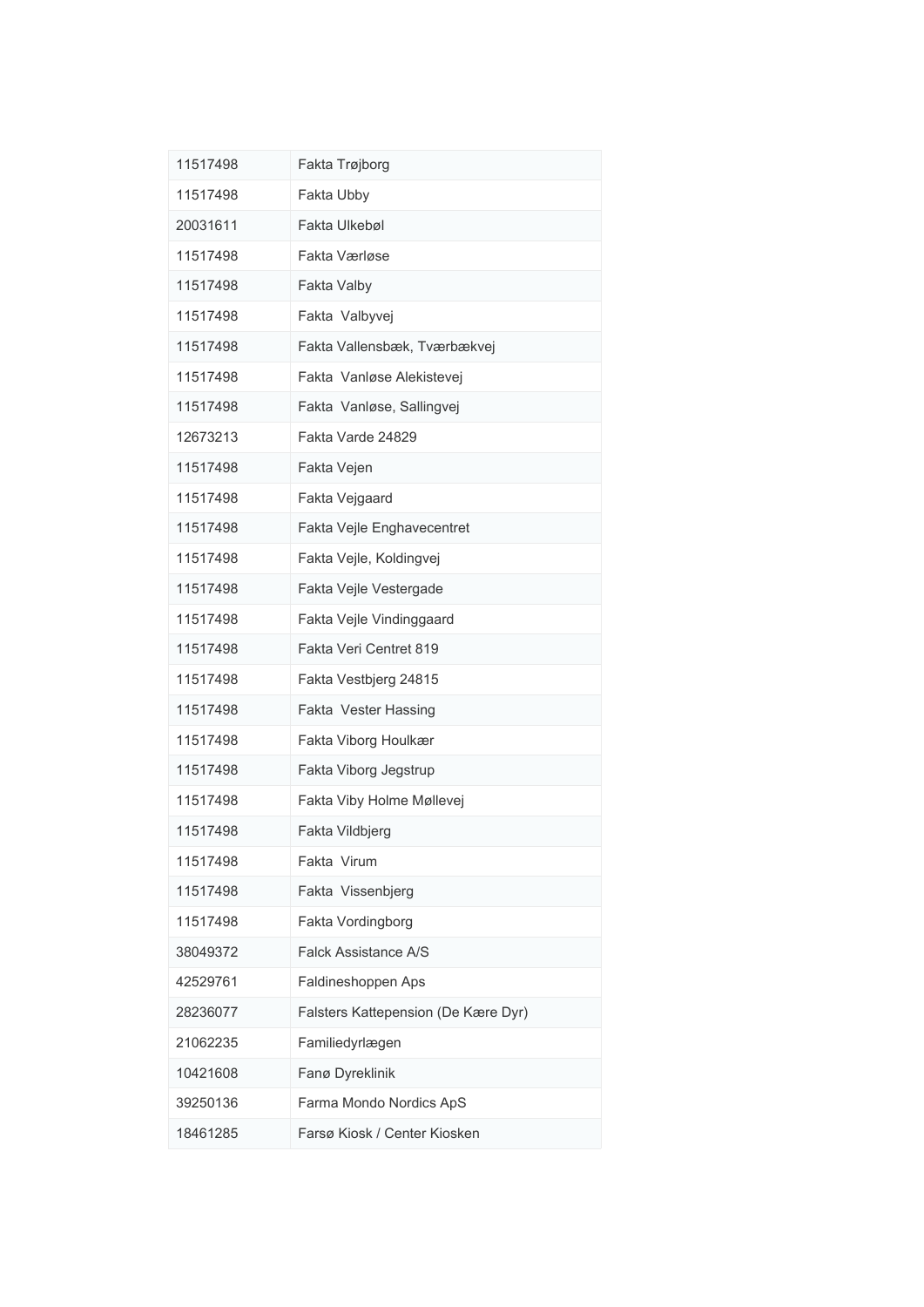| 20757299 | <b>Farum Centerkiosk</b>        |
|----------|---------------------------------|
| 59371215 | <b>FED CAMPING</b>              |
| 10708915 | Fensmark Brugsforening A.m.b.a. |
| 28829418 | Fensmarked                      |
| 20025573 | Fercom ApS                      |
| 16313491 | Ferring Lægemidler A/S          |
| 16313440 | Ferring Pharmaceuticals A/S     |
| 32942342 | Ferrosan Medical Devices A/S    |
| 25834844 | Fertin Pharma A/S               |
| 41026413 | First Camp Hasmark Strand - Fyn |
| 30238761 | FIRTAL WEB ApS                  |
| 28909179 | Fitness365                      |
| 25525388 | Fjaltring Købmandsgård ApS      |
| 42470805 | F&J ApS                         |
| 42763462 | FKP Detail Invest ApS           |
| 18416484 | Focusbutikken Vestenskov        |
| 30523784 | FODERBOXEN ApS                  |
| 35812652 | Foder og Fritid                 |
| 42100080 | Food2pets-Vokshuset ApS         |
| 35030476 | Forrådshuset                    |
| 34168288 | Forum Shop n Go I/S             |
| 39675412 | Forun ApS                       |
| 35954716 | Føtex                           |
| 35954716 | <b>Føtex 1315</b>               |
| 35954716 | Føtex Aabenraa                  |
| 35954716 | <b>Føtex Aalborg</b>            |
| 35954716 | Føtex Aalborg Øst               |
| 35954716 | Føtex Albertslund               |
| 35954716 | Føtex Amagerbrogade             |
| 35954716 | Føtex Amager Centeret           |
| 35954716 | Føtex Århus Bruuns Gade         |
| 35954716 | Føtex Århus Frederiks Alle      |
| 35954716 | Føtex Århus Guldsmedgade        |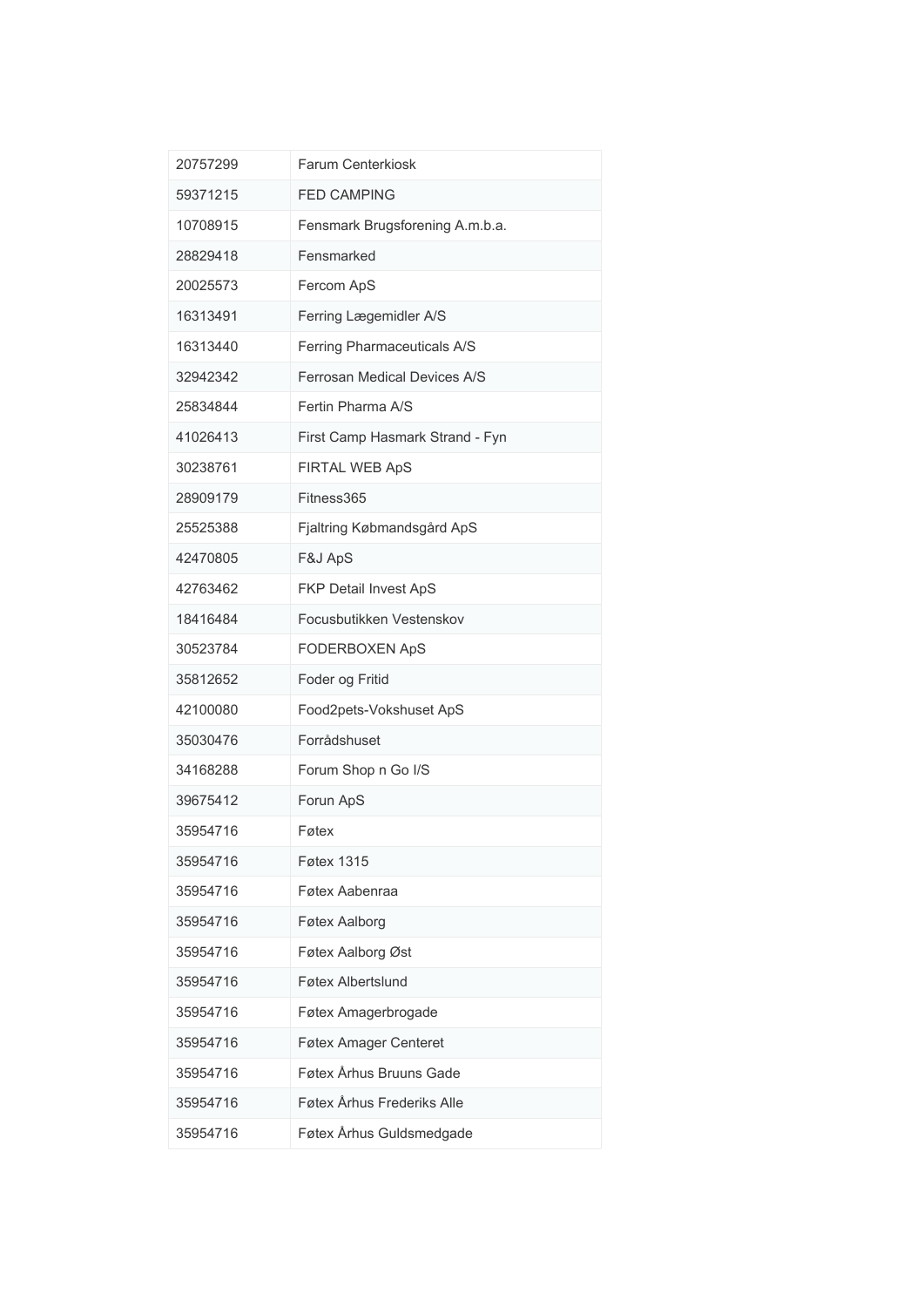| 35954716 | Føtex Århus Storcenter Nord      |
|----------|----------------------------------|
| 35954716 | Føtex Ballerup                   |
| 35954716 | Føtex Bankagervej                |
| 35954716 | Føtex Big, Herlev                |
| 35954716 | Føtex Birkerød                   |
| 35954716 | Føtex Bolbro                     |
| 35954716 | Føtex City 2                     |
| 35954716 | Føtex City Vest                  |
| 35954716 | Føtex Convenience 1406           |
| 35954716 | Føtex Convenience 1408           |
| 35954716 | Føtex DR-byen (1201)             |
| 35954716 | <b>Føtex Ebeltoft</b>            |
| 35954716 | Føtex Egå                        |
| 35954716 | Føtex Egedal                     |
| 35954716 | Føtex Esbjerg                    |
| 35954716 | Føtex Fåborg                     |
| 35954716 | Føtex Falkoner Alle              |
| 35954716 | <b>Føtex Fisketorvet</b>         |
| 35954716 | Føtex Food                       |
| 35954716 | Føtex food 1405                  |
| 35954716 | Føtex Food 1407                  |
| 35954716 | Føtex Food Dragør                |
| 35954716 | Føtex food Esplanaden            |
| 35954716 | <b>Føtex Food Hasseris</b>       |
| 35954716 | Føtex food Jagtvej               |
| 35954716 | Føtex food Kristen Bernikowsgade |
| 35954716 | Føtex Food Krøyers Plads (1404)  |
| 35954716 | Føtex food Odense (1203)         |
| 35954716 | Føtex Food Østerbro 1304         |
| 35954716 | Føtex Food Snekkersten           |
| 35954716 | Føtex Food St. Kongesgade        |
| 35954716 | Føtex food Strandvejen           |
| 35954716 | Føtex Food Virum                 |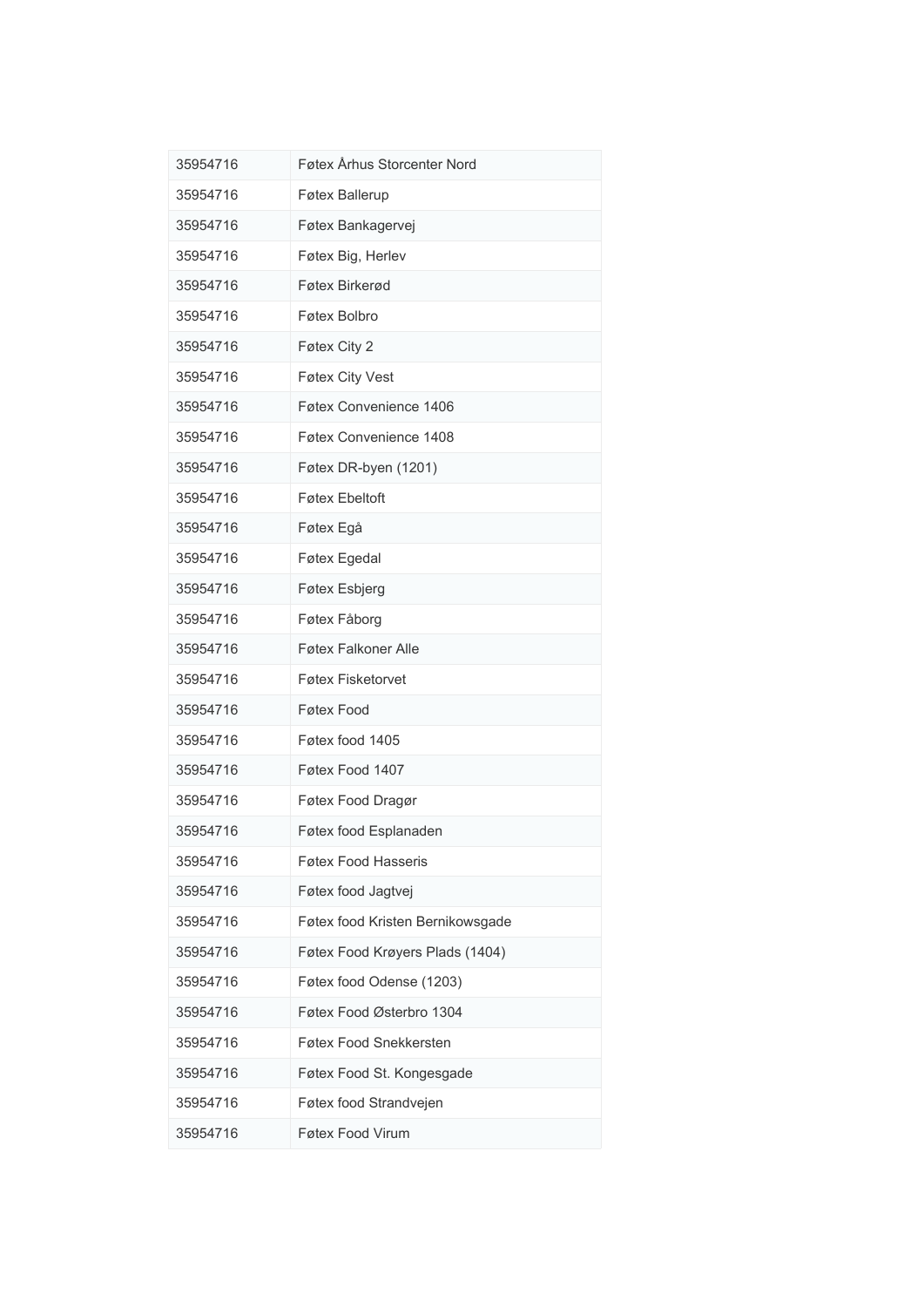| 35954716 | Føtex Fredericia City               |
|----------|-------------------------------------|
| 35954716 | Føtex Frederikshavn                 |
| 35954716 | <b>Føtex Frihedens Butikscenter</b> |
| 35954716 | <b>Føtex Glostrup</b>               |
| 35954716 | <b>Føtex Greve Centret</b>          |
| 35954716 | <b>Føtex Haderslev</b>              |
| 35954716 | Føtex HD 1501                       |
| 35954716 | Føtex Helsingør                     |
| 35954716 | <b>Føtex Herlev</b>                 |
| 35954716 | <b>Føtex Herning</b>                |
| 35954716 | Føtex Hillerød                      |
| 35954716 | Føtex Hjørring                      |
| 35954716 | Føtex Hobro                         |
| 35954716 | Føtex Højbjerg                      |
| 35954716 | Føtex Holbæk                        |
| 35954716 | Føtex Husum                         |
| 35954716 | Føtex Hvidovrevej                   |
| 35954716 | <b>Føtex Ikast Centret</b>          |
| 35954716 | Føtex Kalundborg                    |
| 35954716 | Føtex Kalvøvej                      |
| 35954716 | Føtex Kokkedal                      |
| 35954716 | Føtex Kolding                       |
| 35954716 | Føtex Korsør                        |
| 35954716 | Føtex, Lautrupparken                |
| 35954716 | Føtex Lyngby                        |
| 35954716 | Føtex Lyngby Hovedgade (1206)       |
| 35954716 | Føtex Middelfart                    |
| 35954716 | Føtex Ndr. Fasanvej                 |
| 35954716 | Føtex Nørrebro                      |
| 35954716 | Føtex Nørrevænget                   |
| 35954716 | Føtex Nyborg                        |
| 35954716 | Føtex Randers Dytmærsken            |
| 35954716 | Føtex Randers Mariagervej           |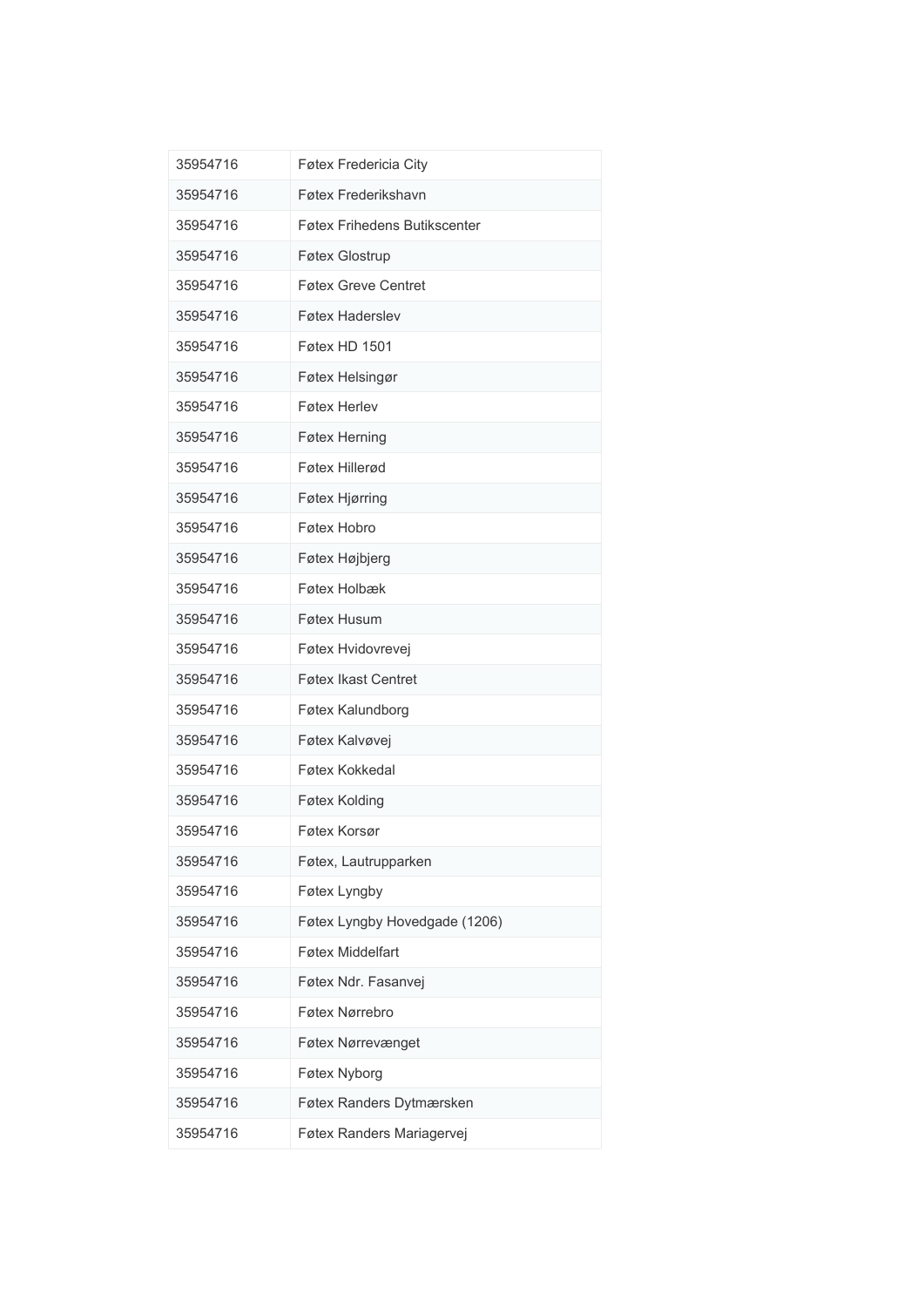| 35954716 | <b>Føtex Ribe</b>                                  |
|----------|----------------------------------------------------|
| 35954716 | Føtex Ringsted                                     |
| 89492416 | Føtex Rødovre                                      |
| 35954716 | Føtex Rosengårdscentret                            |
| 35954716 | <b>Føtex Roskilde</b>                              |
| 35954716 | Føtex Ro's Torv                                    |
| 35954716 | Føtex Silkeborg                                    |
| 35954716 | Føtex Skæring                                      |
| 35954716 | Føtex Skanderborg                                  |
| 35954716 | Føtex Skejby                                       |
| 35954716 | Føtex Sønderborg                                   |
| 35954716 | Føtex Svendborg                                    |
| 35954716 | <b>Føtex Thisted</b>                               |
| 35954716 | Føtex Vanløse                                      |
| 35954716 | <b>Føtex Varde</b>                                 |
| 35954716 | Føtex Venusvej                                     |
| 35954716 | Føtex Vesterbro                                    |
| 35954716 | <b>Føtex Vibenhus Centret</b>                      |
| 35954716 | Føtex Viborg                                       |
| 35954716 | Føtex Viby                                         |
| 35954716 | <b>Føtex Windfeld Hansens Gade</b>                 |
| 21667005 | FRED ASIA HOUSE V/S PATHMASELAN SUBR               |
| 70979128 | Fredbogård-butikken Aps                            |
| 27645542 | Fredericia Specialfoder                            |
| 19447995 | FREDERIKSBERG DYREHANDEL V/CARIN NIK               |
| 40490485 | Frederiksberg Dyreklinik                           |
| 37820091 | Frederiksborg Kiosk                                |
| 15027800 | FREJA Transport og Logistics A/S                   |
| 21347809 | Fresenius Kabi, Filial af Fresenius Kabi AB Sverio |
| 20247371 | <b>Fresenius Medical Care Danmark</b>              |
| 31313643 | Frihedens Kiosk v/Ghiyas Iqbal                     |
| 29482713 | Frode Laursen A/S                                  |
| 21622605 | Fuglebjerg sundhedsklinik                          |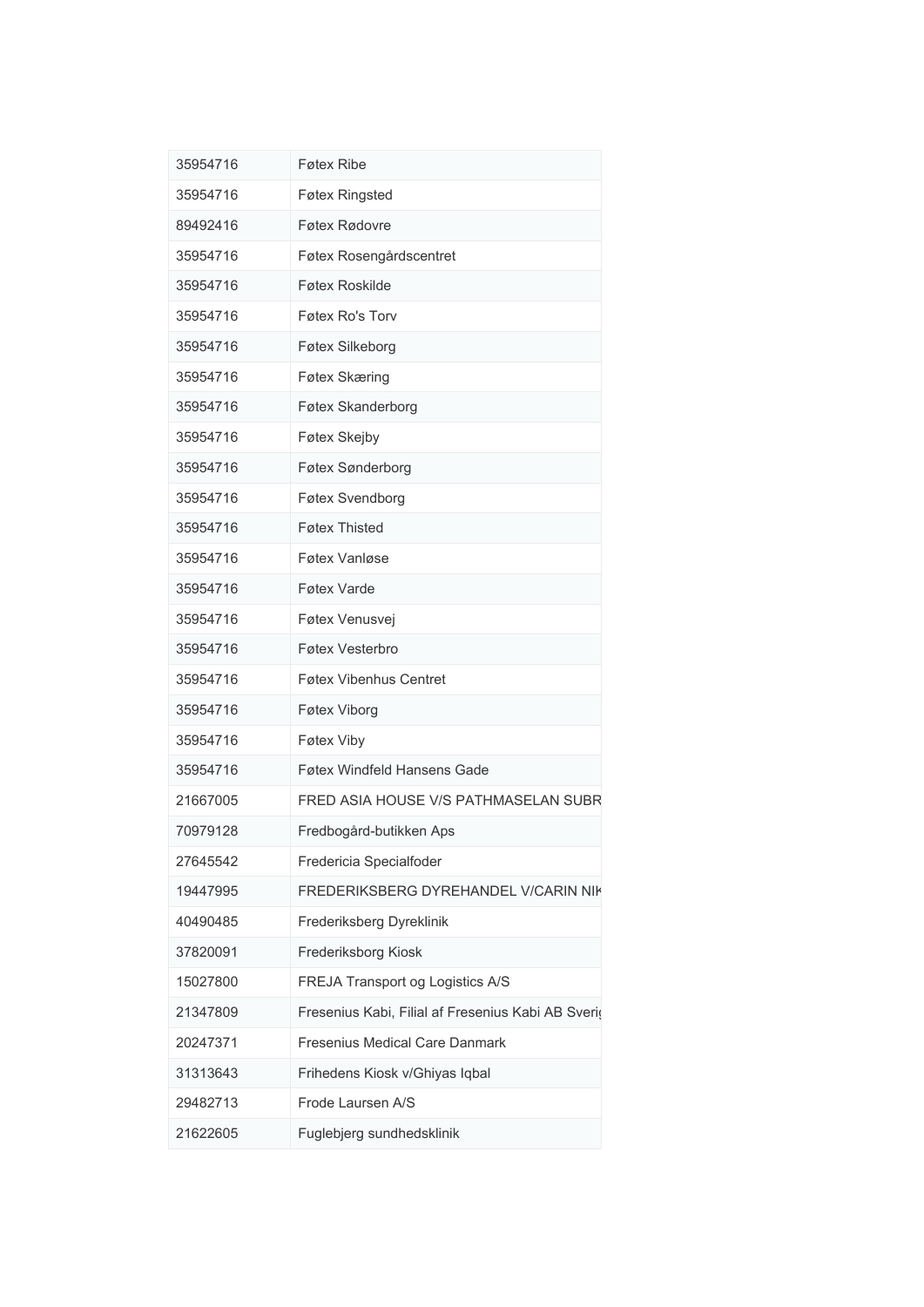| 26060702 | FUJIFILM Diosynth Biotechnologies Denmark Ap         |
|----------|------------------------------------------------------|
| 27075924 | FYNSKE DYREHOSPITALER ApS                            |
| 14713239 | Gærum Dyreklinik ApS                                 |
| 16911143 | Galgebakkens Købmand                                 |
| 26476429 | <b>GAMLEBY 1 ApS</b>                                 |
| 39723816 | Ganløse Dyreklinik                                   |
| 29605556 | Gebr. Heinemann Retail ApS                           |
| 70979217 | <b>GE Healthcare A/S</b>                             |
| 21023884 | Genmab A/S                                           |
| 27380190 | <b>GENTOFTE DYREKLINIK</b>                           |
|          | Gentofte Hospital, Røntgen- og skanningsafdeling     |
| 29034885 | Gerlev Købmand                                       |
| 27068820 | Gevinsten - Kiosk og Spil                            |
| 30899032 | Gilead Sciences Denmark ApS                          |
| 74759815 | Gilleleje købmand v/Kurt Andersen                    |
| 81267316 | <b>GK Pharma ApS</b>                                 |
| 55541817 | GlaxoSmithKline Consumer Healthcare ApS              |
| 27394019 | GlaxoSmithKline Pharma A/S                           |
| 36493119 | Globe Pharma ApS                                     |
|          | Glostrup Hospital, Klinisk fysiologisk afsnit, Diagr |
| 25711998 | <b>GMPack ApS</b>                                    |
| 42355925 | Gorillas                                             |
| 31826667 | Gothersgade Nærkøb                                   |
| 32250459 | <b>Greenfall Helsekost</b>                           |
| 36062347 | Green My Day ApS                                     |
| 15519703 | <b>Grindsted Dyrehandel</b>                          |
| 40185720 | <b>Grindsted Dyreklinik ApS</b>                      |
| 39426447 | Grønhøj Strand Købmand ApS                           |
| 29338752 | Grønnedalens Kiosk                                   |
| 28206267 | Grovvarecentret I/S                                  |
| 32570674 | Grovvarecentret Silkeborg                            |
| 30906276 | Grünenthal Denmark ApS                               |
| 39839636 | Gudme Købmandsbutik ApS                              |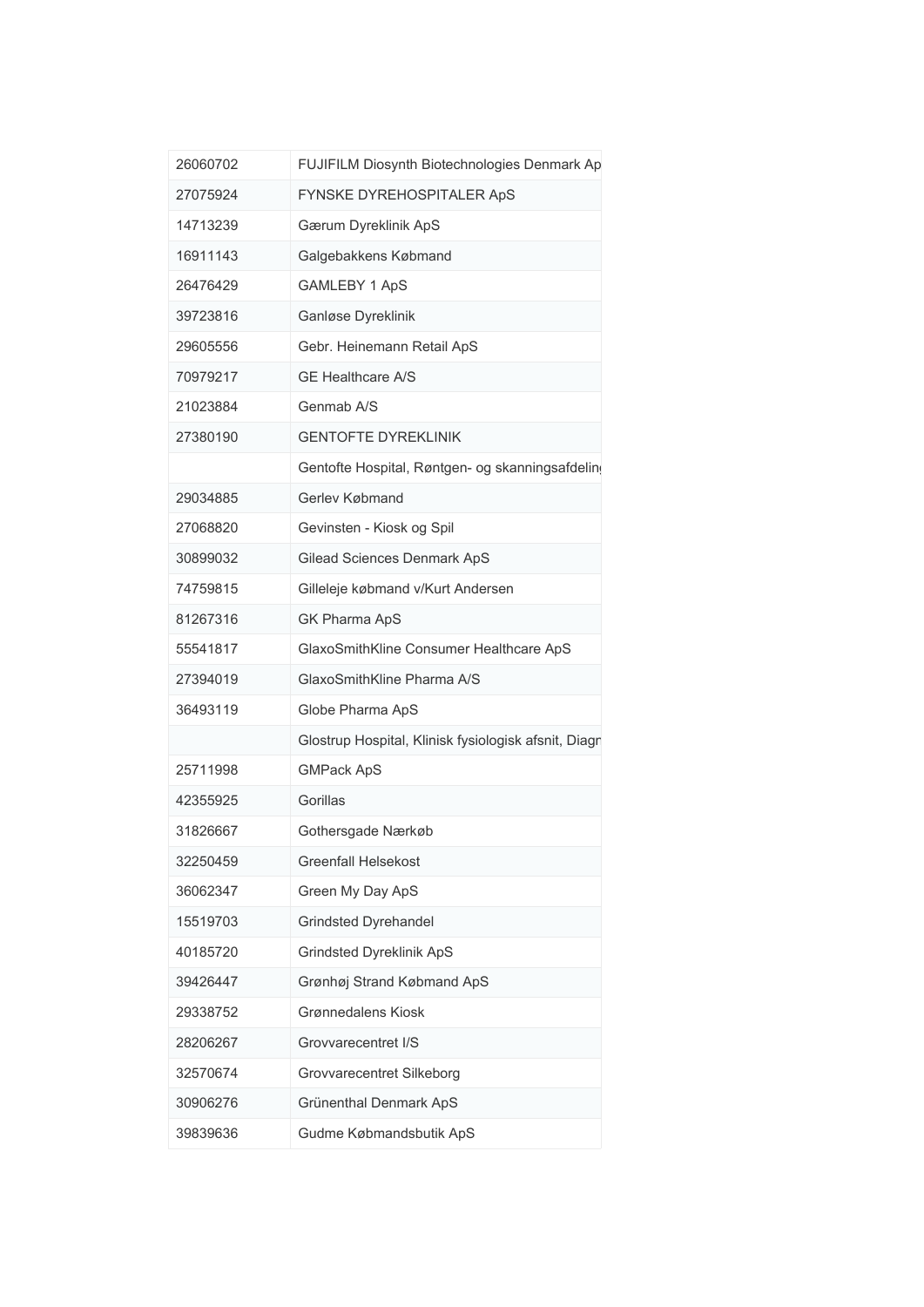| 27392784 | Guldbergshave Elite Købmand              |
|----------|------------------------------------------|
| 21530298 | Guldborgsund Dyrehospital ApS            |
| 40807675 | Guldhammer Detail ApS                    |
| 18578603 | <b>Guras Tips Corner</b>                 |
| 35622772 | Hafnia Kiosken                           |
| 70168316 | Halsnæs Brugsforening                    |
| 39720213 | hameln pharma ApS                        |
| 29798737 | HAN HERRED DYRLÆGERNE A/S                |
| 31401763 | Hasle City Detail og Engros              |
| 10504236 | <b>HASLEV MATERIALHANDEL A/S</b>         |
| 40966404 | Hassi                                    |
| 32441483 | Hatting A/S                              |
| 37510076 | Havnekiosken                             |
| 30255828 | Havnekiosken I/S                         |
| 74382711 | Havnekiosken Marstal/Birkholm Invest ApS |
| 18235099 | HAVNEKIOSKEN V/MERETE JENSEN             |
| 39593874 | Havnens Optik ApS                        |
| 26074908 | <b>HB Pharma</b>                         |
| 35840788 | <b>HEALTHY LIFE SHOP ApS</b>             |
| 14803203 | <b>HEDEBO SUPER I/S</b>                  |
| 21326305 | Hegn & Grovvarer I/S                     |
| 17444387 | Helsam Gruppen A/S                       |
| 17444387 | Helsam Hørsholm                          |
| 32553168 | Helsamin A/S                             |
| 10313309 | Helsam Kalundborg                        |
| 20757175 | Helsam Middelfart, Duft og Natur         |
| 34176523 | <b>Helsam Næstved</b>                    |
| 26988039 | HELSAM NYKØBING F. ApS                   |
| 36324589 | Helsebutikken                            |
| 37868310 | Helsegrossisten                          |
| 13100500 | Helsehuset                               |
| 37380253 | <b>HELSEHUSET</b>                        |
| 33014074 | Helsekosten                              |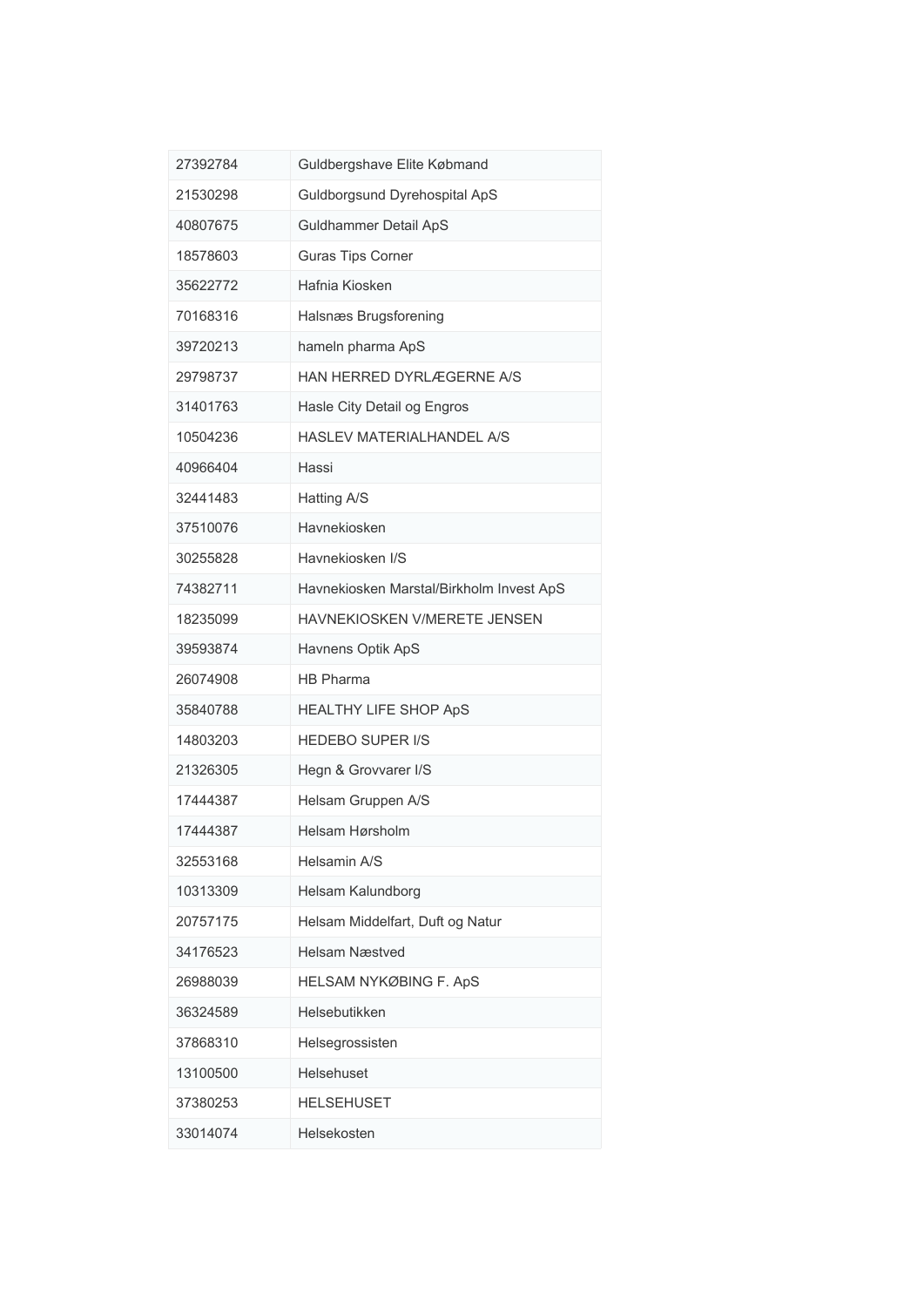| 26354935 | Helsekosten v/Britta Brogaard                        |
|----------|------------------------------------------------------|
| 38934325 | Helsekosten Viborg Aps                               |
| 32553168 | Helsemin Amager                                      |
| 32553168 | Helsemin A/S                                         |
| 32553168 | Helsemin A/S Aarhus C                                |
| 32553168 | <b>Helsemin Fields</b>                               |
| 32553168 | Helsemin Kolding                                     |
| 32553168 | <b>Helsemin Odense</b>                               |
| 32553168 | Helsemin Rødovre                                     |
| 10047471 | HELSINGE DYREKLINIK ApS                              |
| 43021540 | Henrik K 2022 ApS                                    |
| 39539950 | Henrik K ApS                                         |
|          | <b>Herlev Hospital</b>                               |
|          | Herlev Hospital, Klinisk fysiologisk afdeling Z 54 ( |
|          | Herlev Hospital, Nationalt Center for Cancer Imm     |
| 42154113 | Hevesy Laboratoriet Forskningscenter Risø            |
| 29969396 | <b>HF-Butikken</b>                                   |
| 39660474 | Himmelev Dyreklinik ApS                              |
| 10467489 | Himmerland A/S                                       |
| 35407464 | <b>HIPRA Nordic ApS</b>                              |
| 37109231 | Hjørnekøbmanden                                      |
| 27667023 | Hjørnets Kiosk                                       |
| 27067034 | Hjørnets Mini Market                                 |
| 56759913 | H. Lundbeck A/S                                      |
| 82630368 | Hobby og Dyr v/Søren Ringgaard                       |
| 17379747 | Hobro Dyrehandel                                     |
| 27199224 | HØJBY DYREKLINIK ApS                                 |
| 38848429 | Højlund Mølle ApS                                    |
|          | Holbæk Sygehus, Klinisk fysiologisk/nuklearmedi      |
| 14091440 | Holistica-Medica A/S                                 |
| 10395003 | HOLM SERVICE CENTER - STATOIL V/SVEND                |
| 35521232 | Høng Handelscenter Aps                               |
| 45520811 | Hornsyld Købmandsgaard A/S                           |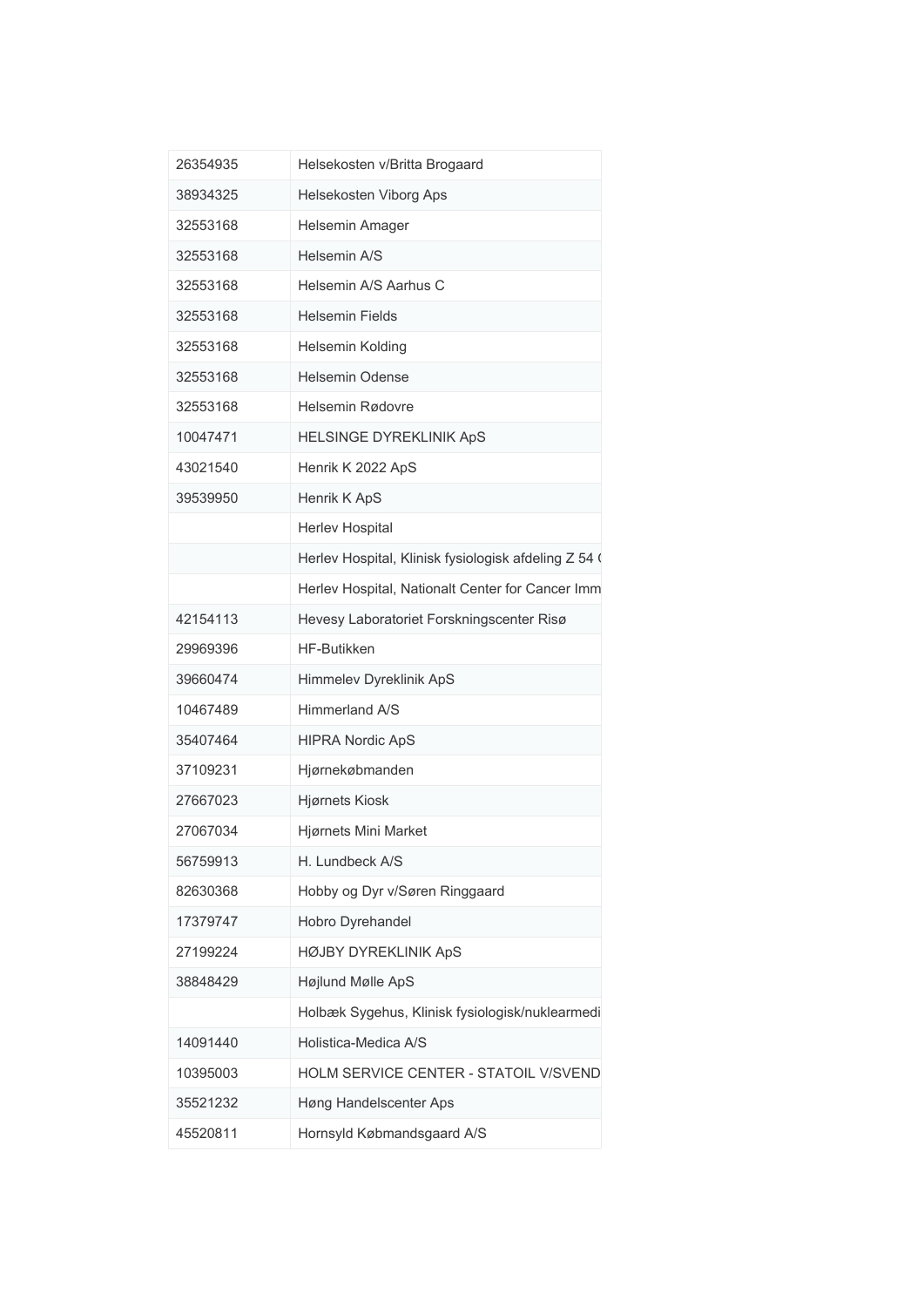| 39798077 | Hørve Supermarked ApS                              |
|----------|----------------------------------------------------|
| 29486816 | Hos Johnson v/Hans Johnsen                         |
| 77547312 | <b>HOS MIK</b>                                     |
| 43138219 | HOV BRUGSFORENING AMBA (DagliBrugsen F             |
| 38199234 | Hovedgaden 15 Valsgaard ApS                        |
| 39582791 | <b>Hulk ApS</b>                                    |
| 42474681 | Humlebæk Dyreklinik ApS                            |
| 19279340 | Hundeshoppen ApS (SPECIAL ASSIGNMENTS              |
| 41286296 | Huntershop                                         |
| 25049993 | Husum kiosk                                        |
| 78188812 | Hvidbjerg Stand Feriepark A/S                      |
|          | Hvidovre Hospital, Klinisk fysiologi/nuklearmedici |
| 35064907 | Hvitvedgaard Korn & Foder                          |
| 39613255 | Ice candy                                          |
| 25475445 | <b>IKAST DYRFKI INIK</b>                           |
| 31580145 | <b>INFO-TERIA DALL ApS</b>                         |
| 34727996 | INFO-TERIA GUDENÅ ØST ApS                          |
| 14233741 | Info-Teria Hylkedal Vest                           |
| 25832876 | info-teria lillebælt syd                           |
| 26323673 | Info-Teria Pedersminde                             |
| 38793594 | Inphena ApS                                        |
| 29979812 | Institut for Klinisk Veterinærmedicin              |
| 53383211 | Institution Skjern Å, Nr.snede Fængsel             |
| 33046499 | INTERNATIONAL KIOSK OG SPILLEHAL ApS               |
| 25169158 | Intervare A/S                                      |
| 32076084 | InventNord og PakkecenternordAps                   |
| 13116709 | In Vitro A/S                                       |
| 26259495 | Irma                                               |
| 26259495 | <b>IRMA AMAGER CENTER</b>                          |
| 26259495 | <b>IRMA A/S</b>                                    |
| 26259495 | Irma Axelborg                                      |
| 26259495 | Irma Bagsværd                                      |
| 26259495 | <b>IRMA BORGERGADE</b>                             |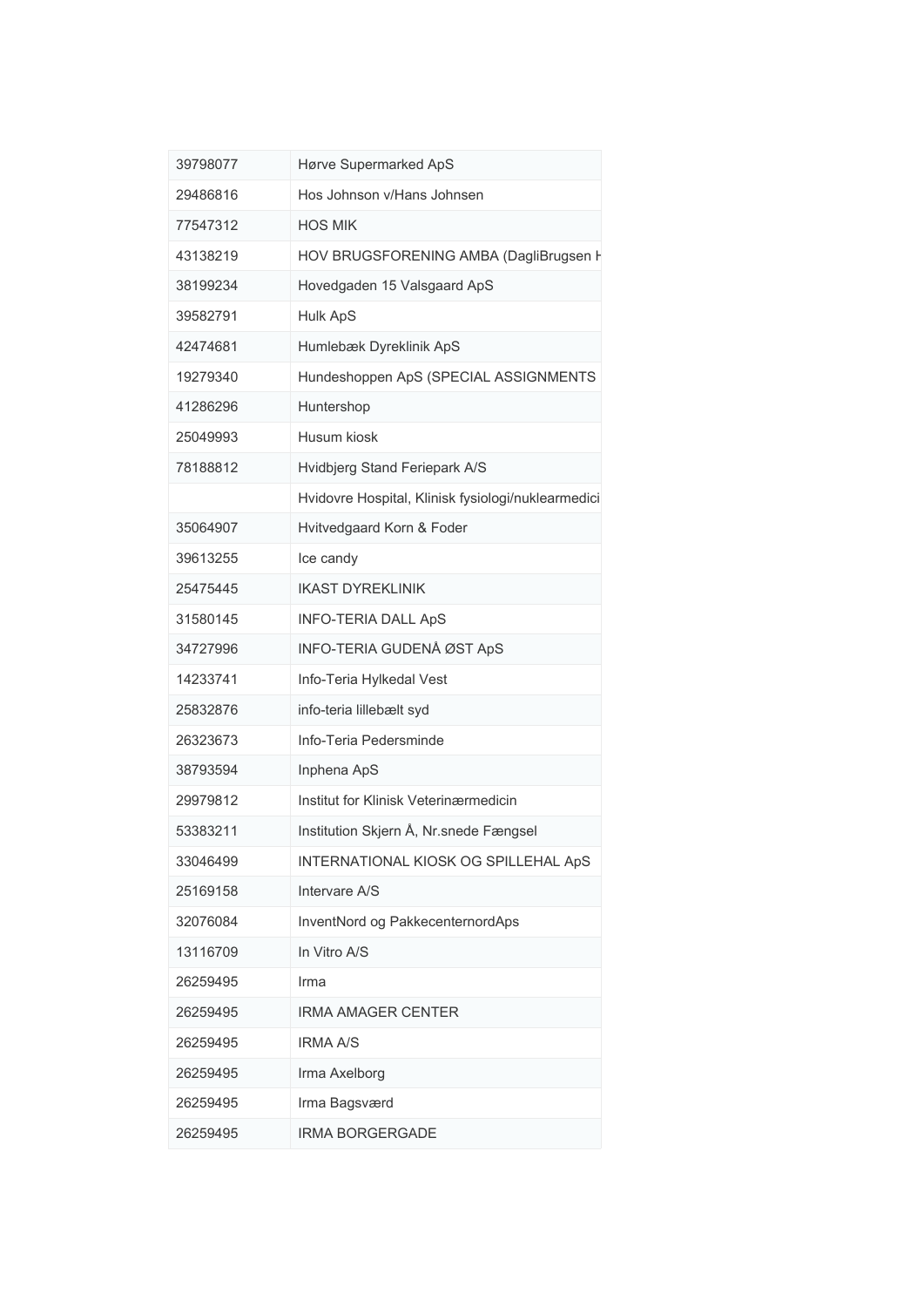| 26259495 | IRMA BROBERGSGADE                  |
|----------|------------------------------------|
| 26259495 | IRMA CITY - NØRREBROGADE           |
| 26259495 | <b>IRMA CITY NØRREBROS RUNDDEL</b> |
| 26259495 | <b>IRMA CITY - VESTERBRO TORV</b>  |
| 26259495 | <b>IRMA CODANHUS</b>               |
| 26259495 | Irma Dragør                        |
| 26259495 | <b>IRMA EMDRUPVEJ</b>              |
| 26259495 | <b>IRMA ESPERGÆRDE CENTER</b>      |
| 26259495 | <b>IRMA FINSENSVEJ</b>             |
| 26259495 | <b>IRMA FREDERIKSBORGGADE</b>      |
| 26259495 | <b>IRMA GILLELEJE</b>              |
| 26259495 | <b>IRMA GL KONGEVEJ</b>            |
| 26259495 | <b>IRMA GODTHÅBSVEJ</b>            |
| 26259495 | Irma Greve                         |
| 26259495 | Irma Hellerup Station              |
| 26259495 | <b>IRMA HELSINGØR</b>              |
| 26259495 | <b>IRMA HOLTE MIDTPUNKT</b>        |
| 26259495 | IRMA HØRSHOLM MIDTPUNKT            |
| 26259495 | <b>IRMA HUMLEBÆK CENTER</b>        |
| 26259495 | Irma Industriens Hus               |
| 26259495 | <b>IRMA ISLANDS BRYGGE</b>         |
| 26259495 | <b>IRMA JERNBANE ALLE</b>          |
| 26259495 | Irma København S                   |
| 26259495 | Irma Køge                          |
| 26259495 | IRMA LYNGBY HOVEDGADE              |
| 26259495 | Irma Lyngbyvej                     |
| 26259495 | <b>IRMA MOZARTSVEJ</b>             |
| 26259495 | <b>IRMA NDR FASANVEJ</b>           |
| 26259495 | <b>IRMA NØRREPORT</b>              |
| 26259495 | Irma Nykøbing Sjælland             |
| 26259495 | <b>IRMA Ordrupvej</b>              |
| 26259495 | IRMA ØSTERBROGADE                  |
| 26259495 | Irma Øster Farimagsgade            |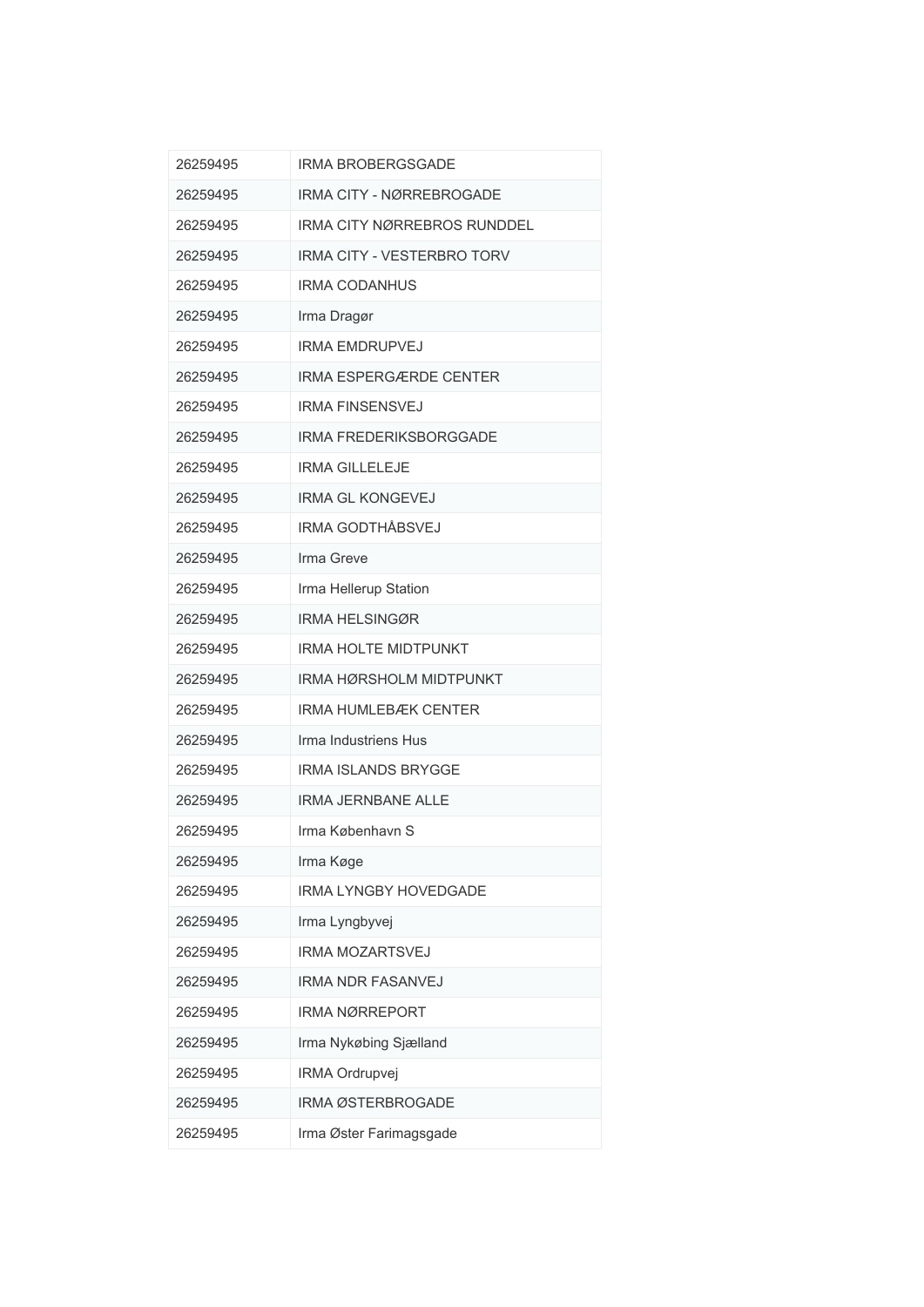| 26259495 | IRMA ØSTERPORT ST                                |
|----------|--------------------------------------------------|
| 26259495 | Irma Peter Bangsvej                              |
| 26259495 | <b>IRMA RANTZAUSGADE</b>                         |
| 26259495 | <b>IRMA ROSENØRNS ALLE</b>                       |
| 26259495 | <b>IRMA ROSKILDE</b>                             |
| 26259495 | <b>IRMA ROSKILDEVEJ</b>                          |
| 26259495 | <b>IRMA RYESGADE</b>                             |
| 26259495 | <b>IRMA SLUSEHOLMEN</b>                          |
| 26259495 | <b>IRMA SMEDETOFTEN</b>                          |
| 26259495 | IRMA SØBORG HOVEDGADE                            |
| 26259495 | <b>IRMA SORGENFRI TORV</b>                       |
| 26259495 | <b>IRMA STENGÅRDS ALLE</b>                       |
| 26259495 | Irma Strandboulevarden                           |
| 26259495 | Irma Strandvejen                                 |
| 26259495 | <b>IRMA TAGENSVEJ</b>                            |
| 26259495 | <b>IRMA TORVEGADE</b>                            |
| 26259495 | <b>IRMA VALBY</b>                                |
| 26259495 | <b>IRMA VEDBÆK</b>                               |
| 26259495 | <b>IRMA WATERFRONT</b>                           |
| 34350981 | iron4u                                           |
| 37149462 | Isbar                                            |
| 20876778 | Islev vin og tobak                               |
| 30665619 | I/S Ugebladsdistribution, I/S UBD, Pharma Detail |
| 38397796 | Jackpost kiosk Aps                               |
| 32182607 | Jackpot kiosk                                    |
| 42297038 | Jacks convenience                                |
| 27688527 | Jagtvejens Vinhandel                             |
| 19248615 | Janssen-Cilag A/S                                |
| 32168299 | Jan Tex                                          |
| 40347089 | J.A.P. 2 ApS                                     |
| 39791447 | Jazz Pharmaceuticals Denmark ApS                 |
| 38445650 | <b>JB Kiosken</b>                                |
| 30625331 | Jegum Café og Købmand                            |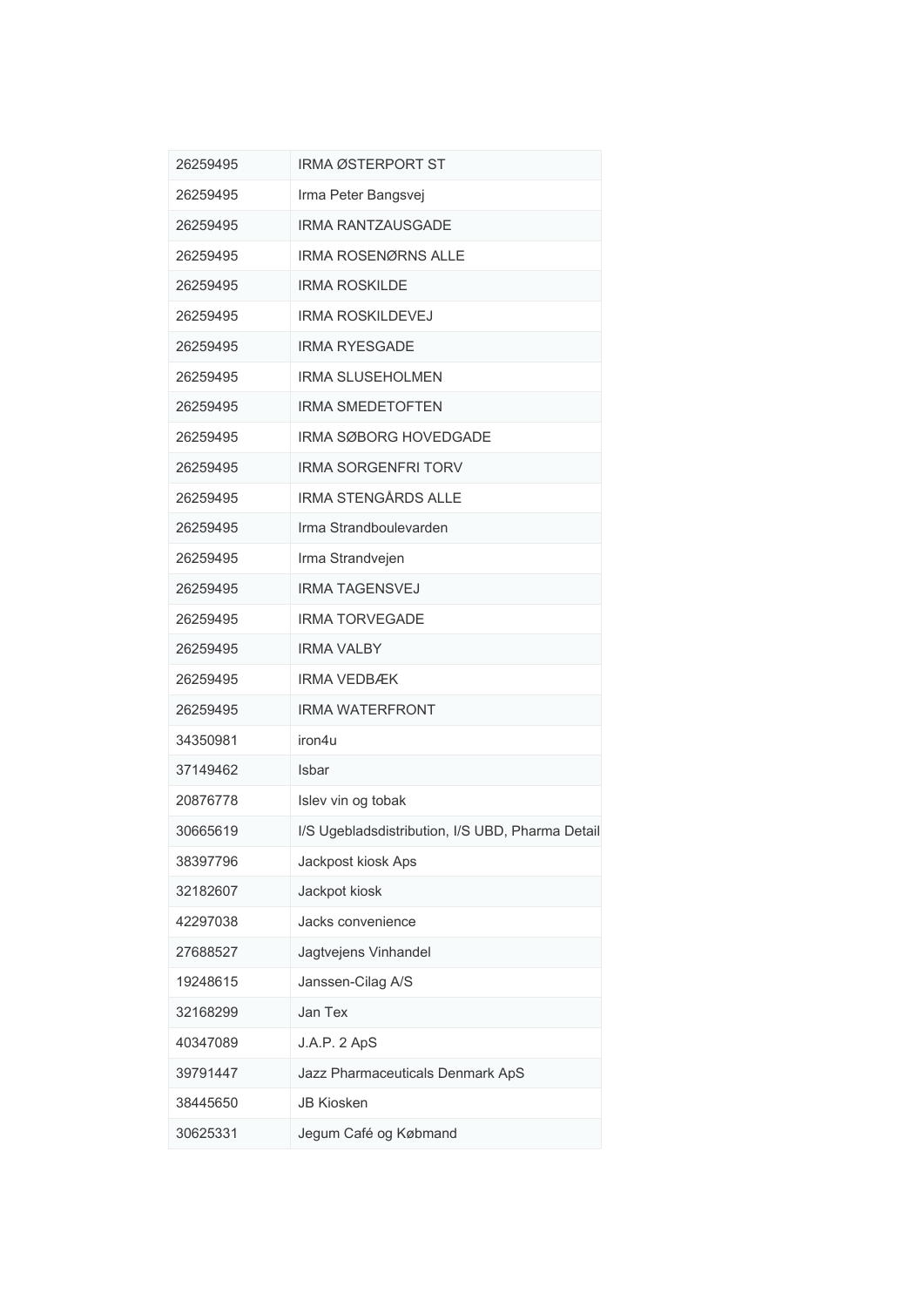| 40989781 | Jekas ApS                         |
|----------|-----------------------------------|
| 12867344 | JELS AUTOVÆRKSTED ApS             |
| 10216109 | JemoPharm A/S                     |
| 27855644 | Jernbanekiosken                   |
| 41956291 | JERRY'S, C2 Convenience ApS       |
| 29932980 | Jetpak Danmark A/S                |
| 38123866 | JF Retail ApS                     |
| 26134145 | JOACHIMS SUPERMARKED ApS          |
| 35243216 | Jørgen Kruuse A/S                 |
| 19703088 | Juelsminde Helsekost              |
| 27399126 | Junge Logistics ApS               |
| 37180653 | Jungshoved Købmandsgaard ApS      |
| 30907302 | Jysk Bilsalg Ebeltoft Aps         |
| 20468351 | Kæledyrenes Paradis               |
| 25170180 | Kæledyrsshoppen                   |
| 20967536 | KÆRSGAARD KLOKKERHOLM A/S         |
| 37936871 | <b>KAFFA ApS</b>                  |
| 26958318 | Kaffehjørnet                      |
| 33374941 | Karina Larsens Dyrlægepraksis ApS |
| 38401432 | KBH shop IVS, Kbh Kiosk           |
| 38401432 | KBH SHOP IVS, Tips lotto kiosk    |
| 40217738 | <b>KC Marked</b>                  |
| 36291362 | <b>KC Minimarked</b>              |
| 15278692 | Kemifarma ApS                     |
| 26511747 | Kennel Maj                        |
| 29717907 | Kig ind kiosken                   |
| 31942772 | KIHOSKH A/S                       |
| 41581034 | Kijosk - Gentofte station         |
| 17098446 | Kildegårdens Købmand              |
| 33608918 | <b>Kiosk</b>                      |
| 36963158 | Kiosk 22 IVS                      |
| 41092084 | Kiosk 25                          |
| 38931695 | Kiosk 37                          |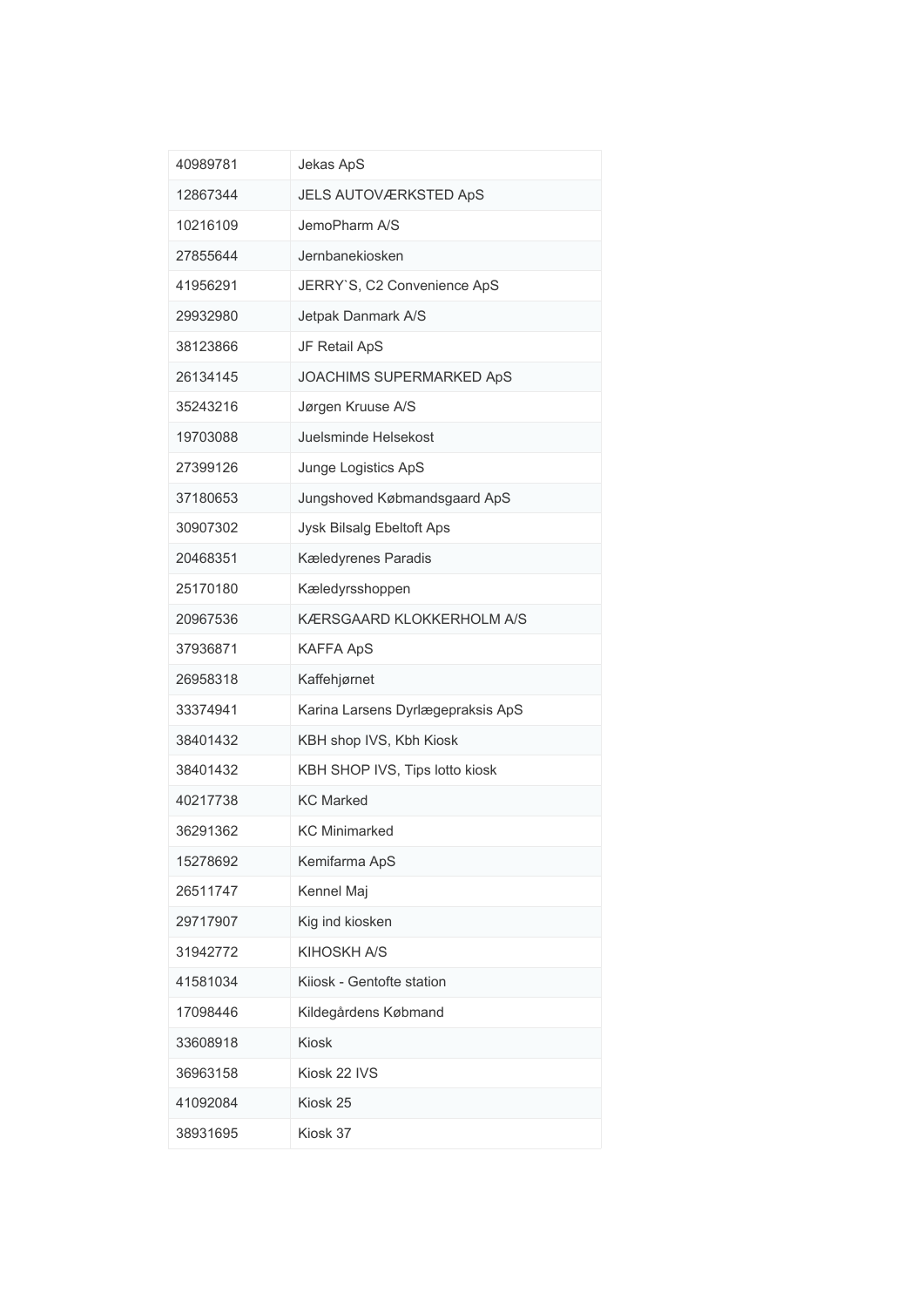| 26338476 | Kiosk 54                                      |
|----------|-----------------------------------------------|
| 39702096 | Kiosk 75                                      |
| 32135943 | Kiosk 88                                      |
| 17698249 | Kiosk 92 v/MOHAMMAD AFZAL                     |
| 37509485 | Kiosk 99                                      |
| 17713701 | Kiosk A.S.N. 0203 APS                         |
| 38711881 | Kiosk Bien                                    |
| 32373259 | Kiosk Bien I/S                                |
| 19749606 | Kiosk Bien I/S (Betina og Mads Pheiffer)      |
| 25108035 | Kiosk CTM                                     |
| 39955822 | Kiosk Døgneren                                |
| 39207745 | Kiosken ApS                                   |
| 31413206 | Kiosken i Sjællandsgade (Sjællandsgade 17 ApS |
| 25319605 | Kiosken Jimmi vinther                         |
| 26020336 | Kiosken Mågevej                               |
| 28910363 | Kiosken Midt-I v/Thi Tri Pham                 |
| 42735787 | Kiosken Spedalsø Torv                         |
| 43147927 | Kiosken Tranbjerg Center ApS                  |
| 37460729 | Kiosk-Flinten IVS                             |
| 42022918 | Kioskland                                     |
| 67814916 | Kiosk og Pakkeservice                         |
| 33385056 | Kiosk og Spil                                 |
| 38792830 | Kiosk og Spil, AS Handel ApS                  |
| 28050593 | Kiosk Skrænten                                |
| 31173833 | KIOSK & SPIL ApS                              |
| 30449878 | Kiosk Stjernen                                |
| 38914006 | Kiosk Trekanten ApS                           |
| 26465729 | Kiosk Trust v/Manawar Hussain                 |
| 42201391 | Kiosk v/ Darsho Kaur                          |
| 26465605 | Kiosk v/Nour Ahmed Ahadi                      |
| 26245370 | Kiosk v/S. Kumar Deb                          |
| 27851118 | Kirkebjerg Kiosken                            |
| 36911336 | Kisa Tomgårdsvej 83                           |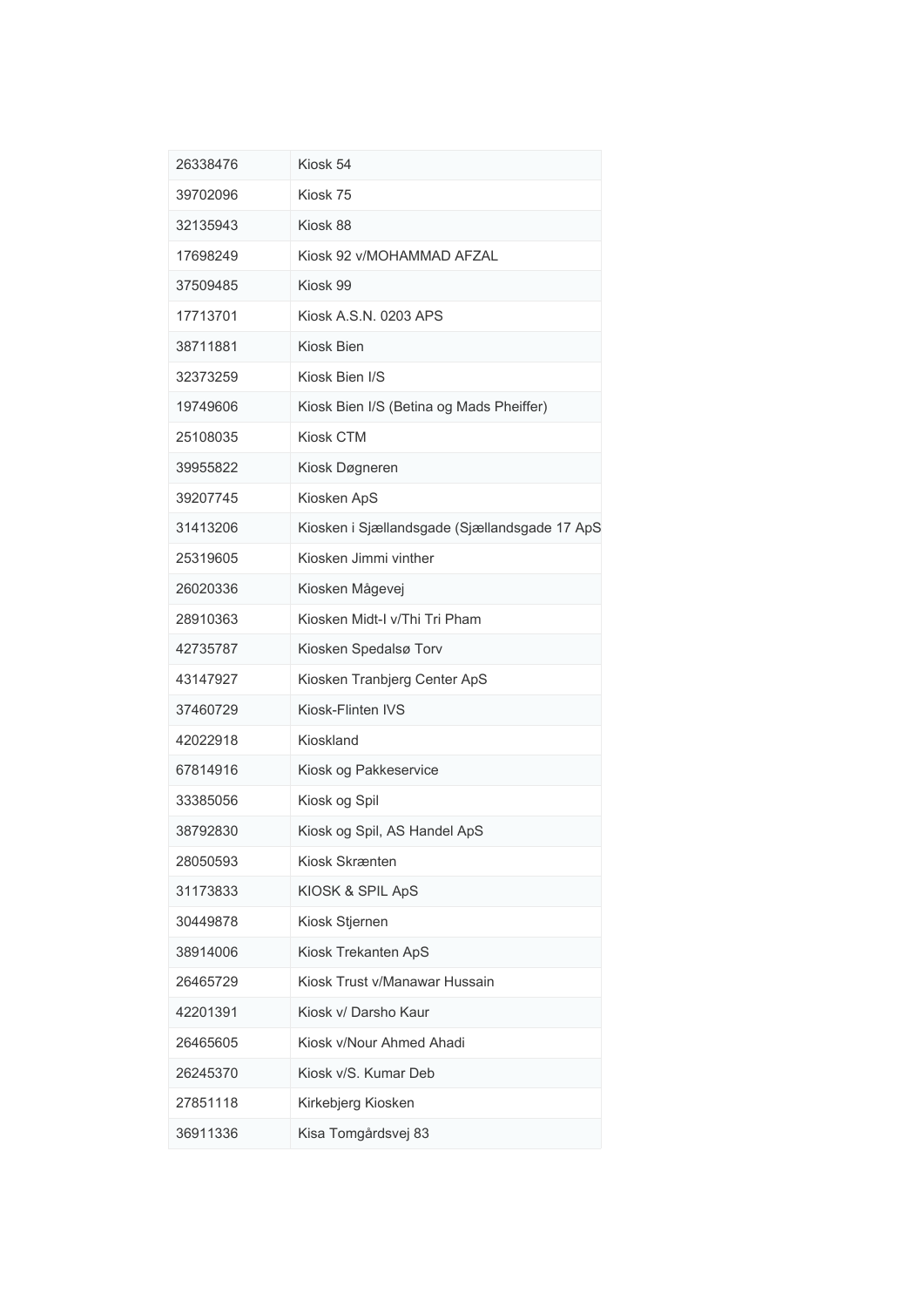| 27488137 | KJ Dog Food                                    |
|----------|------------------------------------------------|
| 12468997 | K & K KIOSKEN                                  |
| 18196131 | <b>KLIFO A/S</b>                               |
| 36562161 | Klim Strand Camping A/S                        |
| 36024429 | KLINIK FOR MINDRE HUSDYR, RINGE DYREH          |
| 38616501 | Klinisk Immunologisk Afdeling, Region Sjælland |
| 27824331 | Klints No. 45                                  |
| 53383211 | Københavns Fængsler                            |
| 29083983 | Købmand                                        |
| 30094549 | Købmand                                        |
| 30286375 | Købmand                                        |
| 31410630 | Købmand +                                      |
| 30286375 | <b>KØBMAND</b>                                 |
| 39618702 | Købmand 2018 IVS                               |
| 39750074 | Købmand Brabrand v/Idris Nezam                 |
| 31372062 | Købmand Eliteborg Aps                          |
| 26057655 | købmanden                                      |
| 41632356 | Købmanden i Balle ApS                          |
| 34497532 | Købmanden i Horslunde                          |
| 28456778 | Købmanden Lupintorvet                          |
| 39641399 | Købmanden Lyngbygade ApS                       |
| 43080008 | Købmanden Nr. Felding ApS                      |
| 39001411 | Købmanden på Kingosvej IVS                     |
| 38880837 | Købmand Johnni Jensen ApS                      |
| 40187804 | Købmand NK 11 v/Mouhammad Aminul               |
| 12558198 | KØBMAND RIISAGER V/KARLO ERLING THON           |
| 41325178 | Købmandsgården i Hem ApS                       |
| 37508055 | Købmandsgruppen Flauenskjold A.M.B.A.          |
| 32872670 | Købmand Smedegaard I/S                         |
| 39020203 | Købmandsparret IVS                             |
| 18578980 | Købmand V/K.Spandet Petersen                   |
| 36447664 | Køge Bugt Dyreklinik ApS                       |
| 81093628 | Køge Sygehus Cafe - Compass Group              |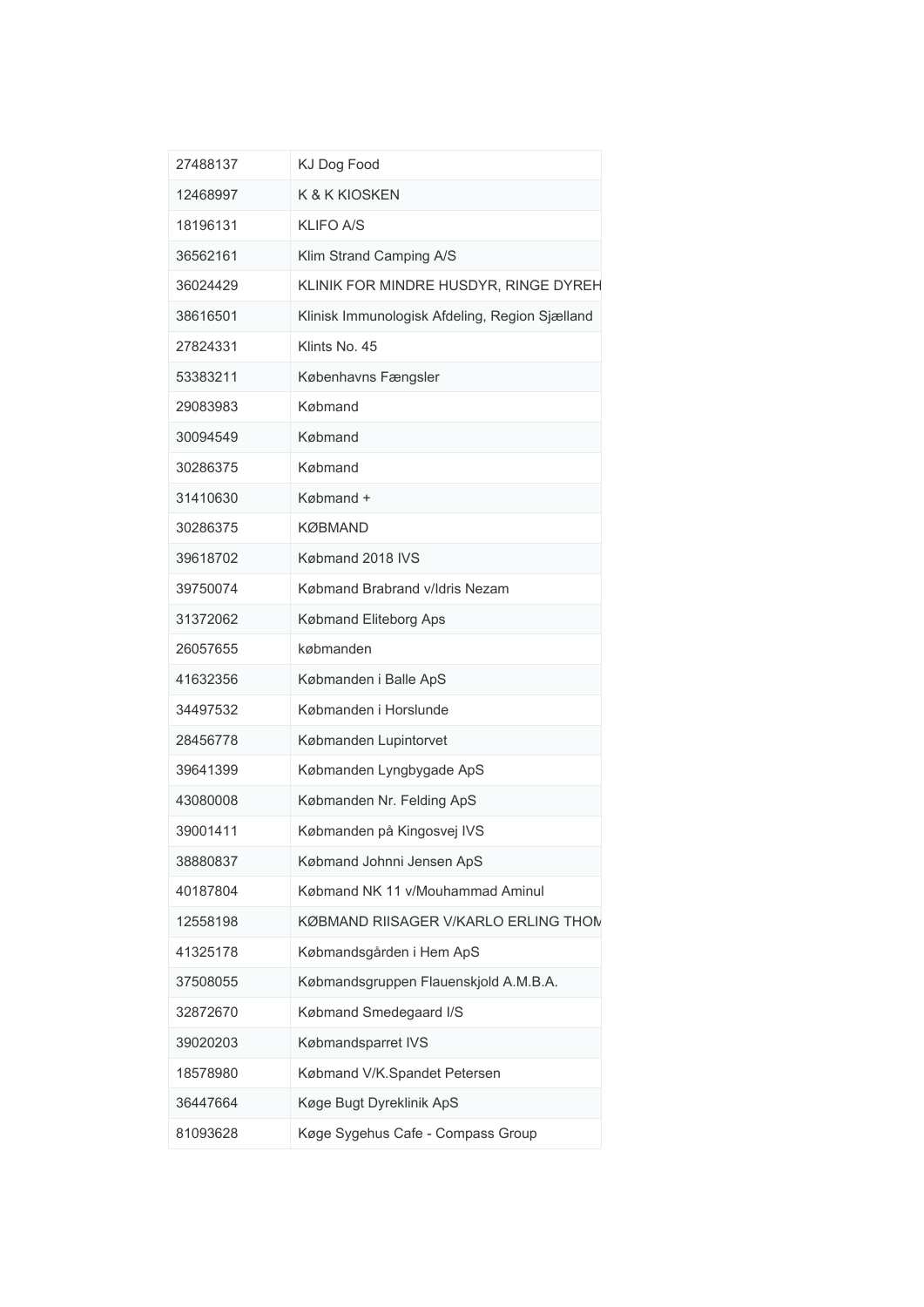|          | Køge Sygehus, Klinisk fysiologisk/nuklearmedicir |
|----------|--------------------------------------------------|
| 29120234 | Kolonial 47                                      |
| 28305222 | Kongelundens Dyreklinik                          |
| 17615394 | Kontaktlinse Institutet                          |
| 30195256 | <b>KONTORLAND A/S</b>                            |
| 10736234 | KORNBLOMSTEN HELSEKOST ApS                       |
| 30549872 | Korsgade Dyreklinik                              |
| 40096256 | Kragelund Købmand Aps                            |
| 53383211 | Kriminalforsorgen Udlændingecenter Ellebæk       |
| 19374033 | Kristrup Døgner                                  |
| 40524576 | Krogsgaard Hestefoder                            |
| 34126798 | Krop og Medicin                                  |
| 40651365 | <b>KRS Dyreklinik ApS</b>                        |
| 39604418 | Kuehne + Nagel A/S                               |
| 38820338 | <b>Kurantis ApS</b>                              |
| 29847126 | KURT THOMASEN AUTOMOBILER A/S(CIRCLI             |
| 61082913 | Kuwait Petroleum (Danmark) A/S                   |
| 61082913 | Kuwait Petroleum Danmark A/S                     |
| 10056950 | <b>KVG A/S</b>                                   |
| 26259495 | Kvickly Åbyhøj                                   |
| 26259495 | Kvickly Albertslund                              |
| 14078118 | Kvickly Allerød                                  |
| 26259495 | Kvickly Års                                      |
| 26259495 | Kvickly Brande                                   |
| 26259495 | Kvickly Broen Esbjerg                            |
| 26259495 | Kvickly Brøndby                                  |
| 26259495 | Kvickly Bruuns Galleri                           |
| 26259495 | Kvickly Buddinge                                 |
| 26259495 | Kvickly Butikstorvet                             |
| 29512086 | Kvickly Ebeltoft                                 |
| 26259495 | Kvickly Frederiksberg                            |
| 26259495 | Kvickly Frederikssund                            |
| 26259495 | Kvickly Frederiksværk                            |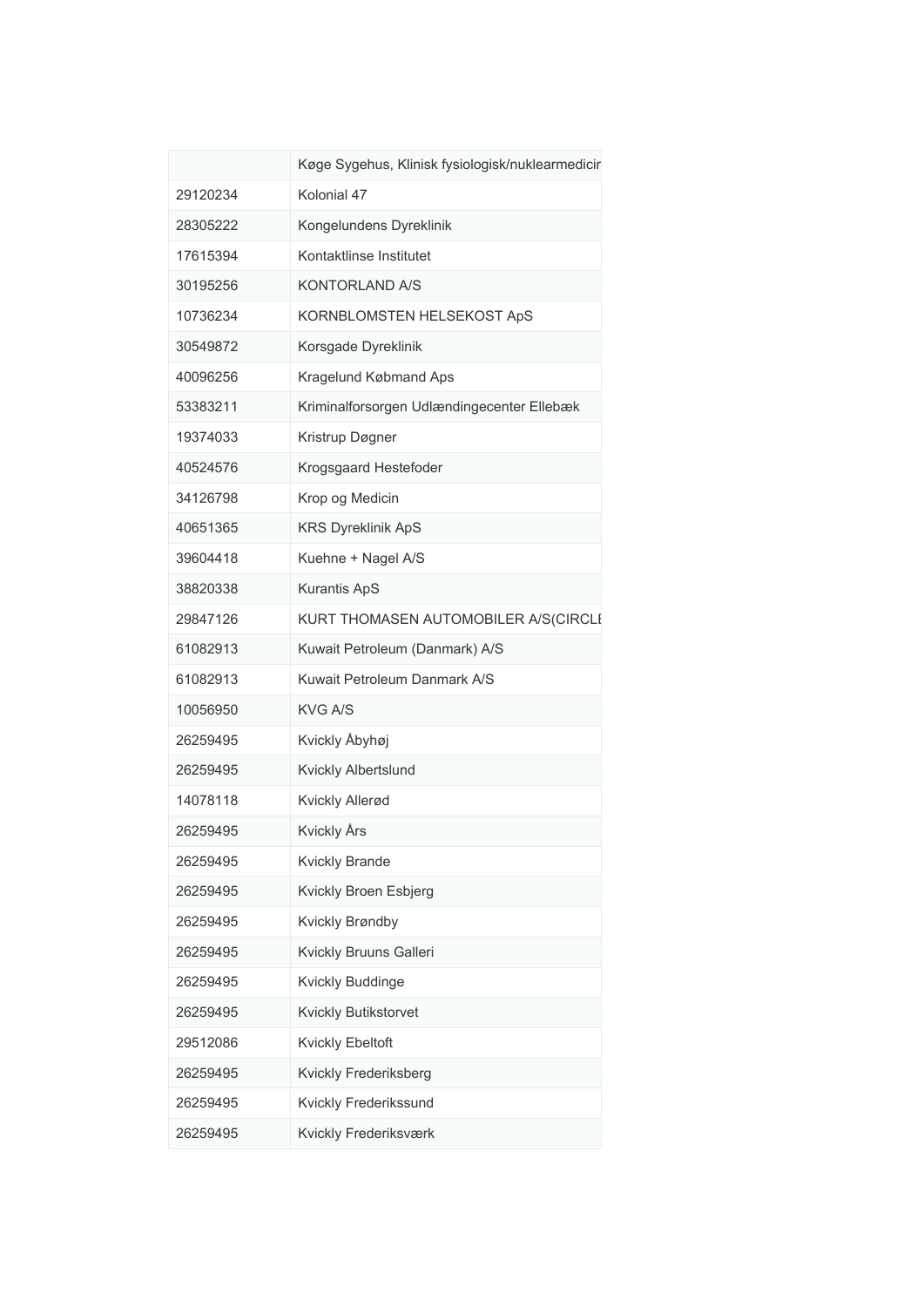| 26259495 | Kvickly Grindsted                             |
|----------|-----------------------------------------------|
| 26259495 | Kvickly Hadsten                               |
| 42778613 | Kvickly Helsinge                              |
| 26259495 | Kvickly Hyrdehøj                              |
| 69458416 | Kvickly Jyllinge                              |
| 14009914 | Kvickly Kalundborg                            |
| 26259495 | Kvickly Køge                                  |
| 26259495 | Kvickly Lemvig                                |
| 38425919 | Kvickly Middelfart                            |
| 20031611 | Kvickly Nordborg                              |
| 26259495 | Kvickly Nørrebrogade                          |
| 26259495 | Kvickly Nykøbing F.                           |
| 64620614 | Kvickly Odder                                 |
| 45757919 | <b>Kvickly Ribe</b>                           |
| 37904228 | <b>Kvickly Ry</b>                             |
| 20031611 | Kvickly Sønderborg                            |
| 26259495 | Kvickly Strandlodsvej                         |
| 26259495 | Kvickly Sundby                                |
| 26259495 | Kvickly Svendborg City                        |
| 26259495 | Kvickly Svendborg Storcenter                  |
| 26259495 | Kvickly Taastrup                              |
| 54246315 | Kvickly Tønder                                |
| 26259495 | <b>Kvickly Valby</b>                          |
| 12673213 | <b>Kvickly Varde</b>                          |
| 42377619 | Kvickly Vejen                                 |
| 26259495 | Kvickly Vericentret                           |
| 26259495 | Kvickly Viby J.                               |
| 26259495 | Kvickly vojens                                |
| 26259495 | Kvickly Vordingborg                           |
| 26259495 | Kvickly Xtra Nørresundby                      |
| 42782769 | Kvix                                          |
| 32768067 | Kyowa Kirin, Filial af Kyowa Kirin AB Sverige |
| 43140078 | Lab Service Denmark ApS                       |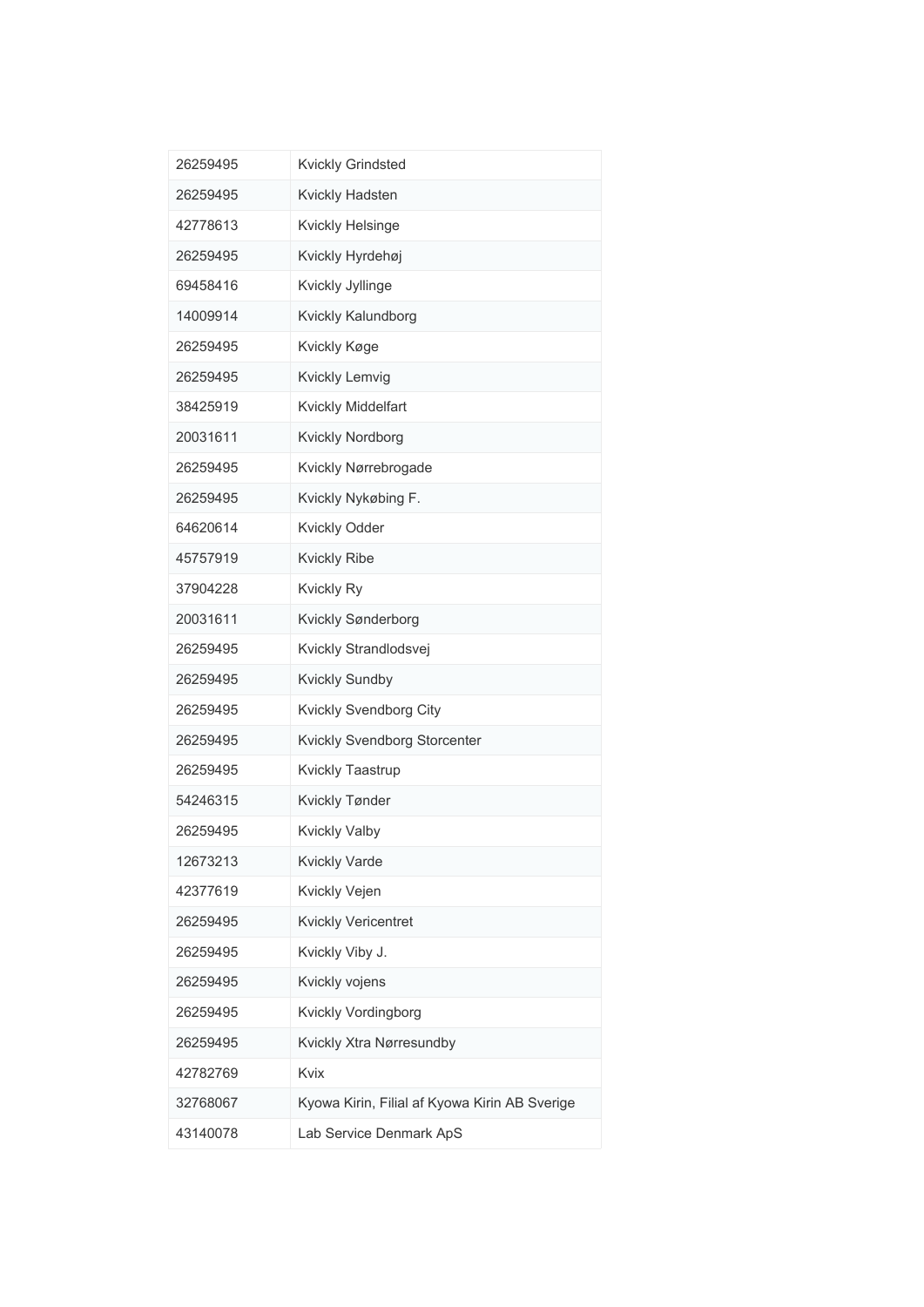| 18455994 | Lægårdens Camping Shoppen                        |
|----------|--------------------------------------------------|
| 27084303 | Lalandia Supermarked                             |
| 32443966 | Landal GreenParks Søhøjlandet (Søhøjlandet Atl   |
| 16181528 | Land & Fritid Slagelse                           |
| 16181528 | Land & Fritid Weblager                           |
| 38562835 | Land og Dyr ApS                                  |
| 16181528 | Land og Fritid (DLG)                             |
| 19366936 | Land og Fritid Thisted                           |
| 80030851 | Langå Dyrehospital og sundt hesteliv             |
| 38242946 | Langeskov Kiosken                                |
| 39805111 | Langholt Købmand ApS                             |
| 41955619 | <b>LEMAN A/S</b>                                 |
| 56759514 | <b>LEO Pharma A/S</b>                            |
| 29236828 | Let køb                                          |
| 10179513 | Letkøb                                           |
| 28352948 | Letkøb                                           |
| 26071100 | Letkøb (BM Marked v/Ole Jørgensen)               |
| 34575126 | Letkøb Carlsro Super                             |
| 21306371 | Letkøb (Døgnkiosken Eskildstrup)                 |
| 10029511 | Letkøb Falkevejs Nærbutik                        |
| 42774928 | Letkøb Hjortdal Købmandsforretning               |
| 34979804 | Let Køb Højbjerg v/Naseer Ahmad                  |
| 38851489 | Letkøb Hørby                                     |
| 37153648 | Letkøb (Kollemorten Købmand ApS)                 |
| 31682436 | Let Køb Manna v/Ann Schøn                        |
| 30409701 | Letkøb (Marbæk Købmand Kvik Spar)                |
| 40668659 | Let køb Marstrup                                 |
| 19649636 | Letkøb (M P Marked V/Richard Mulberg)            |
| 27790321 | Letkøb Skottegården v/Lars Jensen                |
| 21111430 | Letkøb - Skovbølle v/Morten Flor Dideriksen & Gi |
| 26677688 | Letkøb (SPAR GL. LANDEVEJ, HERNING ApS)          |
| 31588502 | Let Køb Tange (TANGE KØBMANDSGAARD Ap            |
| 18556383 | Letkøb Toreby Købmandshandel (Ipsens Elservic    |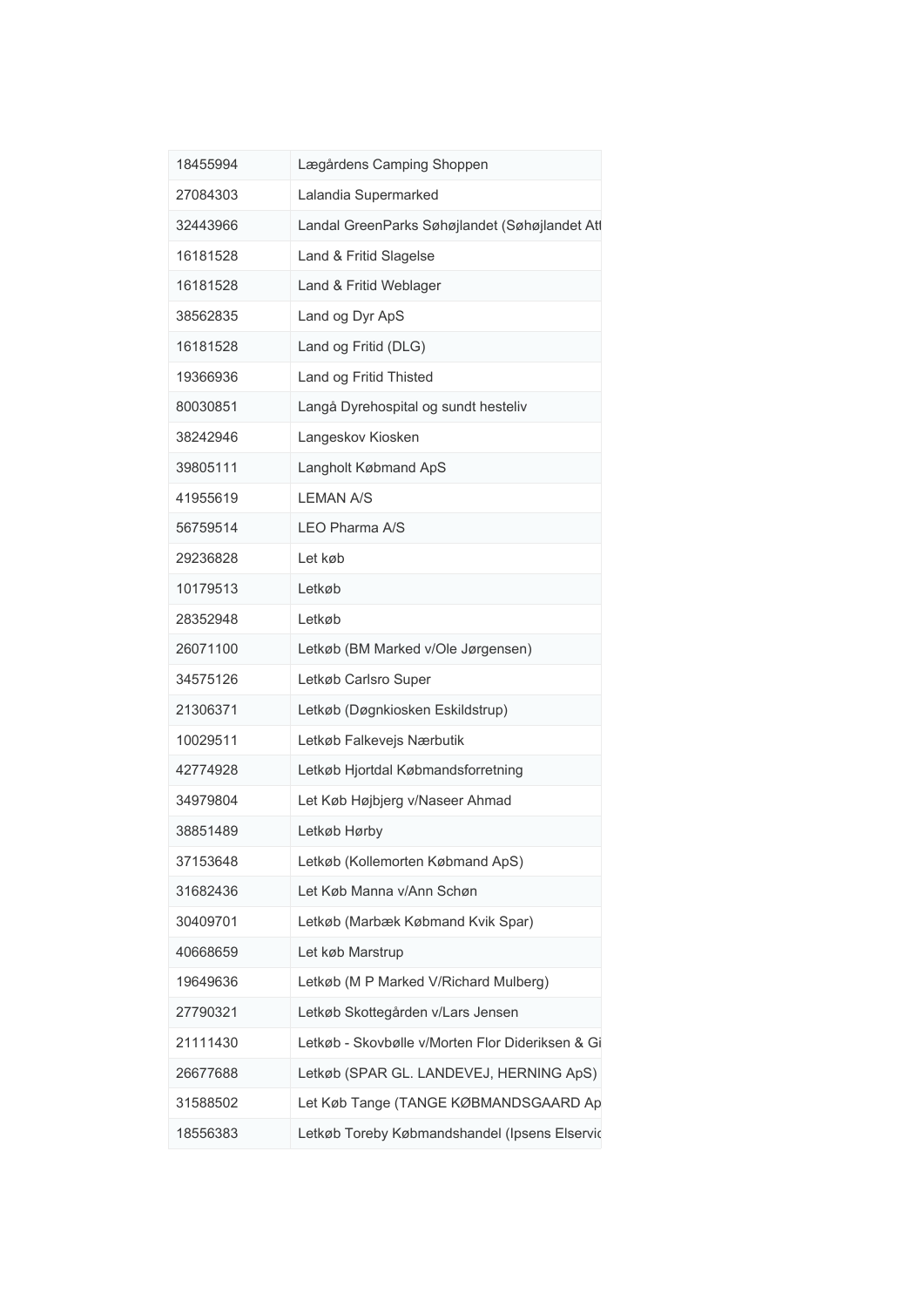| 34438153 | Letkøb Valby (NEM Super v/Bikram Singh)          |
|----------|--------------------------------------------------|
| 25820940 | Let-Køb v/Farrukh Anjum                          |
| 31452554 | Let Køb v/Jens Christian Sørensen                |
| 10179513 | Let Køb V/Torben Andersen                        |
| 13273847 | L.H. Foder                                       |
| 26630797 | Lidl 110 Frederiksberg                           |
| 26630797 | Lidl 266 Grønttorvet                             |
| 26630797 | Lidl 280 Tingbjerg                               |
| 26630797 | Lidl 281 Tuborgvej                               |
| 26630797 | Lidl 284 Centerparken                            |
| 26630797 | Lidl 286 Rødovre                                 |
| 26630797 | Lidl 294 Bagsværd                                |
| 26630797 | Lidl 305 Kongelundsvej                           |
| 26630797 | Lidl 313 Virum                                   |
| 26630797 | Lidl Aalborg, Tornhøjvej                         |
| 26630797 | Lidl Butik 118 Kolding 1                         |
| 26630797 | Lidl Butik 135 Kolding 2                         |
| 26630797 | Lidl Butik 195 Slagelse                          |
| 26630797 | Lidl Butik 297 Aars                              |
| 26630797 | Lidl Butik 299 Nordhavn                          |
| 26630797 | Lidl Butik 301 Hillerød 2                        |
| 26630797 | Lidl Butik 303 Greve 2                           |
| 26630797 | Lidl butik 315 Amager Landevej                   |
| 26630797 | Lidl Danmark K/S                                 |
| 26630797 | Lidl Danmark K/S -B323 Kolding-3                 |
| 32560946 | Life Medical ApS                                 |
|          | Lillebælt/Vejle Sygehus, Nuklearmedicinsk Afdeli |
| 14864598 | Linde Alle Kiosk                                 |
| 10290511 | Linde Gas A/S                                    |
| 25282000 | Linde HiQ Center ApS                             |
| 21906689 | Linds A/S                                        |
| 73555914 | Liva Stormarked Domhusgade ApS                   |
| 37329606 | Liva Stormarked Galgebjergvej ApS                |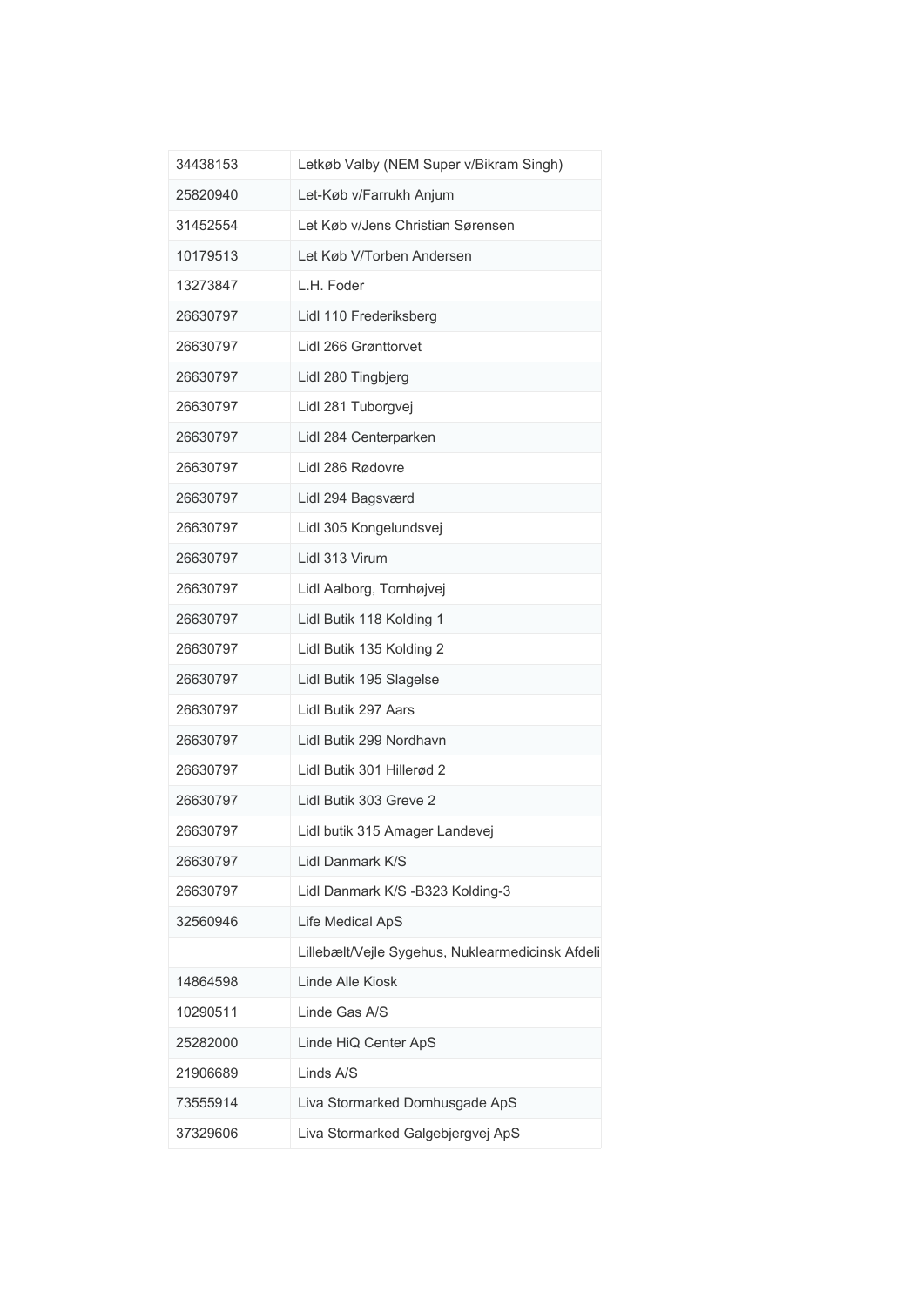| 33073100 | <b>LIVING HOUSE ApS</b>          |
|----------|----------------------------------|
| 28564686 | Løgstør Kiosk                    |
| 26259495 | LokalBrugsen Herman Bangs Plads  |
| 29427526 | <b>LØKKEN KLIT CAMPING A/S</b>   |
| 14749292 | Lomax A/S                        |
| 33849060 | <b>LOPA Kiosken</b>              |
| 30613899 | Loppetjansen.dk                  |
| 39720841 | Løsning Håndkøb & Tips           |
| 14291687 | Lotek A/S                        |
| 17888749 | Løvbjerg Supermarked             |
| 17888749 | Løvbjerg Supermarked A/S         |
| 17888749 | LØVBJERG SUPERMARKED A/S Horsens |
| 17888749 | LØVBJERG SUPERMARKED A/S, Ikast  |
| 17888749 | Løvbjerg Supermarked Nyk. Mors   |
| 17888749 | Løvbjerg Supermarked Odder       |
| 37646938 | LSC Bælum ApS                    |
| 26256275 | Lundbeck Export A/S              |
| 56750215 | Lundbeck Pharma A/S              |
| 39667576 | Lundemøllen A/S                  |
| 34859337 | Luxor Spillehal                  |
| 18930374 | Lyngby Dyrecenter                |
| 21123145 | Lynge Mølle V/Brian N. Nielsen   |
| 17468898 | Lystrup Dyrecenter               |
| 40011234 | Maaveeran Peter Buhl             |
| 35234748 | Macure Pharma ApS                |
| 34202699 | MA Detail ApS                    |
| 58191213 | Magasin A/S                      |
| 27429300 | Majeriet Kiosk                   |
| 63482528 | Mandø Brugsforening              |
| 40032673 | Mango Bazar Fyn ApS              |
| 11334970 | Marias Kiosk                     |
| 33160739 | Maribo Dyrehospital ApS          |
| 43025619 | Mashal Healthcare ApS            |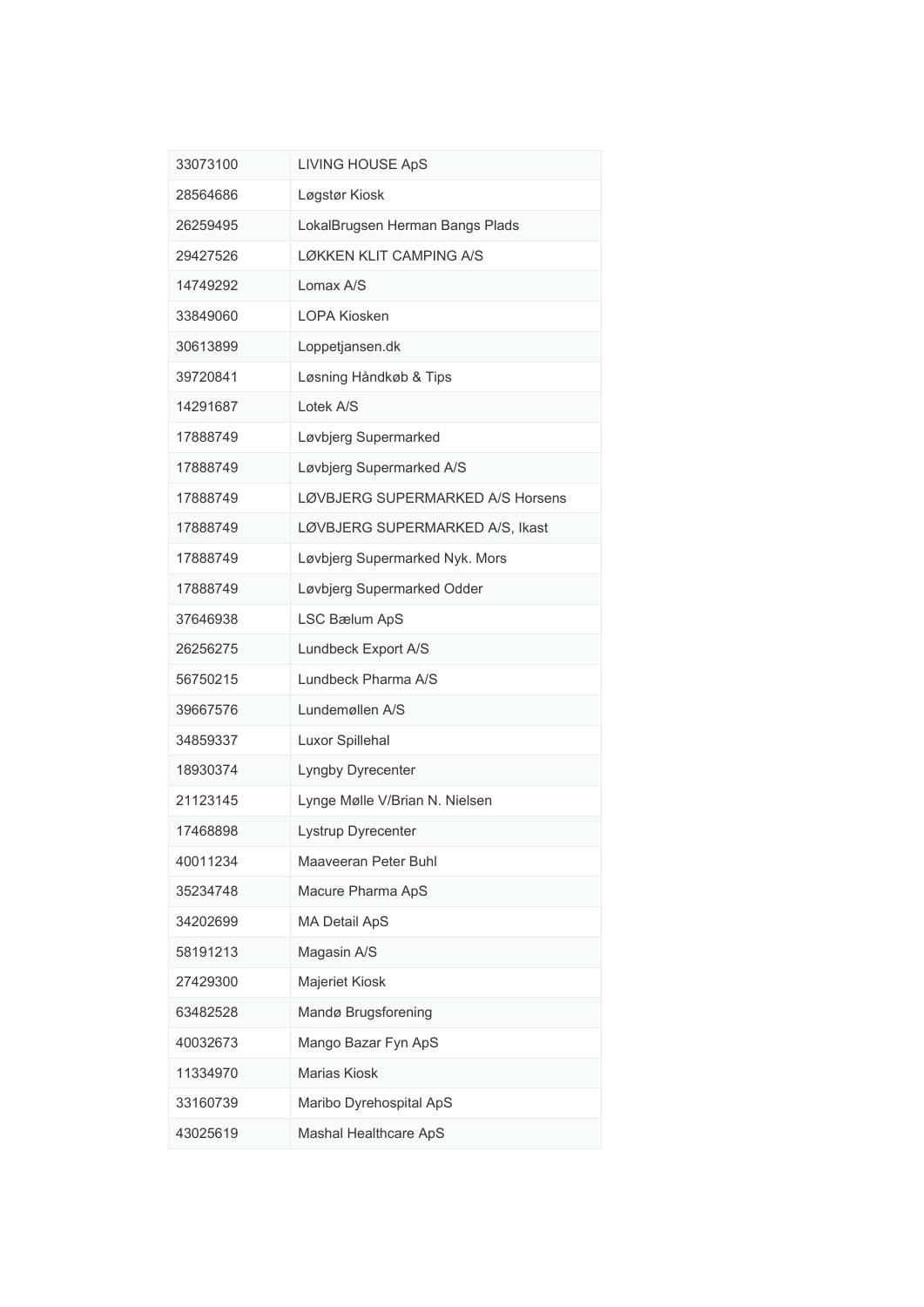| 42597791 | Master Vikar ApS   |
|----------|--------------------|
| 27528430 | <b>Matas 10022</b> |
| 27528430 | <b>Matas 10040</b> |
| 27528430 | Matas 10049        |
| 27528430 | Matas 10065        |
| 27528430 | <b>Matas 10073</b> |
| 27528430 | <b>Matas 10081</b> |
| 27528430 | <b>Matas 10138</b> |
| 27528430 | <b>Matas 10155</b> |
| 27528430 | Matas 10162        |
| 27528430 | <b>Matas 10200</b> |
| 27528430 | <b>Matas 10219</b> |
| 27528430 | <b>Matas 10227</b> |
| 27528430 | <b>Matas 10238</b> |
| 27528430 | <b>Matas 10243</b> |
| 27528430 | Matas 10251        |
| 27528430 | <b>Matas 10260</b> |
| 27528430 | <b>Matas 10278</b> |
| 27528430 | Matas 10286        |
| 27528430 | <b>Matas 10294</b> |
| 27528430 | <b>MATAS 10320</b> |
| 27528430 | <b>Matas 10499</b> |
| 27528430 | <b>Matas 10502</b> |
| 27528430 | <b>Matas 10510</b> |
| 27528430 | Matas 10529        |
| 27528430 | <b>Matas 10537</b> |
| 27528430 | Matas 10545        |
| 27528430 | Matas 10553        |
| 27528430 | Matas 10561        |
| 27528430 | <b>Matas 10588</b> |
| 27528430 | Matas 10591        |
| 27528430 | Matas 10626        |
| 27528430 | <b>Matas 10677</b> |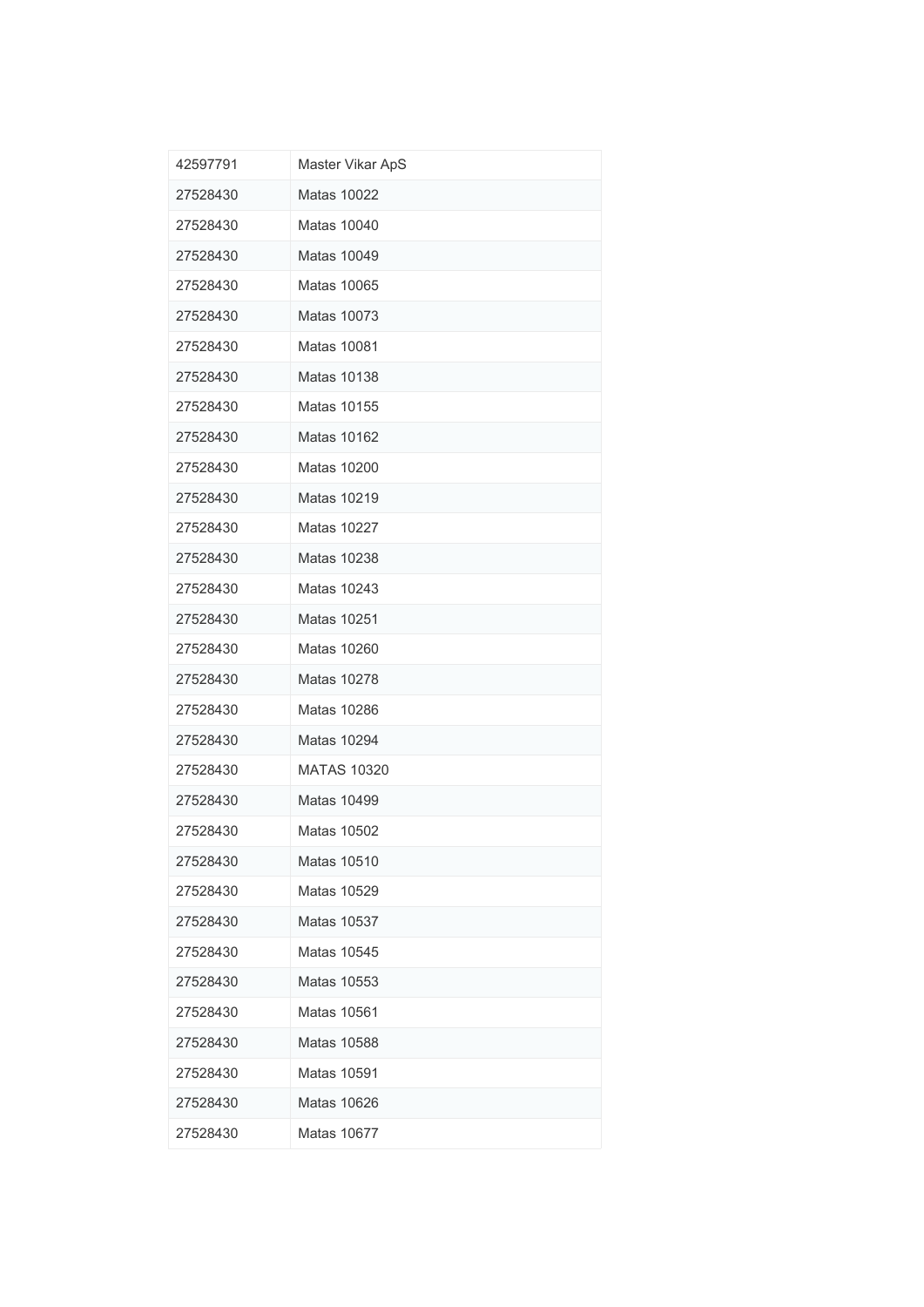| 27528430 | <b>Matas 10693</b> |
|----------|--------------------|
| 27528430 | <b>Matas 10707</b> |
| 27528430 | <b>Matas 10731</b> |
| 27528430 | <b>Matas 10760</b> |
| 27528430 | <b>Matas 11037</b> |
| 27528430 | <b>Matas 11040</b> |
| 27528430 | <b>Matas 11045</b> |
| 27528430 | <b>Matas 11088</b> |
| 27528430 | Matas 11258        |
| 27528430 | <b>Matas 11290</b> |
| 27528430 | <b>Matas 11304</b> |
| 27528430 | Matas 11320        |
| 27528430 | <b>Matas 11401</b> |
| 27528430 | <b>Matas 11428</b> |
| 27528430 | <b>Matas 11444</b> |
| 27528430 | <b>Matas 11460</b> |
| 27528430 | <b>Matas 11480</b> |
| 27528430 | <b>Matas 11495</b> |
| 27528430 | <b>Matas 11509</b> |
| 27528430 | Matas 11530        |
| 27528430 | <b>Matas 11533</b> |
| 27528430 | <b>Matas 11542</b> |
| 27528430 | Matas 11568        |
| 27528430 | <b>Matas 11614</b> |
| 27528430 | <b>Matas 11622</b> |
| 27528430 | <b>Matas 11665</b> |
| 27528430 | <b>Matas 11681</b> |
| 27528430 | <b>Matas 11711</b> |
| 27528430 | <b>Matas 11720</b> |
| 27528430 | <b>Matas 11746</b> |
| 27528430 | <b>Matas 11762</b> |
| 27528430 | Matas 11770        |
| 27528430 | <b>Matas 11789</b> |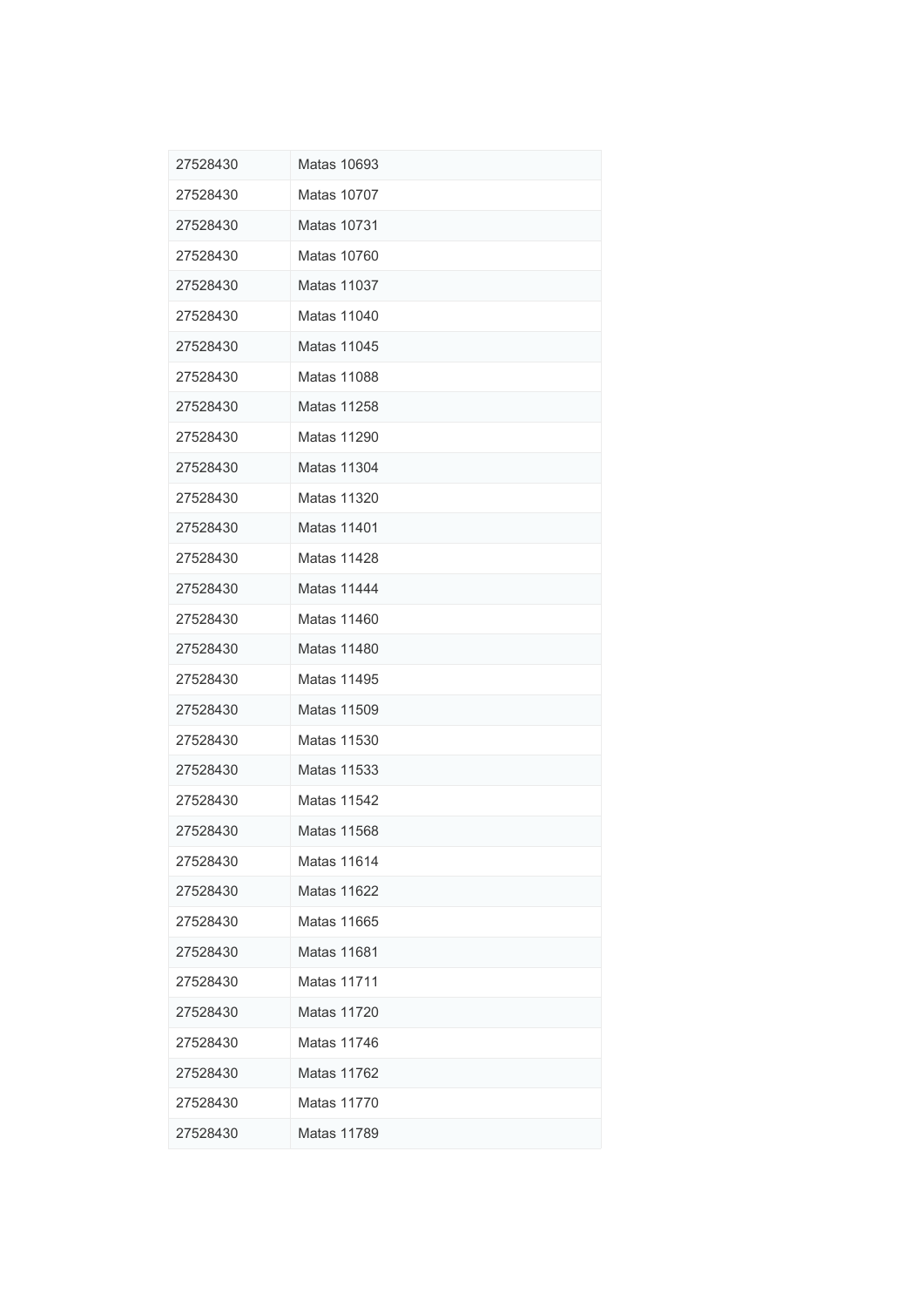| 27528430 | Matas 12012                  |
|----------|------------------------------|
| 27528430 | Matas 12033                  |
| 27528430 | <b>Matas 12068</b>           |
| 27528430 | Matas 12084                  |
| 27528430 | <b>Matas 12151</b>           |
| 27528430 | <b>Matas 12200</b>           |
| 27528430 | <b>Matas 12211</b>           |
| 27528430 | <b>Matas 12289</b>           |
| 27528430 | <b>Matas 12300</b>           |
| 27528430 | Matas 12312                  |
| 27528430 | <b>Matas 12327</b>           |
| 27528430 | Matas 12335                  |
| 27528430 | <b>Matas 12408</b>           |
| 27528430 | <b>Matas 12475</b>           |
| 27528430 | <b>Matas 12522</b>           |
| 27528430 | <b>Matas 12523</b>           |
| 27528430 | <b>Matas 12525</b>           |
| 27528430 | Matas 12526                  |
| 27528430 | <b>Matas 12548</b>           |
| 27528430 | Matas 12600                  |
| 27528430 | <b>MATAS 12605</b>           |
| 27528430 | Matas 12610                  |
| 27528430 | Matas 12629                  |
| 27528430 | <b>Matas 12661</b>           |
| 27528430 | <b>Matas 12688</b>           |
| 27528430 | <b>Matas 12700</b>           |
| 27528430 | Matas 12718 Nørreportcentret |
| 27528430 | <b>Matas 12734</b>           |
| 27528430 | <b>Matas 12742</b>           |
| 27528430 | <b>Matas 12750</b>           |
| 27528430 | <b>Matas 12777</b>           |
| 27528430 | Matas 12788                  |
| 27528430 | <b>Matas 12800</b>           |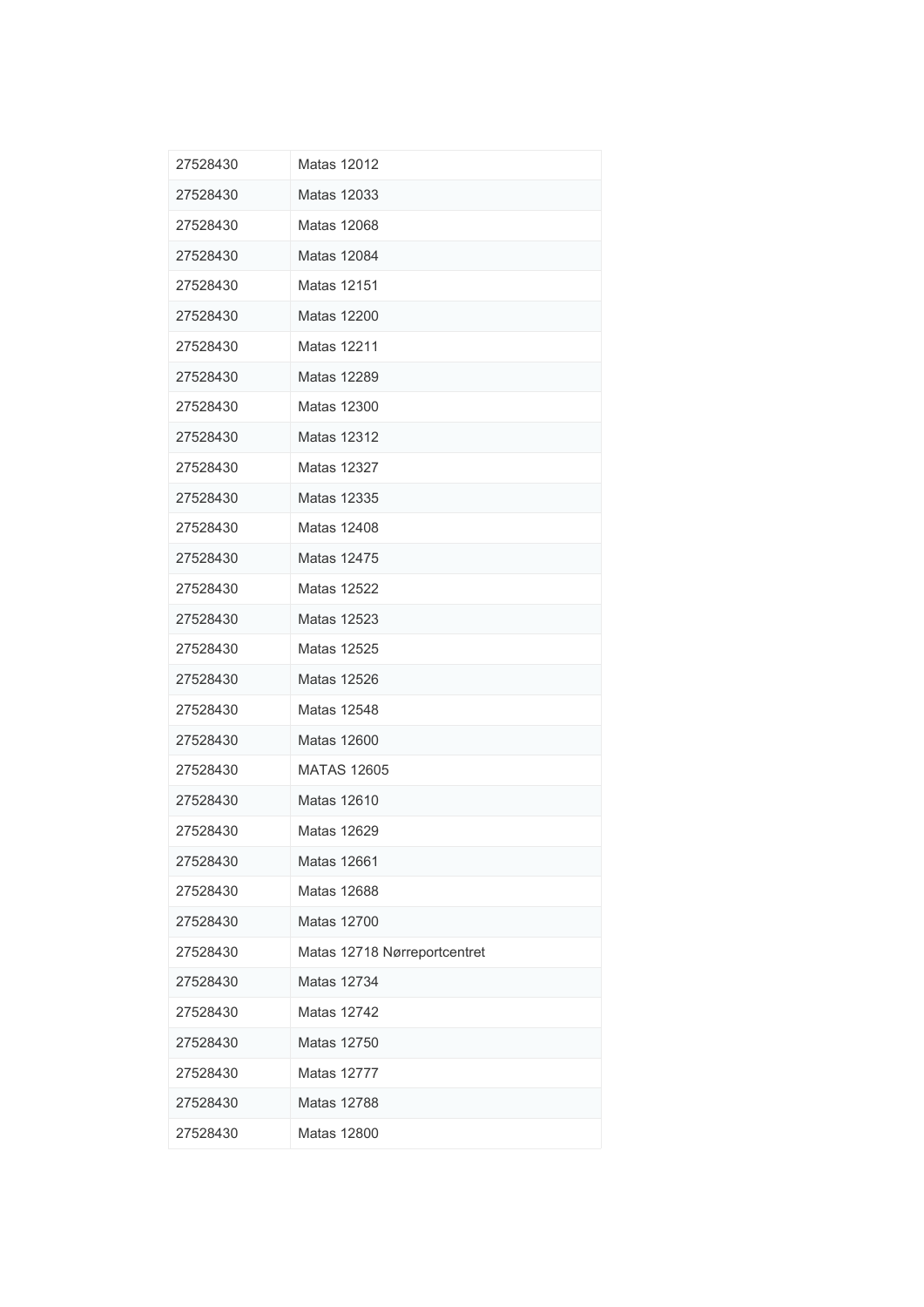| 27528430 | <b>Matas 12807</b> |
|----------|--------------------|
| 27528430 | <b>Matas 12815</b> |
| 27528430 | <b>Matas 12831</b> |
| 27528430 | Matas 12858        |
| 27528430 | Matas 12866        |
| 27528430 | <b>Matas 12874</b> |
| 27528430 | <b>Matas 12875</b> |
| 27528430 | <b>Matas 12880</b> |
| 27528430 | Matas 12890        |
| 27528430 | <b>Matas 12904</b> |
| 27528430 | <b>Matas 12955</b> |
| 27528430 | Matas 12963        |
| 27528430 | <b>Matas 12998</b> |
| 27528430 | <b>Matas 13021</b> |
| 27528430 | Matas 13056        |
| 27528430 | Matas 13099        |
| 27528430 | Matas 13300        |
| 27528430 | Matas 13500        |
| 27528430 | <b>Matas 13536</b> |
| 27528430 | Matas 13544        |
| 27528430 | <b>MATAS 13750</b> |
| 27528430 | <b>Matas 14001</b> |
| 27528430 | Matas 14028        |
| 27528430 | Matas 14036        |
| 27528430 | <b>Matas 14040</b> |
| 27528430 | <b>Matas 14044</b> |
| 27528430 | <b>Matas 14060</b> |
| 27528430 | <b>Matas 14070</b> |
| 27528430 | <b>Matas 14079</b> |
| 27528430 | <b>Matas 14087</b> |
| 27528430 | <b>Matas 14090</b> |
| 27528430 | <b>MATAS 14100</b> |
| 27528430 | <b>Matas 14141</b> |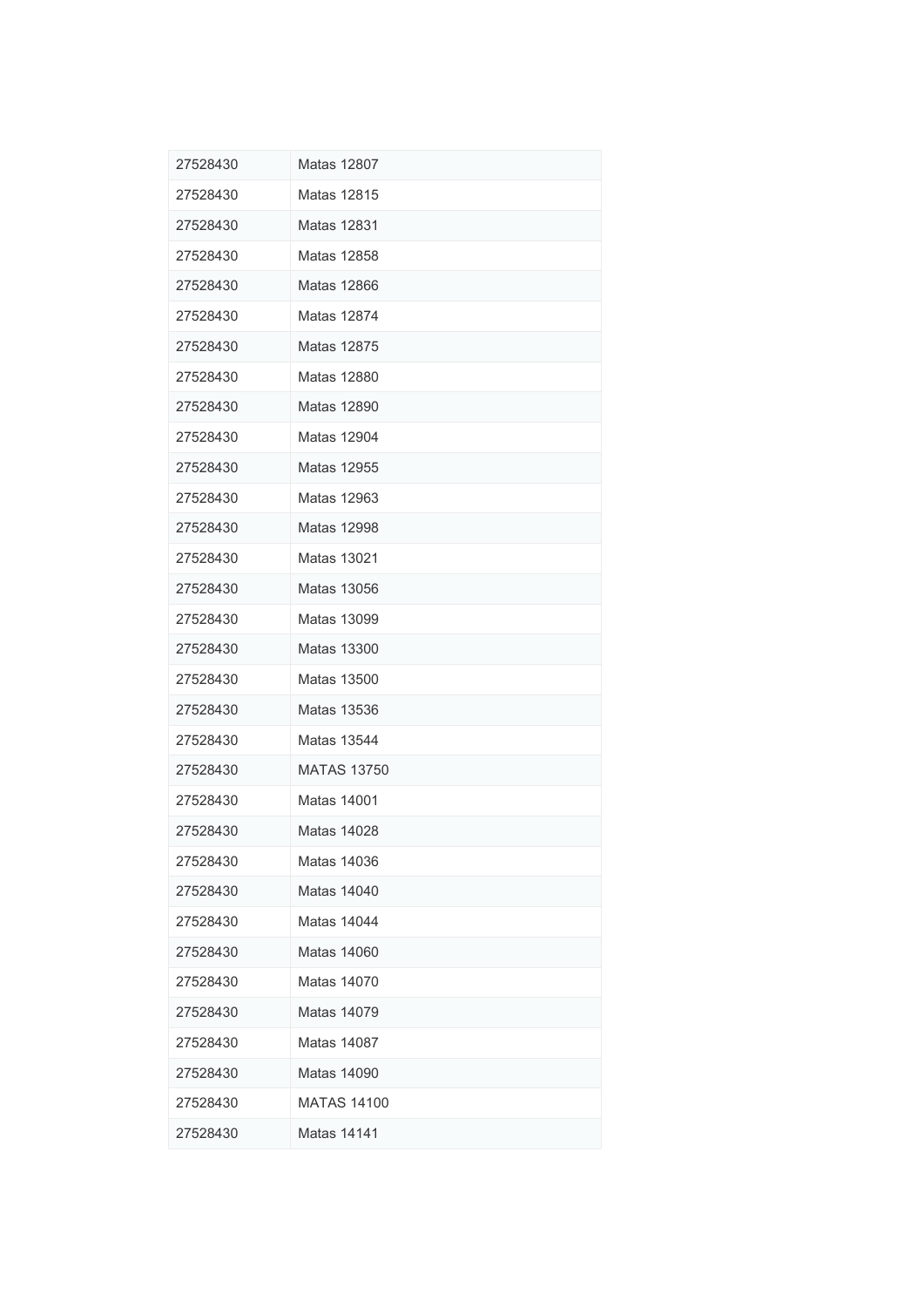| 27528430 | <b>Matas 14168</b>        |
|----------|---------------------------|
| 27528430 | <b>Matas 14170</b>        |
| 27528430 | Matas 14190 Carlsbergbyen |
| 27528430 | <b>Matas 14195</b>        |
| 27528430 | <b>Matas 14200</b>        |
| 27528430 | <b>Matas 14214</b>        |
| 27528430 | <b>Matas 14230</b>        |
| 27528430 | <b>Matas 14233</b>        |
| 27528430 | <b>Matas 14273</b>        |
| 27528430 | <b>Matas 14350</b>        |
| 27528430 | <b>Matas 14414</b>        |
| 27528430 | <b>Matas 14420</b>        |
| 27528430 | <b>Matas 14427</b>        |
| 27528430 | <b>Matas 14500</b>        |
| 27528430 | <b>Matas 14516</b>        |
| 27528430 | Matas 14559               |
| 27528430 | <b>Matas 14567</b>        |
| 27528430 | <b>Matas 14580</b>        |
| 27528430 | Matas 14583               |
| 27528430 | <b>Matas 14616</b>        |
| 27528430 | <b>Matas 14621</b>        |
| 27528430 | <b>Matas 14699</b>        |
| 27528430 | <b>Matas 14753</b>        |
| 27528430 | <b>Matas 14788</b>        |
| 27528430 | <b>Matas 14790</b>        |
| 27528430 | <b>Matas 14850</b>        |
| 27528430 | <b>Matas 15024</b>        |
| 27528430 | <b>Matas 15229</b>        |
| 27528430 | Matas 15255               |
| 27528430 | <b>Matas 15261</b>        |
| 27528430 | <b>Matas 15288</b>        |
| 27528430 | <b>Matas 15350</b>        |
| 27528430 | Matas 15512               |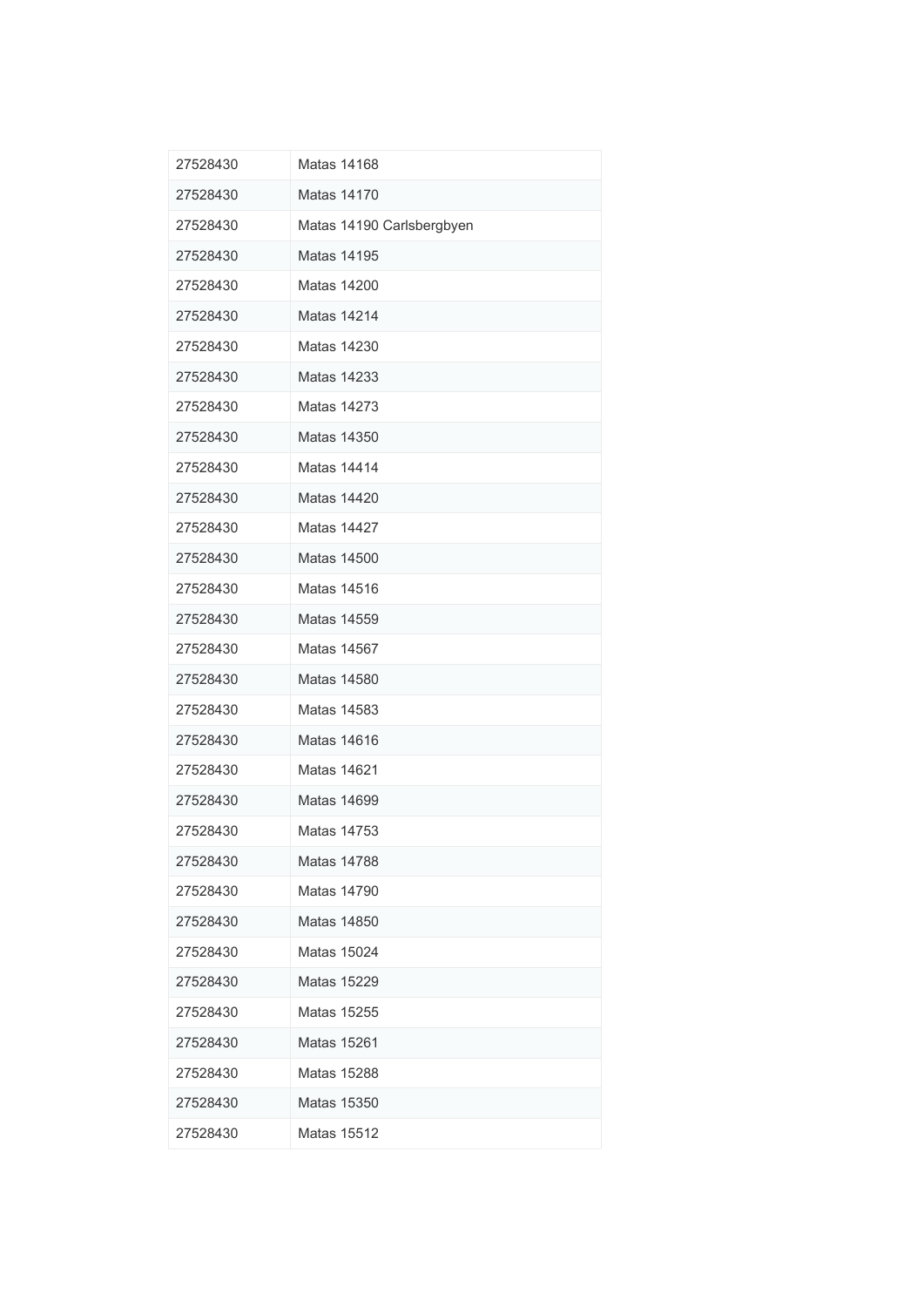| 27528430 | <b>Matas 15520</b> |
|----------|--------------------|
| 27528430 | <b>Matas 15539</b> |
| 27528430 | <b>Matas 16012</b> |
| 27528430 | Matas 16071        |
| 27528430 | Matas 16101        |
| 27528430 | <b>Matas 16756</b> |
| 27528430 | Matas 16764        |
| 27528430 | <b>Matas 16772</b> |
| 27528430 | <b>Matas 16810</b> |
| 27528430 | <b>Matas 16829</b> |
| 27528430 | <b>Matas 16845</b> |
| 27528430 | Matas 16888        |
| 27528430 | <b>Matas 16896</b> |
| 27528430 | <b>Matas 16942</b> |
| 27528430 | <b>Matas 16950</b> |
| 27528430 | Matas 16985        |
| 27528430 | <b>Matas 17000</b> |
| 27528430 | <b>Matas 17019</b> |
| 27528430 | <b>Matas 17027</b> |
| 27528430 | <b>Matas 17043</b> |
| 27528430 | <b>Matas 17086</b> |
| 27528430 | <b>Matas 17094</b> |
| 27528430 | Matas 17205        |
| 27528430 | <b>Matas 17310</b> |
| 27528430 | <b>Matas 17400</b> |
| 27528430 | <b>Matas 17507</b> |
| 27528430 | <b>Matas 17515</b> |
| 27528430 | Matas 17523        |
| 27528430 | <b>Matas 17531</b> |
| 27528430 | <b>Matas 17535</b> |
| 27528430 | <b>Matas 17574</b> |
| 27528430 | <b>Matas 17604</b> |
| 27528430 | <b>Matas 17608</b> |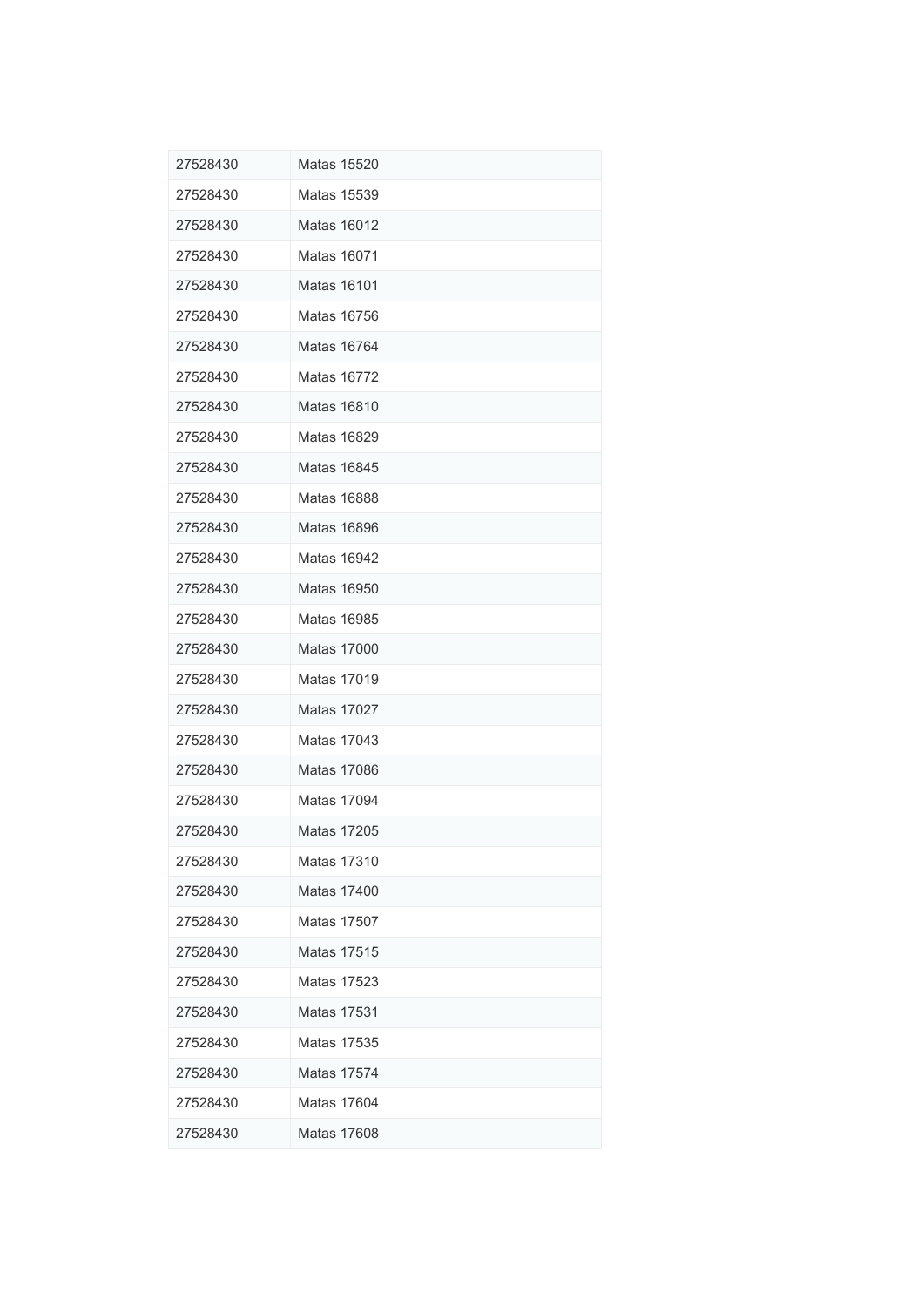| 27528430 | Matas 17612        |
|----------|--------------------|
| 27528430 | Matas 17740        |
| 27528430 | <b>Matas 17760</b> |
| 27528430 | Matas 17780        |
| 27528430 | <b>Matas 17785</b> |
| 27528430 | <b>Matas 17787</b> |
| 27528430 | <b>Matas 17790</b> |
| 27528430 | <b>Matas 17795</b> |
| 27528430 | <b>Matas 17796</b> |
| 27528430 | Matas 17797        |
| 27528430 | <b>Matas 17825</b> |
| 27528430 | Matas 17841        |
| 27528430 | <b>Matas 18310</b> |
| 27528430 | <b>Matas 18430</b> |
| 27528430 | <b>Matas 18465</b> |
| 27528430 | <b>Matas 18473</b> |
| 27528430 | <b>Matas 18475</b> |
| 27528430 | Matas 18481        |
| 27528430 | <b>Matas 18503</b> |
| 27528430 | Matas 18538        |
| 27528430 | <b>Matas 18540</b> |
| 27528430 | Matas 18554        |
| 27528430 | Matas 18562        |
| 27528430 | <b>Matas 18570</b> |
| 27528430 | <b>Matas 18589</b> |
| 27528430 | <b>Matas 18595</b> |
| 27528430 | <b>Matas 18600</b> |
| 27528430 | <b>Matas 18627</b> |
| 27528430 | Matas 18635        |
| 27528430 | Matas 18643        |
| 27528430 | <b>Matas 18732</b> |
| 27528430 | Matas 18740        |
| 27528430 | Matas 18759        |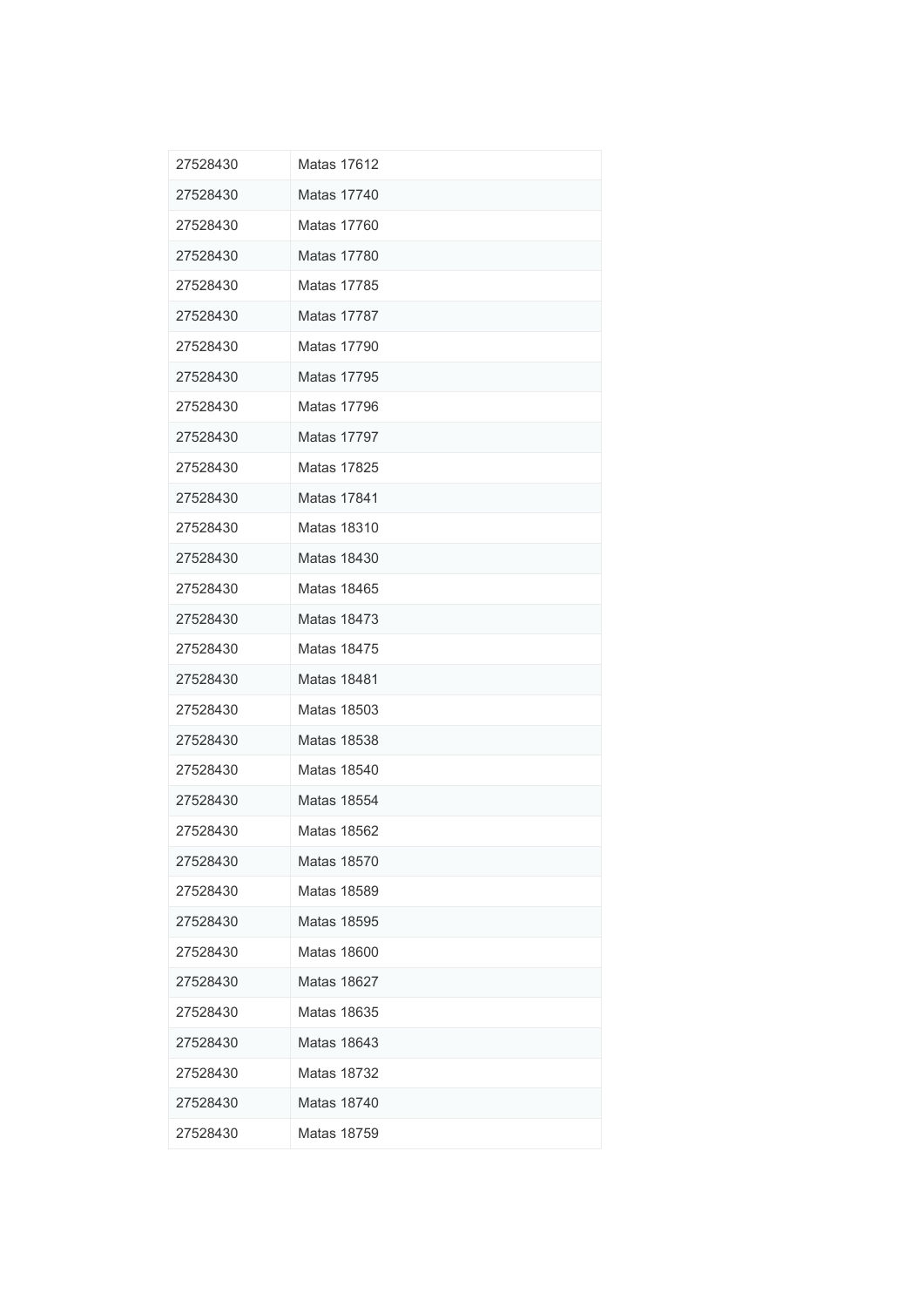| 27528430 | <b>Matas 18767</b>   |
|----------|----------------------|
| 27528430 | <b>Matas 18775</b>   |
| 27528430 | <b>Matas 18783</b>   |
| 27528430 | Matas 18791          |
| 27528430 | <b>Matas 18810</b>   |
| 27528430 | <b>Matas 18821</b>   |
| 27528430 | Matas 18880          |
| 27528430 | <b>Matas 18910</b>   |
| 27528430 | Matas 18929          |
| 27528430 | <b>Matas 18930</b>   |
| 27528430 | <b>Matas 18937</b>   |
| 27528430 | Matas 18945          |
| 27528430 | <b>Matas 18996</b>   |
| 27528430 | <b>Matas 19035</b>   |
| 27528430 | Matas 19046          |
| 27528430 | <b>Matas 19062</b>   |
| 27528430 | Matas 19208          |
| 27528430 | <b>Matas 19240</b>   |
| 27528430 | <b>Matas 19250</b>   |
| 27528430 | Matas 19267          |
| 27528430 | <b>Matas 19270</b>   |
| 27528430 | <b>Matas 19275</b>   |
| 27528430 | Matas 19330          |
| 27528430 | <b>Matas 19364</b>   |
| 27528430 | <b>MATAS 19400</b>   |
| 27528430 | <b>Matas 19429</b>   |
| 27528430 | <b>Matas 19518</b>   |
| 27528430 | <b>Matas 19571</b>   |
| 27528430 | Matas 19585          |
| 27528430 | Matas Operations A/S |
| 29548994 | Maxi Kiosk           |
| 87375617 | Maxipharma A/S       |
| 10117224 | Maxi Zoo Aabenraa    |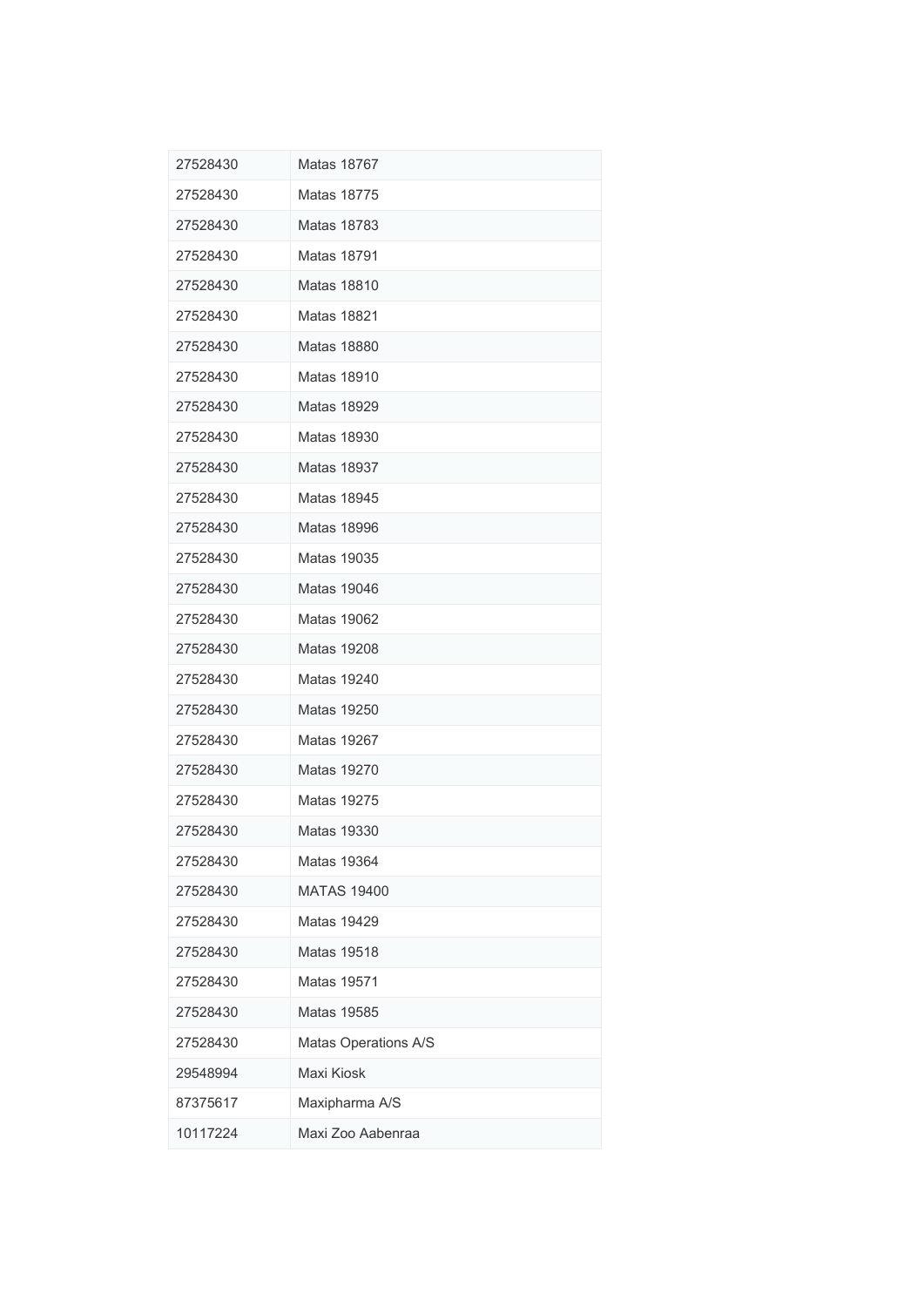| 10117224 | Maxi Zoo Ålborg                |
|----------|--------------------------------|
| 10117224 | Maxi Zoo Bolbro                |
| 10117224 | Maxi Zoo Brøndby               |
| 10117224 | Maxi Zoo Danmark A/S           |
| 10117224 | Maxi Zoo Danmark A/S - Århus C |
| 10117224 | Maxi Zoo Denmark A/S           |
| 10117224 | Maxi Zoo Egå II                |
| 10117224 | Maxi Zoo Esbjerg               |
| 10117224 | Maxi Zoo Esbjerg II            |
| 10117224 | Maxi Zoo Farum                 |
| 10117224 | Maxi Zoo Fredericia            |
| 10117224 | Maxi Zoo Fredericia II         |
| 10117224 | Maxi Zoo Frederiksberg         |
| 10117224 | Maxi Zoo Frederikshavn         |
| 10117224 | Maxi Zoo Frederikshavn II      |
| 10117224 | Maxi Zoo Frederikssund         |
| 10117224 | Maxi Zoo Gentofte              |
| 10117224 | Maxi Zoo Glostrup II           |
| 10117224 | Maxi Zoo Greve                 |
| 10117224 | Maxi Zoo Haderslev             |
| 10117224 | Maxi Zoo Helsingør             |
| 10117224 | Maxi Zoo Herley                |
| 10117224 | Maxi Zoo Herlev II             |
| 10117224 | Maxi Zoo Herning               |
| 10117224 | Maxi Zoo Hillerød              |
| 10117224 | Maxi Zoo Hjørring              |
| 10117224 | Maxi Zoo Holbæk                |
| 10117224 | Maxi Zoo Holstebro             |
| 10117224 | Maxi Zoo Holstebro II          |
| 10117224 | Maxi Zoo Horsens               |
| 10117224 | Maxi Zoo Hørsholm              |
| 10117224 | Maxi Zoo Hørsholm II           |
| 10117224 | Maxi Zoo Hundige               |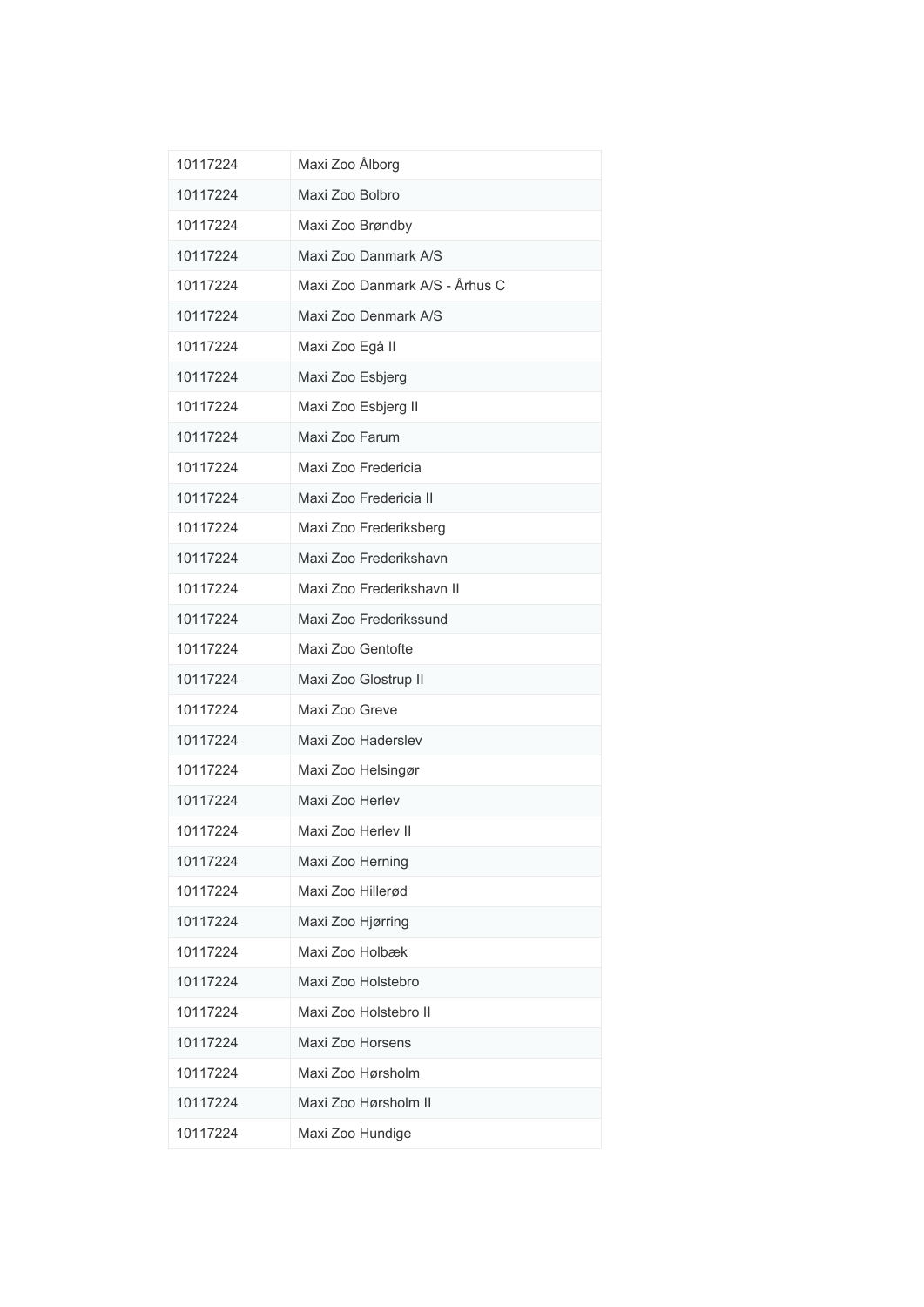| 10117224 | Maxi zoo Ikast            |
|----------|---------------------------|
| 10117224 | Maxi Zoo Kalundborg       |
| 10117224 | Maxi Zoo - Kastrup        |
| 10117224 | Maxi Zoo Køge             |
| 10117224 | Maxi Zoo Kolding          |
| 10117224 | Maxi Zoo Kolding II       |
| 10117224 | Maxi zoo Næstved          |
| 10117224 | Maxi Zoo Nakskov          |
| 10117224 | Maxi Zoo Nørresundby      |
| 10117224 | Maxi Zoo Nykøbing Falster |
| 10117224 | Maxi Zoo Odense           |
| 10117224 | Maxi Zoo Odense M         |
| 10117224 | Maxi Zoo Odense SØ        |
| 10117224 | Maxi Zoo Randers          |
| 10117224 | Maxi Zoo Randers Nord     |
| 10117224 | Maxi Zoo Ribe             |
| 10117224 | Maxi Zoo Ringkøbing       |
| 10117224 | Maxi Zoo Ringsted         |
| 10117224 | Maxi Zoo Risskov          |
| 10117224 | Maxi Zoo - Rønne          |
| 10117224 | Maxi Zoo Roskilde         |
| 10117224 | Maxi Zoo Roskilde II      |
| 10117224 | Maxi Zoo Silkeborg        |
| 10117224 | Maxi Zoo Silkeborg II     |
| 10117224 | Maxi Zoo Skejby           |
| 10117224 | Maxi Zoo Skive            |
| 10117224 | Maxi Zoo Slagelse         |
| 10117224 | Maxi Zoo Søborg           |
| 10117224 | Maxi Zoo Sønderborg       |
| 10117224 | Maxi Zoo Sønderborg II    |
| 10117224 | Maxi Zoo Struer           |
| 10117224 | Maxi Zoo Svendborg        |
| 10117224 | Maxi Zoo - Taastrup       |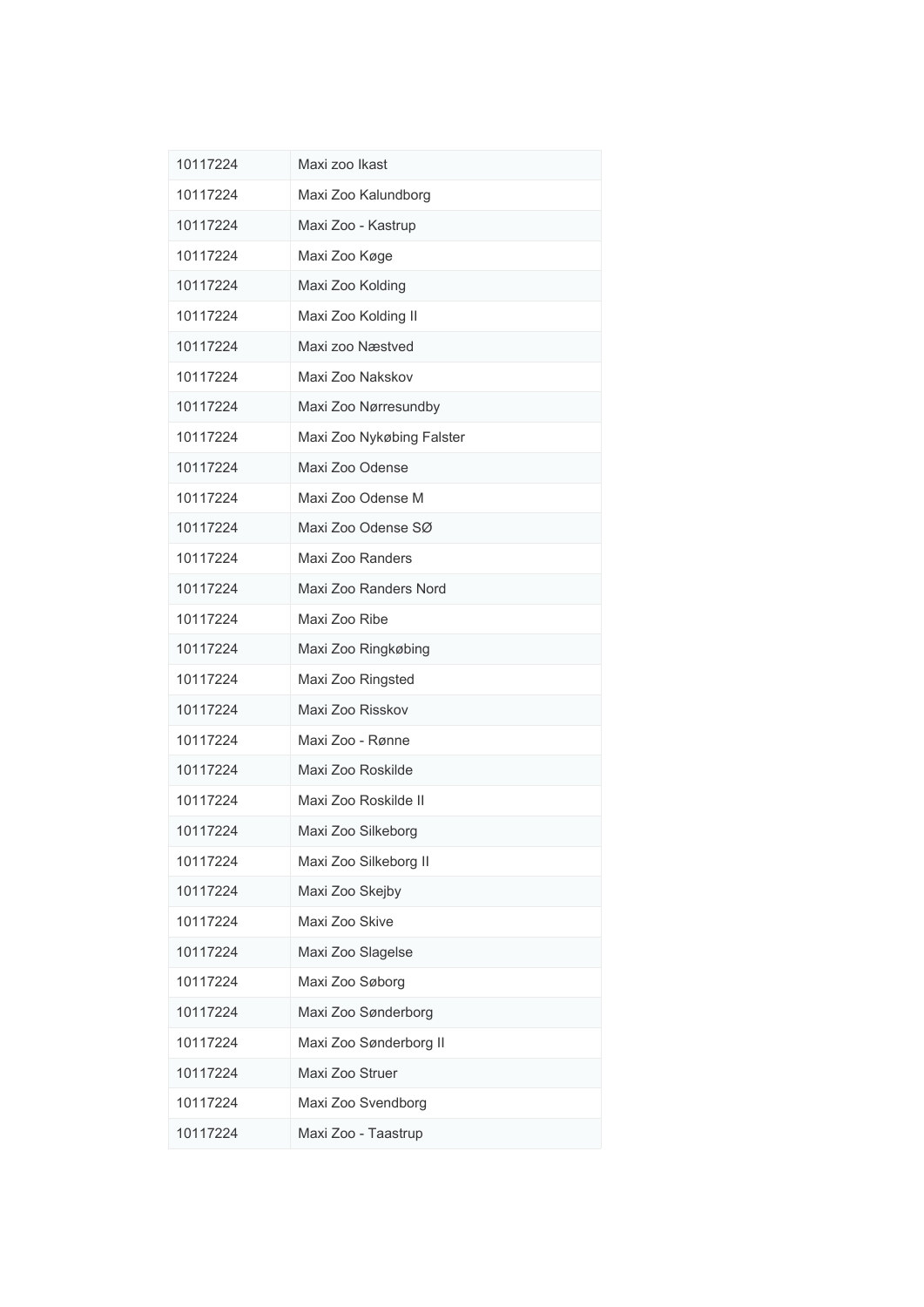| 10117224 | Maxi Zoo Tilst                         |
|----------|----------------------------------------|
| 10117224 | Maxi Zoo Valby                         |
| 10117224 | Maxi Zoo Vallensbæk                    |
| 10117224 | Maxi Zoo Vejle                         |
| 10117224 | Maxi Zoo Viborg                        |
| 10117224 | Maxi Zoo Viby J                        |
| 10117224 | Maxi Zoo Vigerslev                     |
| 28861125 | MAXSØ DYREFODER CENTER & ZOO A/S       |
| 33957998 | <b>MAYIR ApS</b>                       |
| 30077008 | McNeil Denmark ApS                     |
| 28520832 | med24.dk - Blue Medico ApS             |
| 29107955 | Mediabox                               |
| 21037648 | <b>Medical Danmark A/S</b>             |
| 19301540 | Medilink A/S                           |
| 86479915 | Mediq Danmark A/S                      |
| 27629628 | Mejeriet Tranehavegård (Elite Købmand) |
| 30743989 | <b>Melsted Kiosk</b>                   |
| 38714295 | <b>MENY Aabybro</b>                    |
| 38714295 | Meny Aalborg Østerhavn                 |
| 12585896 | Meny Aarup (KRAG OG KARTMAN ÅRUP APS)  |
| 38714295 | <b>MENY Allerød</b>                    |
| 38714295 | <b>MENY Amager</b>                     |
| 37810851 | MENY Bagsværd I/S                      |
| 38714295 | <b>MENY Ballerup</b>                   |
| 38714295 | <b>MENY Bistrup</b>                    |
| 14348204 | Meny Bogense (LP BOGENSE ApS)          |
| 30920961 | <b>MENY Borup Alle I/S</b>             |
| 38714295 | MENY Bryggervangen                     |
| 25677331 | Meny Charlottenlund                    |
| 36483997 | <b>MENY Christiansfeld</b>             |
| 21778982 | Meny Domus Vista (Michael West ApS)    |
| 33285965 | Meny /Ebbe Jørgensen                   |
| 38557491 | MENY Espergærde I/S                    |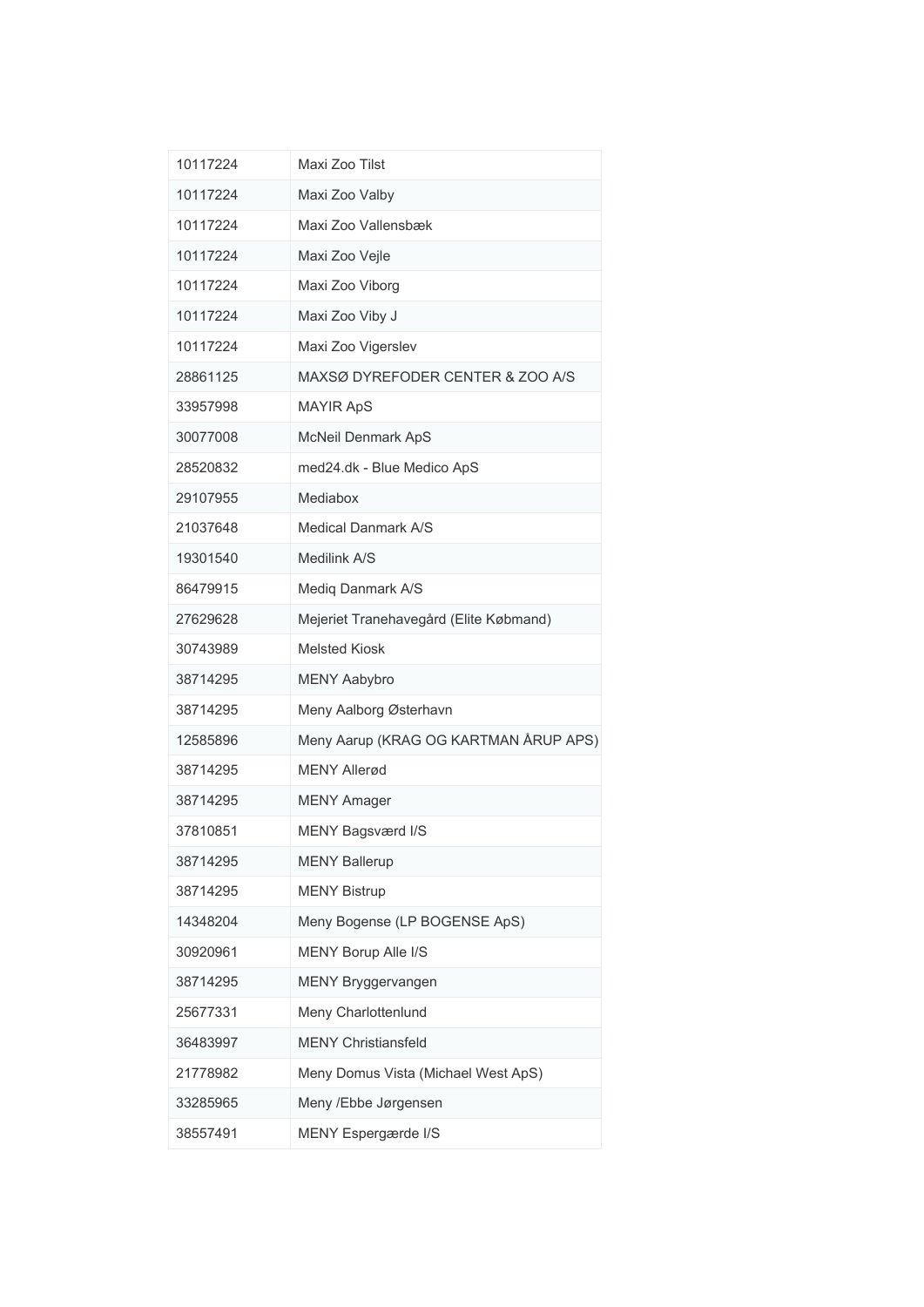| 42602183 | <b>MENY Faxe</b>                           |
|----------|--------------------------------------------|
| 32013902 | <b>MENY Fjerritslev</b>                    |
| 38714295 | Meny Fredericia                            |
| 38714295 | MENY Gl. Skagensvej                        |
| 73250315 | Meny Græsted (Græsted Supermarked ApS)     |
| 35859799 | Meny Haderslev (HØSTGREVE ApS)             |
| 40096620 | Meny Hadslundvej, Rosengren Aps            |
| 11988148 | Meny Hals (Hals Storkøb A/S)               |
| 26812194 | Meny Haslev                                |
| 38358219 | MENY HCØ Frederikshavn I/S                 |
| 38714295 | Meny Herning                               |
| 40890408 | <b>MENY Hesselager</b>                     |
| 10075211 | Meny Himmelev                              |
| 37760404 | MENY Hjallesevej I/S                       |
| 38714295 | <b>MENY Hjerting</b>                       |
| 41962976 | Meny Hjørring I/S                          |
| 38714295 | Meny Hobro                                 |
| 31607027 | Meny Holbæk (SuperBest Mellemvang Holbæk A |
| 73909112 | Meny Holstebro (Ellebæk Supermarked ApS)   |
| 38714295 | <b>MENY Horsens</b>                        |
| 52891728 | Meny Hørsholm (K DALGAARD ANDERSEN AP:     |
| 37547786 | <b>MENY Hundested I/S</b>                  |
| 38714295 | Meny Illum                                 |
| 39602091 | MENY Jægersborg Allé 4 I/S                 |
| 36684291 | <b>MENY Kalundborg Aps</b>                 |
| 38714295 | <b>MENY Karlslunde</b>                     |
| 38714295 | <b>MENY Kastrup</b>                        |
| 35242821 | Meny Kastrup (SuperBest Tårnby ApS)        |
| 38714295 | Meny Kennedy                               |
| 38714295 | Meny Kibæk                                 |
| 36922621 | Meny Kirke Hyllinge Aps                    |
| 80747616 | Meny Klarup                                |
| 38714295 | <b>MENY Korup</b>                          |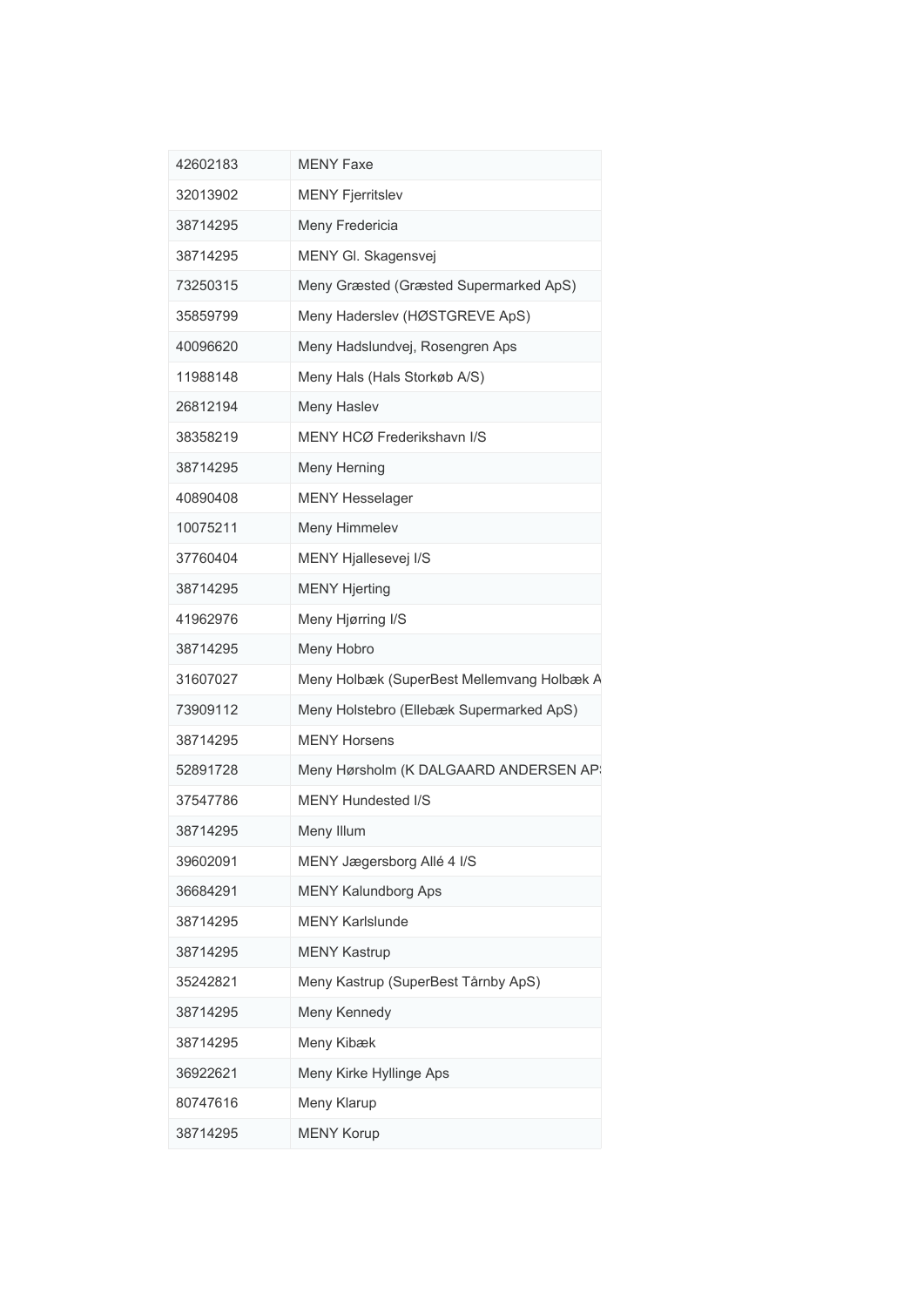| 17555340 | Meny Langenæs (Superbest Langenæs & Admin  |
|----------|--------------------------------------------|
| 36545607 | MENY, LÅSBY ApS                            |
| 25099567 | <b>MENY LØKKEN</b>                         |
| 38714295 | <b>MENY Lyngby</b>                         |
| 31461677 | MENY, Maagebakken I/S                      |
| 30724119 | Meny Måløv (J.A. SuperBest Måløv)          |
| 34938199 | MENY Maribo v/ Anders Jakobsen             |
| 37547468 | MENY Nærumvænge Torv I/S                   |
| 32078583 | Meny Nakskov (SB Peters A/S)               |
| 38714295 | Meny Nordhavn                              |
| 38714295 | <b>MENY Nyborg</b>                         |
| 37903558 | Meny Nykøbing Falster                      |
| 33035098 | Meny Ordrup (Ordrupvej Supermarked ApS)    |
| 31991900 | Meny Østerbro                              |
| 26820456 | Meny, Østergade 16-18 ApS                  |
| 20967501 | Meny Østervrå (Kærsgaard SuperBest)        |
| 37371513 | Meny Otterup (Strandvejen Otterup ApS)     |
| 39065819 | <b>MENY Præstø I/S</b>                     |
| 87212319 | Meny (Prima Supermarked ApS)               |
| 38714295 | MENY Randers Bøsbrovej                     |
| 38714295 | Meny Risskov Brynet                        |
| 37286648 | Meny Rødovre (S.E. Dagligvarer A/S)        |
| 34404844 | Meny Rønde                                 |
| 26214017 | Meny Rønne (Lokalkøbmanden Rønne ApS)      |
| 35143254 | Meny Roskilde (SuperBest Skomagergade ApS) |
| 31461790 | Meny Rotunden                              |
| 38714295 | MENY Rugårdsvej                            |
| 31200938 | Meny Sæby I/S                              |
| 28283121 | Meny Saltum (Spar Saltum A/S)              |
| 73222710 | Meny Silkeborg (Storkøb Silkeborg ApS)     |
| 31580471 | Meny Skagen (HEDEBOCENTER SKAGEN A/S)      |
| 35789308 | <b>MENY Skalborg Bakke</b>                 |
| 38714295 | Meny Skanderborg                           |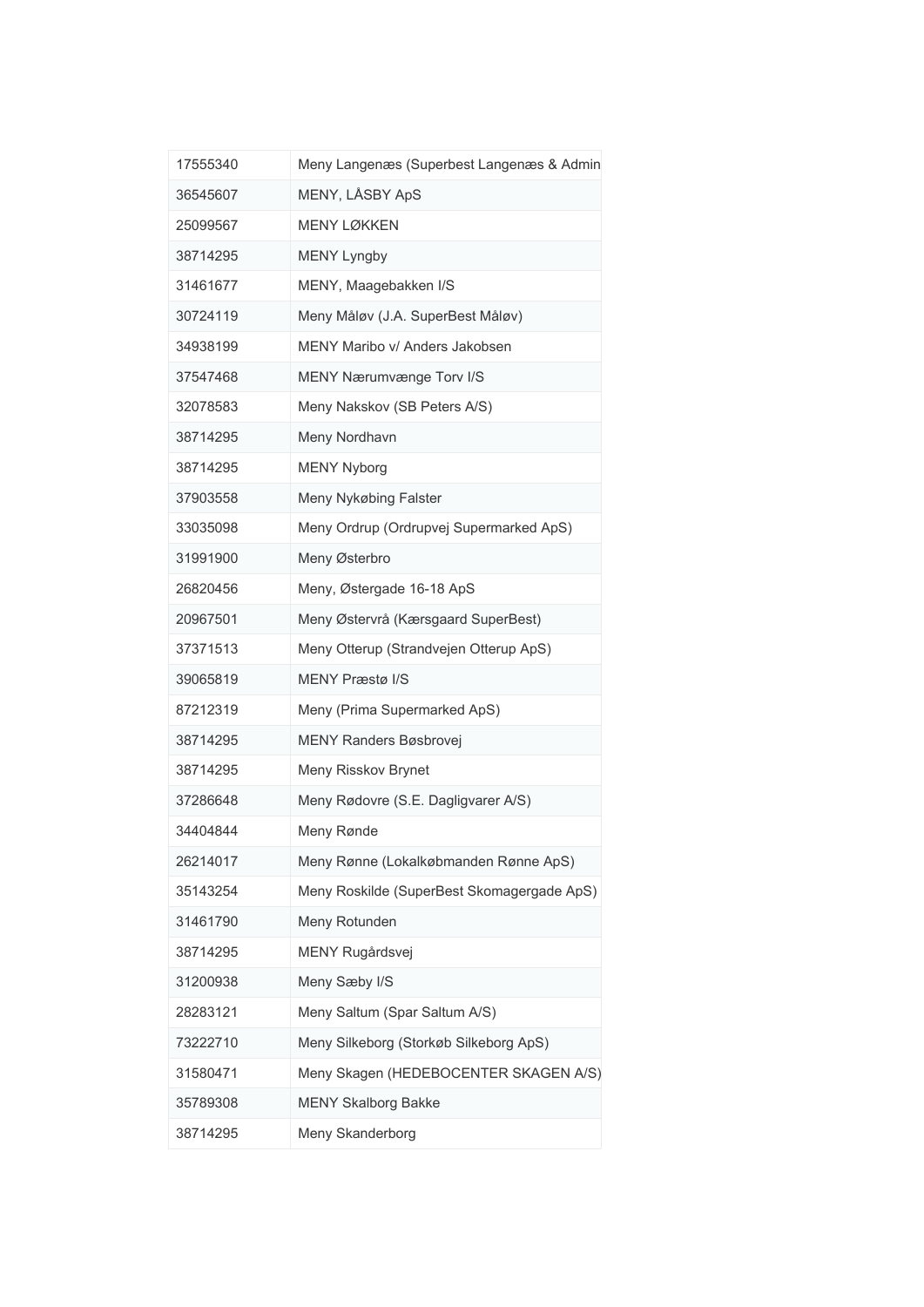| 38714295 | <b>MENY Skibby</b>                          |
|----------|---------------------------------------------|
| 38012525 | Meny Skørping ApS                           |
| 25366980 | Meny Søborg                                 |
| 34708622 | Meny Søhus, Eurospar Søhus                  |
| 25734947 | Meny Sorø (Ehlers Supermarked Sorø A/S)     |
| 38714295 | MENY St. Heddinge                           |
| 38714295 | Meny Støvring                               |
| 38714295 | <b>MENY Struer</b>                          |
| 29688397 | Meny Tåstrup                                |
| 16252042 | Meny Thorsø A/S                             |
| 35245642 | Meny Toften (SuperBest Toften ApS)          |
| 14815279 | Meny Værløse (Søren Engberg Supermarked A/S |
| 38714295 | Meny Viborg, Fabriksvej                     |
| 35514740 | Meny Viborg (Frost Supermarked ApS)         |
| 38714295 | Meny Viborg Marsk Stigs Vej                 |
| 71137619 | Meny Viby Sjælland (Købmand Hans Olesen Aps |
| 40987916 | Meny Vildbjerg                              |
| 38714295 | <b>MENY Virum</b>                           |
| 30586654 | MENY V/KØBMAND LARS NIELSEN ApS             |
| 41911417 | Meny Vorupør (A/S G HILLGAARD NR VORUPØ     |
| 26987687 | Meny (VP Superbest)                         |
| 32932274 | Merck A/S                                   |
| 20830131 | Merck Life Science A/S                      |
| 26182484 | Mercur Kiosken                              |
| 15094532 | Mezina A/S                                  |
| 40598057 | M&G Kiosk ApS                               |
| 39456737 | MH Købmanden ApS                            |
| 31493994 | Midsona Danmark A/S                         |
| 17792873 | midtjysk dyreklinik                         |
| 58448311 | Midtpunkt Døgnkiosk                         |
| 36285966 | Midtvejskiosken                             |
| 27529135 | Miljøfoder A/S                              |
| 34077746 | Minerva Imaging ApS                         |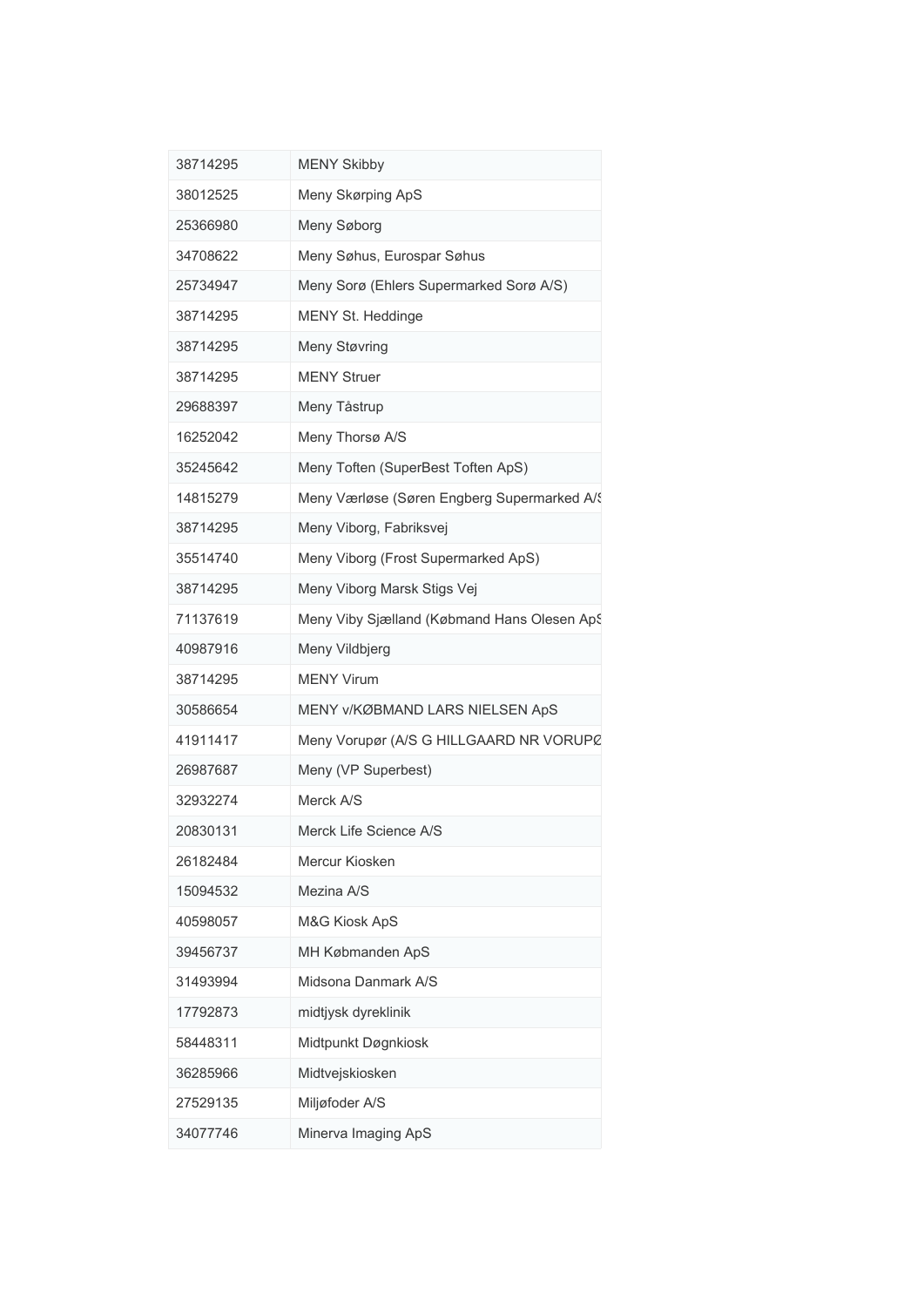| 40153799 | Minicentret                                |
|----------|--------------------------------------------|
| 17052446 | Minimarked                                 |
| 18181630 | Minimarked                                 |
| 29067589 | Minimarked                                 |
| 39422123 | Mini Marked                                |
| 29986622 | Mini- Marked 151 Jehanzeb Ahamd            |
| 37192880 | Minimarked, Silos Kiosk IVS                |
| 13925097 | MINIMARKED V/EROL COBAN                    |
| 42807486 | MiniZoo Hørsholm ApS                       |
| 41325712 | Minizoo Valby ApS                          |
| 41325631 | Minizoo Vanløse ApS                        |
| 41286296 | Minizoo WWW ApS                            |
| 18691078 | Min Købmand                                |
| 21342181 | Min Købmand                                |
| 25439368 | Min Købmand                                |
| 29927170 | Min Købmand                                |
| 31593352 | Min Købmand                                |
| 35257306 | Min Købmand                                |
| 42309257 | Min Købmand                                |
| 41271698 | Min Købmand Agerbæk ApS                    |
| 16195278 | Min Købmand Astrup (ASTRUP KØBMANDSHAI     |
| 32786995 | MIN KØBMAND, BJERREGÅRD                    |
| 42067903 | Min Købmand Boeslunde ApS                  |
| 17425072 | Min Købmand Bork Havn (BORK HAVN SUPERI    |
| 29881944 | Min Købmand Bramming                       |
| 33159307 | MIN KØBMAND BROVST                         |
| 17497073 | MIN KØBMAND CLASSENSGADE                   |
| 26368367 | Min Købmand Egerse (Fr Hanne Christiansen) |
| 41301945 | Min købmand Ejby ApS                       |
| 29793735 | Min Købmand Engesvang (SPAR ENGESVANG      |
| 20744898 | MIN KØBMAND FJERRITSLEV                    |
| 80812515 | MIN KØBMAND FREDERIKSBERG ALLE             |
| 32670431 | MIN KØBMAND FREDERIKSBORGVEJ               |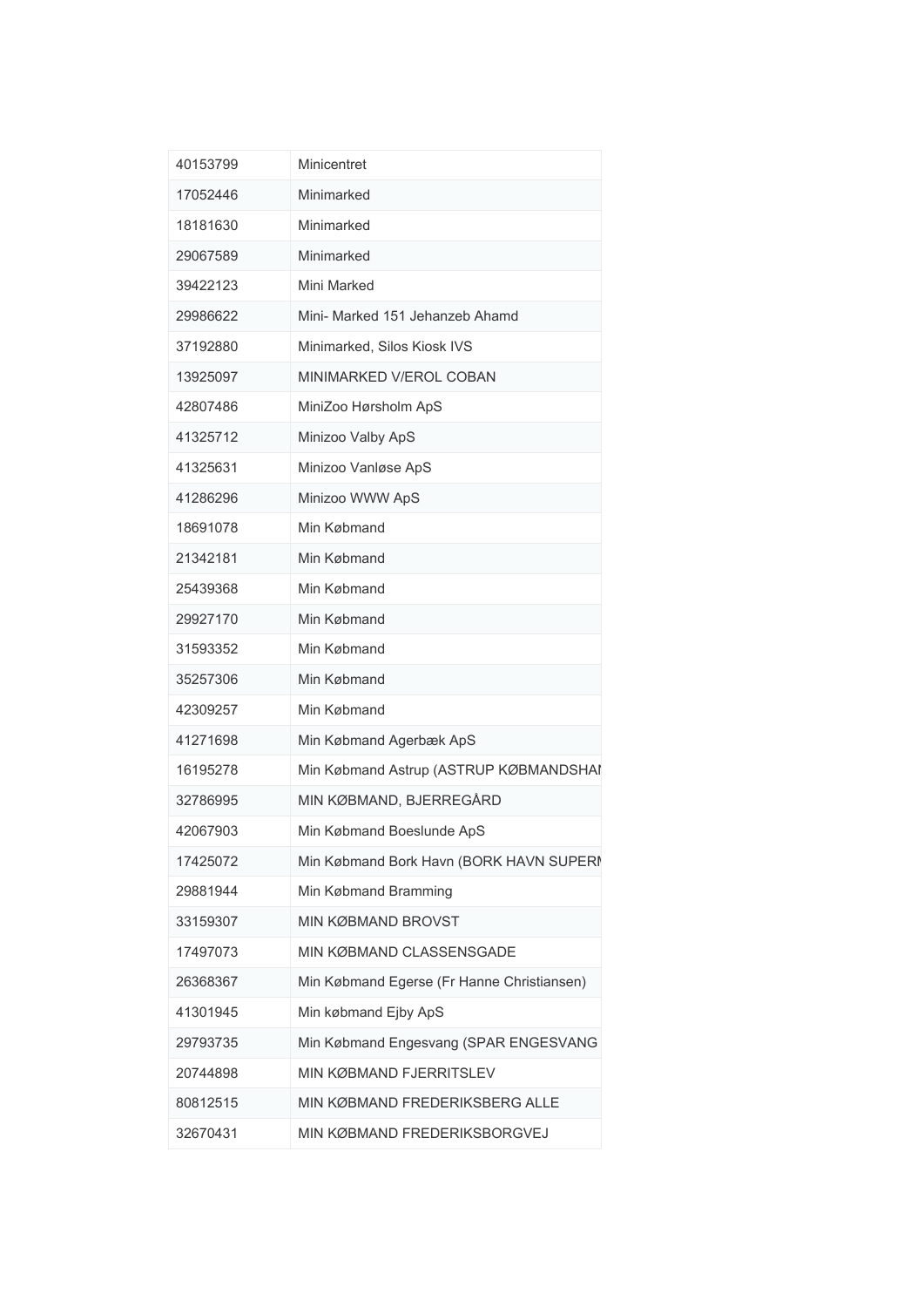| 36631600 | Min Købmand Godthåb                           |
|----------|-----------------------------------------------|
| 16426601 | Min Købmand Grenaa                            |
| 17497073 | MIN KØBMAND HELLERUP                          |
| 42365270 | Min Købmand Hjerm                             |
| 34622590 | MIN KØBMAND HUNDERUP                          |
| 42463302 | Min Købmand Hurup Thy ApS                     |
| 40706356 | Min Købmand Hvidovre (Esat og sønnerne ApS)   |
| 28841914 | MIN KØBMAND ISHØJ                             |
| 42228605 | Min Købmand Kettinge                          |
| 26757010 | Min Købmand Kirke Helsinge (Spar v/Jim Samuti |
| 33498764 | MIN KØBMAND KLOVBORG                          |
| 69253814 | Min Købmand (KØBMAND EJVIND IBSEN PEDE        |
| 30947169 | MIN KØBMAND LÆSØ                              |
| 31403774 | MIN KØBMAND LAURBJERG                         |
| 39679302 | Min købmand Lemvig                            |
| 26398657 | Min Købmand Lundby (Købmanden i Sallerup)     |
| 12995393 | MIN KØBMAND LYDERSLEV                         |
| 33497121 | Min Købmand Næstved (Spar Næstved)            |
| 29293651 | MIN KØBMAND NANSENSGADE                       |
| 29152144 | Min Købmand Nørager                           |
| 31584736 | MIN KØBMAND NR.UTTRUP                         |
| 25153375 | Min Købmand Nyrup                             |
| 29629684 | Min Købmand Odense (SUPER SPAR HOLLUF I       |
| 41544872 | Min Købmand Ramme-Lomborg ApS                 |
| 26856663 | <b>MIN KØBMAND RANDERS</b>                    |
| 18425599 | MIN KØBMAND RIBE                              |
| 40672567 | Min Købmand Rødding/Tjele ApS                 |
| 30580265 | Min Købmand (RØMØ KØBMANDEN ApS)              |
| 11537898 | MIN KØBMAND ROSKILDE                          |
| 31826004 | Min Købmand Skovlund                          |
| 27402135 | MIN KØBMAND SLAGELSE                          |
| 23700816 | MIN KØBMAND SNEKKERSTEN                       |
| 25208811 | MIN KØBMAND SØBORG                            |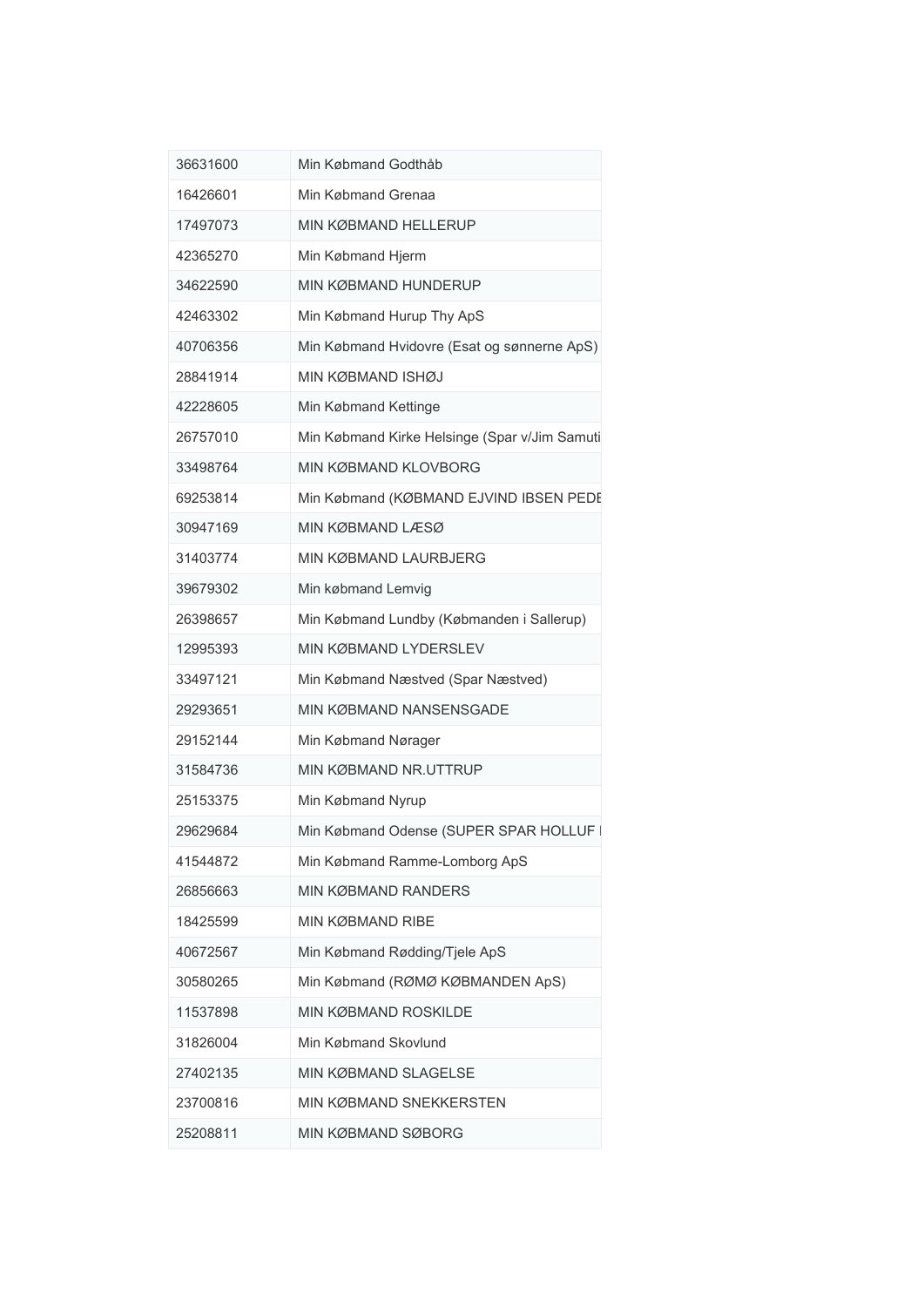| 25676386 | MIN KØBMAND SØNDERBORG                        |
|----------|-----------------------------------------------|
| 78860014 | MIN KØBMAND SØSTJERNEN SUPERMARK              |
| 20621508 | Min Købmand (Spar v/Michael Møller Jørgensen) |
| 40821961 | Min Købmand Stauning, Bløp Aps                |
| 35402519 | Min Købmand Stenderup-Krogager                |
| 38102095 | Min Købmand Stige                             |
| 26757010 | <b>MIN KØBMAND STILLINGE</b>                  |
| 13286876 | Min Købmand Struer (KØBMANDSGÅRDEN V/G        |
| 41293152 | Min Købmand Tandslet                          |
| 71776115 | MIN KØBMAND TOKSVÆRD                          |
| 42804681 | Min Købmand Troldhede ApS                     |
| 42946796 | Min købmand Trustrup ApS                      |
| 40844465 | Min Købmand ved vandkanten ApS                |
| 41782293 | Min Købmand Vegger                            |
| 17943596 | MIN KØBMAND VEJRS STORKØB                     |
| 27675239 | Min Købmand v/Heidi T Mørkeberg               |
| 40863583 | Min købmand Virring - Naseer APS              |
| 15178035 | MIN KØBMAND v/Jens Karl Bak Andersen          |
| 30657918 | Min Købmand v/MichellaNielsen                 |
| 11222471 | Min Købmand v/ Steen Overmark                 |
| 26902398 | Missionpharma A/S                             |
| 40315772 | MK Nim ApS                                    |
| 39374099 | MK Vejrup ApS                                 |
| 43062441 | MK Voerså ApS                                 |
| 40511792 | M - Minimarked                                |
| 73276810 | Mogens Daarbak A/S                            |
| 51658817 | Mollerup Mølle A/S                            |
| 18068982 | Monarch Restaurant A/S (Knudshoved Afd. 432)  |
| 13200432 | Monnis Kiosk                                  |
| 32946631 | MØNS DYRLÆGER                                 |
| 32279287 | <b>MØRKØV DYREKLINIK</b>                      |
| 40509283 | Morud Dyreklinik ApS                          |
| 32471404 | Movianto Nordic ApS                           |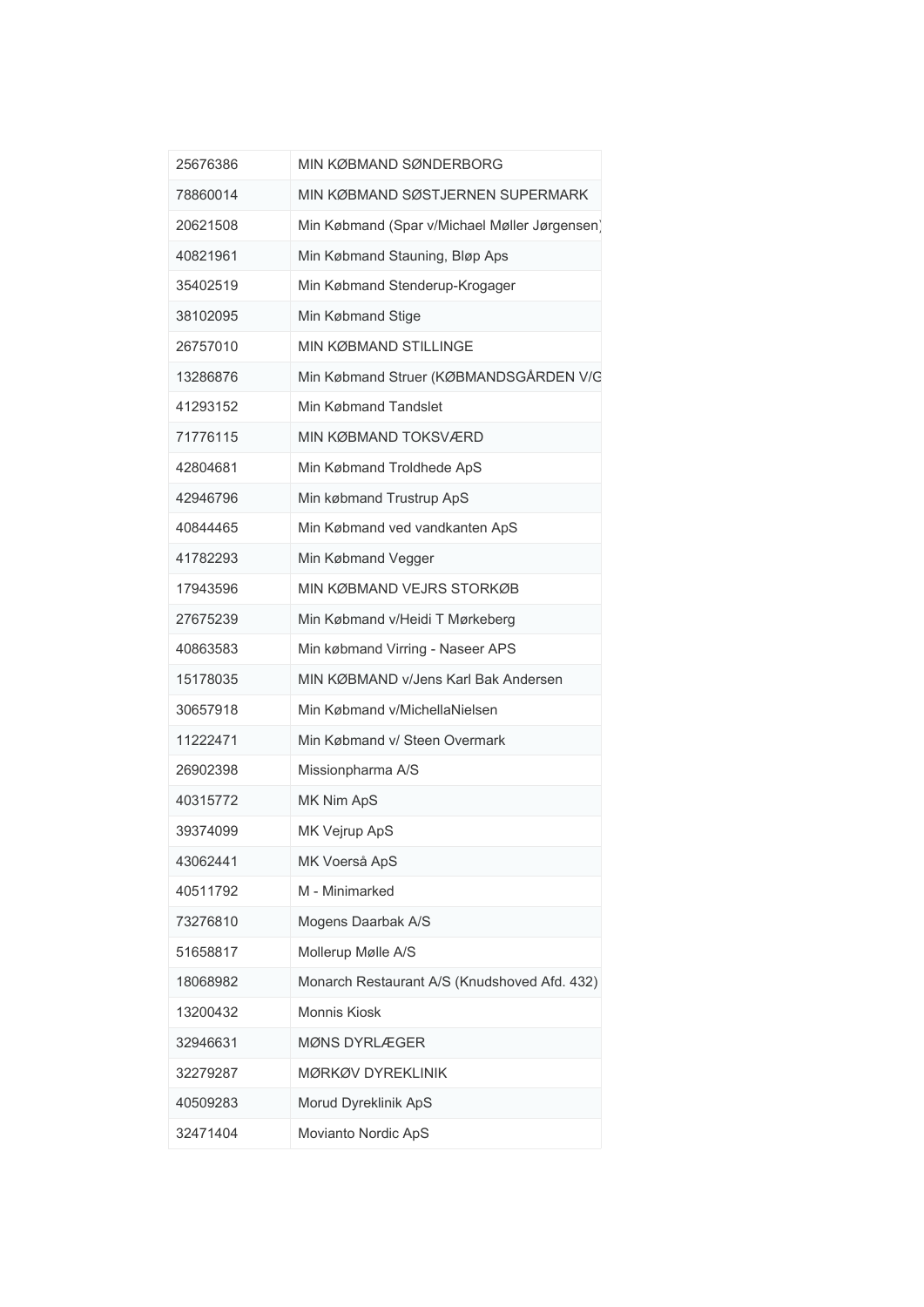| 26750547 | <b>MS Bhatti</b>                                |
|----------|-------------------------------------------------|
| 46290828 | <b>MSD Animal Health A/S</b>                    |
| 29883718 | <b>MSD Danmark ApS</b>                          |
| 59891510 | <b>MTH Biler A/S</b>                            |
| 37812730 | MT-MicroSearch ApS                              |
| 42317705 | <b>MTP</b> Invest                               |
| 27789749 | Multi Bazar Aarhus                              |
| 17981994 | Mundipharma A/S                                 |
| 41490322 | Munkebo Kiosken ApS                             |
| 14011498 | Munke Kiosken                                   |
| 39014688 | Murmann og Poulsen ApS (Shell 1767)             |
| 38004433 | My Group ApS                                    |
| 39905094 | Myonex ApS                                      |
| 25937279 | MyPets.dk                                       |
| 42727059 | MyVetShop ApS                                   |
| 33206577 | Nærbutik                                        |
| 28031777 | Nærbutik Hasselager                             |
| 42875260 | Nærbutikken Ådalsparken ApS                     |
| 34421617 | Nærbutikken Gl. Vardevej v/Christian Richard Sk |
| 26650542 | Nærbutikken (SMEDEGÅRD & NIELSEN ApS)           |
| 29130892 | Nærkøb                                          |
| 41247142 | Nærkøb                                          |
| 29075050 | NærKØB                                          |
| 40313842 | Nærkøb Humlebæk IVS                             |
| 12186797 | Nærkøb Skærbæk                                  |
| 17229893 | Nærkøb Toftegården Quang T. Tran                |
| 38616501 | Næstved Sygehus, Nuklearmedicinsk afdeling      |
| 10610990 | Natur-Drogeriet A/S                             |
| 27308015 | Natur & Helse                                   |
| 25792807 | Natur og Trivsel, Ringsted Helsekost            |
| 34799725 | ND WEB MARKETING ApS                            |
| 13645205 | <b>NEFF A/S</b>                                 |
| 34716412 | NEMFODER.DK ApS                                 |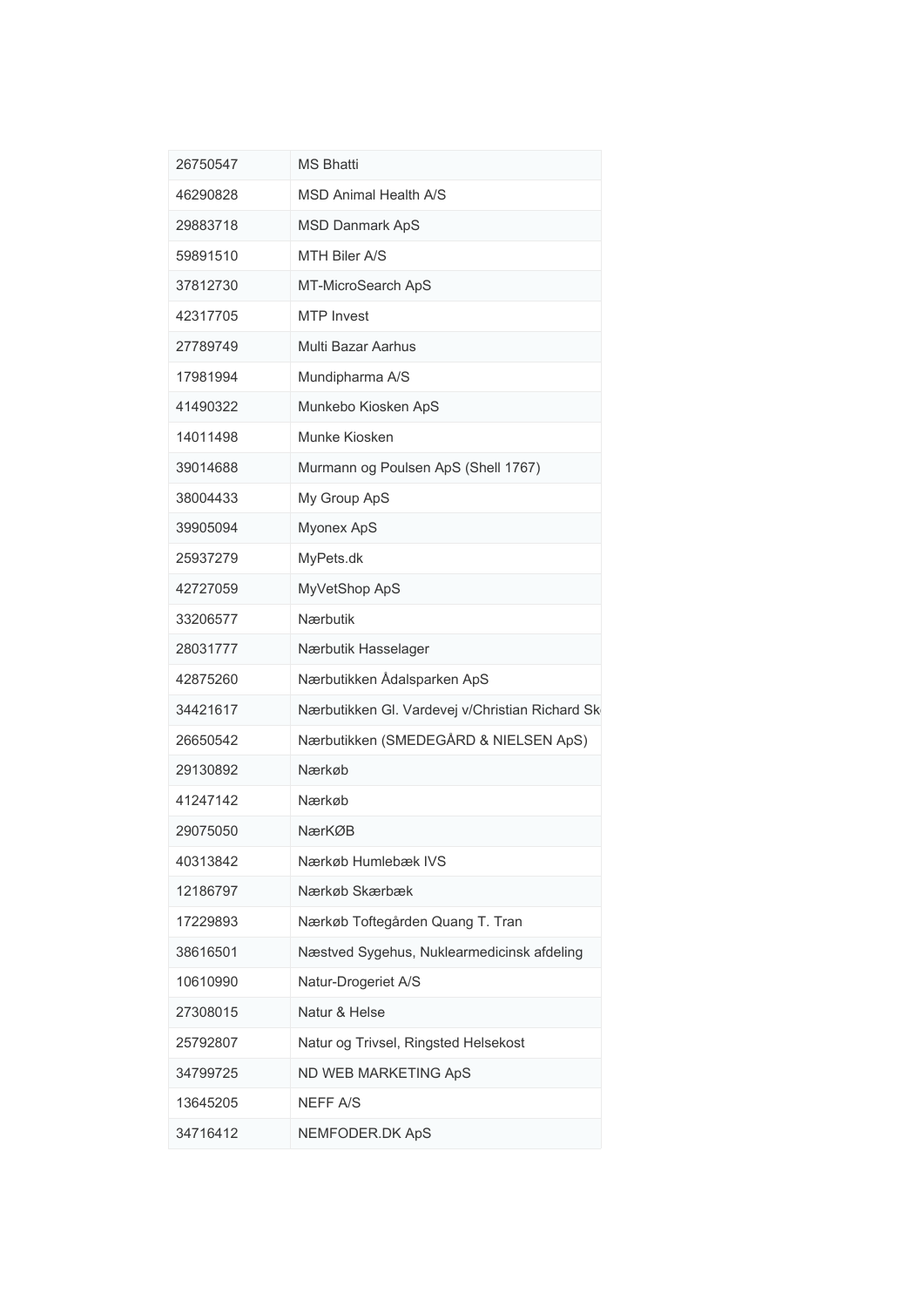| 33070861 | Nemlig.com A/S                  |
|----------|---------------------------------|
| 31864879 | Nero Aps                        |
| 32048161 | Netdyrlæge.dk                   |
| 28113080 | Netkiosken.DK ApS               |
| 28491948 | Netkiosken.dk, Kayerødsgade ApS |
| 35954716 | Netto 07465 Himmelev            |
| 35954716 | <b>Netto 7101</b>               |
| 35954716 | <b>Netto 7102</b>               |
| 35954716 | <b>Netto 7103</b>               |
| 35954716 | <b>Netto 7105</b>               |
| 35954716 | <b>Netto 7108</b>               |
| 35954716 | <b>Netto 7110</b>               |
| 35954716 | <b>Netto 7111</b>               |
| 35954716 | <b>Netto 7112</b>               |
| 35954716 | <b>Netto 7113</b>               |
| 35954716 | <b>Netto 7115</b>               |
| 35954716 | <b>Netto 7116</b>               |
| 35954716 | <b>Netto 7118</b>               |
| 35954716 | <b>Netto 7119</b>               |
| 35954716 | <b>Netto 7121</b>               |
| 35954716 | <b>Netto 7123</b>               |
| 35954716 | <b>Netto 7125</b>               |
| 35954716 | <b>Netto 7126</b>               |
| 35954716 | <b>Netto 7127</b>               |
| 35954716 | <b>Netto 7128</b>               |
| 35954716 | Netto 7129                      |
| 35954716 | <b>Netto 7130</b>               |
| 35954716 | <b>Netto 7131</b>               |
| 35954716 | <b>Netto 7132</b>               |
| 35954716 | <b>Netto 7133</b>               |
| 35954716 | <b>Netto 7134</b>               |
| 35954716 | <b>Netto 7135</b>               |
| 35954716 | <b>Netto 7136</b>               |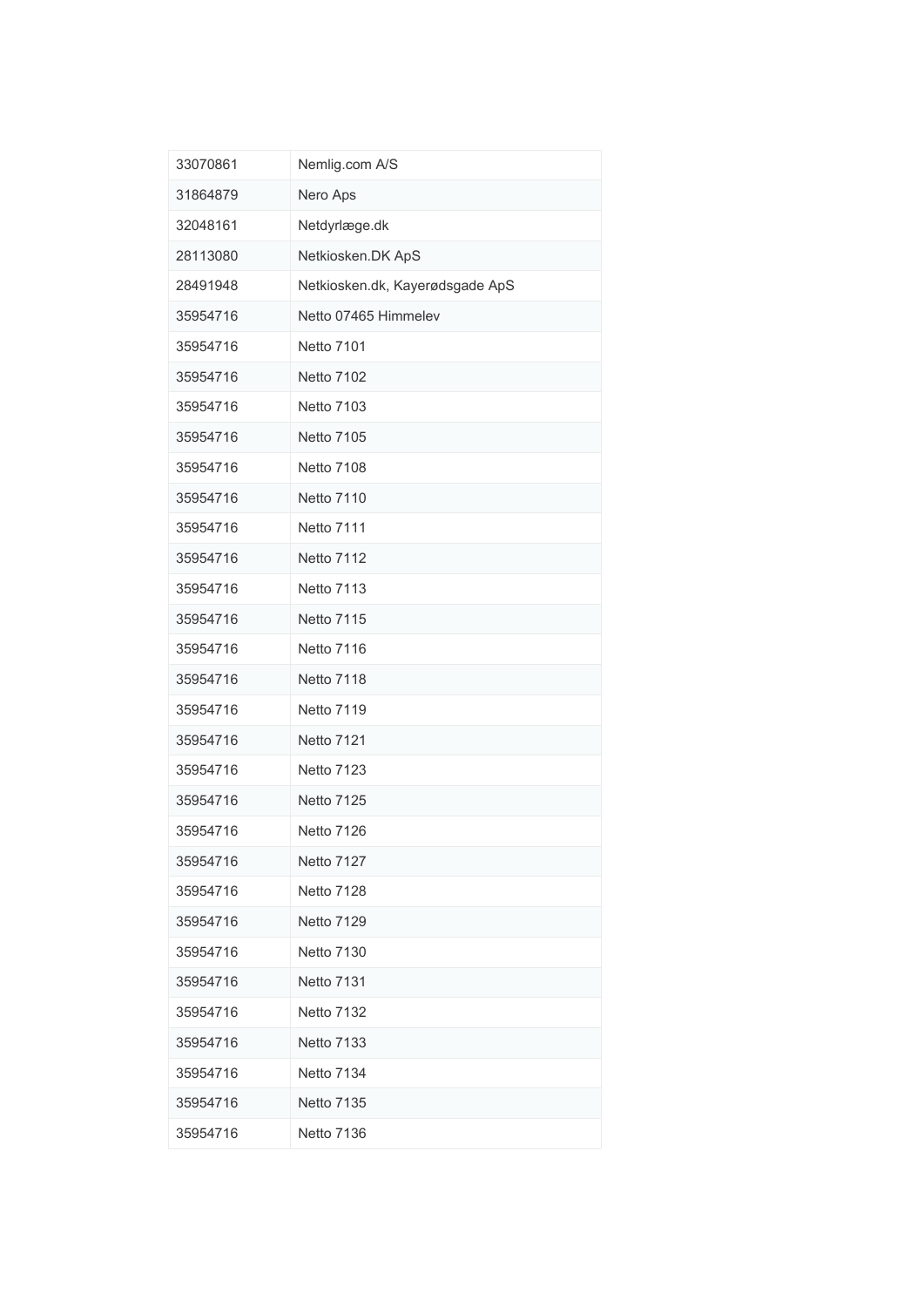| 35954716 | <b>Netto 7137</b> |
|----------|-------------------|
| 35954716 | <b>Netto 7138</b> |
| 35954716 | <b>Netto 7139</b> |
| 35954716 | <b>Netto 7143</b> |
| 35954716 | <b>Netto 7148</b> |
| 35954716 | <b>Netto 7150</b> |
| 35954716 | <b>Netto 7156</b> |
| 35954716 | <b>Netto 7157</b> |
| 35954716 | <b>Netto 7164</b> |
| 35954716 | <b>Netto 7303</b> |
| 35954716 | <b>Netto 7304</b> |
| 35954716 | <b>Netto 7305</b> |
| 35954716 | <b>Netto 7306</b> |
| 35954716 | <b>Netto 7307</b> |
| 35954716 | <b>Netto 7308</b> |
| 35954716 | <b>Netto 7309</b> |
| 35954716 | <b>Netto 7310</b> |
| 35954716 | <b>Netto 7319</b> |
| 35954716 | <b>Netto 7320</b> |
| 35954716 | <b>Netto 7321</b> |
| 35954716 | <b>Netto 7323</b> |
| 35954716 | <b>Netto 7324</b> |
| 35954716 | <b>Netto 7325</b> |
| 35954716 | <b>Netto 7326</b> |
| 35954716 | <b>Netto 7328</b> |
| 35954716 | <b>Netto 7329</b> |
| 35954716 | <b>Netto 7330</b> |
| 35954716 | <b>Netto 7331</b> |
| 35954716 | <b>Netto 7332</b> |
| 35954716 | <b>Netto 7333</b> |
| 35954716 | <b>Netto 7334</b> |
| 35954716 | <b>Netto 7335</b> |
| 35954716 | Netto 7336        |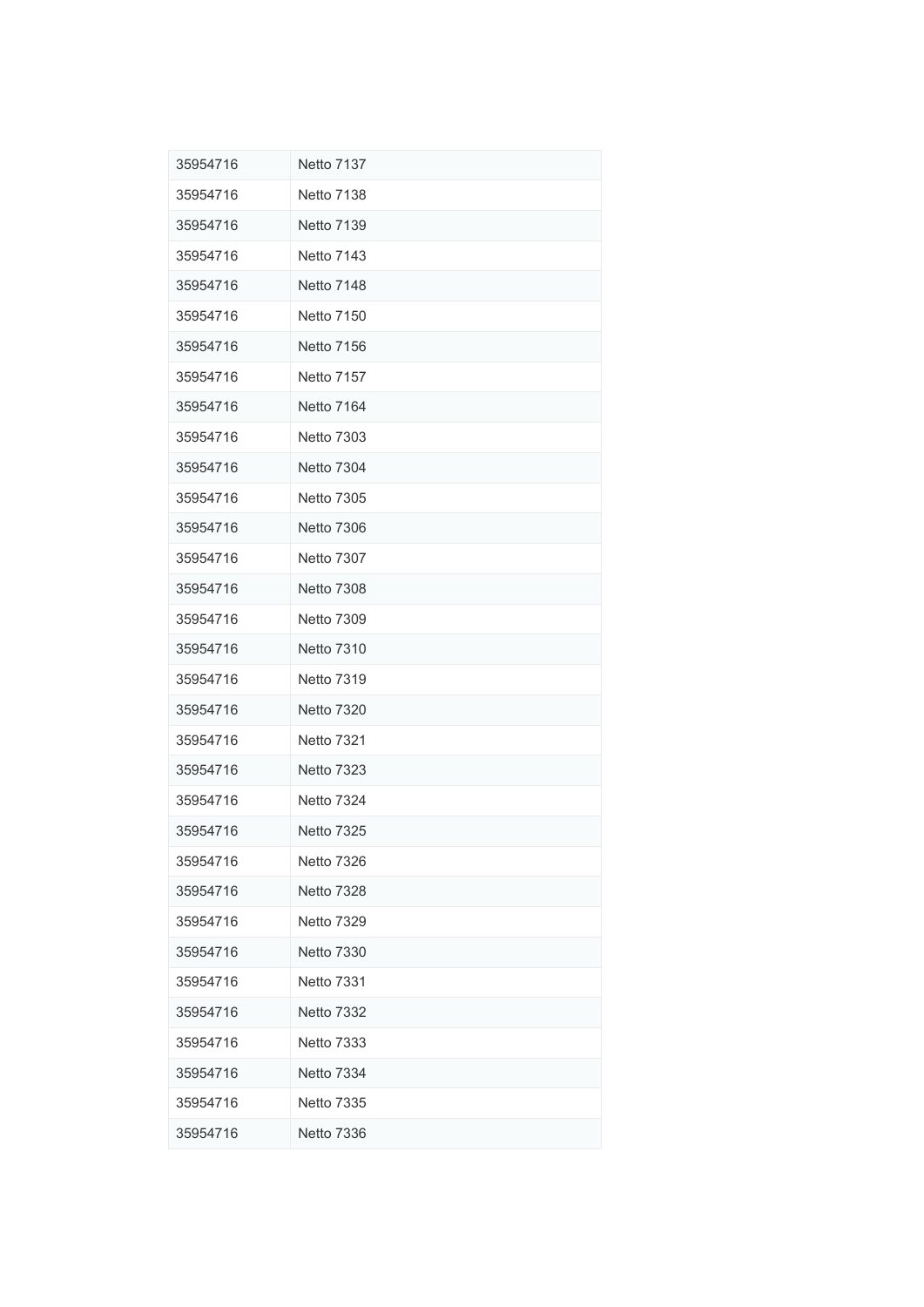| 35954716 | <b>Netto 7339</b> |
|----------|-------------------|
| 35954716 | <b>Netto 7342</b> |
| 35954716 | Netto 7344        |
| 35954716 | <b>Netto 7345</b> |
| 35954716 | <b>Netto 7346</b> |
| 35954716 | Netto 7349        |
| 35954716 | <b>Netto 7351</b> |
| 35954716 | <b>Netto 7353</b> |
| 35954716 | <b>Netto 7356</b> |
| 35954716 | <b>Netto 7357</b> |
| 35954716 | Netto 7360        |
| 35954716 | <b>Netto 7362</b> |
| 35954716 | <b>Netto 7368</b> |
| 35954716 | Netto 7374        |
| 35954716 | <b>Netto 7376</b> |
| 35954716 | <b>Netto 7378</b> |
| 35954716 | <b>Netto 7379</b> |
| 35954716 | <b>Netto 7380</b> |
| 35954716 | Netto 7381        |
| 35954716 | <b>Netto 7382</b> |
| 35954716 | <b>Netto 7384</b> |
| 35954716 | <b>Netto 7385</b> |
| 35954716 | <b>Netto 7386</b> |
| 35954716 | <b>Netto 7401</b> |
| 35954716 | <b>Netto 7402</b> |
| 35954716 | <b>Netto 7403</b> |
| 35954716 | <b>Netto 7405</b> |
| 35954716 | <b>Netto 7406</b> |
| 35954716 | <b>Netto 7407</b> |
| 35954716 | <b>Netto 7408</b> |
| 35954716 | <b>Netto 7409</b> |
| 35954716 | <b>Netto 7410</b> |
| 35954716 | <b>Netto 7411</b> |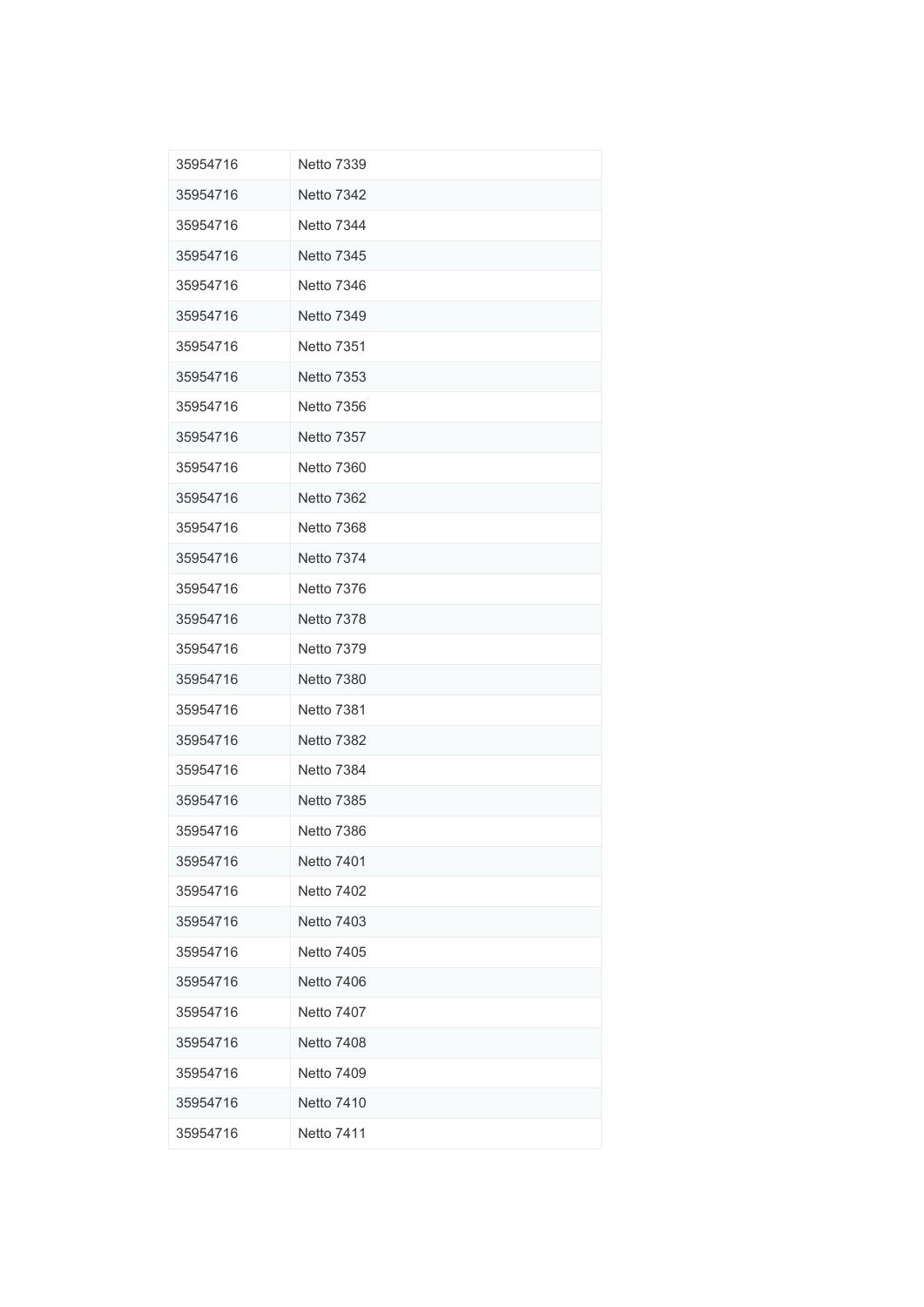| 35954716 | <b>Netto 7412</b> |
|----------|-------------------|
| 35954716 | <b>Netto 7414</b> |
| 35954716 | <b>Netto 7415</b> |
| 35954716 | <b>Netto 7416</b> |
| 35954716 | <b>Netto 7417</b> |
| 35954716 | <b>Netto 7418</b> |
| 35954716 | <b>Netto 7419</b> |
| 35954716 | <b>Netto 7420</b> |
| 35954716 | <b>Netto 7421</b> |
| 35954716 | <b>Netto 7422</b> |
| 35954716 | <b>Netto 7423</b> |
| 35954716 | <b>Netto 7424</b> |
| 35954716 | <b>Netto 7425</b> |
| 35954716 | <b>Netto 7426</b> |
| 35954716 | <b>Netto 7427</b> |
| 35954716 | <b>Netto 7429</b> |
| 35954716 | <b>Netto 7430</b> |
| 35954716 | <b>Netto 7431</b> |
| 35954716 | <b>Netto 7432</b> |
| 35954716 | <b>Netto 7433</b> |
| 35954716 | <b>Netto 7435</b> |
| 35954716 | <b>Netto 7436</b> |
| 35954716 | <b>Netto 7437</b> |
| 35954716 | <b>Netto 7438</b> |
| 35954716 | <b>Netto 7439</b> |
| 35954716 | <b>Netto 7440</b> |
| 35954716 | <b>Netto 7441</b> |
| 35954716 | <b>Netto 7442</b> |
| 35954716 | <b>Netto 7443</b> |
| 35954716 | <b>Netto 7444</b> |
| 35954716 | <b>Netto 7445</b> |
| 35954716 | <b>Netto 7446</b> |
| 35954716 | <b>Netto 7447</b> |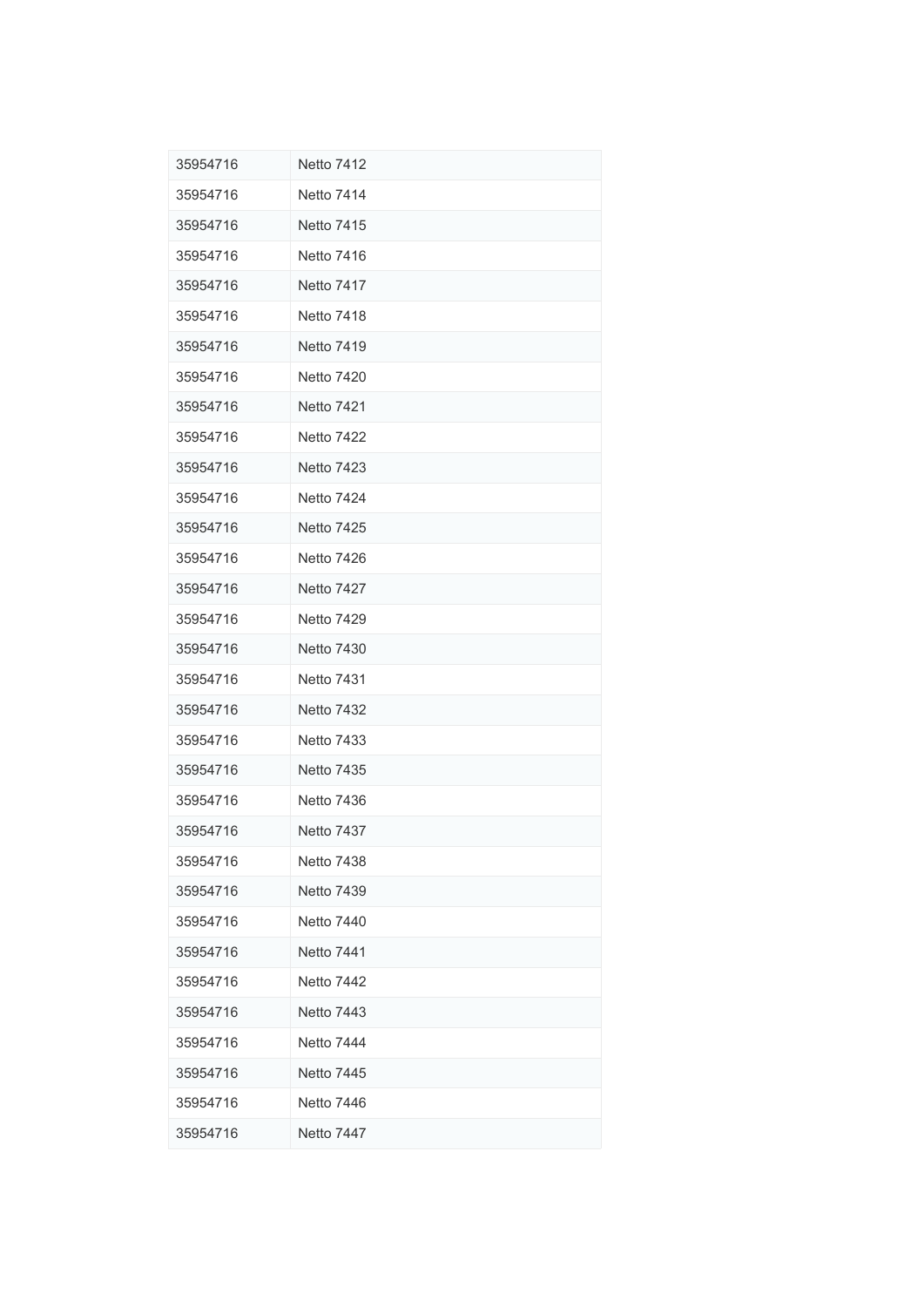| 35954716 | <b>Netto 7449</b>       |
|----------|-------------------------|
| 35954716 | <b>Netto 7450</b>       |
| 35954716 | <b>Netto 7451</b>       |
| 35954716 | <b>Netto 7452</b>       |
| 35954716 | <b>Netto 7453</b>       |
| 35954716 | <b>Netto 7454</b>       |
| 35954716 | <b>Netto 7455</b>       |
| 35954716 | <b>Netto 7456</b>       |
| 35954716 | <b>Netto 7457</b>       |
| 35954716 | <b>Netto 7458</b>       |
| 35954716 | <b>Netto 7459</b>       |
| 35954716 | <b>Netto 7460</b>       |
| 35954716 | <b>Netto 7462</b>       |
| 35954716 | <b>Netto 7463</b>       |
| 35954716 | Netto 7468              |
| 35954716 | <b>Netto 7469</b>       |
| 35954716 | <b>Netto 7470</b>       |
| 35954716 | <b>Netto 7471</b>       |
| 35954716 | <b>Netto 7472</b>       |
| 35954716 | <b>Netto 7473</b>       |
| 35954716 | <b>Netto 7475</b>       |
| 35954716 | <b>Netto 7476</b>       |
| 35954716 | Netto 7477              |
| 35954716 | Netto 7478 Torslundevej |
| 35954716 | <b>Netto 7479</b>       |
| 35954716 | <b>Netto 7480</b>       |
| 35954716 | <b>Netto 7482</b>       |
| 35954716 | <b>Netto 7483</b>       |
| 35954716 | <b>Netto 7484</b>       |
| 35954716 | <b>Netto 7485</b>       |
| 35954716 | Netto 7488 Vemmelev     |
| 35954716 | <b>Netto 7489</b>       |
| 35954716 | <b>Netto 7490</b>       |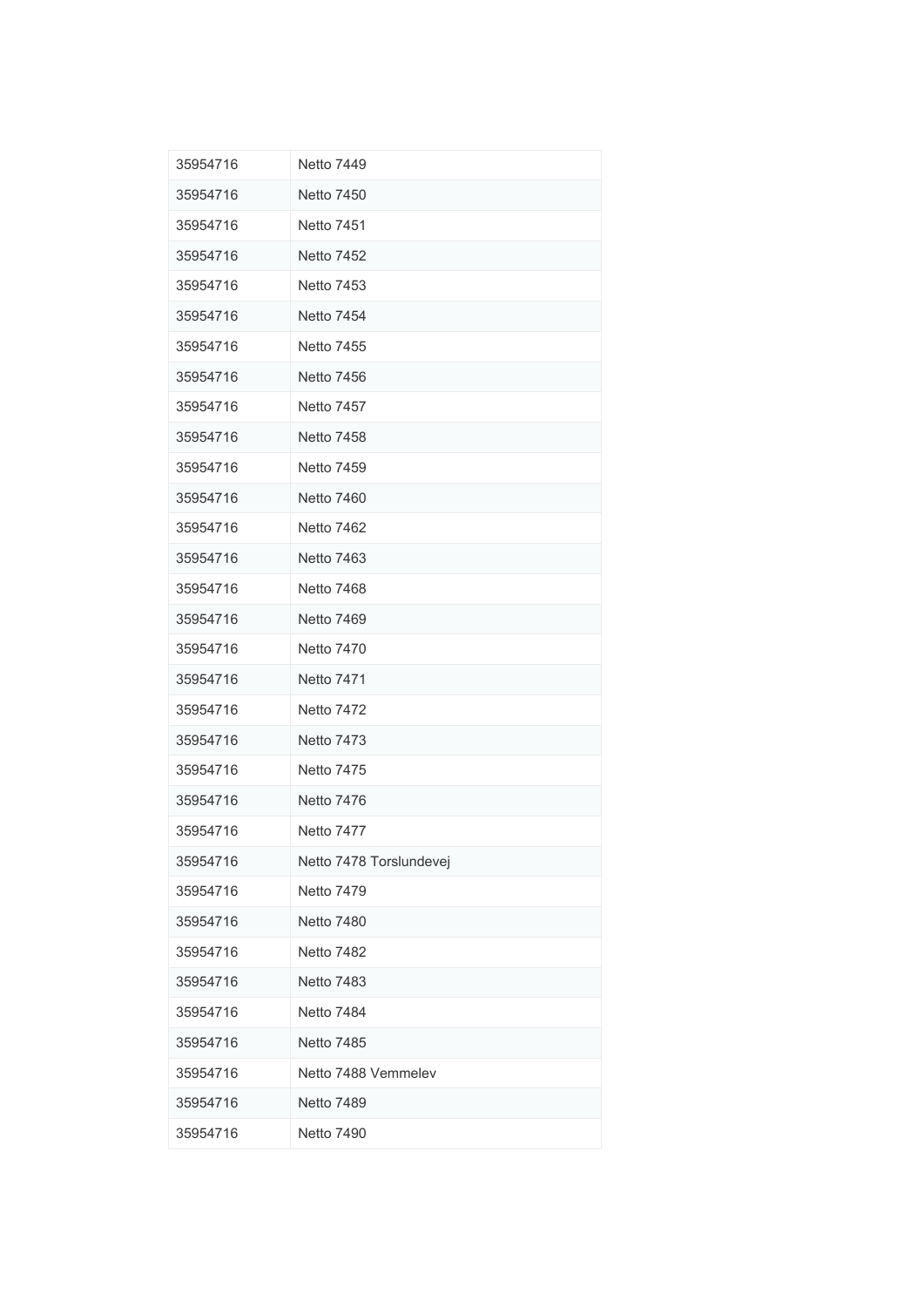| 35954716 | <b>Netto 7492</b>        |
|----------|--------------------------|
| 35954716 | <b>Netto 7493</b>        |
| 35954716 | <b>Netto 7494</b>        |
| 35954716 | <b>Netto 7495</b>        |
| 35954716 | <b>Netto 7496</b>        |
| 35954716 | <b>Netto 7497</b>        |
| 35954716 | Netto 7498 Rådhuspladsen |
| 35954716 | <b>Netto 7501</b>        |
| 35954716 | <b>Netto 7502</b>        |
| 35954716 | <b>Netto 7503</b>        |
| 35954716 | <b>Netto 7504</b>        |
| 35954716 | <b>Netto 7505</b>        |
| 35954716 | <b>Netto 7506</b>        |
| 35954716 | <b>Netto 7507</b>        |
| 35954716 | <b>Netto 7508</b>        |
| 35954716 | <b>Netto 7509</b>        |
| 35954716 | <b>Netto 7510</b>        |
| 35954716 | <b>Netto 7511</b>        |
| 35954716 | <b>Netto 7513</b>        |
| 35954716 | <b>Netto 7514</b>        |
| 35954716 | <b>Netto 7515</b>        |
| 35954716 | <b>Netto 7516</b>        |
| 35954716 | <b>Netto 7517</b>        |
| 35954716 | <b>Netto 7518</b>        |
| 35954716 | <b>Netto 7519</b>        |
| 35954716 | <b>Netto 7520</b>        |
| 35954716 | <b>Netto 7521</b>        |
| 35954716 | <b>Netto 7522</b>        |
| 35954716 | <b>Netto 7524</b>        |
| 35954716 | <b>Netto 7525</b>        |
| 35954716 | <b>Netto 7526</b>        |
| 35954716 | <b>Netto 7527</b>        |
| 35954716 | <b>Netto 7528</b>        |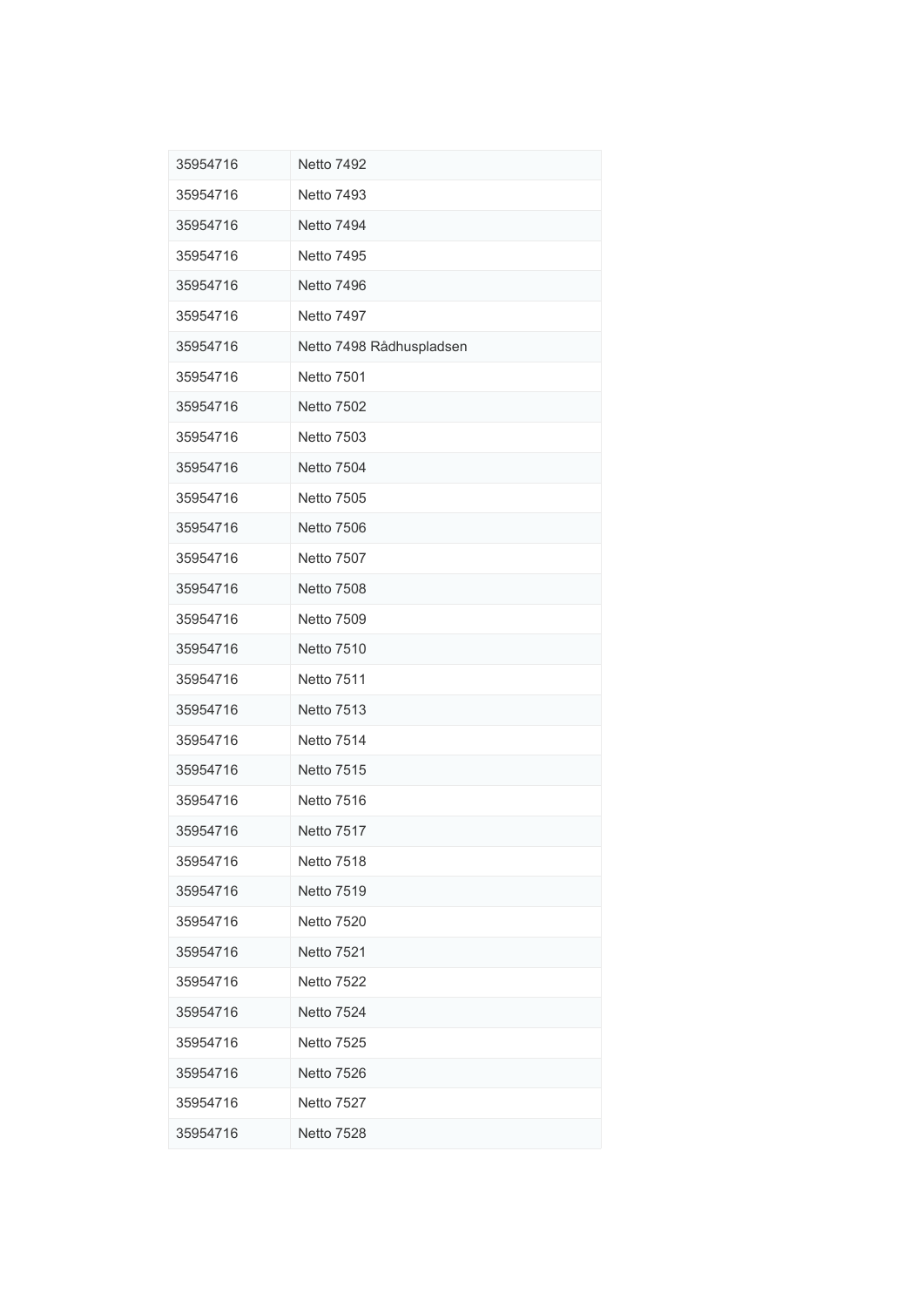| 35954716 | <b>Netto 7529</b>       |
|----------|-------------------------|
| 35954716 | <b>Netto 7530</b>       |
| 35954716 | <b>Netto 7531</b>       |
| 35954716 | <b>Netto 7532</b>       |
| 35954716 | <b>Netto 7533</b>       |
| 35954716 | <b>Netto 7534</b>       |
| 35954716 | <b>Netto 7535</b>       |
| 35954716 | <b>Netto 7536</b>       |
| 35954716 | <b>Netto 7537</b>       |
| 35954716 | Netto 7538 Randers C    |
| 35954716 | <b>Netto 7539</b>       |
| 35954716 | <b>Netto 7540</b>       |
| 35954716 | <b>Netto 7541</b>       |
| 35954716 | <b>Netto 7542</b>       |
| 35954716 | <b>Netto 7543</b>       |
| 35954716 | <b>Netto 7544</b>       |
| 35954716 | <b>Netto 7545</b>       |
| 35954716 | <b>Netto 7546</b>       |
| 35954716 | <b>Netto 7547</b>       |
| 35954716 | <b>Netto 7548</b>       |
| 35954716 | <b>Netto 7549</b>       |
| 35954716 | Netto 7550 Augustenborg |
| 35954716 | <b>Netto 7552</b>       |
| 35954716 | <b>Netto 7553</b>       |
| 35954716 | <b>Netto 7554</b>       |
| 35954716 | <b>Netto 7555</b>       |
| 35954716 | <b>Netto 7556</b>       |
| 35954716 | <b>Netto 7557</b>       |
| 35954716 | <b>Netto 7558</b>       |
| 35954716 | <b>Netto 7559</b>       |
| 35954716 | <b>Netto 7560</b>       |
| 35954716 | <b>Netto 7561</b>       |
| 35954716 | <b>Netto 7562</b>       |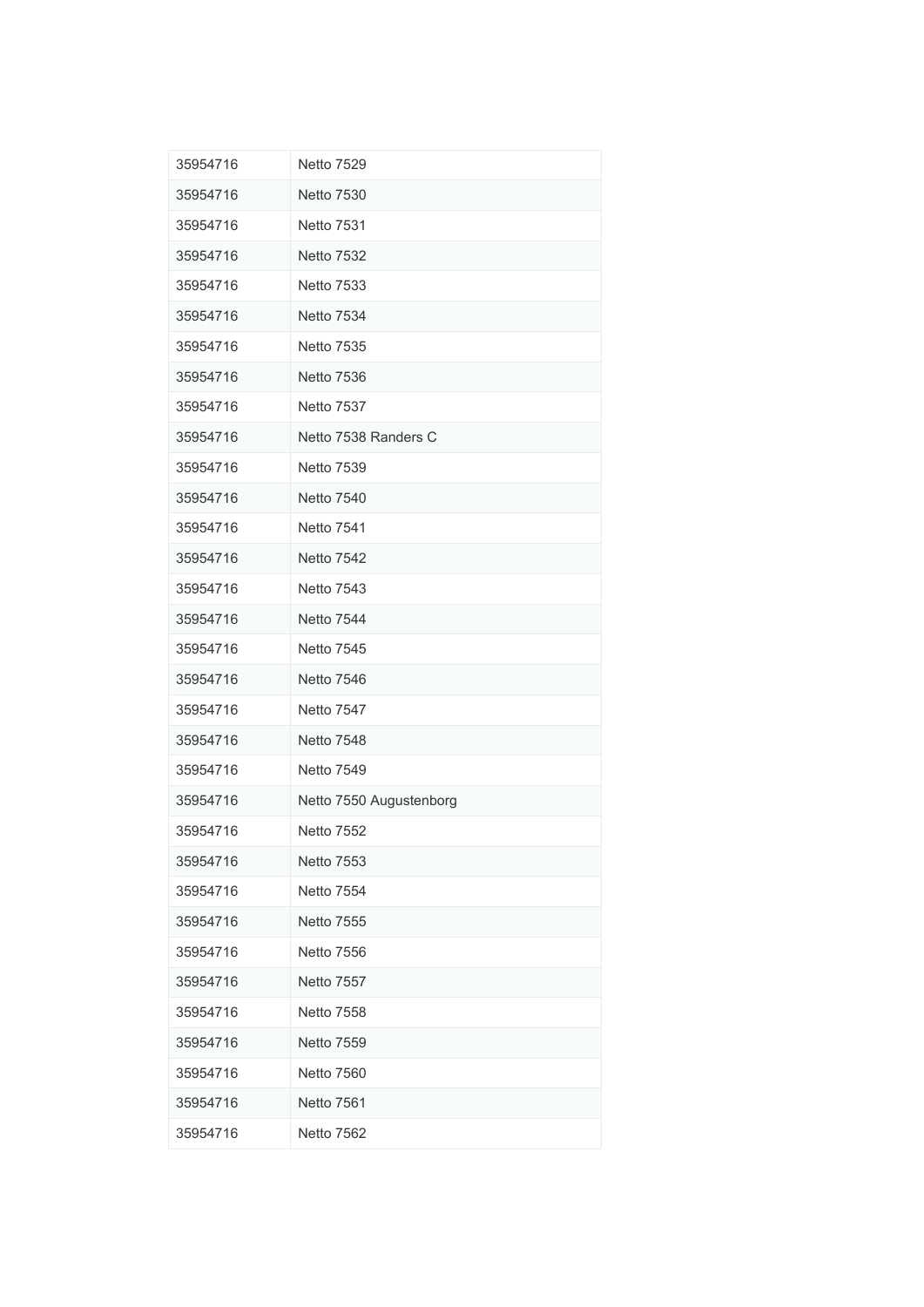| 35954716 | <b>Netto 7563</b>          |
|----------|----------------------------|
| 35954716 | <b>Netto 7564</b>          |
| 35954716 | <b>Netto 7565</b>          |
| 35954716 | Netto 7566 Odense          |
| 35954716 | Netto 7567                 |
| 35954716 | <b>Netto 7568</b>          |
| 35954716 | <b>Netto 7569</b>          |
| 35954716 | Netto 7570 Frederikshavn   |
| 35954716 | <b>Netto 7571</b>          |
| 35954716 | Netto 7572 Grundvigs Plads |
| 35954716 | <b>Netto 7573</b>          |
| 35954716 | <b>Netto 7574</b>          |
| 35954716 | <b>Netto 7575</b>          |
| 35954716 | <b>Netto 7576</b>          |
| 35954716 | <b>Netto 7577</b>          |
| 35954716 | <b>Netto 7578</b>          |
| 35954716 | Netto 7580 Tilst           |
| 35954716 | <b>Netto 7581</b>          |
| 35954716 | <b>Netto 7583</b>          |
| 35954716 | <b>Netto 7584</b>          |
| 35954716 | <b>Netto 7585</b>          |
| 35954716 | <b>Netto 7587</b>          |
| 35954716 | <b>Netto 7589</b>          |
| 35954716 | <b>Netto 7590</b>          |
| 35954716 | <b>Netto 7591</b>          |
| 35954716 | <b>Netto 7592</b>          |
| 35954716 | <b>Netto 7593</b>          |
| 35954716 | <b>Netto 7594</b>          |
| 35954716 | <b>Netto 7595</b>          |
| 35954716 | <b>Netto 7596</b>          |
| 35954716 | <b>Netto 7597</b>          |
| 35954716 | <b>Netto 7598</b>          |
| 35954716 | Netto 7601 Viborg          |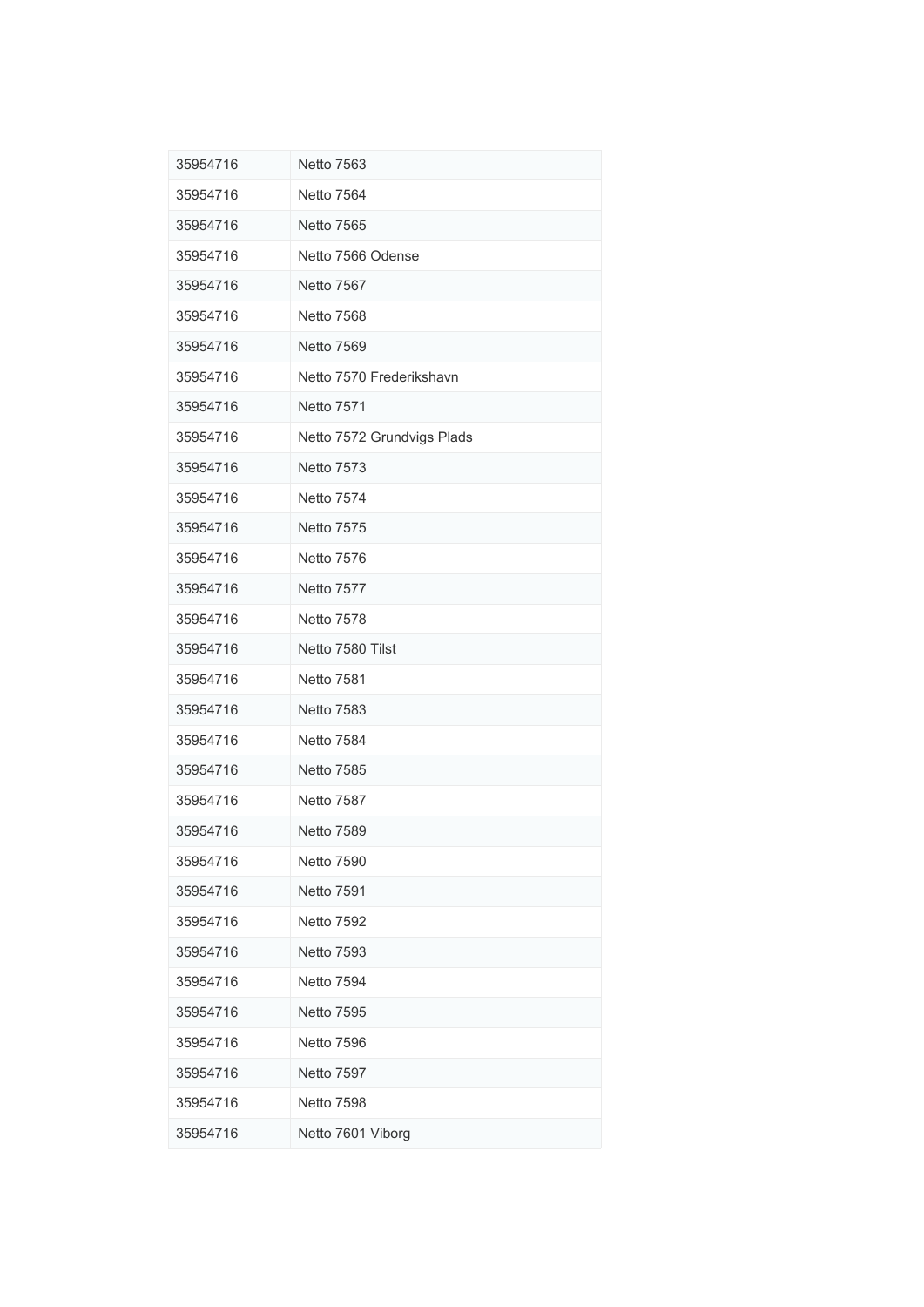| 35954716 | <b>Netto 7602</b>          |
|----------|----------------------------|
| 35954716 | <b>Netto 7603</b>          |
| 35954716 | Netto 7604                 |
| 35954716 | <b>Netto 7605</b>          |
| 35954716 | Netto 7607                 |
| 35954716 | <b>Netto 7608</b>          |
| 35954716 | Netto 7609                 |
| 35954716 | <b>Netto 7610</b>          |
| 35954716 | Netto 7611 Ørbækvej Odense |
| 35954716 | <b>Netto 7612</b>          |
| 35954716 | <b>Netto 7613</b>          |
| 35954716 | Netto 7614                 |
| 35954716 | <b>Netto 7615</b>          |
| 35954716 | Netto 7616                 |
| 35954716 | Netto 7617                 |
| 35954716 | Netto 7618                 |
| 35954716 | Netto 7619                 |
| 35954716 | <b>Netto 7620</b>          |
| 35954716 | Netto 7621                 |
| 35954716 | <b>Netto 7623</b>          |
| 35954716 | <b>Netto 7624</b>          |
| 35954716 | <b>Netto 7625</b>          |
| 35954716 | <b>Netto 7626</b>          |
| 35954716 | Netto 7627                 |
| 35954716 | <b>Netto 7628</b>          |
| 35954716 | <b>Netto 7629</b>          |
| 35954716 | <b>Netto 7630</b>          |
| 35954716 | <b>Netto 7631</b>          |
| 35954716 | <b>Netto 7632</b>          |
| 35954716 | <b>Netto 7633</b>          |
| 35954716 | Netto 7634                 |
| 35954716 | <b>Netto 7635</b>          |
| 35954716 | Netto 7636                 |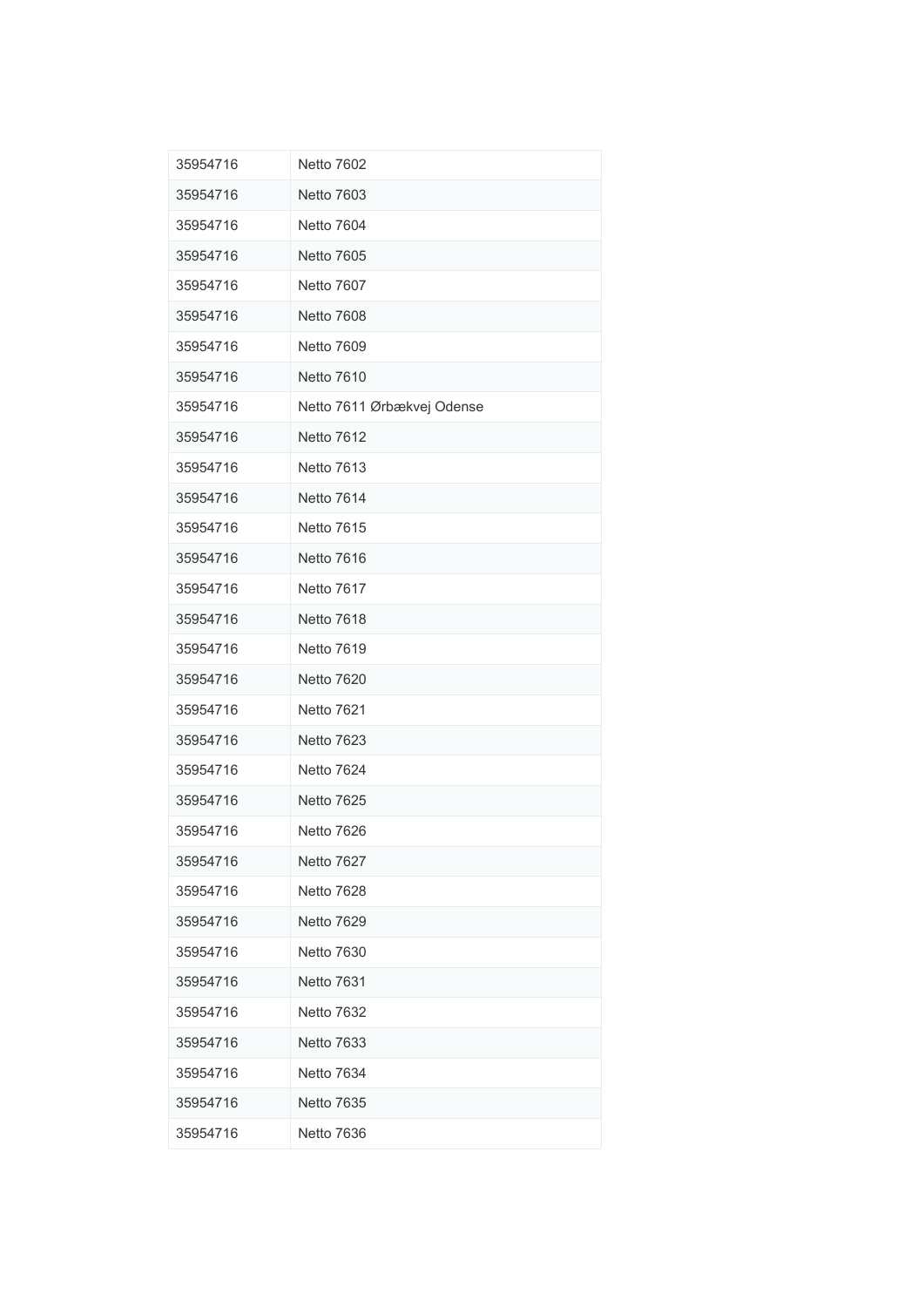| 35954716 | <b>Netto 7637</b>           |
|----------|-----------------------------|
| 35954716 | <b>Netto 7638</b>           |
| 35954716 | <b>Netto 7639</b>           |
| 35954716 | <b>Netto 7640</b>           |
| 35954716 | <b>Netto 7641</b>           |
| 35954716 | <b>Netto 7642</b>           |
| 35954716 | <b>Netto 7643</b>           |
| 35954716 | <b>Netto 7645</b>           |
| 35954716 | <b>Netto 7646</b>           |
| 35954716 | <b>Netto 7647</b>           |
| 35954716 | Netto 7648                  |
| 35954716 | <b>Netto 7649</b>           |
| 35954716 | <b>Netto 7651</b>           |
| 35954716 | <b>Netto 7652</b>           |
| 35954716 | <b>Netto 7653</b>           |
| 35954716 | <b>Netto 7654</b>           |
| 35954716 | <b>Netto 7655</b>           |
| 35954716 | <b>Netto 7656</b>           |
| 35954716 | <b>Netto 7657</b>           |
| 35954716 | <b>Netto 7658</b>           |
| 35954716 | <b>Netto 7659</b>           |
| 35954716 | <b>Netto 7660</b>           |
| 35954716 | <b>Netto 7661</b>           |
| 35954716 | <b>Netto 7662</b>           |
| 35954716 | <b>Netto 7663</b>           |
| 35954716 | Netto 7664                  |
| 35954716 | <b>Netto 7665</b>           |
| 35954716 | Netto 7666                  |
| 35954716 | Netto 7667 Vibæk Strandvej  |
| 35954716 | <b>Netto 7668</b>           |
| 35954716 | <b>Netto 7669</b>           |
| 35954716 | Netto 7670 Nørremark Center |
| 35954716 | Netto 7671                  |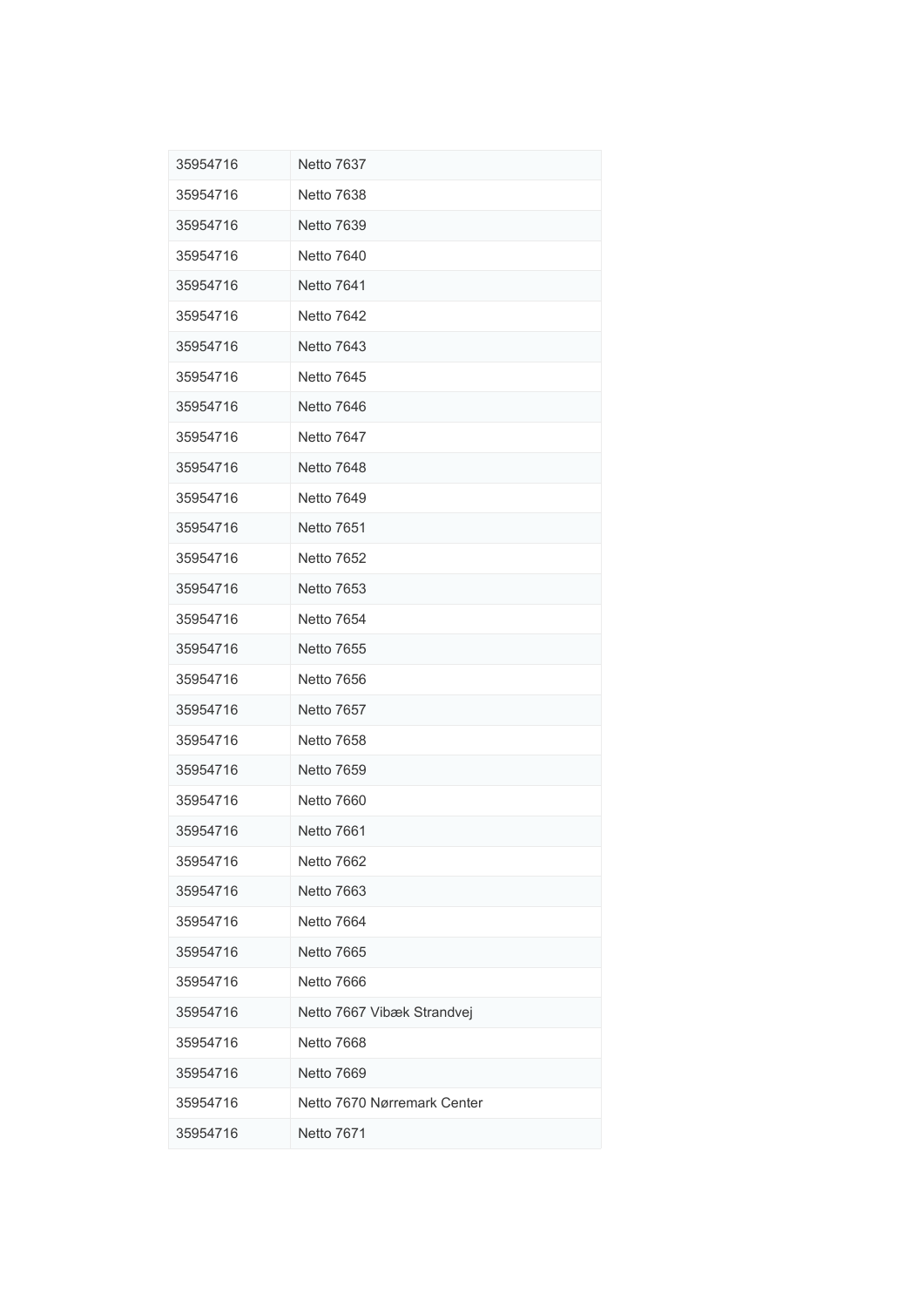| 35954716 | <b>Netto 7672</b>    |
|----------|----------------------|
| 35954716 | <b>Netto 7673</b>    |
| 35954716 | Netto 7674           |
| 35954716 | <b>Netto 7675</b>    |
| 35954716 | Netto 7676           |
| 35954716 | Netto 7677           |
| 35954716 | Netto 7678           |
| 35954716 | Netto 7679           |
| 35954716 | <b>Netto 7681</b>    |
| 35954716 | <b>Netto 7682</b>    |
| 35954716 | <b>Netto 7683</b>    |
| 35954716 | <b>Netto 7684</b>    |
| 35954716 | <b>Netto 7685</b>    |
| 35954716 | Netto 7686           |
| 35954716 | Netto 7687           |
| 35954716 | <b>Netto 7688</b>    |
| 35954716 | Netto 7689 Silkeborg |
| 35954716 | Netto 7690           |
| 35954716 | Netto 7691           |
| 35954716 | <b>Netto 7693</b>    |
| 35954716 | Netto 7694           |
| 35954716 | <b>Netto 7695</b>    |
| 35954716 | Netto 7696           |
| 35954716 | <b>Netto 7697</b>    |
| 35954716 | Netto 7698           |
| 35954716 | <b>Netto 7701</b>    |
| 35954716 | <b>Netto 7703</b>    |
| 35954716 | <b>Netto 7705</b>    |
| 35954716 | Netto 7706           |
| 35954716 | <b>Netto 7707</b>    |
| 35954716 | Netto 7708           |
| 35954716 | <b>Netto 7709</b>    |
| 35954716 | <b>Netto 7710</b>    |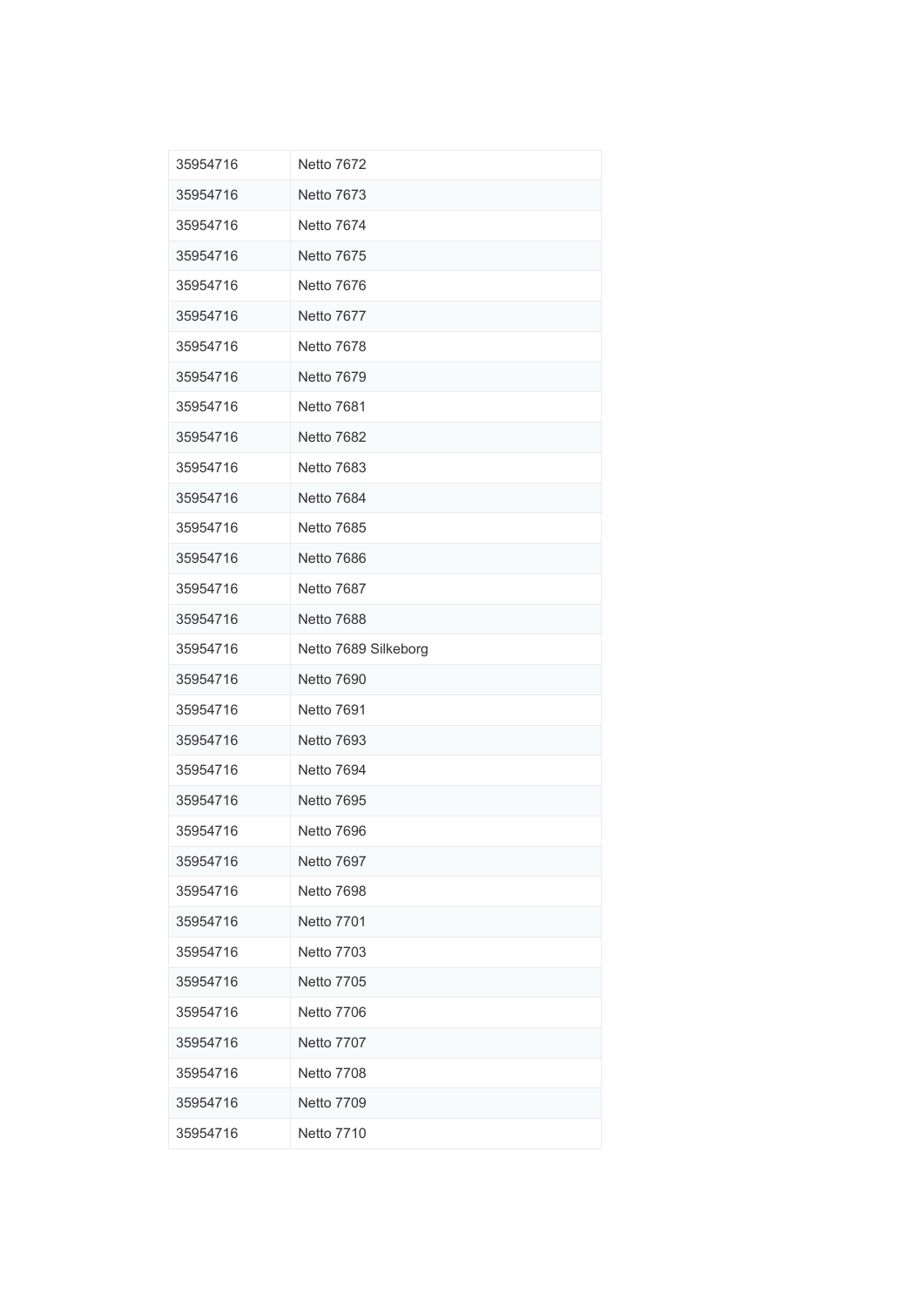| 35954716 | <b>Netto 7711</b>       |
|----------|-------------------------|
| 35954716 | <b>Netto 7712</b>       |
| 35954716 | <b>Netto 7714</b>       |
| 35954716 | <b>Netto 7715</b>       |
| 35954716 | Netto 7716              |
| 35954716 | Netto 7718              |
| 35954716 | <b>Netto 7719</b>       |
| 35954716 | <b>Netto 7720</b>       |
| 35954716 | <b>Netto 7721</b>       |
| 35954716 | <b>Netto 7722</b>       |
| 35954716 | <b>Netto 7723</b>       |
| 35954716 | <b>Netto 7724</b>       |
| 35954716 | <b>Netto 7725</b>       |
| 35954716 | <b>Netto 7726</b>       |
| 35954716 | Netto 7727              |
| 35954716 | Netto 7728              |
| 35954716 | <b>Netto 7729</b>       |
| 35954716 | <b>Netto 7730</b>       |
| 35954716 | Netto 7731              |
| 35954716 | Netto 7732 Teglporten   |
| 35954716 | Netto 7733              |
| 35954716 | <b>Netto 7734</b>       |
| 35954716 | <b>Netto 7735</b>       |
| 35954716 | <b>Netto 7736</b>       |
| 35954716 | <b>Netto 7737</b>       |
| 35954716 | <b>Netto 7738</b>       |
| 35954716 | Netto 7739 Fasanskellet |
| 35954716 | <b>Netto 7740</b>       |
| 35954716 | <b>Netto 7741</b>       |
| 35954716 | Netto 7742 Ullerød.     |
| 35954716 | <b>Netto 7743</b>       |
| 35954716 | <b>Netto 7744</b>       |
| 35954716 | <b>Netto 7745</b>       |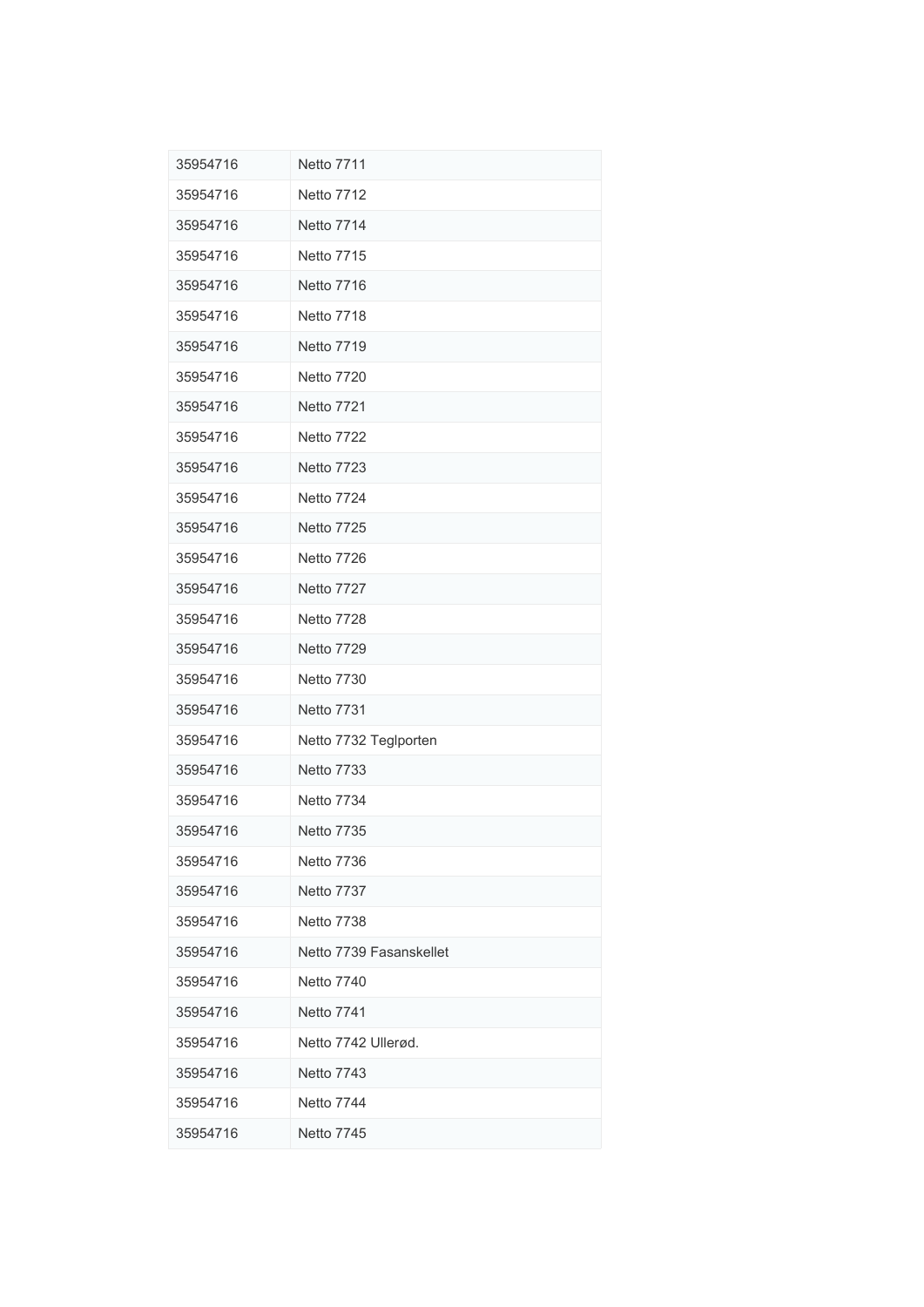| 35954716 | <b>Netto 7746</b>   |
|----------|---------------------|
| 35954716 | Netto 7747          |
| 35954716 | Netto 7748          |
| 35954716 | <b>Netto 7749</b>   |
| 35954716 | <b>Netto 7750</b>   |
| 35954716 | <b>Netto 7751</b>   |
| 35954716 | <b>Netto 7752</b>   |
| 35954716 | <b>Netto 7753</b>   |
| 35954716 | <b>Netto 7754</b>   |
| 35954716 | <b>Netto 7755</b>   |
| 35954716 | <b>Netto 7756</b>   |
| 35954716 | Netto 7757          |
| 35954716 | <b>Netto 7758</b>   |
| 35954716 | <b>Netto 7759</b>   |
| 35954716 | Netto 7760          |
| 35954716 | Netto 7761          |
| 35954716 | <b>Netto 7762</b>   |
| 35954716 | <b>Netto 7763</b>   |
| 35954716 | Netto 7764          |
| 35954716 | <b>Netto 7765</b>   |
| 35954716 | Netto 7766 Ringsted |
| 35954716 | Netto 7767          |
| 35954716 | Netto 7768          |
| 35954716 | Netto 7769          |
| 35954716 | Netto 7770          |
| 35954716 | <b>Netto 7771</b>   |
| 35954716 | <b>Netto 7772</b>   |
| 35954716 | Netto 7773          |
| 35954716 | Netto 7774          |
| 35954716 | Netto 7775          |
| 35954716 | Netto 7776          |
| 35954716 | Netto 7777          |
| 35954716 | Netto 7779          |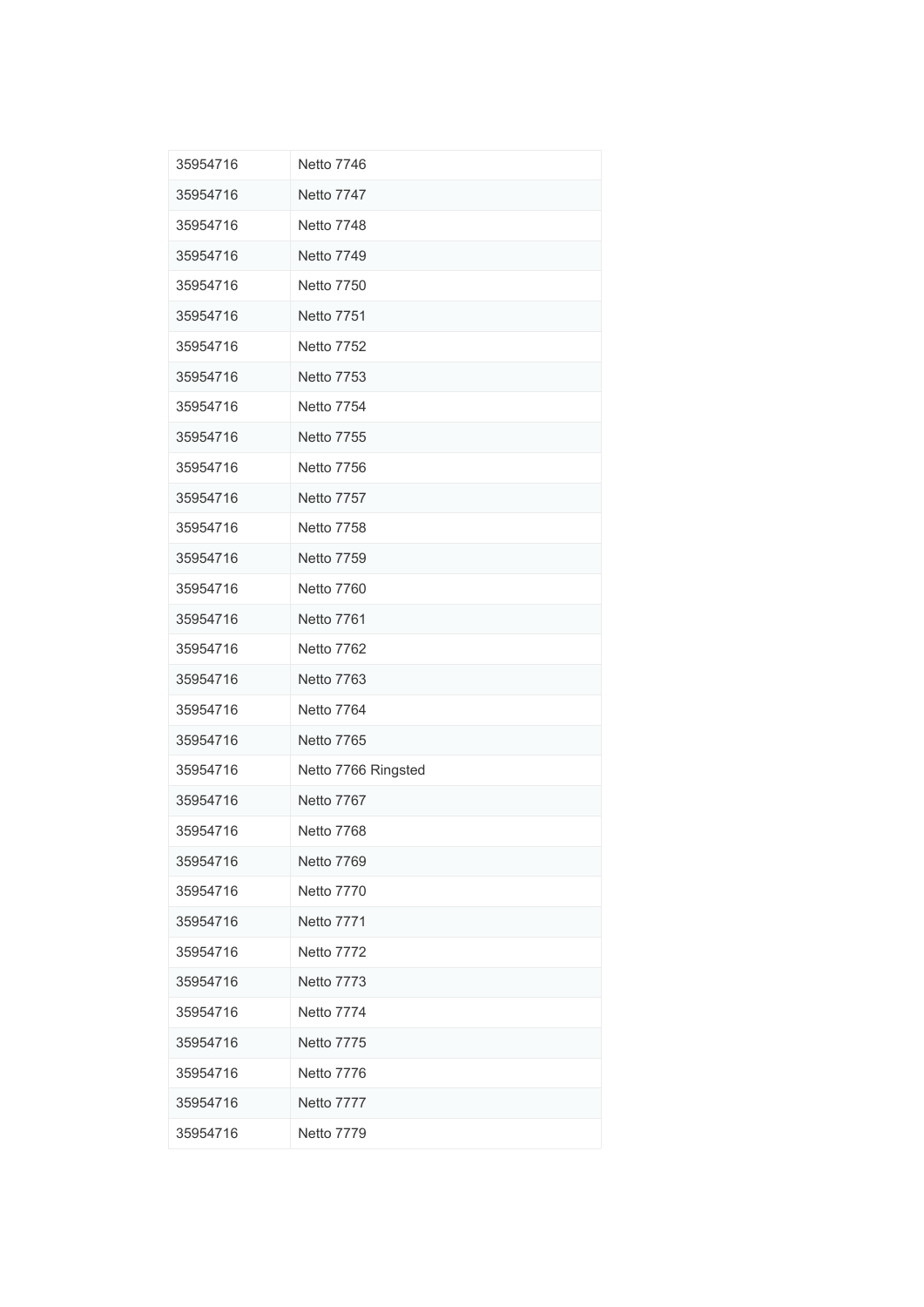| 35954716 | Netto 7780        |
|----------|-------------------|
| 35954716 | <b>Netto 7782</b> |
| 35954716 | <b>Netto 7783</b> |
| 35954716 | <b>Netto 7784</b> |
| 35954716 | <b>Netto 7786</b> |
| 35954716 | <b>Netto 7787</b> |
| 35954716 | Netto 7788        |
| 35954716 | Netto 7790        |
| 35954716 | <b>Netto 7791</b> |
| 35954716 | <b>Netto 7792</b> |
| 35954716 | <b>Netto 7793</b> |
| 35954716 | Netto 7794        |
| 35954716 | <b>Netto 7795</b> |
| 35954716 | <b>Netto 7796</b> |
| 35954716 | Netto 7797        |
| 35954716 | Netto 7798        |
| 35954716 | <b>Netto 7799</b> |
| 35954716 | <b>Netto 7801</b> |
| 35954716 | <b>Netto 7802</b> |
| 35954716 | <b>Netto 7803</b> |
| 35954716 | <b>Netto 7804</b> |
| 35954716 | <b>Netto 7805</b> |
| 35954716 | <b>Netto 7806</b> |
| 35954716 | <b>Netto 7808</b> |
| 35954716 | <b>Netto 7809</b> |
| 35954716 | <b>Netto 7810</b> |
| 35954716 | <b>Netto 7811</b> |
| 35954716 | <b>Netto 7812</b> |
| 35954716 | <b>Netto 7813</b> |
| 35954716 | Netto 7814        |
| 35954716 | <b>Netto 7815</b> |
| 35954716 | <b>Netto 7816</b> |
| 35954716 | Netto 7817        |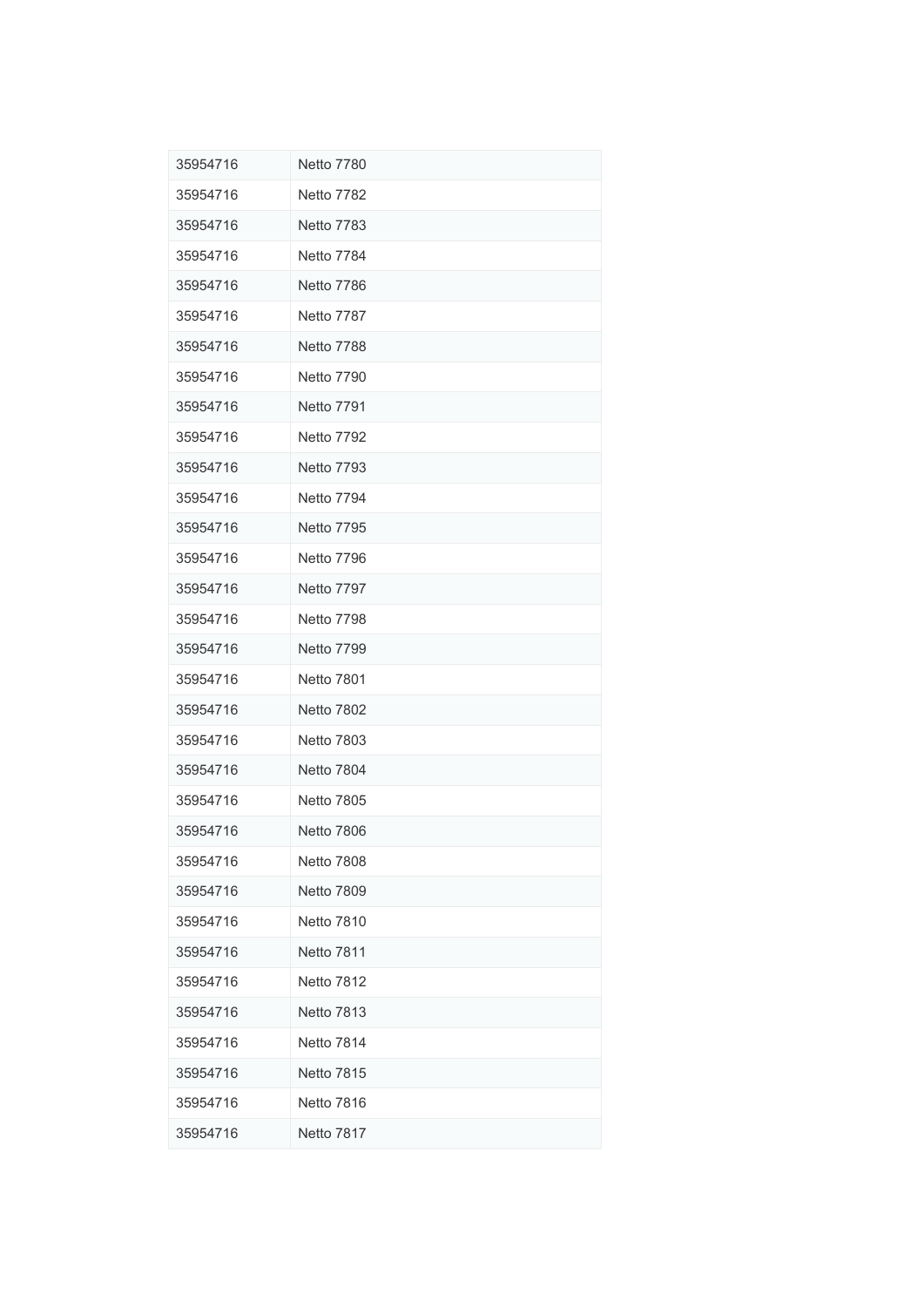| 35954716 | <b>Netto 7818</b> |
|----------|-------------------|
| 35954716 | <b>Netto 7819</b> |
| 35954716 | <b>Netto 7820</b> |
| 35954716 | <b>Netto 7821</b> |
| 35954716 | <b>Netto 7822</b> |
| 35954716 | <b>Netto 7823</b> |
| 35954716 | <b>Netto 7824</b> |
| 35954716 | <b>Netto 7825</b> |
| 35954716 | <b>Netto 7826</b> |
| 35954716 | <b>Netto 7828</b> |
| 35954716 | <b>Netto 7829</b> |
| 35954716 | <b>Netto 7830</b> |
| 35954716 | <b>Netto 7831</b> |
| 35954716 | <b>Netto 7832</b> |
| 35954716 | <b>Netto 7833</b> |
| 35954716 | <b>Netto 7834</b> |
| 35954716 | <b>Netto 7835</b> |
| 35954716 | <b>Netto 7836</b> |
| 35954716 | Netto 7837        |
| 35954716 | <b>Netto 7838</b> |
| 35954716 | <b>Netto 7839</b> |
| 35954716 | <b>Netto 7840</b> |
| 35954716 | Netto 7841        |
| 35954716 | <b>Netto 7842</b> |
| 35954716 | <b>Netto 7843</b> |
| 35954716 | <b>Netto 7845</b> |
| 35954716 | <b>Netto 7846</b> |
| 35954716 | Netto 7847        |
| 35954716 | Netto 7848        |
| 35954716 | <b>Netto 7849</b> |
| 35954716 | <b>Netto 7850</b> |
| 35954716 | <b>Netto 7852</b> |
| 35954716 | <b>Netto 7853</b> |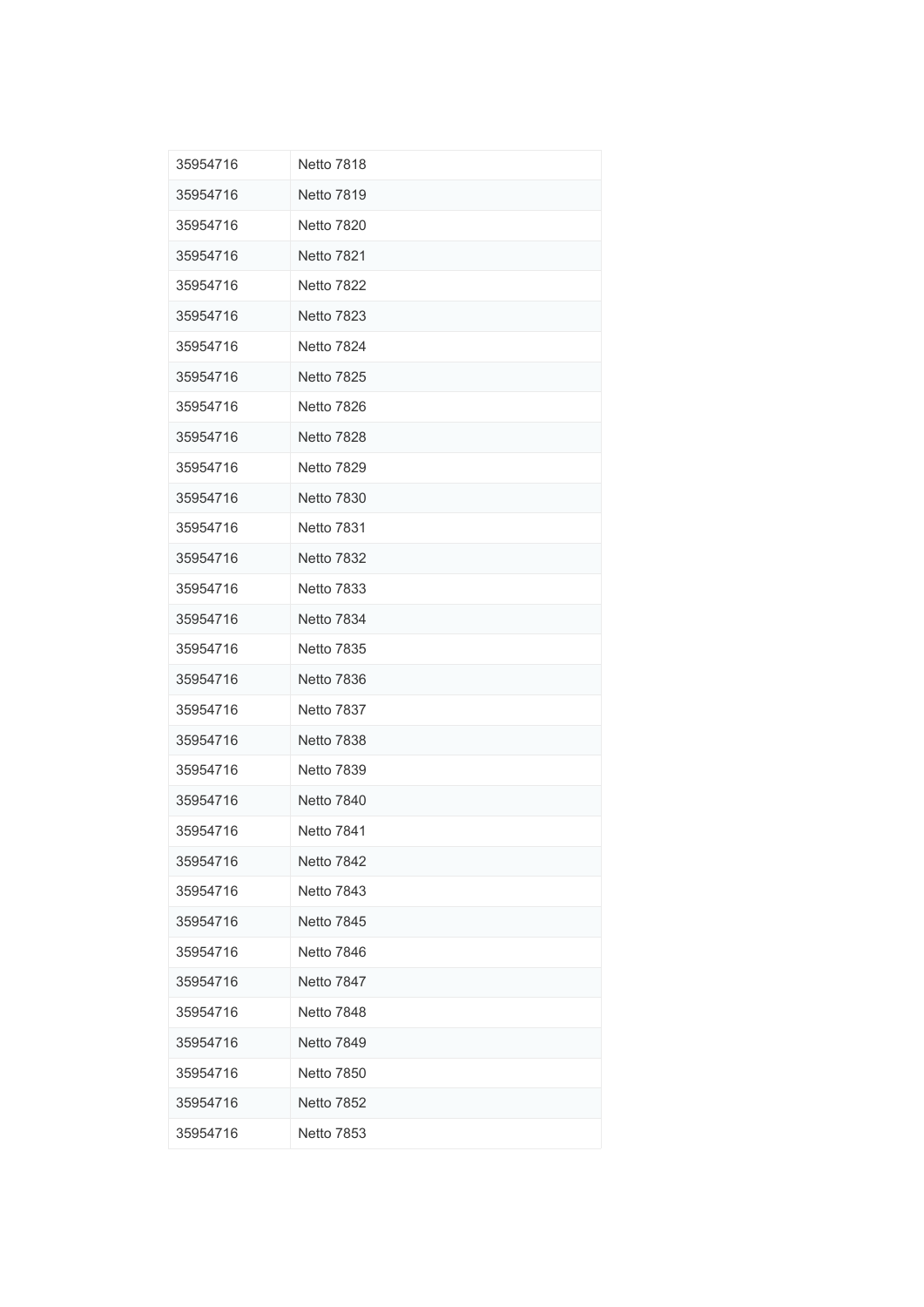| 35954716 | <b>Netto 7854</b>   |
|----------|---------------------|
| 35954716 | <b>Netto 7855</b>   |
| 35954716 | <b>Netto 7856</b>   |
| 35954716 | Netto 7857          |
| 35954716 | <b>Netto 7858</b>   |
| 35954716 | <b>Netto 7859</b>   |
| 35954716 | Netto 7860          |
| 35954716 | Netto 7861          |
| 35954716 | <b>Netto 7862</b>   |
| 35954716 | <b>Netto 7863</b>   |
| 35954716 | Netto 7864          |
| 35954716 | <b>Netto 7865</b>   |
| 35954716 | <b>Netto 7866</b>   |
| 35954716 | Netto 7867          |
| 35954716 | Netto 7868          |
| 35954716 | Netto 7869          |
| 35954716 | <b>Netto 7870</b>   |
| 35954716 | <b>Netto 7871</b>   |
| 35954716 | Netto 7872 - Herlev |
| 35954716 | Netto 7873 Ålegårde |
| 35954716 | <b>Netto 7874</b>   |
| 35954716 | <b>Netto 7875</b>   |
| 35954716 | <b>Netto 7876</b>   |
| 35954716 | <b>Netto 7879</b>   |
| 35954716 | <b>Netto 7880</b>   |
| 35954716 | <b>Netto 7881</b>   |
| 35954716 | <b>Netto 7882</b>   |
| 35954716 | Netto 7883          |
| 35954716 | Netto 7884          |
| 35954716 | <b>Netto 7885</b>   |
| 35954716 | <b>Netto 7888</b>   |
| 35954716 | <b>Netto 7889</b>   |
| 35954716 | <b>Netto 7890</b>   |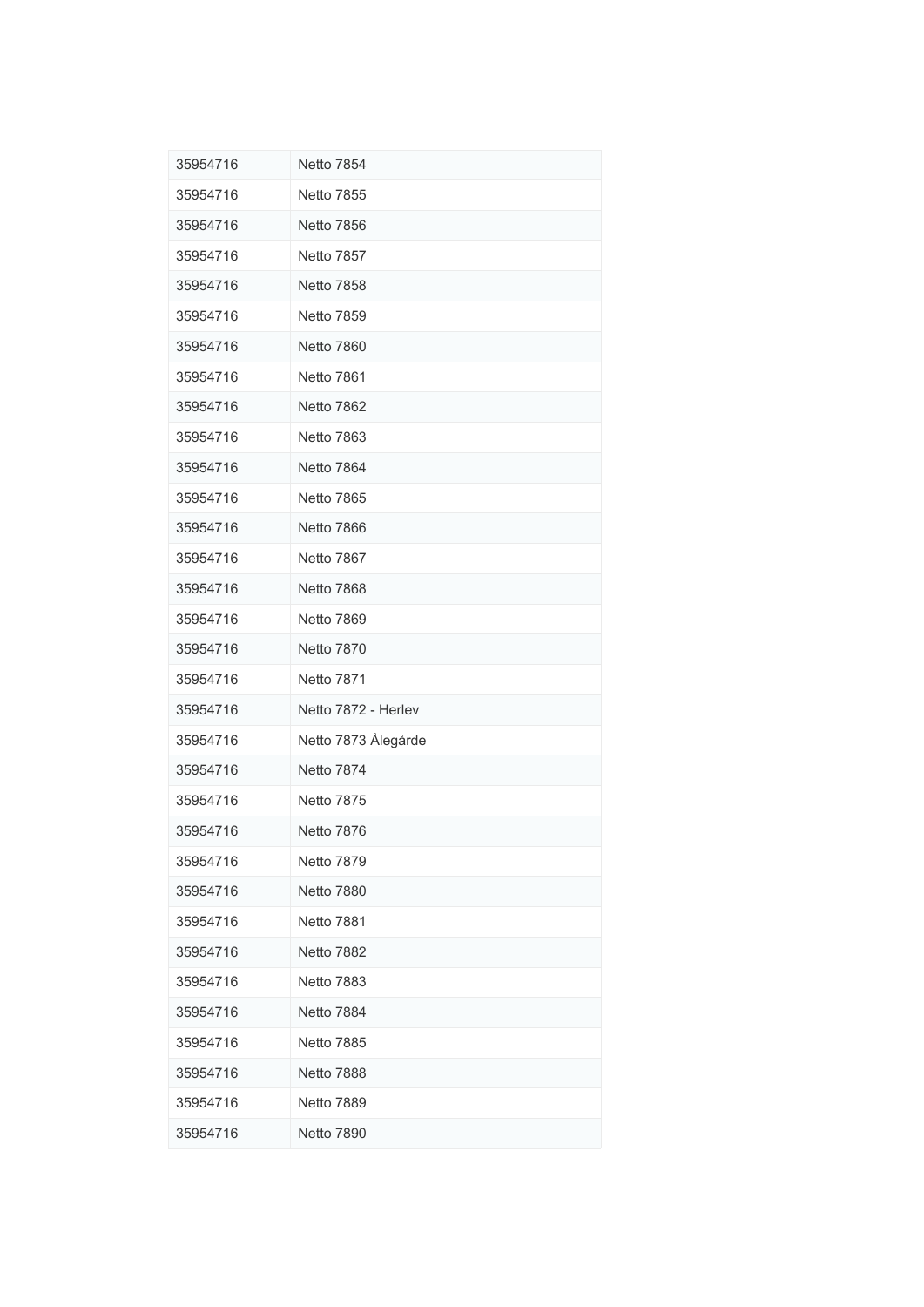| 35954716 | <b>Netto 7894</b>                                  |
|----------|----------------------------------------------------|
| 35954716 | <b>Netto 7895</b>                                  |
| 35954716 | <b>Netto 7896</b>                                  |
| 35954716 | <b>Netto 7897</b>                                  |
| 35954716 | Netto Blistrup butik 7428                          |
| 35954716 | Netto Egebjerg                                     |
| 35954716 | Netto Horsens                                      |
| 35954716 | Netto, Katrinevænget 2, Viborg                     |
| 35954716 | Netto Kolding                                      |
| 35954716 | Netto Tølløse 7877                                 |
| 35954716 | Netto Veksø Sjælland                               |
| 35186018 | Niels Bohr Parken Nærbutik                         |
| 64233610 | Nippon Gases Danmark A/S                           |
| 27414591 | <b>NJALS ApS</b>                                   |
| 20678232 | Nomeco A/S                                         |
| 18866692 | Nordia Pharmaceutical Company ApS                  |
| 19835081 | Nordic Drugs AB                                    |
| 28520042 | NordicInfu Care AB, Filial af NordicInfu Care AB ( |
| 41394056 | Nordickiosk ApS                                    |
| 34352542 | Nordic Medical Solutions ApS                       |
| 36893419 | Nordic Prime ApS                                   |
| 36892560 | Nordic Trade Coordinator ApS                       |
| 37098906 | NordiskeAZ ApS                                     |
|          | Nordsjællands Hospital, Klinisk Fysiologisk / Nukl |
| 17786547 | NordVacc Läkemedel Danmark                         |
| 14333045 | Nordvest Foder A/S                                 |
| 29310025 | Norgine Danmark A/S                                |
| 34883793 | Normal                                             |
| 34883793 | Normal Aabenraa                                    |
| 34883793 | Normal Aalborg                                     |
| 34883793 | Normal Aalborg Bispensgade                         |
| 34883793 | Normal Aalborg Friis Shoppingcenter                |
| 34883793 | Normal Aalborg STC                                 |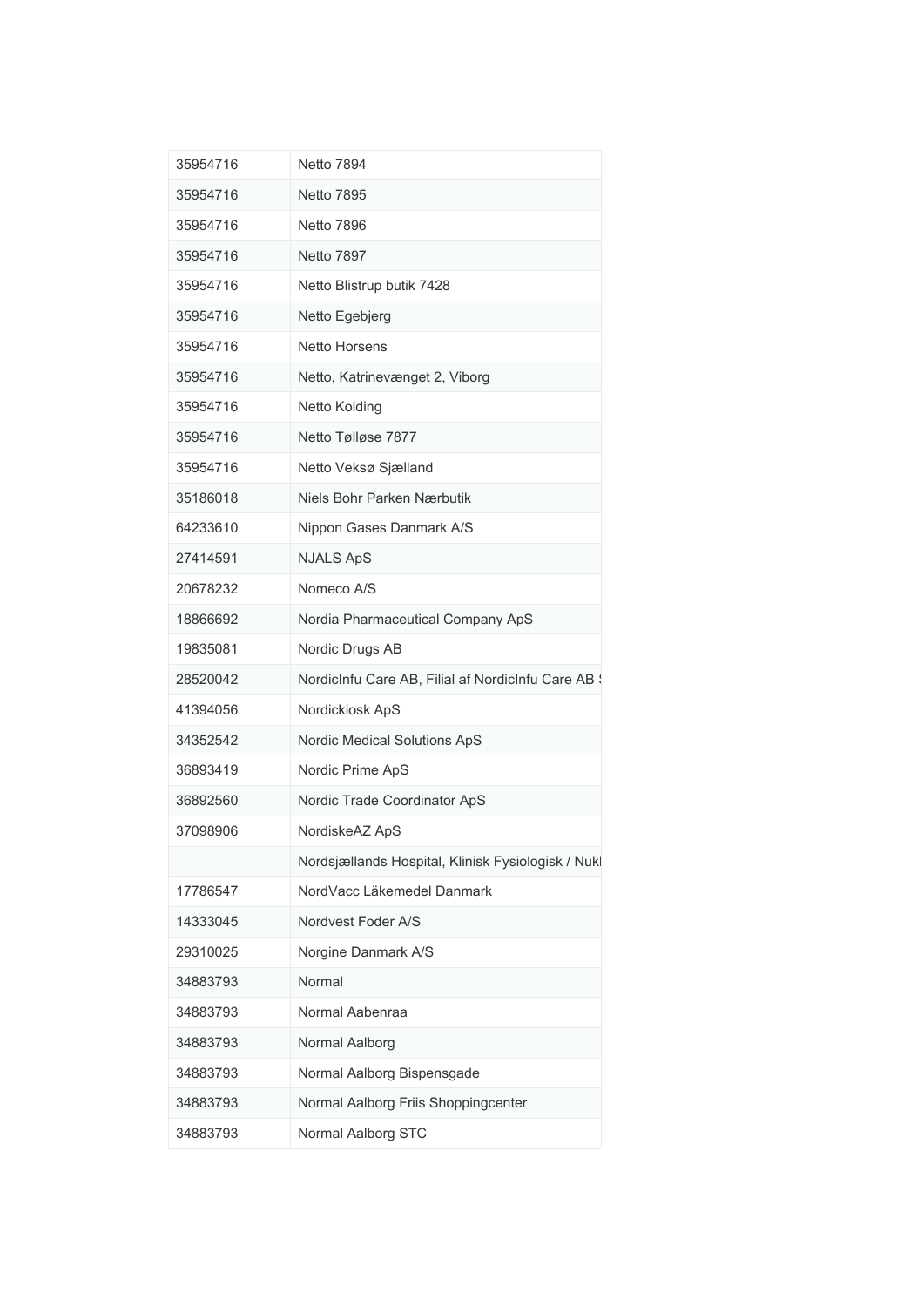| 34883793 | Normal Aarhus Ryesgade             |
|----------|------------------------------------|
| 34883793 | Normal Aarhus Søndergade           |
| 34883793 | Normal Aars                        |
| 34883793 | Normal Albertslund Centrum         |
| 34883793 | Normal Amager Centret              |
| 34883793 | Normal - Århus                     |
| 34883793 | Normal A/S Frederiksberg Alle 55   |
| 34883793 | Normal A/S Hørning                 |
| 34883793 | Normal A/S København Vesterbrogade |
| 34883793 | Normal A/S Nykøbing Sjælland       |
| 34883793 | Normal A/S Taastrup                |
| 34883793 | Normal A/S Viborg                  |
| 34883793 | Normal Bagsværd                    |
| 34883793 | Normal Ballerup                    |
| 34883793 | Normal Birkerød                    |
| 34883793 | Normal Bjerringbro                 |
| 34883793 | Normal Brønderslev                 |
| 34883793 | Normal Brønshøj                    |
| 34883793 | Normal Bruuns Galleri              |
| 34883793 | Normal Christianstory              |
| 34883793 | Normal City 2                      |
| 34883793 | Normal City Vest                   |
| 34883793 | Normal Egedal                      |
| 34883793 | Normal Esbjerg                     |
| 34883793 | Normal Esbjerg STC                 |
| 34883793 | Normal Farum                       |
| 34883793 | <b>Normal Fields</b>               |
| 34883793 | Normal Fisketorvet                 |
| 34883793 | Normal Fredericia                  |
| 34883793 | Normal Frederiksberg centret       |
| 34883793 | Normal Frederikshavn               |
| 34883793 | Normal Frederikssund               |
| 34883793 | Normal Frederiksværk               |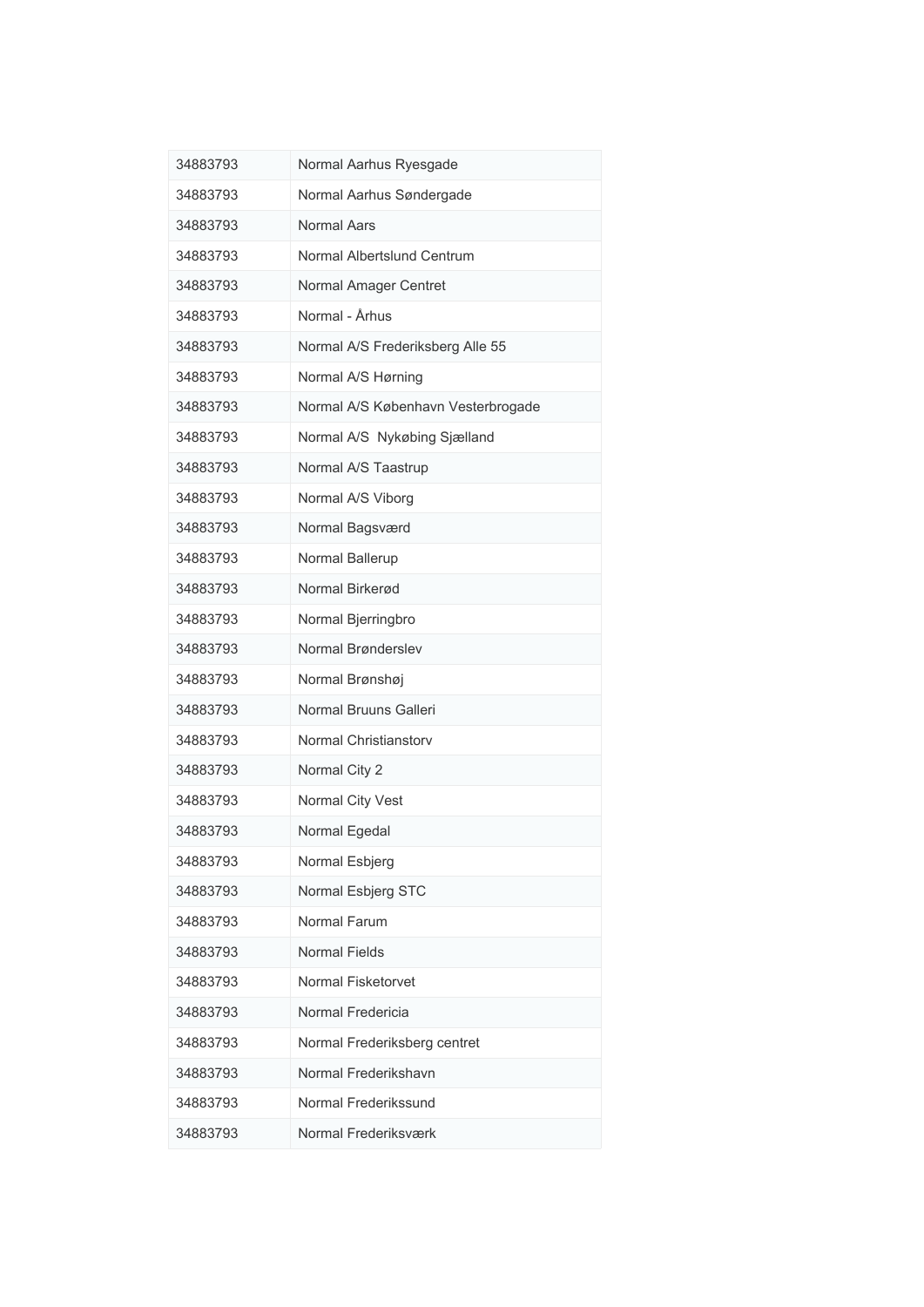| 34883793 | Normal Friheden Butikscenter     |
|----------|----------------------------------|
| 34883793 | Normal Gentofte                  |
| 34883793 | Normal Glostrup                  |
| 34883793 | Normal - Grenå, Østergade        |
| 34883793 | Normal Greve Midtby Center       |
| 34883793 | Normal Haderslev                 |
| 34883793 | Normal Hammel                    |
| 34883793 | Normal Hellerup                  |
| 34883793 | Normal Helsingør                 |
| 34883793 | Normal Herlev                    |
| 34883793 | Normal Herning                   |
| 34883793 | Normal Herning Storcenter        |
| 34883793 | Normal Hillerød                  |
| 34883793 | Normal Hjørring                  |
| 34883793 | Normal Hobro                     |
| 34883793 | Normal Holbæk                    |
| 34883793 | Normal Holstebro                 |
| 34883793 | <b>Normal Holte</b>              |
| 34883793 | Normal Horsens                   |
| 34883793 | Normal Hørsholm                  |
| 34883793 | Normal Hyidovre C stationscenter |
| 34883793 | Normal Ikast                     |
| 34883793 | Normal Ishøj                     |
| 34883793 | Normal Kalundborg                |
| 34883793 | Normal København K               |
| 34883793 | Normal København Nørrebrogade    |
| 34883793 | Normal Købmagergade              |
| 34883793 | Normal Køge                      |
| 34883793 | Normal Kolding City              |
| 34883793 | Normal Kolding STC               |
| 34883793 | Normal Lyngby STC                |
| 34883793 | Normal Middelfart                |
| 34883793 | Normal Næstved                   |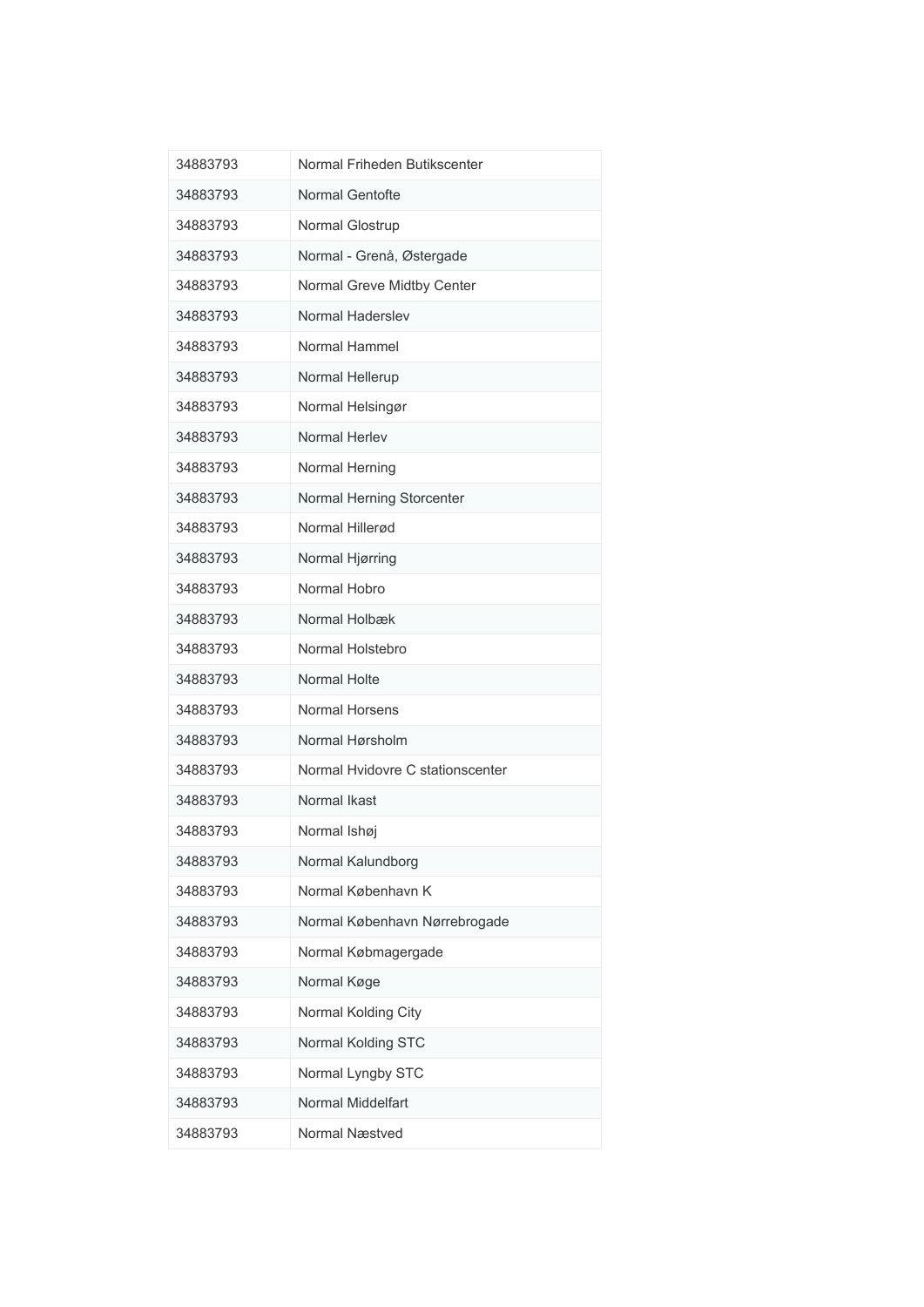| 34883793 | Normal - Næstved Axeltory          |
|----------|------------------------------------|
| 34883793 | Normal Nakskov                     |
| 34883793 | Normal Nørrebro Bycenter           |
| 34883793 | Normal Nyborg                      |
| 34883793 | Normal Nykøbing F                  |
| 34883793 | Normal Odder                       |
| 34883793 | Normal Odense                      |
| 34883793 | Normal Randers City                |
| 34883793 | <b>Normal Randers Storcenter</b>   |
| 34883793 | Normal Ribe                        |
| 34883793 | Normal Ringsted                    |
| 34883793 | Normal Rødovre                     |
| 34883793 | Normal-Rønne, Snellemarken         |
| 34883793 | Normal Rosengårdscentret           |
| 34883793 | Normal Roskilde                    |
| 34883793 | Normal Ros Torv                    |
| 34883793 | Normal Silkeborg                   |
| 34883793 | Normal Skagen                      |
| 34883793 | Normal Skanderborg                 |
| 34883793 | Normal Skive                       |
| 34883793 | Normal Slagelse                    |
| 34883793 | Normal Sønderborg                  |
| 34883793 | Normal Sønderborg Stenager centret |
| 34883793 | Normal Spinderiet                  |
| 34883793 | Normal Storcenter Nord             |
| 34883793 | Normal Strøget København           |
| 34883793 | Normal Svendborg                   |
| 34883793 | Normal Tarup Center                |
| 34883793 | Normal Thisted                     |
| 34883793 | Normal Tønder                      |
| 34883793 | Normal Værløse                     |
| 34883793 | Normal Vanløse                     |
| 34883793 | Normal Vejen                       |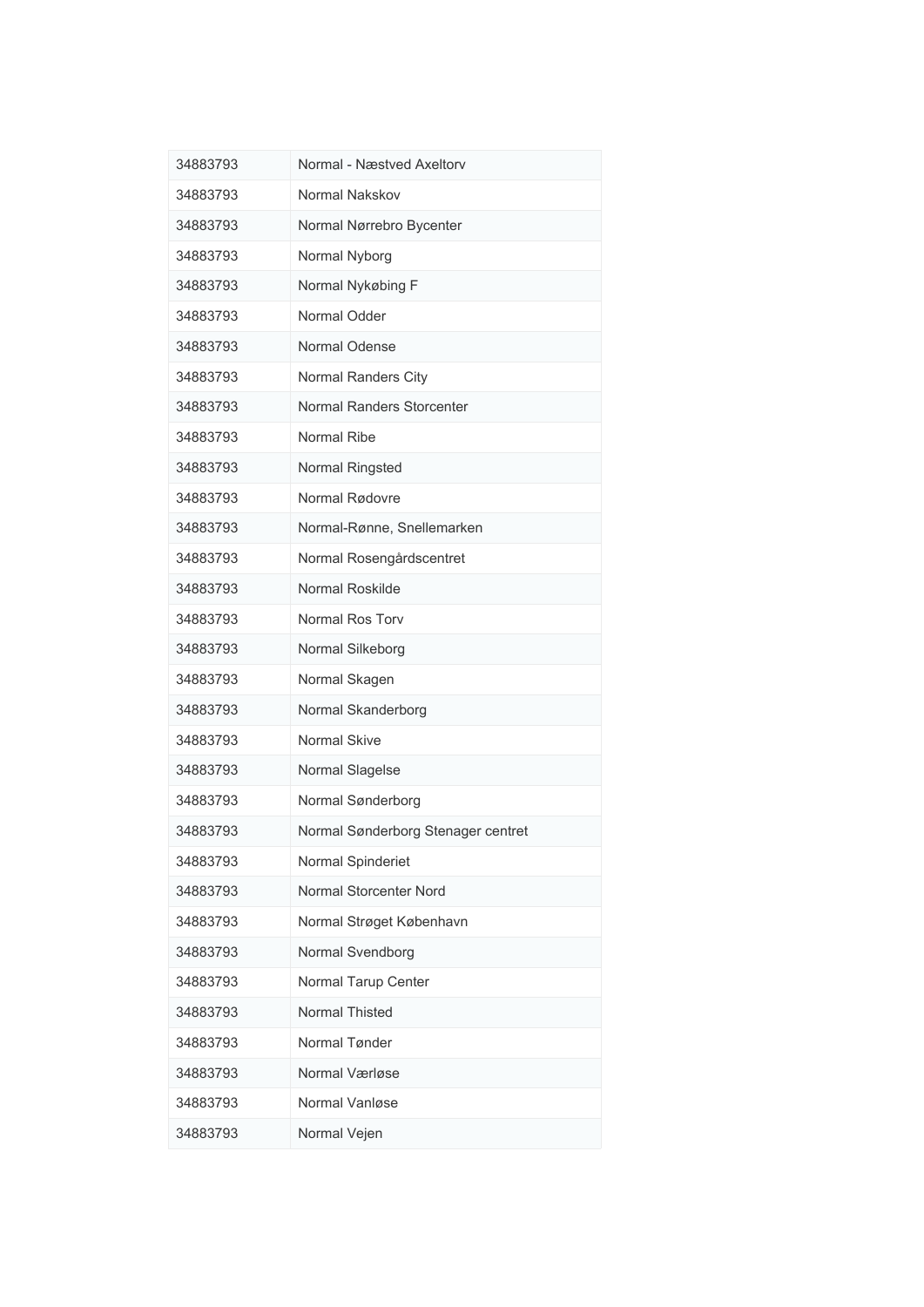| 34883793 | Normal Vejle                                    |
|----------|-------------------------------------------------|
| 34883793 | Normal Vesterbrogade                            |
| 34883793 | Normal Viborg                                   |
| 34883793 | Normal Viby J                                   |
| 34883793 | Normal Vojens                                   |
| 34883793 | Normal Vordingborg                              |
| 34883793 | Normal Waves                                    |
| 21530298 | Nørre Alslev Dyrehospital                       |
| 77805516 | Nørre Nebel Drugstore                           |
| 32338127 | NØRRESKOV BAKKE KIOSK OG GRILL ApS              |
| 27680461 | Noscomed Medical Supply A/S                     |
| 20575786 | Novartis Healthcare A/S                         |
| 24256790 | Novo Nordisk A/S                                |
| 38180045 | Novo Nordisk Denmark A/S                        |
| 66668118 | Nr. Nebel Brugforening Amba                     |
| 27687652 | N's Købmand v/Ajshe Ilazi                       |
| 17787535 | N.S Købmand v/Naweed Sharif                     |
| 42910813 | Nutriverse ApS                                  |
| 40490485 | Nyborg Dyrehospital                             |
| 29800170 | Nyborg Statsfængsel Købmand                     |
| 37091065 | Nybro kiosken ApS                               |
| 36606428 | Nye Glumsø Købmand                              |
| 35509194 | Nygård Kiosk                                    |
| 31604834 | NYKØBING F. DYREHOSPITAL ApS                    |
| 41202483 | Nymindegab min købmand                          |
| 19995607 | OBA-Pharma ApS                                  |
| 18370336 | Øbro Kiosken v/Tanwir Ahmed                     |
| 36481811 | <b>ODDER DYREKLINIK</b>                         |
| 29190909 | Odense Universitetshospital, KIA Syddansk Tran  |
| 29190909 | Odense Universitetshospital, KIA Syddansk Tran  |
| 29190909 | Odense Universitetshospital, Nuklearmedicinsk a |
| 38327623 | Odin P ApS                                      |
| 31416302 | Odsherred Dyrehospital                          |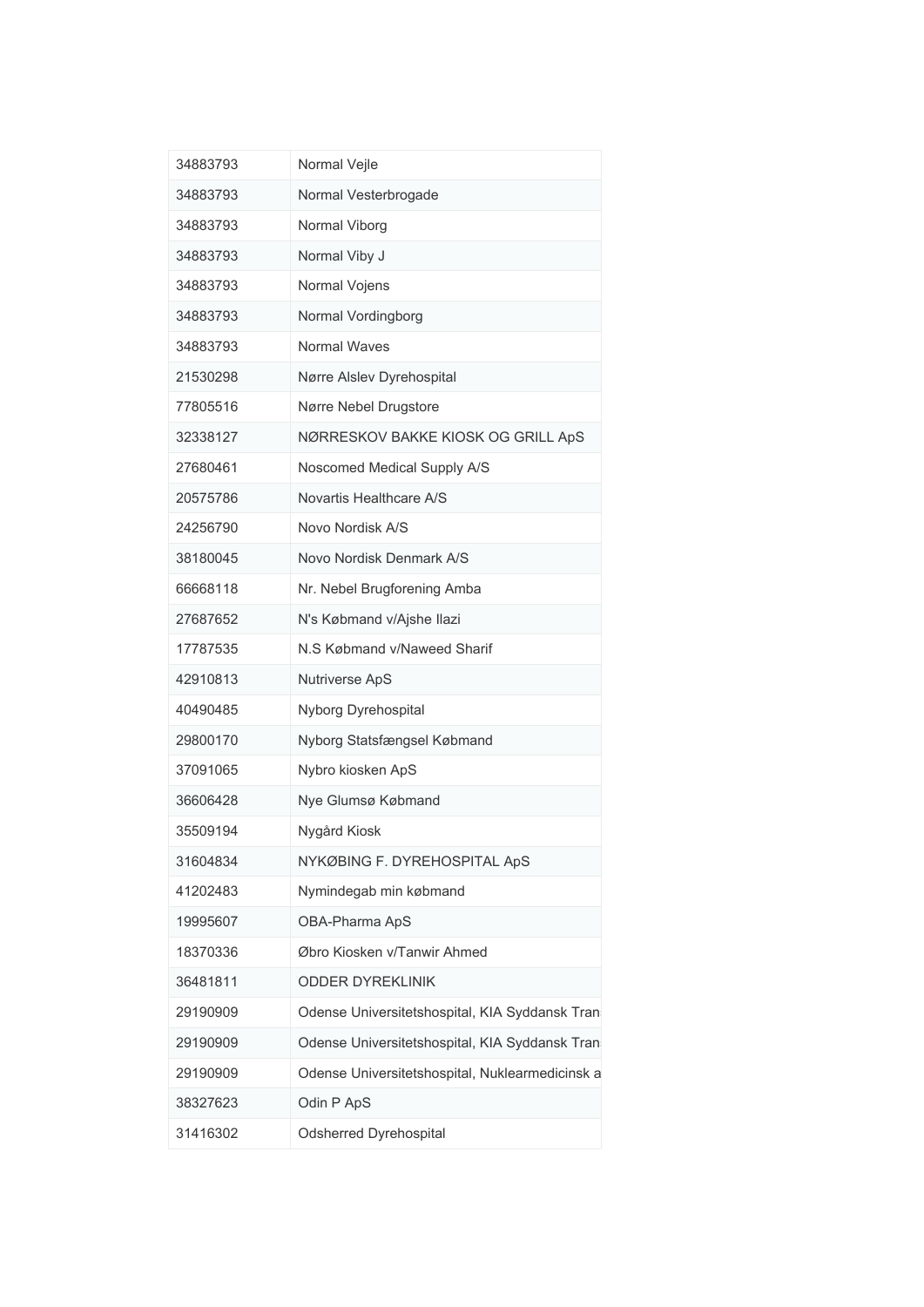| 36832312 | Øjenklinik-Amager                                 |
|----------|---------------------------------------------------|
| 21213292 | Ø Jølby Dyrlægerne I/S                            |
| 31857457 | Ok+                                               |
| 26418623 | OK Benzin Roskilde                                |
| 35340270 | OK Fangel                                         |
| 28030835 | OK Kiosken v/Anders L. Baltersen                  |
| 29273308 | OK Plus                                           |
| 32190766 | OK Plus                                           |
| 25885198 | OK-Plus                                           |
| 13970238 | OK Plus Bellahøjvej                               |
| 33873581 | Ok Plus Blommelyst                                |
| 42879487 | Ok Plus Bording                                   |
| 20468572 | OK Plus Bredballe (Bredballe Handelsplads)        |
| 20491809 | OK Plus Brørup, Brørup tanken                     |
| 20568232 | Ok Plus Brovst                                    |
| 25954351 | <b>OK Plus Christiansfeld</b>                     |
| 10399696 | OK Plus (DK Benzin Mohammed Farrukh Iqbal)        |
| 43260103 | OK Plus Dronningborg                              |
| 39702185 | OK PLus Ejby v.Clement                            |
| 21282685 | OK Plus Fåborg (OK Plus v/Henrik Theis Anders     |
| 41485132 | OK plus Farsø v/Driftsselskabet af 31. august 20. |
| 25791711 | OK Plus Fårvang                                   |
| 21954675 | OK Plus Hadsten                                   |
| 42499323 | OK Plus Haslev v/Ok Plus Haslev ApS - Vagn An     |
| 25872762 | OK Plus, Havnegade                                |
| 13482780 | OK Plus Herning                                   |
| 19926281 | OK Plus Holsted (Ok-Servicecenter og Restaurar    |
| 40138811 | OK Plus Kalundborg                                |
| 33506287 | OK Plus Kastrupvej                                |
| 40244379 | OK Plus Kibæk v. Solly Plus ApS                   |
| 34360669 | OK Plus Kiosk & Food                              |
| 35353720 | OK Plus Lisbjerg                                  |
| 43233653 | Ok Plus Lysbro                                    |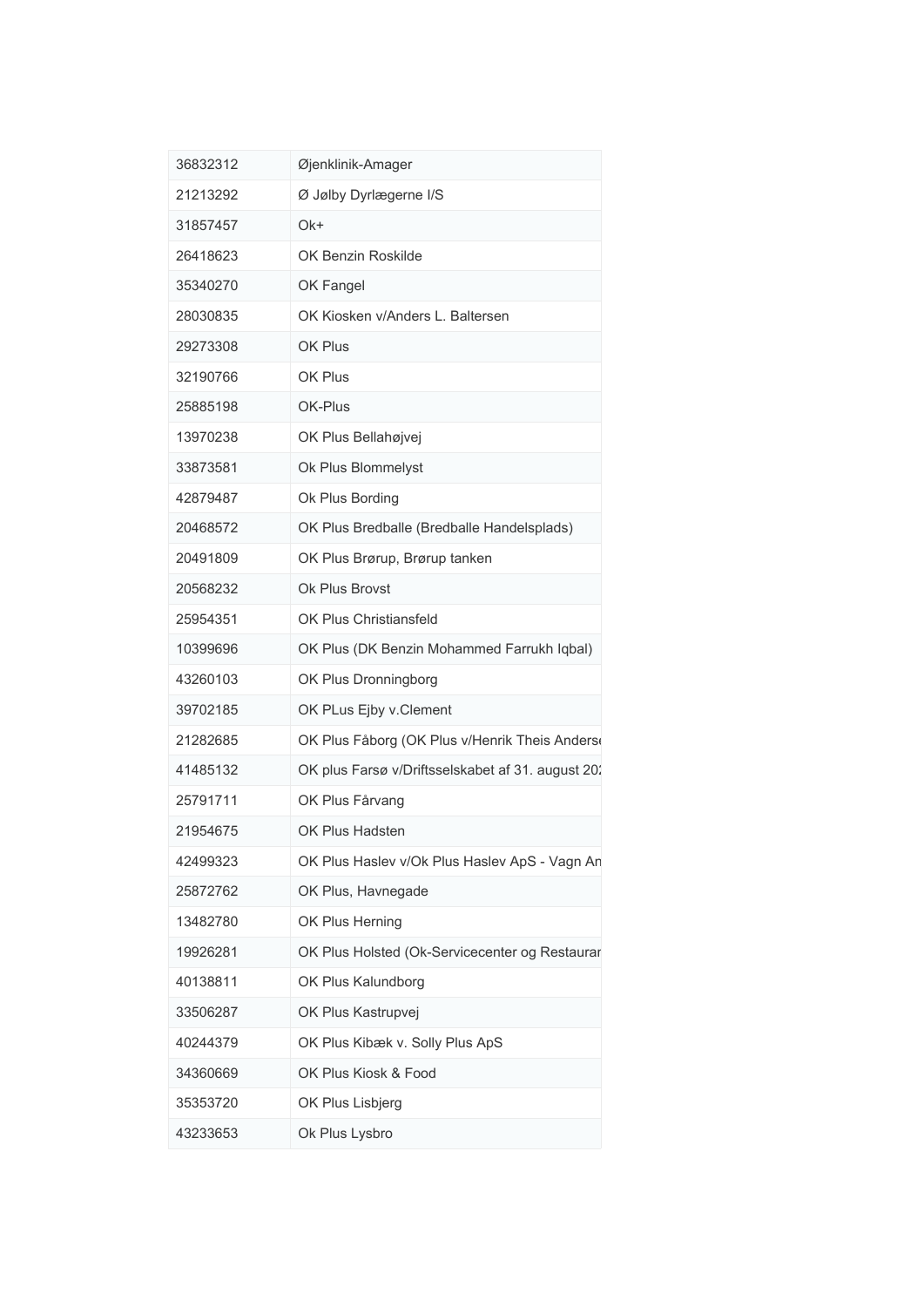| 36373520 | OK Plus Mariagervej (Cordes)                     |
|----------|--------------------------------------------------|
| 36358963 | OK-plus Mårum                                    |
| 39481030 | OK Plus Nakskov                                  |
| 34926743 | OK Plus Nyborg                                   |
| 31531241 | OK Plus Odense C (LP-Service v/Lars Rask Pete    |
| 19296245 | OK Plus Ødum                                     |
| 35863443 | OK Plus Otterup (MIMI HÅRSLEV ApS)               |
| 34290946 | OK Plus Padborg (V/Vagn Erland Køhler)           |
| 41356588 | OK Plus Rønnede                                  |
| 33873581 | OK Plus Rudkøbing (BA RETAIL ApS)                |
| 20950072 | OK Plus Ry (OK Plus v/Steen Holm)                |
| 19603199 | OK Plus Sdr. Onsild v/René Greve                 |
| 33959982 | OK Plus Slimminge                                |
| 34396493 | OK Plus Solrød Strand (Reinhardt Retail v/Lars F |
| 26131073 | OK plus Sønderborg                               |
| 42252603 | OK PLUS Struer v/Bjarne Høgh                     |
| 43000233 | Ok Plus Stubbekøbing v/Jemi 2022 ApS             |
| 39616769 | OK Plus Sunds (Tanken Sunds ApS)                 |
| 13436541 | OK Plus - Tarm                                   |
| 40868496 | OK Plus, TD Retail                               |
| 35336699 | OK Plus Torsted                                  |
| 40591583 | OK Plus Trustrup                                 |
| 31879914 | OK Plus Vallensbæk                               |
| 17153102 | OK Plus Vanløse                                  |
| 20769009 | OK Plus v/Central Kiosken - Kirsten Lund         |
| 13256772 | OK Plus Vester Lyby                              |
| 30330730 | OK PLUS VILSUND                                  |
| 37796271 | OK Plus (Wine og Convenience)                    |
| 14784209 | OK Rebæk Søpark                                  |
| 40211314 | OK Service ApS                                   |
| 32662986 | Ølby Dyrehospital                                |
| 26603129 | Olivers Petfood A/S                              |
| 25246683 | Olsens kiosk V/Morten Olsen                      |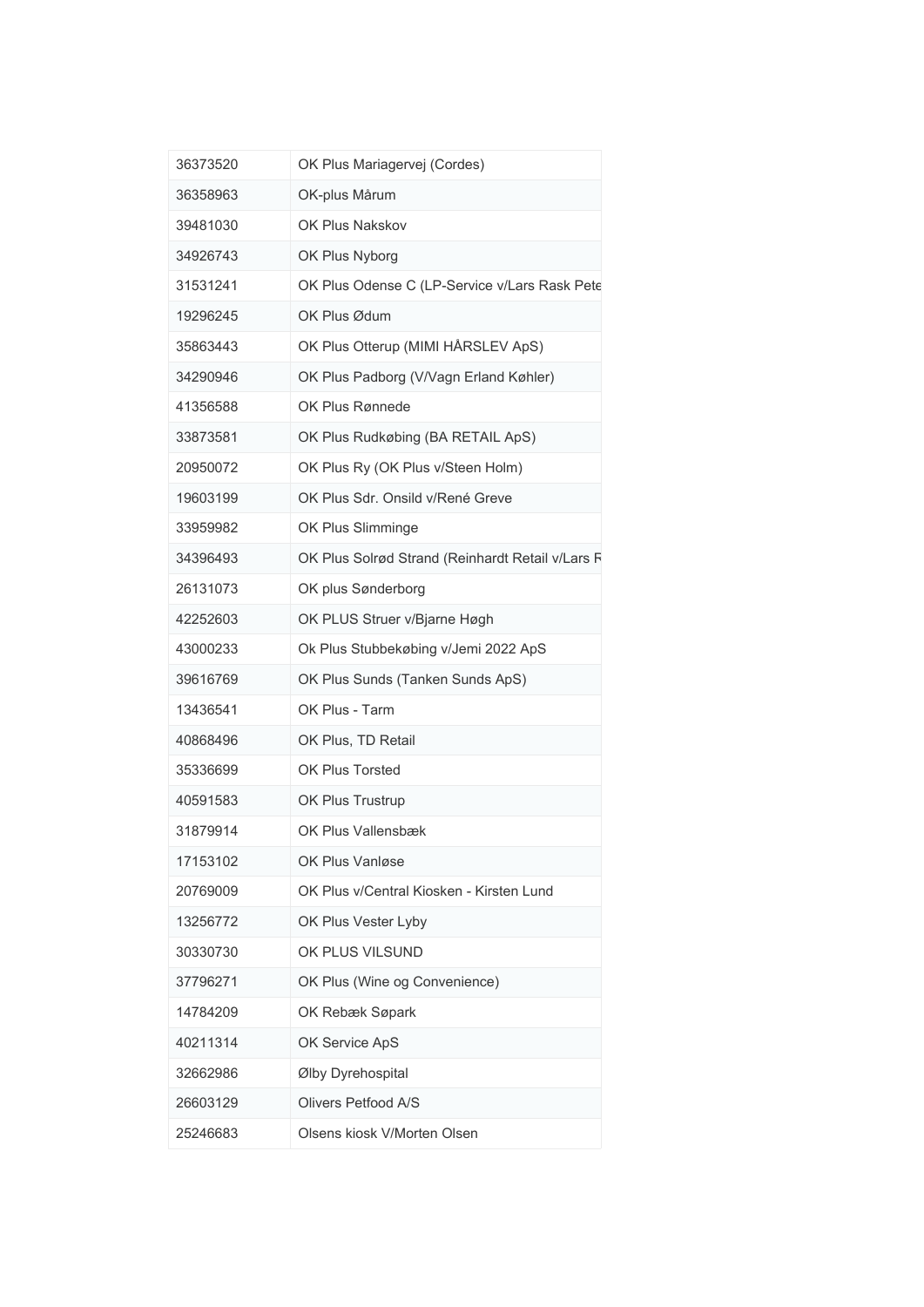| 19681084 | Ølstykke Dyreklinik               |
|----------|-----------------------------------|
| 19089290 | OMMERSYSSEL DYRLÆGERNE ApS        |
| 19846679 | Onemed A/S                        |
| 62177810 | ØRBÆK BRUGSFORENING               |
| 41179597 | Ordrup-Købmanden v/Bemark ApS     |
| 35452753 | Ørestad Mini Marked v/Soran Ahmed |
| 39492059 | Øresund Pharma ApS                |
| 41193093 | Organon Denmark ApS               |
| 30528689 | ORIENTALSK FRUGT OG GRØNT ApS     |
| 26058708 | Orifarm A/S                       |
| 25674030 | Orifarm Generics A/S              |
| 41059044 | Orifarm Manufacturing Hobro A/S   |
| 17153684 | Orifarm Supply A/S                |
| 20601116 | Orion Pharma A/S                  |
| 16173592 | Orkla Care A/S                    |
| 15692987 | <b>Ornestation Mors</b>           |
| 32266355 | Orphazyme A/S                     |
| 31623448 | Østerbrogades Dyrlæger ApS        |
| 37208590 | Østerbro mini marked              |
| 42139033 | Østersøparken Camping I/S         |
| 26542472 | ØSTFYNS KORN OG FODERSTOFFER ApS  |
| 47289319 | Otterup Dyreklinik                |
| 39557614 | Otterup Hobbyfoder ApS            |
| 36337699 | Overgades Nærbutik                |
| 29204551 | På Hjørnet Kiosk                  |
| 19252191 | Paranova Danmark A/S              |
| 29431612 | Paranova Pack A/S                 |
| 27971822 | ParaTech A/S                      |
| 38699571 | Parkens Dyr ApS, Bonnie Dyrcenter |
| 27592384 | Parkkiosken                       |
| 35860460 | Parma Kiosken                     |
| 25194934 | Particle Analytical ApS           |
| 25373790 | Pemas Aps                         |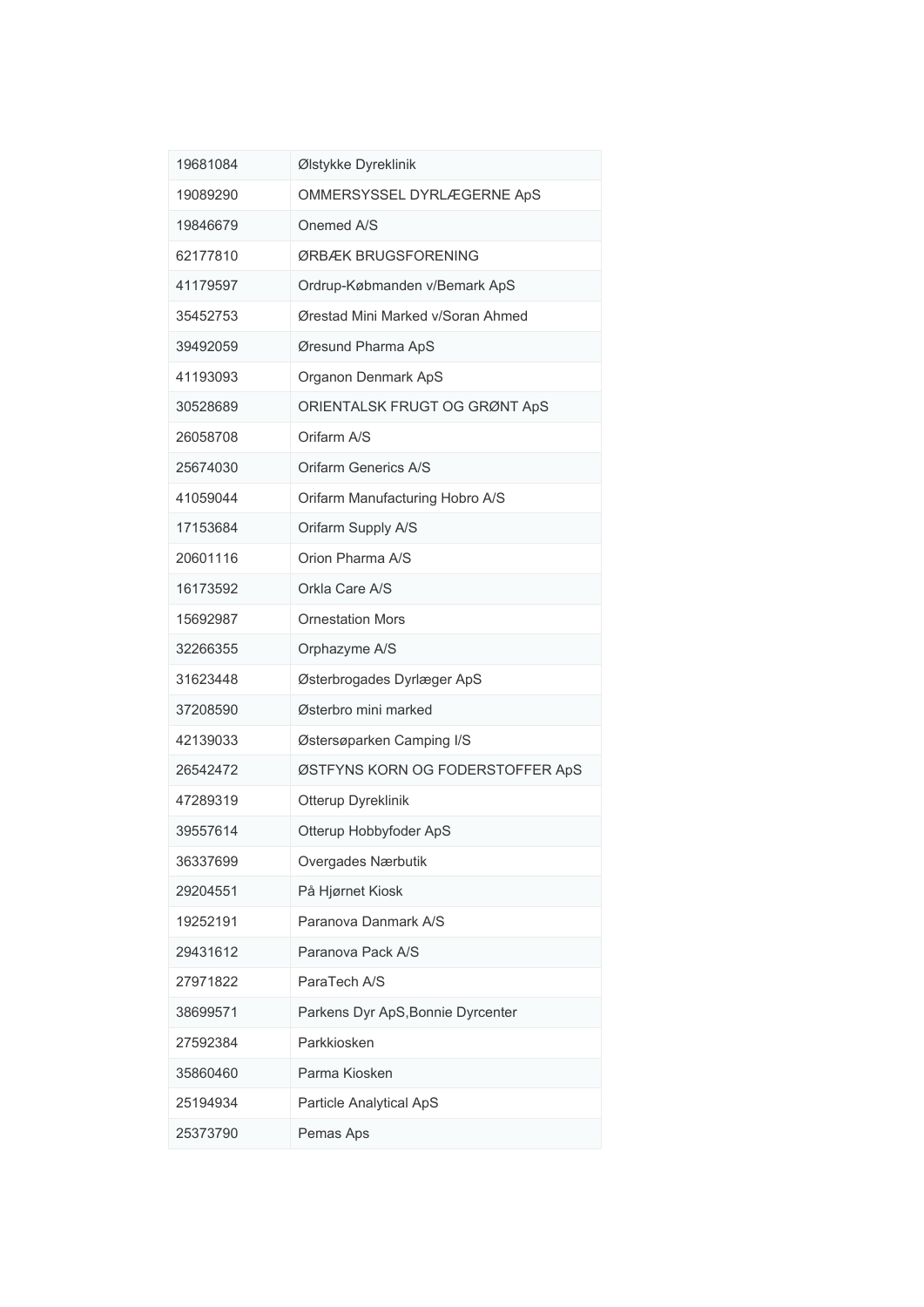| 26942187 | Perrigo Danmark A/S                     |
|----------|-----------------------------------------|
| 60616019 | Peter Børgesens Dyrehandel              |
| 19201341 | Pet Hollywood                           |
| 42808679 | Petpower.dk ApS                         |
| 41381353 | PetsPerfect ApS                         |
| 66351912 | Pfizer ApS                              |
| 15517085 | Pharmacosmos A/S                        |
| 26524938 | Pharmadan A/S                           |
| 26394198 | Pharmaforce ApS                         |
| 25615697 | PharmaMénta ApS                         |
| 67303016 | Pharma Nord ApS                         |
| 32287824 | Pharmanovia A/S                         |
| 19486273 | PharmaService I/S                       |
| 16275247 | Pharma-Skan Aps                         |
| 41686669 | Pharmasund Nordic ApS                   |
| 35804145 | PITO GRENÅ ApS                          |
| 39277743 | Pito Rønde ApS                          |
| 32696589 | Pito v/Pia Kjærbo Ibsen                 |
| 77557318 | Plandent A/S                            |
| 14982442 | Plantorama 2000 A/S                     |
| 14982442 | Plantorama A/S                          |
| 14982442 | Plantorama Hillerød                     |
| 14982442 | Plantorama Vallensbæk                   |
| 25903110 | P. Lindberg A/S                         |
| 25959035 | Politikens Kiosk                        |
| 34692696 | Poppi Dyrecenter Mega Holbæk ApS        |
| 28863918 | Poppi Dyrecenter Østerbro ApS           |
| 35049045 | Poppi Zoo (JBN 2013 DRIFTSELSKABET ApS) |
| 20144645 | PortKiosken v/Mohammad Warris           |
| 42452718 | PrimePet ApS                            |
| 25844211 | <b>Prince Kiosk</b>                     |
| 56000828 | Propharma A/S                           |
| 32441238 | proVET Nordic ApS                       |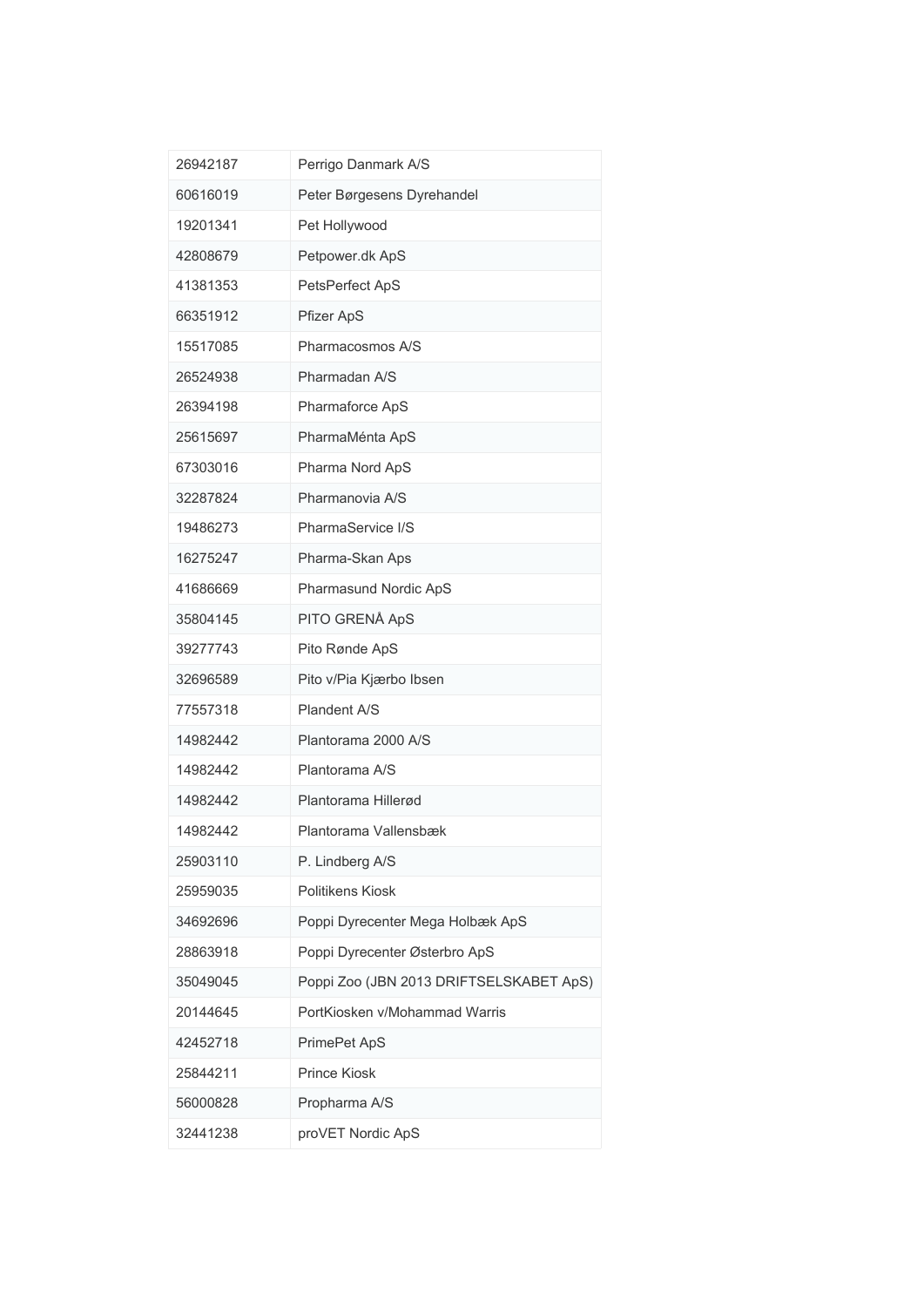| 30928792 | Q8 Autoservice                                     |
|----------|----------------------------------------------------|
| 61082913 | Q8 Service                                         |
| 61082913 | Q8 Service (8013)                                  |
| 61082913 | Q8 Service - Assensvej                             |
| 61082913 | Q8 Service - Brøndby                               |
| 61082913 | Q8 Servicecenter                                   |
| 61082913 | Q8 Service Harte Nord                              |
| 61082913 | Q8 Service Harte Syd                               |
| 61082913 | Q8 Service Himmerland Øst                          |
| 61082913 | Q8 Service København S                             |
| 61082913 | Q8 Service Motorvej Nord                           |
| 61082913 | Q8 Service Roskilde                                |
| 61082913 | Q8 Service - Usserød Kongevej                      |
| 61082913 | Q8 Service Vanløse                                 |
| 61082913 | Q8 Service Vejle                                   |
| 61082913 | Q8 Service Vissenbjerg                             |
| 40683038 | Quickstop                                          |
| 39081903 | Quick Stop Company ApS                             |
| 27410065 | Rådhusstrædes Kaffehandel                          |
| 41760486 | Raja Købmand og pakkeshop                          |
| 17062832 | Rams Nærbutik                                      |
| 61016317 | RB Health Nordic A/S                               |
| 67036514 | Reamed A/S                                         |
|          | Region Hovedstadens Apotek                         |
|          | Regionshospitalet Gødstrup                         |
|          | Regionshospitalet Herning, Nuklearmedicinsk Afd    |
|          | Regionshospitalet Holstebro, Nuklearmedicinsk A    |
|          | Regionshospitalet Randers, Klinisk Fysiologisk A   |
|          | Regionshospitalet Viborg, Klinisk Fysiologisk Afde |
| 27919960 | Rehermann's IIt & Gas A/S                          |
| 41838574 | Reis 61 ApS Natbutikken                            |
| 33149999 | REMA 1000 410 Mani Sasler                          |
| 33878524 | REMA 1000 440 - Torben Hansen                      |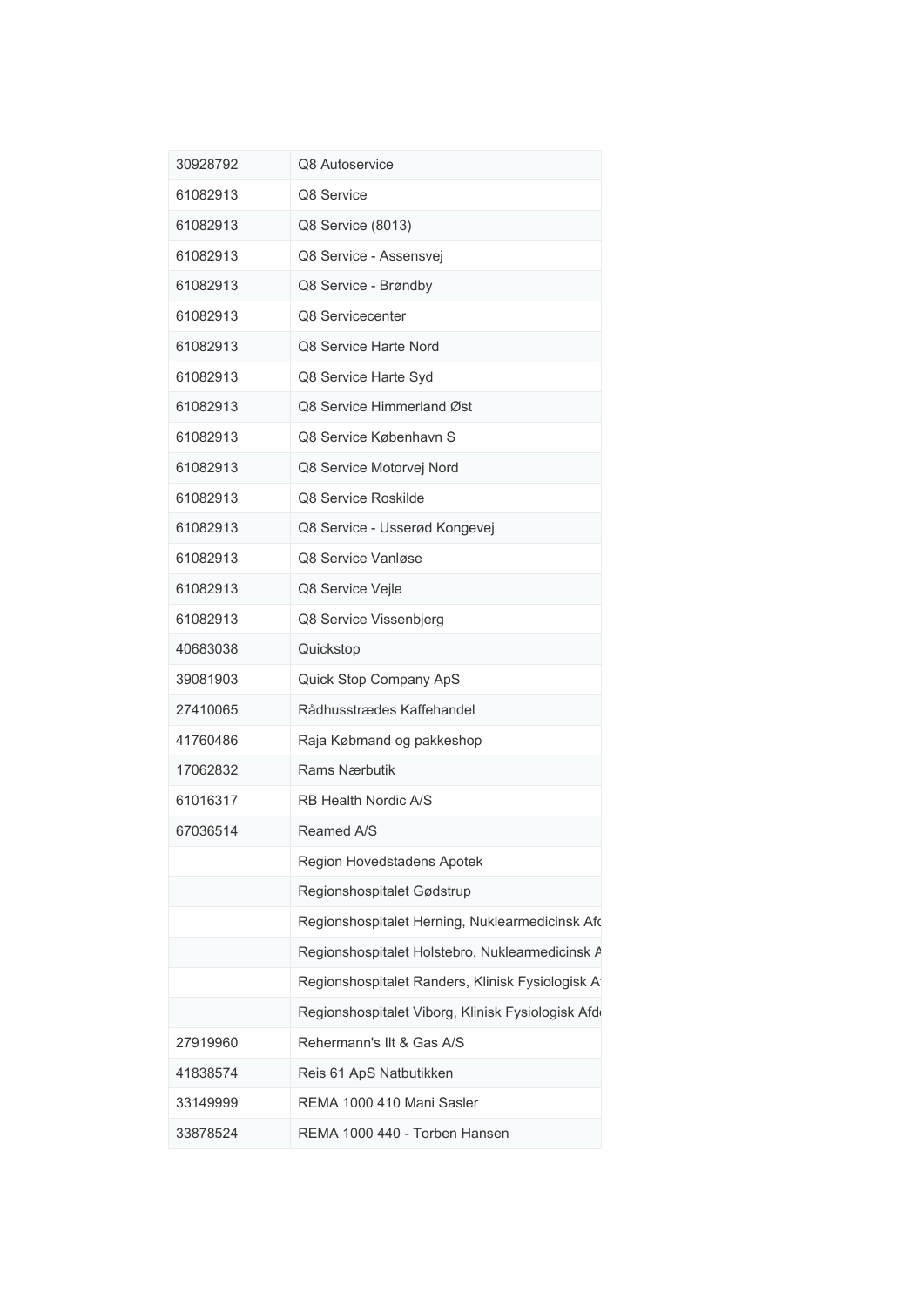| 33869568 | Rema 1000 721 Hjørring                        |
|----------|-----------------------------------------------|
| 17932292 | Rema 1000 730 Karup (Dennis Lind Pedersen)    |
| 34624151 | Rema 1000 - 750 - Betina Trankjær             |
| 26303486 | Rema 1000 783 Maribo                          |
| 30899385 | Rema 1000 784 Odense S - Morten Henriksen     |
| 31769590 | Rema 1000 794 Ballerup Aps (DAN MADSEN, 79    |
| 42636738 | Rema 1000 943 Randers SØ - Morten Sørensen    |
| 32354084 | Rema 1000 - 963 Nyk Sj. (PALLE VINDAHL OLS    |
| 20313684 | Rema 1000, 966 Kruså (KIM NICOLAJSEN, 966     |
| 37242195 | Rema 1000 - 971 Kolding (Espen Juul Sørensen, |
| 38119001 | Rema 1000 - 972 Vonsildvej Thomas Schack      |
| 39451123 | REMA 1000 Aabenraa 412 - Finn Mikkelsen       |
| 18119994 | REMA 1000 Aabenraa 705                        |
| 41001925 | Rema 1000 Aabenraa 945 Ellen Rav              |
| 32935974 | REMA 1000 Aabybro 458 - Camilla Kristensen    |
| 28147902 | REMA 1000 Aalborg 427 - Christian Madsen      |
| 31750318 | Rema 1000 Aalborg 821 (BRIAN MARK, 821 VE.    |
| 19857689 | Rema 1000, Aalborg 838 (Jakob Dige, 838 Hasse |
| 40695354 | Rema 1000 Aalborg 914 - Jonas Manøe           |
| 41486759 | Rema 1000 Aalborg 932 - Mads Knudsen          |
| 40603212 | Rema 1000 Aalborg, Gug 790 - Danny Tjell      |
| 37542547 | Rema 1000 Aalborg Øst 893 (Jacob Dalgaard, 89 |
| 43191942 | Rema 1000 Aalborg SV 898 - Michael Drejer Sim |
| 42994669 | REMA 1000 Aarhus 420 - Martin Helmer          |
| 42243191 | Rema 1000 Aarhus 424 - Mads Færgemann Jens    |
| 32837131 | Rema 1000 Aarhus 889 - Renée Langlo           |
| 39701146 | REMA 1000 Aarhus 951 - Ole Bruun-Thomsen      |
| 34699615 | Rema 1000 Åbyhøj 912 (SØREN VESTERGAAR        |
| 39698870 | Rema 1000 Ålbæk 419 - Kasper Thomsen          |
| 42689769 | Rema 1000 Albertslund 890 - Nicklas Nouard    |
| 18133202 | Rema 1000 Ålestrup 707 (BO LARSEN, 707 ÅLE    |
| 29151423 | Rema 1000 Allerød 865 - Jack Helgesen         |
| 39986949 | Rema 1000 Amagerbrogade 960 - Niels Juul Niel |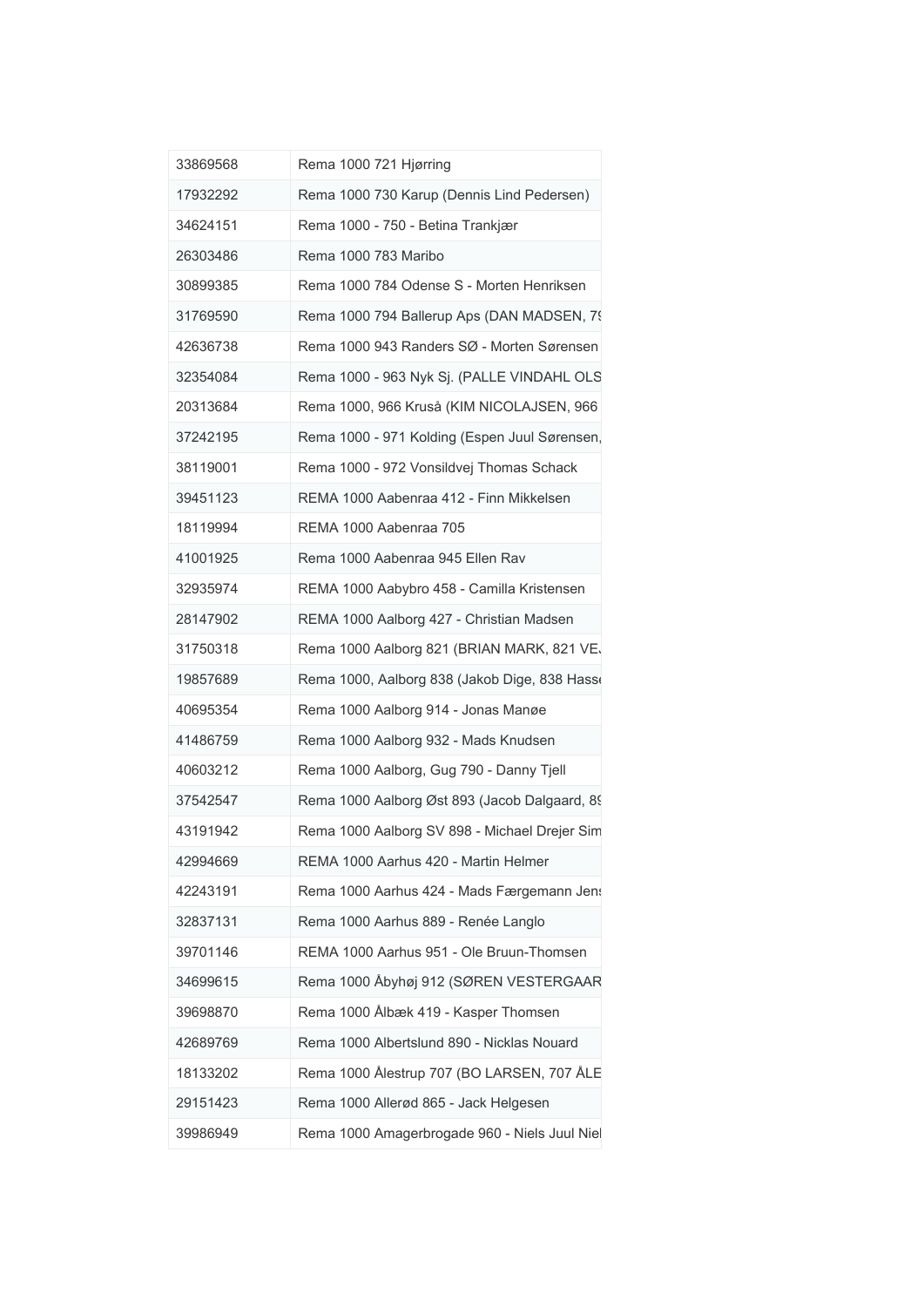| 38703390 | Rema 1000 Anderup 923. A. Larsen              |
|----------|-----------------------------------------------|
| 40056092 | REMA 1000 Arhus 448 - Stig Sekkelund          |
| 39429047 | Rema 1000-Århus 745 John Johanse              |
| 34616027 | Rema 1000 Århus 928 - Jens Sørensen           |
| 20126299 | Rema 1000 Års 727 - Anders Henningsen         |
| 35523502 | Rema 1000 Årslev 778 - Jack Hansen            |
| 28966350 | Rema 1000 Årup 761 - Martin Bøgeskov-Mørup    |
| 36504951 | Rema 1000 Assens 910 - Torben Lorenzen        |
| 38878476 | Rema 1000 Aulum 747 - Anders Kirkevang        |
| 40695362 | REMA 1000 Auning 450 - Heine Petersen         |
| 26072697 | REMA 1000 Balle 774 - Jimmy Veng              |
| 26281075 | Rema 1000 Ballerup 863 - Leif Hellerup Larsen |
| 27241484 | Rema 1000 Benløse 823 - Søren Storgaard       |
| 40056084 | REMA 1000 Billum 432 - Niels Hansen           |
| 41563508 | Rema 1000 Billund 949 - Michael Olesen        |
| 35253122 | Rema 1000 Birkerød 825 (MORTEN HOUMANN,       |
| 27114768 | REMA 1000 Bjerringsbro 411 - Leo Thybo Thoms  |
| 35643427 | Rema 1000 Blovstrød 916 - Lars Christensen    |
| 39986957 | Rema 1000 Bogense 732 - Jon Klarskov          |
| 28844220 | Rema 1000 Børkop 708 (GITTE LARSEN, 708 B     |
| 36504935 | Rema 1000 Brabrand 876 - Mads Veirup          |
| 37942782 | REMA 1000 Brædstrup 703 - Henrik Jakobsen     |
| 29698228 | Rema 1000 Brande 779 (KRISTEN HØJHUS, 77      |
| 39229676 | REMA 1000 Brøndby 430 - Frank Viese           |
| 33066767 | REMA 1000 Brøndby Strand 423 - Thomas Hvid    |
| 32343007 | Rema 1000 Brønderslev 792 - Sidse Nord        |
| 33869576 | Rema 1000 Brønderslev 969 - Kenneth Jensen    |
| 38878433 | REMA 1000 Brønshøj 434 - Bettina Wuust Lohse  |
| 20033142 | Rema 1000 Brovst 737 (Karsten Bendix Hansen,  |
| 28108524 | REMA 1000 Butik 436 - Rasmus Voss             |
| 27451829 | Rema 1000 butik 848 - Richard Westh-Jensen    |
| 39451166 | Rema 1000 Dalumvej 938 - Hans-Jørgen Juhl     |
| 30833295 | Rema 1000 Dyssegård 788 (PATRICK ANDERS       |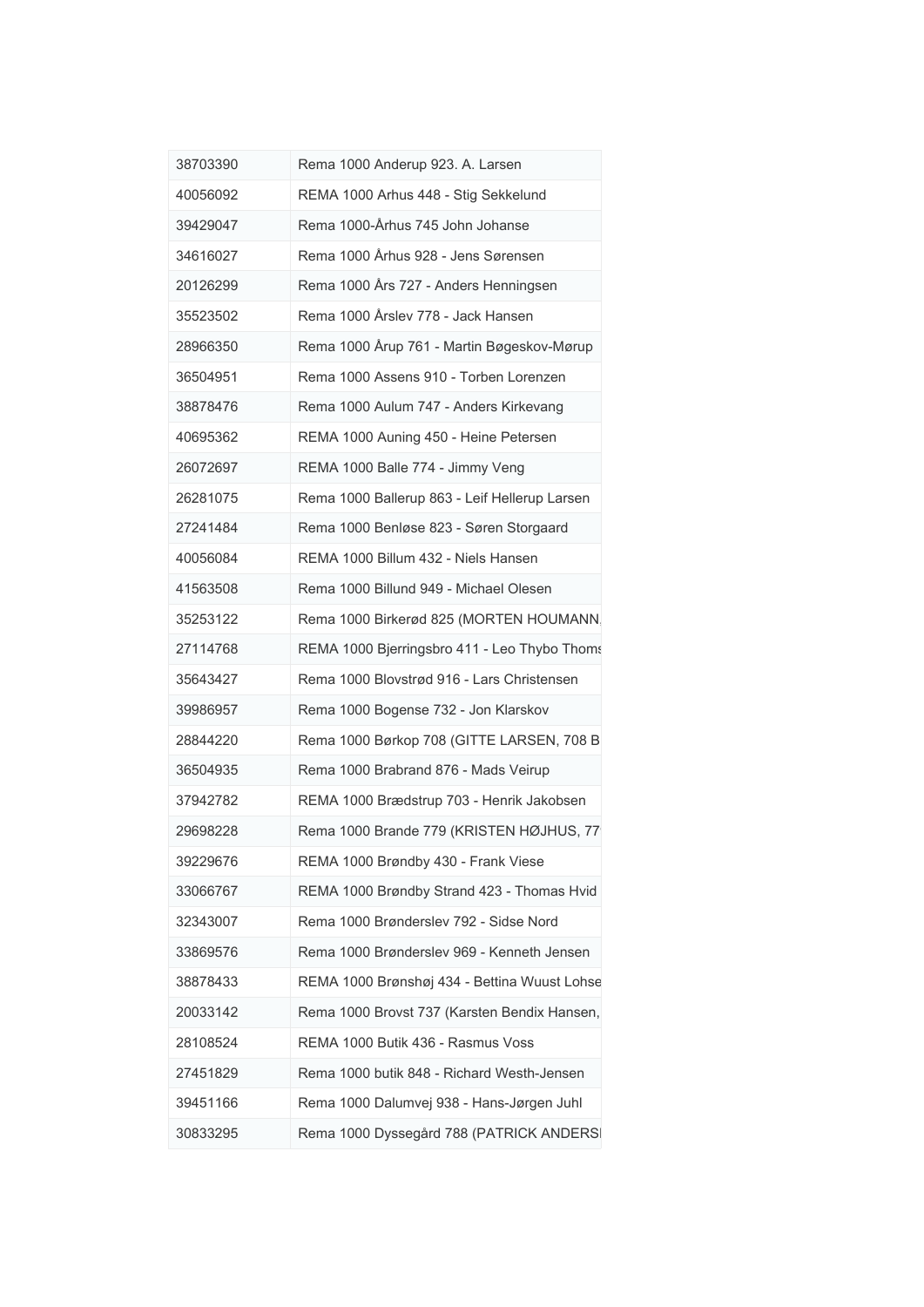| 20126337 | Rema 1000 Egå 773 - Allan Steffensen            |
|----------|-------------------------------------------------|
| 40648046 | Rema 1000 Ejby 743 - Michael Mundeling          |
| 19755509 | Rema 1000 Ellebæk 981 - Torben Nielsen          |
| 27408451 | Rema 1000 Esbjerg 807 - René Thomsen            |
| 42689777 | Rema 1000 Esbjerg 839 - Christina Kirkegaard V  |
| 21375500 | Rema 1000 Esbjerg 856 - Torben Steffensen       |
| 34072299 | REMA 1000 Esbjerg, Sønderris 992 - Jesper Kris  |
| 30985745 | Rema 1000 Esbjerg V 924 - Søren Thobiasen       |
| 37942766 | REMA 1000 Esbønderup 830 Carsten Friborg        |
| 18396998 | Rema 1000 Faaborg 713 (LARS PETER MØLLE         |
| 39698935 | Rema 1000 Fårevejle 917 - Tania Klæbel          |
| 35033858 | Rema 1000 Farsø 712 - Niels-Jørgen Markussen    |
| 35410880 | REMA 1000 Farum 463 - Mark Pless-Christenser    |
| 42395498 | Rema 1000 Farum 935 - Bjarne Funch Larsen       |
| 36985313 | Rema 1000 - Fløng 793 - Henrik Rysgaard Hedel   |
| 26772621 | Rema 1000 Fredericia 791                        |
| 28968906 | Rema 1000 Fredericia 798 (HENRIK DALGAS S       |
| 28496834 | REMA 1000 Fredericia, Vestcentret 977 - Jim Nie |
| 28966423 | Rema 1000 Frederiksberg 422 - Alexandra Rind    |
| 39451158 | REMA 1000 Frederiksberg 426 - Kenni Kavanagl    |
| 40218572 | Rema 1000 Frederiksberg 851 - Kenneth Enema     |
| 32475639 | Rema 1000 Frederiksberg 929 - Niels Kai Vindek  |
| 38484605 | Rema 1000 Frederikshavn 828 - Pia Hansen        |
| 38878441 | Rema 1000 Frederikshavn 852 - Mads Joest Væ     |
| 42994677 | REMA 1000 Frederikshavn Station 995 - Line Da   |
| 20265000 | Rema 1000 Frederikssund 884 (Frederik Madser    |
| 33083939 | Rema 1000 Frederiksværk 877 - Jakob Tidemand    |
| 33147767 | Rema 1000 Galten 897 (Morten Rasmussen, 897     |
| 19869504 | Rema 1000 Gilleleje 731 - Hans Frøsig           |
| 40458441 | Rema 1000 Gjellrup 771 - Søren Hangaard Ande    |
| 42851019 | Rema 1000 Glamsbjerg 911 - Steen Kristensen     |
| 31784263 | Rema 1000 GI Holte 976 - Mikkel Salling         |
| 21489174 | REMA 1000 Glostrup 416 - Dan Bruhn              |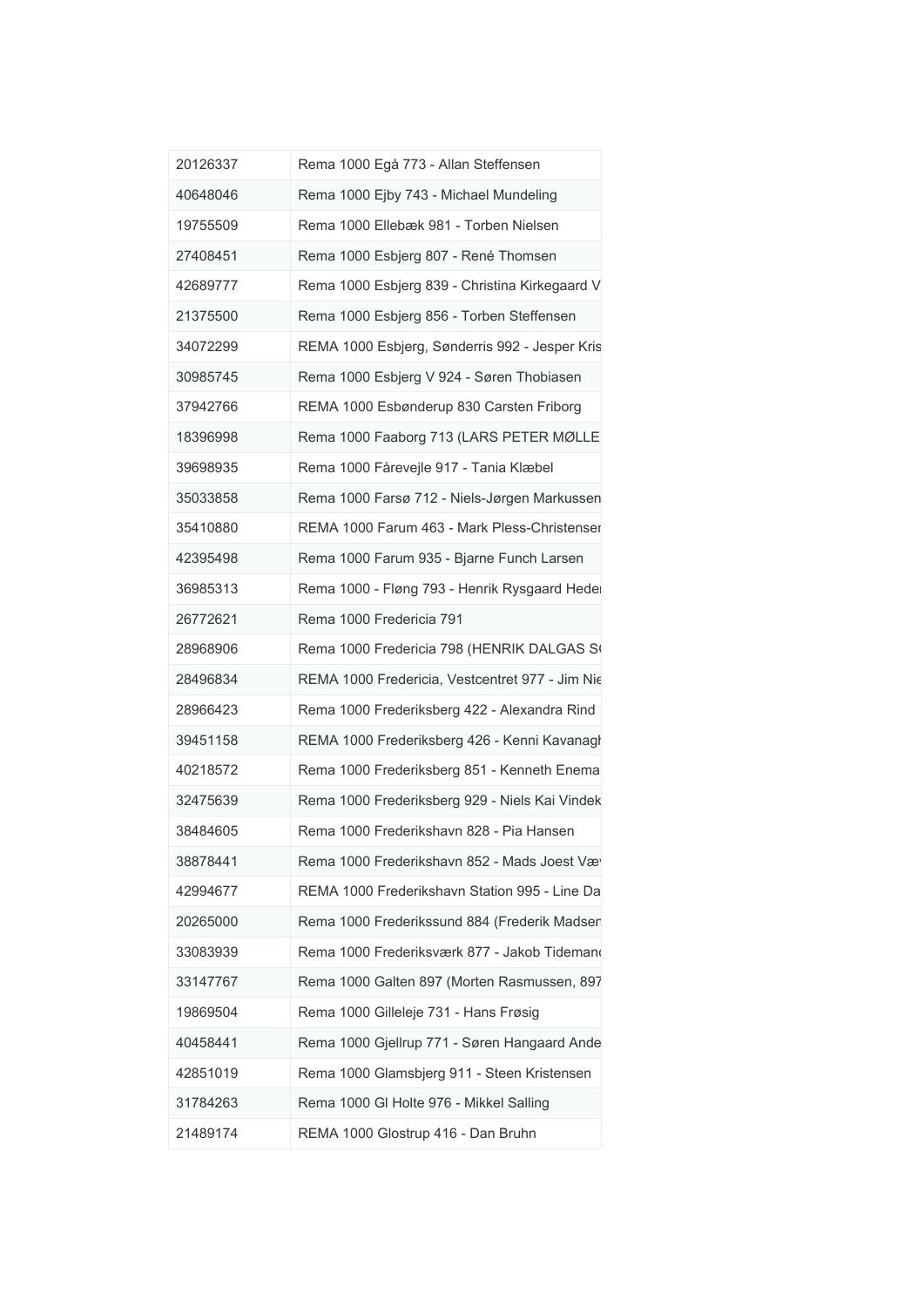| 27741436 | REMA 1000 Glostrup 920 - Frank Laurberg       |
|----------|-----------------------------------------------|
| 42636703 | Rema 1000 Godsbanen 967 - Sune Vinding        |
| 24217035 | REMA 1000 Gødvad 756 - Peder Haarup           |
| 25695429 | Rema 1000 Gørlev 765 - Thomas K. Nielsen      |
| 26870151 | REMA 1000 Gram 465, Niels-Jørgen Aamand       |
| 29010749 | Rema 1000 Grenå 749                           |
| 40695346 | REMA 1000 Greve 869 - Rasmus Schjerling       |
| 31299365 | REMA 1000 Greve 953 - Kenneth Elmbæk          |
| 19289206 | Rema 1000 Grindsted 719 - Allan Mortensen     |
| 28326432 | Rema 1000 Guderup 827                         |
| 33252196 | Rema 1000 Haarby 415, P. Stobber              |
| 32058000 | REMA 1000 Haderslev 425 - Martin Lang         |
| 30799534 | Rema 1000 Haderslev 715 (JACOB JOHANSEN       |
| 37423483 | Rema 1000 Hadersley 811                       |
| 29520739 | Rema 1000 Hadsten 974 (CLAUS BONDE PEDE       |
| 41318031 | REMA 1000 Hadsund 428 - Morten Rytter Hanse   |
| 39987007 | REMA 1000 Hammel 714 - Kenneth Korsgård Je    |
| 42395471 | Rema 1000 Hammerichsgade 829 - Jacob Nielse   |
| 31752248 | Rema 1000 Haslev 800 - Martin Østerholm Baun  |
| 29205647 | Rema 1000 Hedensted 762 - Jens Sørensen       |
| 35642641 | REMA 1000 Helsinge 439 - Niels Henning Peder  |
| 27457738 | Rema 1000 Herlev 942 - Sabit Bilal Huseini    |
| 35663509 | Rema 1000 - Herning 763 - Mads Eriksen        |
| 26582644 | REMA 1000 Herning 787                         |
| 30005252 | Rema 1000 Herning 854 (TORBEN KLINKBY, 85     |
| 33256930 | Rema 1000 Herning 918 (LASSE GRAM, 918 HE     |
| 38013580 | REMA 1000 Herning, Holstebrovej 968 Uffe Jens |
| 39698854 | Rema 1000 Hillerød 841 - Mikkel Glud Leth     |
| 28707762 | Rema 1000 Hillerød 875 - Brian Hviid Kyhl     |
| 42521000 | Rema 1000 Hillerød 902 - Morten Hansen        |
| 33065000 | Rema 1000 Hinnerup 871 - Christian Møller     |
| 38013599 | Rema 1000 Hirtshals 857 - Kasper Knudsen      |
| 33575289 | Rema 1000 Hjallerup 925                       |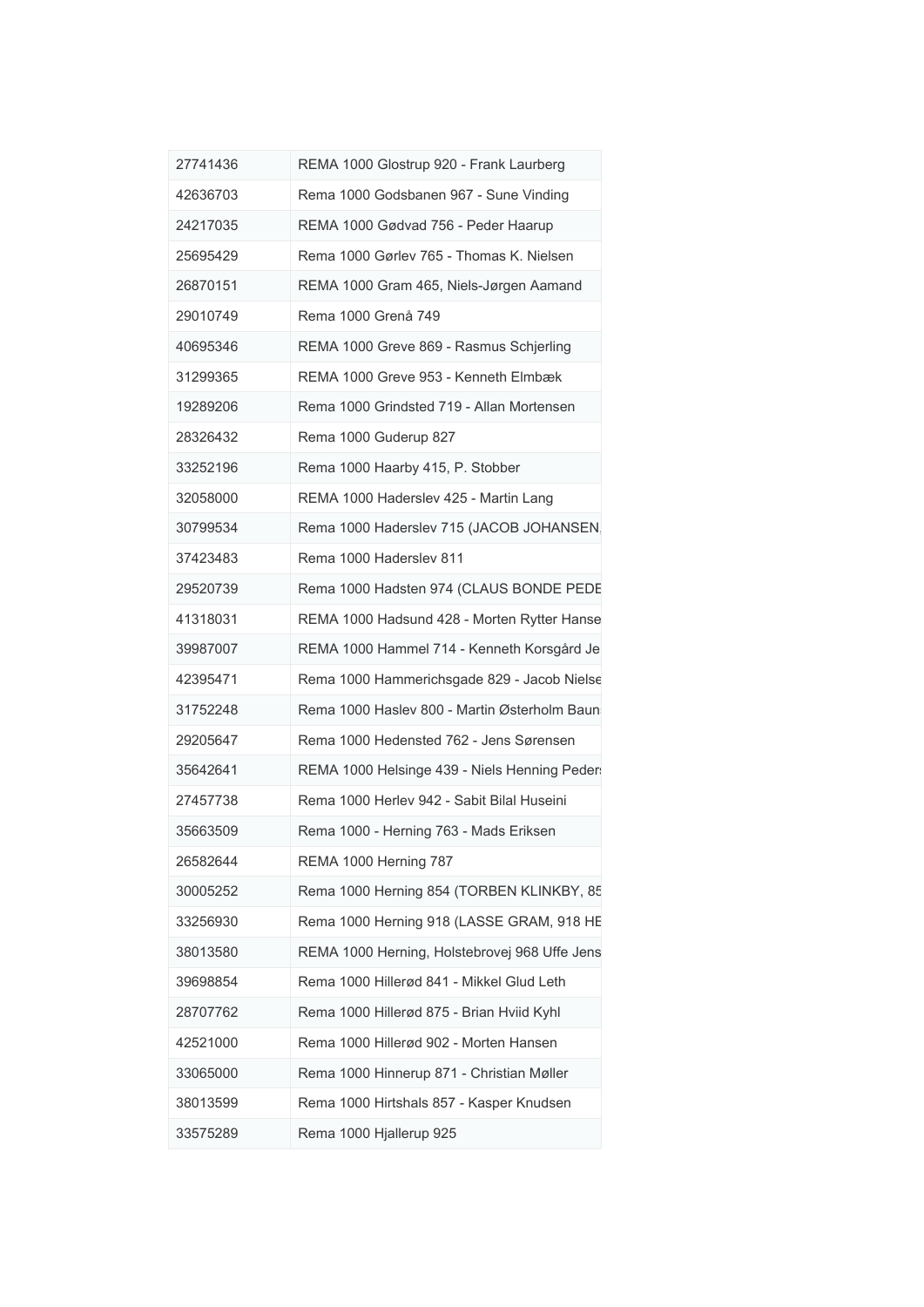| 40942327 | Rema 1000 Hjerting 711 - Klaus M. Kristensen   |
|----------|------------------------------------------------|
| 40854312 | Rema 1000 Hjørring 753 - Søren Lund Nicolaiser |
| 39289032 | Rema 1000 Hobro 843 - Jens-Peter Koudal Søre   |
| 31769078 | Rema 1000 Højbjerg 815 - André Søndergård Jo   |
| 26854679 | REMA 1000 Holbæk 834                           |
| 33886454 | Rema 1000 Holbæk 946 - L. Hansen               |
| 32443664 | Rema 1000 Holbæk 950 (HENRIK JENSEN, 950       |
| 36986247 | Rema 1000 Holme 965                            |
| 36505001 | REMA 1000 Holstebro 453 - Jesper Dahl Nørgaa   |
| 37421197 | Rema 1000 Holstebro 724 - Jens Tangsgaard      |
| 29323917 | REMA 1000 Holstebro 813 - Tina Gjesing Sønde   |
| 39229692 | REMA 1000, Holstebro 999 - Luisa vestergaard   |
| 30707397 | Rema 1000 Hornbæk 782 (TROELS POULSEN,         |
| 40648038 | Rema 1000 Hornbæk 937 - Rashed Rokhzadian      |
| 31174708 | Rema 1000 Hornslet 840 (THOMAS LADEFOGE        |
| 32319556 | Rema 1000 Horsens 441 - Henrik Thunbo Peders   |
| 18057999 | Rema 1000 Horsens 704 (CLAUS TRUST, 704 H      |
| 40603883 | Rema 1000 Horsens 709 - Rasmus Kjærhus         |
| 19755630 | Rema 1000 Horsens 864 (CHRISTIAN HENRIKS       |
| 30906071 | Rema 1000 Horsens 874 - Lars Lauritsen         |
| 31784239 | Rema 1000 Horsens 931 - Flemming Madsen        |
| 38770144 | REMA 1000 Horsens 964 - Henrik Dongsgaard      |
| 33084021 | Rema 1000 Hørsholm 948 - Ljudmila Thomsen      |
| 33159323 | Rema 1000 Hundested 900 - Lars Lippert-Scherv  |
| 26467330 | Rema 1000 Hurup 785                            |
| 41563486 | Rema 1000 Hvidovre 818 - Arian Sabah           |
| 37242209 | Rema 1000 Hvidovre 970 - Casper Holtze         |
| 40937366 | REMA 1000 Ikast 452 - Jakob Østergaard         |
| 33492421 | Rema 1000 Ikast 906                            |
| 29921474 | Rema 1000 Ishøj 883                            |
| 33147732 | Rema 1000 Jellinge 847 - Jeppe Hansen          |
| 18317648 | Rema 1000 Juelsminde 789 (A. KRISTIANSEN, 1    |
| 42243299 | Rema 1000 Jyderup 886 - Martin Hansen          |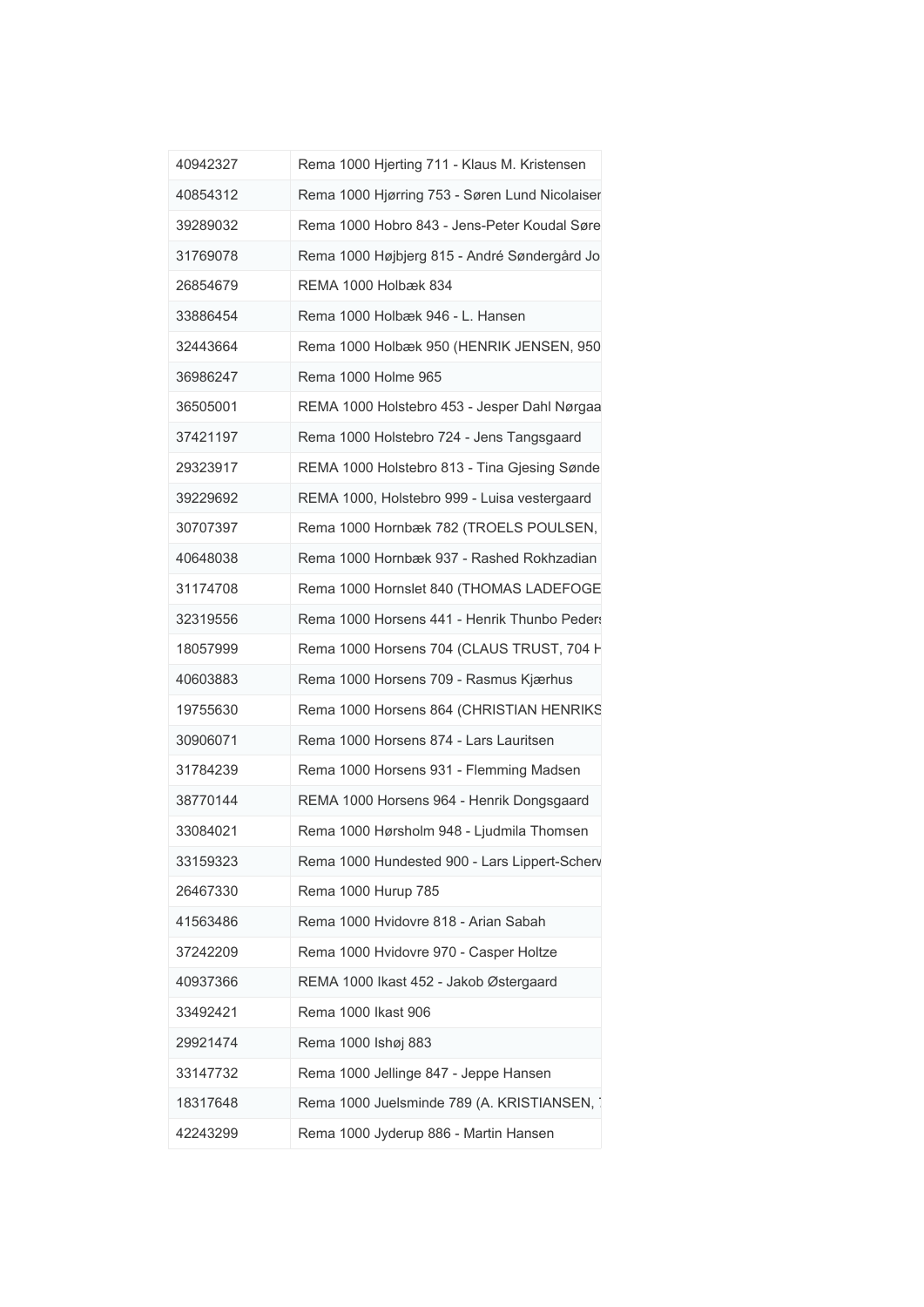| 35212892 | Rema 1000 Jyllinge 939 (Morten Møller Hansen!   |
|----------|-------------------------------------------------|
| 25949781 | Rema 1000 Kalundborg 769 - Johannes Gybel       |
| 26764947 | Rema 1000 Kastrup 919 (J. STAGE, 919 Præstef    |
| 39289067 | REMA 1000 Kirke Hyllinge 431 - Flemming Braas   |
| 42905437 | Rema 1000 Kjellerup 740 - Frederik Benfeldt Jen |
| 36448377 | REMA 1000 Klarup 449 - Rune Hansen              |
| 40055886 | Rema 1000 København 421 - Morten Lauge Van      |
| 39289059 | REMA 1000 København 454 - Niclas Just           |
| 37907243 | REMA 1000 København 471 - Per Hjortstrand       |
| 31781175 | REMA 1000 København 754 - Marianne Kørvell      |
| 29788413 | Rema 1000 København 833 - Jakob Beukel          |
| 33763794 | REMA 1000 København, Æbeløgade 934 - Danie      |
| 33163495 | Rema 1000 København NV 921 - David Johnsen      |
| 40937374 | REMA 1000 København S 846 - Danny Holm          |
| 40218564 | Rema 1000 København S 849 - Søren Kjærgaard     |
| 34702845 | Rema 1000 Køge 764 (THOMAS KJÆRULFF, 76         |
| 42689742 | Rema 1000 Køge 880 - Sebastian Rød Gad          |
| 34704406 | Rema 1000 Kokkedal 936                          |
| 24217604 | REMA 1000 Kolding 446 - Johnny Bech Olsen       |
| 37512680 | REMA 1000 Kolding 467 - Martin Olesen           |
| 39289075 | Rema 1000 Kolding 837 - Nina Nielsen            |
| 42395536 | Rema 1000 Kolding 862 - Rasmus Frandsen         |
| 42243205 | Rema 1000 Kolding, Bjert 866 - Nikolaj Jørgense |
| 27775764 | REMA 1000 Korsør 408 - Jørgen Nordtorp          |
| 34625301 | Rema 1000 Korsør 810 - Thor B. Larsen           |
| 38226061 | REMA 1000 Kvistgård 984 - Christian De Castro   |
| 38769952 | REMA 1000 Langå 716 - Stinus Lindegaard Steir   |
| 28156464 | Rema 1000 Langeskov 767 - Rune Alexander Wi     |
| 27973361 | Rema 1000 Lemvig 751 (LARS JESPERSEN, 75        |
| 40763333 | REMA 1000 Lundby 433 - Jesper Sten Clausen      |
| 26015030 | Rema 1000 Lyngby 845 Tobias Jacobi (MADS M      |
| 28126107 | Rema 1000 Lyngby 895 - Ian Dalsgaard            |
| 38878506 | Rema 1000 Mariager 729 - Morten Skou            |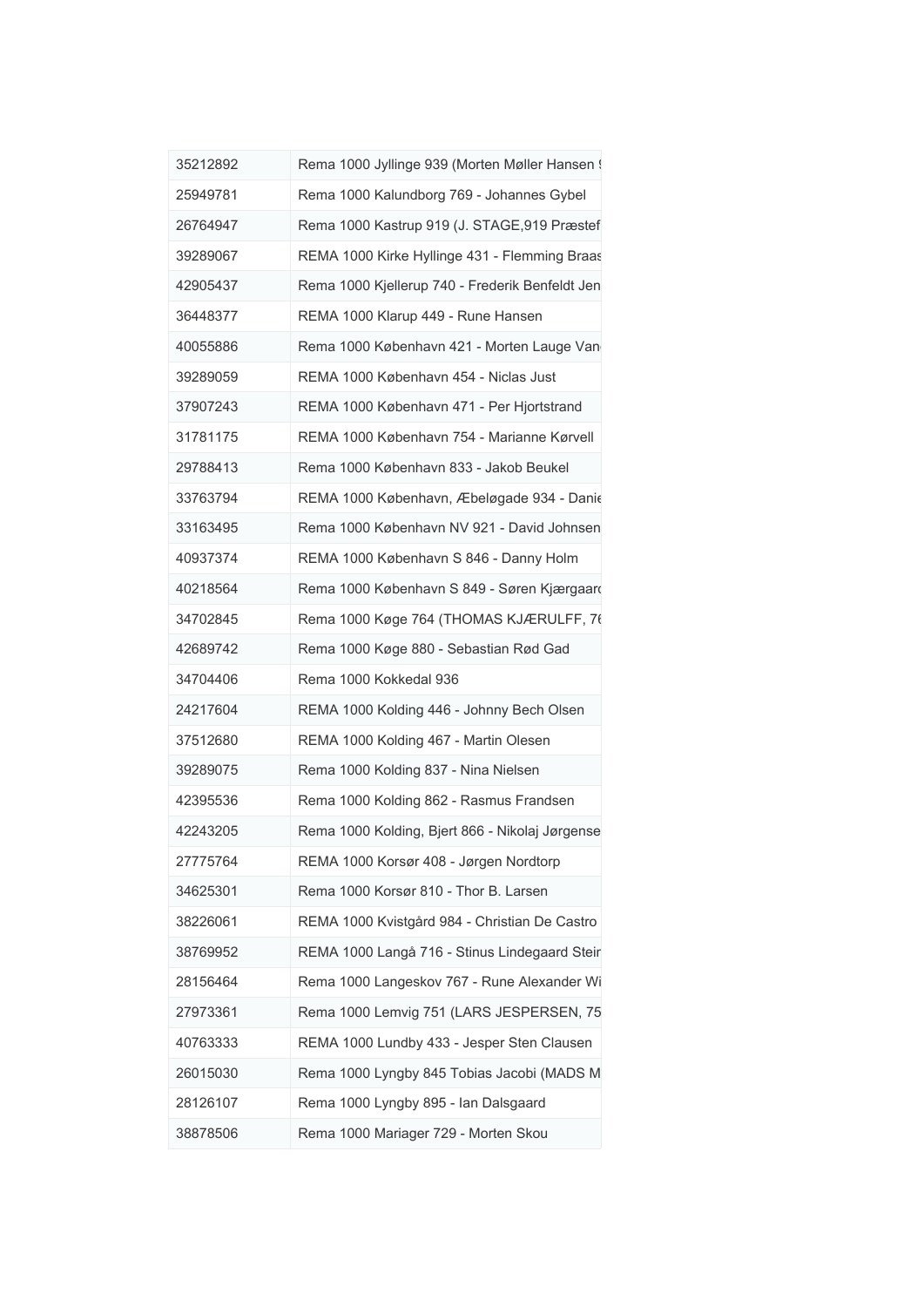| 29324042 | Rema 1000 Marielyst 926 - Søren Steen Larsen  |
|----------|-----------------------------------------------|
| 42994693 | Rema 1000 Mårslet 903 - Lars Petersen         |
| 39229706 | REMA 1000 Middelfart 435 - Mik Skov Petersen  |
| 32364497 | Rema 1000 Middelfart 853 - Peter Lesemann     |
| 27645321 | Rema 1000 Munkebo 832                         |
| 37942774 | REMA 1000 Nærum 913 - Christoffer Johansson   |
| 31597684 | Rema 1000 Næstved 735 - Jesper Olsen          |
| 39289105 | REMA 1000 Næstved 822 - Jakob Rasmussen       |
| 37907189 | Rema 1000 Næstved 882 - Brian Sonne           |
| 32299156 | Rema 1000 Næstved 892 - Kristian L. Nielsen   |
| 32325084 | Rema 1000 Næstved 941 (LARS ERIK MIKKELS      |
| 35253106 | REMA 1000 Næstved 988 David Taskin            |
| 39291134 | Rema 1000 Nakskov 758 - Claus Sørensen        |
| 19528944 | Rema 1000 Nordensvej - 978 Martin Clausen     |
| 25708237 | Rema 1000 Nørre Aaby 901 - Marianne Pederse   |
| 42994715 | REMA 1000 Nørre Alslev 438 - André Suhr Jense |
| 42905461 | REMA 1000 Nørrebro 403 - Dennis Raun          |
| 26459680 | Rema 1000 Nørre Snede 777 (BRIAN BREGNH)      |
| 40695338 | Rema 1000 Nørresundby 734 - Carsten Feder Kr  |
| 34626669 | Rema 1000 Nørresundby 983 - Dan Sloth         |
| 37074098 | Rema 1000 Nyborg 860 - Jakob Rehfeldt         |
| 33054947 | Rema 1000 Nyborg Svaneparken 986 (Jacob L, 9  |
| 39451131 | Rema 1000 Nykøbing F 759 - Brian Frimann      |
| 18826003 | Rema 1000 Nykøbing Mors 717 (LARS SKALS J     |
| 36985348 | REMA 1000 Odense 468 - Steffen Koch           |
| 29687099 | Rema 1000 Odense 806 (FIE NIELSEN, 806 NÆ     |
| 41062029 | REMA 1000 Odense 842 (Emil Børre Hansen)      |
| 29788421 | Rema 1000 Odense 894 - Jesper Møller          |
| 42243264 | REMA 1000 Odense 990 - Kasper Gavnbo Holm     |
| 32146856 | REMA 1000 Odense 993 - Thomas Andersen        |
| 33146280 | Rema 1000 Odense C 755 - Ole Ringbo           |
| 30833244 | Rema 1000 Odense C 891 - Thomas Berthelsen    |
| 36951419 | Rema 1000 Odense NV 907 - Kenneth Neldebord   |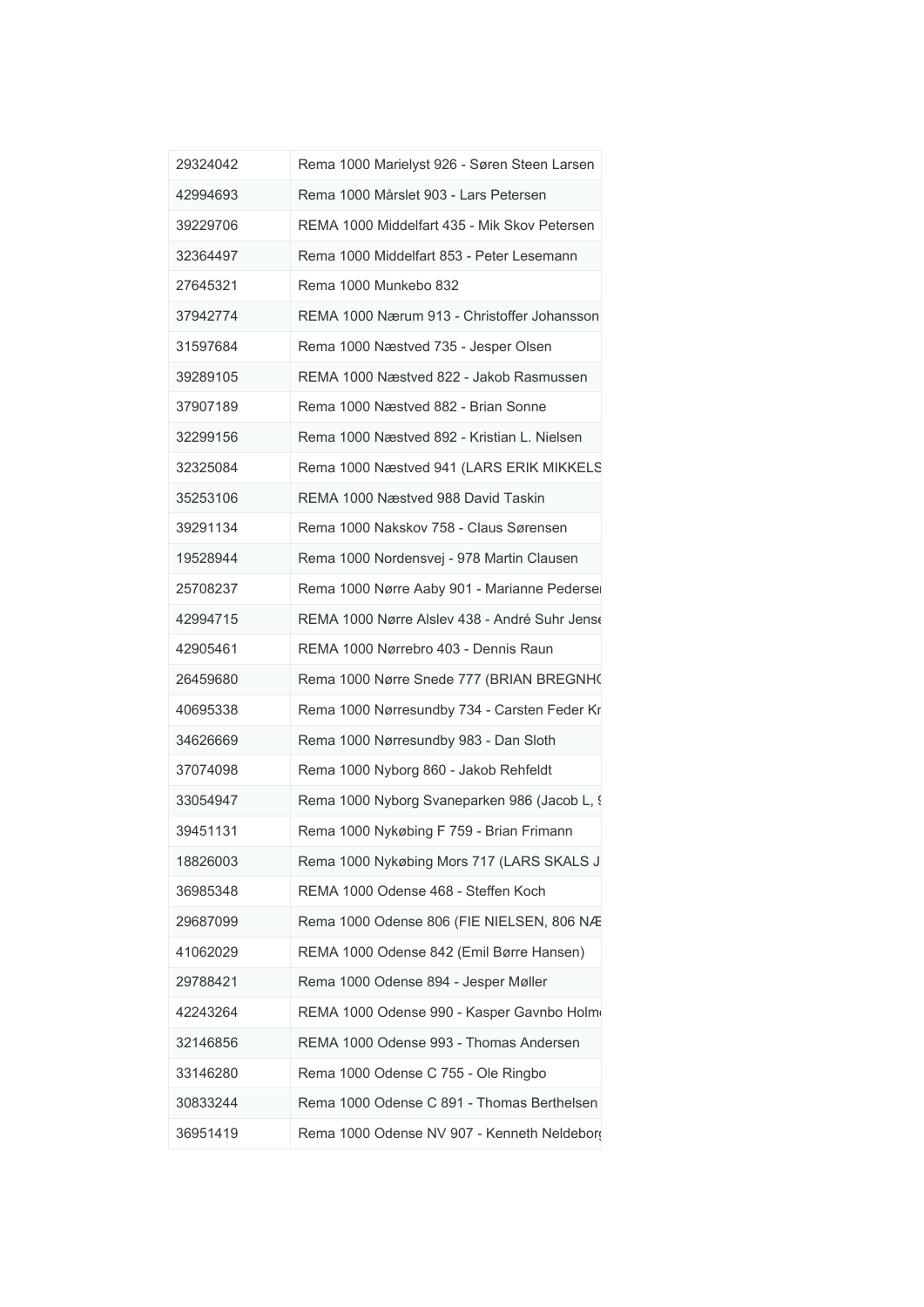| 34693765 | Rema 1000 Odense S 861 (Bjarne D. Jørgensen   |
|----------|-----------------------------------------------|
| 38226053 | Rema 1000 Odense S 940 - Brian Eriksen        |
| 31768586 | Rema 1000 Odense Søhus                        |
| 34616043 | Rema 1000 Ølgod 752 - Martin Fuglsbjerg       |
| 43191969 | Rema 1000 Ølstykke 736 - Frederik Ditlevsen   |
| 28108478 | REMA 1000 Ørestad 401 - Karina Holm           |
| 25504038 | REMA 1000 Ørestad Syd 413 - Dennis Holm       |
| 21759937 | Rema 1000 Otterup 757 (OLE MORTENSEN, 75      |
| 33869908 | Rema 1000 Overlund 909 (K. LUCASSEN, 909 C    |
| 28689837 | REMA 1000 Pandrup 404 - Dennis Cleemann       |
| 42214612 | Rema 1000 Præstø 896 - Stine Øster            |
| 35650326 | Rema 1000 Randers 442 - Signe Holst           |
| 39698889 | REMA 1000 Randers 469 - Peder Bak             |
| 39700883 | Rema 1000 Randers 760 - Jesper Estrup Stenbe  |
| 38118951 | Rema 1000 Randers 878 Søren Riemenschneide    |
| 18802384 | Rema 1000 Randers 962 - Jakob Jørgensen       |
| 39229668 | REMA 1000 Randers 991 - Niels M. Bjerregaard  |
| 26869781 | Rema 1000 Randers C 738 - Morten Møller Dalg  |
| 20126302 | Rema 1000 Randers NV 855 (PER MICHAEL HA      |
| 32267890 | Rema 1000 Randers SV 739 (KIM SVENDSEN,       |
| 29913331 | REMA 1000 Ribe 746 - Per Dall Jensen          |
| 35378138 | Rema 1000 Ribe 885                            |
| 33268130 | Rema 1000 Ringsted 859 - Mathias Hartmann     |
| 24217817 | Rema 1000 Ringsted 881 - Martin Alstrøm Rugbj |
| 33054939 | REMA 1000 Risskov 402 - Lars Bundgaard-Hans   |
| 31477212 | Rema 1000 Risskov 831 - Daniel Schønebech     |
| 34691231 | REMA 1000 Risskov 998 - Jonas Lindy           |
| 42520977 | REMA 1000 Rødby 930 - Tina Rasmussen          |
| 25372816 | Rema 1000 Rødekro 706 (MORTEN JUHL, 706 F     |
| 38118994 | REMA 1000 Rødovre 816 - Alexander Serholt     |
| 36986239 | REMA 1000 Rønde 462 - Daniel Hargis Petersen  |
| 38484613 | REMA 1000 Rønne 407 - Jens Christian Viborg   |
| 38226096 | REMA 1000 Rønne 958 - Niclas Janum Fuglsang   |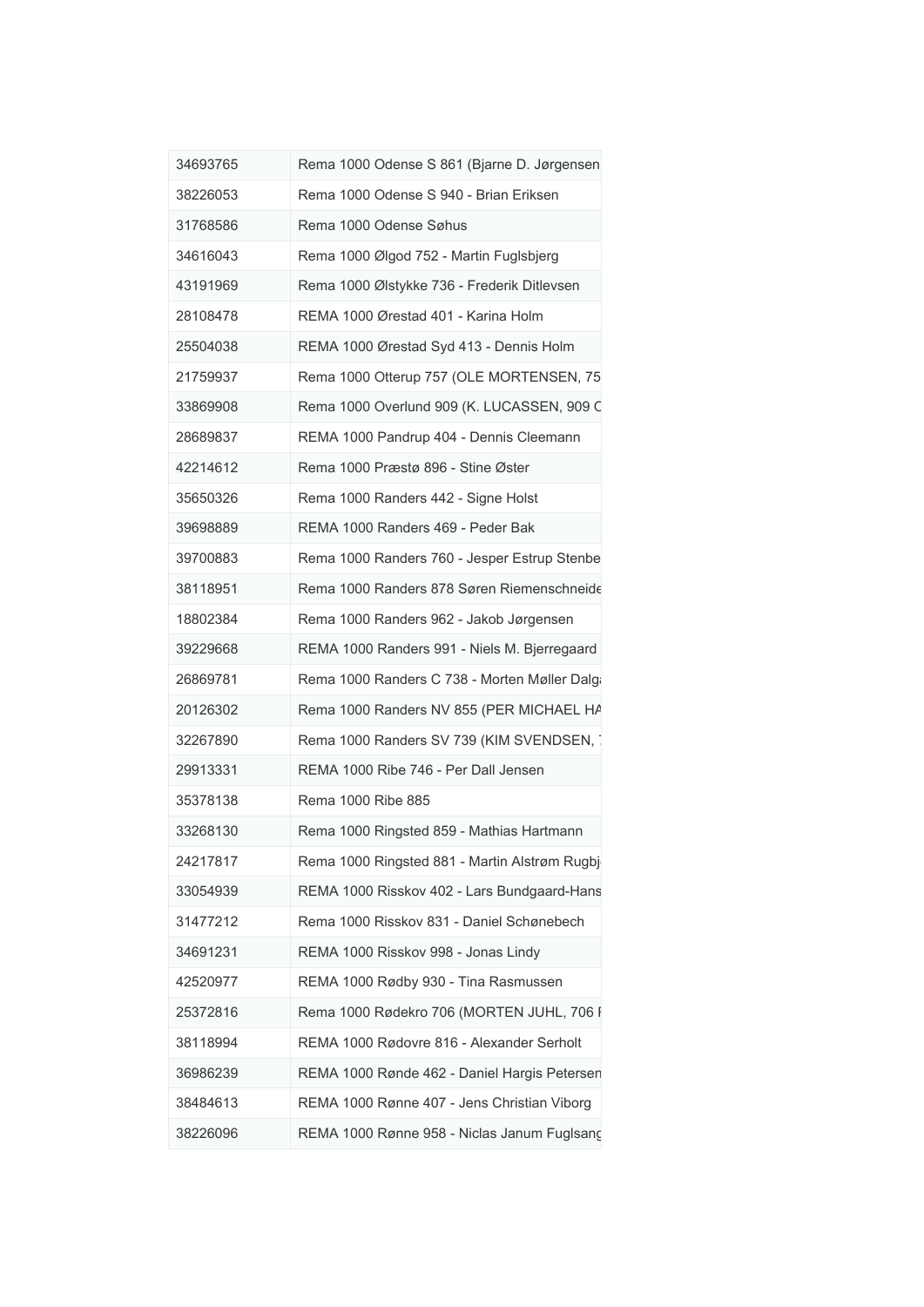| 26752434 | Rema 1000 Rønnede 887 (CLAUS NIELSEN, 88        |
|----------|-------------------------------------------------|
| 41563494 | REMA 1000 Roskilde 464 - Danny Munck Linck      |
| 34469989 | REMA 1000 Roskilde 922 Kim Torpegaard           |
| 37683558 | Rema 1000 Roskilde, Ros Have 975 Mads Nersti    |
| 26360080 | REMA 1000 Sabro 870 - Jacob Albertsen           |
| 31597919 | Rema 1000 Sæby 850 - Danny Bach                 |
| 38770152 | Rema 1000 Sakskøbing 905 - Finn Fabricius       |
| 29792429 | Rema 1000 Seest 836 - Niels Fournais Kudsk      |
| 19490386 | Rema 1000 Sejs Silkeborg 780                    |
| 30833422 | REMA 1000 Silkeborg 405 - Bjørn Bajlum          |
| 35396705 | Rema 1000 Silkeborg 908 - Iben Nagbøl           |
| 38878492 | Rema 1000 Silkeborg 927 - Anders Bekmand Kra    |
| 31056187 | REMA 1000 Silkeborg, Funder 987 - Carsten Ras   |
| 33508042 | Rema 1000 Sindal 944 - Stefan Ottesen           |
| 32889034 | Rema 1000 Skælskør 888 - Kamilla Velin          |
| 27625398 | REMA 1000 Skærbæk 957 (Jonas Michelsen, 95      |
| 38118439 | Rema 1000 Skagen 872 Jesper Pedersen            |
| 39229684 | Rema 1000 Skanderborg 770 - Nicolai Jørgenser   |
| 29789398 | Rema 1000 Skive 701 - Jesper Lund Thomsen       |
| 19894975 | Rema 1000 Skive 702 (KLAUS KRISTENSEN, 70       |
| 29923167 | Rema 1000 Skive 809 - Ronni Haaning             |
| 41486767 | REMA 1000 Skjern 459 - Henrik Aagaard Nielser   |
| 34468664 | REMA 1000 Skørping 414 - Flemming Pedersen      |
| 27045936 | Rema 1000 Skovlunde 799 - Sebastian Drøidal     |
| 28328702 | REMA 1000 Slagelse 429 - Christian Hartvig Zoll |
| 42521043 | REMA 1000 Slagelse 460 - Gitte Zoll Pedersen    |
| 27033644 | Rema 1000 Slagelse 801 (JESPER PEDERSEN,        |
| 25218868 | Rema 1000 Slagelse 805 - Rasmus Hartz-Nielse    |
| 27593569 | Rema 1000 Slagelse 808 (LASSE BYRDE, 808 S      |
| 38769987 | Rema 1000 Slagelse 824 - Dennis Krogh           |
| 33970609 | REMA 1000 Snoldelev 445 - Henrik Yring          |
| 40854053 | REMA 1000 Søborg 879 - Anders Koppel            |
| 38726390 | Rema 1000 Solbjerg 954 - Louise Concordia       |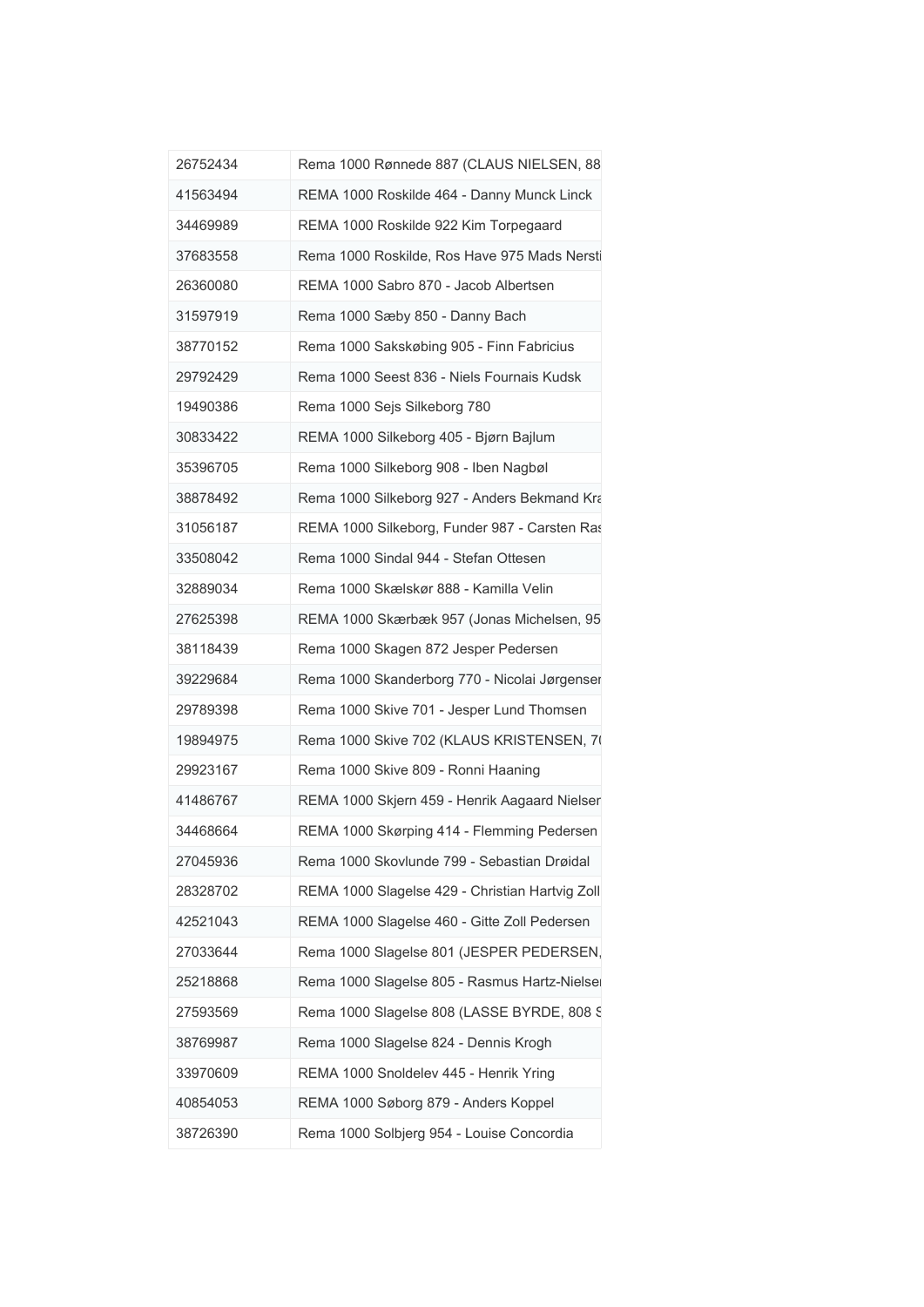| 36090235 | Rema 1000 Sønderborg 741 - Søren Eilersen     |
|----------|-----------------------------------------------|
| 28101457 | Rema 1000 Sønderborg 812 (M. PAGAARD JEN      |
| 29917957 | Rema 1000 Søndersø 728                        |
| 34468680 | Rema 1000 Sorø 796 - Jesper Hansen            |
| 24992144 | Rema 1000 Stege 867 (LEIF NIELSEN, 867 STE    |
| 42520993 | REMA 1000 Stenlille 994 - Emil Nielsen        |
| 34218978 | Rema 1000 Stensved 933 - Johnny Nielsen       |
| 30707583 | REMA 1000 Stilling 418 - Martin Kruse         |
| 33575432 | REMA 1000 Stoholm 844 - Lars Klausen          |
| 18117347 | Rema 1000 Storevorde 776 - Jimmi Revsbæk      |
| 38226088 | REMA 1000 Støvring 820 - Jesper B. Bové       |
| 41061987 | Rema 1000 Strib 980 - Jacob Fugmann Christens |
| 26033543 | Rema 1000 Struer 726 - Troels Kaalund         |
| 33081138 | Rema 1000 Sunds 899 (KENNY STILLING JENS      |
| 26264006 | REMA 1000 Svendborg 455 - Edin Hasanbegovio   |
| 34691223 | Rema 1000 Svendborg 873 - Nicolai Christensen |
| 19814831 | Rema 1000 Svendborg 961 (NIKOLAJ JENSEN,      |
| 41651636 | Rema 1000 Svenstrup 795 - Cassandra Lobo Ve   |
| 40218599 | Rema 1000 Svinninge 979 - Rasmus Klæbel       |
| 27039464 | Rema 1000 Sydals 802 (KIM MICHAELSEN, 802     |
| 33077041 | Rema 1000 Taastrup 797                        |
| 28510500 | REMA 1000 Tårnby 444 - Allan Christensen      |
| 41563532 | REMA 1000 Tarp 955 - Armin Grizovic           |
| 38769979 | REMA 1000 Them 409 - Kevin List               |
| 29404984 | Rema 1000 Thisted 710 - Laurits Petersen      |
| 35486224 | Rema 1000 Tommerup 775 - Rune Engholm         |
| 37907227 | REMA 1000 Tønder 996 Thomas F. Jordt          |
| 35468641 | Rema 1000 Tranbjerg 814 - Claus Høegh         |
| 21656178 | Rema 1000 Trige 868 - Michael Gertsen         |
| 39698862 | Rema 1000 Trøjborg 915 - Kasper Ambøg Hvass   |
| 40942297 | Rema 1000 Vadum 766 - Mette Skjortholt        |
| 20265086 | Rema 1000 Værløse 947 - Jimmy Storch          |
| 39289091 | Rema 1000 Værløse 956 - Jesper Nielsen        |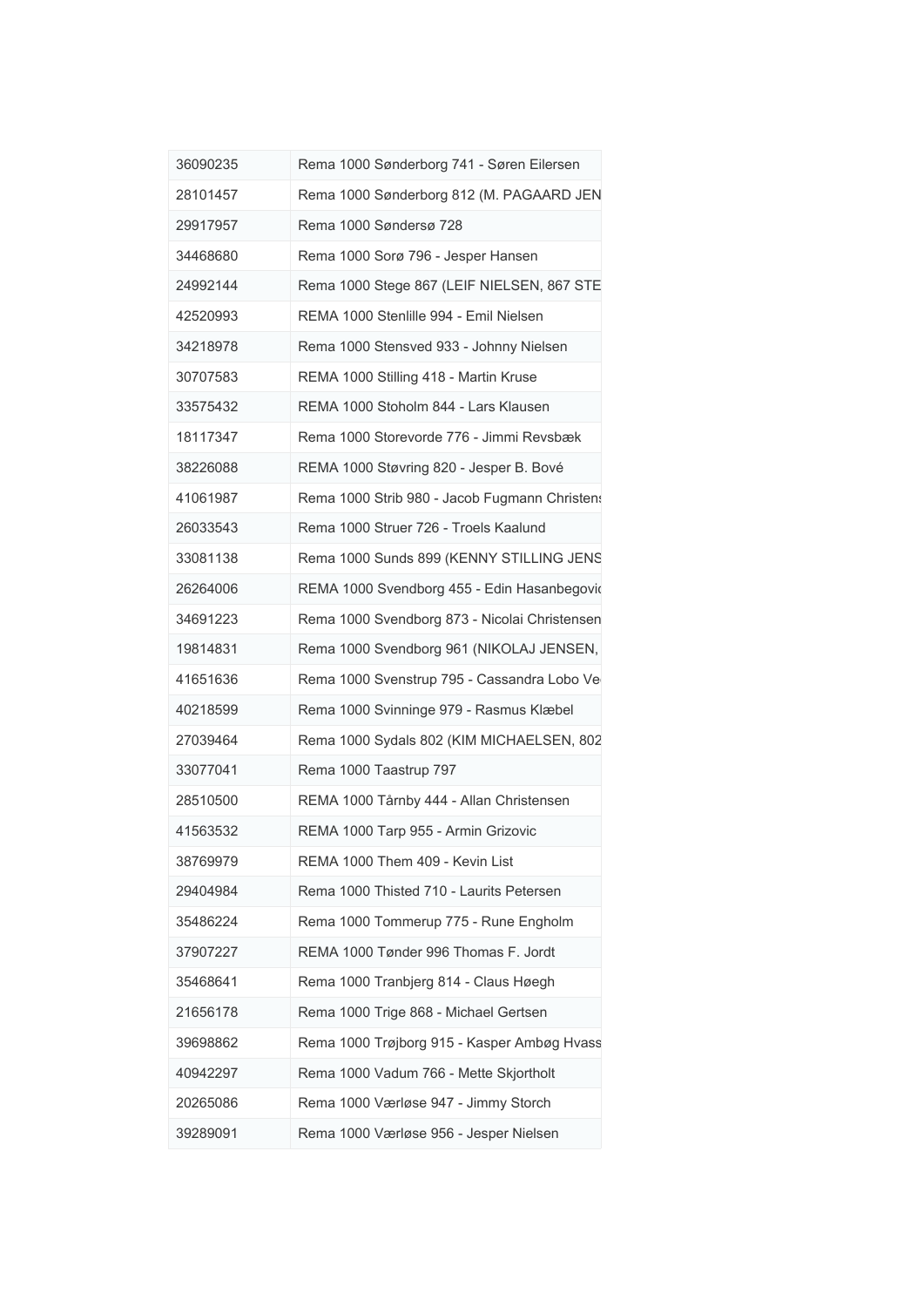| 34202664 | REMA 1000 Valby 437 - Christian Vindfeldt      |
|----------|------------------------------------------------|
| 26855756 | REMA 1000 Valby 997 Max Skov Hansen            |
| 37792225 | REMA 1000 Vallensbæk 973 - Martin S. Larsen    |
| 36090227 | REMA 1000 Vanløse 447 - Brian Christoffer Holn |
| 42243272 | Rema 1000 Vanløse 817 - Mikkel Christian Holdt |
| 41001917 | Rema 1000 Varde 720 - Per Søllingvraa          |
| 40937382 | Rema 1000 Vejby 835 - Mathias Lass Thy         |
| 40055827 | Rema 1000 Vejen 772 - Christian Winther        |
| 26269288 | REMA 1000 Vejle 456 - Jesper Thing             |
| 39229714 | Rema 1000 Vejle 744 - Simon Søgaard            |
| 21855103 | Rema 1000 Vejle 786 (LARS ULRIK PINDERUP,      |
| 28149700 | Rema 1000 Vejle 819 (ALLAN BRUUN, 819 UHF      |
| 42636711 | Rema 1000 Vejle 826 - Andreas Cederlöv         |
| 26312086 | Rema 1000 Vejle Ø 733 (BRIAN LARSEN, 733 B     |
| 41001909 | Rema 1000 Veksø 858 - Lasse Jess               |
| 38013645 | REMA 1000 Vemmedrup 989 Anders Severinsen      |
| 37512699 | REMA 1000 Veri Centret 406 - Christian Marcuss |
|          |                                                |
| 18816474 | Rema 1000 Viborg 718 - Ken Forup               |
| 36981466 | Rema 1000 Viborg 781 - Jess Bøger              |
| 42994685 | Rema 1000 Viborg 959 - Jonas Carlsen           |
| 31752205 | Rema 1000 Viby J 952 (ALLAN VILLADSEN, 952     |
| 19613178 | Rema 1000 Viby Jylland 723 - Lise Leander Ande |
| 39289083 | Rema 1000 Viby Sjælland 803 - Jens Fevejle Lar |
| 21023647 | Rema 1000 Vildbjerg 417 R.Hansen               |
| 25519485 | REMA 1000 Vinderup 722                         |
| 28143729 | REMA 1000 Virum 443 - Kenneth Holde            |
| 33959443 | Rema 1000 Vodskov 982 (Peter Nikolajsen 982 \  |
| 31174724 | Rema 1000 Vojens 742 (JØRN THOMSEN, 742)       |
| 27234461 | Rema 1000 Vordingborg 804 (SØREN ANDERSI       |
| 39554216 | <b>REMA Distribution Danmark A/S</b>           |
| 25723775 | Renes Vin og Grønttorv                         |
| 34605866 | <b>REN KOST ApS</b>                            |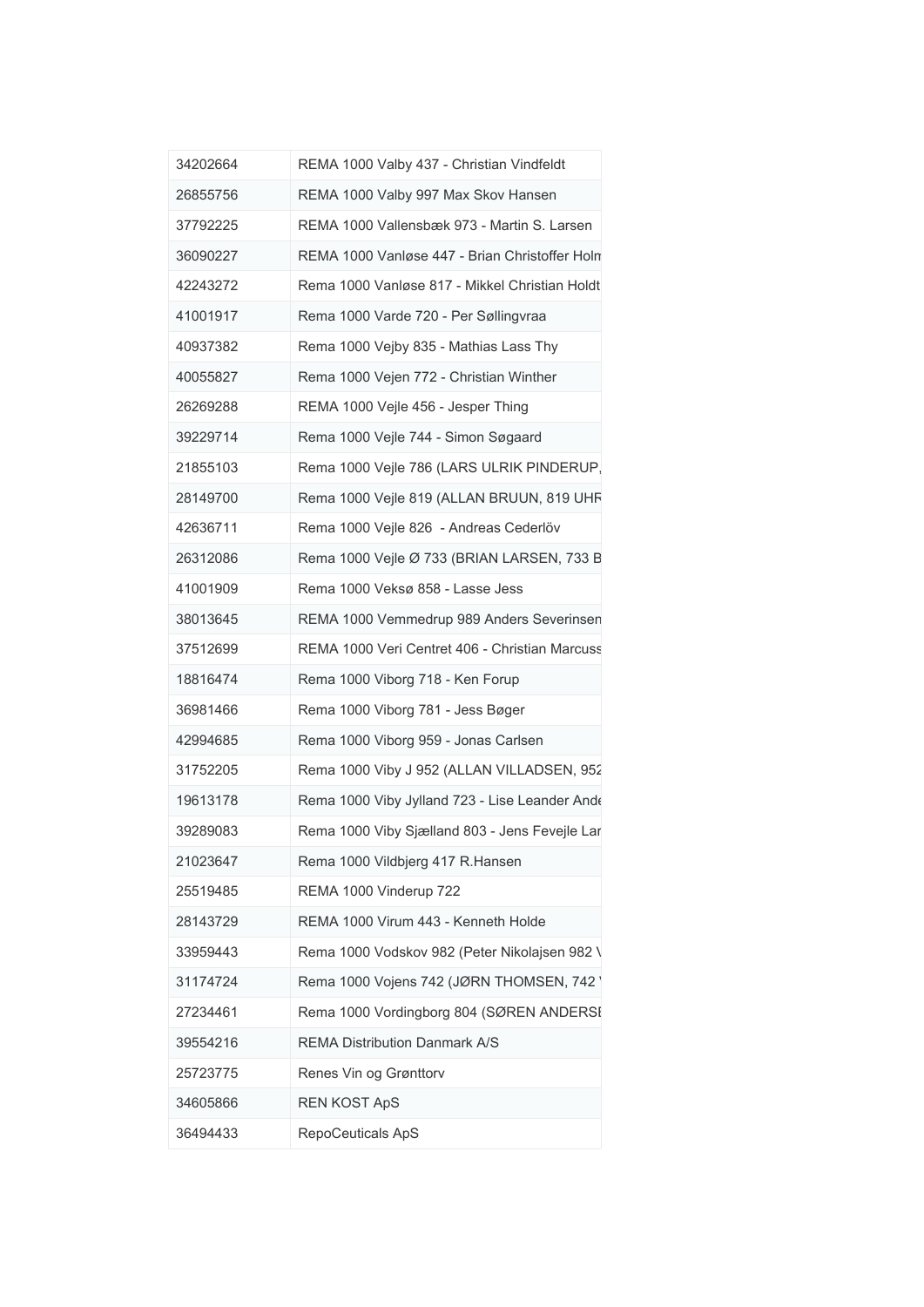| 30082346 | Reponex Pharmaceuticals A/S                      |
|----------|--------------------------------------------------|
| 28894937 | Retail Syd A/S (Shell Stege)                     |
| 25976517 | RH MINIMARKED ApS                                |
| 40155562 | RH Service Team IVS                              |
|          | Rigshospitalet, afsnit 3982 PET & Cyklotron-enhe |
|          | Rigshospitalet Afsnit KF 4011 Nuklearmedicinsk   |
|          | Rigshospitalet, Blodbanken 2034 Klinisk Immuno   |
|          | Rigshospitalet, Kardiologisk Stamcellecenter     |
| 32058183 | Ringkøbing Dyrecenter                            |
| 37978450 | Ringvejens Kiosk v/Nalagini Thananthiras         |
| 25230515 | Roche A/S                                        |
| 20468572 | Rødding handelsplads (Kenneth Jensen)            |
| 39003872 | Rolfsminde Foder IVS                             |
| 27866077 | Rømø Supermarked v/Godtfred Degn                 |
| 35952411 | Rønbjerg Attraktioner og Service                 |
| 41052244 | Rønnede Dyreklinik                               |
| 38494538 | Roomi Kiosk                                      |
| 27449107 | Rosa Kiosk                                       |
| 81093628 | Roskilde Sygehus Cafe og Kiosk - Compass Gro     |
| 28905602 | Rudsvedby Købmand                                |
| 37405213 | Rungsted Supermarked P/S                         |
| 36159065 | Safe2Go kiosken                                  |
| 38178458 | Saffi Købmand IVS                                |
| 35517480 | Sales Group Nordic (Kiosken Struer station)      |
| 67456211 | Salfarm Danmark A/S                              |
| 35954716 | Salling Aalborg                                  |
| 35954716 | Salling Aarhus                                   |
| 35954716 | Salling Group                                    |
| 68736315 | Salling Grovvarer a.m.b.a.                       |
| 29154333 | Sallingvej Dyreklinik ApS                        |
| 27310303 | SAMSØ BYGGECENTER A/S                            |
| 27744532 | Sandoz A/S                                       |
| 32339964 | SANKT ANNÆ KIOSK ApS                             |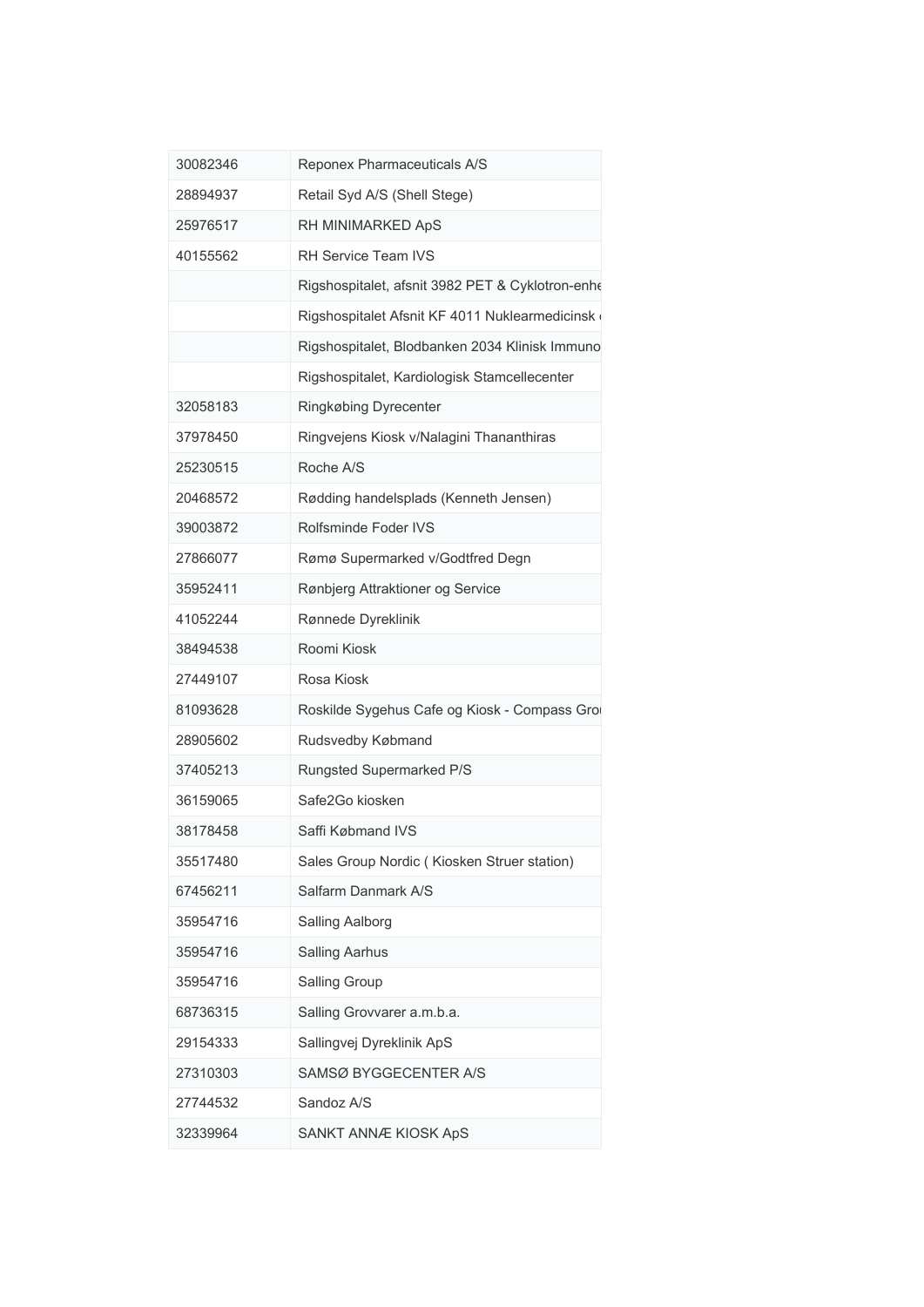| 19064301 | Sanofi A/S                                         |
|----------|----------------------------------------------------|
| 41739207 | Sanos Supply ApS                                   |
| 33677952 | S-cafe / Stations Kiosken (Frederikssund Station)  |
| 36028483 | <b>SCANDEA ApS</b>                                 |
| 27745350 | Scandinavia Kiosk                                  |
| 16279099 | Scanpharm A/S                                      |
| 83090413 | Scantox A/S                                        |
| 13153604 | ScanVet Animal Health A/S                          |
| 36459174 | <b>Schippers Denmark Aps</b>                       |
| 28673868 | SCHUMANN HORSE CARE ApS                            |
| 28842430 | Seawest Attraktioner & services ApS                |
| 35261087 | Secas                                              |
|          | Sektion for Stamceller og Celleterapi, Rigshospita |
| 37848921 | Select & Save ApS                                  |
| 39634597 | Service Centeret Anno 2018 ApS                     |
| 33640676 | SERVICECENTER LØGSTØR ApS                          |
| 42352721 | SERVICECENTRET, HOLSTEBRO A/S                      |
| 27288405 | <b>Service Kiosk</b>                               |
| 33310161 | Service Kiosk                                      |
| 39231808 | Service Kiosk                                      |
| 36292660 | Service kiosken                                    |
| 38055453 | Service Kiosken Kukuret                            |
| 32181058 | Service Kiosken og Spillehal                       |
| 39232170 | <b>Service Kiosk IVS</b>                           |
| 21469637 | Service Kiosk / Kiosk Valby                        |
| 33442351 | Service Kiosk v/Ali Bagiran                        |
| 35429263 | Service Kiosk v/Erol Semovski                      |
| 17412841 | Service Kiosk v/Manjit Singh                       |
| 15153245 | Servicenter Toftlund Aps                           |
| 87148114 | Servier Danmark A/S                                |
| 13262306 | Shell                                              |
| 31623197 | Shell Aakirkeby (TCB Retail ApS)                   |
| 31623197 | Shell Aalborg (TCB Retail ApS)                     |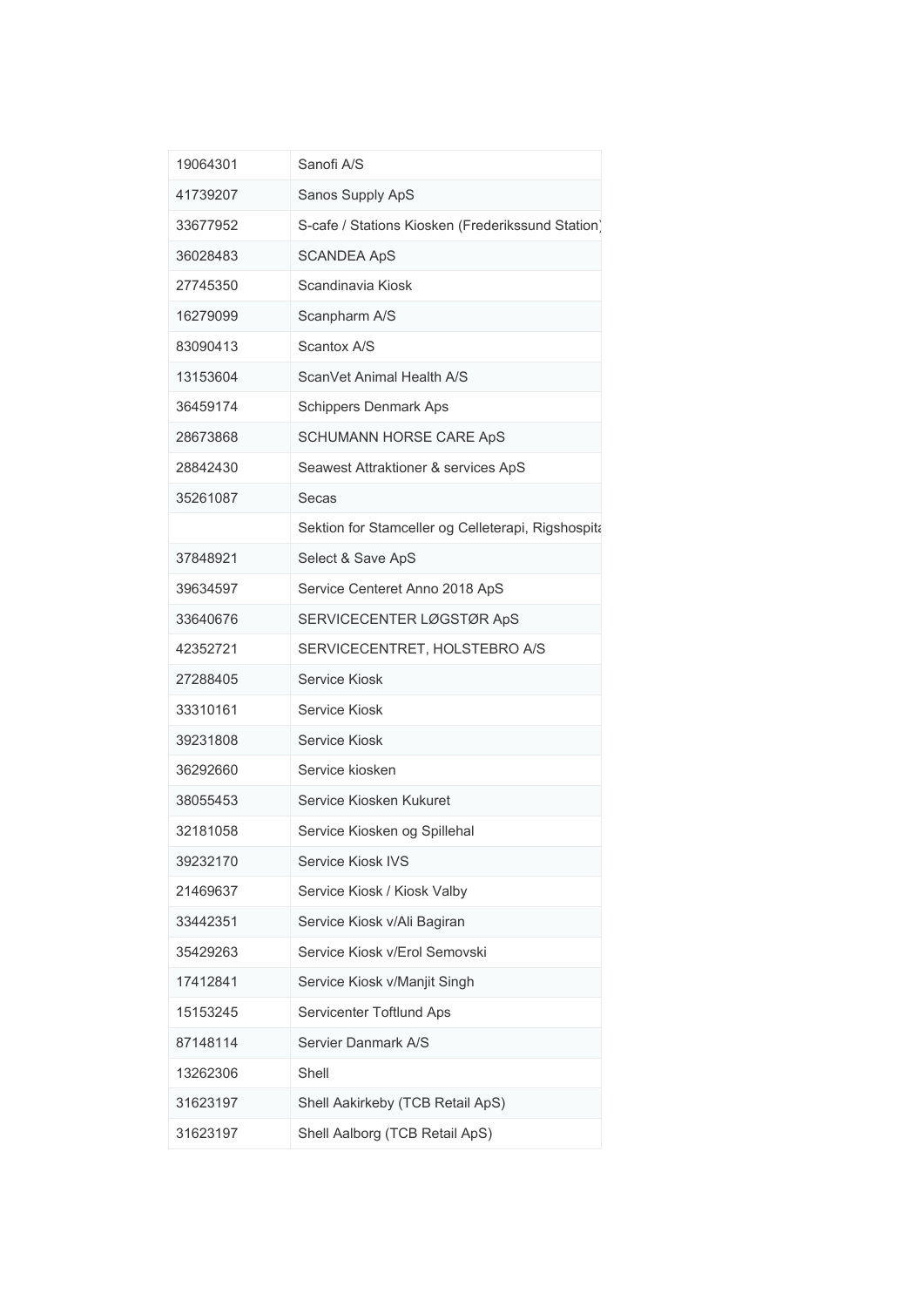| 30255771 | <b>Shell Assens</b>                           |
|----------|-----------------------------------------------|
| 32811175 | Shell Billund v/Laila Busborg                 |
| 41476877 | Shell Ejby ApS                                |
| 42706949 | Shell Faaborg ApS                             |
| 31623197 | Shell Frederikshavn Motorvej (TCB Retail ApS) |
| 31623197 | Shell Frederiksværk                           |
| 32673090 | SHELL GLAMSBJERG ApS                          |
| 30831772 | Shell Gram v/Top Up Aps                       |
| 10735696 | Shell Gråsten                                 |
| 18129582 | Shell Grenå v/Torben Christensen              |
| 32303773 | Shell Hadsten                                 |
| 31475244 | Shell Hammerum (Lise og Jannik Hammerum Ap    |
| 32512208 | Shell Juelsminde                              |
| 31623197 | Shell Karolinelundsvej (TCB Retail ApS)       |
| 32241050 | <b>Shell Kibæk</b>                            |
| 26283183 | Shell (Kjellerup Bilcenter I/S)               |
| 31623197 | Shell Kongevejen                              |
| 31623197 | Shell - Odense SV                             |
| 40947485 | Shell Oksbøl v/Helle Nielsen                  |
| 20943084 | Shell Ørbæk (Ørbæk Autoforretning A/S)        |
| 29097275 | Shell Øster Kippinge                          |
| 25457110 | Shell Øster Snede (ØSTER SNEDE AUTO A/S)      |
| 30605500 | Shell Pandrup                                 |
| 11857949 | Shell (PETER JENSEN, STØVRING A/S)            |
| 30460693 | Shell Ravnstrup I/S                           |
| 31623197 | Shell Rønne (TCB Retail ApS)                  |
| 39908190 | Shell Ryomgaard ApS                           |
| 31623197 | <b>Shell Service</b>                          |
| 20443537 | Shell Service / 7-Eleven 452                  |
| 32060870 | Shell Service centret Gunderup (SERVICE CENT  |
| 39337282 | Shell Service Dalby                           |
| 27116906 | Shell Service Hammel                          |
| 25801636 | <b>Shell Service Horsens</b>                  |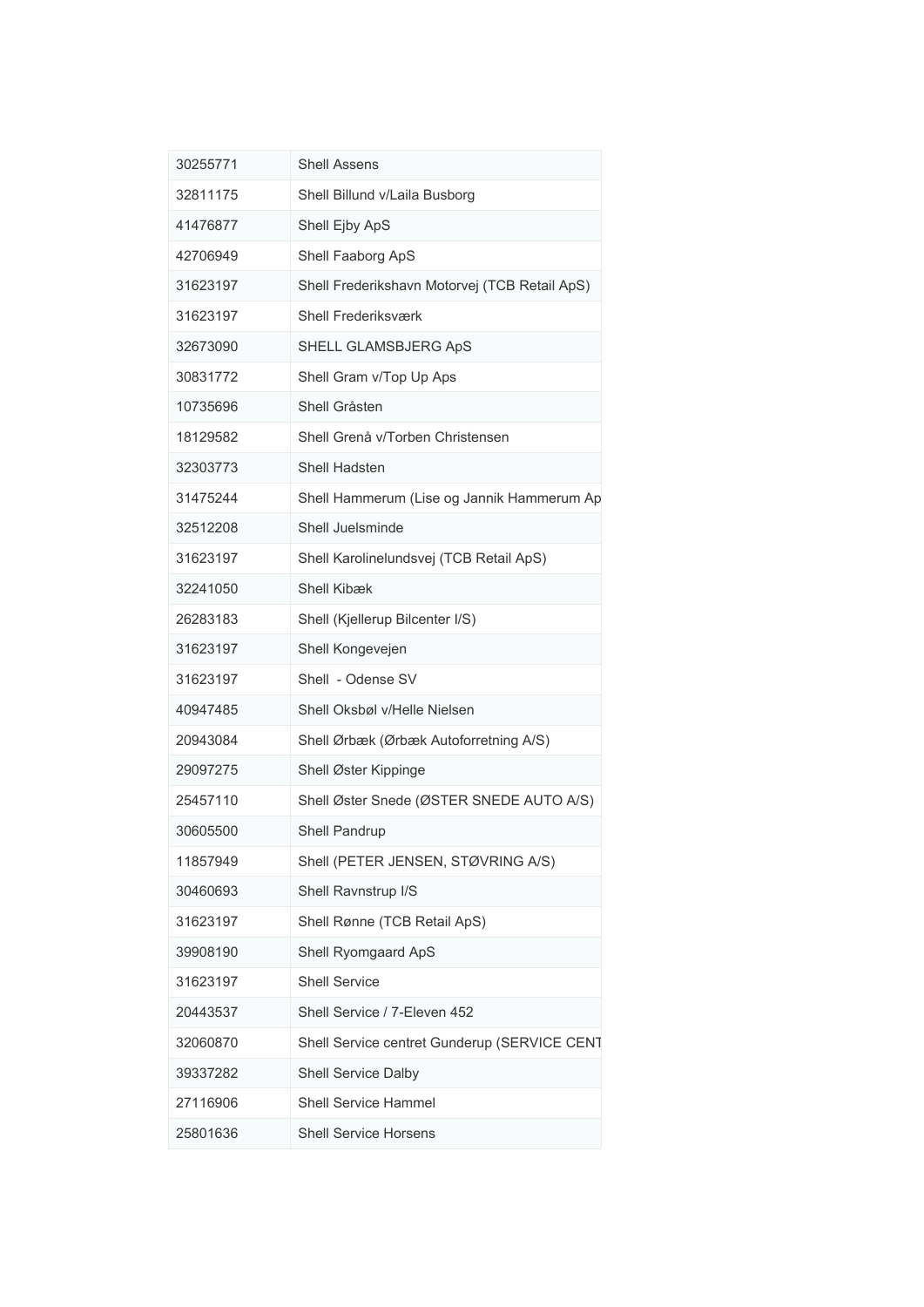| 11979874 | Shell Service Lunderskov                 |
|----------|------------------------------------------|
| 21969400 | <b>Shell Service Morud</b>               |
| 28288875 | Shell Service Odder (HN BENZIN ApS)      |
| 28894937 | Shell service Rønnede                    |
| 31623197 | Shell Service Sønderborg                 |
| 15135395 | SHELL SERVICE V/FRANK PAULS POULSEN      |
| 10100283 | Shell Service Videbæk                    |
| 14152393 | Shell Service Vig                        |
| 10303176 | Shell Service V/Jens Mortensen           |
| 32373917 | Shell Service v/Michael Redder           |
| 28894937 | Shell Service - Vordingborg              |
| 20584807 | SHELL SERVICE Vordingborg                |
| 28356870 | Shell Service v/Preben Larsen            |
| 31623197 | Shell, TCB Retail ApS                    |
| 21285498 | Shell Tikøb                              |
| 30593405 | Shell Tørring (TØRRING SERVICECENTER ApS |
| 12432801 | Shell V/Allan Hansson                    |
| 31623197 | Shell Vejle (TCB Retail ApS)             |
| 12755376 | Shell v/Henrik Lynge Andersen            |
| 31623197 | Shell Viby J (TCB Retail ApS)            |
| 37444545 | Shop2go Aps                              |
| 25543416 | Shop N Play                              |
| 30819438 | Shop N Play                              |
| 36587121 | Shop N Play Amager                       |
| 40929258 | Shop & play Tagensvej                    |
| 38900935 | Skæring Minikøb                          |
| 34309159 | Skærup Super Butik                       |
| 30500369 | Skalborg kiosk ApS                       |
| 31342538 | Skals Nærkøb                             |
| 32872921 | Skanderborg Dyrehospital                 |
| 17793276 | SKAVE AUTOVÆRKSTED I/S FLEMMING SKO'     |
| 31511879 | <b>Skaven Strand Camping</b>             |
| 32268269 | Skejby Dyreklinik                        |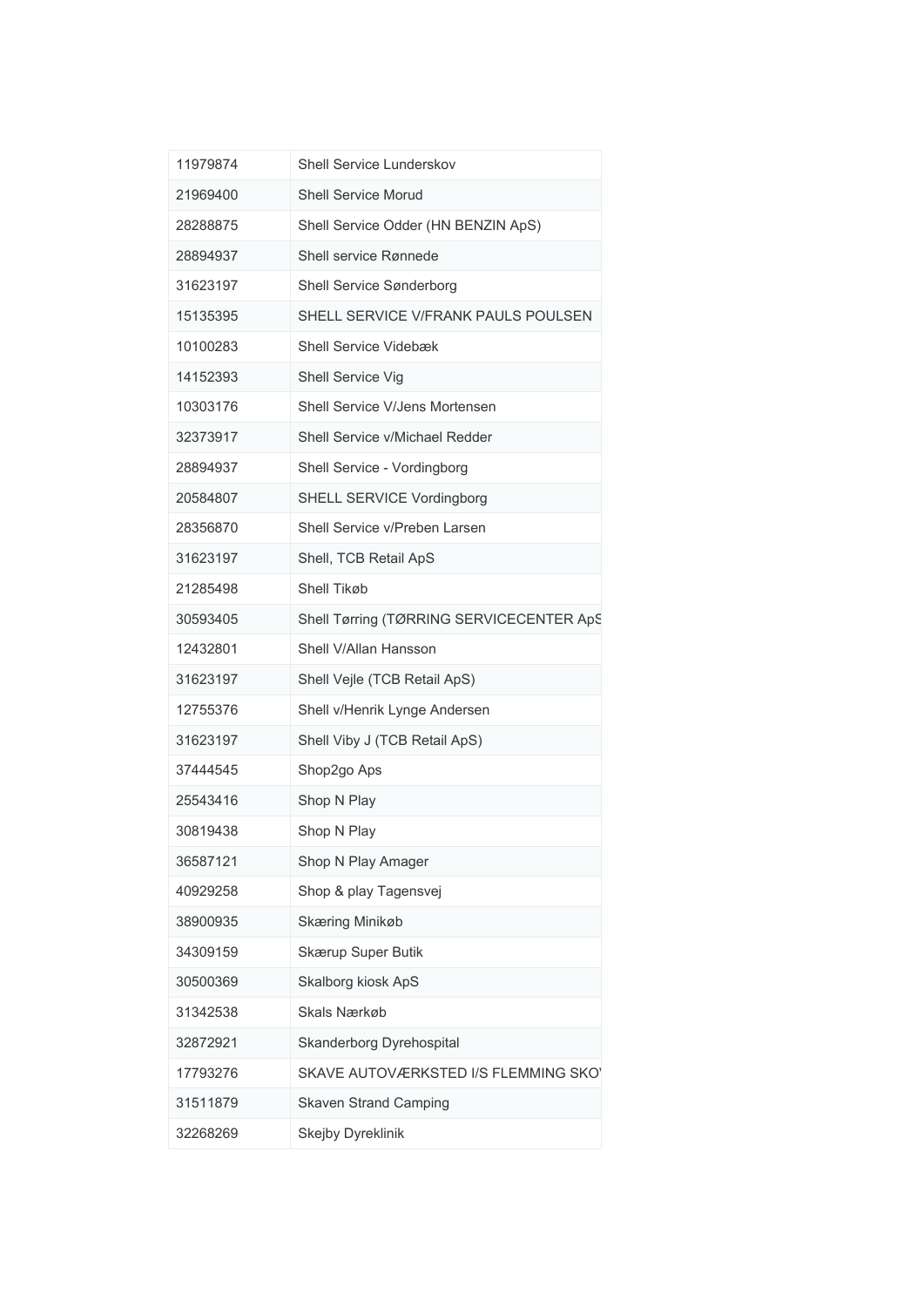| 40490485 | Skibhus Dyreklinik                      |
|----------|-----------------------------------------|
| 39598817 | Skive Dyrehospital ApS                  |
| 17017284 | <b>SKIVEREN CAMPING A/S</b>             |
| 35204601 | Skjern Dyrehospital ApS                 |
| 13951500 | Skjoldburne                             |
| 35946993 | <b>Skørping Dyreklinik</b>              |
| 16201693 | SKOTTEGÅRDENS VIN & TOBAK               |
| 70105918 | Slagelse Dyrehospital A/S               |
| 39578220 | Slik eller ballade                      |
| 34578362 | <b>SLIKKIOSKEN ApS</b>                  |
| 29472475 | Smådyrsklinikken                        |
| 89669510 | <b>SmartPractice Denmark APS</b>        |
| 27232817 | SMEDEGÅRD, TIM A/S                      |
| 41557680 | <b>SMSK</b>                             |
| 42390690 | Snamix ApS                              |
| 97663459 | Snedsten Dyreklinik                     |
| 37772089 | Snertinge Dyrehospital ApS              |
| 33897472 | Solgårdens kiosk                        |
| 39179393 | Solkiosken                              |
| 38598643 | Søllerød supermarked ApS                |
| 38137670 | Solrød Dyreklinik ApS                   |
| 34724938 | Solural Pharma ApS                      |
| 29344477 | Søndergaards Tips & Lotto               |
| 38290533 | Sønderparkens Nærkøb                    |
| 33369255 | SØ-PET DYREHANDEL ApS                   |
| 34036691 | Soran MiniMarked                        |
| 35295461 | Sorona Dyreklinik                       |
| 41134585 | Souvenirs kiosk                         |
| 25975987 | Spar                                    |
| 26681723 | <b>SPAR</b>                             |
| 40407731 | <b>SPAR</b>                             |
| 12477902 | Spar Aakirkeby (AAKIRKEBY SUPERMARKED / |
| 20941405 | Spar Aalborg (VESTPARKENS SUPERMARKED   |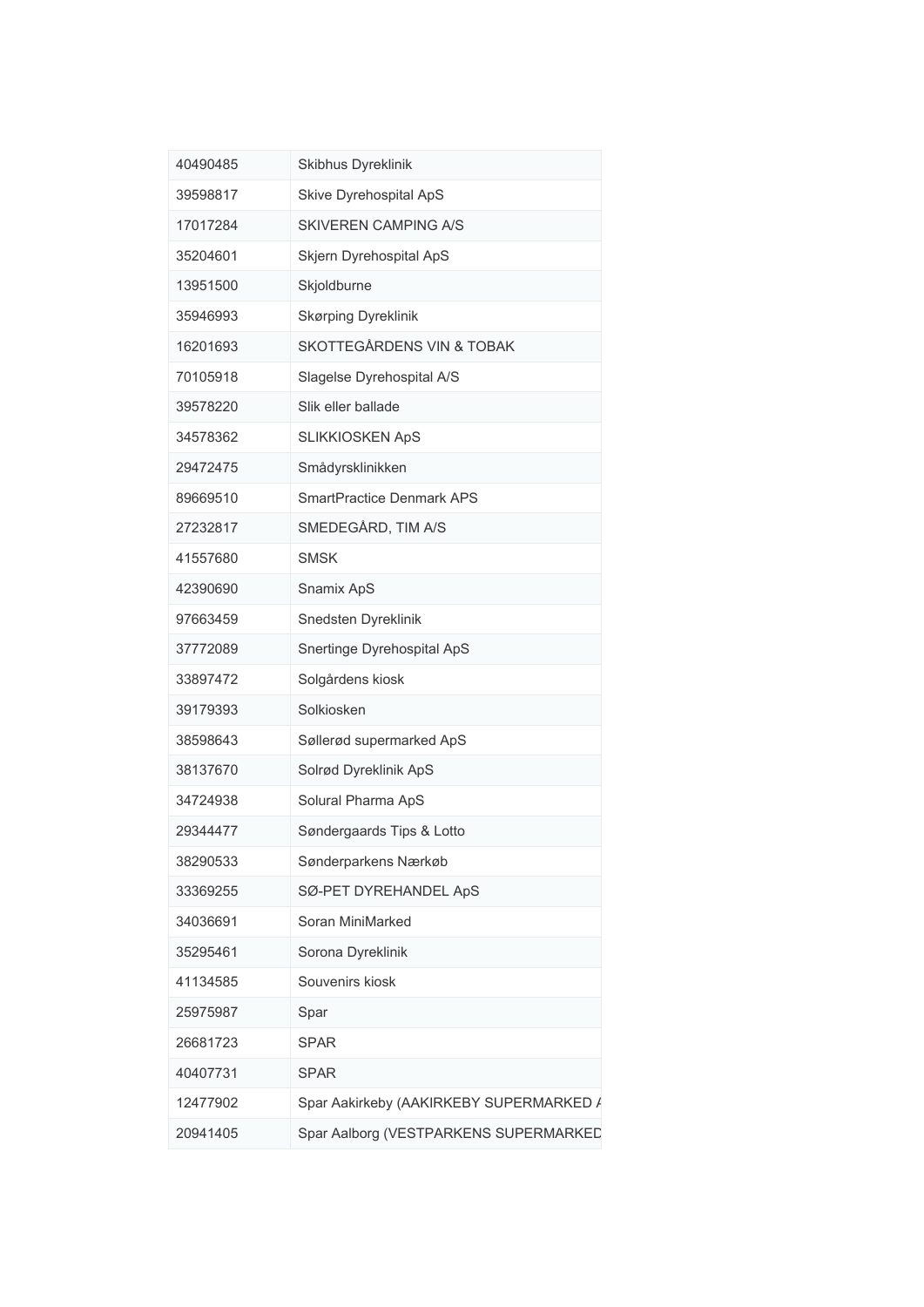| 39439271 | Spar Agerskov (Agerskov Købmandsgård ApS)      |
|----------|------------------------------------------------|
| 27418503 | <b>SPAR ÅLBÆK</b>                              |
| 38714295 | Spar Ålborg, Saltumvej                         |
| 37522430 | <b>SPAR Ans</b>                                |
| 42287407 | Spar Arden                                     |
| 17155741 | <b>SPAR ÅRESTRUPVEJ</b>                        |
| 29940983 | <b>SPAR ASAA ApS</b>                           |
| 41435658 | Spar As-Vig ApS                                |
| 41939788 | Spar Bjerringbro ApS                           |
| 43014072 | Spar Blåvand I/S                               |
| 40926666 | Spar Blokhus A/S                               |
| 27773443 | Spar Borbjerg                                  |
| 27271588 | Spar Borup (EUROSPAR BORUP ApS)                |
| 40275223 | Spar Broby V/Købmand Olsson ApS                |
| 42035807 | SPAR DØESVEJ ApS                               |
| 43215094 | Spar Ebberup ApS                               |
| 40008608 | Spar Ejby ApS                                  |
| 28031483 | Spar Ejstrupholm v/René David Andersen         |
| 38714295 | Spar Ellebjerg                                 |
| 29615004 | <b>SPAR ESBJERG</b>                            |
| 40805044 | Spar Fanø Aps                                  |
| 39861623 | Spar Fredericia ApS                            |
| 38714295 | Spar Frederiksberg                             |
| 28703686 | Spar Frederiksværk (Super Spar Frederiksværk / |
| 30604687 | <b>SPAR GANDRUP</b>                            |
| 38827928 | SPAR Ganløse ApS                               |
| 18384000 | Spar - Glostrup v/Finn Jacobsen                |
| 40008276 | Spar Gørding Aps                               |
| 38883275 | Spar Grenå Aps                                 |
| 28154046 | SPAR GUDHJEM                                   |
| 38952811 | Spar Gug Aps                                   |
| 31424488 | Spar Hanstholm                                 |
| 38541501 | Spar Havnen                                    |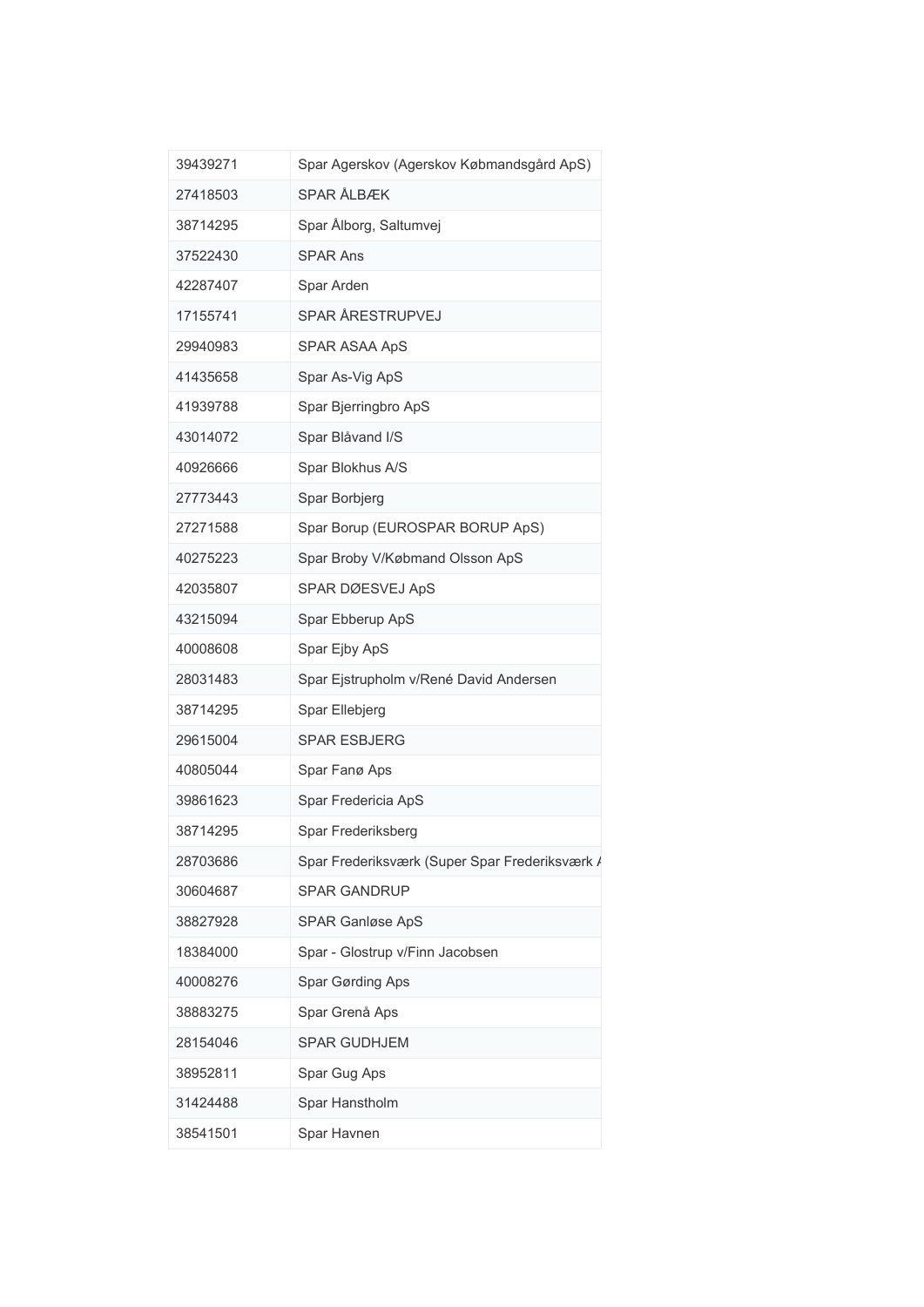| 33050127 | Spar Hedensted                            |
|----------|-------------------------------------------|
| 38844423 | Spar, Henrik Enevoldsen Aps               |
| 37441325 | Spar Hirtshals                            |
| 35347178 | Spar Hjørring                             |
| 25081471 | Spar Hjørring (Skallerup Klit Super A/S)  |
| 38816780 | Spar Hobro, AS-ervice Aps                 |
| 18839237 | <b>SPAR HOLSTEBRO</b>                     |
| 35040897 | Spar Høng (FJ HØNG ApS)                   |
| 42540315 | <b>SPAR Hoptrup ApS</b>                   |
| 39100193 | <b>SPAR Horsens ApS</b>                   |
| 26930243 | SPAR HOSPITALSVEJ ApS                     |
| 27228062 | Spar Hune A/S                             |
| 16364835 | <b>SPAR Jyderup</b>                       |
| 27111467 | <b>SPAR KAAS</b>                          |
| 37956562 | Sparkær Købmand ApS                       |
| 30981103 | Spar Karrebæksminde                       |
| 38274198 | Spar Karsemose ApS                        |
| 30009118 | Spar Kerteminde                           |
| 50355810 | Spar Klitmøller                           |
| 28509499 | Spar Koldby                               |
| 29153310 | SparKonge                                 |
| 10033764 | <b>SPAR KORNBI OMSTVEJ</b>                |
| 21466999 | Spar Lønstrup                             |
| 26098300 | <b>SPAR Moseby Aps</b>                    |
| 38884751 | Spar Munkebo Aps                          |
| 17928295 | Spar (NIELS SØBORG OTTESEN ApS)           |
| 38541501 | Spar Nord                                 |
| 31256976 | <b>SPAR NYBORG</b>                        |
| 38714295 | Spar Nykøbing F                           |
| 38714295 | Spar Nykøbing Mors                        |
| 26070457 | Spar Odense NØ (SuperBest Outlet Fyn ApS) |
| 26904897 | Spar Øster Brønderslev                    |
| 41690445 | Spar Risskov                              |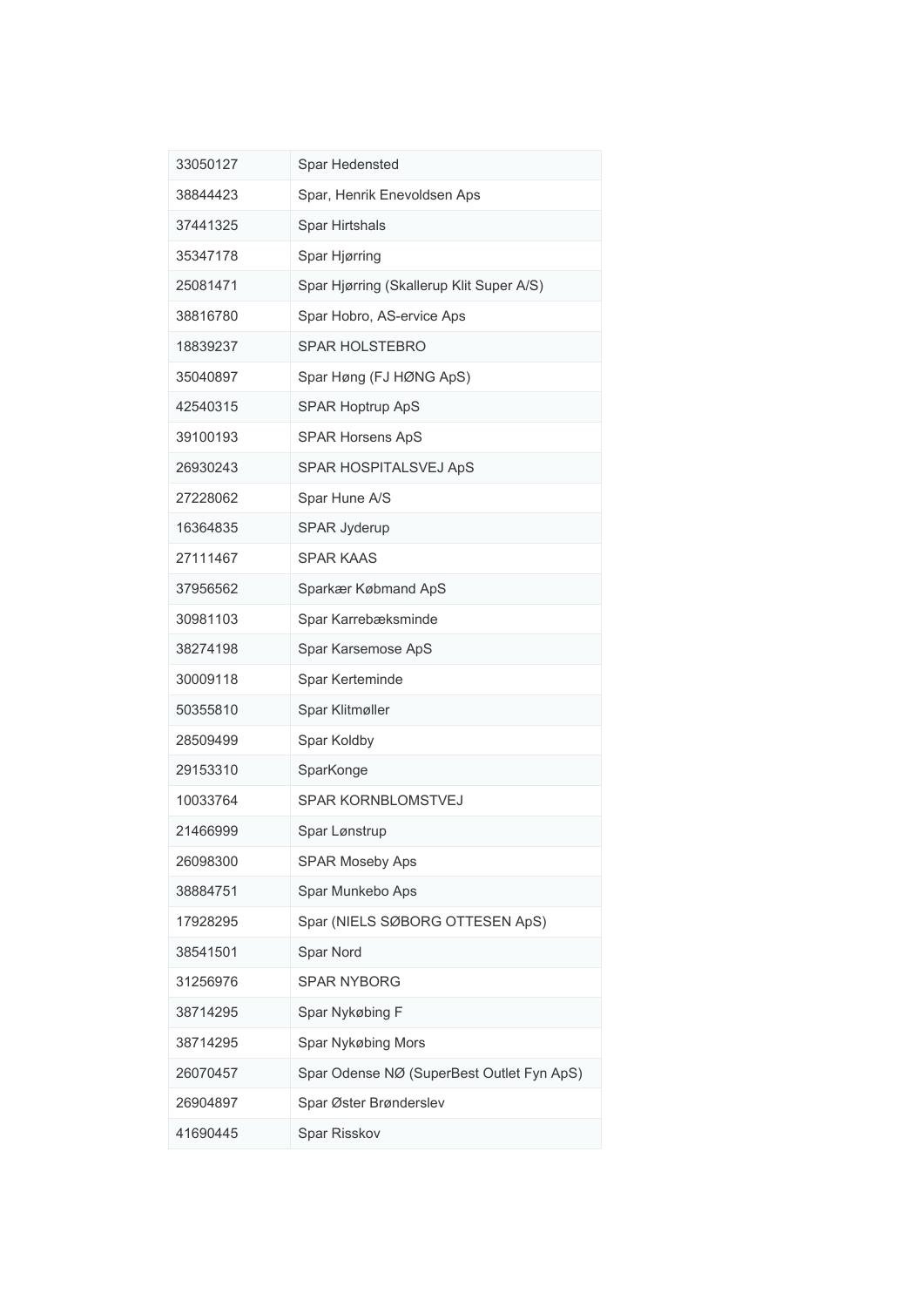| 42502391 | Spar Rørvig ApS                        |
|----------|----------------------------------------|
| 38714295 | SPAR Rørvig, Smedestræde               |
| 20093072 | Spar Rynkeby A/S                       |
| 29800170 | <b>SPAR RYSLINGE</b>                   |
| 42548472 | Spar Skælskør                          |
| 35054561 | Spar Skagen (SPAR-SKAGA A/S)           |
| 38714295 | Spar Skals                             |
| 42546968 | Spar Skolegade ApS                     |
| 39432706 | Spar Sønder Nærå                       |
| 43250841 | Spar Søren Sandberg ApS                |
| 38898787 | Spar Starup                            |
| 38714295 | Spar St. Kongensgade                   |
| 38714295 | Spar Teglholmen                        |
| 32139256 | <b>SPAR TERNDRUP</b>                   |
| 36558342 | Spar Thisted                           |
| 40768661 | Spar Thorning                          |
| 39930501 | Spar Tvis Aps                          |
| 37905070 | Spar Ullerslev ApS                     |
| 29838704 | SPAR-VADUM A/S                         |
| 42163074 | Spar ved Daniel Nielsen ApS            |
| 33366493 | Spar Vejby                             |
| 31430356 | <b>SPAR VEJGAARD</b>                   |
| 38874551 | SPAR Viby J. ApS                       |
| 29179565 | Spar Visse ApS                         |
| 38715240 | SPAR Vissenbjerg ApS                   |
| 27783775 | Spar v/Peter Jessen                    |
| 33971001 | Spar Wandallsvej (KØBMANDEN WANDALLSVE |
| 33161395 | Specific Pharma A/S                    |
| 21541702 | SP Foder & Energi I/S                  |
| 34905037 | Spil 30.08 ApS                         |
| 40508465 | Spilhuset Herlev                       |
| 40508465 | Spilhuset Vigerslev                    |
| 24981320 | Spilkiosken v/Shabir Ahmed             |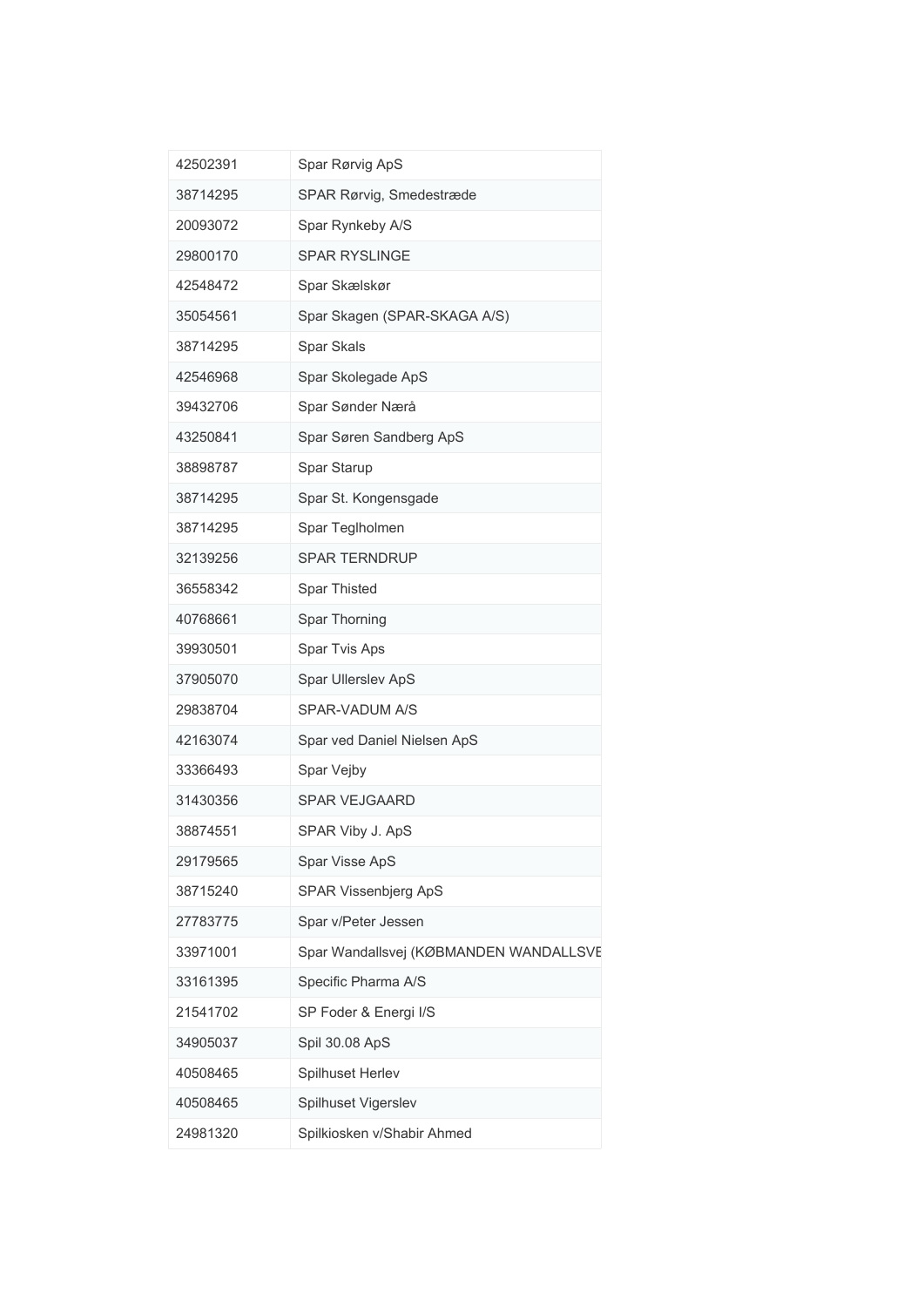| 33031866 | SPIL KØBMAND & FRUGT ApS                      |
|----------|-----------------------------------------------|
| 13004935 | Spillehjørnet                                 |
| 37002666 | Spille Kiosk                                  |
| 28252374 | Spilloppen                                    |
| 36492716 | Spil & Vind                                   |
| 28880375 | Spiren                                        |
| 40014721 | Spjald Superkiosk                             |
| 70090414 | Sports Pharma A/S                             |
| 30828704 | S.P.S. INTERNATIONAL ApS                      |
| 32563201 | Spurvegårdens Kiosk                           |
| 13902992 | <b>STADA Nordic ApS</b>                       |
| 46837428 | <b>Statens Serum Institut</b>                 |
| 31461340 | <b>Station-Kiosk</b>                          |
| 39213508 | Stationskiosk                                 |
| 36625627 | Stationskiosken                               |
| 40606041 | Stationskiosken                               |
| 38851438 | <b>Stations Kiosken</b>                       |
| 25119576 | Stationskiosken Annika Knudsmark Pedersen     |
| 32650481 | Statoil Servicenter Bogense                   |
| 18627140 | Statoil Servicenter V/E.V. Invest Sædding ApS |
| 35070877 | Staxenshop                                    |
| 41652365 | Stefansgårdens Invest ApS                     |
| 40662308 | Stenderup købmand ApS                         |
| 26299691 | Sterigenics Denmark A/S                       |
| 42574147 | Stevns Kæledyr ApS                            |
| 32943691 | STJERNE CAMPING ApS                           |
| 42126365 | Stjernekiosken                                |
| 42610224 | Stjernekøb                                    |
| 20804483 | St Kongensgades Vinhandel v/Mehm              |
| 20236191 | Stoppestedet                                  |
| 26969123 | Stoppestedet v. Shell Skælskør                |
| 20532203 | Store Heddinge Dyrehospital                   |
| 28226438 | <b>Store Hus Service Kiosk</b>                |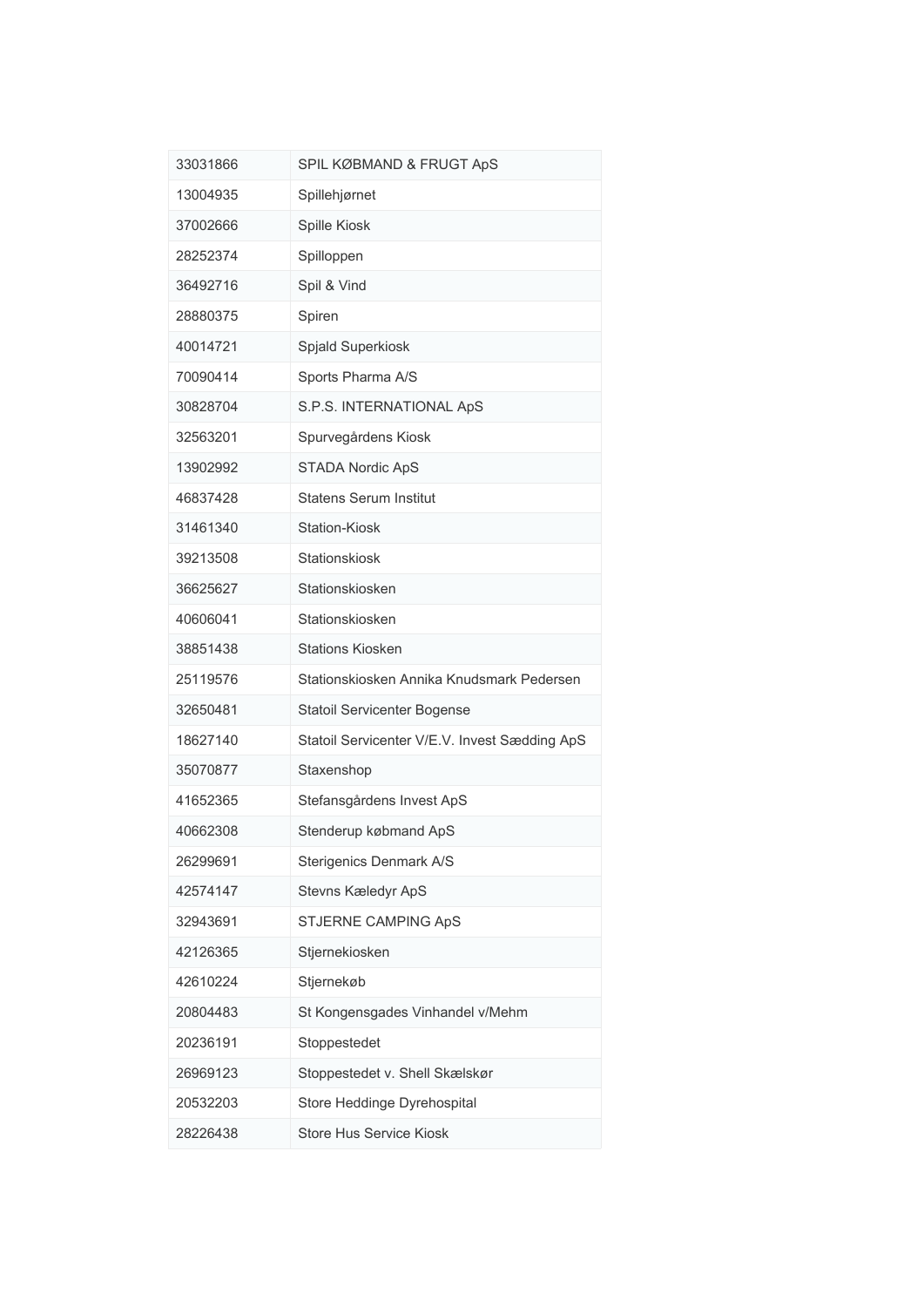| 35279539 | <b>Støvring Dyreklinik</b>                     |
|----------|------------------------------------------------|
| 26717825 | Stragen Nordic A/S                             |
| 61878114 | <b>Strandby Brugsforening AMBA</b>             |
| 13913072 | Strandmøllen A/S                               |
| 41642769 | Strandshoppen                                  |
| 36952229 | Strandvejens Kiosk                             |
| 40533605 | <b>Strides Nordic ApS</b>                      |
| 39116227 | STRØG KIOSK ApS                                |
| 40589538 | <b>Struers Dyrlæger ApS</b>                    |
| 19664449 | Struervejs Nærkøb                              |
| 30353242 | Styr på Dyr                                    |
| 31388414 | Sund Hund                                      |
| 26259495 | SuperBrugen Løgten                             |
| 17510614 | SuperBrugsen                                   |
| 26259495 | SuperBrugsen                                   |
| 66288412 | SuperBrugsen                                   |
| 69266517 | SuperBrugsen                                   |
| 39284928 | SuperBrugsen Aakirkeby (Åkirkeby Brugsforening |
| 26259495 | SuperBrugsen Aalestrup                         |
| 26259495 | SuperBrugsen Albanigade                        |
| 26259495 | SuperBrugsen Ålekistevej                       |
| 26259495 | SuperBrugsen Algade                            |
| 26259495 | SuperBrugsen Allinge                           |
| 26259495 | SuperBrugsen Amager                            |
| 21664014 | SuperBrugsen Ans                               |
| 26259495 | SuperBrugsen Århus, Jægergårdsgade             |
| 26259495 | SuperBrugsen Århus, Vesterbro Torv             |
| 69841414 | SuperBrugsen Asnæs                             |
| 20031611 | SuperBrugsen Augustenborg                      |
| 10609216 | SuperBrugsen Auning                            |
| 39136910 | SuperBrugsen Beder                             |
| 26259495 | SuperBrugsen Bellinge                          |
| 66765911 | SuperBrugsen Billund                           |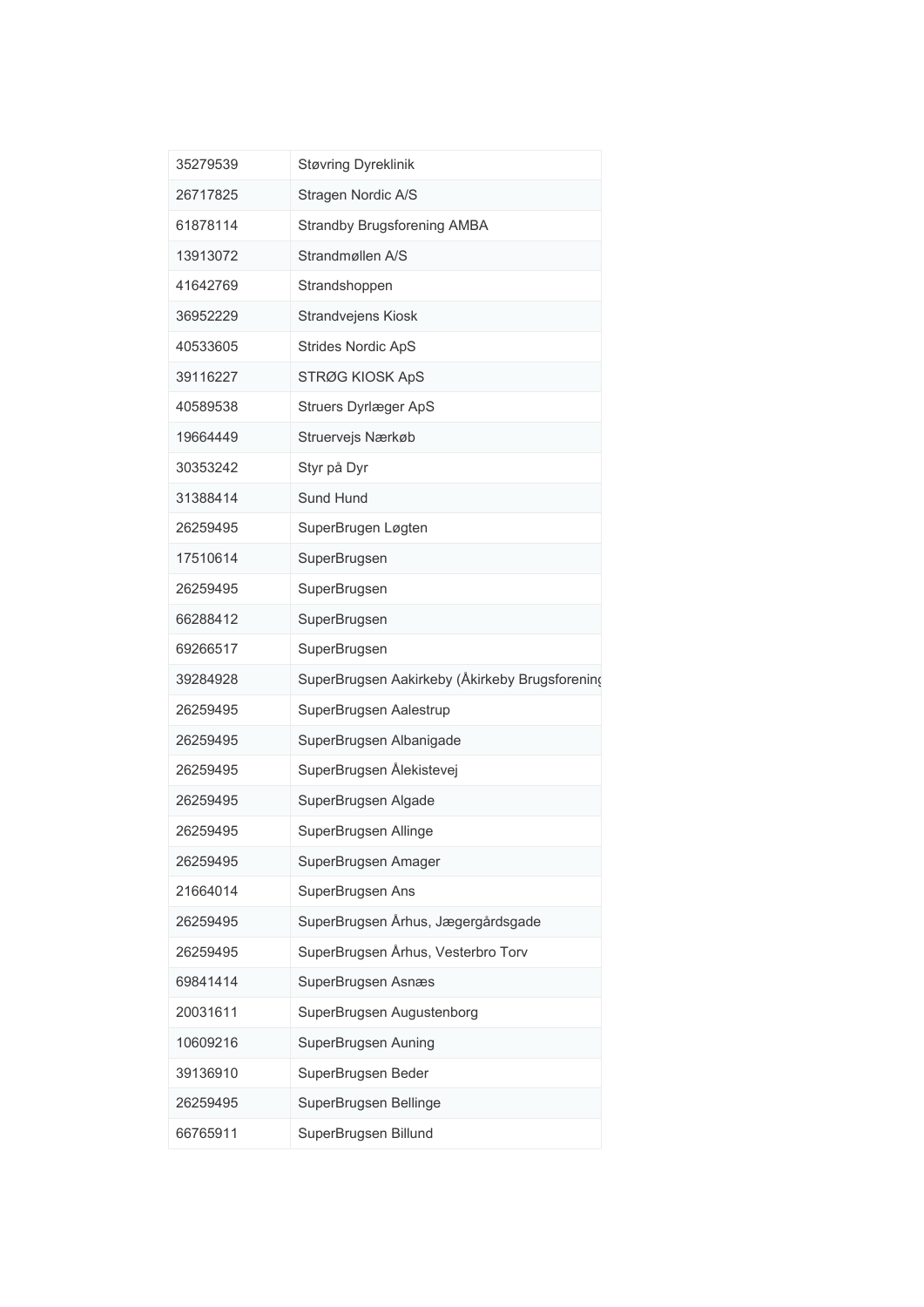| 50022528 | SuperBrugsen Bjæverskov                      |
|----------|----------------------------------------------|
| 26259495 | SuperBrugsen Bjerringbro                     |
| 26259495 | SuperBrugsen Borgergade                      |
| 36894814 | SuperBrugsen Bramdrupdam                     |
| 26259495 | SuperBrugsen Bramming                        |
| 26259495 | SuperBrugsen Brøndby                         |
| 26259495 | SuperBrugsen Brønshøj Torv                   |
| 38100513 | SuperBrugsen Brørup                          |
| 26259495 | SuperBrugsen Brostykkevej                    |
| 40681019 | Superbrugsen (Brugsen for Brædstrup og Omegr |
| 45943011 | SuperBrugsen Byrum                           |
| 26259495 | SuperBrugsen Chr.havns Torv                  |
| 26259495 | SuperBrugsen City                            |
| 54660510 | SuperBrugsen, Dalby                          |
| 26259495 | SuperBrugsen Dianalund                       |
| 31026318 | SuperBrugsen Dronninglund                    |
| 59200712 | SuperBrugsen Egtved                          |
| 38425919 | SuperBrugsen Ejby                            |
| 69167217 | SuperBrugsen Erritsø                         |
| 12673213 | Super Brugsen Esbjerg                        |
| 36683414 | SuperBrugsen Fåborg                          |
| 26259495 | SuperBrugsen Færø Plads                      |
| 49931816 | SuperBrugsen Ferritslev                      |
| 26259495 | SuperBrugsen Finsensvej                      |
| 24247031 | SuperBrugsen Fjerritslev                     |
| 26259495 | SuperBrugsen Fortunbyen                      |
| 42709212 | SuperBrugsen Fuglebjerg                      |
| 43726811 | SuperBrugsen Galten                          |
| 41464615 | SuperBrugsen Gedved                          |
| 26259495 | SuperBrugsen Gentofte Bymidte                |
| 41287519 | SuperBrugsen Gislev                          |
| 26259495 | SuperBrugsen Gistrup                         |
| 31056411 | SuperBrugsen Give                            |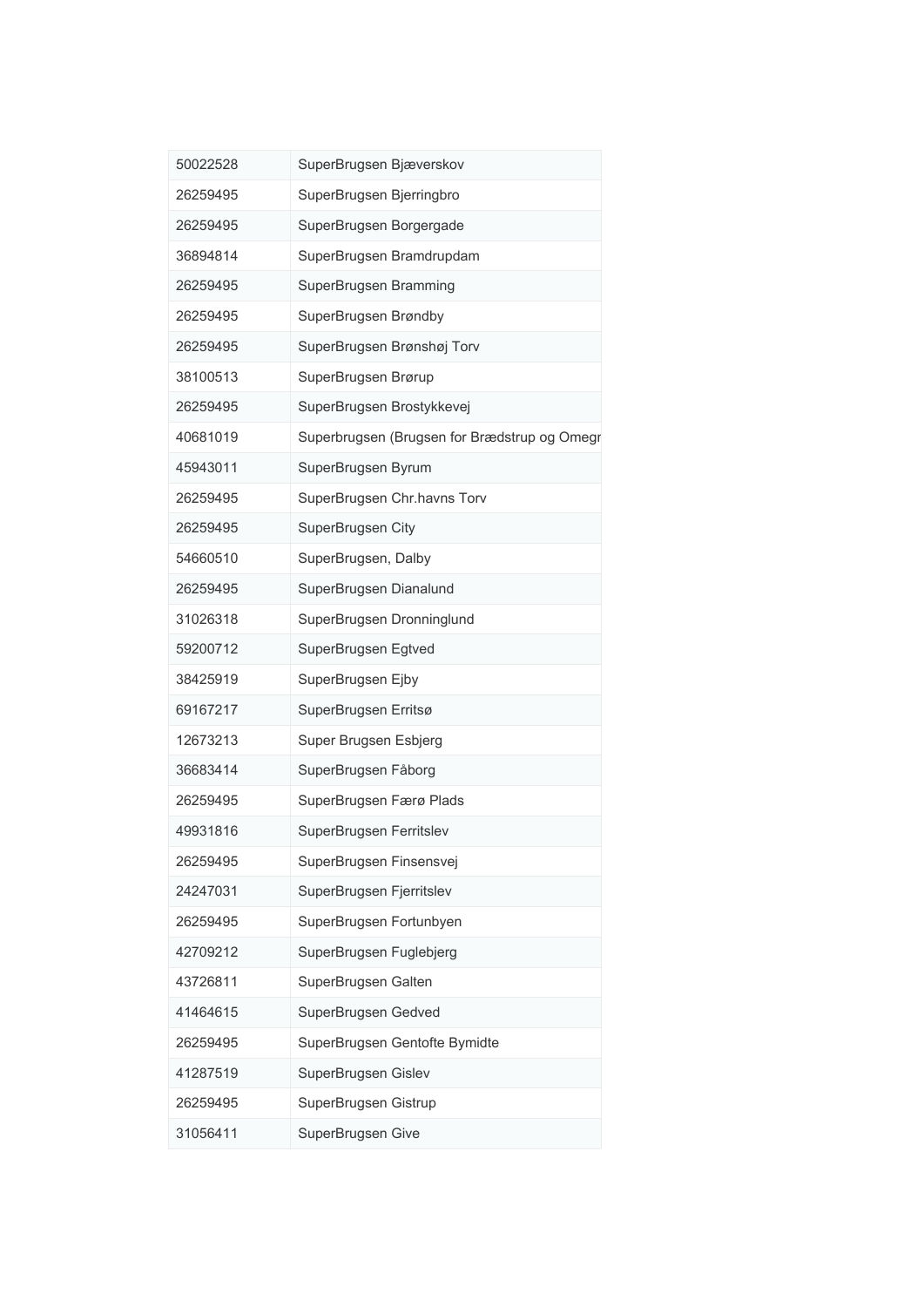| 67781716 | Super Brugsen Glesborg         |
|----------|--------------------------------|
| 57783419 | SuperBrugsen Glyngøre          |
| 26259495 | SuperBrugsen Godthåbsvej       |
| 26259495 | SuperBrugsen Gørlev D          |
| 42114510 | SuperBrugsen Gråsten           |
| 20031611 | SuperBrugsen Guderup og Omegn  |
| 60547416 | SuperBrugsen Hadsund og omegns |
| 26259495 | SuperBrugsen Halmtorvet        |
| 42224715 | SuperBrugsen Hammel            |
| 26259495 | SuperBrugsen Hammelstrupvej    |
| 37176117 | SuperBrugsen Hårby             |
| 59827715 | SuperBrugsen Hårlev            |
| 26259495 | SuperBrugsen Hasle             |
| 26259495 | SuperBrugsen Haslev            |
| 18623978 | SuperBrugsen Havdrup           |
| 68061415 | SuperBrugsen Hedensted         |
| 26259495 | SuperBrugsen Hellerup          |
| 26259495 | SuperBrugsen Herfølge          |
| 65184818 | SuperBrugsen Herstedvester     |
| 26259495 | SuperBrugsen Hinnerup          |
| 26259495 | SuperBrugsen Hirtshals         |
| 35085211 | Super Brugsen Højby            |
| 65944316 | SuperBrugsen Højby             |
| 26259495 | SuperBrugsen Høng              |
| 17510614 | SuperBrugsen Hornbæk           |
| 50310418 | SuperBrugsen Hørning           |
| 20031611 | SuperBrugsen Høruphav          |
| 26259495 | SuperBrugsen Hovedgård         |
| 26259495 | SuperBrugsen Humlebæk          |
| 42384119 | SuperBrugsen Hvalsø            |
| 26259495 | SuperBrugsen Islands Brygge    |
| 66873412 | SuperBrugsen Jægerspris        |
| 69342914 | SuperBrugsen Jelling           |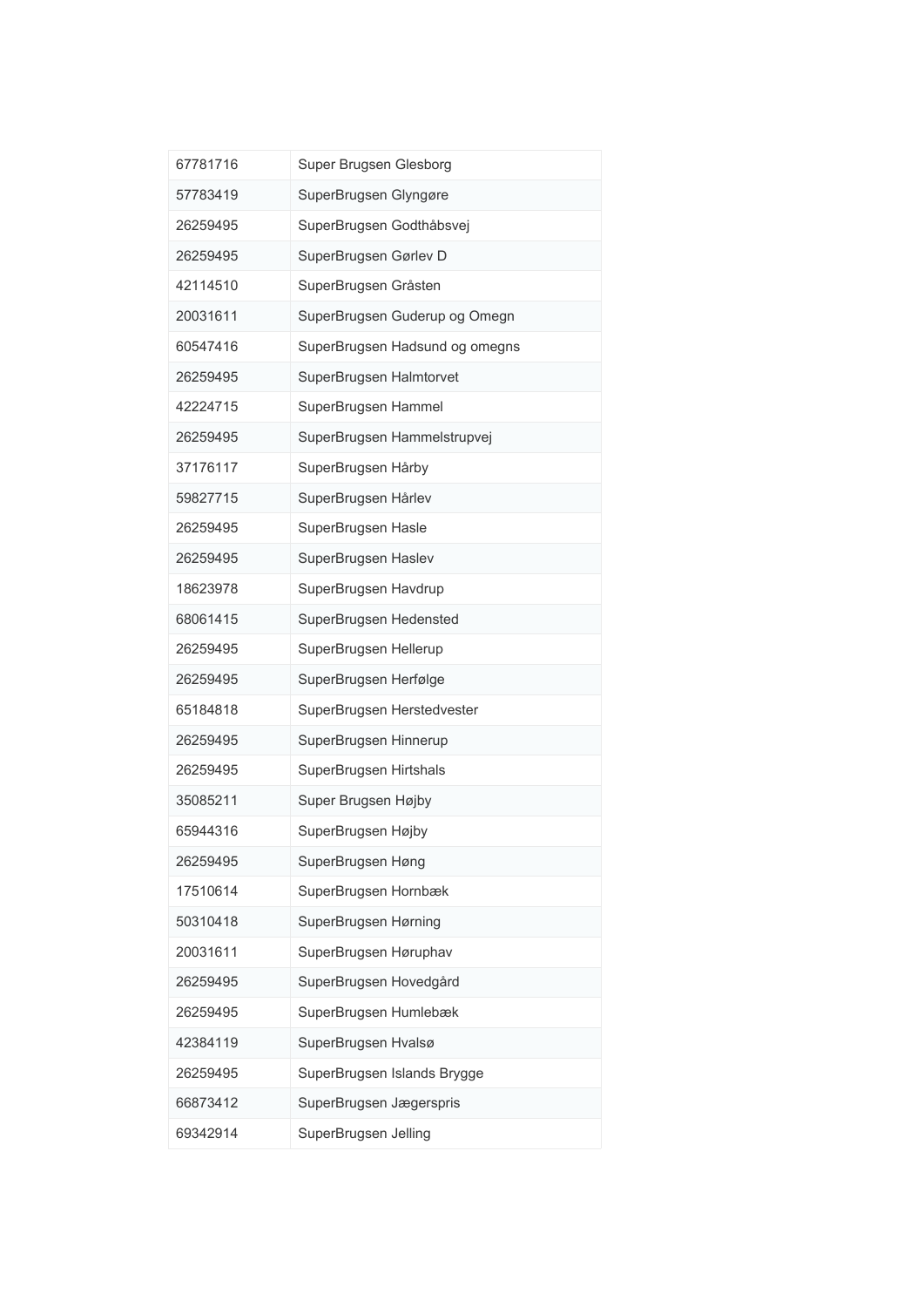| 42271128 | SuperBrugsen Jels              |
|----------|--------------------------------|
| 26259495 | SuperBrugsen Juelsminde        |
| 14009914 | SuperBrugsen Jyderup           |
| 52865514 | <b>SUPERBRUGSEN Karise</b>     |
| 28484216 | SuperBrugsen Karlslunde        |
| 39136910 | SuperBrugsen Karup             |
| 61417818 | SuperBrugsen Kerteminde        |
| 60241716 | SuperBrugsen Kjellerup         |
| 52617812 | SuperBrugsen Kolind            |
| 37904228 | SuperBrugsen Kolt              |
| 40270450 | Super Brugsen Korsør           |
| 39136910 | SuperBrugsen Kridthøjparken    |
| 26259495 | SuperBrugsen Kværndrup         |
| 38180312 | SuperBrugsen Langeskov         |
| 19217418 | SuperBrugsen Lendemark         |
| 26259495 | SuperBrugsen Løgstør           |
| 40675116 | SuperBrugsen Løgumkloster      |
| 40685618 | Super Brugsen Løjt             |
| 13304017 | SuperBrugsen Løkken            |
| 21151211 | SuperBrugsen Lunderskov        |
| 12937814 | SuperBrugsen Lynge-Uggeløse    |
| 26259495 | SuperBrugsen Lystrup           |
| 26259495 | SuperBrugsen Malling           |
| 12558910 | SuperBrugsen Mariager          |
| 54747411 | SuperBrugsen Marstal           |
| 26259495 | SuperBrugsen Midtbyen, Kolding |
| 26259495 | SuperBrugsen Næsby             |
| 26259495 | SuperBrugsen Nibe              |
| 24544710 | SuperBrugsen Nordby            |
| 26259495 | SuperBrugsen Nordhavnen        |
| 53894518 | SuperBrugsen Nørre Åby         |
| 26259495 | SuperBrugsen Nørre Alslev      |
| 26259495 | SuperBrugsen Nørrebrogade      |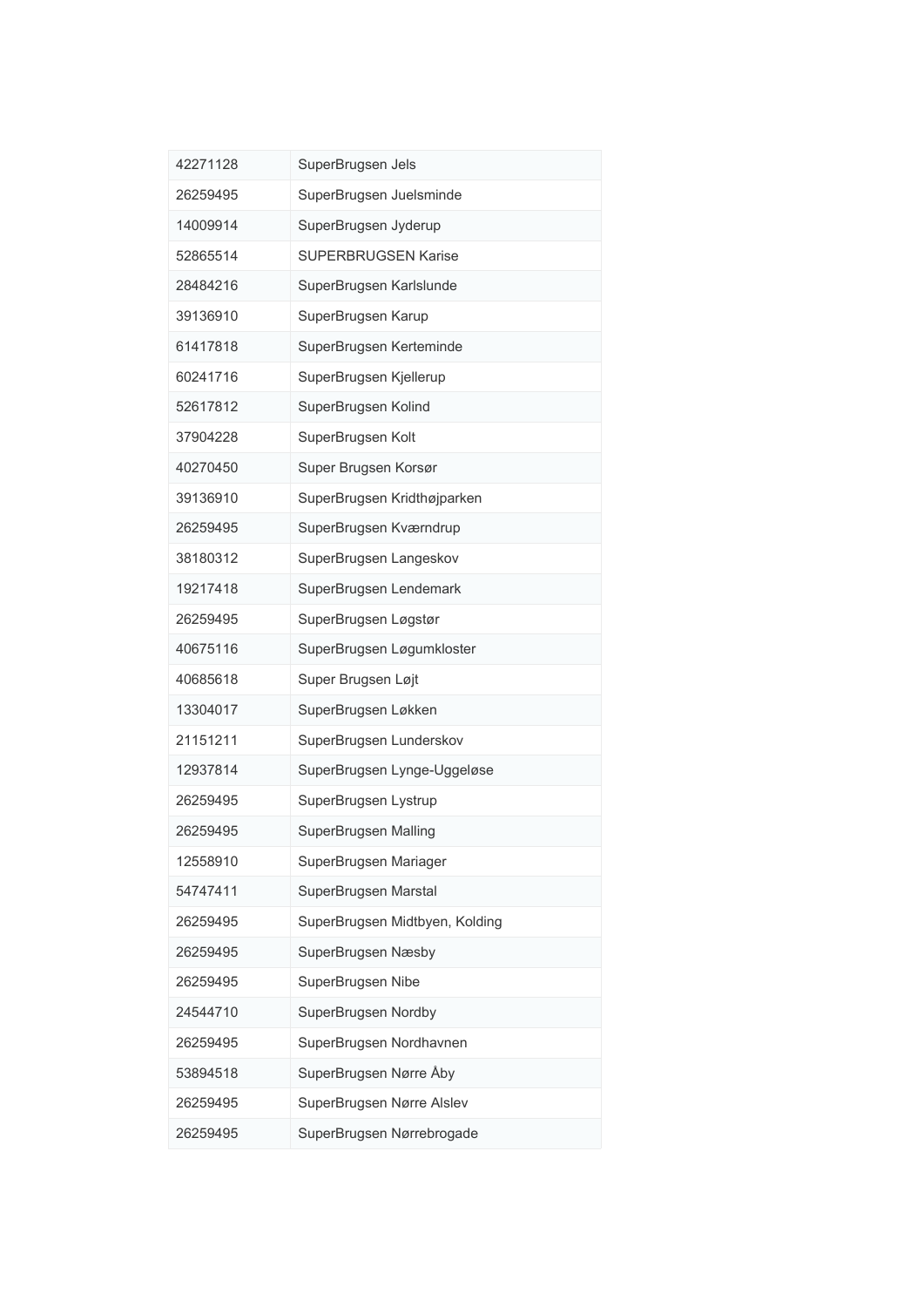| 39548313 | SuperBrugsen Nørre-Snede                   |
|----------|--------------------------------------------|
| 26259495 | SuperBrugsen Nr. Lyndelse                  |
| 66486117 | SuperBrugsen Nykøbing Sj                   |
| 26259495 | SuperBrugsen Nymarksvej                    |
| 69308317 | SuperBrugsen Odden                         |
| 37954918 | SuperBrugsen Oksbøl                        |
| 35714618 | SuperBrugsen Ølgod                         |
| 49992211 | SuperBrugsen Ølsemagle                     |
| 26259495 | SuperBrugsen Ølsted                        |
| 68382815 | SuperBrugsen Østbirk                       |
| 26259495 | SuperBrugsen Øster Bordingvej              |
| 26259495 | SuperBrugsen Østerbro                      |
| 60547211 | SuperBrugsen Øster Jølby (Ø JØLBY BRUGSFC  |
| 26259495 | SuperBrugsen Otterup                       |
| 16194913 | SuperBrugsen Padborg                       |
| 33960719 | SuperBrugsen Pandrup (PANDRUP DETAIL ApS   |
| 41287519 | SuperBrugsen Ringe                         |
| 26259495 | SuperBrugsen Ringkøbing                    |
| 26259495 | SuperBrugsen Rødegårdsvej                  |
| 40653317 | SuperBrugsen Rødekro                       |
| 61842411 | Superbrugsen Roslev                        |
| 43132911 | SuperBrugsen Rudkøbing                     |
| 37904228 | Superbrugsen Ry                            |
| 26259495 | SuperBrugsen Sæby                          |
| 70081717 | SuperBrugsen Sakskøbing                    |
| 52075114 | SuperBrugsen Sdr. Kongerslev               |
| 39136910 | SuperBrugsen Skåde Center                  |
| 42715115 | SuperBrugsen Skælskør                      |
| 25507118 | SuperBrugsen Skærbæk                       |
| 26259495 | SuperBrugsen Skagen                        |
| 26259495 | SuperBrugsen Skanderborg                   |
| 35723714 | SuperBrugsen Skjern (Skjern Brugsforening) |
| 29103119 | SuperBrugsen Slangerup                     |
|          |                                            |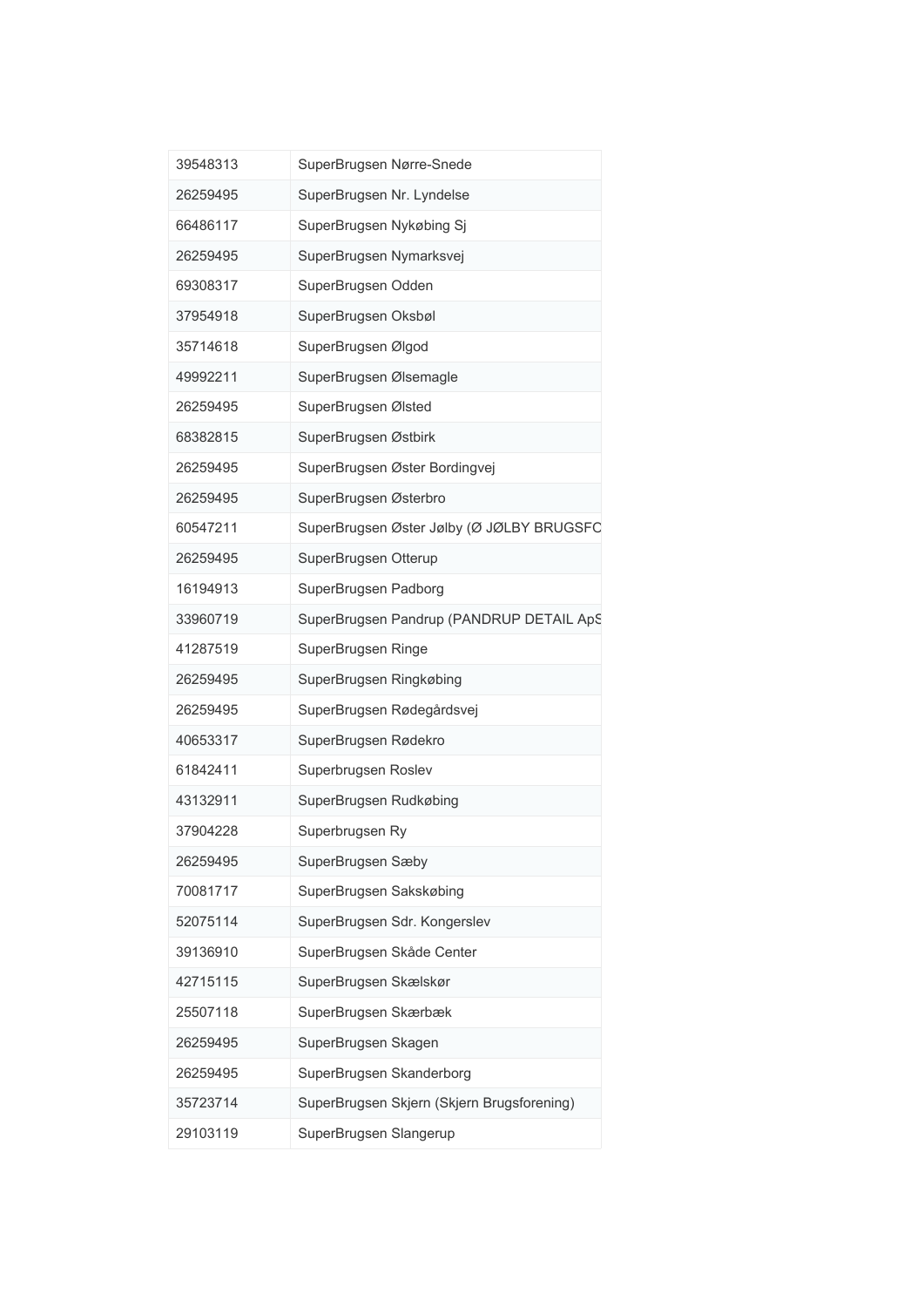| 26259495 | SuperBrugsen Smørum         |
|----------|-----------------------------|
| 17314718 | SuperBrugsen Solbjerg       |
| 26259495 | SuperBrugsen Solrød         |
| 41312319 | SuperBrugsen Søndersø       |
| 28293216 | SuperBrugsen Sorø           |
| 17165518 | Super Brugsen Spentrup      |
| 37915912 | SuperBrugsen Stilling       |
| 33748124 | Superbrugsen Store Heddinge |
| 26259495 | SuperBrugsen Støvring       |
| 26259495 | SuperBrugsen Strandby Plads |
| 38425919 | SuperBrugsen Strib          |
| 26259495 | SuperBrugsen Struer         |
| 14009914 | SuperBrugsen Svebølle       |
| 54311117 | Super Brugsen Svenstrup     |
| 26259495 | SuperBrugsen Svinninge      |
| 26259495 | SuperBrugsen Tårnby Torv    |
| 54398018 | SuperBrugsen Terndrup       |
| 40981810 | SuperBrugsen Tinglev        |
| 45757919 | SuperBrugsen Tjæreborg      |
| 22536214 | SuperBrugsen Toftlund       |
| 10831717 | SuperBrugsen Tølløse        |
| 62342218 | SuperBrugsen Tommerup       |
| 40105611 | SuperBrugsen Tørring        |
| 26259495 | SuperBrugsen Tranbjerg      |
| 20595612 | SuperBrugsen Trørød & omegn |
| 45825728 | SuperBrugsen Ullerød        |
| 26259495 | SuperBrugsen Vallensbæk     |
| 26259495 | SuperBrugsen Vamdrup        |
| 26259495 | SuperBrugsen Vangede        |
| 26259495 | SuperBrugsen Vejgård        |
| 36425628 | SuperBrugsen Vester Hassing |
| 41614315 | SuperBrugsen Videbæk        |
| 39436515 | SuperBrugsen Vig            |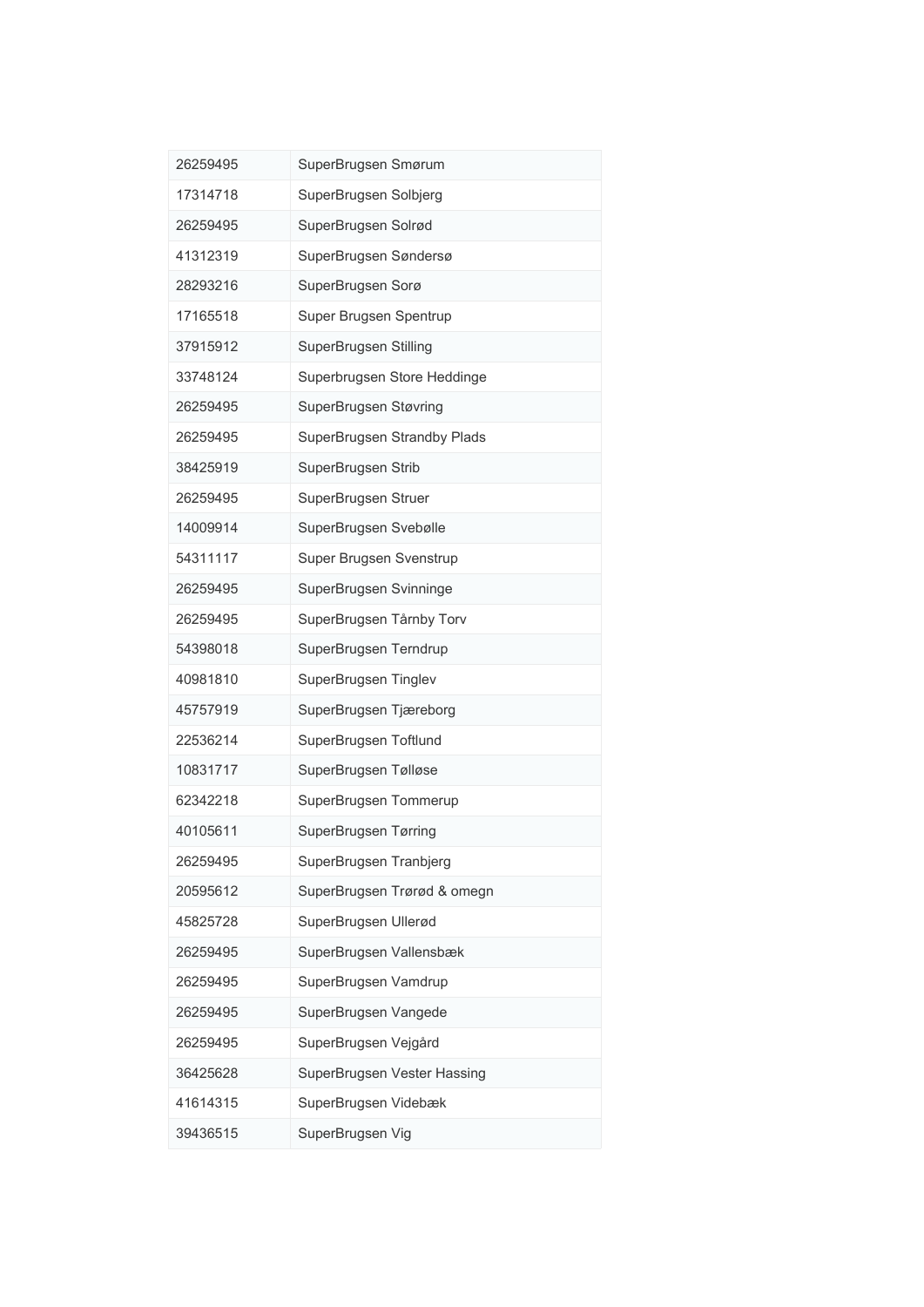| 26259495 | SuperBrugsen Vildbjerg                         |
|----------|------------------------------------------------|
| 26259495 | SuperBrugsen Vindinggård Centret               |
| 26259495 | SuperBrugsen Vodskov                           |
| 42351113 | SuperBrugsen, Vonsild                          |
| 31239710 | SuperBrugsen Vrå                               |
| 26259495 | SuperBrugsn Nakskov                            |
| 36416289 | Super Elite1 Aps                               |
| 27711502 | <b>Super Kiosk</b>                             |
| 40261443 | Super Kiosk                                    |
| 58448311 | Superkiosken Overlund                          |
| 78750014 | Superkiosken Per Troldtoft Jensen              |
| 31364507 | Superland Sindal (A/S SUPERBEST, SINDAL)       |
| 25328906 | Supermarked                                    |
| 34606404 | Super Pet City                                 |
| 32677312 | Superpet Ølby Aps                              |
|          | Sydvestjysk Sygehus, Nuklearmedicinsk afdeling |
| 15293144 | Sygehusets Minimarked-Kiosk                    |
| 29190941 | Sygehuskiosken Hjørring                        |
| 16406899 | Takeda Pharma A/S                              |
| 40208070 | Tanken                                         |
| 41055367 | Tanken Bjerge                                  |
| 33282605 | Tank Kai Dige Bach                             |
| 41470062 | <b>Tankstationen Bjert ApS</b>                 |
| 35469869 | Tarup Center Kiosk ApS                         |
| 29634076 | Teva Denmark A/S                               |
| 39020114 | The Crown Souvenir IVS, The Crown IVS          |
| 40119000 | The One                                        |
| 39275953 | Thisted Frø APS                                |
| 41392932 | Thomas Rytter Meny Harlev ApS                  |
| 19940144 | Tilst dyrehospital                             |
| 36079126 | Tingbjerg Bazar IVS                            |
| 36292660 | <b>Tips Corner IVS</b>                         |
| 33369697 | <b>Tips Kiosk ApS</b>                          |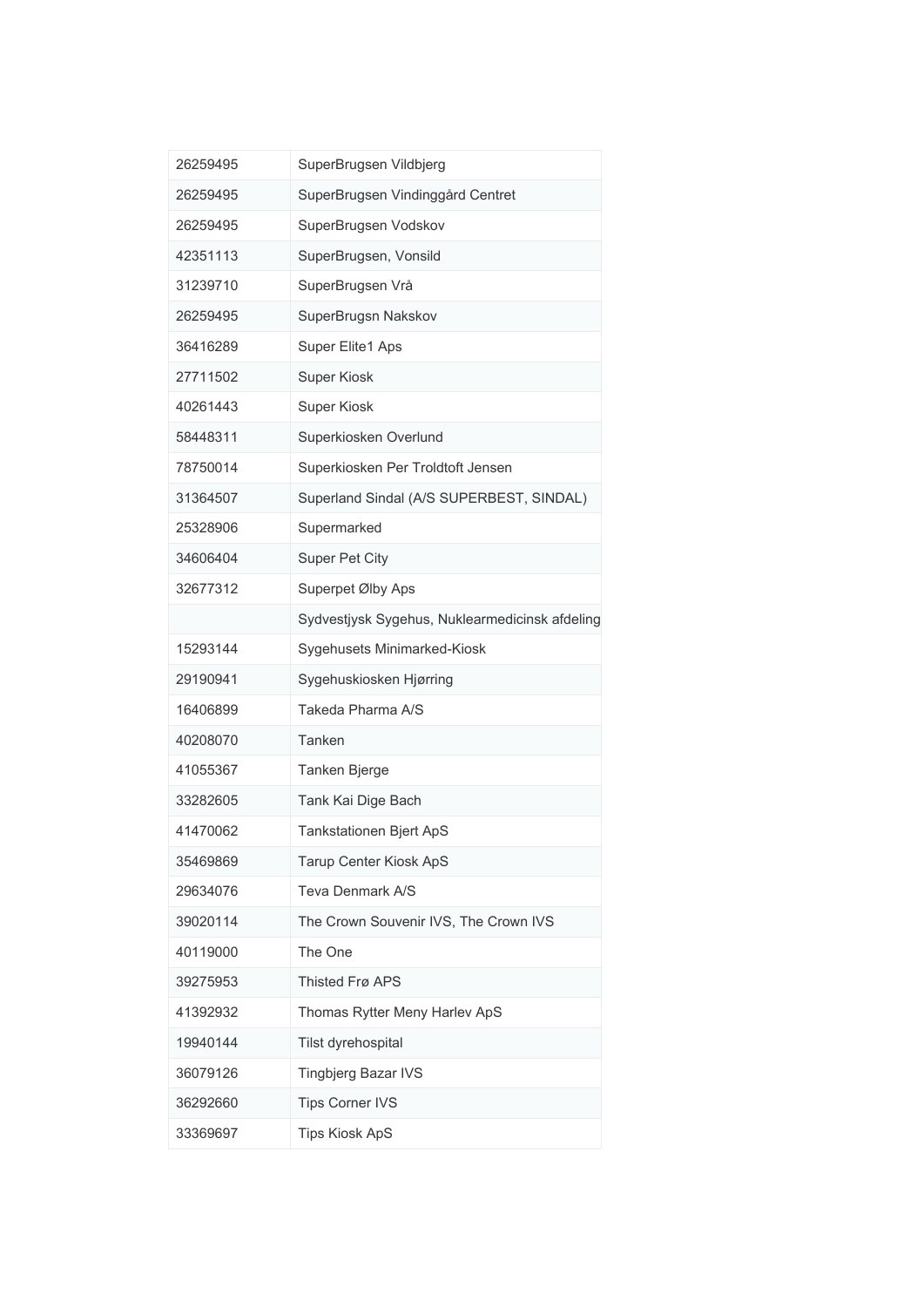| 33455380 | <b>Tips Kiosken</b>                         |
|----------|---------------------------------------------|
| 27288405 | Tipskiosken v/Mohammad Sajjad L.            |
| 32876978 | Tips og Lotto                               |
| 30094549 | Tips og Travhjørnet                         |
| 39196743 | <b>Tipspit</b>                              |
| 79091812 | Tjellesen Max Jenne A/S                     |
| 26029376 | <b>TOBAKSHUSET</b>                          |
| 13344787 | TOBAKSKIOSKEN V/WAJAHAT MUZAFFAR            |
| 93213459 | Torvegadens Kiosk & Spillehal               |
| 39812274 | Torvekiosken                                |
| 37996998 | TradingService, Super Kiosk                 |
| 19907171 | Trafikcenter Sæby Syd                       |
| 27967051 | Trehøje Dyrlæger                            |
| 28159234 | TREKANTENS DYRLÆGER ApS                     |
| 41391618 | Trekroner Kiosk og candy shop               |
| 37687901 | Tropheus ApS Bonnie Dyrecenter              |
| 35031510 | TRØRØD DYREKLINIK ApS                       |
| 27771238 | Tufra Kolding ApS.                          |
| 70539713 | Tune Brugsforening                          |
| 42694142 | Tunø Købmandsgaard & Cafe v/ Jette Agerholm |
| 26103118 | Tureby Tanken ApS                           |
| 34027293 | Tvedvejs Nærbutik                           |
| 28685564 | TVERSTED KØBMANDSGÅRD A/S                   |
| 31577349 | <b>Tvingstrup Dyreklinik</b>                |
| 26688949 | <b>UCB Nordic A/S</b>                       |
| 26042372 | <b>Udmirs Service Kiosk</b>                 |
| 42267414 | <b>Ulbølle Brugsforening</b>                |
| 20074981 | Ullas TopLINE v/Ulla Anette Oest            |
| 34529809 | <b>UNICEF Supply Division</b>               |
| 28058292 | Unishop                                     |
| 15975806 | Unitron A/S                                 |
| 30699343 | Uno-x Extra (Tholo ApS)                     |
| 33017243 | Up2Eleven                                   |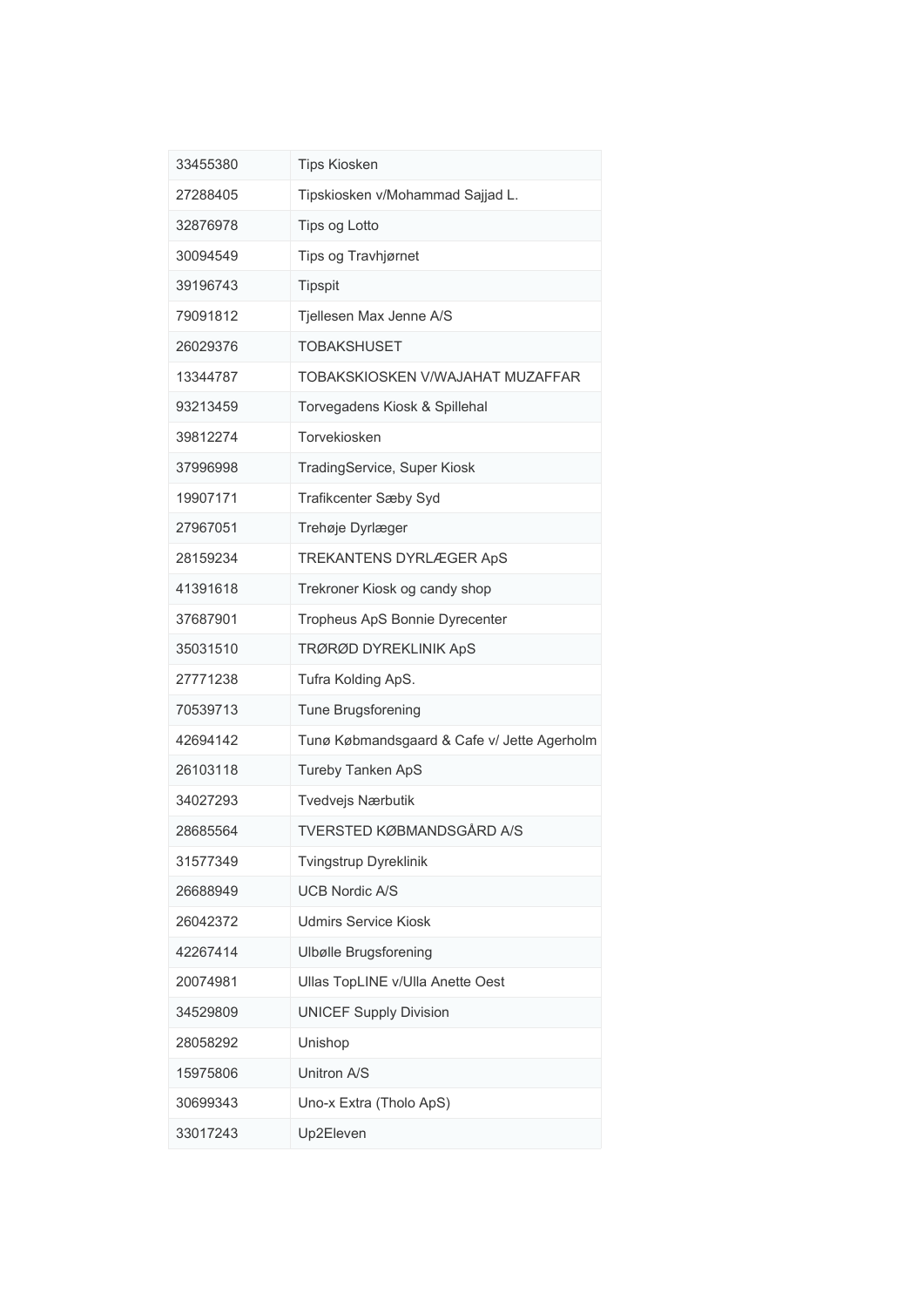| 21385484 | VA Agroland A/S                                |
|----------|------------------------------------------------|
| 33416857 | Værebro Center Kiosken                         |
| 30850270 | Valby Mini marked                              |
| 42067660 | Vangsgaards Dyreklinik ApS                     |
| 40584099 | Vas Service Station                            |
| 49879415 | <b>Vedsted Mølle</b>                           |
| 30224485 | Vejen Dyrehandel                               |
| 43169262 | Vejlby Klit Købmandshandel ApS                 |
| 36073675 | Vejle Dyrecenter Aps                           |
| 39442191 | Vejlerne Grill og Kiosk ApS                    |
| 27645542 | Vejle Specialfoder ApS.                        |
| 81093628 | Vejle Sygehus Cafe - Compass Group             |
| 37079944 | Venne Kiosk                                    |
| 17077848 | Vepidan ApS                                    |
| 26670292 | Vesterbro Kiosk                                |
| 45955516 | Vesterø Brugsforening A.M.B.A                  |
| 61729615 | Vestjyllands Andel A.M.B.A                     |
| 61729615 | Vestjyllands Andel A.M.B.A.                    |
| 61729615 | VESTJYLLANDS ANDEL A.M.B.A.                    |
| 42999911 | Vet-Allergy ApS                                |
| 26416418 | VetFamily A/S                                  |
| 30177339 | VETFAMILY OVERGADES DYREKLINIK ApS             |
| 42490121 | VetFamily Skovshoved Dyreklinik ApS            |
| 38285998 | <b>Vetnord Aps</b>                             |
| 30272625 | VetPharm Løgstør ApS                           |
| 25698444 | Vetterslev-Høm Dyreklinik v/Anne Jeanette Schn |
| 36184779 | <b>Viatris ApS</b>                             |
| 31833485 | Videokiosken                                   |
| 19252248 | Vig Dyreklinik                                 |
| 54334915 | <b>VIKINGDANMARK</b>                           |
| 15016213 | VIKING Life-Saving Equipment A/S               |
| 16849979 | <b>VIKINGS MINIMARKED</b>                      |
| 54334915 | VikShop Lager                                  |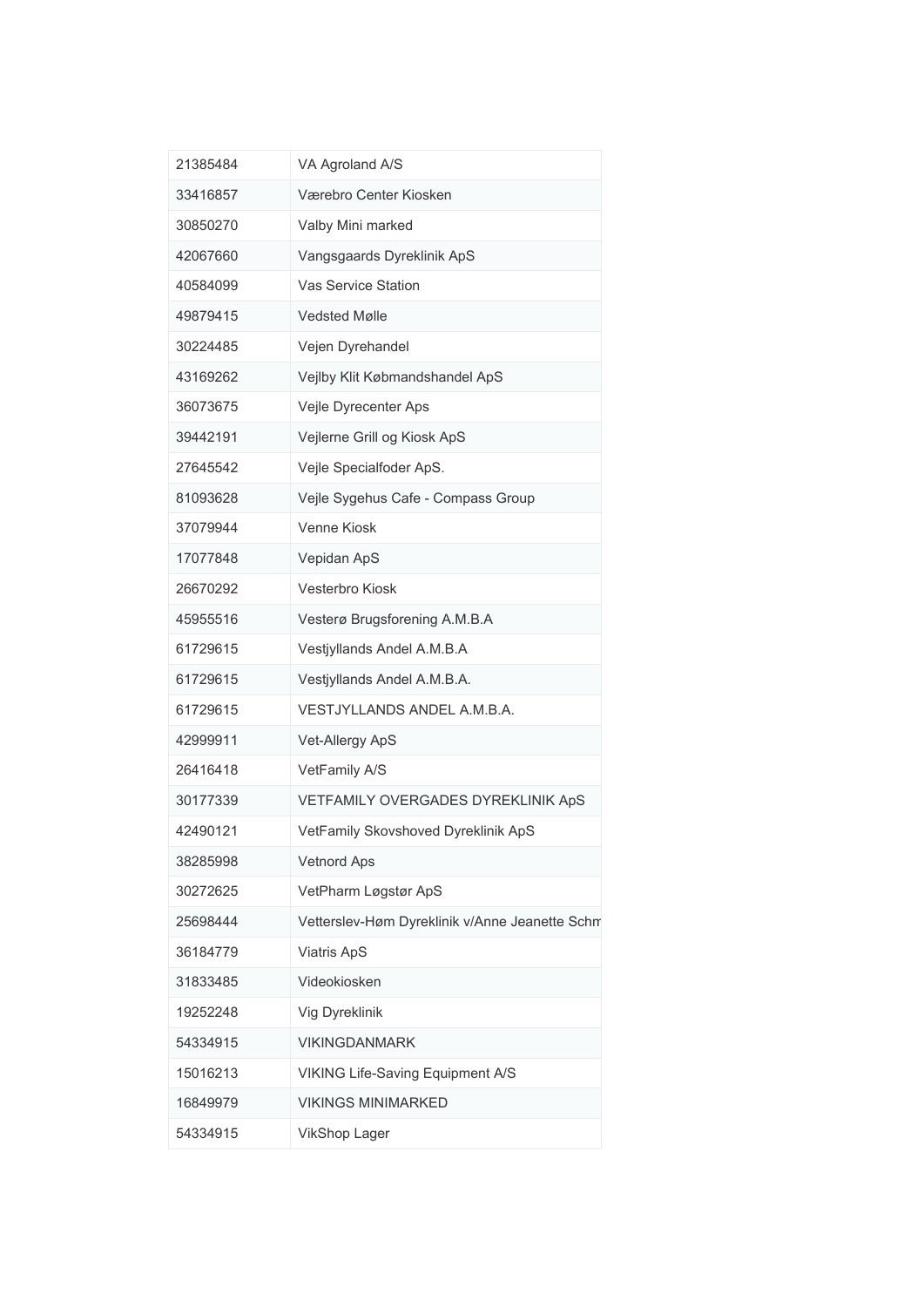| 19814246 | Vildbjerg Landhandel                          |
|----------|-----------------------------------------------|
| 32298664 | Vilofarm A/S                                  |
| 82776214 | Vilofoss A/S                                  |
| 30068440 | Vilovet A/S                                   |
| 12245742 | Viminco A/S                                   |
| 26971772 | Vimo kiosken                                  |
| 35120904 | Vinderchancen                                 |
| 40621385 | Vindinggård Dyreklinik                        |
| 13988102 | Vingmed A/S                                   |
| 25362624 | Vin og tobak                                  |
| 26172748 | Vin og tobak                                  |
| 38130935 | Vin og Tobak                                  |
| 41907924 | Vin og Tobak                                  |
| 12735103 | <b>VIN OG TOBAK</b>                           |
| 18959879 | Vin og tobak, 1001 Nat                        |
| 13133441 | Vin og Tobak / Tips & Lotto                   |
| 35991735 | Vin og Tobak v/hassan munawar                 |
| 38636014 | Vin tobak                                     |
| 19444589 | <b>VIN &amp; TOBAK</b>                        |
| 34156182 | Vin & Tobak v/Munir Ahmet Nadeem              |
| 16313637 | Virbac Danmark A/S                            |
| 26140420 | virum dyreklinik                              |
| 32289290 | Vital Pharma Nordic ApS                       |
| 26830699 | VivaVet ApS                                   |
| 33524382 | <b>VM Foder</b>                               |
| 33377940 | Vodskov Dyreklinik Aps                        |
| 40725377 | Vores butik ApS                               |
| 38313568 | Vorup Auto v/Sten Østergård                   |
| 34808937 | Vorup Dyrehospital - Randers v/Heidrun Møller |
| 39250373 | Vuffeli                                       |
| 20186933 | <b>Walthers Kiosk</b>                         |
| 12072279 | Web Nordic A/S                                |
| 27528430 | Web-shop 28000 Humlebæk                       |